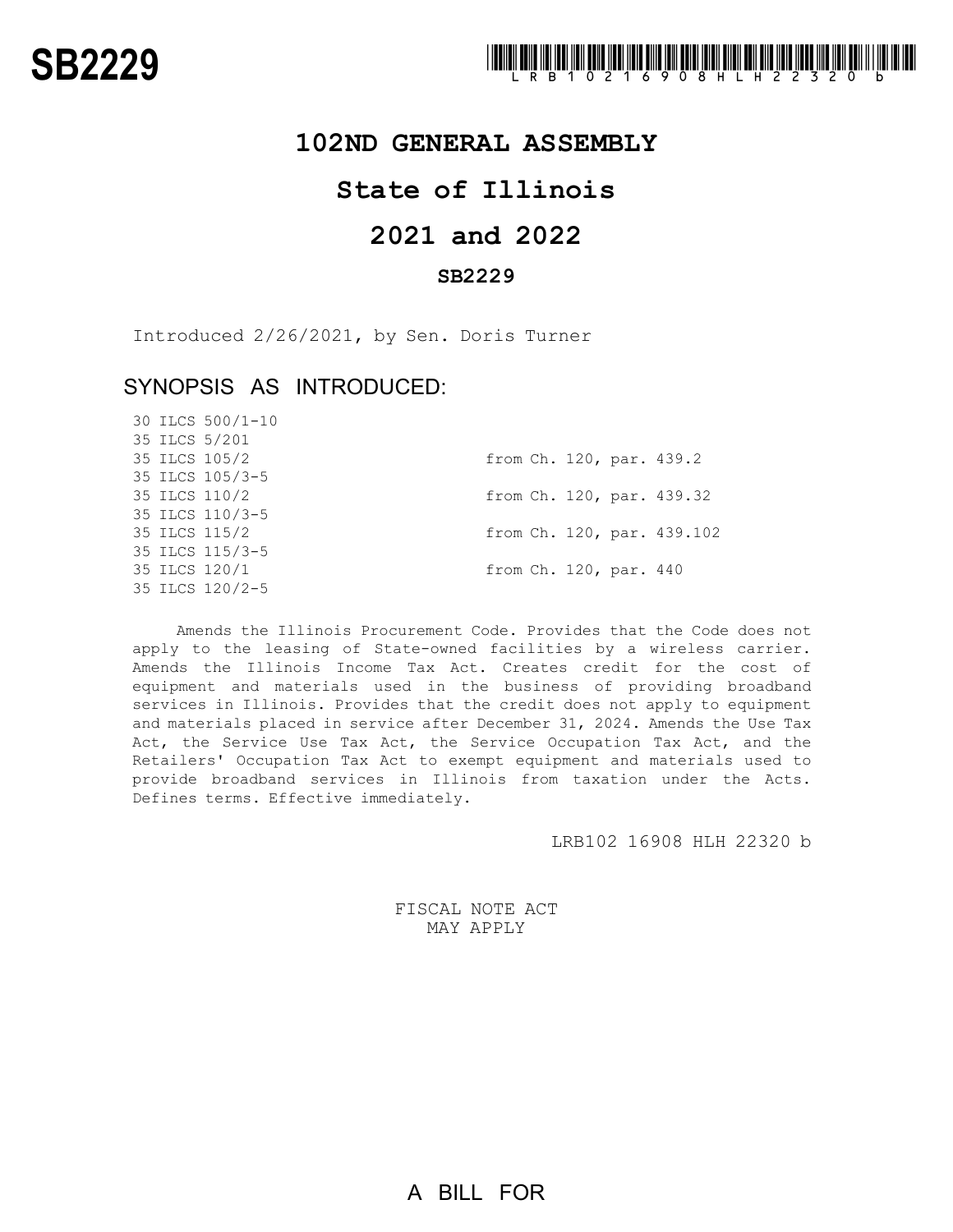AN ACT concerning revenue. 1

### **Be it enacted by the People of the State of Illinois, represented in the General Assembly:** 2 3

Section 1. Short title. This Act may be cited as the Illinois Broadband Investment Act. 4 5

Section 3. The Illinois Procurement Code is amended by changing Section 1-10 as follows: 6 7

(30 ILCS 500/1-10) 8

Sec. 1-10. Application. 9

(a) This Code applies only to procurements for which bidders, offerors, potential contractors, or contractors were first solicited on or after July 1, 1998. This Code shall not be construed to affect or impair any contract, or any provision of a contract, entered into based on a solicitation prior to the implementation date of this Code as described in Article 99, including, but not limited to, any covenant entered into with respect to any revenue bonds or similar instruments. All procurements for which contracts are solicited between the effective date of Articles 50 and 99 and July 1, 1998 shall be substantially in accordance with this Code and its intent. 10 11 12 13 14 15 16 17 18 19 20 21

22

(b) This Code shall apply regardless of the source of the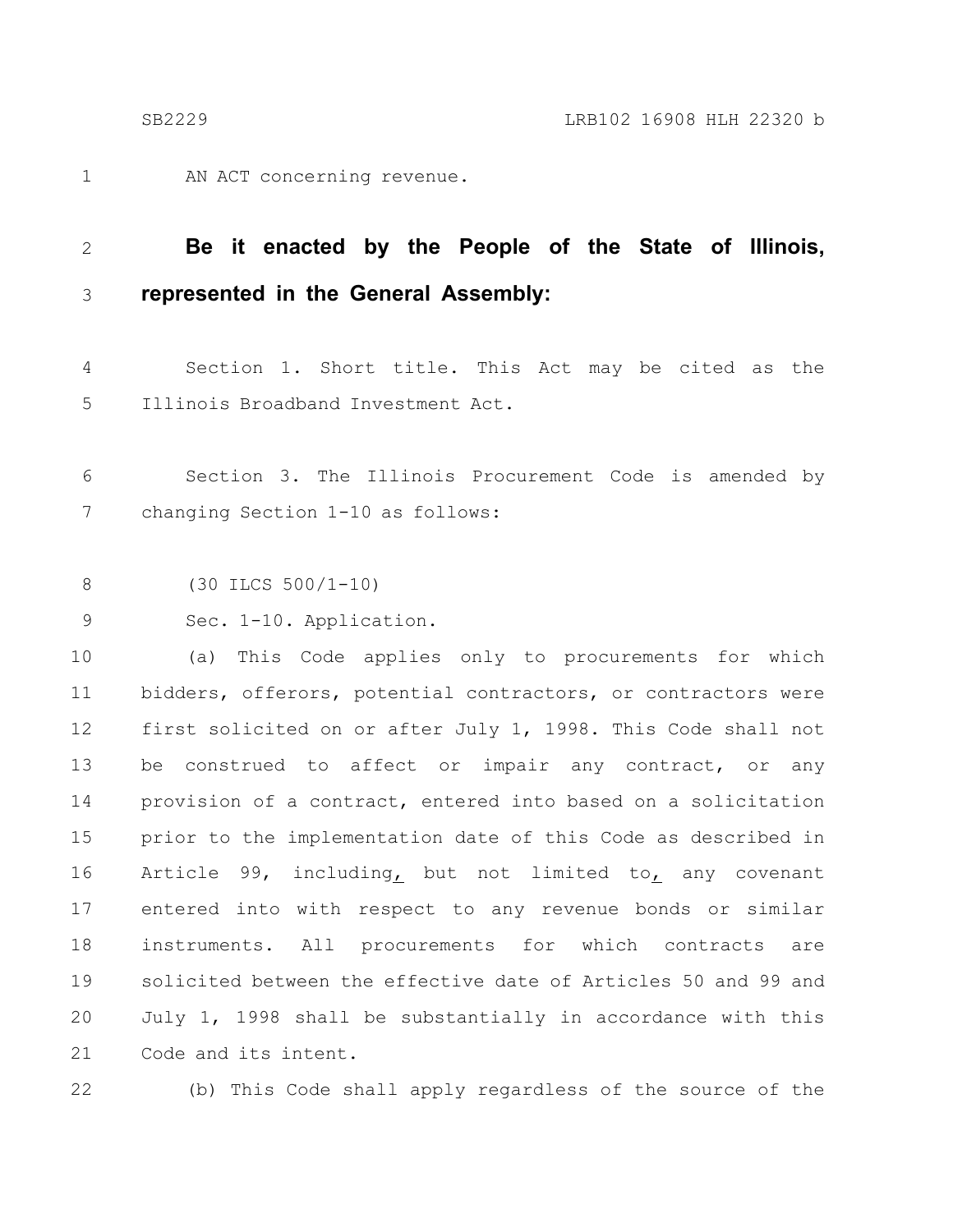SB2229 - 2 - LRB102 16908 HLH 22320 b

funds with which the contracts are paid, including federal assistance moneys. This Code shall not apply to: 1 2

(1) Contracts between the State and its political subdivisions or other governments, or between State governmental bodies, except as specifically provided in this Code. 3 4 5 6

(2) Grants, except for the filing requirements of Section 20-80. 7 8

(3) Purchase of care, except as provided in Section 5-30.6 of the Illinois Public Aid Code and this Section.

(4) Hiring of an individual as employee and not as an independent contractor, whether pursuant to an employment code or policy or by contract directly with that individual. 11 12 13 14

15

9

10

(5) Collective bargaining contracts.

(6) Purchase of real estate, except that notice of this type of contract with a value of more than \$25,000 must be published in the Procurement Bulletin within 10 calendar days after the deed is recorded in the county of jurisdiction. The notice shall identify the real estate purchased, the names of all parties to the contract, the value of the contract, and the effective date of the contract. 16 17 18 19 20 21 22 23

(7) Contracts necessary to prepare for anticipated litigation, enforcement actions, or investigations, provided that the chief legal counsel to the Governor 24 25 26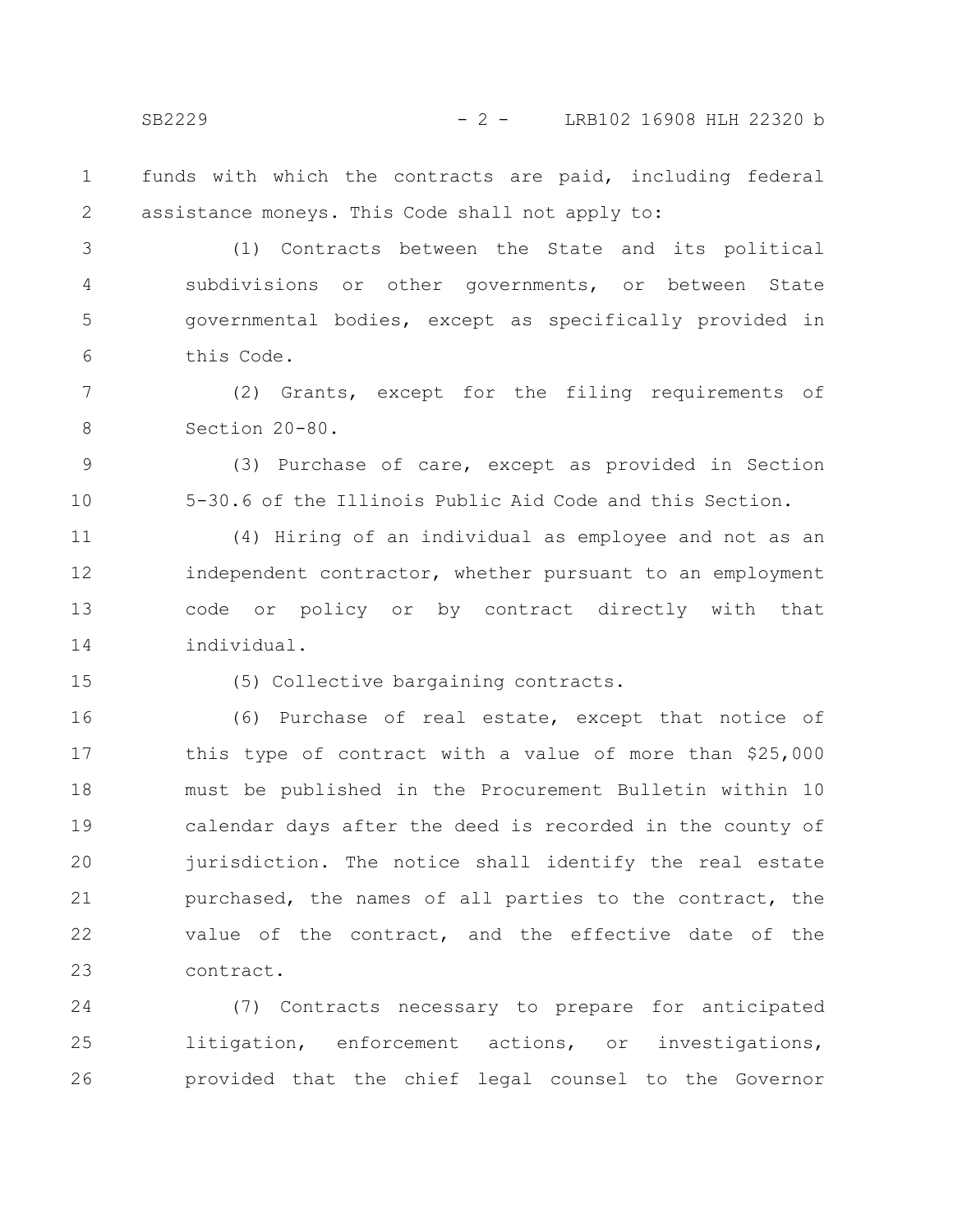SB2229 - 3 - LRB102 16908 HLH 22320 b

shall give his or her prior approval when the procuring agency is one subject to the jurisdiction of the Governor, and provided that the chief legal counsel of any other procuring entity subject to this Code shall give his or her prior approval when the procuring entity is not one subject to the jurisdiction of the Governor. 1 2 3 4 5 6

(8) (Blank).

(9) Procurement expenditures by the Illinois Conservation Foundation when only private funds are used. 8 9

10

7

(10) (Blank).

(11) Public-private agreements entered into according to the procurement requirements of Section 20 of the Public-Private Partnerships for Transportation Act and design-build agreements entered into according to the procurement requirements of Section 25 of the Public-Private Partnerships for Transportation Act. 11 12 13 14 15 16

(12) Contracts for legal, financial, and other professional and artistic services entered into on or before December 31, 2018 by the Illinois Finance Authority in which the State of Illinois is not obligated. Such contracts shall be awarded through a competitive process authorized by the Board of the Illinois Finance Authority and are subject to Sections 5-30, 20-160, 50-13, 50-20, 50-35, and 50-37 of this Code, as well as the final approval by the Board of the Illinois Finance Authority of the terms of the contract. 17 18 19 20 21 22 23 24 25 26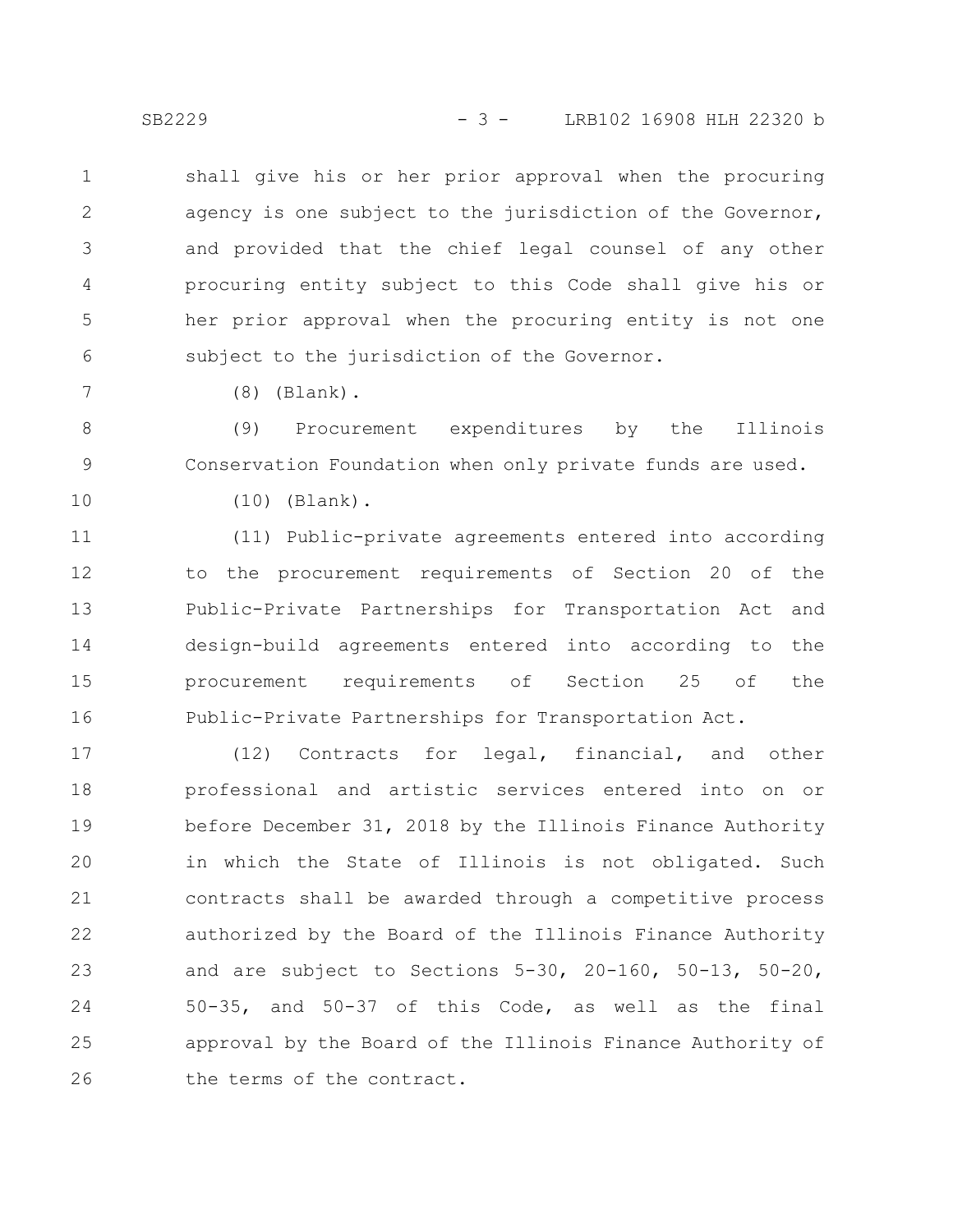SB2229 - 4 - LRB102 16908 HLH 22320 b

(13) Contracts for services, commodities, and equipment to support the delivery of timely forensic science services in consultation with and subject to the approval of the Chief Procurement Officer as provided in subsection (d) of Section 5-4-3a of the Unified Code of Corrections, except for the requirements of Sections 20-60, 20-65, 20-70, and 20-160 and Article 50 of this Code; however, the Chief Procurement Officer may, in writing with justification, waive any certification required under Article 50 of this Code. For any contracts for services which are currently provided by members of a collective bargaining agreement, the applicable terms of the collective bargaining agreement concerning subcontracting shall be followed. 1 2 3 4 5 6 7 8 9 10 11 12 13 14

On and after January 1, 2019, this paragraph (13), except for this sentence, is inoperative. 15 16

(14) Contracts for participation expenditures required by a domestic or international trade show or exhibition of an exhibitor, member, or sponsor. 17 18 19

(15) Contracts with a railroad or utility that requires the State to reimburse the railroad or utilities for the relocation of utilities for construction or other public purpose. Contracts included within this paragraph (15) shall include, but not be limited to, those associated with: relocations, crossings, installations, and maintenance. For the purposes of this paragraph (15), 20 21 22 23 24 25 26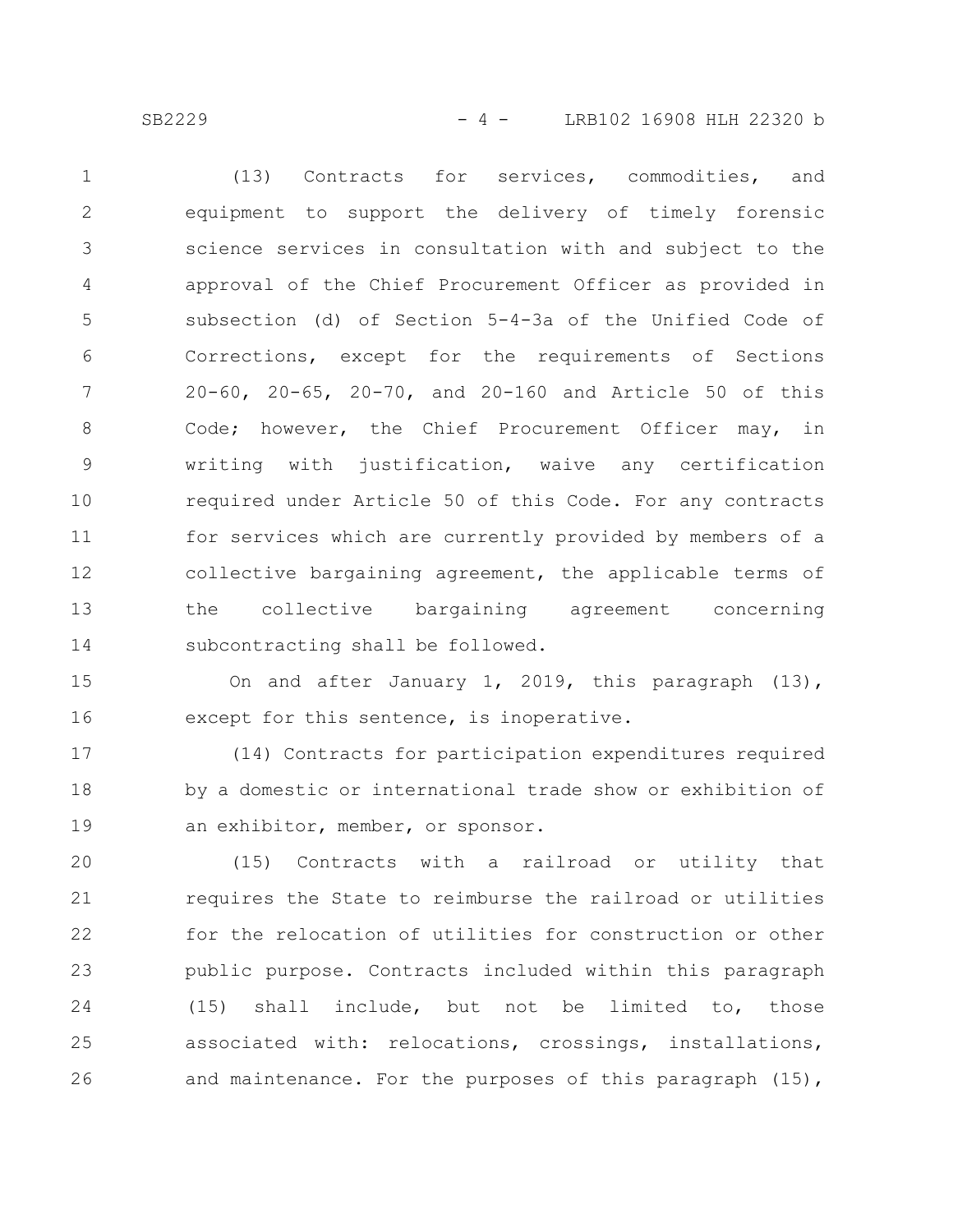"railroad" means any form of non-highway ground transportation that runs on rails or electromagnetic guideways and "utility" means: (1) public utilities as defined in Section 3-105 of the Public Utilities Act, (2) telecommunications carriers as defined in Section 13-202 of the Public Utilities Act, (3) electric cooperatives as defined in Section 3.4 of the Electric Supplier Act, (4) telephone or telecommunications cooperatives as defined in Section 13-212 of the Public Utilities Act, (5) rural water or waste water systems with 10,000 connections or less, (6) a holder as defined in Section 21-201 of the Public Utilities Act, and (7) municipalities owning or operating utility systems consisting of public utilities as that term is defined in Section 11-117-2 of the Illinois Municipal Code. 1 2 3 4 5 6 7 8 9 10 11 12 13 14 15

(16) Procurement expenditures necessary for the Department of Public Health to provide the delivery of timely newborn screening services in accordance with the Newborn Metabolic Screening Act. 16 17 18 19

(17) Procurement expenditures necessary for the Department of Agriculture, the Department of Financial and Professional Regulation, the Department of Human Services, and the Department of Public Health to implement the Compassionate Use of Medical Cannabis Program and Opioid Alternative Pilot Program requirements and ensure access to medical cannabis for patients with debilitating medical 20 21 22 23 24 25 26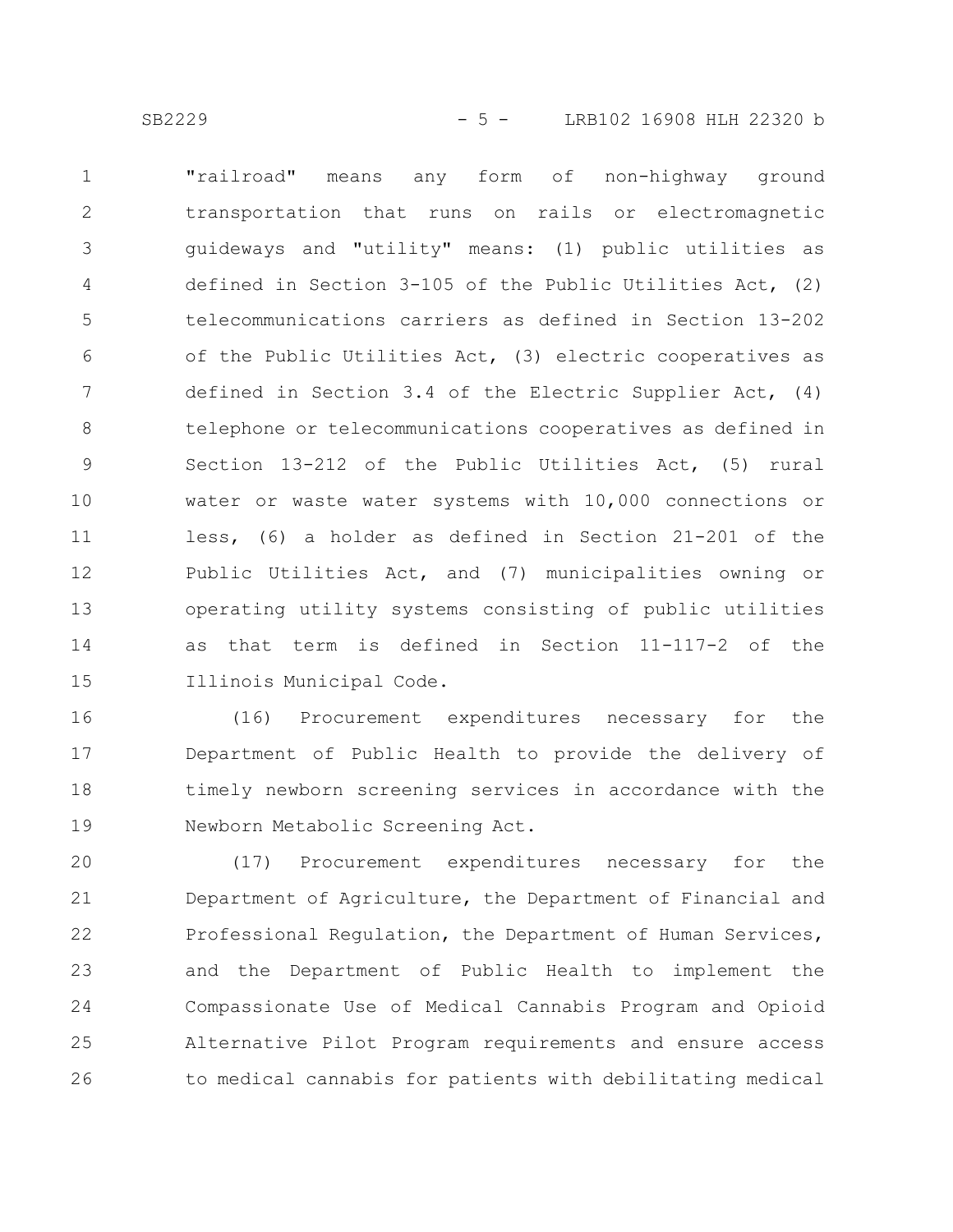- 
- 1

2

conditions in accordance with the Compassionate Use of Medical Cannabis Program Act.

(18) This Code does not apply to any procurements necessary for the Department of Agriculture, the Department of Financial and Professional Regulation, the Department of Human Services, the Department of Commerce and Economic Opportunity, and the Department of Public Health to implement the Cannabis Regulation and Tax Act if the applicable agency has made a good faith determination that it is necessary and appropriate for the expenditure to fall within this exemption and if the process is conducted in a manner substantially in accordance with the requirements of Sections 20-160, 25-60, 30-22, 50-5, 50-10, 50-10.5, 50-12, 50-13, 50-15, 50-20, 50-21, 50-35, 50-36, 50-37, 50-38, and 50-50 of this Code; however, for Section 50-35, compliance applies only to contracts or subcontracts over \$100,000. Notice of each contract entered into under this paragraph (18) that is related to the procurement of goods and services identified in paragraph (1) through (9) of this subsection shall be published in the Procurement Bulletin within 14 calendar days after contract execution. The Chief Procurement Officer shall prescribe the form and content of the notice. Each agency shall provide the Chief Procurement Officer, on a monthly basis, in the form and content prescribed by the Chief Procurement Officer, a report of 3 4 5 6 7 8 9 10 11 12 13 14 15 16 17 18 19 20 21 22 23 24 25 26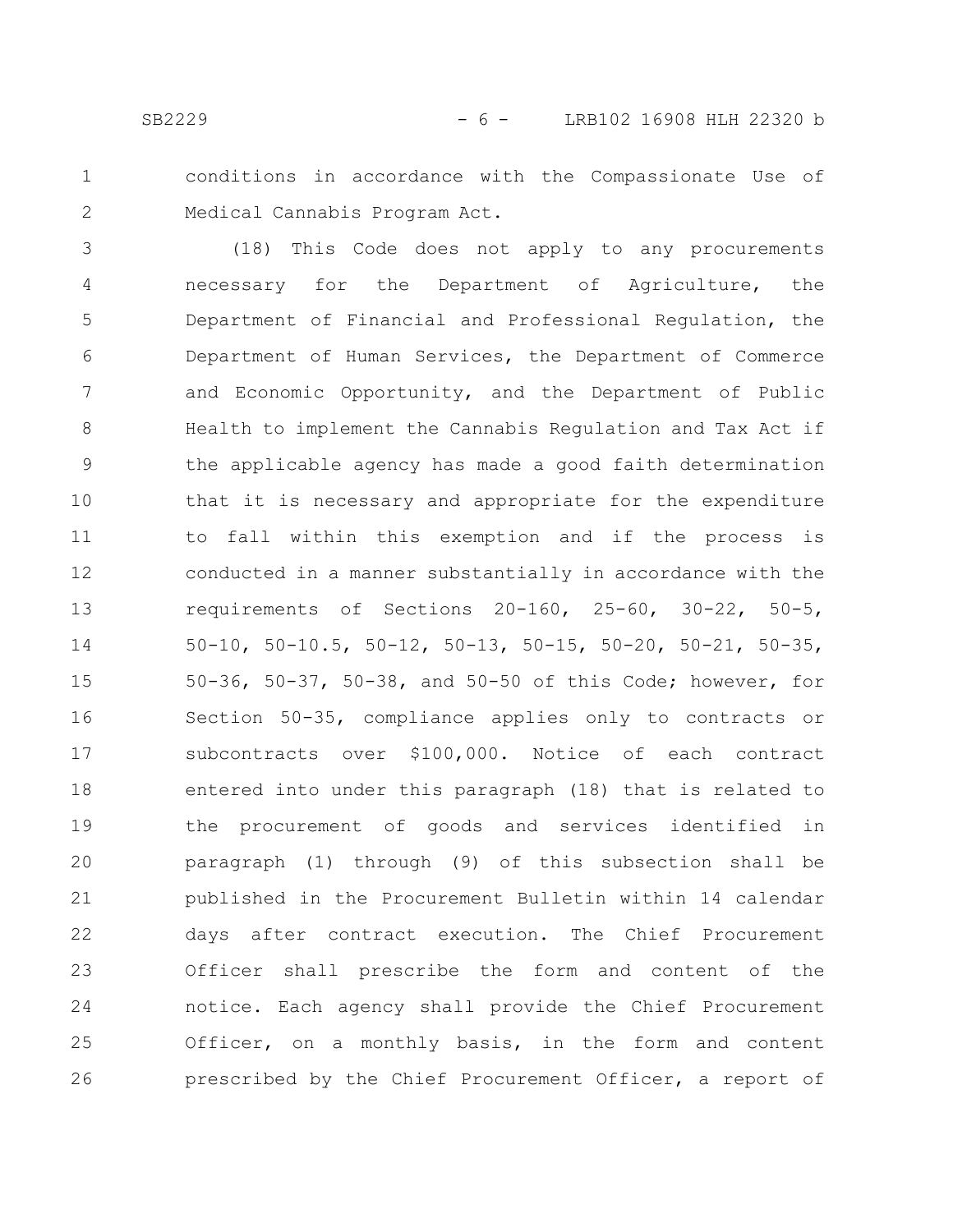contracts that are related to the procurement of goods and services identified in this subsection. At a minimum, this report shall include the name of the contractor, a description of the supply or service provided, the total amount of the contract, the term of the contract, and the exception to this Code utilized. A copy of any or all of these contracts shall be made available to the Chief Procurement Officer immediately upon request. The Chief Procurement Officer shall submit a report to the Governor and General Assembly no later than November 1 of each year that includes, at a minimum, an annual summary of the monthly information reported to the Chief Procurement Officer. This exemption becomes inoperative 5 years after June 25, 2019 (the effective date of Public Act 101-27) this amendatory Act of the 101st General Assembly. 1 2 3 4 5 6 7 8 9 10 11 12 13 14 15

Notwithstanding any other provision of law, for contracts entered into on or after October 1, 2017 under an exemption provided in any paragraph of this subsection (b), except paragraph  $(1)$ ,  $(2)$ , or  $(5)$ , each State agency shall post to the appropriate procurement bulletin the name of the contractor, a description of the supply or service provided, the total amount of the contract, the term of the contract, and the exception to the Code utilized. The chief procurement officer shall submit a report to the Governor and General Assembly no later than November 1 of each year that shall include, at a minimum, an annual summary of the monthly information reported 16 17 18 19 20 21 22 23 24 25 26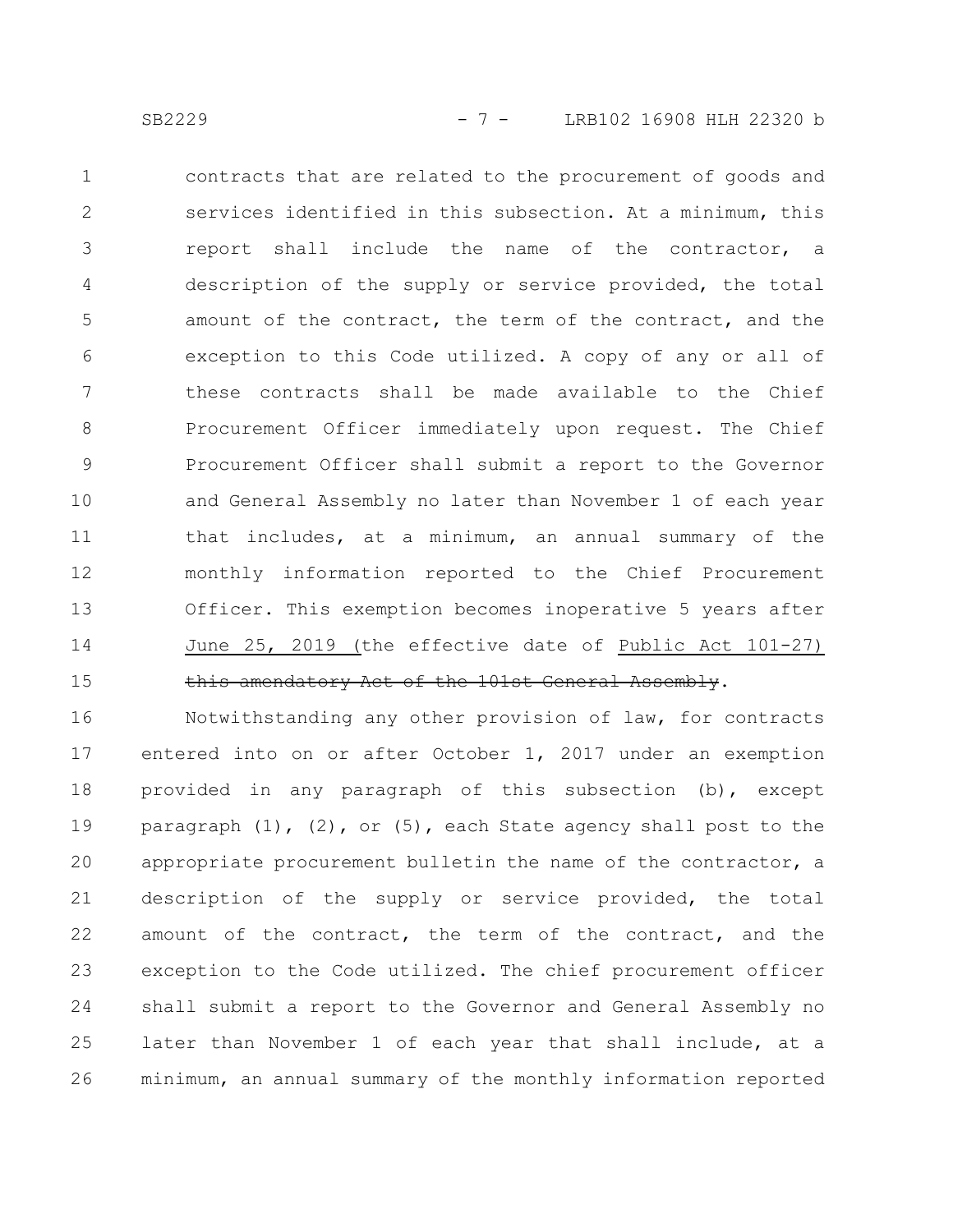SB2229 - 8 - LRB102 16908 HLH 22320 b

to the chief procurement officer. 1

(c) This Code does not apply to the electric power procurement process provided for under Section 1-75 of the Illinois Power Agency Act and Section 16-111.5 of the Public Utilities Act. 2 3 4 5

(d) Except for Section 20-160 and Article 50 of this Code, and as expressly required by Section 9.1 of the Illinois Lottery Law, the provisions of this Code do not apply to the procurement process provided for under Section 9.1 of the Illinois Lottery Law. 6 7 8 9 10

(e) This Code does not apply to the process used by the Capital Development Board to retain a person or entity to assist the Capital Development Board with its duties related to the determination of costs of a clean coal SNG brownfield facility, as defined by Section 1-10 of the Illinois Power Agency Act, as required in subsection (h-3) of Section 9-220 of the Public Utilities Act, including calculating the range of capital costs, the range of operating and maintenance costs, or the sequestration costs or monitoring the construction of clean coal SNG brownfield facility for the full duration of construction. 11 12 13 14 15 16 17 18 19 20 21

(f) (Blank). 22

(g) (Blank). 23

(g-5) This Code does not apply to the leasing of State-owned facilities by a wireless carrier, as defined in Section 2 of the Emergency Telephone System Act. 24 25 26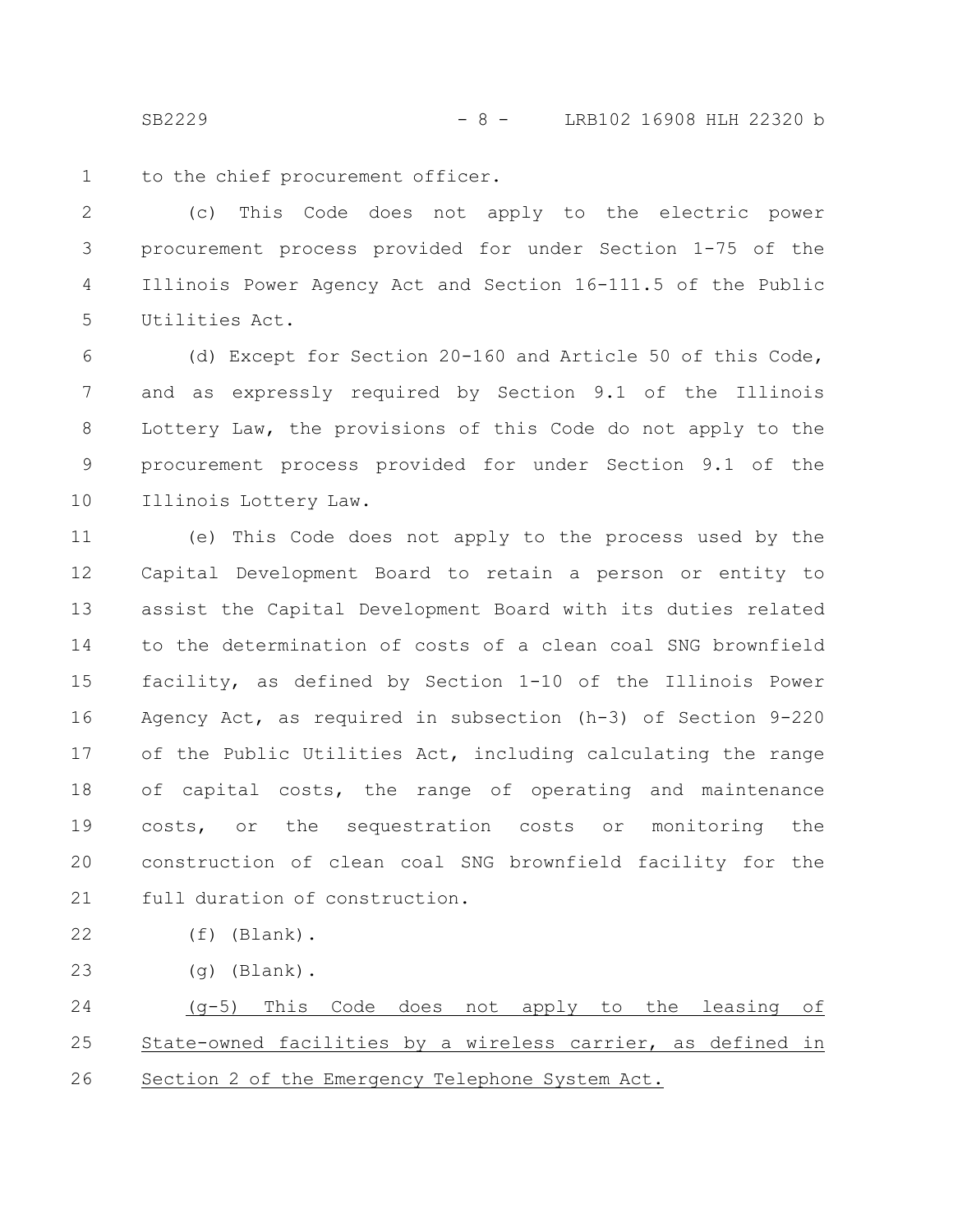(h) This Code does not apply to the process to procure or contracts entered into in accordance with Sections 11-5.2 and 11-5.3 of the Illinois Public Aid Code. 1 2 3

(i) Each chief procurement officer may access records necessary to review whether a contract, purchase, or other expenditure is or is not subject to the provisions of this Code, unless such records would be subject to attorney-client privilege. 4 5 6 7 8

(j) This Code does not apply to the process used by the Capital Development Board to retain an artist or work or works of art as required in Section 14 of the Capital Development Board Act. 9 10 11 12

(k) This Code does not apply to the process to procure contracts, or contracts entered into, by the State Board of Elections or the State Electoral Board for hearing officers appointed pursuant to the Election Code. 13 14 15 16

(l) This Code does not apply to the processes used by the Illinois Student Assistance Commission to procure supplies and services paid for from the private funds of the Illinois Prepaid Tuition Fund. As used in this subsection (l), "private funds" means funds derived from deposits paid into the Illinois Prepaid Tuition Trust Fund and the earnings thereon. (Source: P.A. 100-43, eff. 8-9-17; 100-580, eff. 3-12-18; 100-757, eff. 8-10-18; 100-1114, eff. 8-28-18; 101-27, eff. 6-25-19; 101-81, eff. 7-12-19; 101-363, eff. 8-9-19; revised  $9-17-19.$ 17 18 19 20 21 22 23 24 25 26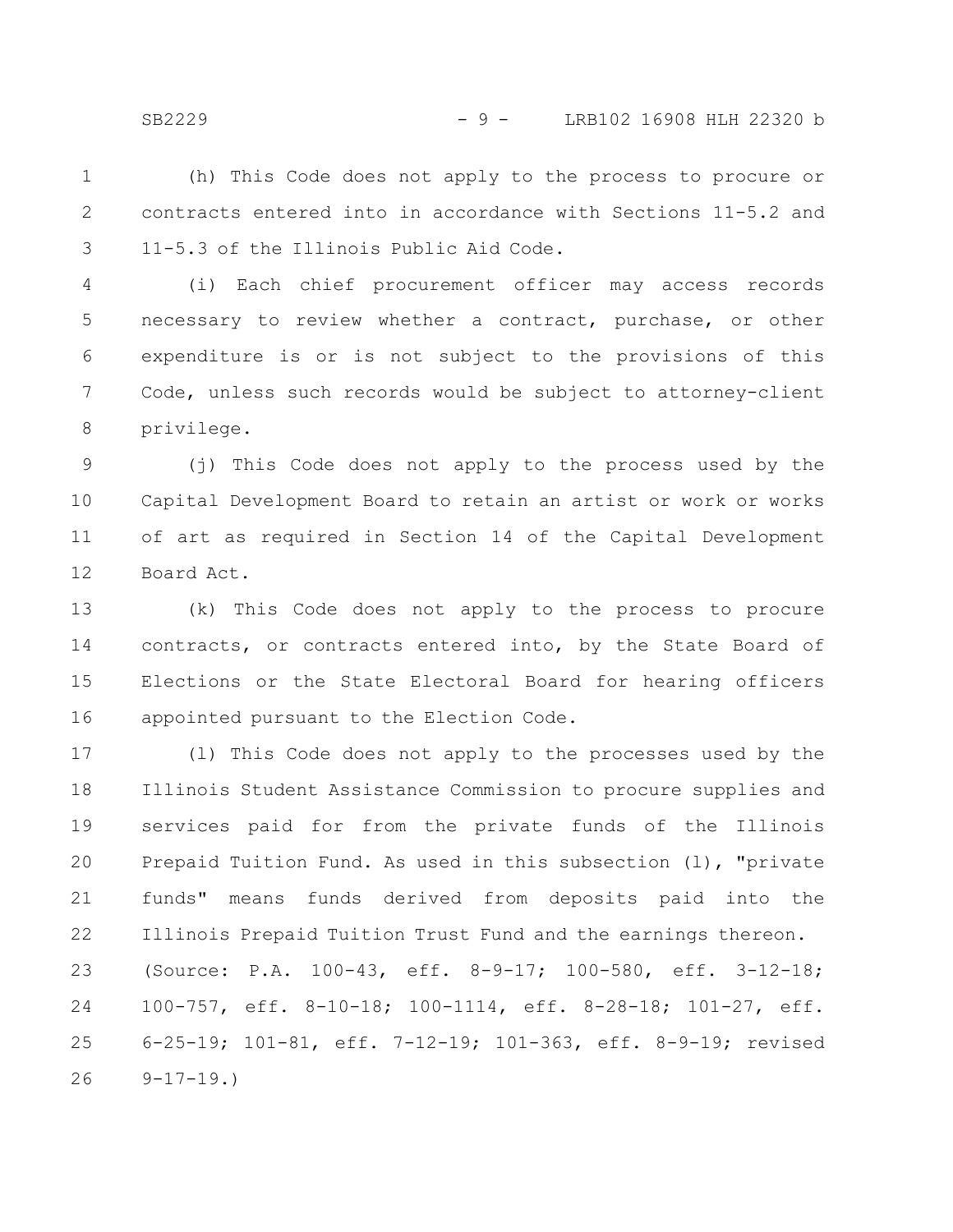Section 5. The Illinois Income Tax Act is amended by changing Section 201 as follows: 1 2

(35 ILCS 5/201) 3

(Text of Section without the changes made by P.A. 101-8, which did not take effect (see Section 99 of P.A. 101-8)) 4 5

Sec. 201. Tax imposed. 6

(a) In general. A tax measured by net income is hereby imposed on every individual, corporation, trust and estate for each taxable year ending after July 31, 1969 on the privilege of earning or receiving income in or as a resident of this State. Such tax shall be in addition to all other occupation or privilege taxes imposed by this State or by any municipal corporation or political subdivision thereof. 7 8 9 10 11 12 13

(b) Rates. The tax imposed by subsection (a) of this Section shall be determined as follows, except as adjusted by subsection (d-1): 14 15 16

(1) In the case of an individual, trust or estate, for taxable years ending prior to July 1, 1989, an amount equal to 2 1/2% of the taxpayer's net income for the taxable year. 17 18 19 20

(2) In the case of an individual, trust or estate, for taxable years beginning prior to July 1, 1989 and ending after June 30, 1989, an amount equal to the sum of (i) 2 1/2% of the taxpayer's net income for the period prior to 21 22 23 24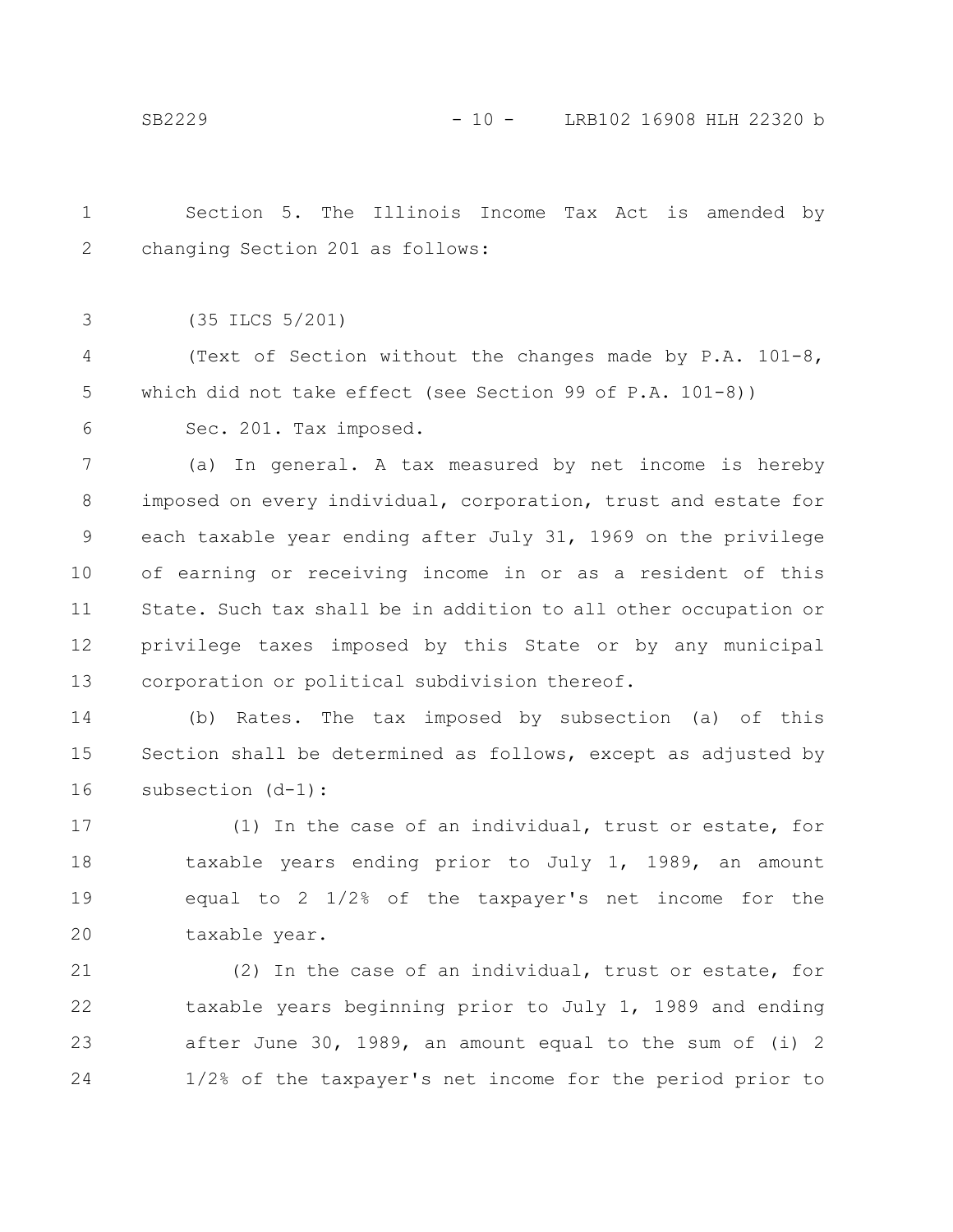July 1, 1989, as calculated under Section 202.3, and (ii) 3% of the taxpayer's net income for the period after June 30, 1989, as calculated under Section 202.3. 1 2 3

(3) In the case of an individual, trust or estate, for taxable years beginning after June 30, 1989, and ending prior to January 1, 2011, an amount equal to 3% of the taxpayer's net income for the taxable year. 4 5 6 7

(4) In the case of an individual, trust, or estate, for taxable years beginning prior to January 1, 2011, and ending after December 31, 2010, an amount equal to the sum of (i) 3% of the taxpayer's net income for the period prior to January 1, 2011, as calculated under Section 202.5, and (ii) 5% of the taxpayer's net income for the period after December 31, 2010, as calculated under Section 202.5. 8 9 10 11 12 13 14

(5) In the case of an individual, trust, or estate, for taxable years beginning on or after January 1, 2011, and ending prior to January 1, 2015, an amount equal to 5% of the taxpayer's net income for the taxable year. 15 16 17 18

(5.1) In the case of an individual, trust, or estate, for taxable years beginning prior to January 1, 2015, and ending after December 31, 2014, an amount equal to the sum of (i) 5% of the taxpayer's net income for the period prior to January 1, 2015, as calculated under Section 202.5, and (ii) 3.75% of the taxpayer's net income for the period after December 31, 2014, as calculated under Section 202.5. 19 20 21 22 23 24 25 26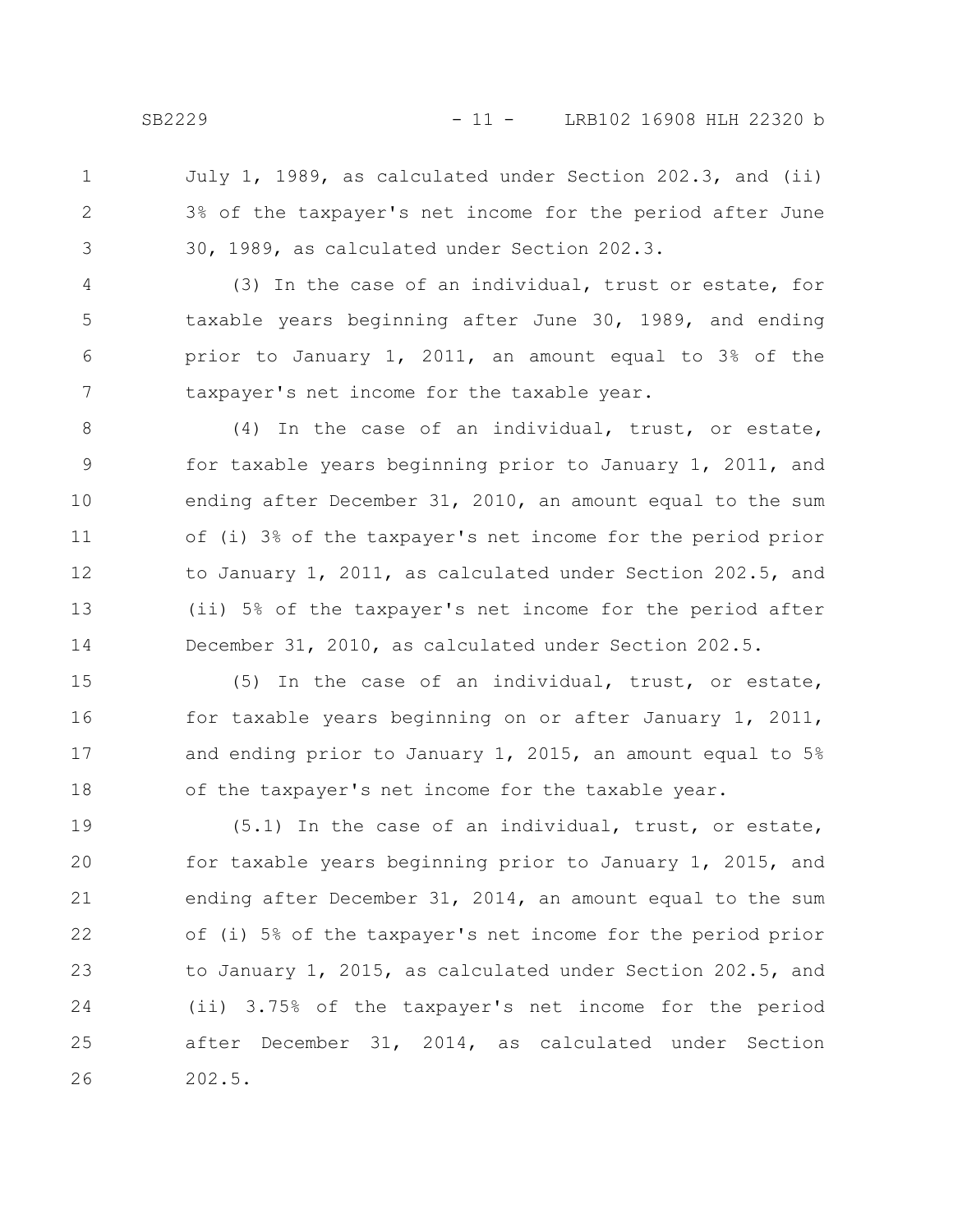(5.2) In the case of an individual, trust, or estate, for taxable years beginning on or after January 1, 2015, and ending prior to July 1, 2017, an amount equal to 3.75% of the taxpayer's net income for the taxable year. 1 2 3 4

(5.3) In the case of an individual, trust, or estate, for taxable years beginning prior to July 1, 2017, and ending after June 30, 2017, an amount equal to the sum of (i) 3.75% of the taxpayer's net income for the period prior to July 1, 2017, as calculated under Section 202.5, and (ii) 4.95% of the taxpayer's net income for the period after June 30, 2017, as calculated under Section 202.5. 5 6 7 8 9 10 11

(5.4) In the case of an individual, trust, or estate, for taxable years beginning on or after July 1, 2017, an amount equal to 4.95% of the taxpayer's net income for the taxable year. 12 13 14 15

(6) In the case of a corporation, for taxable years ending prior to July 1, 1989, an amount equal to 4% of the taxpayer's net income for the taxable year. 16 17 18

(7) In the case of a corporation, for taxable years beginning prior to July 1, 1989 and ending after June 30, 1989, an amount equal to the sum of (i) 4% of the taxpayer's net income for the period prior to July 1, 1989, as calculated under Section 202.3, and (ii) 4.8% of the taxpayer's net income for the period after June 30, 1989, as calculated under Section 202.3. 19 20 21 22 23 24 25

26

(8) In the case of a corporation, for taxable years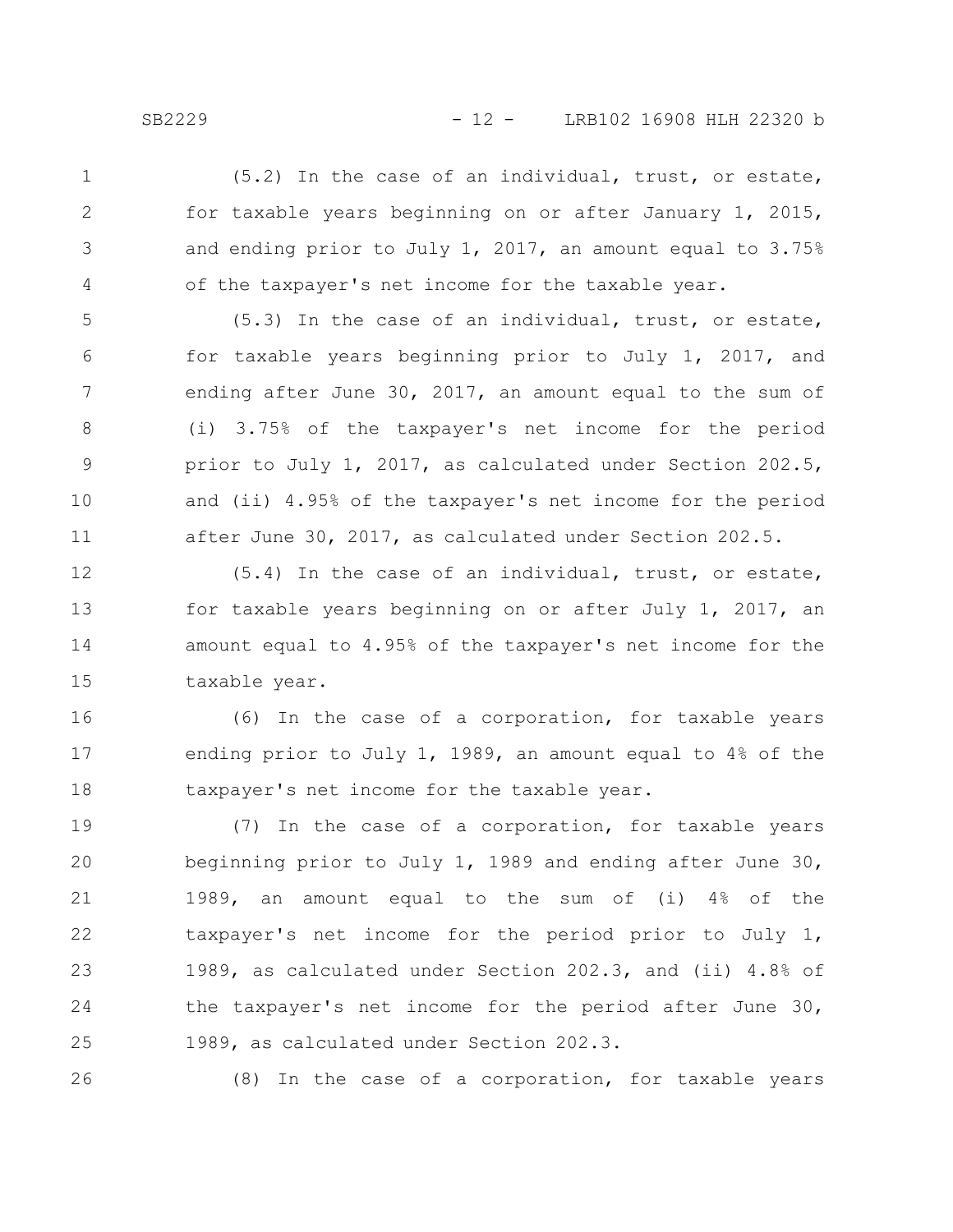beginning after June 30, 1989, and ending prior to January 1, 2011, an amount equal to 4.8% of the taxpayer's net income for the taxable year. 1 2 3

(9) In the case of a corporation, for taxable years beginning prior to January 1, 2011, and ending after December 31, 2010, an amount equal to the sum of (i) 4.8% of the taxpayer's net income for the period prior to January 1, 2011, as calculated under Section 202.5, and (ii) 7% of the taxpayer's net income for the period after December 31, 2010, as calculated under Section 202.5. 4 5 6 7 8 9 10

(10) In the case of a corporation, for taxable years beginning on or after January 1, 2011, and ending prior to January 1, 2015, an amount equal to 7% of the taxpayer's net income for the taxable year. 11 12 13 14

(11) In the case of a corporation, for taxable years beginning prior to January 1, 2015, and ending after December 31, 2014, an amount equal to the sum of (i) 7% of the taxpayer's net income for the period prior to January 1, 2015, as calculated under Section 202.5, and (ii) 5.25% of the taxpayer's net income for the period after December 31, 2014, as calculated under Section 202.5. 15 16 17 18 19 20 21

(12) In the case of a corporation, for taxable years beginning on or after January 1, 2015, and ending prior to July 1, 2017, an amount equal to 5.25% of the taxpayer's net income for the taxable year. 22 23 24 25

26

(13) In the case of a corporation, for taxable years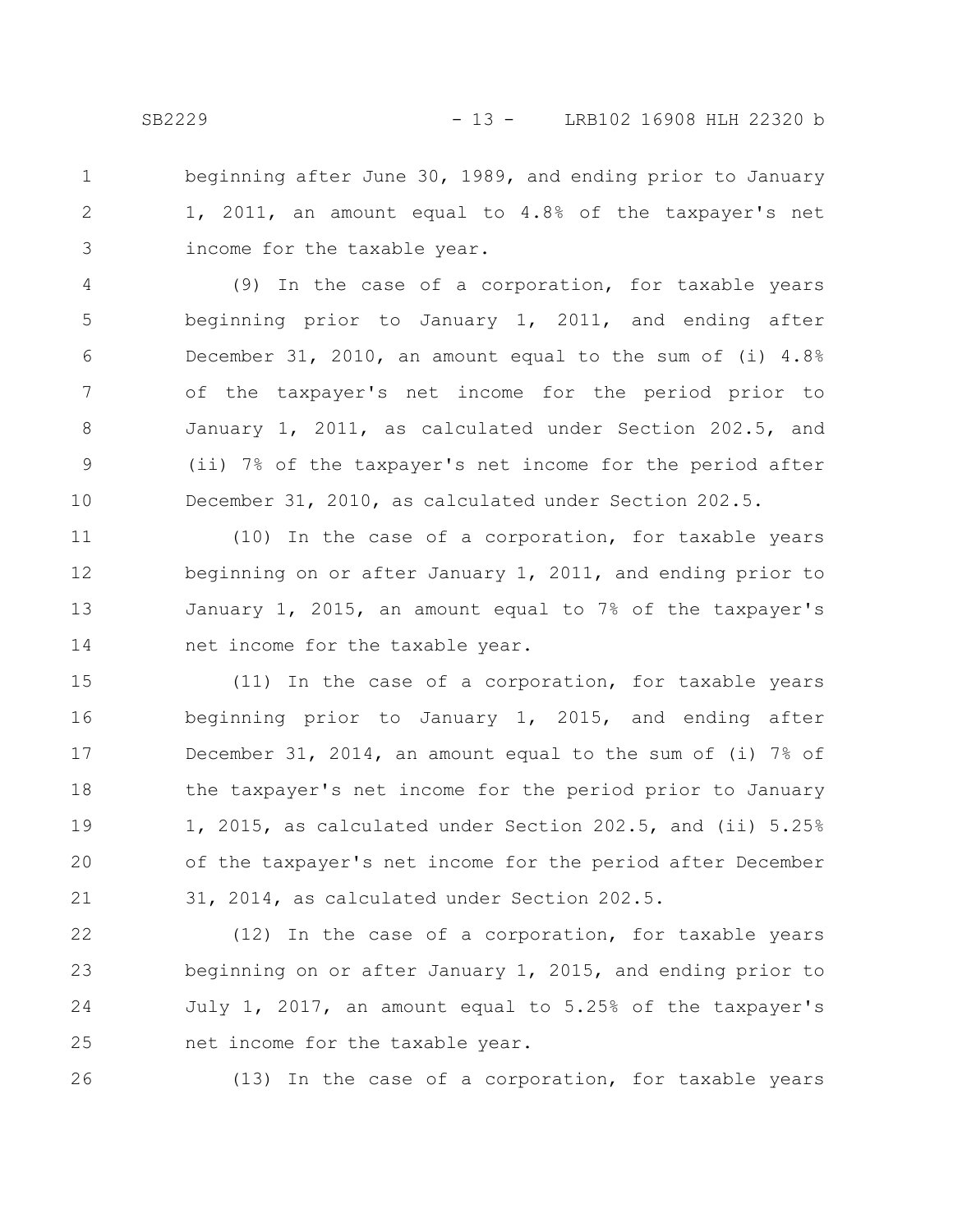beginning prior to July 1, 2017, and ending after June 30, 2017, an amount equal to the sum of (i) 5.25% of the taxpayer's net income for the period prior to July 1, 2017, as calculated under Section 202.5, and (ii) 7% of the taxpayer's net income for the period after June 30, 2017, as calculated under Section 202.5. 1 2 3 4 5 6

(14) In the case of a corporation, for taxable years beginning on or after July 1, 2017, an amount equal to 7% of the taxpayer's net income for the taxable year. 7 8 9

The rates under this subsection (b) are subject to the provisions of Section 201.5. 10 11

(b-5) Surcharge; sale or exchange of assets, properties, and intangibles of organization gaming licensees. For each of taxable years 2019 through 2027, a surcharge is imposed on all taxpayers on income arising from the sale or exchange of capital assets, depreciable business property, real property used in the trade or business, and Section 197 intangibles (i) of an organization licensee under the Illinois Horse Racing Act of 1975 and (ii) of an organization gaming licensee under the Illinois Gambling Act. The amount of the surcharge is equal to the amount of federal income tax liability for the taxable year attributable to those sales and exchanges. The surcharge imposed shall not apply if: 12 13 14 15 16 17 18 19 20 21 22 23

(1) the organization gaming license, organization license, or racetrack property is transferred as a result of any of the following: 24 25 26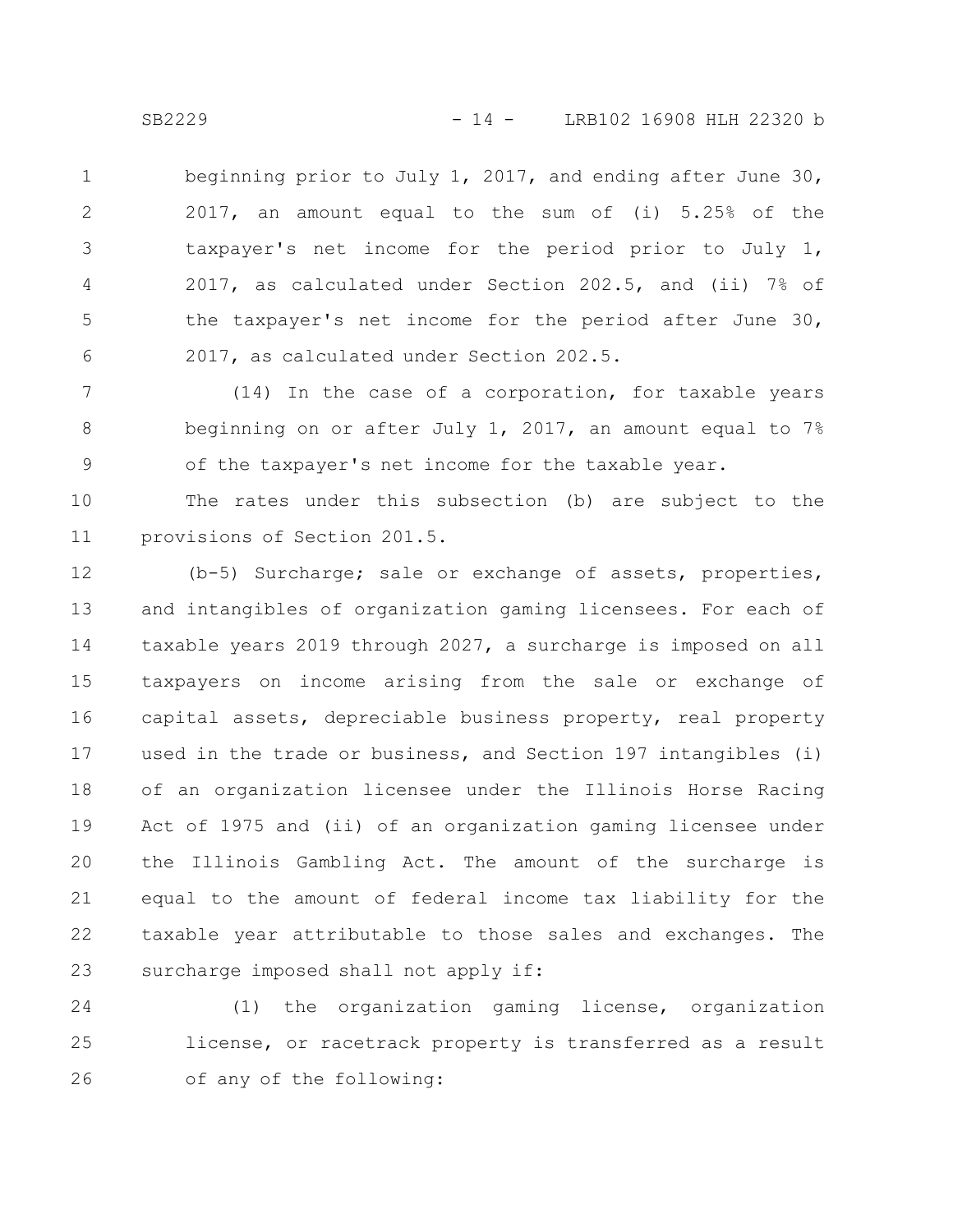| $\mathbf{1}$ | bankruptcy, a receivership, or a<br>(A)<br>debt            |
|--------------|------------------------------------------------------------|
| $\mathbf{2}$ | adjustment initiated by or against the initial             |
| 3            | licensee or the substantial owners of the initial          |
| 4            | licensee;                                                  |
| 5            | (B) cancellation, revocation, or termination of            |
| 6            | any such license by the Illinois Gaming Board or the       |
| 7            | Illinois Racing Board;                                     |
| 8            | (C) a determination by the Illinois Gaming Board           |
| 9            | that transfer of the license is in the best interests      |
| 10           | of Illinois gaming;                                        |
| 11           | (D) the death of an owner of the equity interest in        |
| 12           | a licensee;                                                |
| 13           | (E) the acquisition of a controlling interest in           |
| 14           | the stock or substantially all of the assets of a          |
| 15           | publicly traded company;                                   |
| 16           | (F) a transfer by a parent company to a wholly             |
| 17           | owned subsidiary; or                                       |
| 18           | (G) the transfer or sale to or by one person to            |
| 19           | another person where both persons were initial owners      |
| 20           | of the license when the license was issued; or             |
| 21           | (2) the controlling interest in the organization           |
| 22           | gaming license, organization license, or racetrack         |
| 23           | property is transferred in a transaction to lineal         |
| 24           | descendants in which no gain or loss is recognized or as a |
| 25           | result of a transaction in accordance with Section 351 of  |
| 26           | the Internal Revenue Code in which no gain or loss is      |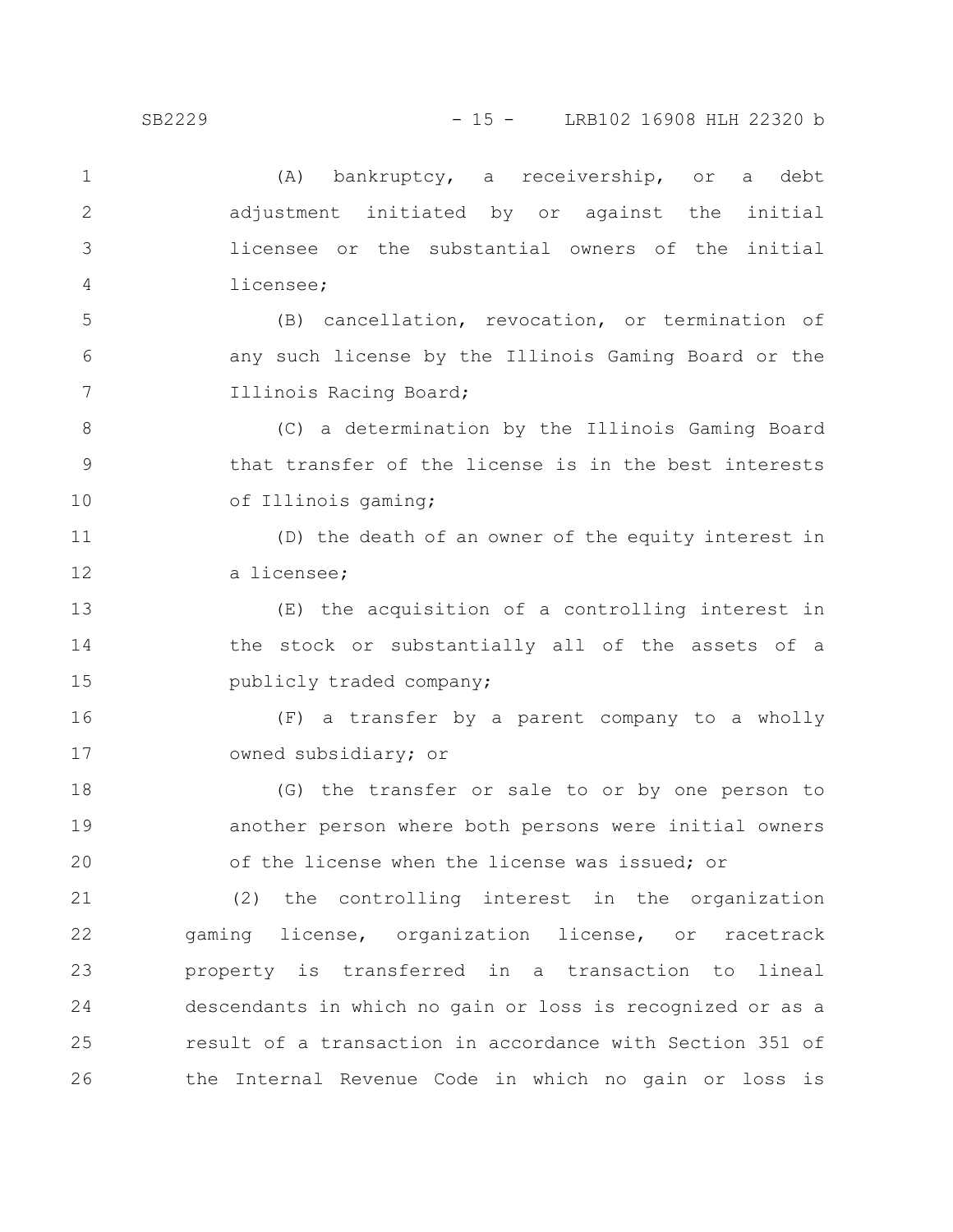recognized; or 1

(3) live horse racing was not conducted in 2010 at a racetrack located within 3 miles of the Mississippi River under a license issued pursuant to the Illinois Horse Racing Act of 1975. 2 3 4 5

The transfer of an organization gaming license, organization license, or racetrack property by a person other than the initial licensee to receive the organization gaming license is not subject to a surcharge. The Department shall adopt rules necessary to implement and administer this subsection. 6 7 8 9 10 11

(c) Personal Property Tax Replacement Income Tax. Beginning on July 1, 1979 and thereafter, in addition to such income tax, there is also hereby imposed the Personal Property Tax Replacement Income Tax measured by net income on every corporation (including Subchapter S corporations), partnership and trust, for each taxable year ending after June 30, 1979. Such taxes are imposed on the privilege of earning or receiving income in or as a resident of this State. The Personal Property Tax Replacement Income Tax shall be in addition to the income tax imposed by subsections (a) and (b) of this Section and in addition to all other occupation or privilege taxes imposed by this State or by any municipal corporation or political subdivision thereof. 12 13 14 15 16 17 18 19 20 21 22 23 24

(d) Additional Personal Property Tax Replacement Income Tax Rates. The personal property tax replacement income tax 25 26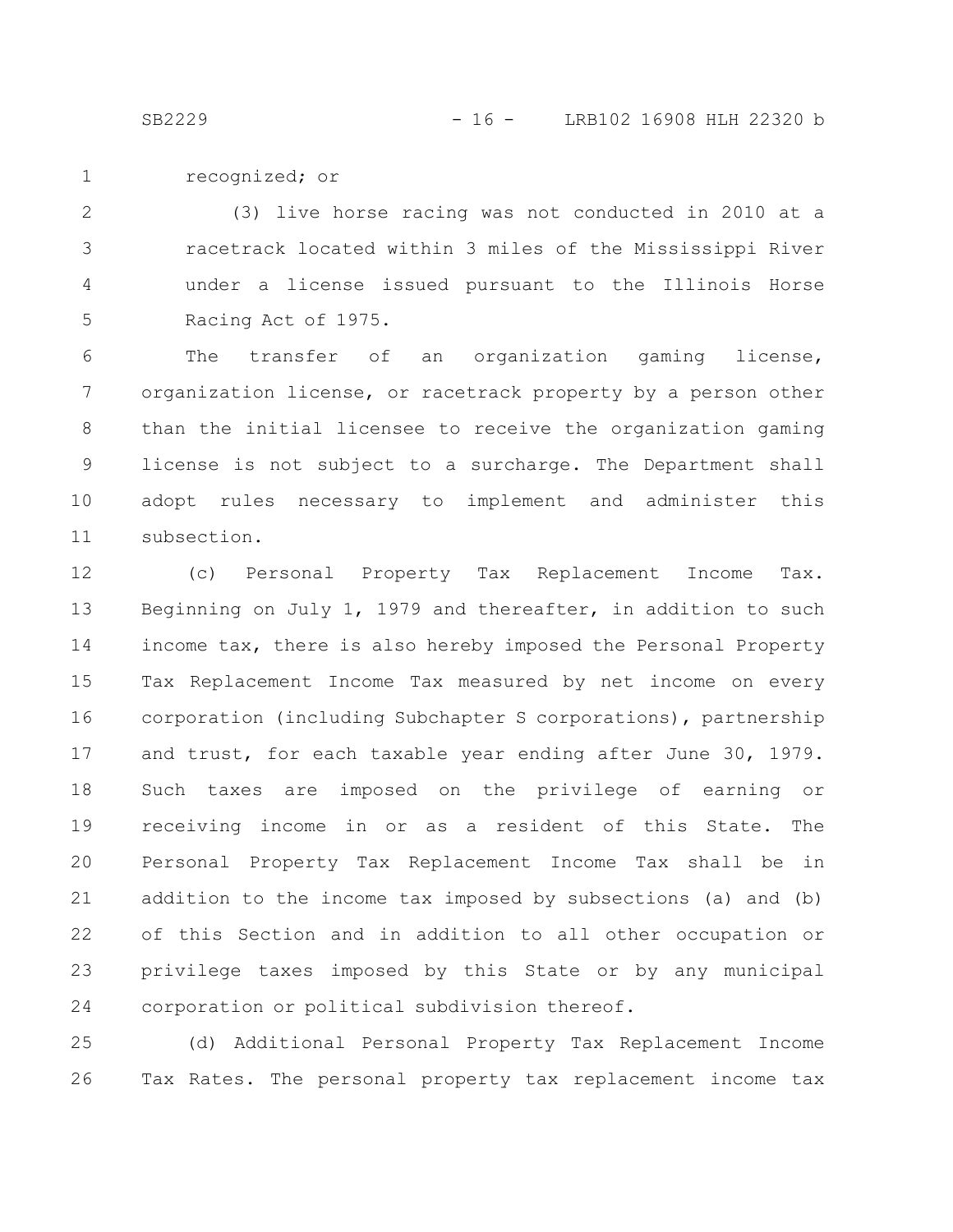imposed by this subsection and subsection (c) of this Section in the case of a corporation, other than a Subchapter S corporation and except as adjusted by subsection (d-1), shall be an additional amount equal to 2.85% of such taxpayer's net income for the taxable year, except that beginning on January 1, 1981, and thereafter, the rate of 2.85% specified in this subsection shall be reduced to 2.5%, and in the case of a partnership, trust or a Subchapter S corporation shall be an additional amount equal to 1.5% of such taxpayer's net income for the taxable year. 1 2 3 4 5 6 7 8 9 10

(d-1) Rate reduction for certain foreign insurers. In the case of a foreign insurer, as defined by Section 35A-5 of the Illinois Insurance Code, whose state or country of domicile imposes on insurers domiciled in Illinois a retaliatory tax (excluding any insurer whose premiums from reinsurance assumed are 50% or more of its total insurance premiums as determined under paragraph (2) of subsection (b) of Section 304, except that for purposes of this determination premiums from reinsurance do not include premiums from inter-affiliate reinsurance arrangements), beginning with taxable years ending on or after December 31, 1999, the sum of the rates of tax imposed by subsections (b) and (d) shall be reduced (but not increased) to the rate at which the total amount of tax imposed under this Act, net of all credits allowed under this Act, shall equal (i) the total amount of tax that would be imposed on the foreign insurer's net income allocable to Illinois for 11 12 13 14 15 16 17 18 19 20 21 22 23 24 25 26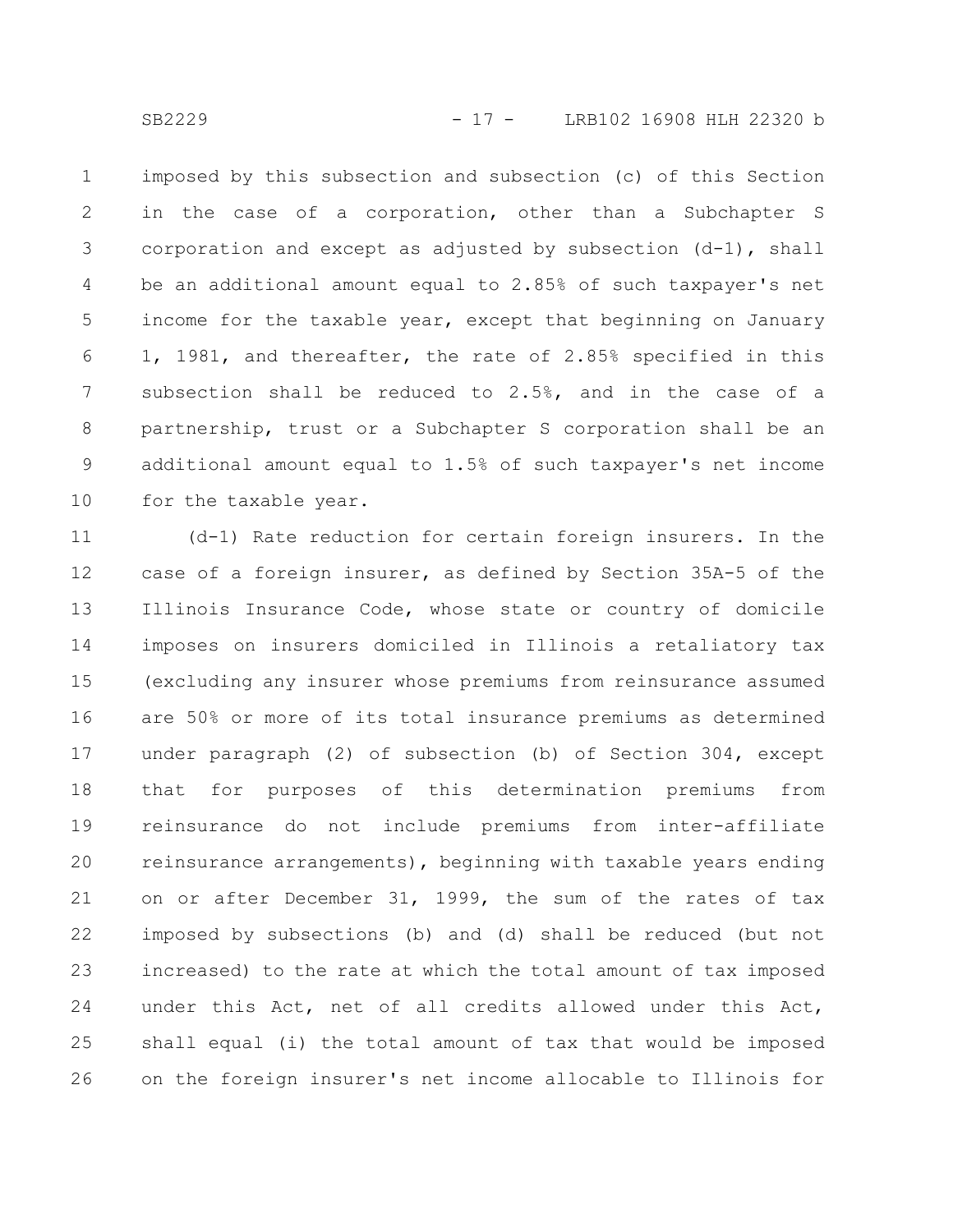the taxable year by such foreign insurer's state or country of domicile if that net income were subject to all income taxes and taxes measured by net income imposed by such foreign insurer's state or country of domicile, net of all credits allowed or (ii) a rate of zero if no such tax is imposed on such income by the foreign insurer's state of domicile. For the purposes of this subsection  $(d-1)$ , an inter-affiliate includes a mutual insurer under common management. 1 2 3 4 5 6 7 8

(1) For the purposes of subsection  $(d-1)$ , in no event shall the sum of the rates of tax imposed by subsections (b) and (d) be reduced below the rate at which the sum of: 9 10 11

(A) the total amount of tax imposed on such foreign insurer under this Act for a taxable year, net of all credits allowed under this Act, plus 12 13 14

(B) the privilege tax imposed by Section 409 of the Illinois Insurance Code, the fire insurance company tax imposed by Section 12 of the Fire Investigation Act, and the fire department taxes imposed under Section 11-10-1 of the Illinois Municipal Code, 15 16 17 18 19 20

equals 1.25% for taxable years ending prior to December 31, 2003, or 1.75% for taxable years ending on or after December 31, 2003, of the net taxable premiums written for the taxable year, as described by subsection (1) of Section 409 of the Illinois Insurance Code. This paragraph will in no event increase the rates imposed under 21 22 23 24 25 26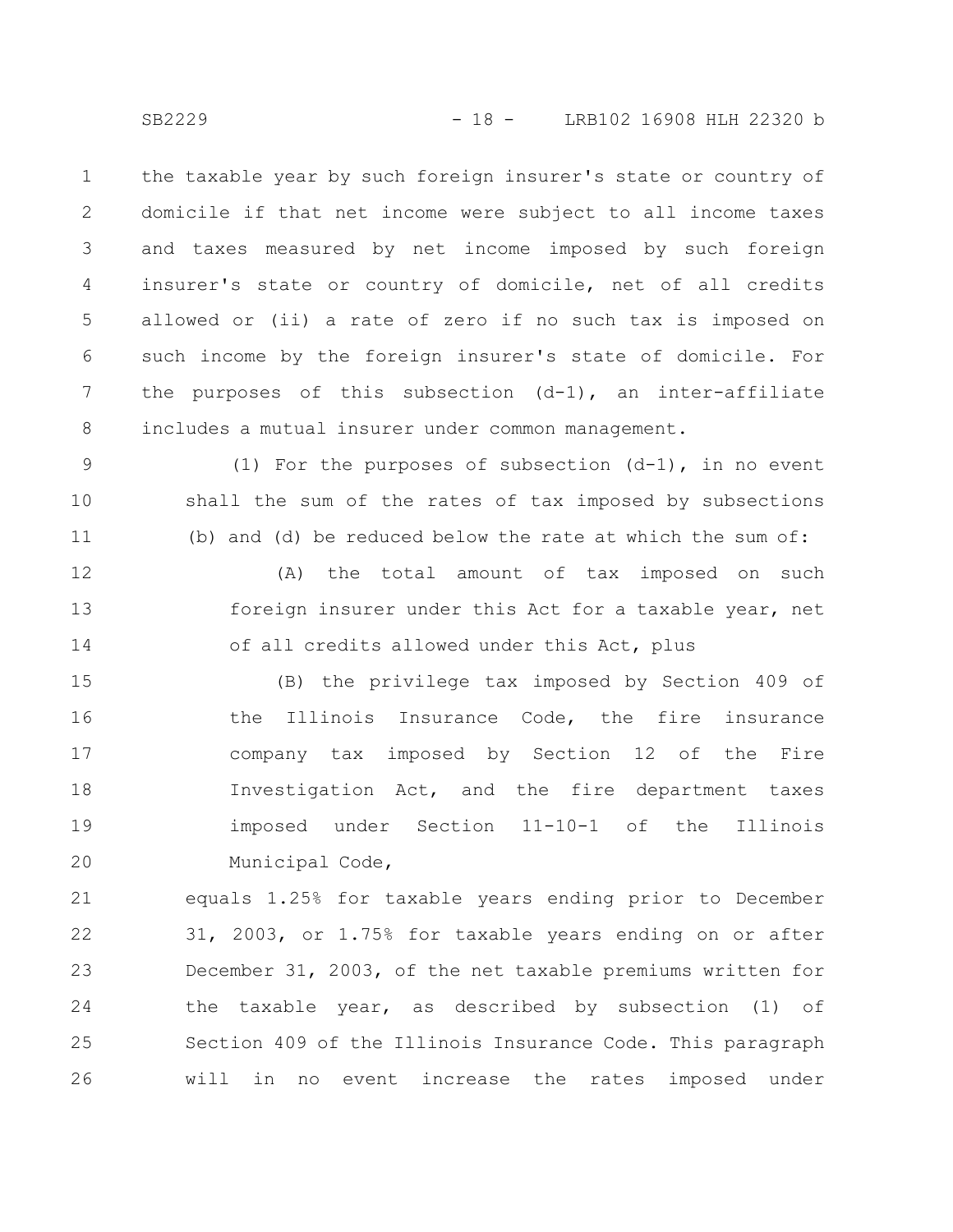subsections (b) and (d). 1

(2) Any reduction in the rates of tax imposed by this subsection shall be applied first against the rates imposed by subsection (b) and only after the tax imposed by subsection (a) net of all credits allowed under this Section other than the credit allowed under subsection (i) has been reduced to zero, against the rates imposed by subsection (d). 2 3 4 5 6 7 8

This subsection (d-1) is exempt from the provisions of Section 250. 9 10

(e) Investment credit. A taxpayer shall be allowed a credit against the Personal Property Tax Replacement Income Tax for investment in qualified property. 11 12 13

(1) A taxpayer shall be allowed a credit equal to .5% of the basis of qualified property placed in service during the taxable year, provided such property is placed in service on or after July 1, 1984. There shall be allowed an additional credit equal to .5% of the basis of qualified property placed in service during the taxable year, provided such property is placed in service on or after July 1, 1986, and the taxpayer's base employment within Illinois has increased by 1% or more over the preceding year as determined by the taxpayer's employment records filed with the Illinois Department of Employment Security. Taxpayers who are new to Illinois shall be deemed to have met the 1% growth in base employment for the 14 15 16 17 18 19 20 21 22 23 24 25 26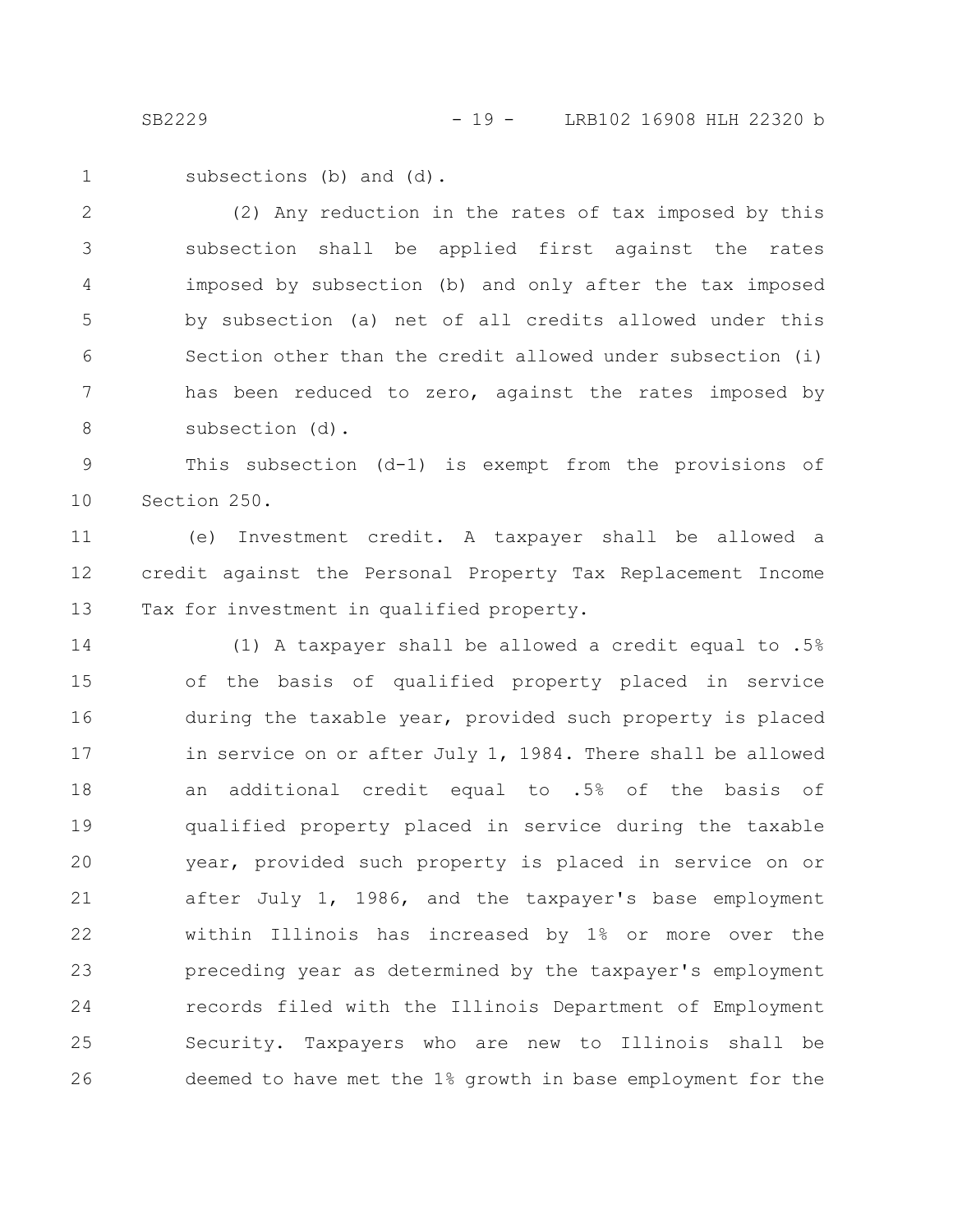first year in which they file employment records with the Illinois Department of Employment Security. The provisions added to this Section by Public Act 85-1200 (and restored by Public Act 87-895) shall be construed as declaratory of existing law and not as a new enactment. If, in any year, the increase in base employment within Illinois over the preceding year is less than 1%, the additional credit shall be limited to that percentage times a fraction, the numerator of which is .5% and the denominator of which is 1%, but shall not exceed .5%. The investment credit shall not be allowed to the extent that it would reduce a taxpayer's liability in any tax year below zero, nor may any credit for qualified property be allowed for any year other than the year in which the property was placed in service in Illinois. For tax years ending on or after December 31, 1987, and on or before December 31, 1988, the credit shall be allowed for the tax year in which the property is placed in service, or, if the amount of the credit exceeds the tax liability for that year, whether it exceeds the original liability or the liability as later amended, such excess may be carried forward and applied to the tax liability of the 5 taxable years following the excess credit years if the taxpayer (i) makes investments which cause the creation of a minimum of 2,000 full-time equivalent jobs in Illinois, (ii) is located in an enterprise zone established pursuant to the Illinois 1 2 3 4 5 6 7 8 9 10 11 12 13 14 15 16 17 18 19 20 21 22 23 24 25 26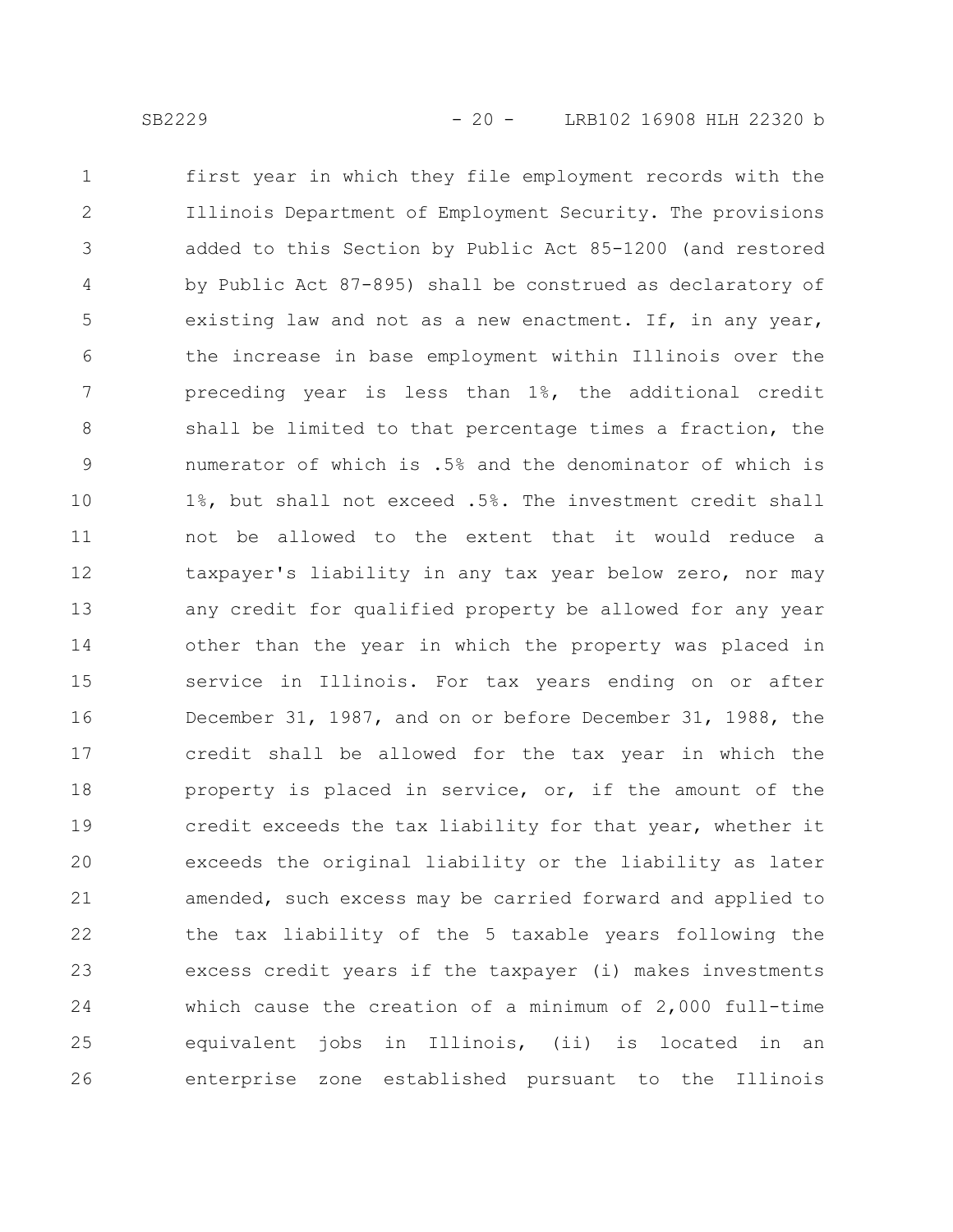Enterprise Zone Act and (iii) is certified by the Department of Commerce and Community Affairs (now Department of Commerce and Economic Opportunity) as complying with the requirements specified in clause (i) and (ii) by July 1, 1986. The Department of Commerce and Community Affairs (now Department of Commerce and Economic Opportunity) shall notify the Department of Revenue of all such certifications immediately. For tax years ending after December 31, 1988, the credit shall be allowed for the tax year in which the property is placed in service, or, if the amount of the credit exceeds the tax liability for that year, whether it exceeds the original liability or the liability as later amended, such excess may be carried forward and applied to the tax liability of the 5 taxable years following the excess credit years. The credit shall be applied to the earliest year for which there is a liability. If there is credit from more than one tax year that is available to offset a liability, earlier credit shall be applied first. 1 2 3 4 5 6 7 8 9 10 11 12 13 14 15 16 17 18 19

(2) The term "qualified property" means property which: 20 21

(A) is tangible, whether new or used, including buildings and structural components of buildings and signs that are real property, but not including land or improvements to real property that are not a structural component of a building such as 22 23 24 25 26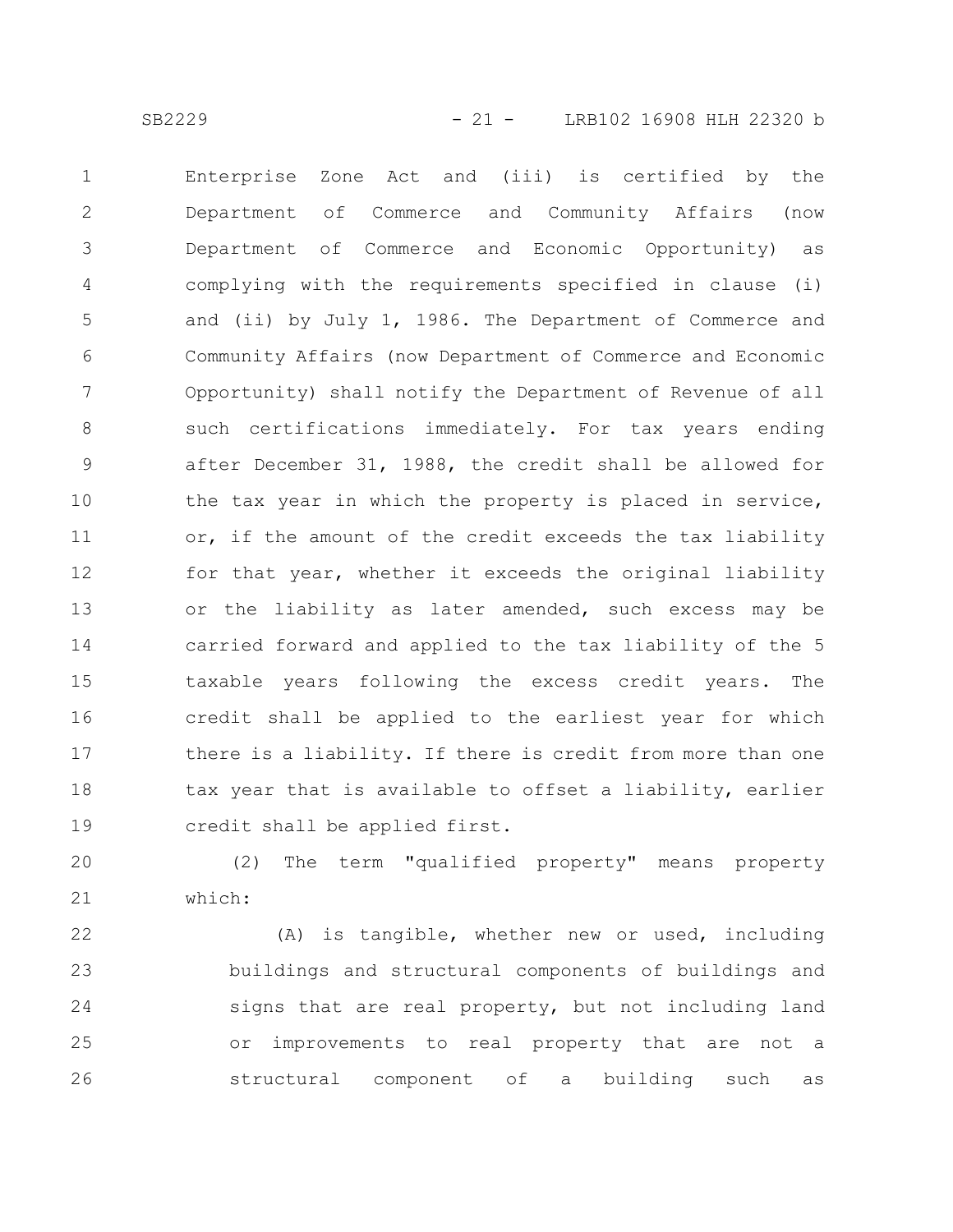1 2

3

4

5

6

7

landscaping, sewer lines, local access roads, fencing, parking lots, and other appurtenances;

(B) is depreciable pursuant to Section 167 of the Internal Revenue Code, except that "3-year property" as defined in Section 168(c)(2)(A) of that Code is not eligible for the credit provided by this subsection  $(e)$ :

(C) is acquired by purchase as defined in Section 179(d) of the Internal Revenue Code; 8 9

(D) is used in Illinois by a taxpayer who is primarily engaged in manufacturing, or in mining coal or fluorite, or in retailing, or was placed in service on or after July 1, 2006 in a River Edge Redevelopment Zone established pursuant to the River Edge Redevelopment Zone Act; and 10 11 12 13 14 15

(E) has not previously been used in Illinois in such a manner and by such a person as would qualify for the credit provided by this subsection (e) or subsection (f). 16 17 18 19

(3) For purposes of this subsection (e), "manufacturing" means the material staging and production of tangible personal property by procedures commonly regarded as manufacturing, processing, fabrication, or assembling which changes some existing material into new shapes, new qualities, or new combinations. For purposes of this subsection (e) the term "mining" shall have the 20 21 22 23 24 25 26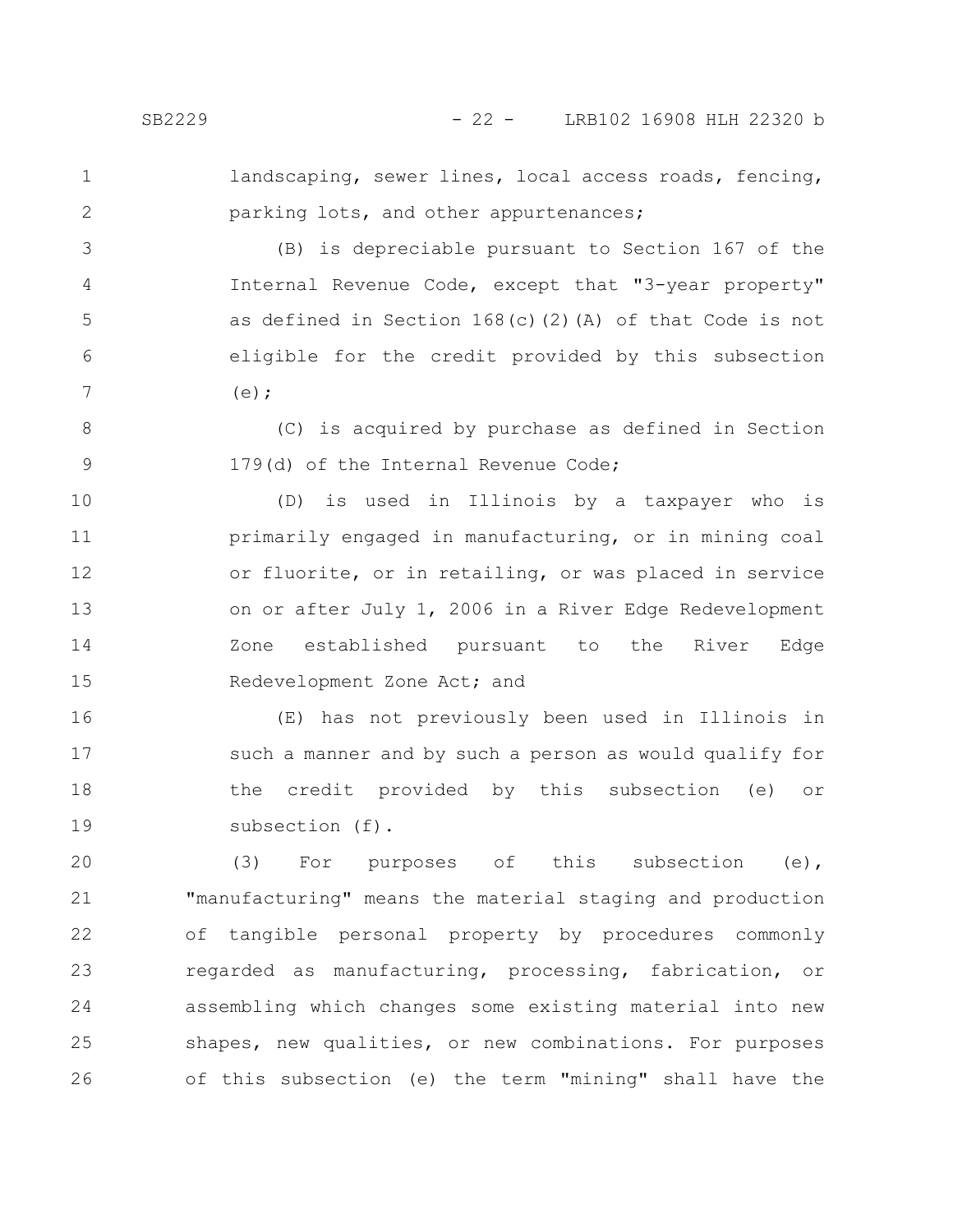same meaning as the term "mining" in Section 613(c) of the Internal Revenue Code. For purposes of this subsection (e), the term "retailing" means the sale of tangible personal property for use or consumption and not for resale, or services rendered in conjunction with the sale of tangible personal property for use or consumption and not for resale. For purposes of this subsection (e), "tangible personal property" has the same meaning as when that term is used in the Retailers' Occupation Tax Act, and, for taxable years ending after December 31, 2008, does not include the generation, transmission, or distribution of electricity. 1 2 3 4 5 6 7 8 9 10 11 12

(4) The basis of qualified property shall be the basis used to compute the depreciation deduction for federal income tax purposes. 13 14 15

(5) If the basis of the property for federal income tax depreciation purposes is increased after it has been placed in service in Illinois by the taxpayer, the amount of such increase shall be deemed property placed in service on the date of such increase in basis. 16 17 18 19 20

(6) The term "placed in service" shall have the same meaning as under Section 46 of the Internal Revenue Code. 21 22

(7) If during any taxable year, any property ceases to be qualified property in the hands of the taxpayer within 48 months after being placed in service, or the situs of any qualified property is moved outside Illinois within 48 23 24 25 26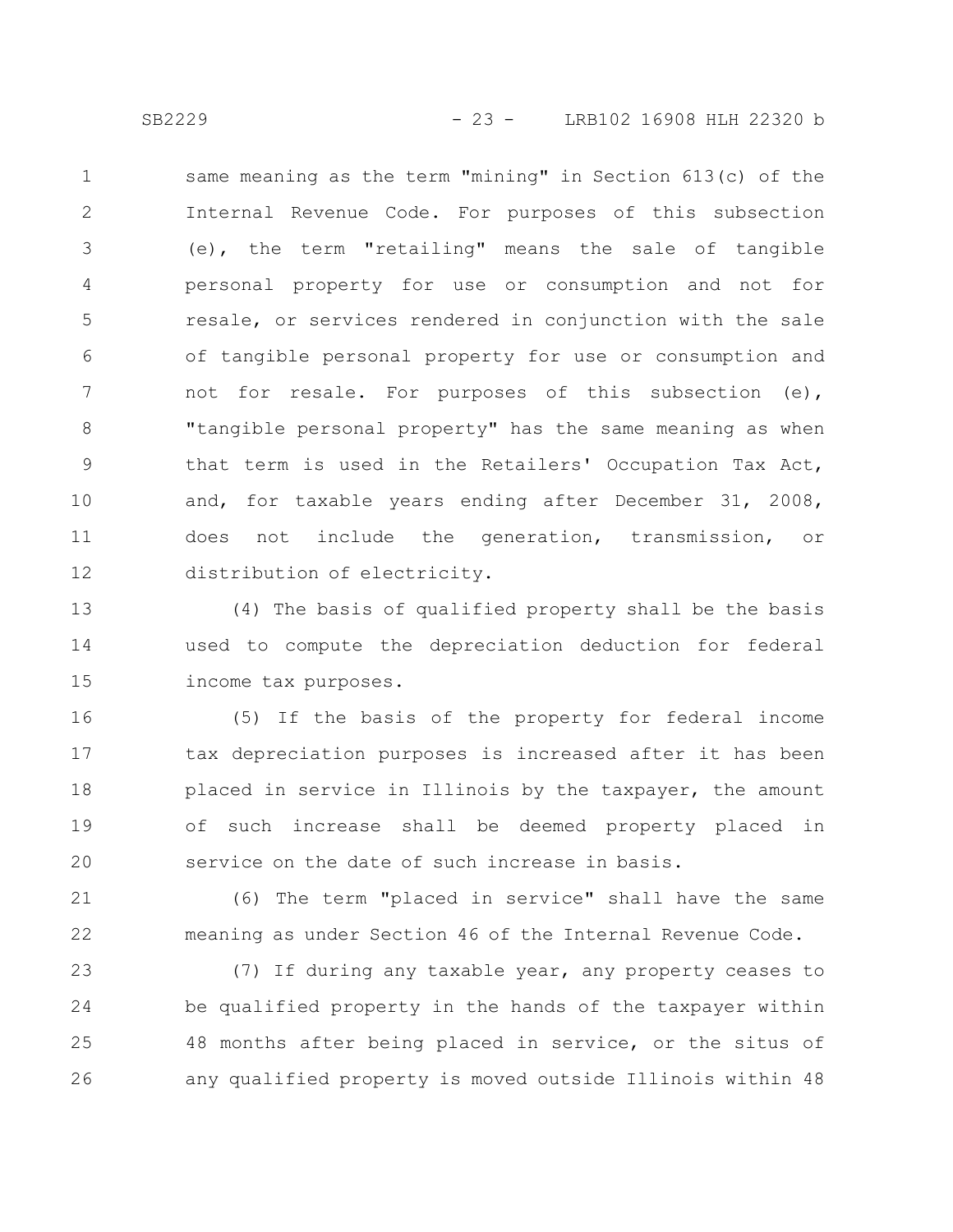months after being placed in service, the Personal Property Tax Replacement Income Tax for such taxable year shall be increased. Such increase shall be determined by (i) recomputing the investment credit which would have been allowed for the year in which credit for such property was originally allowed by eliminating such property from such computation and, (ii) subtracting such recomputed credit from the amount of credit previously allowed. For the purposes of this paragraph (7), a reduction of the basis of qualified property resulting from a redetermination of the purchase price shall be deemed a disposition of qualified property to the extent of such reduction. 1 2 3 4 5 6 7 8 9 10 11 12 13

(8) Unless the investment credit is extended by law, the basis of qualified property shall not include costs incurred after December 31, 2018, except for costs incurred pursuant to a binding contract entered into on or before December 31, 2018. 14 15 16 17 18

(9) Each taxable year ending before December 31, 2000, a partnership may elect to pass through to its partners the credits to which the partnership is entitled under this subsection (e) for the taxable year. A partner may use the credit allocated to him or her under this paragraph only against the tax imposed in subsections (c) and (d) of this Section. If the partnership makes that election, those credits shall be allocated among the 19 20 21 22 23 24 25 26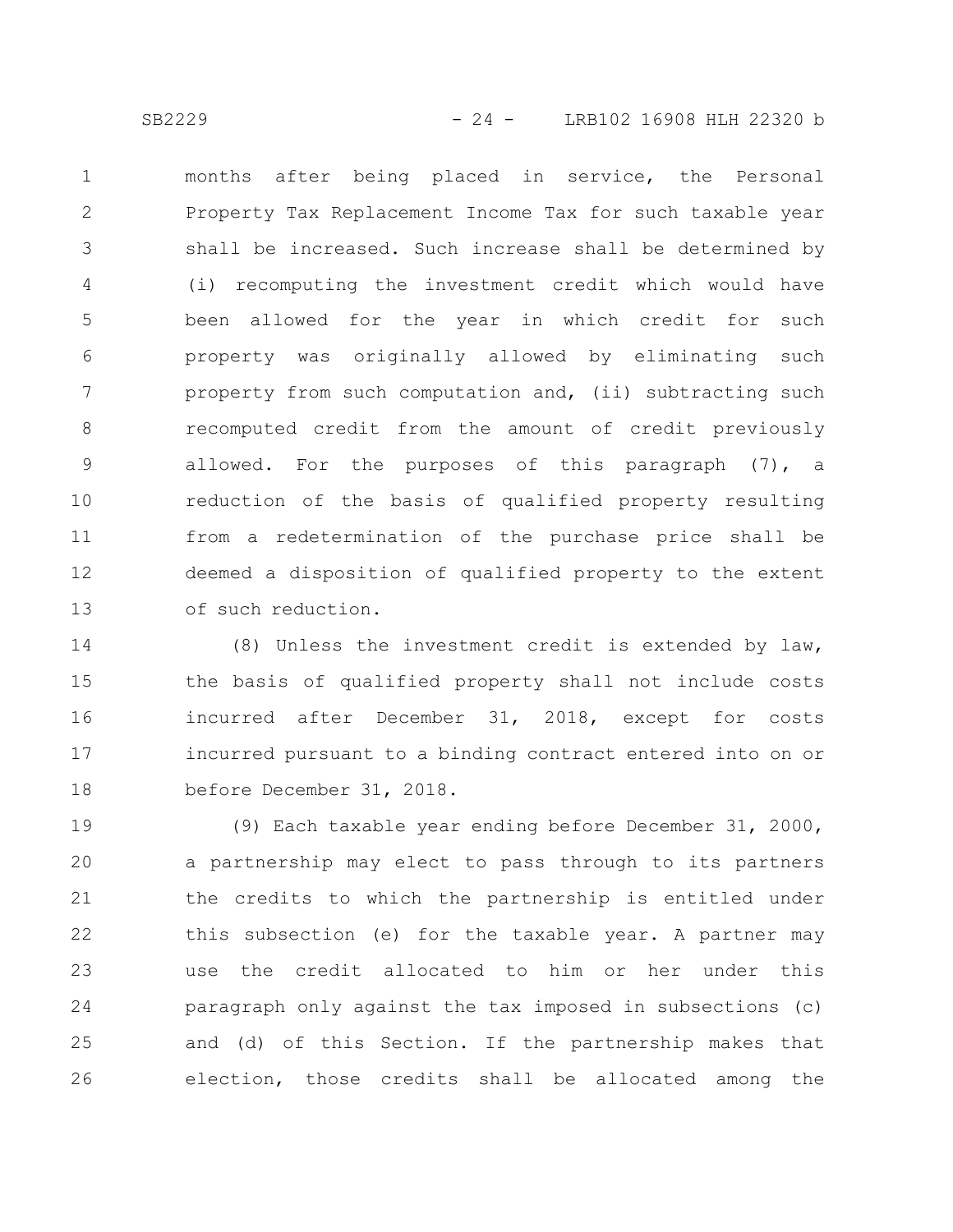partners in the partnership in accordance with the rules set forth in Section 704(b) of the Internal Revenue Code, and the rules promulgated under that Section, and the allocated amount of the credits shall be allowed to the partners for that taxable year. The partnership shall make this election on its Personal Property Tax Replacement Income Tax return for that taxable year. The election to pass through the credits shall be irrevocable. 1 2 3 4 5 6 7 8

For taxable years ending on or after December 31, 2000, a partner that qualifies its partnership for a subtraction under subparagraph (I) of paragraph (2) of subsection (d) of Section 203 or a shareholder that qualifies a Subchapter S corporation for a subtraction under subparagraph (S) of paragraph (2) of subsection (b) of Section 203 shall be allowed a credit under this subsection (e) equal to its share of the credit earned under this subsection (e) during the taxable year by the partnership or Subchapter S corporation, determined in accordance with the determination of income and distributive share of income under Sections 702 and 704 and Subchapter S of the Internal Revenue Code. This paragraph is exempt from the provisions of Section 250. 9 10 11 12 13 14 15 16 17 18 19 20 21 22

(f) Investment credit; Enterprise Zone; River Edge Redevelopment Zone. 23 24

(1) A taxpayer shall be allowed a credit against the tax imposed by subsections (a) and (b) of this Section for 25 26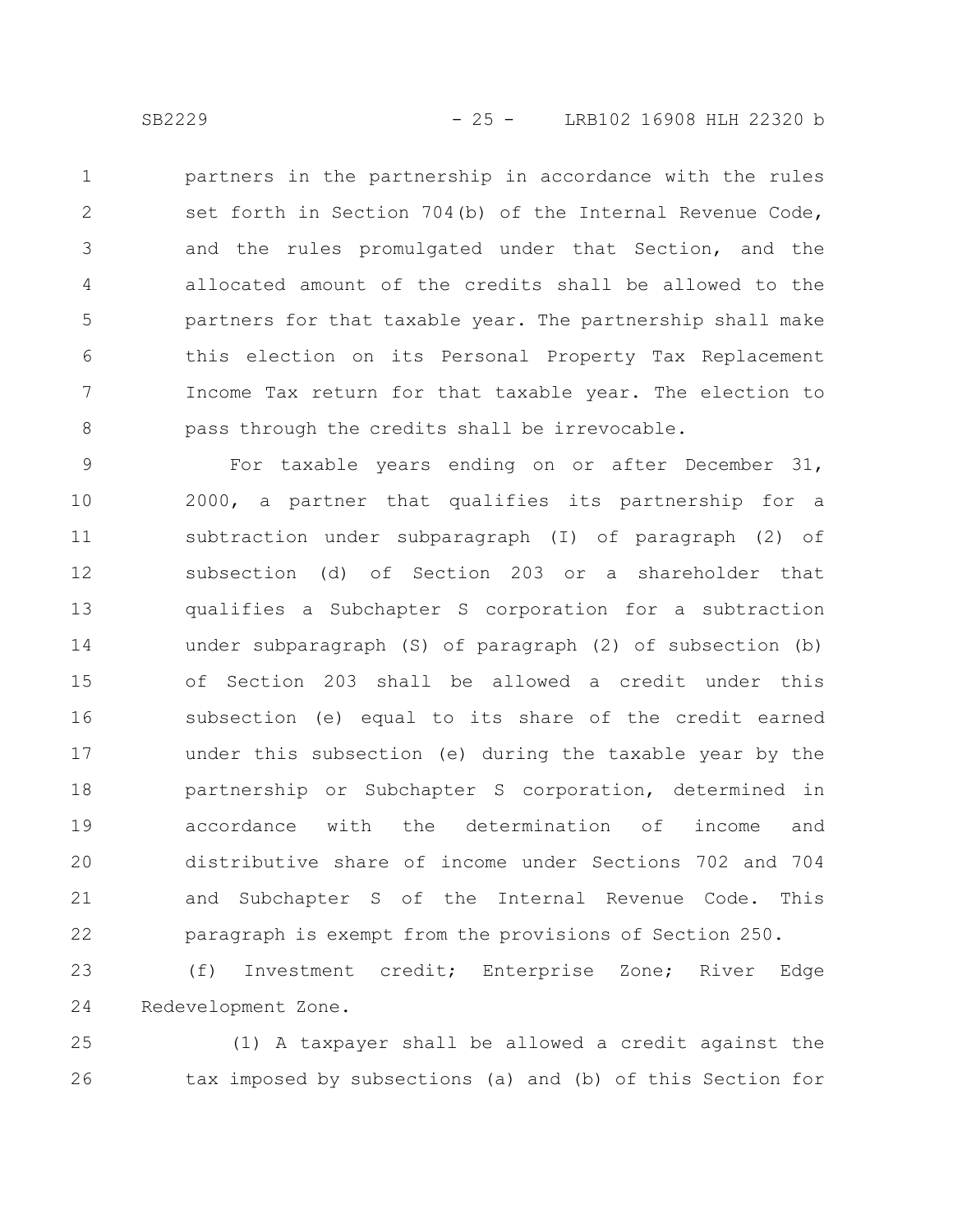investment in qualified property which is placed in service in an Enterprise Zone created pursuant to the Illinois Enterprise Zone Act or, for property placed in service on or after July 1, 2006, a River Edge Redevelopment Zone established pursuant to the River Edge Redevelopment Zone Act. For partners, shareholders of Subchapter S corporations, and owners of limited liability companies, if the liability company is treated as a partnership for purposes of federal and State income taxation, there shall be allowed a credit under this subsection (f) to be determined in accordance with the determination of income and distributive share of income under Sections 702 and 704 and Subchapter S of the Internal Revenue Code. The credit shall be .5% of the basis for such property. The credit shall be available only in the taxable year in which the property is placed in service in the Enterprise Zone or River Edge Redevelopment Zone and shall not be allowed to the extent that it would reduce a taxpayer's liability for the tax imposed by subsections (a) and (b) of this Section to below zero. For tax years ending on or after December 31, 1985, the credit shall be allowed for the tax year in which the property is placed in service, or, if the amount of the credit exceeds the tax liability for that year, whether it exceeds the original liability or the liability as later amended, such excess may be carried forward and applied to the tax 1 2 3 4 5 6 7 8 9 10 11 12 13 14 15 16 17 18 19 20 21 22 23 24 25 26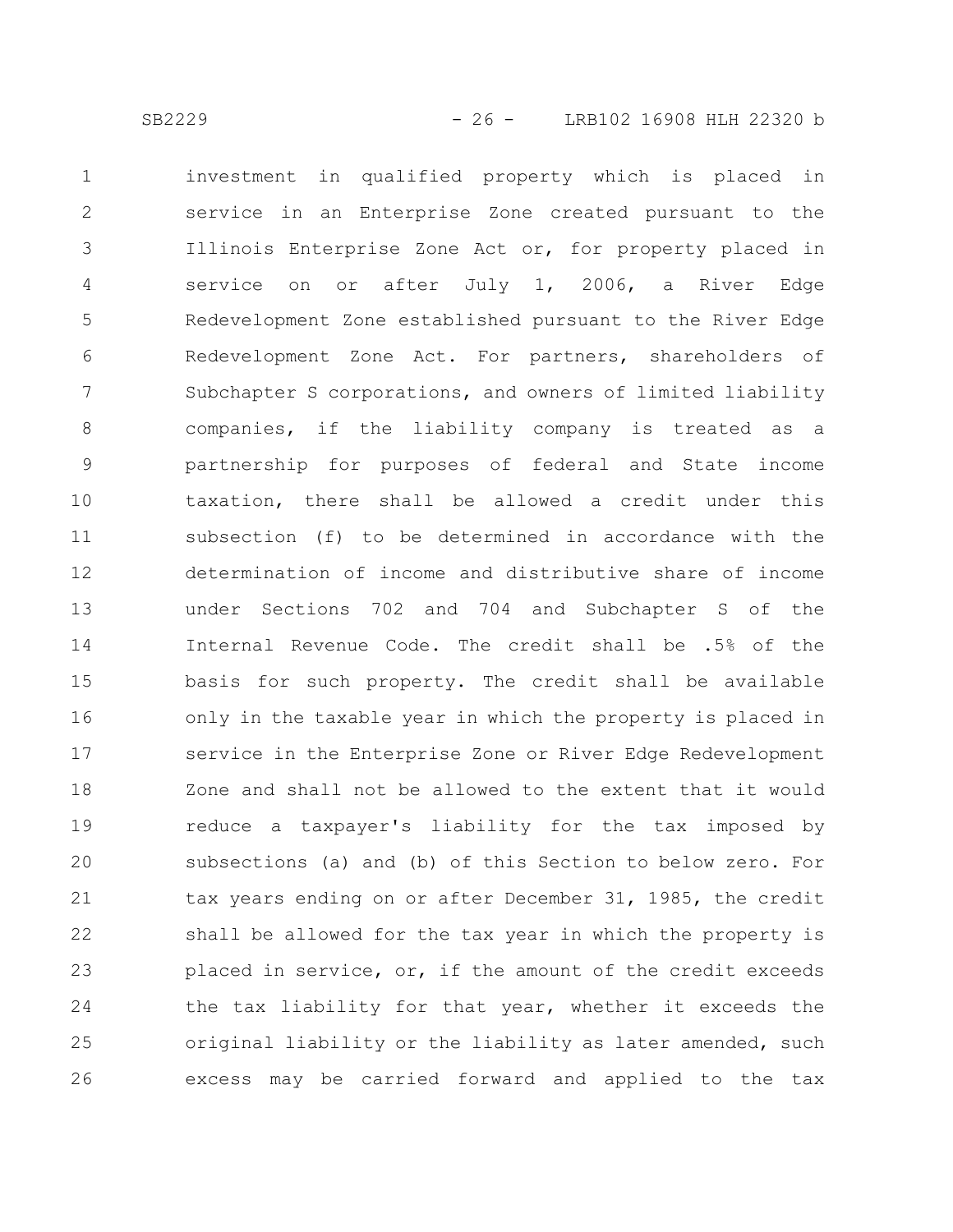liability of the 5 taxable years following the excess credit year. The credit shall be applied to the earliest year for which there is a liability. If there is credit from more than one tax year that is available to offset a liability, the credit accruing first in time shall be applied first. 1 2 3 4 5 6

7

8

9

(2) The term qualified property means property which:

(A) is tangible, whether new or used, including buildings and structural components of buildings;

(B) is depreciable pursuant to Section 167 of the Internal Revenue Code, except that "3-year property" as defined in Section 168(c)(2)(A) of that Code is not eligible for the credit provided by this subsection  $(f)$ ; 10 11 12 13 14

(C) is acquired by purchase as defined in Section 179(d) of the Internal Revenue Code; 15 16

(D) is used in the Enterprise Zone or River Edge Redevelopment Zone by the taxpayer; and 17 18

(E) has not been previously used in Illinois in such a manner and by such a person as would qualify for the credit provided by this subsection (f) or subsection (e). 19 20 21 22

(3) The basis of qualified property shall be the basis used to compute the depreciation deduction for federal income tax purposes. 23 24 25

26

(4) If the basis of the property for federal income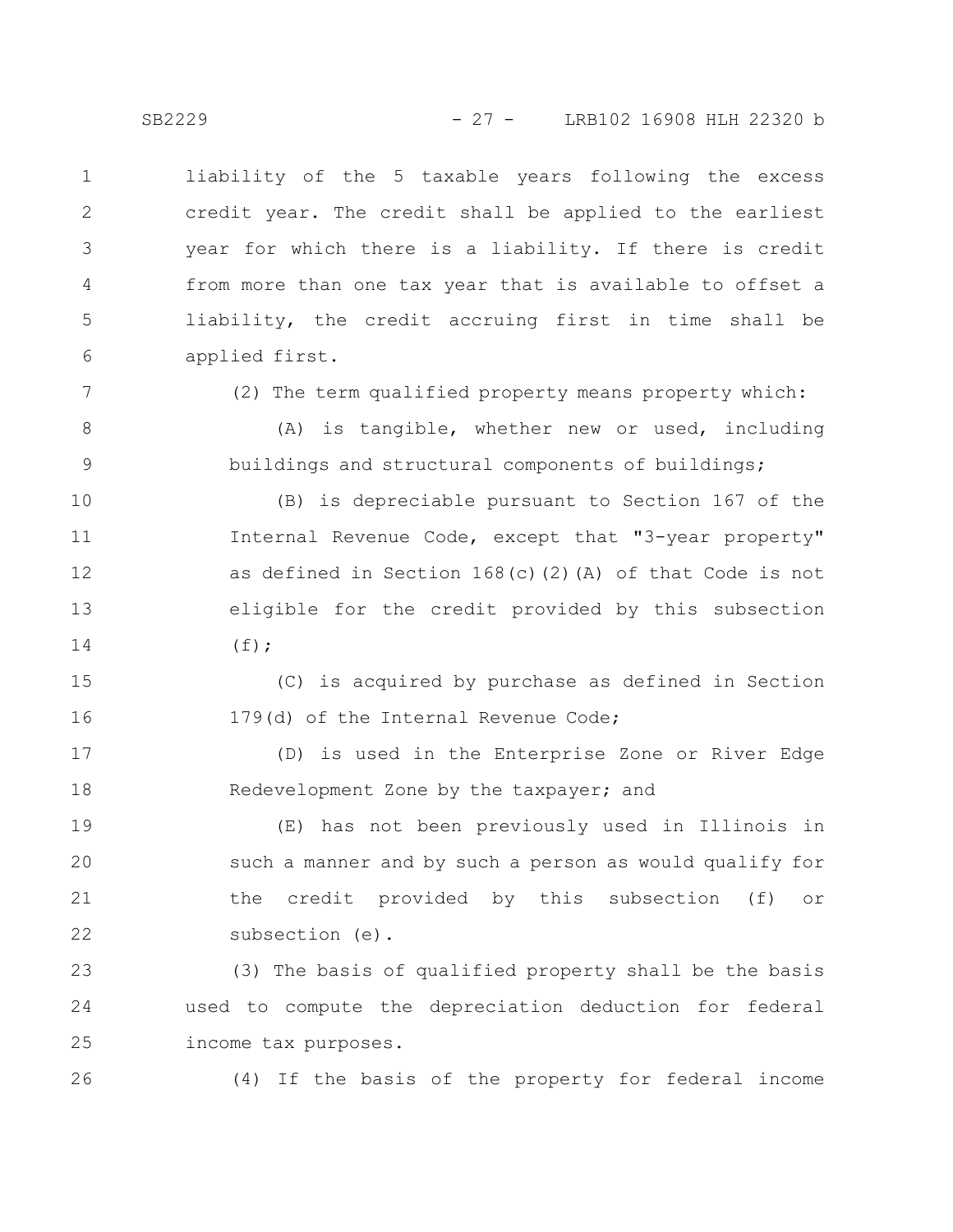tax depreciation purposes is increased after it has been placed in service in the Enterprise Zone or River Edge Redevelopment Zone by the taxpayer, the amount of such increase shall be deemed property placed in service on the date of such increase in basis. 1 2 3 4 5

(5) The term "placed in service" shall have the same meaning as under Section 46 of the Internal Revenue Code.

(6) If during any taxable year, any property ceases to be qualified property in the hands of the taxpayer within 48 months after being placed in service, or the situs of any qualified property is moved outside the Enterprise Zone or River Edge Redevelopment Zone within 48 months after being placed in service, the tax imposed under subsections (a) and (b) of this Section for such taxable year shall be increased. Such increase shall be determined by (i) recomputing the investment credit which would have been allowed for the year in which credit for such property was originally allowed by eliminating such property from such computation, and (ii) subtracting such recomputed credit from the amount of credit previously allowed. For the purposes of this paragraph (6), a reduction of the basis of qualified property resulting from a redetermination of the purchase price shall be deemed a disposition of qualified property to the extent of such reduction. 8 9 10 11 12 13 14 15 16 17 18 19 20 21 22 23 24 25

26

(7) There shall be allowed an additional credit equal

6

7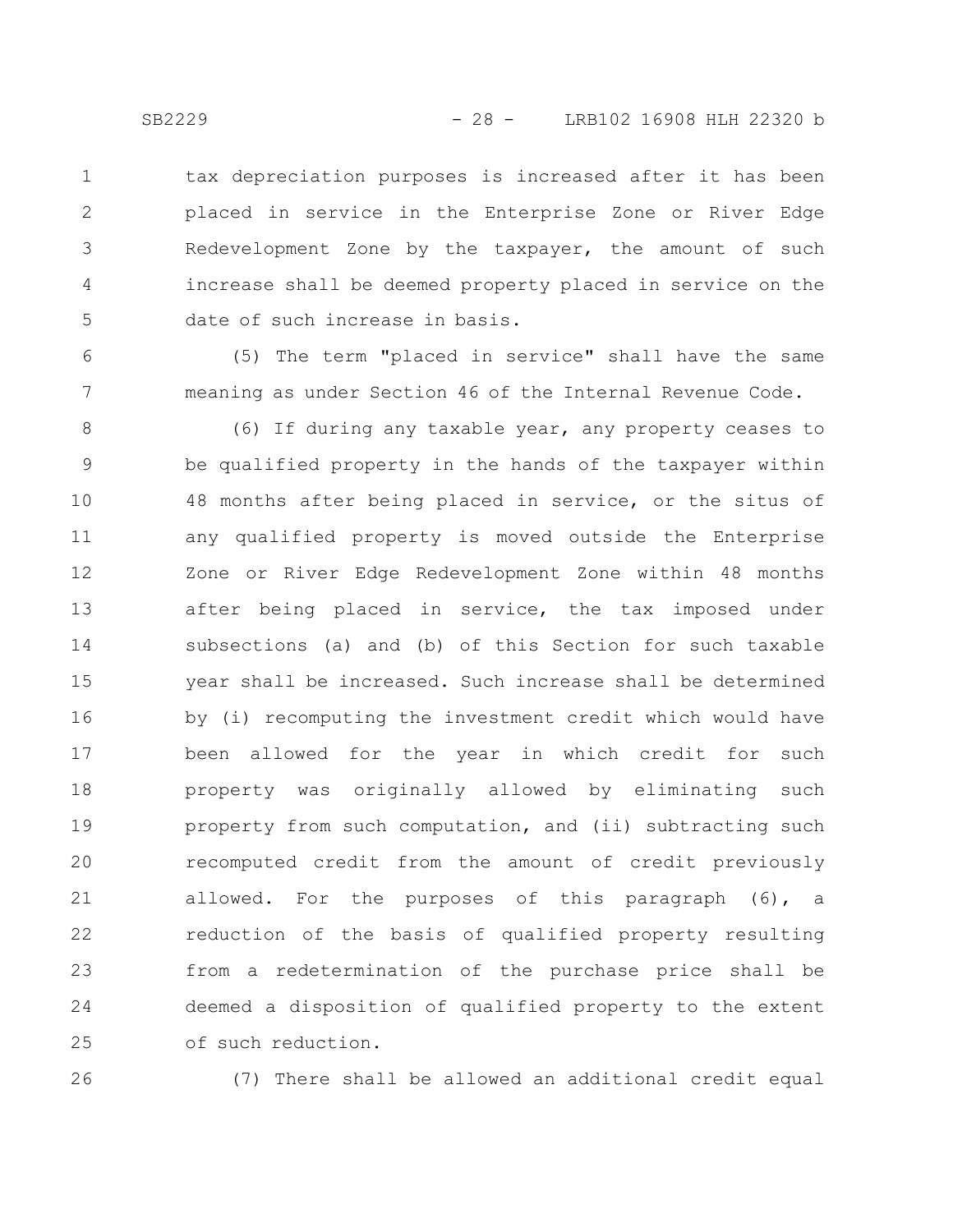to 0.5% of the basis of qualified property placed in service during the taxable year in a River Edge Redevelopment Zone, provided such property is placed in service on or after July 1, 2006, and the taxpayer's base employment within Illinois has increased by 1% or more over the preceding year as determined by the taxpayer's employment records filed with the Illinois Department of Employment Security. Taxpayers who are new to Illinois shall be deemed to have met the 1% growth in base employment for the first year in which they file employment records with the Illinois Department of Employment Security. If, in any year, the increase in base employment within Illinois over the preceding year is less than 1%, the additional credit shall be limited to that percentage times a fraction, the numerator of which is 0.5% and the denominator of which is 1%, but shall not exceed 0.5%. 1 2 3 4 5 6 7 8 9 10 11 12 13 14 15 16 17

(8) For taxable years beginning on or after January 1, 2021, there shall be allowed an Enterprise Zone construction jobs credit against the taxes imposed under subsections (a) and (b) of this Section as provided in Section 13 of the Illinois Enterprise Zone Act. 18 19 20 21 22

The credit or credits may not reduce the taxpayer's liability to less than zero. If the amount of the credit or credits exceeds the taxpayer's liability, the excess may be carried forward and applied against the taxpayer's 23 24 25 26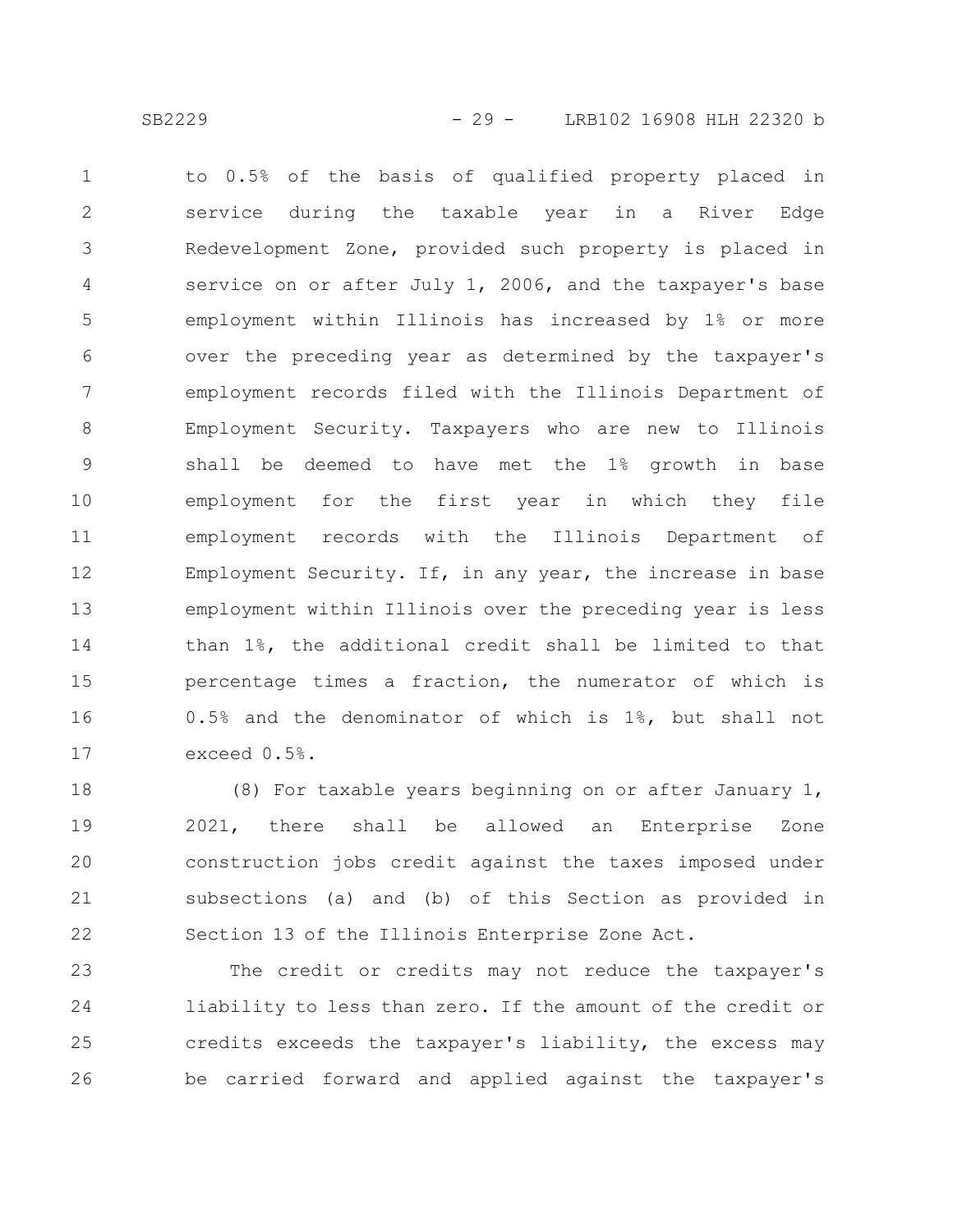liability in succeeding calendar years in the same manner provided under paragraph (4) of Section 211 of this Act. The credit or credits shall be applied to the earliest year for which there is a tax liability. If there are credits from more than one taxable year that are available to offset a liability, the earlier credit shall be applied first. 1 2 3 4 5 6 7

For partners, shareholders of Subchapter S corporations, and owners of limited liability companies, if the liability company is treated as a partnership for the purposes of federal and State income taxation, there shall be allowed a credit under this Section to be determined in accordance with the determination of income and distributive share of income under Sections 702 and 704 and Subchapter S of the Internal Revenue Code. 8 9 10 11 12 13 14 15

The total aggregate amount of credits awarded under the Blue Collar Jobs Act (Article 20 of Public Act 101-9 this amendatory Act of the 101st General Assembly) shall not exceed \$20,000,000 in any State fiscal year. 16 17 18 19

This paragraph (8) is exempt from the provisions of Section 250. 20 21

(g) (Blank). 22

(h) Investment credit; High Impact Business. 23

(1) Subject to subsections (b) and (b-5) of Section 5.5 of the Illinois Enterprise Zone Act, a taxpayer shall be allowed a credit against the tax imposed by subsections 24 25 26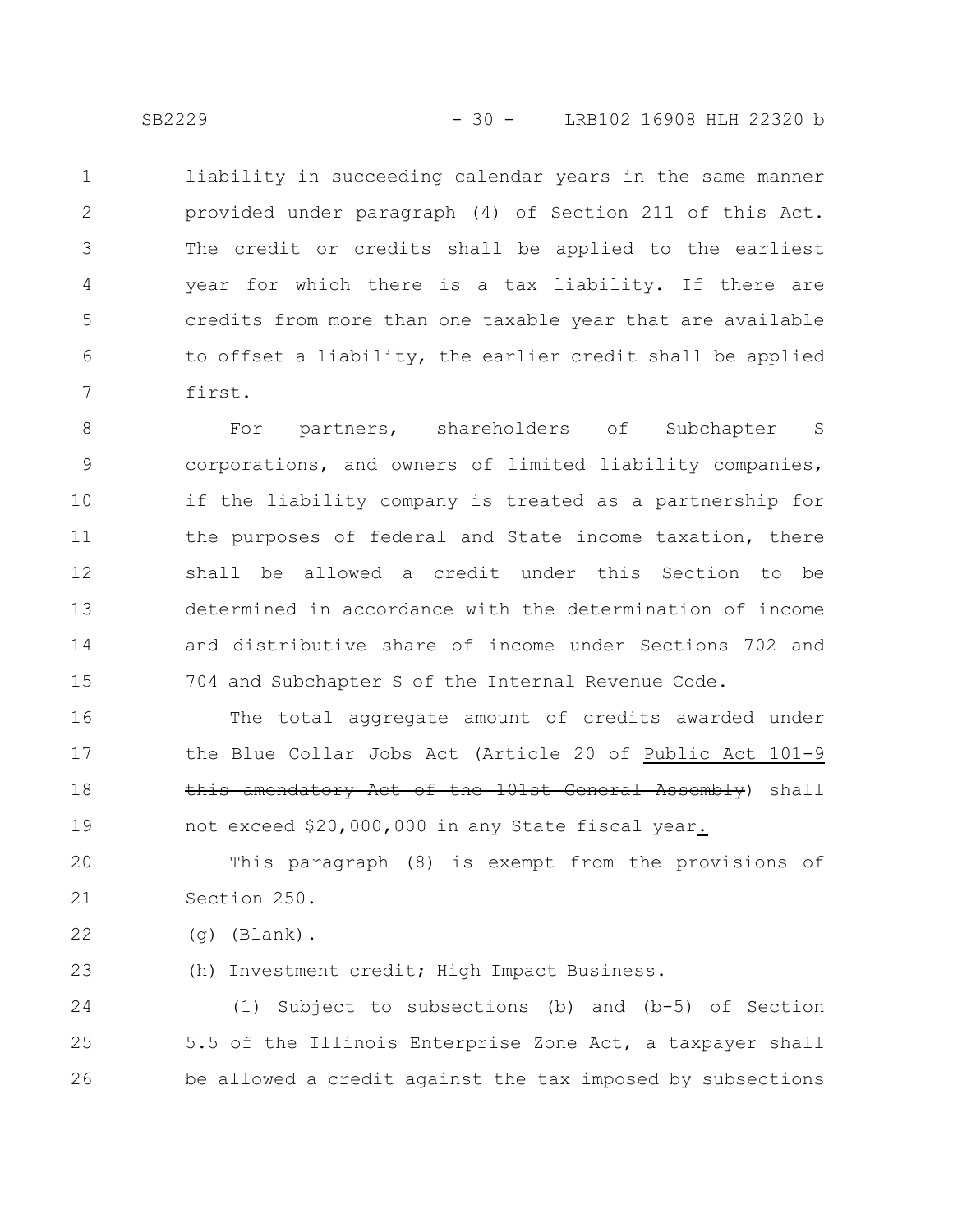(a) and (b) of this Section for investment in qualified property which is placed in service by a Department of Commerce and Economic Opportunity designated High Impact Business. The credit shall be .5% of the basis for such property. The credit shall not be available (i) until the minimum investments in qualified property set forth in subdivision (a)(3)(A) of Section 5.5 of the Illinois Enterprise Zone Act have been satisfied or (ii) until the time authorized in subsection (b-5) of the Illinois Enterprise Zone Act for entities designated as High Impact Businesses under subdivisions (a)(3)(B), (a)(3)(C), and (a)(3)(D) of Section 5.5 of the Illinois Enterprise Zone Act, and shall not be allowed to the extent that it would reduce a taxpayer's liability for the tax imposed by subsections (a) and (b) of this Section to below zero. The credit applicable to such investments shall be taken in the taxable year in which such investments have been completed. The credit for additional investments beyond the minimum investment by a designated high impact business authorized under subdivision (a)(3)(A) of Section 5.5 of the Illinois Enterprise Zone Act shall be available only in the taxable year in which the property is placed in service and shall not be allowed to the extent that it would reduce a taxpayer's liability for the tax imposed by subsections (a) and (b) of this Section to below zero. For tax years ending on or after December 31, 1987, the credit 1 2 3 4 5 6 7 8 9 10 11 12 13 14 15 16 17 18 19 20 21 22 23 24 25 26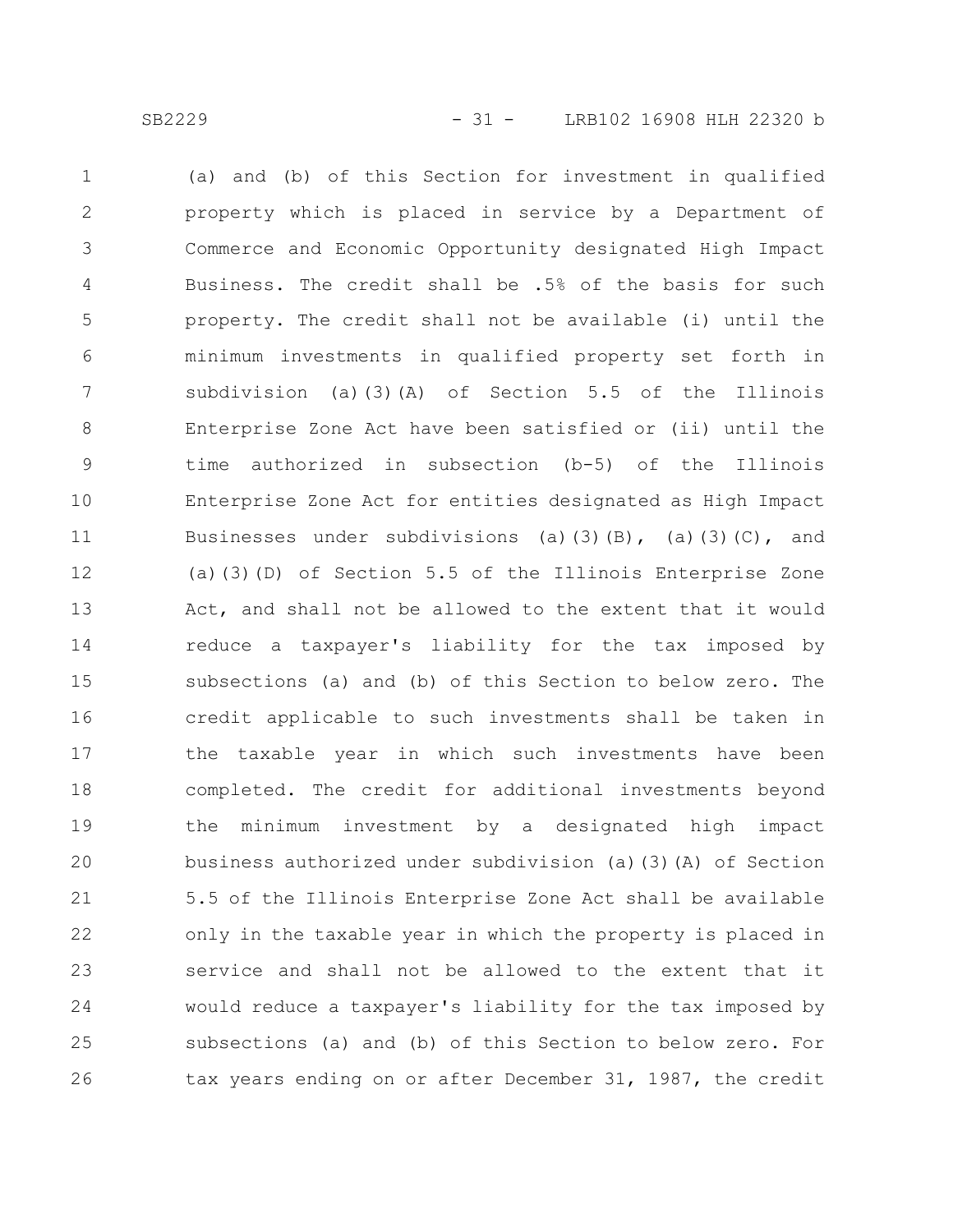shall be allowed for the tax year in which the property is placed in service, or, if the amount of the credit exceeds the tax liability for that year, whether it exceeds the original liability or the liability as later amended, such excess may be carried forward and applied to the tax liability of the 5 taxable years following the excess credit year. The credit shall be applied to the earliest year for which there is a liability. If there is credit from more than one tax year that is available to offset a liability, the credit accruing first in time shall be applied first. 1 2 3 4 5 6 7 8 9 10 11

Changes made in this subdivision (h)(1) by Public Act 88-670 restore changes made by Public Act 85-1182 and reflect existing law. 12 13 14

15

16

17

(2) The term qualified property means property which:

(A) is tangible, whether new or used, including buildings and structural components of buildings;

(B) is depreciable pursuant to Section 167 of the Internal Revenue Code, except that "3-year property" as defined in Section 168(c)(2)(A) of that Code is not eligible for the credit provided by this subsection  $(h);$ 18 19 20 21 22

(C) is acquired by purchase as defined in Section 179(d) of the Internal Revenue Code; and 23 24

(D) is not eligible for the Enterprise Zone Investment Credit provided by subsection (f) of this 25 26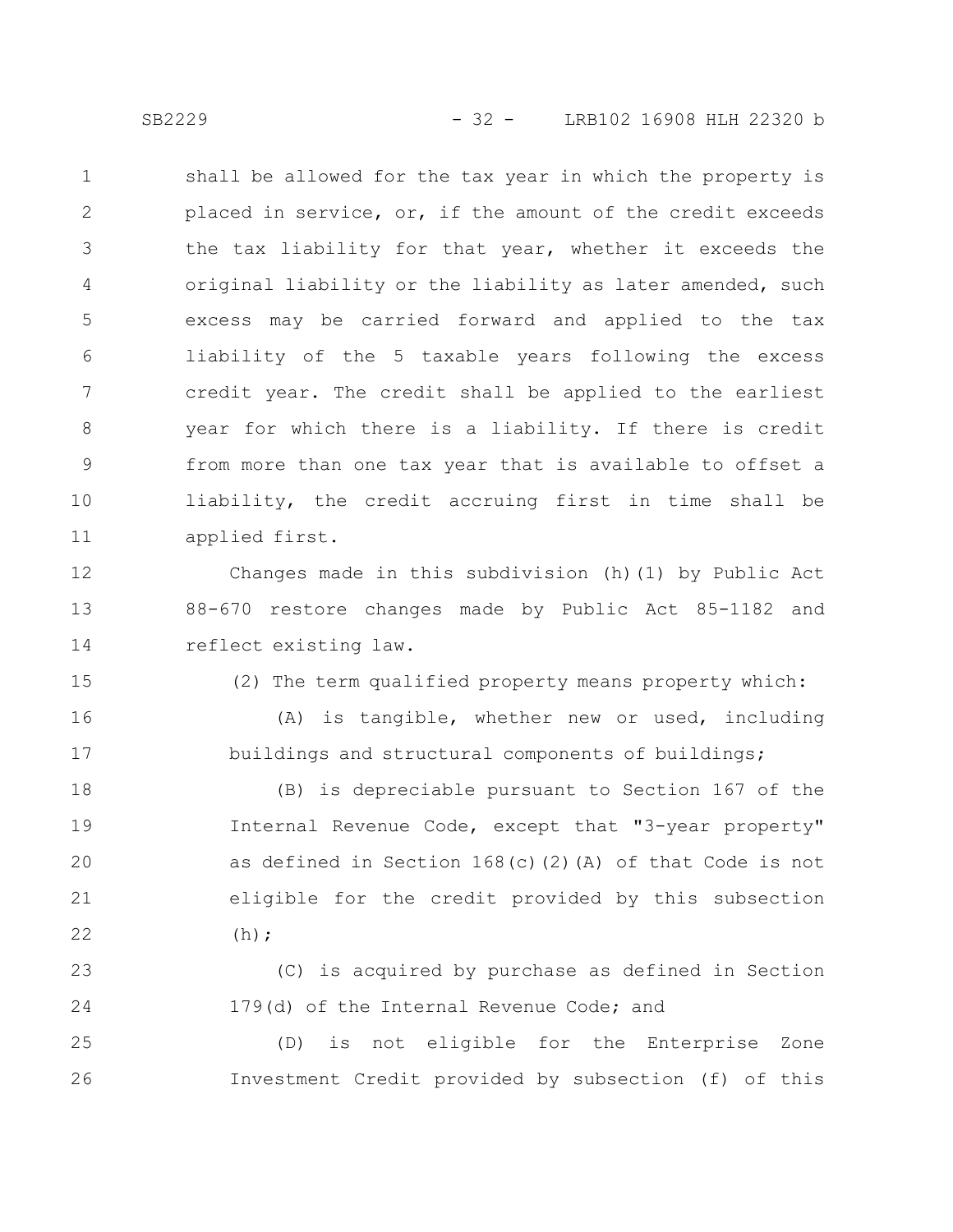11

12

Section. 1

(3) The basis of qualified property shall be the basis used to compute the depreciation deduction for federal income tax purposes. 2 3 4

(4) If the basis of the property for federal income tax depreciation purposes is increased after it has been placed in service in a federally designated Foreign Trade Zone or Sub-Zone located in Illinois by the taxpayer, the amount of such increase shall be deemed property placed in service on the date of such increase in basis. 5 6 7 8 9 10

(5) The term "placed in service" shall have the same meaning as under Section 46 of the Internal Revenue Code.

(6) If during any taxable year ending on or before December 31, 1996, any property ceases to be qualified property in the hands of the taxpayer within 48 months after being placed in service, or the situs of any qualified property is moved outside Illinois within 48 months after being placed in service, the tax imposed under subsections (a) and (b) of this Section for such taxable year shall be increased. Such increase shall be determined by (i) recomputing the investment credit which would have been allowed for the year in which credit for such property was originally allowed by eliminating such property from such computation, and (ii) subtracting such recomputed credit from the amount of credit previously allowed. For the purposes of this paragraph (6), a 13 14 15 16 17 18 19 20 21 22 23 24 25 26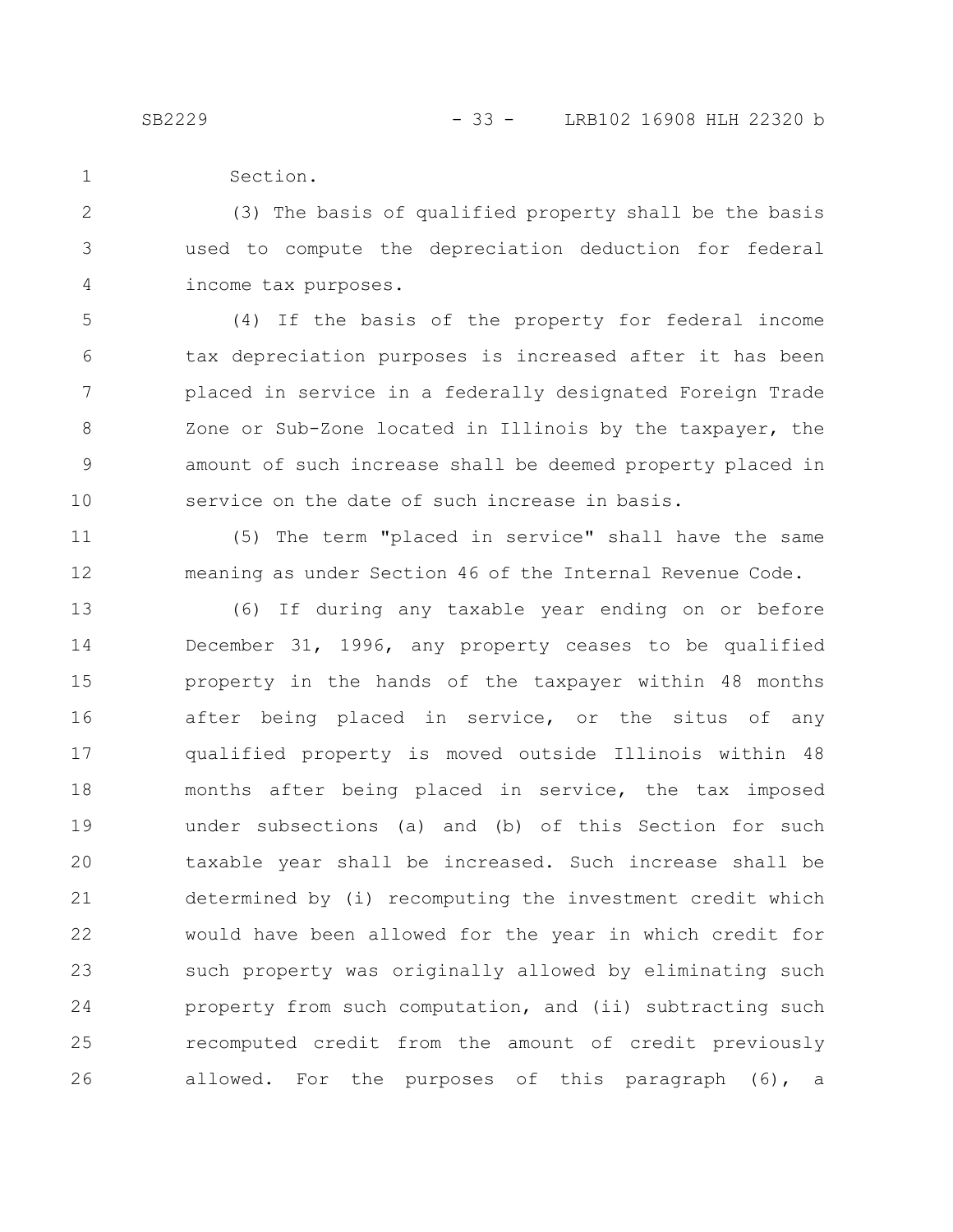reduction of the basis of qualified property resulting from a redetermination of the purchase price shall be deemed a disposition of qualified property to the extent of such reduction. 1 2 3 4

(7) Beginning with tax years ending after December 31, 1996, if a taxpayer qualifies for the credit under this subsection (h) and thereby is granted a tax abatement and the taxpayer relocates its entire facility in violation of the explicit terms and length of the contract under Section 18-183 of the Property Tax Code, the tax imposed under subsections (a) and (b) of this Section shall be increased for the taxable year in which the taxpayer relocated its facility by an amount equal to the amount of credit received by the taxpayer under this subsection (h). 5 6 7 8 9 10 11 12 13 14

(h-5) High Impact Business construction constructions jobs credit. For taxable years beginning on or after January 1, 2021, there shall also be allowed a High Impact Business construction jobs credit against the tax imposed under subsections (a) and (b) of this Section as provided in subsections (i) and (j) of Section 5.5 of the Illinois Enterprise Zone Act. 15 16 17 18 19 20 21

The credit or credits may not reduce the taxpayer's liability to less than zero. If the amount of the credit or credits exceeds the taxpayer's liability, the excess may be carried forward and applied against the taxpayer's liability in succeeding calendar years in the manner provided under 22 23 24 25 26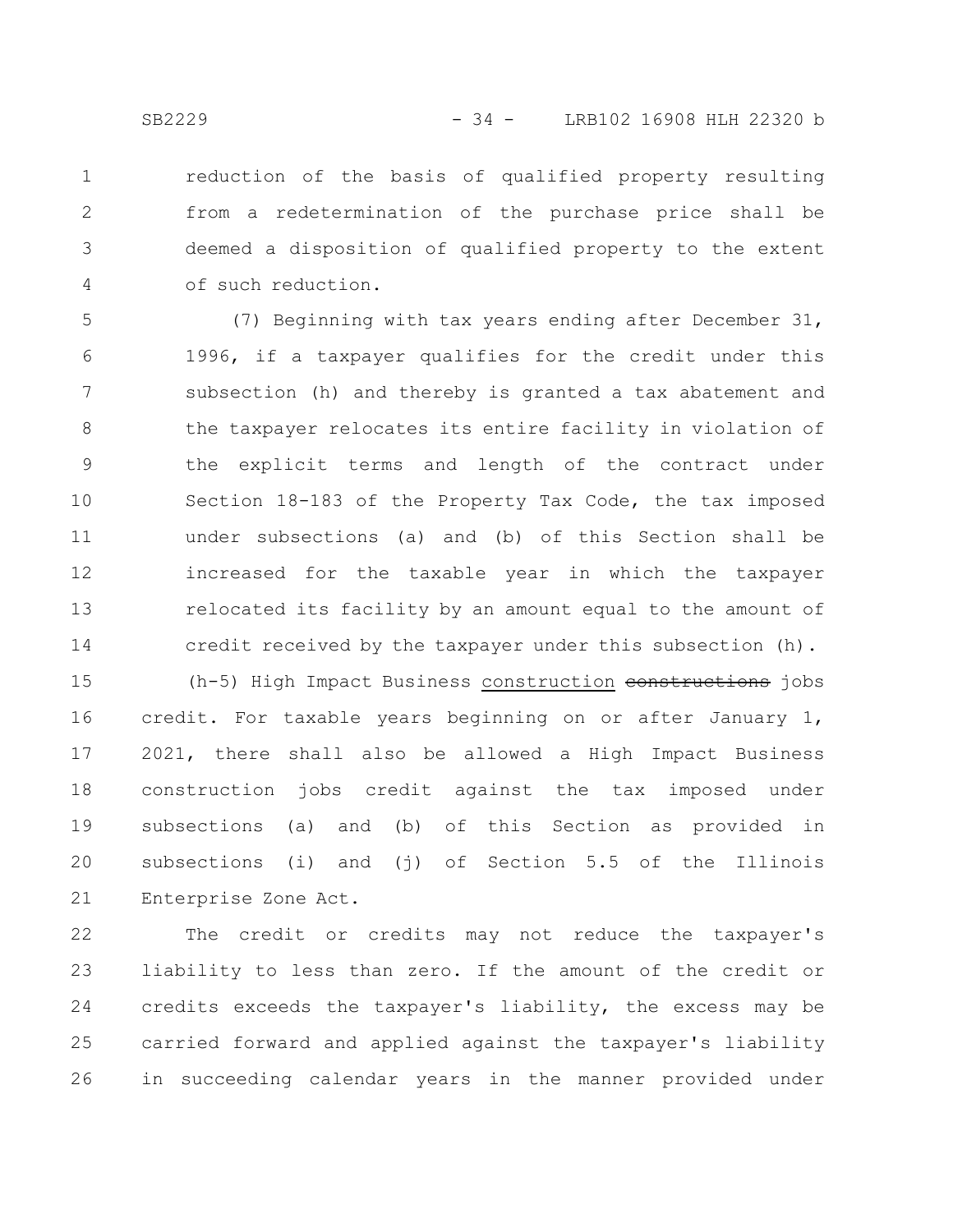paragraph (4) of Section 211 of this Act. The credit or credits shall be applied to the earliest year for which there is a tax liability. If there are credits from more than one taxable year that are available to offset a liability, the earlier credit shall be applied first. 1 2 3 4 5

For partners, shareholders of Subchapter S corporations, and owners of limited liability companies, if the liability company is treated as a partnership for the purposes of federal and State income taxation, there shall be allowed a credit under this Section to be determined in accordance with the determination of income and distributive share of income under Sections 702 and 704 and Subchapter S of the Internal Revenue Code. 6 7 8 9 10 11 12 13

The total aggregate amount of credits awarded under the Blue Collar Jobs Act (Article 20 of Public Act 101-9 this amendatory Act of the 101st General Assembly) shall not exceed \$20,000,000 in any State fiscal year. 14 15 16 17

This subsection (h-5) is exempt from the provisions of Section 250. 18 19

(i) Credit for Personal Property Tax Replacement Income Tax. For tax years ending prior to December 31, 2003, a credit shall be allowed against the tax imposed by subsections (a) and (b) of this Section for the tax imposed by subsections (c) and (d) of this Section. This credit shall be computed by multiplying the tax imposed by subsections (c) and (d) of this Section by a fraction, the numerator of which is base income 20 21 22 23 24 25 26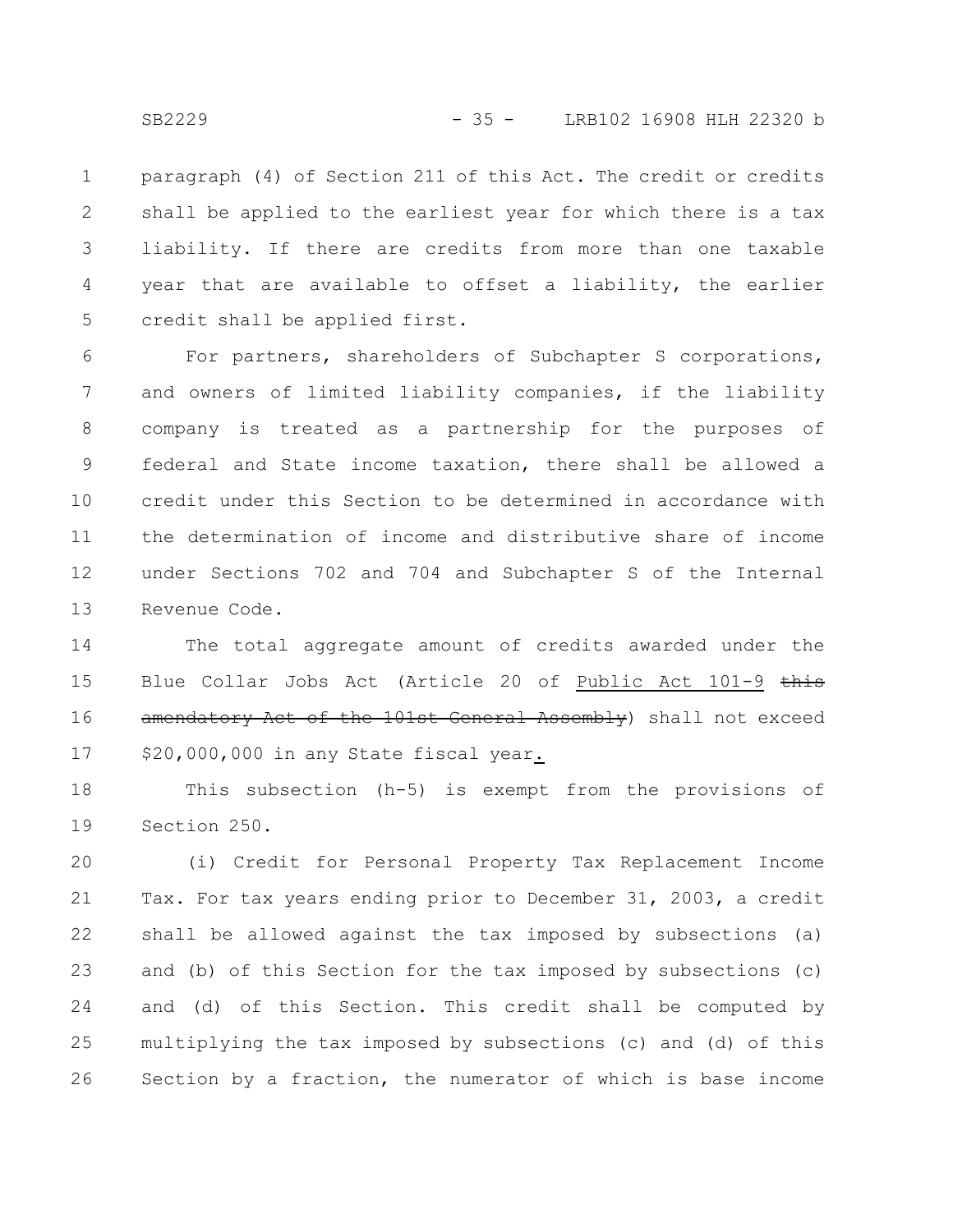allocable to Illinois and the denominator of which is Illinois base income, and further multiplying the product by the tax rate imposed by subsections (a) and (b) of this Section. 1 2 3

Any credit earned on or after December 31, 1986 under this subsection which is unused in the year the credit is computed because it exceeds the tax liability imposed by subsections (a) and (b) for that year (whether it exceeds the original liability or the liability as later amended) may be carried forward and applied to the tax liability imposed by subsections (a) and (b) of the 5 taxable years following the excess credit year, provided that no credit may be carried forward to any year ending on or after December 31, 2003. This credit shall be applied first to the earliest year for which there is a liability. If there is a credit under this subsection from more than one tax year that is available to offset a liability the earliest credit arising under this subsection shall be applied first. 4 5 6 7 8 9 10 11 12 13 14 15 16 17

If, during any taxable year ending on or after December 31, 1986, the tax imposed by subsections (c) and (d) of this Section for which a taxpayer has claimed a credit under this subsection (i) is reduced, the amount of credit for such tax shall also be reduced. Such reduction shall be determined by recomputing the credit to take into account the reduced tax imposed by subsections (c) and (d). If any portion of the reduced amount of credit has been carried to a different taxable year, an amended return shall be filed for such 18 19 20 21 22 23 24 25 26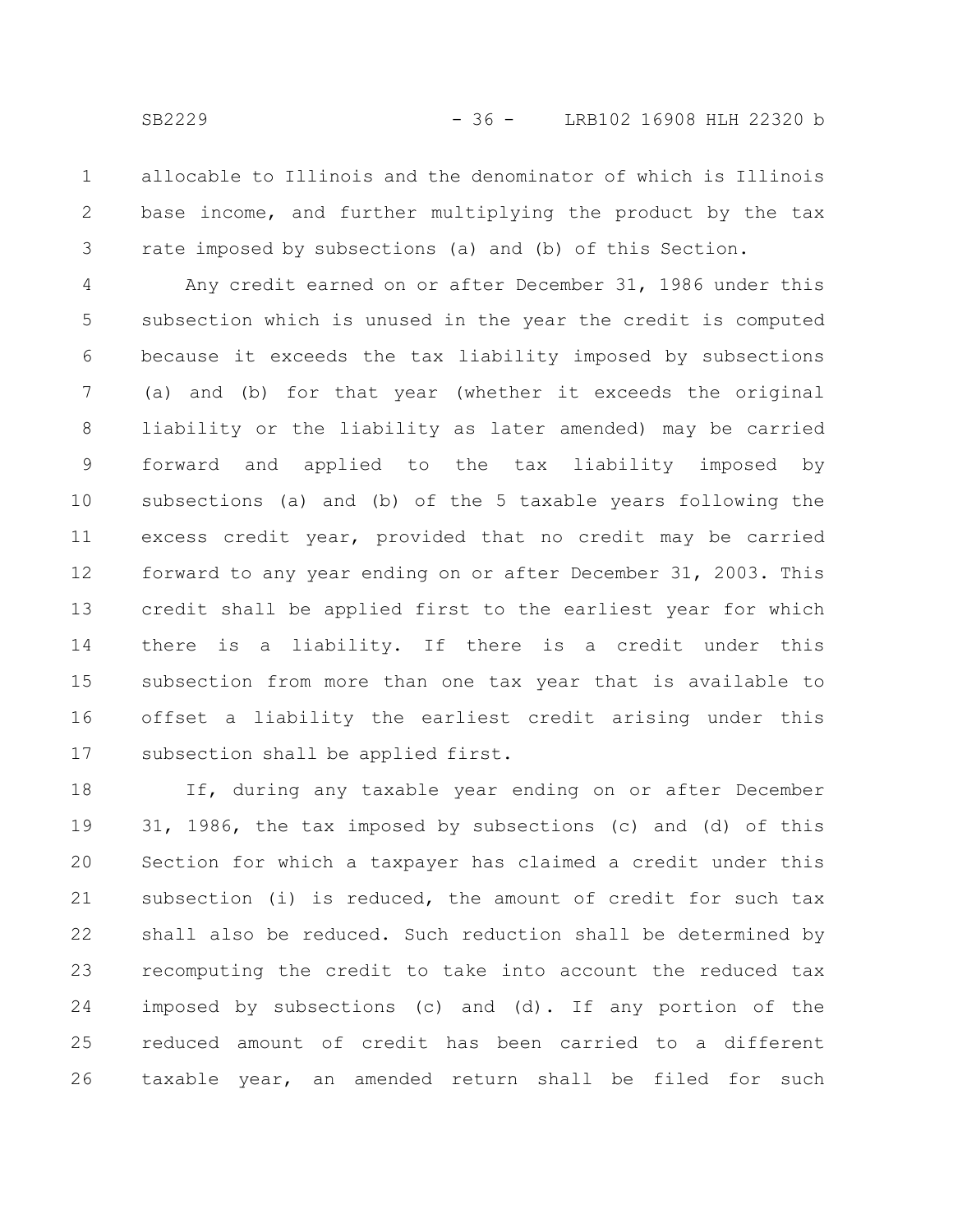1

taxable year to reduce the amount of credit claimed.

(j) Training expense credit. Beginning with tax years ending on or after December 31, 1986 and prior to December 31, 2003, a taxpayer shall be allowed a credit against the tax imposed by subsections (a) and (b) under this Section for all amounts paid or accrued, on behalf of all persons employed by the taxpayer in Illinois or Illinois residents employed outside of Illinois by a taxpayer, for educational or vocational training in semi-technical or technical fields or semi-skilled or skilled fields, which were deducted from gross income in the computation of taxable income. The credit against the tax imposed by subsections (a) and (b) shall be 1.6% of such training expenses. For partners, shareholders of subchapter S corporations, and owners of limited liability companies, if the liability company is treated as a partnership for purposes of federal and State income taxation, there shall be allowed a credit under this subsection (j) to be determined in accordance with the determination of income and distributive share of income under Sections 702 and 704 and subchapter S of the Internal Revenue Code. 2 3 4 5 6 7 8 9 10 11 12 13 14 15 16 17 18 19 20

Any credit allowed under this subsection which is unused in the year the credit is earned may be carried forward to each of the 5 taxable years following the year for which the credit is first computed until it is used. This credit shall be applied first to the earliest year for which there is a liability. If there is a credit under this subsection from 21 22 23 24 25 26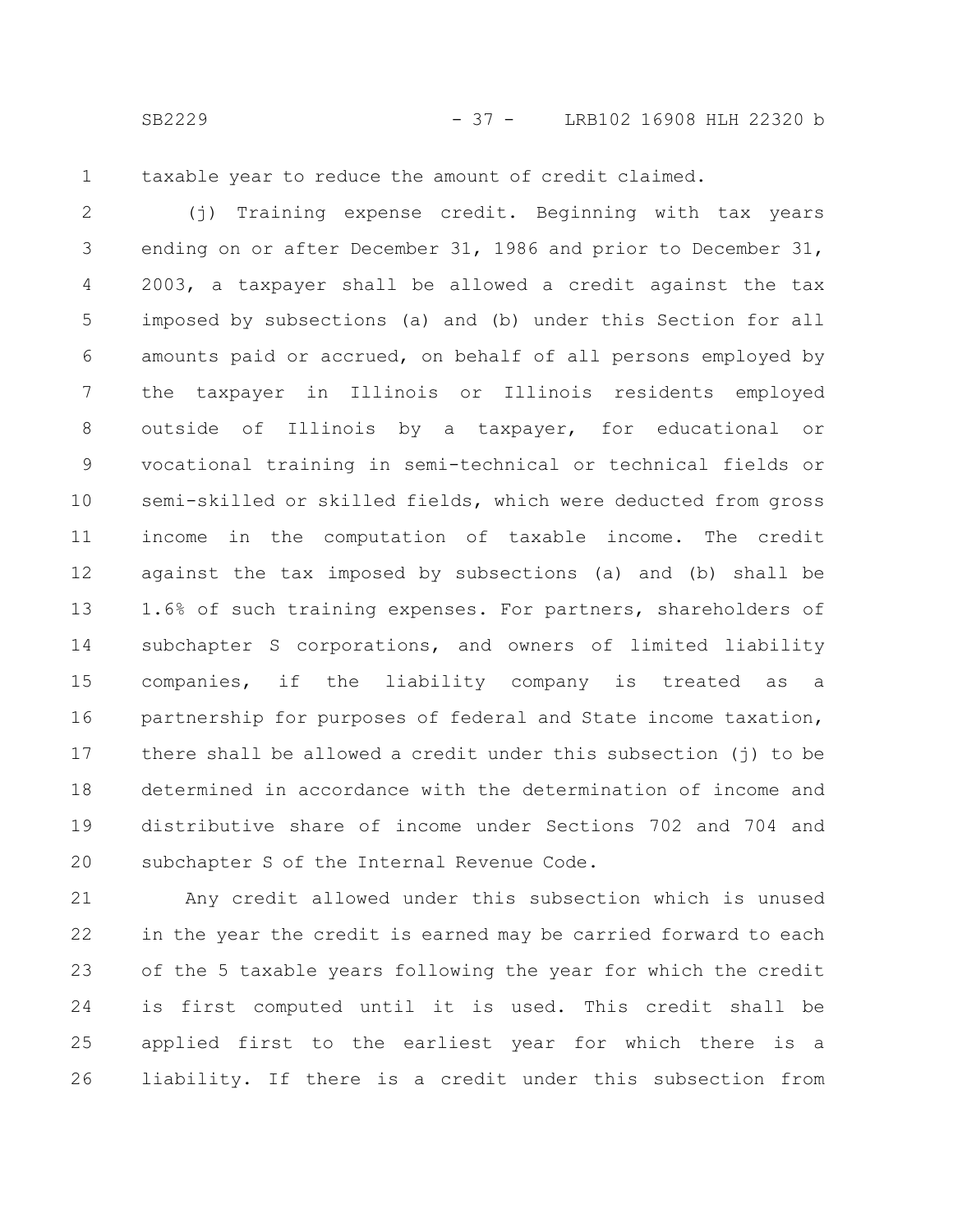more than one tax year that is available to offset a liability, the earliest credit arising under this subsection shall be applied first. No carryforward credit may be claimed in any tax year ending on or after December 31, 2003. 1 2 3 4

(k) Research and development credit. For tax years ending after July 1, 1990 and prior to December 31, 2003, and beginning again for tax years ending on or after December 31, 2004, and ending prior to January 1, 2027, a taxpayer shall be allowed a credit against the tax imposed by subsections (a) and (b) of this Section for increasing research activities in this State. The credit allowed against the tax imposed by subsections (a) and (b) shall be equal to 6 1/2% of the qualifying expenditures for increasing research activities in this State. For partners, shareholders of subchapter S corporations, and owners of limited liability companies, if the liability company is treated as a partnership for purposes of federal and State income taxation, there shall be allowed a credit under this subsection to be determined in accordance with the determination of income and distributive share of income under Sections 702 and 704 and subchapter S of the Internal Revenue Code. 5 6 7 8 9 10 11 12 13 14 15 16 17 18 19 20 21

For purposes of this subsection, "qualifying expenditures" means the qualifying expenditures as defined for the federal credit for increasing research activities which would be allowable under Section 41 of the Internal Revenue Code and which are conducted in this State, "qualifying expenditures 22 23 24 25 26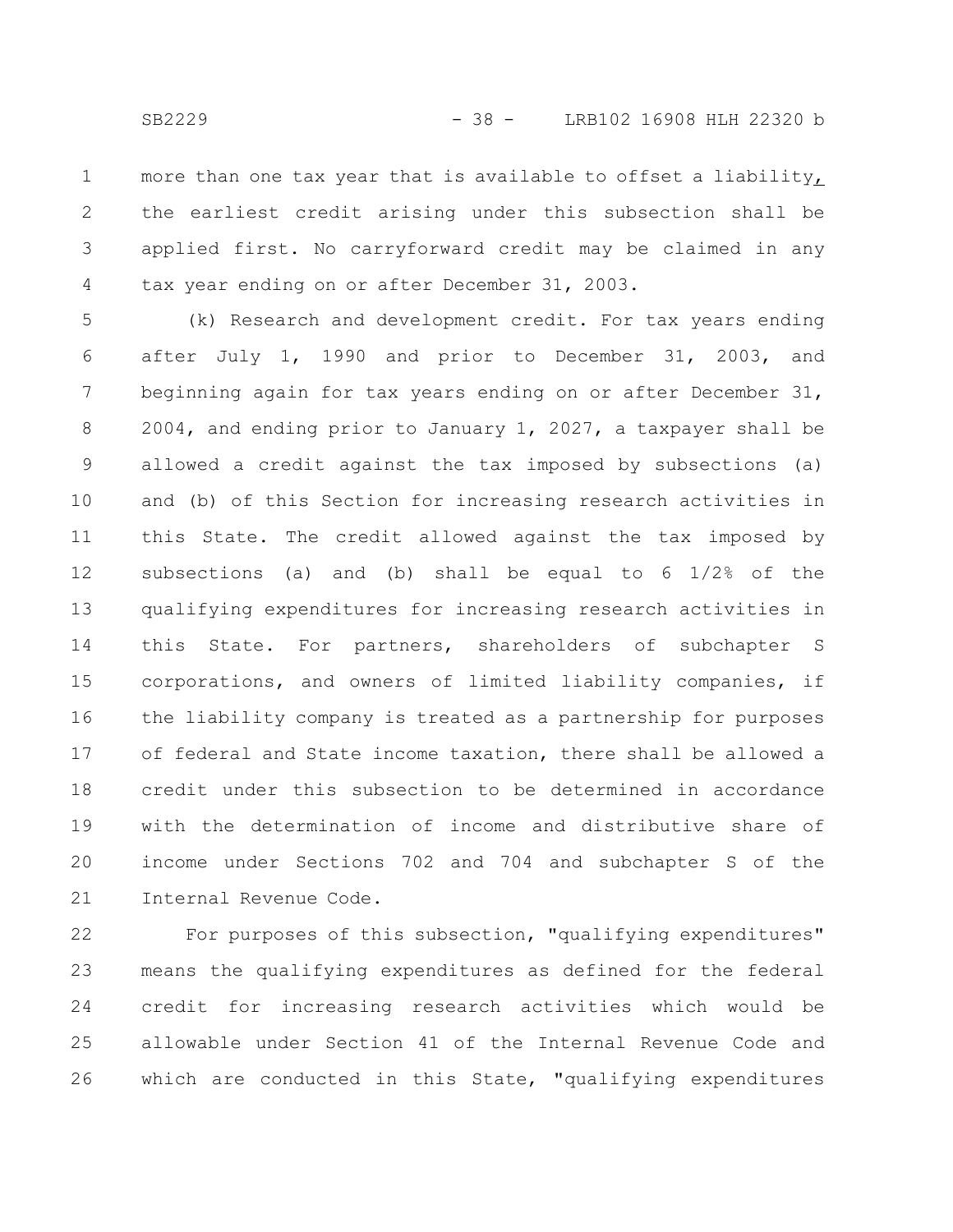for increasing research activities in this State" means the excess of qualifying expenditures for the taxable year in which incurred over qualifying expenditures for the base period, "qualifying expenditures for the base period" means the average of the qualifying expenditures for each year in the base period, and "base period" means the 3 taxable years immediately preceding the taxable year for which the determination is being made. 1 2 3 4 5 6 7 8

Any credit in excess of the tax liability for the taxable year may be carried forward. A taxpayer may elect to have the unused credit shown on its final completed return carried over as a credit against the tax liability for the following 5 taxable years or until it has been fully used, whichever occurs first; provided that no credit earned in a tax year ending prior to December 31, 2003 may be carried forward to any year ending on or after December 31, 2003. 9 10 11 12 13 14 15 16

If an unused credit is carried forward to a given year from 2 or more earlier years, that credit arising in the earliest year will be applied first against the tax liability for the given year. If a tax liability for the given year still remains, the credit from the next earliest year will then be applied, and so on, until all credits have been used or no tax liability for the given year remains. Any remaining unused credit or credits then will be carried forward to the next following year in which a tax liability is incurred, except that no credit can be carried forward to a year which is more 17 18 19 20 21 22 23 24 25 26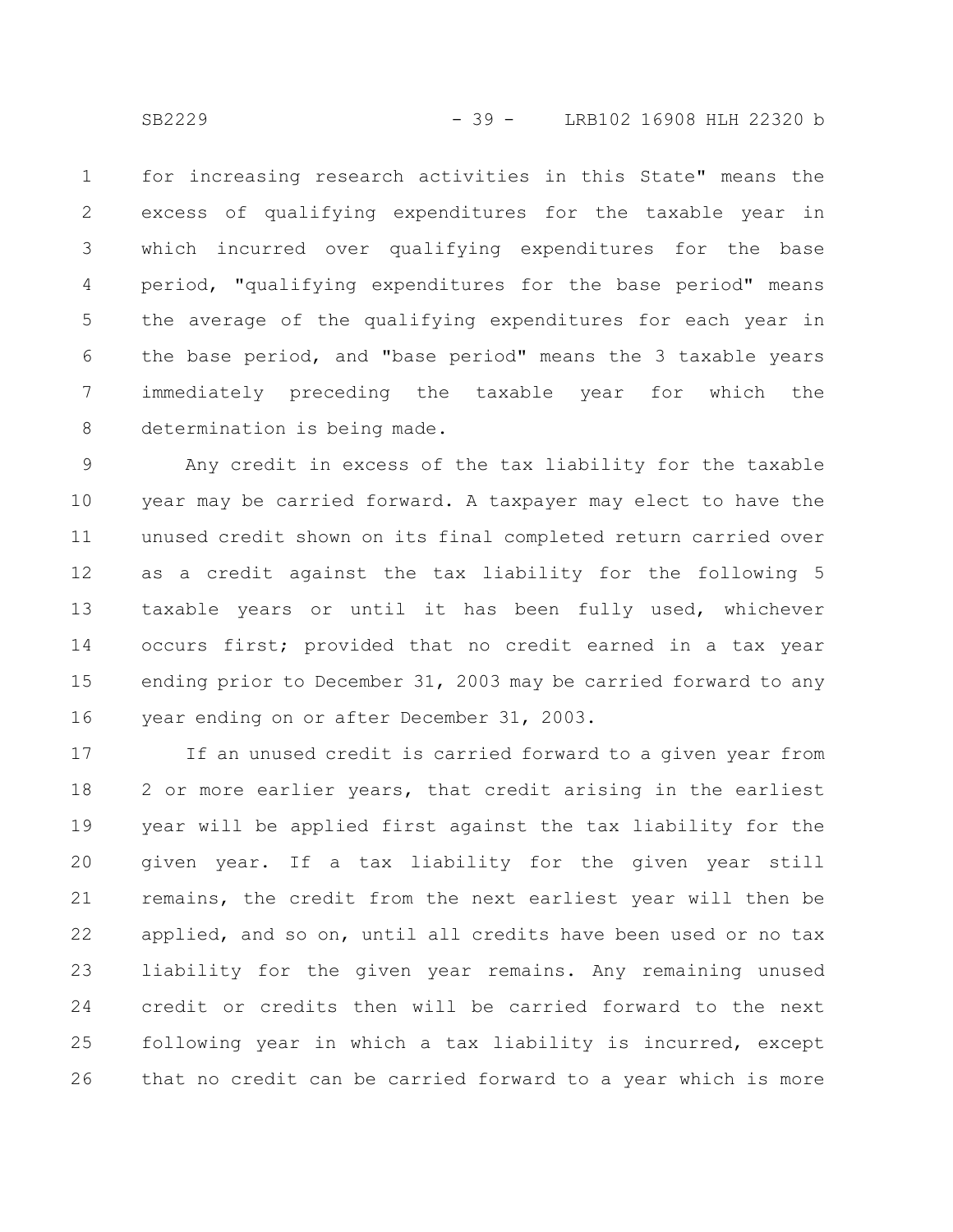than 5 years after the year in which the expense for which the credit is given was incurred. 1 2

No inference shall be drawn from Public Act 91-644 this amendatory Act of the 91st General Assembly in construing this Section for taxable years beginning before January 1, 1999. 3 4 5

It is the intent of the General Assembly that the research and development credit under this subsection (k) shall apply continuously for all tax years ending on or after December 31, 2004 and ending prior to January 1, 2027, including, but not limited to, the period beginning on January 1, 2016 and ending on July 6, 2017 (the effective date of Public Act  $100-22$ ) this amendatory Act of the 100th General Assembly. All actions taken in reliance on the continuation of the credit under this subsection (k) by any taxpayer are hereby validated. 6 7 8 9 10 11 12 13 14

15

(l) Environmental Remediation Tax Credit.

(i) For tax years ending after December 31, 1997 and on or before December 31, 2001, a taxpayer shall be allowed a credit against the tax imposed by subsections (a) and (b) of this Section for certain amounts paid for unreimbursed eligible remediation costs, as specified in this subsection. For purposes of this Section, "unreimbursed eligible remediation costs" means costs approved by the Illinois Environmental Protection Agency ("Agency") under Section 58.14 of the Environmental Protection Act that were paid in performing environmental remediation at a site for which a No Further Remediation 16 17 18 19 20 21 22 23 24 25 26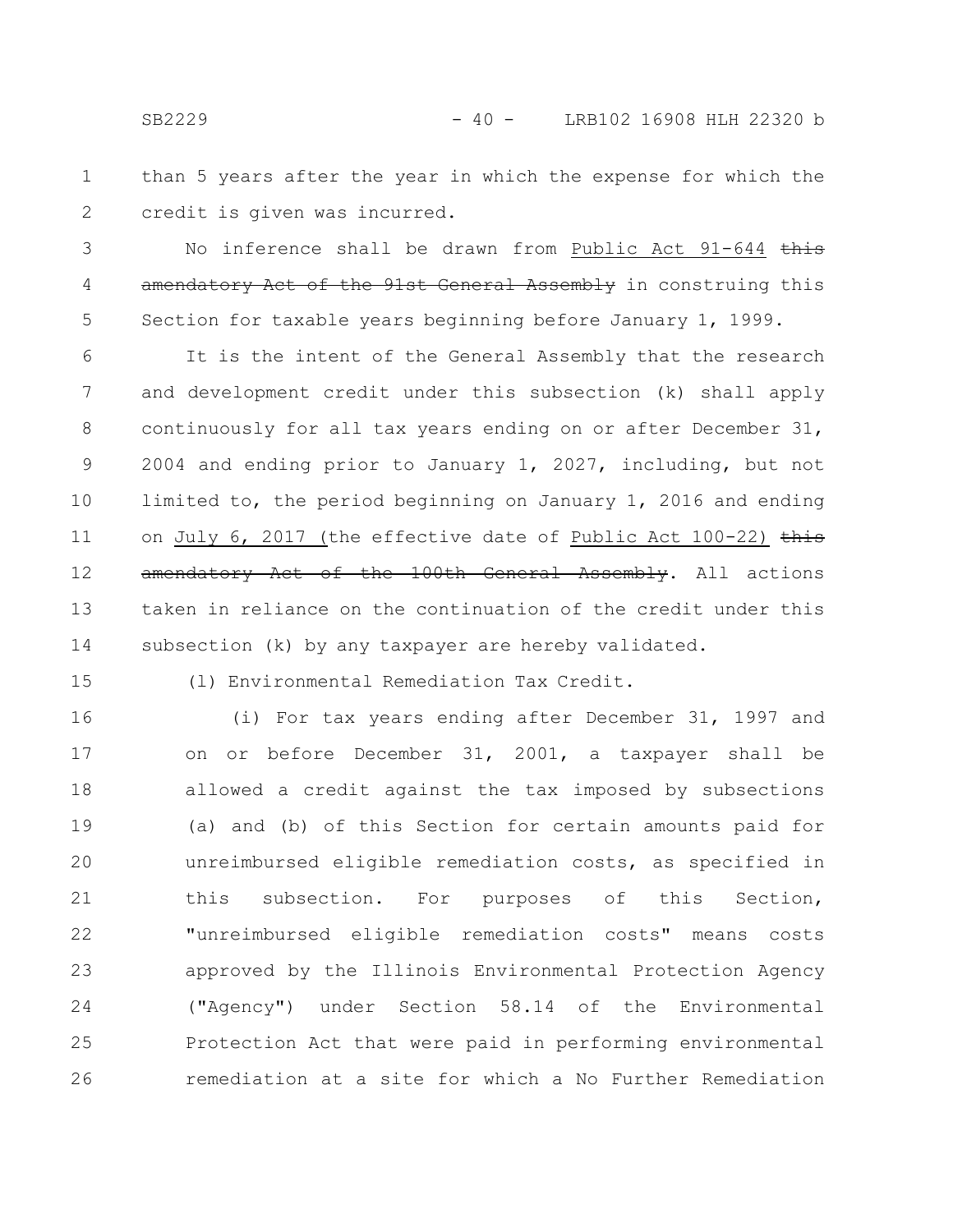Letter was issued by the Agency and recorded under Section 58.10 of the Environmental Protection Act. The credit must be claimed for the taxable year in which Agency approval of the eligible remediation costs is granted. The credit is not available to any taxpayer if the taxpayer or any related party caused or contributed to, in any material respect, a release of regulated substances on, in, or under the site that was identified and addressed by the remedial action pursuant to the Site Remediation Program of the Environmental Protection Act. After the Pollution Control Board rules are adopted pursuant to the Illinois Administrative Procedure Act for the administration and enforcement of Section 58.9 of the Environmental Protection Act, determinations as to credit availability for purposes of this Section shall be made consistent with those rules. For purposes of this Section, "taxpayer" includes a person whose tax attributes the taxpayer has succeeded to under Section 381 of the Internal Revenue Code and "related party" includes the persons disallowed a deduction for losses by paragraphs (b), (c), and (f)(1) of Section 267 of the Internal Revenue Code by virtue of being a related taxpayer, as well as any of its partners. The credit allowed against the tax imposed by subsections (a) and (b) shall be equal to 25% of the unreimbursed eligible remediation costs in excess of \$100,000 per site, except that the \$100,000 threshold shall not apply to any 1 2 3 4 5 6 7 8 9 10 11 12 13 14 15 16 17 18 19 20 21 22 23 24 25 26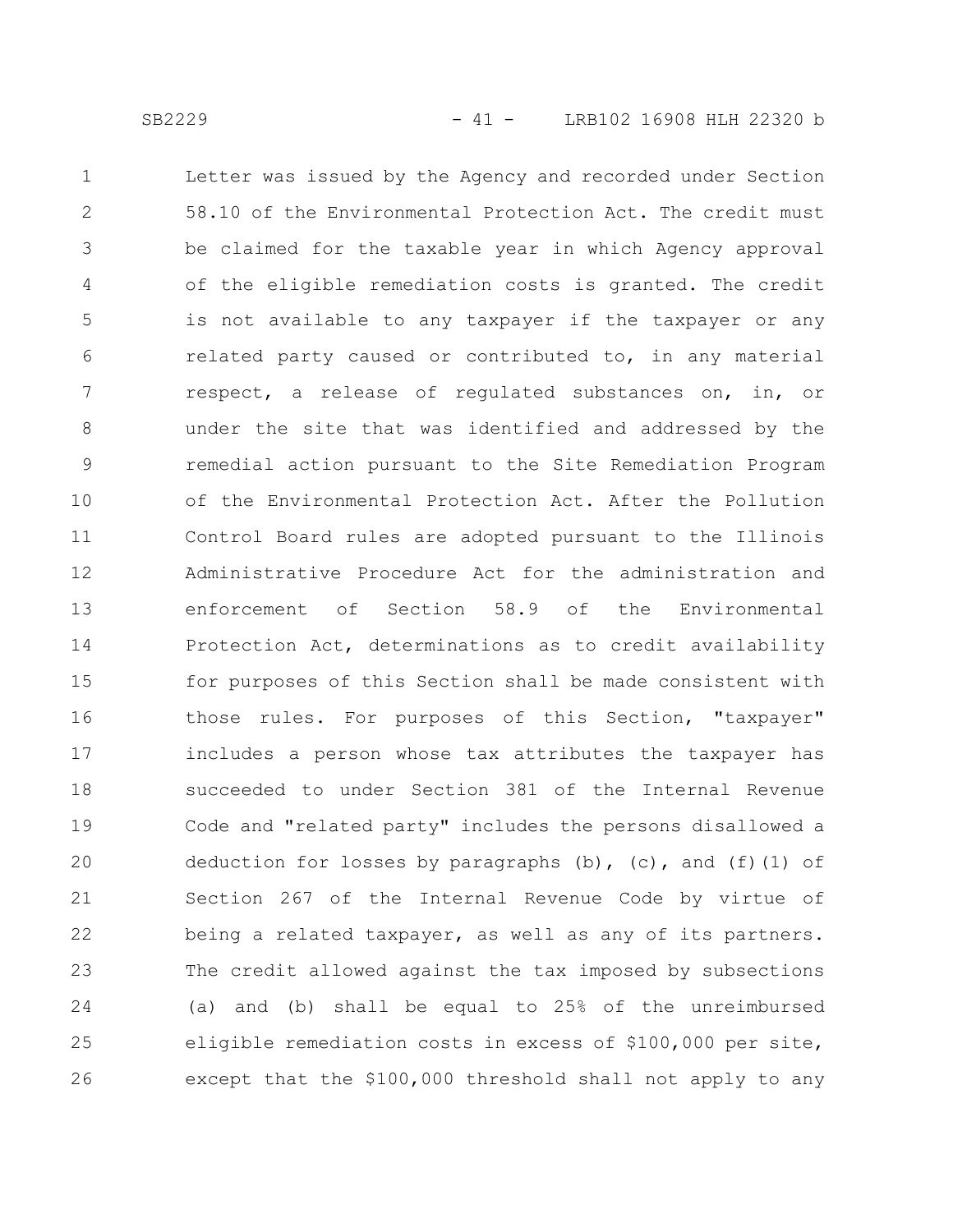site contained in an enterprise zone as determined by the Department of Commerce and Community Affairs (now Department of Commerce and Economic Opportunity). The total credit allowed shall not exceed \$40,000 per year with a maximum total of \$150,000 per site. For partners and shareholders of subchapter S corporations, there shall be allowed a credit under this subsection to be determined in accordance with the determination of income and distributive share of income under Sections 702 and 704 and subchapter S of the Internal Revenue Code. 1 2 3 4 5 6 7 8 9 10

(ii) A credit allowed under this subsection that is unused in the year the credit is earned may be carried forward to each of the 5 taxable years following the year for which the credit is first earned until it is used. The term "unused credit" does not include any amounts of unreimbursed eligible remediation costs in excess of the maximum credit per site authorized under paragraph (i). This credit shall be applied first to the earliest year for which there is a liability. If there is a credit under this subsection from more than one tax year that is available to offset a liability, the earliest credit arising under this subsection shall be applied first. A credit allowed under this subsection may be sold to a buyer as part of a sale of all or part of the remediation site for which the credit was granted. The purchaser of a remediation site and the tax credit shall succeed to the 11 12 13 14 15 16 17 18 19 20 21 22 23 24 25 26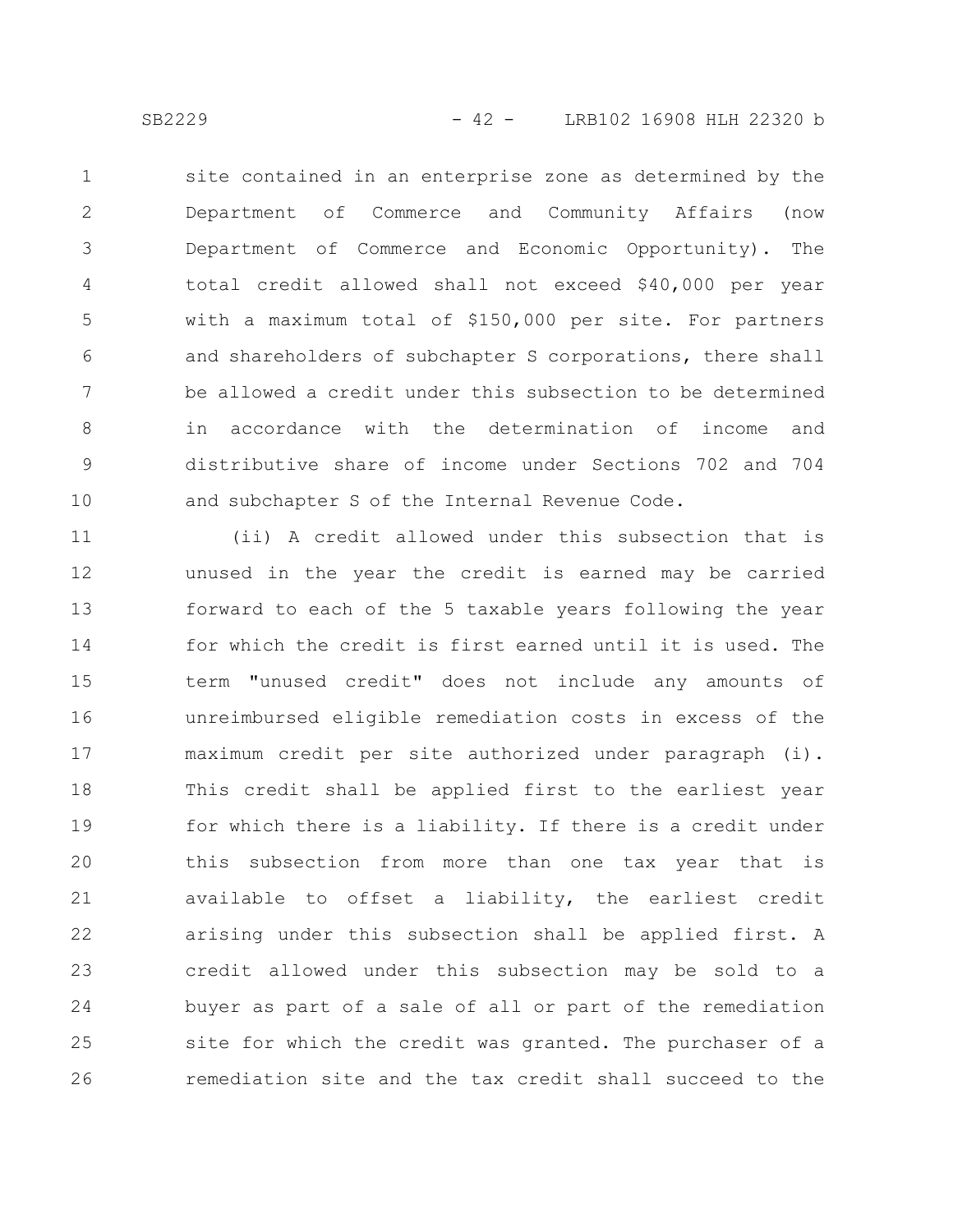unused credit and remaining carry-forward period of the seller. To perfect the transfer, the assignor shall record the transfer in the chain of title for the site and provide written notice to the Director of the Illinois Department of Revenue of the assignor's intent to sell the remediation site and the amount of the tax credit to be transferred as a portion of the sale. In no event may a credit be transferred to any taxpayer if the taxpayer or a related party would not be eligible under the provisions of subsection (i). 1 2 3 4 5 6 7 8 9 10

(iii) For purposes of this Section, the term "site" shall have the same meaning as under Section 58.2 of the Environmental Protection Act. 11 12 13

(m) Education expense credit. Beginning with tax years ending after December 31, 1999, a taxpayer who is the custodian of one or more qualifying pupils shall be allowed a credit against the tax imposed by subsections (a) and (b) of this Section for qualified education expenses incurred on behalf of the qualifying pupils. The credit shall be equal to 25% of qualified education expenses, but in no event may the total credit under this subsection claimed by a family that is the custodian of qualifying pupils exceed (i) \$500 for tax years ending prior to December 31, 2017, and (ii) \$750 for tax years ending on or after December 31, 2017. In no event shall a credit under this subsection reduce the taxpayer's liability under this Act to less than zero. Notwithstanding any other 14 15 16 17 18 19 20 21 22 23 24 25 26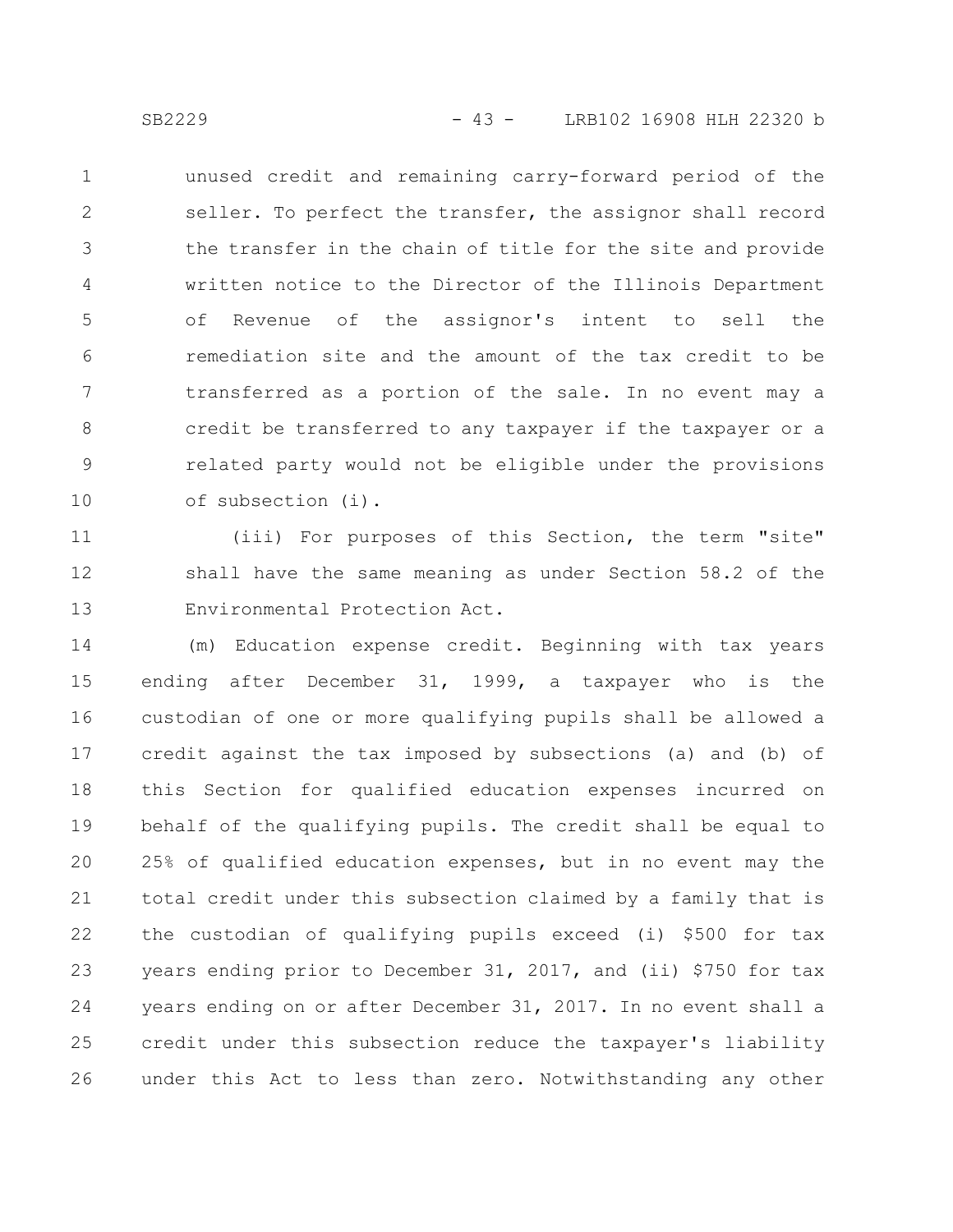provision of law, for taxable years beginning on or after January 1, 2017, no taxpayer may claim a credit under this subsection (m) if the taxpayer's adjusted gross income for the taxable year exceeds (i) \$500,000, in the case of spouses filing a joint federal tax return or (ii) \$250,000, in the case of all other taxpayers. This subsection is exempt from the provisions of Section 250 of this Act. 1 2 3 4 5 6 7

8

## For purposes of this subsection:

"Qualifying pupils" means individuals who (i) are residents of the State of Illinois, (ii) are under the age of 21 at the close of the school year for which a credit is sought, and (iii) during the school year for which a credit is sought were full-time pupils enrolled in a kindergarten through twelfth grade education program at any school, as defined in this subsection. 9 10 11 12 13 14 15

"Qualified education expense" means the amount incurred on behalf of a qualifying pupil in excess of \$250 for tuition, book fees, and lab fees at the school in which the pupil is enrolled during the regular school year. 16 17 18 19

"School" means any public or nonpublic elementary or secondary school in Illinois that is in compliance with Title VI of the Civil Rights Act of 1964 and attendance at which satisfies the requirements of Section 26-1 of the School Code, except that nothing shall be construed to require a child to attend any particular public or nonpublic school to qualify for the credit under this Section. 20 21 22 23 24 25 26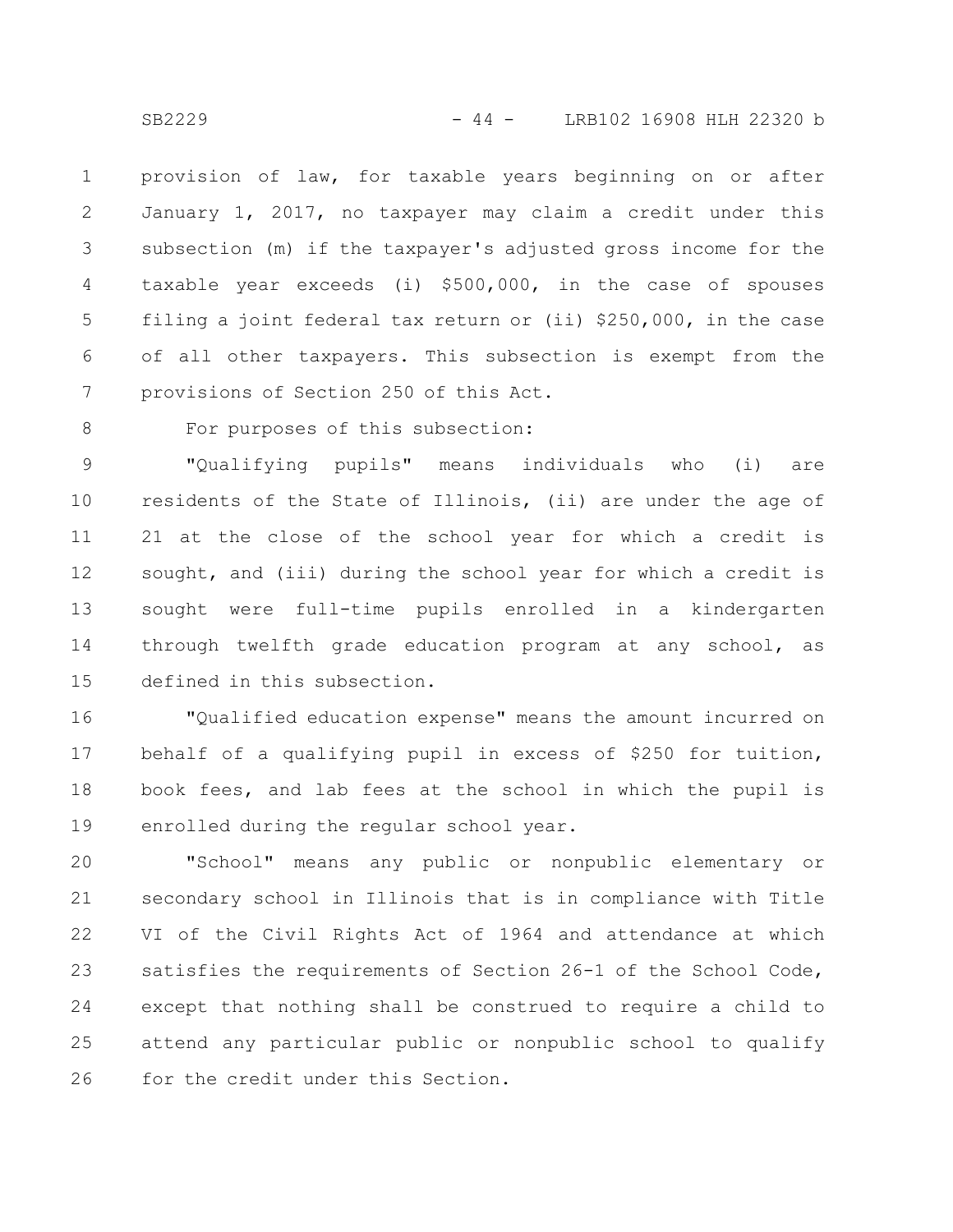"Custodian" means, with respect to qualifying pupils, an Illinois resident who is a parent, the parents, a legal guardian, or the legal guardians of the qualifying pupils. 1 2 3

(n) River Edge Redevelopment Zone site remediation tax credit. 4 5

(i) For tax years ending on or after December 31, 2006, a taxpayer shall be allowed a credit against the tax imposed by subsections (a) and (b) of this Section for certain amounts paid for unreimbursed eligible remediation costs, as specified in this subsection. For purposes of this Section, "unreimbursed eligible remediation costs" means costs approved by the Illinois Environmental Protection Agency ("Agency") under Section 58.14a of the Environmental Protection Act that were paid in performing environmental remediation at a site within a River Edge Redevelopment Zone for which a No Further Remediation Letter was issued by the Agency and recorded under Section 58.10 of the Environmental Protection Act. The credit must be claimed for the taxable year in which Agency approval of the eligible remediation costs is granted. The credit is not available to any taxpayer if the taxpayer or any related party caused or contributed to, in any material respect, a release of regulated substances on, in, or under the site that was identified and addressed by the remedial action pursuant to the Site Remediation Program of the Environmental Protection Act. Determinations as to 6 7 8 9 10 11 12 13 14 15 16 17 18 19 20 21 22 23 24 25 26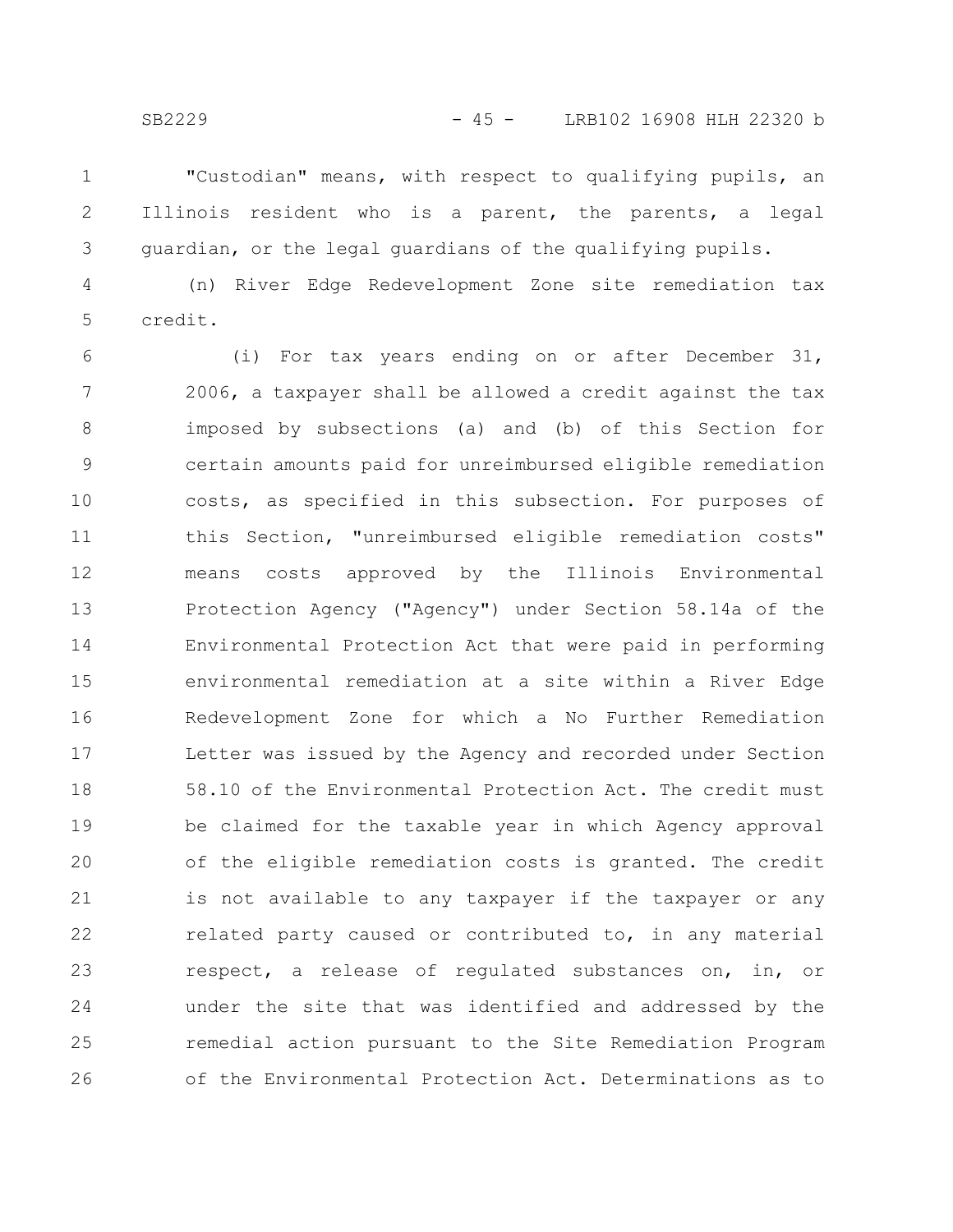credit availability for purposes of this Section shall be made consistent with rules adopted by the Pollution Control Board pursuant to the Illinois Administrative Procedure Act for the administration and enforcement of Section 58.9 of the Environmental Protection Act. For purposes of this Section, "taxpayer" includes a person whose tax attributes the taxpayer has succeeded to under Section 381 of the Internal Revenue Code and "related party" includes the persons disallowed a deduction for losses by paragraphs  $(b)$ ,  $(c)$ , and  $(f)(1)$  of Section 267 of the Internal Revenue Code by virtue of being a related taxpayer, as well as any of its partners. The credit allowed against the tax imposed by subsections (a) and (b) shall be equal to 25% of the unreimbursed eligible remediation costs in excess of \$100,000 per site. 1 2 3 4 5 6 7 8 9 10 11 12 13 14 15

(ii) A credit allowed under this subsection that is unused in the year the credit is earned may be carried forward to each of the 5 taxable years following the year for which the credit is first earned until it is used. This credit shall be applied first to the earliest year for which there is a liability. If there is a credit under this subsection from more than one tax year that is available to offset a liability, the earliest credit arising under this subsection shall be applied first. A credit allowed under this subsection may be sold to a buyer as part of a sale of all or part of the remediation site for which the 16 17 18 19 20 21 22 23 24 25 26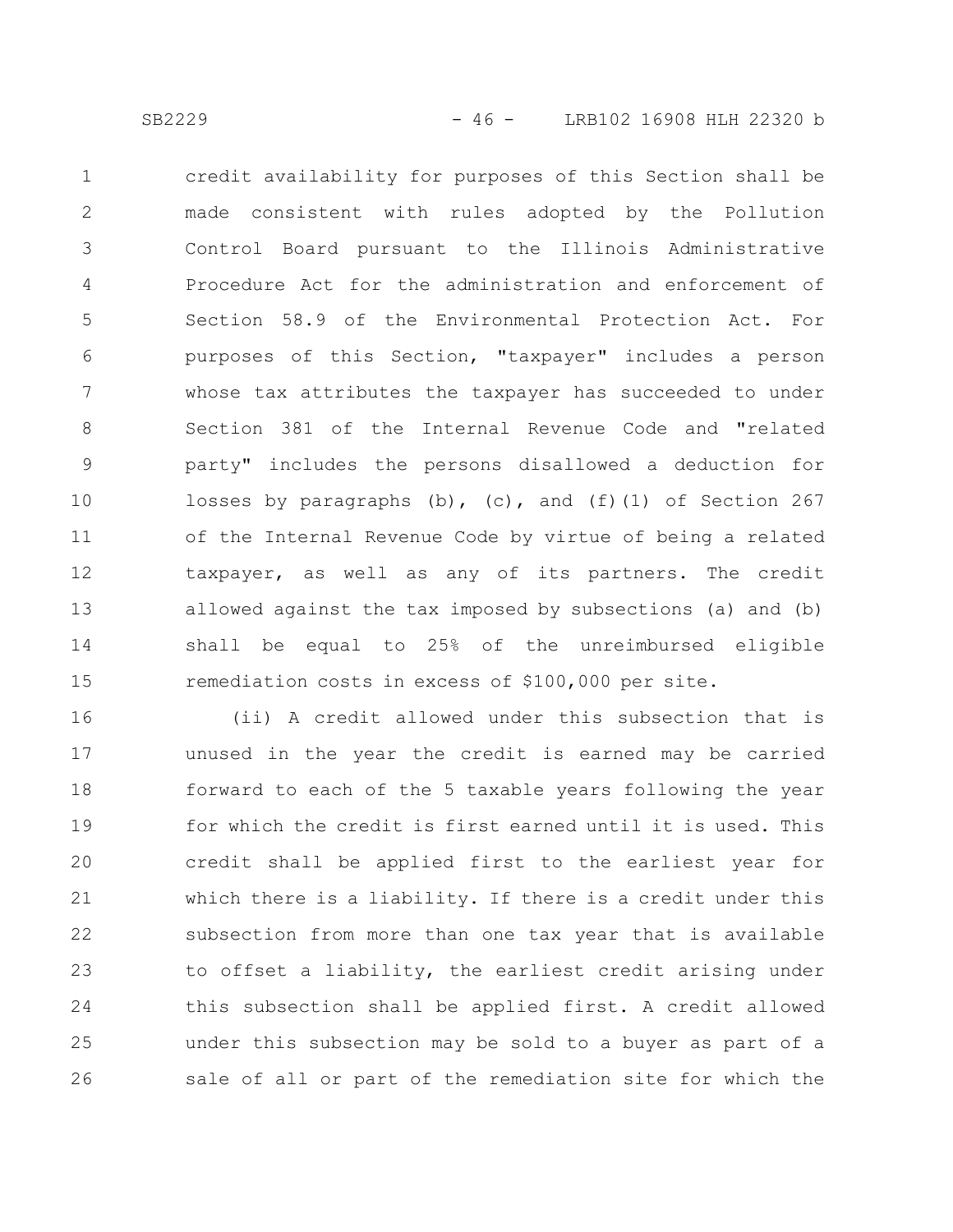credit was granted. The purchaser of a remediation site and the tax credit shall succeed to the unused credit and remaining carry-forward period of the seller. To perfect the transfer, the assignor shall record the transfer in the chain of title for the site and provide written notice to the Director of the Illinois Department of Revenue of the assignor's intent to sell the remediation site and the amount of the tax credit to be transferred as a portion of the sale. In no event may a credit be transferred to any taxpayer if the taxpayer or a related party would not be eligible under the provisions of subsection (i). 1 2 3 4 5 6 7 8 9 10 11

(iii) For purposes of this Section, the term "site" shall have the same meaning as under Section 58.2 of the Environmental Protection Act. 12 13 14

(o) For each of taxable years during the Compassionate Use of Medical Cannabis Program, a surcharge is imposed on all taxpayers on income arising from the sale or exchange of capital assets, depreciable business property, real property used in the trade or business, and Section 197 intangibles of an organization registrant under the Compassionate Use of Medical Cannabis Program Act. The amount of the surcharge is equal to the amount of federal income tax liability for the taxable year attributable to those sales and exchanges. The surcharge imposed does not apply if: 15 16 17 18 19 20 21 22 23 24

(1) the medical cannabis cultivation center registration, medical cannabis dispensary registration, or 25 26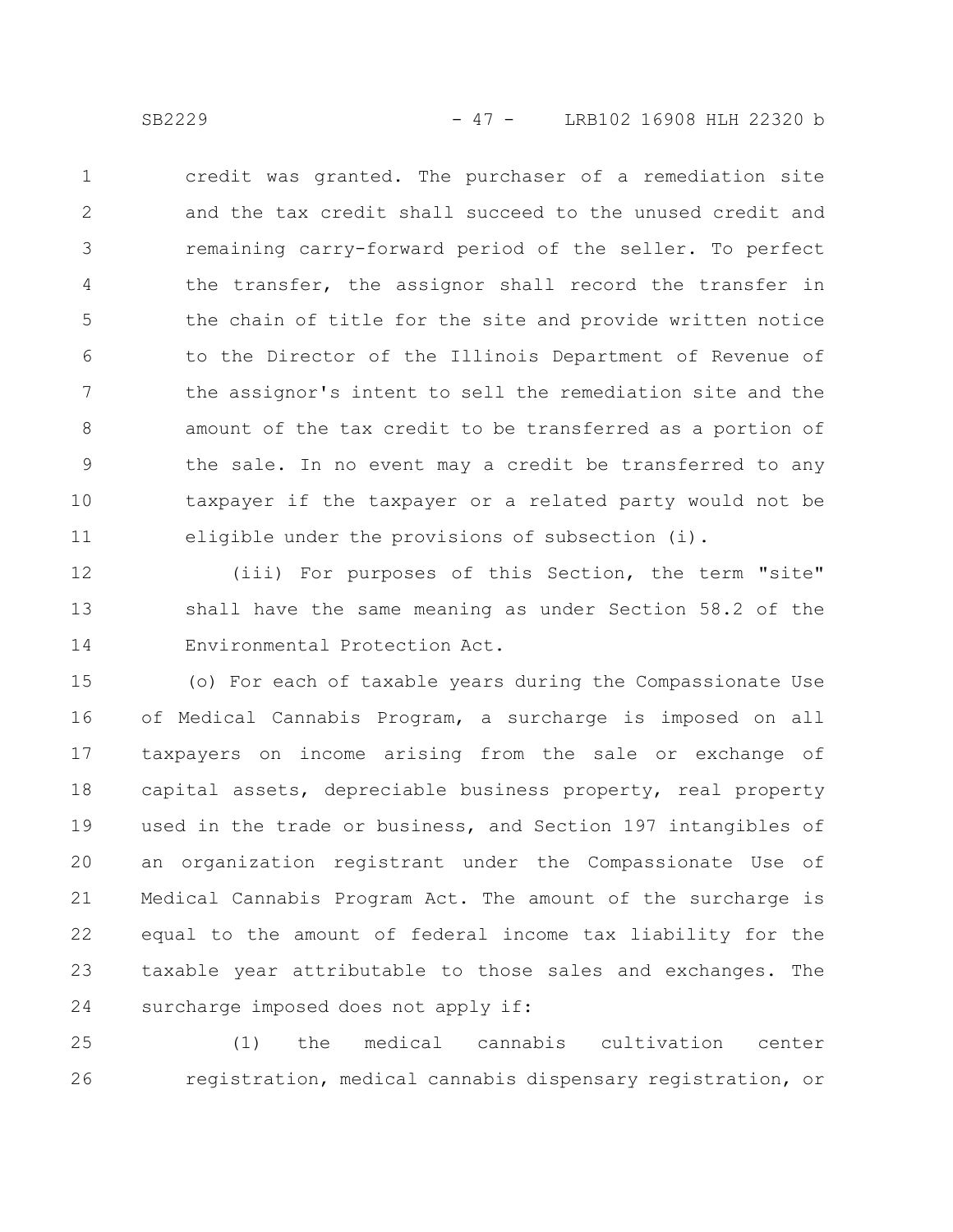the property of a registration is transferred as a result of any of the following: 1 2

(A) bankruptcy, a receivership, or a debt adjustment initiated by or against the initial registration or the substantial owners of the initial registration; 3 4 5 6

(B) cancellation, revocation, or termination of any registration by the Illinois Department of Public Health; 7 8 9

(C) a determination by the Illinois Department of Public Health that transfer of the registration is in the best interests of Illinois qualifying patients as defined by the Compassionate Use of Medical Cannabis Program Act; 10 11 12 13 14

(D) the death of an owner of the equity interest in a registrant; 15 16

(E) the acquisition of a controlling interest in the stock or substantially all of the assets of a publicly traded company; 17 18 19

(F) a transfer by a parent company to a wholly owned subsidiary; or 20 21

(G) the transfer or sale to or by one person to another person where both persons were initial owners of the registration when the registration was issued; or 22 23 24 25

(2) the cannabis cultivation center registration,

26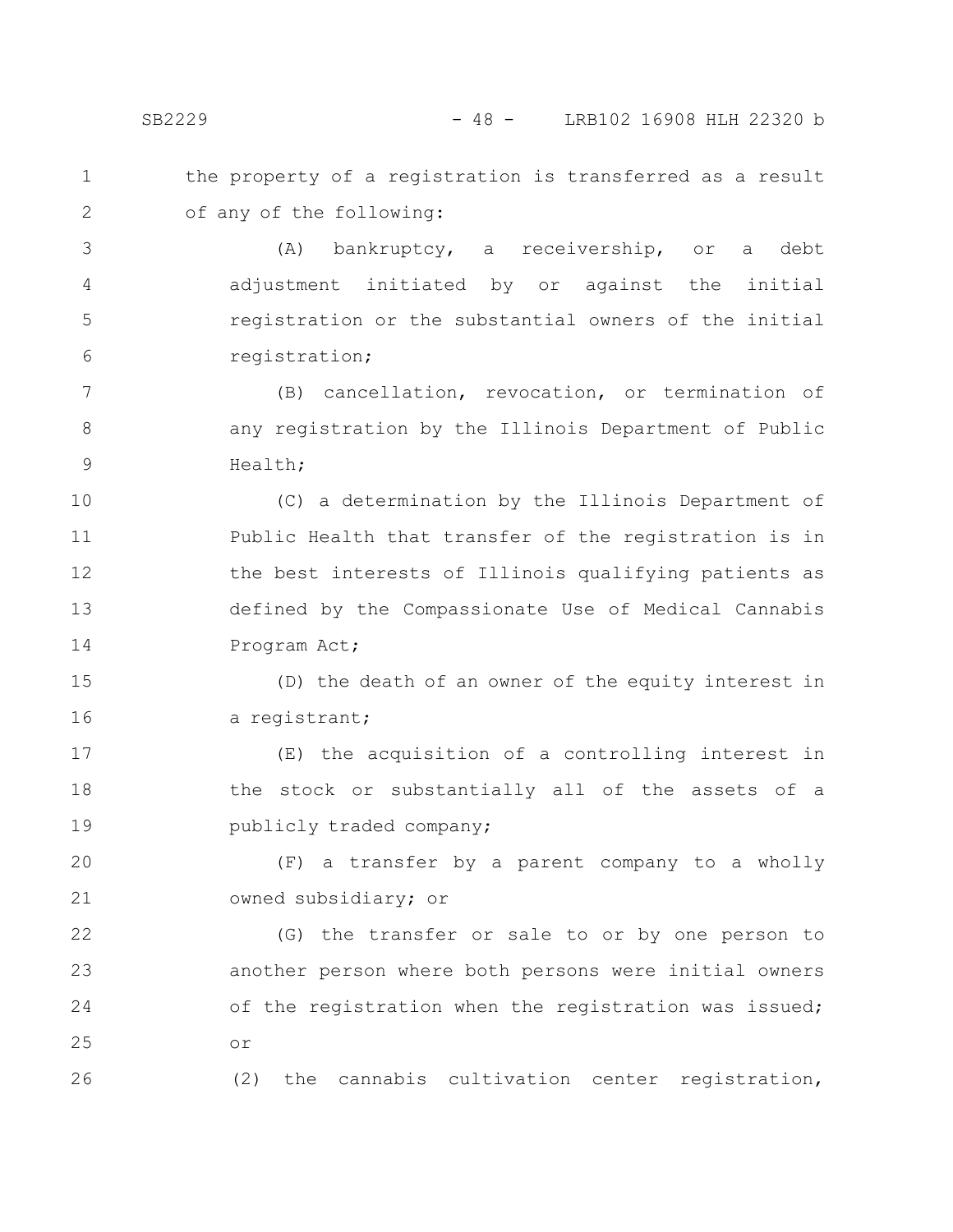medical cannabis dispensary registration, or the controlling interest in a registrant's property is transferred in a transaction to lineal descendants in which no gain or loss is recognized or as a result of a transaction in accordance with Section 351 of the Internal Revenue Code in which no gain or loss is recognized. 1 2 3 4 5 6

(p) A taxpayer shall be allowed an annual credit against the tax imposed by subsections (a) and (b) of this Section of an amount equal to 15% of the cost of equipment and materials incorporated into or used in the business of providing broadband services in this State during that year. Such annual credits shall be allowed commencing with the taxable year in which such property is placed in service and continue for 9 consecutive years thereafter. The aggregate credit established by this subsection taken in any one tax year shall be limited to an amount not greater than 50% of the taxpayer's tax liability under subsections (a) and (b) of this Section; provided, however, that any tax credit claimed under this subsection but not used in any taxable year may be carried forward for 10 consecutive years from the close of the tax year in which the credits were earned. The maximum aggregate amount of credits that may be claimed under this subsection shall not exceed the original investment made by the taxpayer in the qualifying equipment. For purposes this subsection: (i) "broadband service" 7 8 9 10 11 12 13 14 15 16 17 18 19 20 21 22 23 24 25

means a service provided by wireline or wireless means capable 26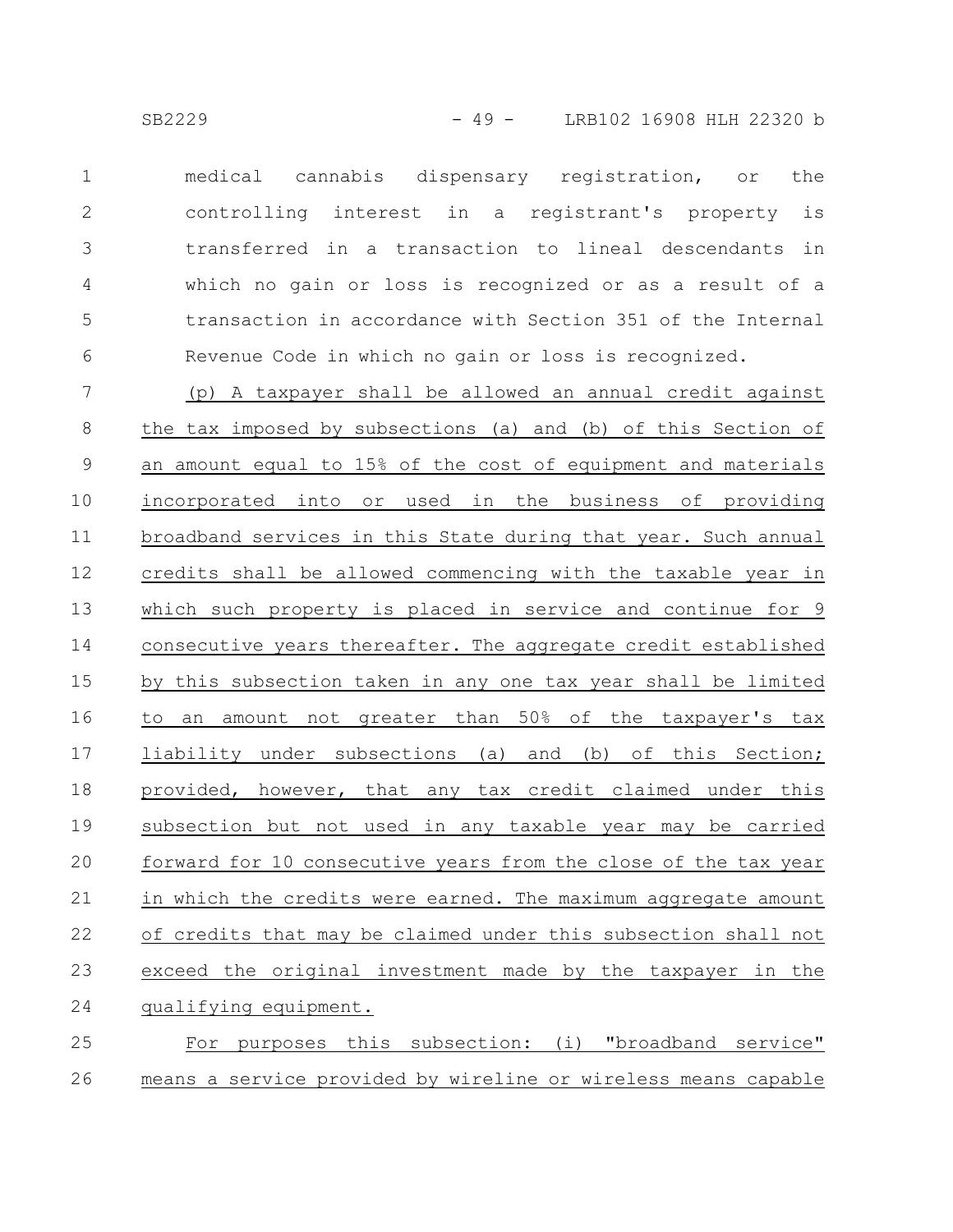| $\mathbf 1$    | of delivering high-speed internet access at speeds of at least           |
|----------------|--------------------------------------------------------------------------|
| 2              | 10 megabits per second of download speed and one megabit per             |
| 3              | second of upload speed; and (ii) "equipment, and materials               |
| $\overline{4}$ | incorporated into or used in the business of providing                   |
| $\overline{5}$ | broadband services", means all equipment and materials                   |
| 6              | machinery, software, or other tangible personal property that            |
| 7              | is used in whole or in part in producing, broadcasting,                  |
| 8              | distributing, sending, receiving, storing, transmitting,                 |
| 9              | retransmitting, amplifying, switching, or routing broadband              |
| 10             | services, including the monitoring, testing, maintaining,                |
| 11             | enabling, or facilitating of such equipment, machinery,                  |
| 12             | software, or other infrastructure. Such property includes, but           |
| 13             | is not limited to, wires, cables including fiber optic cables,           |
| 14             | antennas, poles, switches, routers, amplifiers, rectifiers,              |
| 15             | repeaters, receivers, multiplexers, duplexers, transmitters,             |
| 16             | power equipment, backup power equipment, diagnostic equipment,           |
| 17             | storage devices, modems, and other general central office                |
| 18             | equipment, such as channel cards, frames, and cabinets.                  |
| 19             | (Source: P.A. 100-22, eff. 7-6-17; 101-9, eff. 6-5-19; 101-31,           |
| 20             | eff. $6-28-19$ ; $101-207$ , eff. $8-2-19$ ; $101-363$ , eff. $8-9-19$ ; |
| 21             | revised $11 - 18 - 20.$ )                                                |
|                |                                                                          |

(Text of Section with the changes made by P.A. 101-8, which did not take effect (see Section 99 of P.A. 101-8)) Sec. 201. Tax imposed. 22 23 24

(a) In general. A tax measured by net income is hereby 25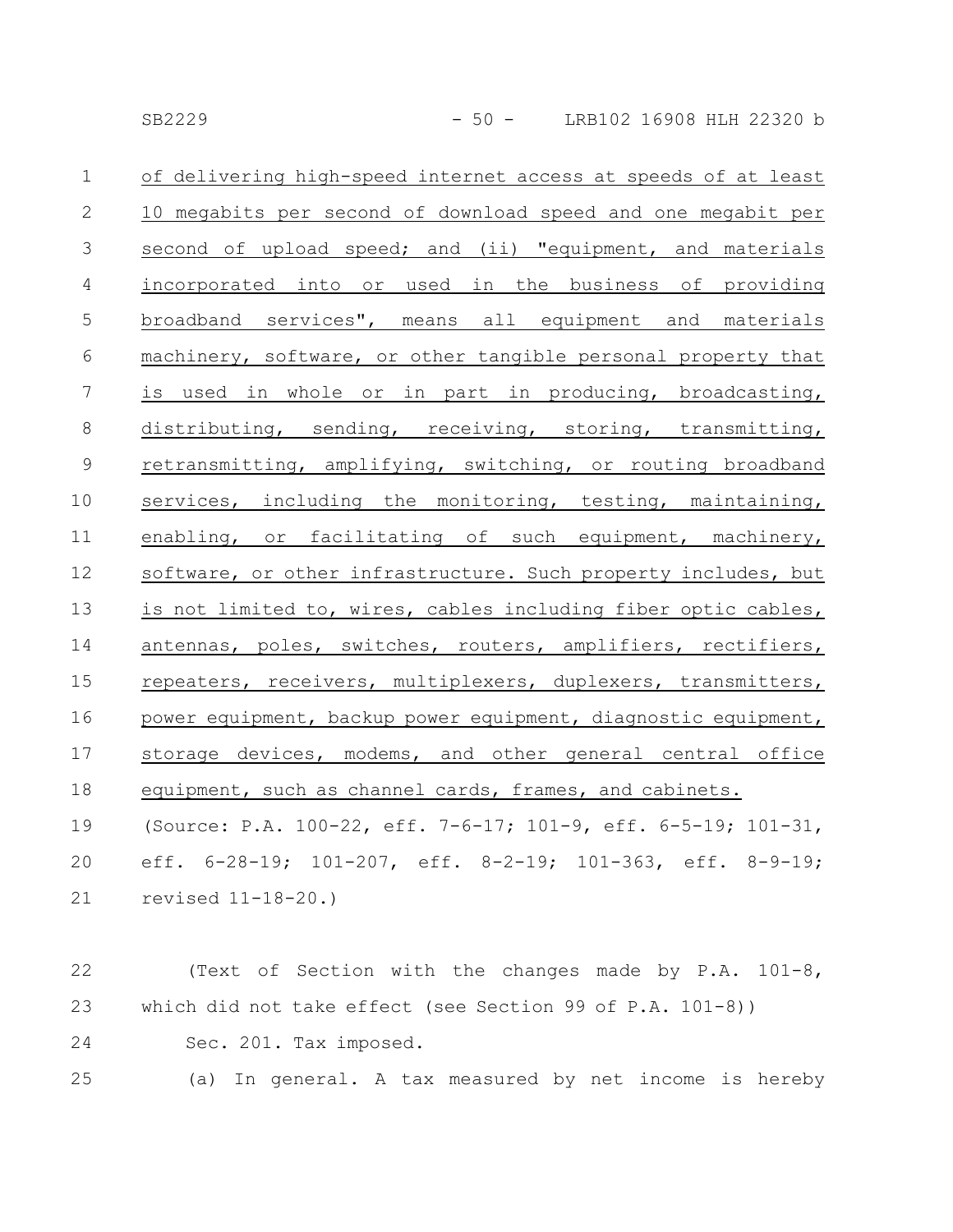imposed on every individual, corporation, trust and estate for each taxable year ending after July 31, 1969 on the privilege of earning or receiving income in or as a resident of this State. Such tax shall be in addition to all other occupation or privilege taxes imposed by this State or by any municipal corporation or political subdivision thereof. 1 2 3 4 5 6

(b) Rates. The tax imposed by subsection (a) of this Section shall be determined as follows, except as adjusted by subsection (d-1): 7 8 9

(1) In the case of an individual, trust or estate, for taxable years ending prior to July 1, 1989, an amount equal to 2 1/2% of the taxpayer's net income for the taxable year. 10 11 12 13

(2) In the case of an individual, trust or estate, for taxable years beginning prior to July 1, 1989 and ending after June 30, 1989, an amount equal to the sum of (i) 2 1/2% of the taxpayer's net income for the period prior to July 1, 1989, as calculated under Section 202.3, and (ii) 3% of the taxpayer's net income for the period after June 30, 1989, as calculated under Section 202.3. 14 15 16 17 18 19 20

(3) In the case of an individual, trust or estate, for taxable years beginning after June 30, 1989, and ending prior to January 1, 2011, an amount equal to 3% of the taxpayer's net income for the taxable year. 21 22 23 24

(4) In the case of an individual, trust, or estate, for taxable years beginning prior to January 1, 2011, and 25 26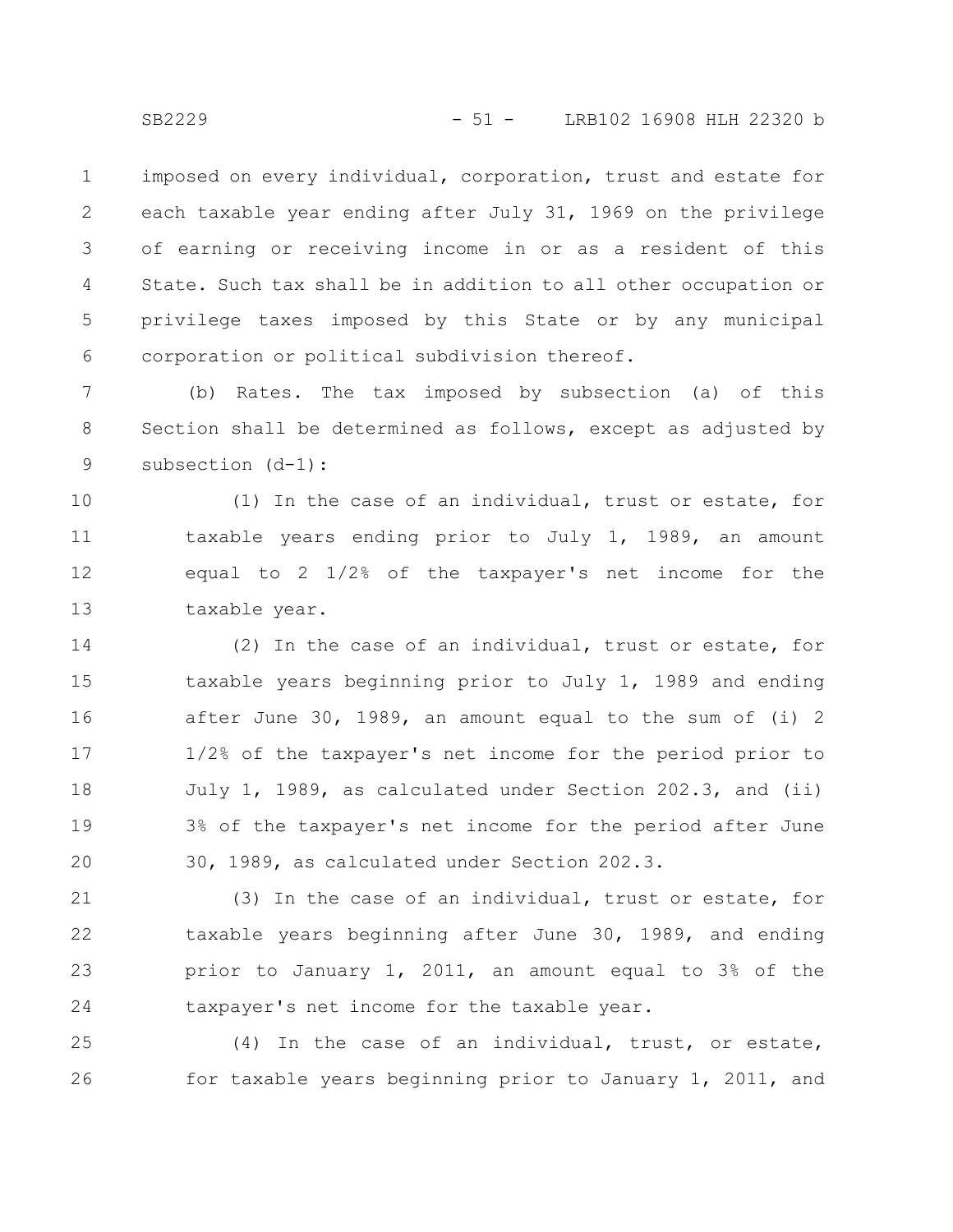1

2

3

4

5

ending after December 31, 2010, an amount equal to the sum of (i) 3% of the taxpayer's net income for the period prior to January 1, 2011, as calculated under Section 202.5, and (ii) 5% of the taxpayer's net income for the period after December 31, 2010, as calculated under Section 202.5.

(5) In the case of an individual, trust, or estate, for taxable years beginning on or after January 1, 2011, and ending prior to January 1, 2015, an amount equal to 5% of the taxpayer's net income for the taxable year. 6 7 8 9

(5.1) In the case of an individual, trust, or estate, for taxable years beginning prior to January 1, 2015, and ending after December 31, 2014, an amount equal to the sum of (i) 5% of the taxpayer's net income for the period prior to January 1, 2015, as calculated under Section 202.5, and (ii) 3.75% of the taxpayer's net income for the period after December 31, 2014, as calculated under Section 202.5. 10 11 12 13 14 15 16 17

(5.2) In the case of an individual, trust, or estate, for taxable years beginning on or after January 1, 2015, and ending prior to July 1, 2017, an amount equal to 3.75% of the taxpayer's net income for the taxable year. 18 19 20 21

(5.3) In the case of an individual, trust, or estate, for taxable years beginning prior to July 1, 2017, and ending after June 30, 2017, an amount equal to the sum of (i) 3.75% of the taxpayer's net income for the period prior to July 1, 2017, as calculated under Section 202.5, 22 23 24 25 26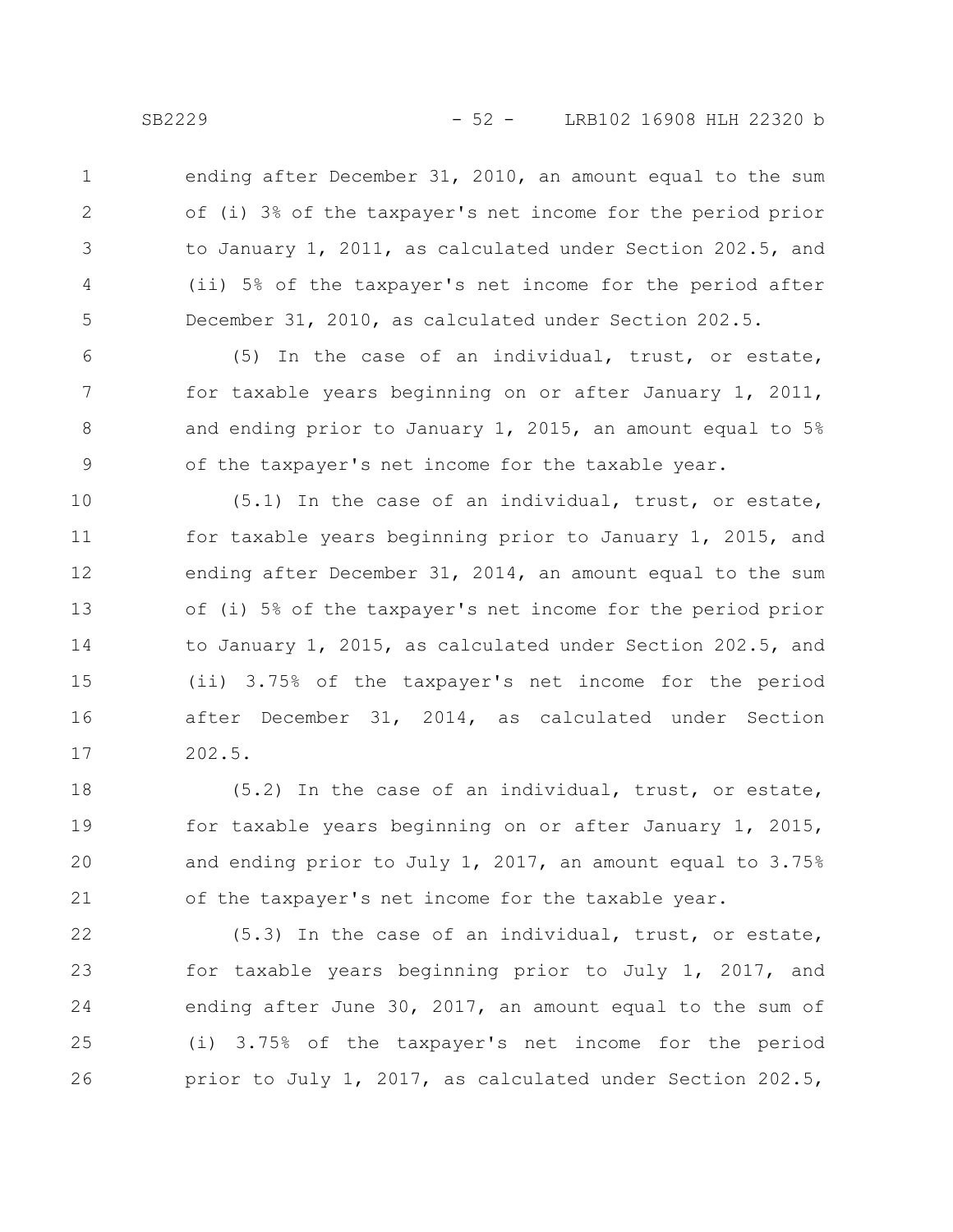and (ii) 4.95% of the taxpayer's net income for the period

2

1

3

4

5

6

(5.4) In the case of an individual, trust, or estate, for taxable years beginning on or after July 1, 2017 and beginning prior to January 1, 2021, an amount equal to 4.95% of the taxpayer's net income for the taxable year.

after June 30, 2017, as calculated under Section 202.5.

(5.5) In the case of an individual, trust, or estate, for taxable years beginning on or after January 1, 2021, an amount calculated under the rate structure set forth in Section 201.1. 7 8 9 10

(6) In the case of a corporation, for taxable years ending prior to July 1, 1989, an amount equal to 4% of the taxpayer's net income for the taxable year. 11 12 13

(7) In the case of a corporation, for taxable years beginning prior to July 1, 1989 and ending after June 30, 1989, an amount equal to the sum of (i) 4% of the taxpayer's net income for the period prior to July 1, 1989, as calculated under Section 202.3, and (ii) 4.8% of the taxpayer's net income for the period after June 30, 1989, as calculated under Section 202.3. 14 15 16 17 18 19 20

(8) In the case of a corporation, for taxable years beginning after June 30, 1989, and ending prior to January 1, 2011, an amount equal to 4.8% of the taxpayer's net income for the taxable year. 21 22 23 24

(9) In the case of a corporation, for taxable years beginning prior to January 1, 2011, and ending after 25 26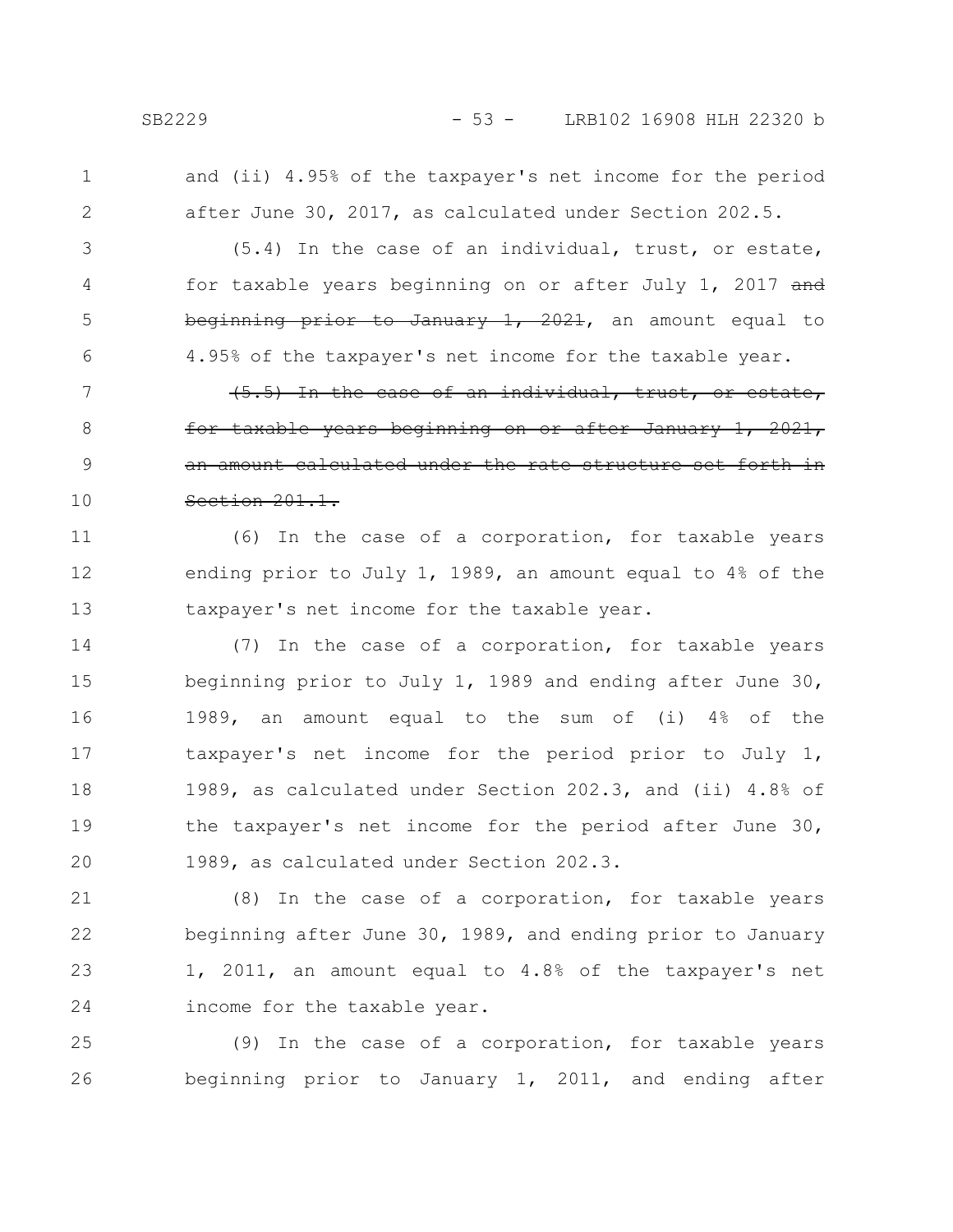December 31, 2010, an amount equal to the sum of (i) 4.8% of the taxpayer's net income for the period prior to January 1, 2011, as calculated under Section 202.5, and (ii) 7% of the taxpayer's net income for the period after December 31, 2010, as calculated under Section 202.5. 1 2 3 4 5

(10) In the case of a corporation, for taxable years beginning on or after January 1, 2011, and ending prior to January 1, 2015, an amount equal to 7% of the taxpayer's net income for the taxable year. 6 7 8 9

(11) In the case of a corporation, for taxable years beginning prior to January 1, 2015, and ending after December 31, 2014, an amount equal to the sum of (i) 7% of the taxpayer's net income for the period prior to January 1, 2015, as calculated under Section 202.5, and (ii) 5.25% of the taxpayer's net income for the period after December 31, 2014, as calculated under Section 202.5. 10 11 12 13 14 15 16

(12) In the case of a corporation, for taxable years beginning on or after January 1, 2015, and ending prior to July 1, 2017, an amount equal to 5.25% of the taxpayer's net income for the taxable year. 17 18 19 20

(13) In the case of a corporation, for taxable years beginning prior to July 1, 2017, and ending after June 30, 2017, an amount equal to the sum of (i) 5.25% of the taxpayer's net income for the period prior to July 1, 2017, as calculated under Section 202.5, and (ii) 7% of the taxpayer's net income for the period after June 30, 21 22 23 24 25 26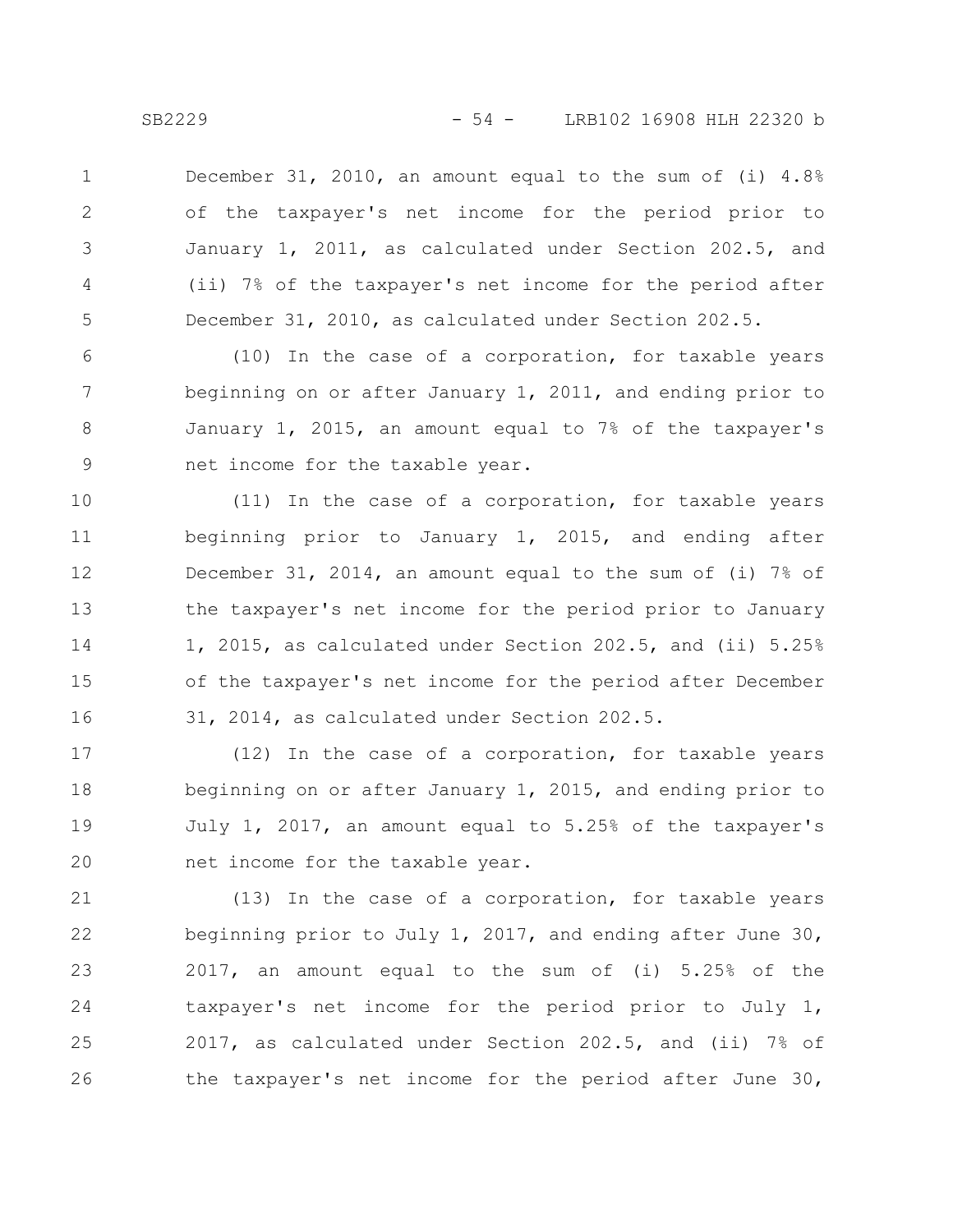SB2229 - 55 - LRB102 16908 HLH 22320 b

1

6

7

8

2017, as calculated under Section 202.5.

(14) In the case of a corporation, for taxable years beginning on or after July 1, 2017 and beginning prior to  $\frac{1}{2021}$ ,  $\frac{2021}{2021}$ , an amount equal to 7% of the taxpayer's net income for the taxable year. 2 3 4 5

(15) In the case of a corporation, for taxable years beginning on or after January 1, 2021, an amount equal to 7.99% of the taxpayer's net income for the taxable year.

The rates under this subsection (b) are subject to the provisions of Section 201.5. 9 10

(b-5) Surcharge; sale or exchange of assets, properties, and intangibles of organization gaming licensees. For each of taxable years 2019 through 2027, a surcharge is imposed on all taxpayers on income arising from the sale or exchange of capital assets, depreciable business property, real property used in the trade or business, and Section 197 intangibles (i) of an organization licensee under the Illinois Horse Racing Act of 1975 and (ii) of an organization gaming licensee under the Illinois Gambling Act. The amount of the surcharge is equal to the amount of federal income tax liability for the taxable year attributable to those sales and exchanges. The surcharge imposed shall not apply if: 11 12 13 14 15 16 17 18 19 20 21 22

(1) the organization gaming license, organization license, or racetrack property is transferred as a result of any of the following: 23 24 25

26

(A) bankruptcy, a receivership, or a debt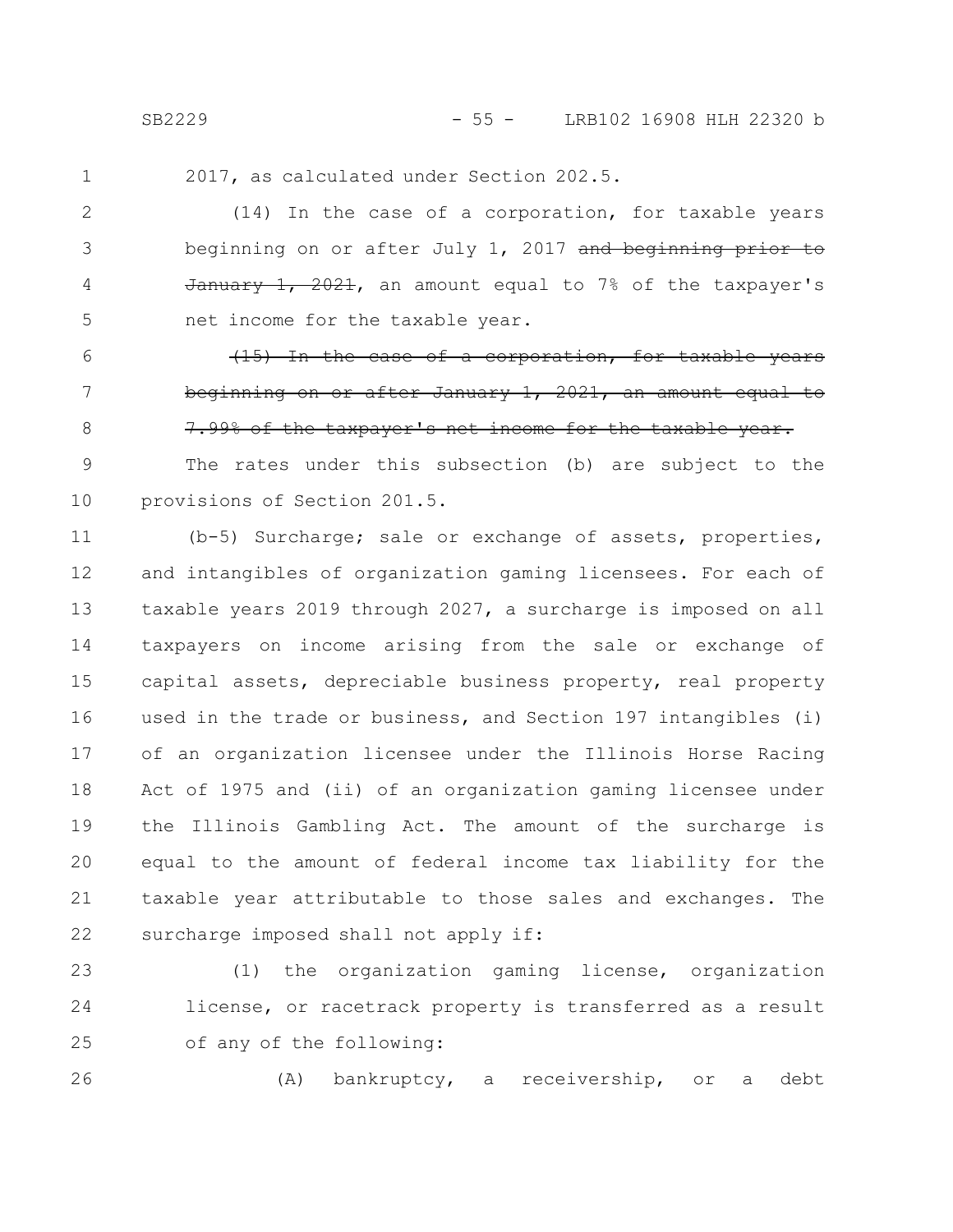adjustment initiated by or against the initial licensee or the substantial owners of the initial licensee; 1 2 3

(B) cancellation, revocation, or termination of any such license by the Illinois Gaming Board or the Illinois Racing Board; 4 5 6

(C) a determination by the Illinois Gaming Board that transfer of the license is in the best interests of Illinois gaming; 7 8 9

(D) the death of an owner of the equity interest in a licensee; 10 11

(E) the acquisition of a controlling interest in the stock or substantially all of the assets of a publicly traded company; 12 13 14

(F) a transfer by a parent company to a wholly owned subsidiary; or 15 16

(G) the transfer or sale to or by one person to another person where both persons were initial owners of the license when the license was issued; or 17 18 19

(2) the controlling interest in the organization gaming license, organization license, or racetrack property is transferred in a transaction to lineal descendants in which no gain or loss is recognized or as a result of a transaction in accordance with Section 351 of the Internal Revenue Code in which no gain or loss is recognized; or 20 21 22 23 24 25 26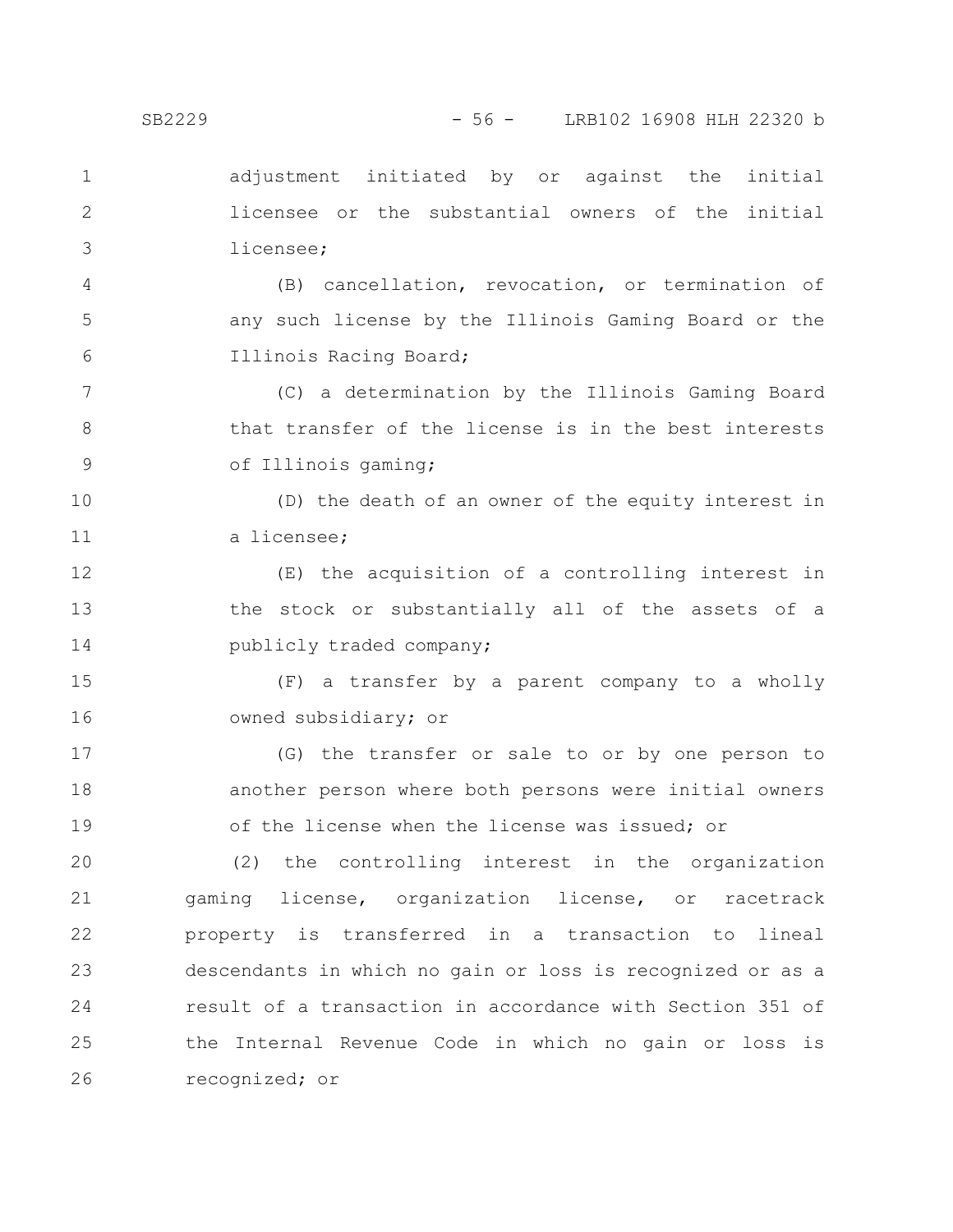(3) live horse racing was not conducted in 2010 at a racetrack located within 3 miles of the Mississippi River under a license issued pursuant to the Illinois Horse Racing Act of 1975. 1 2 3 4

The transfer of an organization gaming license, organization license, or racetrack property by a person other than the initial licensee to receive the organization gaming license is not subject to a surcharge. The Department shall adopt rules necessary to implement and administer this subsection. 5 6 7 8 9 10

(c) Personal Property Tax Replacement Income Tax. Beginning on July 1, 1979 and thereafter, in addition to such income tax, there is also hereby imposed the Personal Property Tax Replacement Income Tax measured by net income on every corporation (including Subchapter S corporations), partnership and trust, for each taxable year ending after June 30, 1979. Such taxes are imposed on the privilege of earning or receiving income in or as a resident of this State. The Personal Property Tax Replacement Income Tax shall be in addition to the income tax imposed by subsections (a) and (b) of this Section and in addition to all other occupation or privilege taxes imposed by this State or by any municipal corporation or political subdivision thereof. 11 12 13 14 15 16 17 18 19 20 21 22 23

(d) Additional Personal Property Tax Replacement Income Tax Rates. The personal property tax replacement income tax imposed by this subsection and subsection (c) of this Section 24 25 26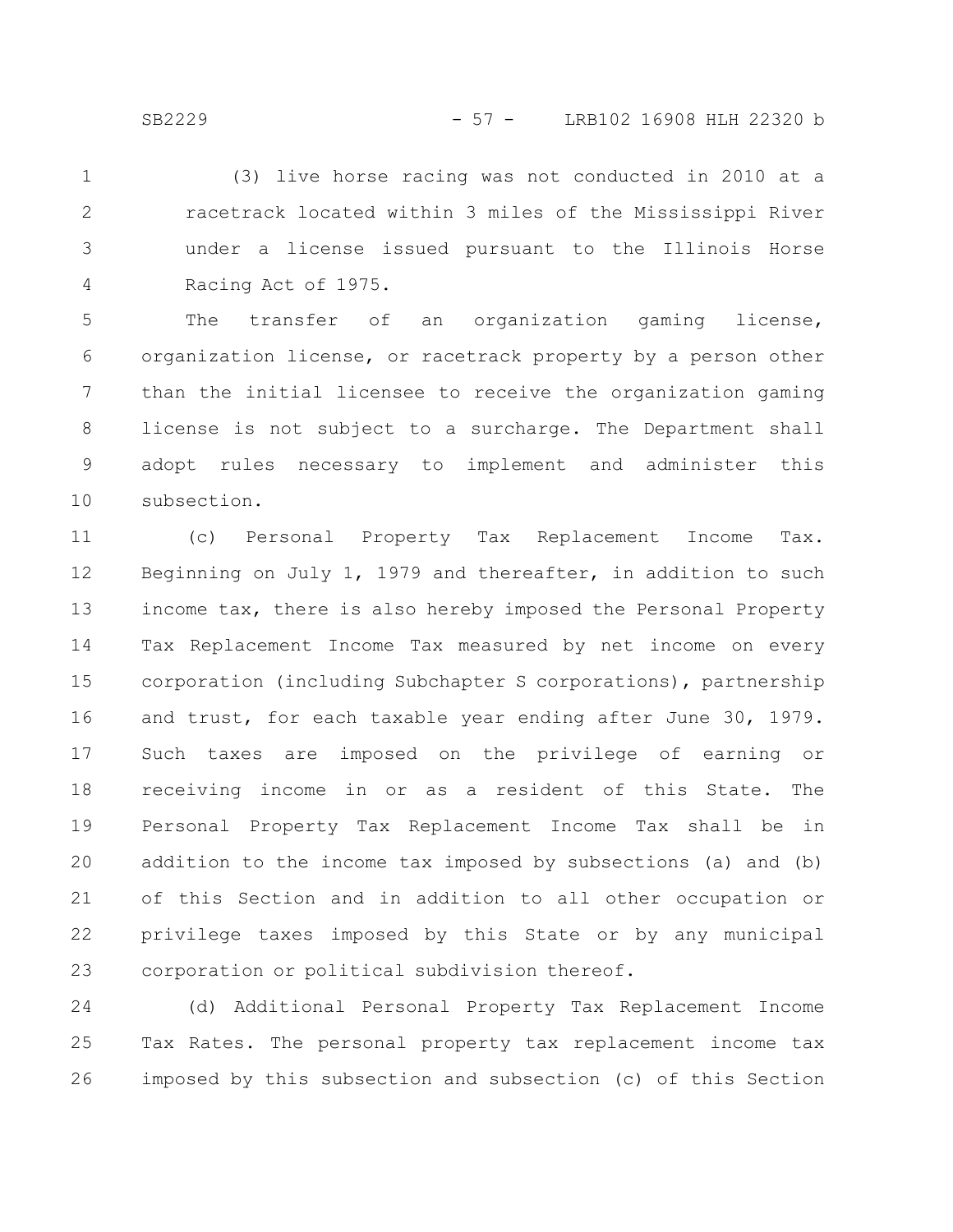in the case of a corporation, other than a Subchapter S corporation and except as adjusted by subsection  $(d-1)$ , shall be an additional amount equal to 2.85% of such taxpayer's net income for the taxable year, except that beginning on January 1, 1981, and thereafter, the rate of 2.85% specified in this subsection shall be reduced to 2.5%, and in the case of a partnership, trust or a Subchapter S corporation shall be an additional amount equal to 1.5% of such taxpayer's net income for the taxable year. 1 2 3 4 5 6 7 8 9

(d-1) Rate reduction for certain foreign insurers. In the case of a foreign insurer, as defined by Section 35A-5 of the Illinois Insurance Code, whose state or country of domicile imposes on insurers domiciled in Illinois a retaliatory tax (excluding any insurer whose premiums from reinsurance assumed are 50% or more of its total insurance premiums as determined under paragraph (2) of subsection (b) of Section 304, except that for purposes of this determination premiums from reinsurance do not include premiums from inter-affiliate reinsurance arrangements), beginning with taxable years ending on or after December 31, 1999, the sum of the rates of tax imposed by subsections (b) and (d) shall be reduced (but not increased) to the rate at which the total amount of tax imposed under this Act, net of all credits allowed under this Act, shall equal (i) the total amount of tax that would be imposed on the foreign insurer's net income allocable to Illinois for the taxable year by such foreign insurer's state or country of 10 11 12 13 14 15 16 17 18 19 20 21 22 23 24 25 26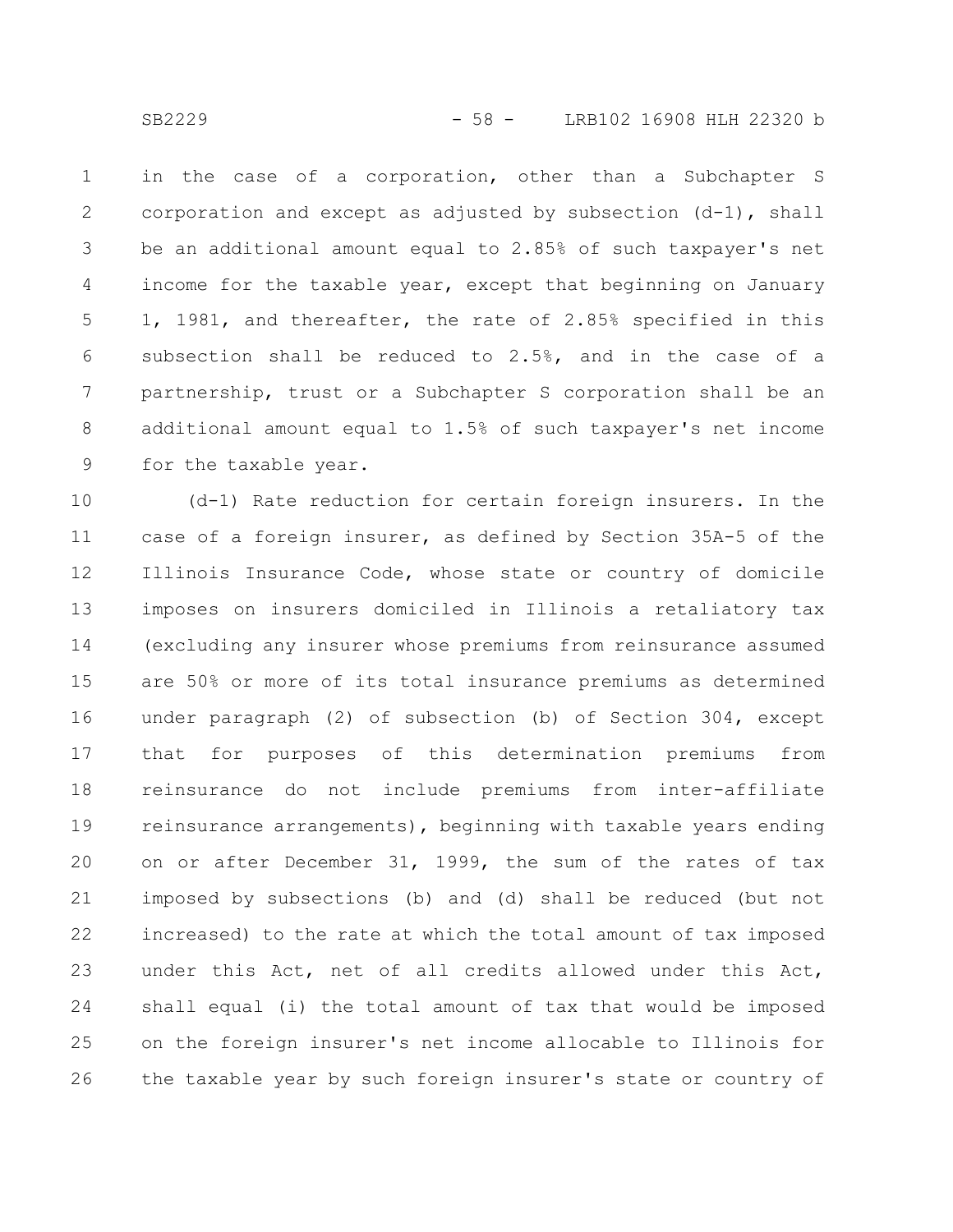domicile if that net income were subject to all income taxes and taxes measured by net income imposed by such foreign insurer's state or country of domicile, net of all credits allowed or (ii) a rate of zero if no such tax is imposed on such income by the foreign insurer's state of domicile. For the purposes of this subsection (d-1), an inter-affiliate includes a mutual insurer under common management. 1 2 3 4 5 6 7

(1) For the purposes of subsection  $(d-1)$ , in no event shall the sum of the rates of tax imposed by subsections (b) and (d) be reduced below the rate at which the sum of: 8 9 10

(A) the total amount of tax imposed on such foreign insurer under this Act for a taxable year, net of all credits allowed under this Act, plus 11 12 13

(B) the privilege tax imposed by Section 409 of the Illinois Insurance Code, the fire insurance company tax imposed by Section 12 of the Fire Investigation Act, and the fire department taxes imposed under Section 11-10-1 of the Illinois Municipal Code, 14 15 16 17 18 19

equals 1.25% for taxable years ending prior to December 31, 2003, or 1.75% for taxable years ending on or after December 31, 2003, of the net taxable premiums written for the taxable year, as described by subsection (1) of Section 409 of the Illinois Insurance Code. This paragraph will in no event increase the rates imposed under subsections (b) and (d). 20 21 22 23 24 25 26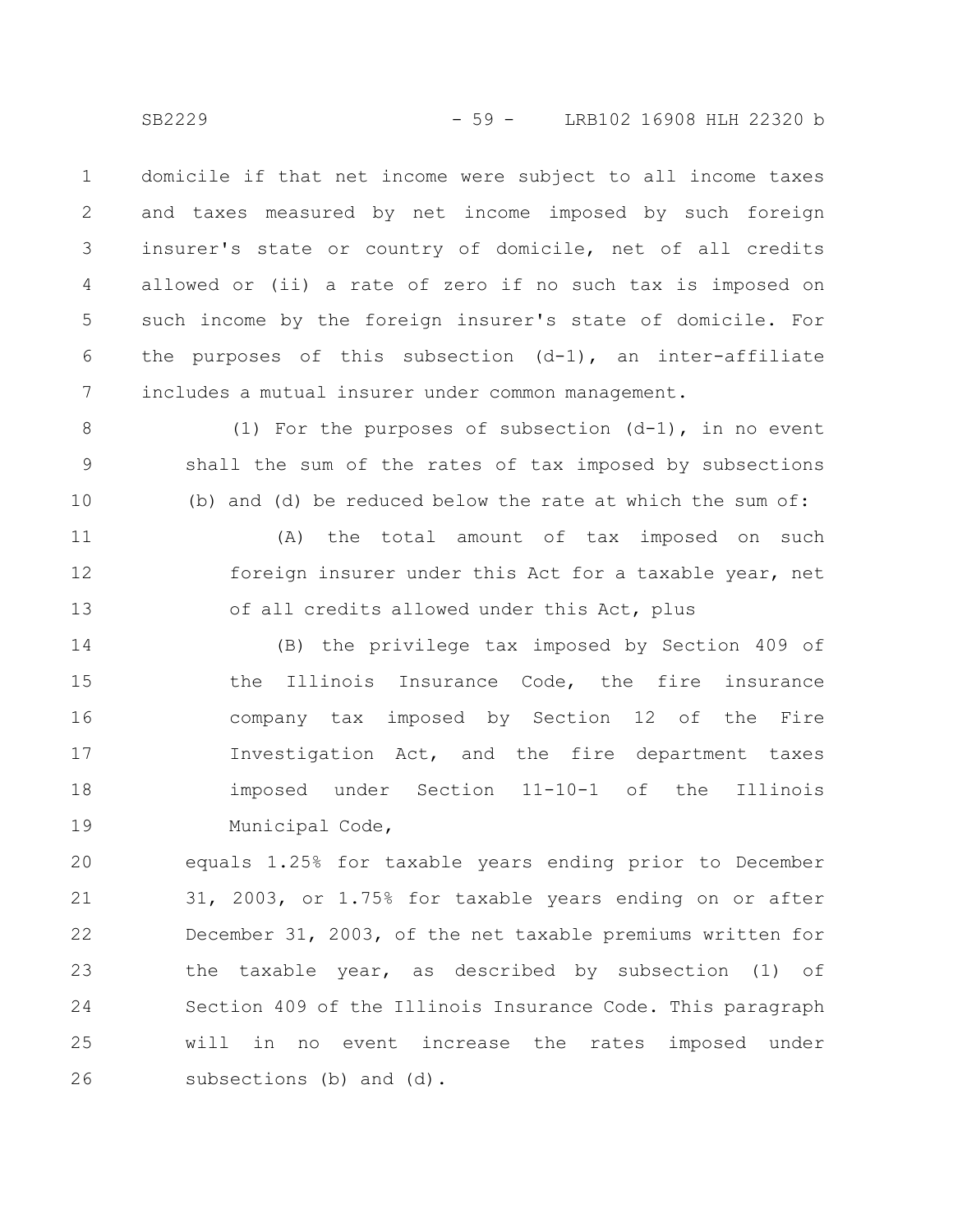(2) Any reduction in the rates of tax imposed by this subsection shall be applied first against the rates imposed by subsection (b) and only after the tax imposed by subsection (a) net of all credits allowed under this Section other than the credit allowed under subsection (i) has been reduced to zero, against the rates imposed by subsection (d). 1 2 3 4 5 6 7

This subsection (d-1) is exempt from the provisions of Section 250. 8 9

(e) Investment credit. A taxpayer shall be allowed a credit against the Personal Property Tax Replacement Income Tax for investment in qualified property. 10 11 12

(1) A taxpayer shall be allowed a credit equal to .5% of the basis of qualified property placed in service during the taxable year, provided such property is placed in service on or after July 1, 1984. There shall be allowed an additional credit equal to .5% of the basis of qualified property placed in service during the taxable year, provided such property is placed in service on or after July 1, 1986, and the taxpayer's base employment within Illinois has increased by 1% or more over the preceding year as determined by the taxpayer's employment records filed with the Illinois Department of Employment Security. Taxpayers who are new to Illinois shall be deemed to have met the 1% growth in base employment for the first year in which they file employment records with the 13 14 15 16 17 18 19 20 21 22 23 24 25 26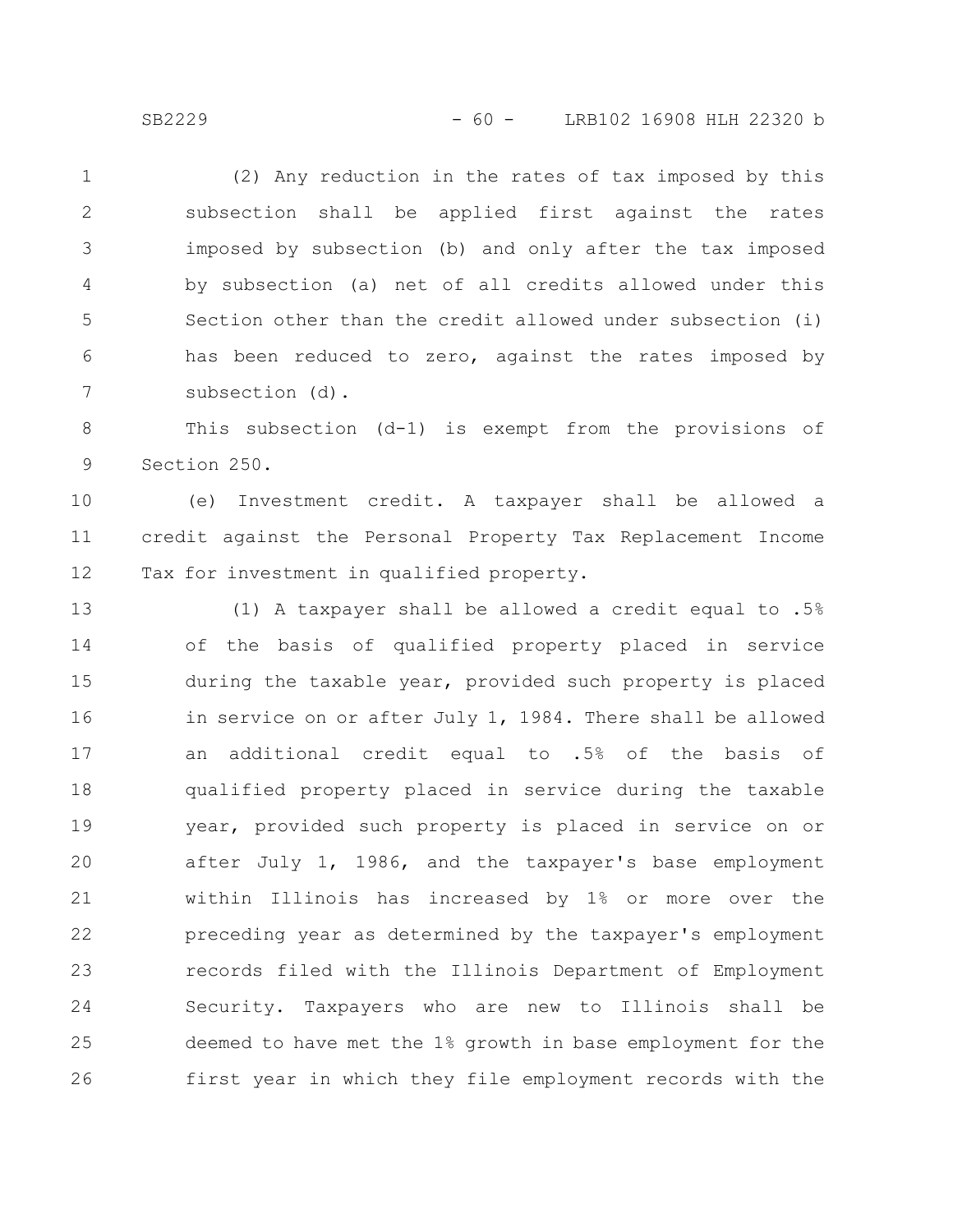Illinois Department of Employment Security. The provisions added to this Section by Public Act 85-1200 (and restored by Public Act 87-895) shall be construed as declaratory of existing law and not as a new enactment. If, in any year, the increase in base employment within Illinois over the preceding year is less than 1%, the additional credit shall be limited to that percentage times a fraction, the numerator of which is .5% and the denominator of which is 1%, but shall not exceed .5%. The investment credit shall not be allowed to the extent that it would reduce a taxpayer's liability in any tax year below zero, nor may any credit for qualified property be allowed for any year other than the year in which the property was placed in service in Illinois. For tax years ending on or after December 31, 1987, and on or before December 31, 1988, the credit shall be allowed for the tax year in which the property is placed in service, or, if the amount of the credit exceeds the tax liability for that year, whether it exceeds the original liability or the liability as later amended, such excess may be carried forward and applied to the tax liability of the 5 taxable years following the excess credit years if the taxpayer (i) makes investments which cause the creation of a minimum of 2,000 full-time equivalent jobs in Illinois, (ii) is located in an enterprise zone established pursuant to the Illinois Enterprise Zone Act and (iii) is certified by the 1 2 3 4 5 6 7 8 9 10 11 12 13 14 15 16 17 18 19 20 21 22 23 24 25 26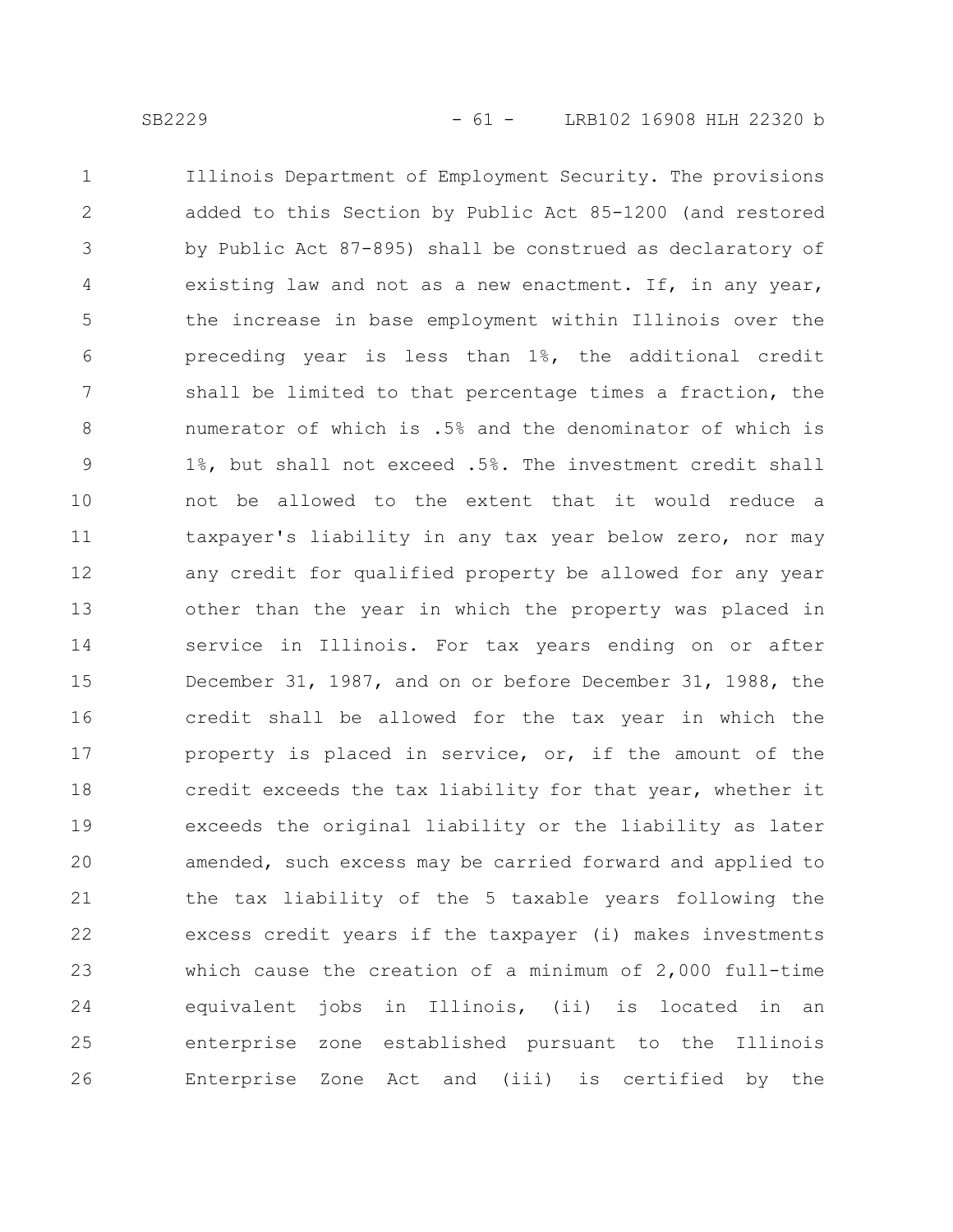Department of Commerce and Community Affairs (now Department of Commerce and Economic Opportunity) as complying with the requirements specified in clause (i) and (ii) by July 1, 1986. The Department of Commerce and Community Affairs (now Department of Commerce and Economic Opportunity) shall notify the Department of Revenue of all such certifications immediately. For tax years ending after December 31, 1988, the credit shall be allowed for the tax year in which the property is placed in service, or, if the amount of the credit exceeds the tax liability for that year, whether it exceeds the original liability or the liability as later amended, such excess may be carried forward and applied to the tax liability of the 5 taxable years following the excess credit years. The credit shall be applied to the earliest year for which there is a liability. If there is credit from more than one tax year that is available to offset a liability, earlier credit shall be applied first. 1 2 3 4 5 6 7 8 9 10 11 12 13 14 15 16 17 18

(2) The term "qualified property" means property which: 19 20

(A) is tangible, whether new or used, including buildings and structural components of buildings and signs that are real property, but not including land or improvements to real property that are not a structural component of a building such as landscaping, sewer lines, local access roads, fencing, 21 22 23 24 25 26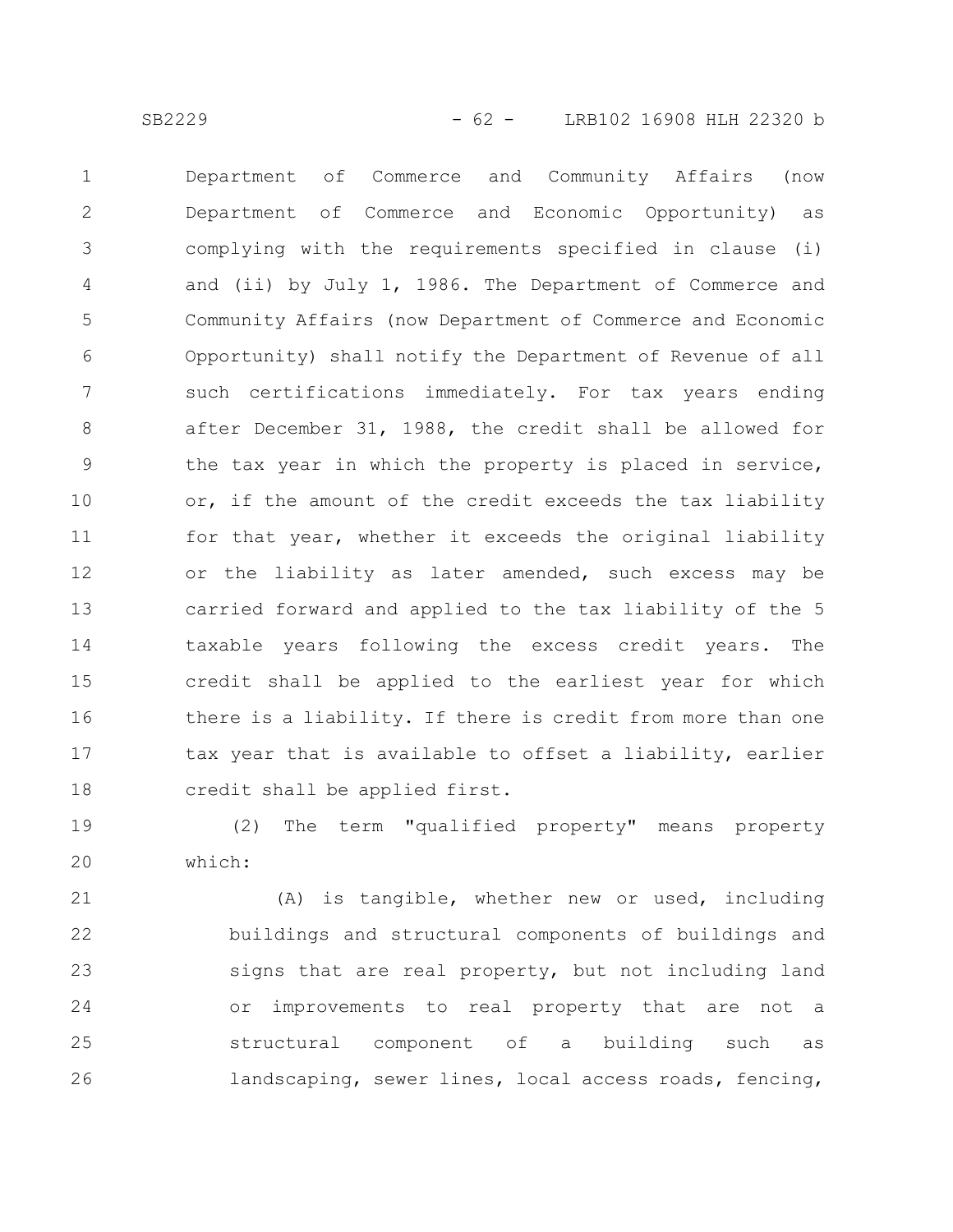1

parking lots, and other appurtenances;

(B) is depreciable pursuant to Section 167 of the Internal Revenue Code, except that "3-year property" as defined in Section 168(c)(2)(A) of that Code is not eligible for the credit provided by this subsection  $(e)$ : 2 3 4 5 6

(C) is acquired by purchase as defined in Section 179(d) of the Internal Revenue Code; 7 8

(D) is used in Illinois by a taxpayer who is primarily engaged in manufacturing, or in mining coal or fluorite, or in retailing, or was placed in service on or after July 1, 2006 in a River Edge Redevelopment Zone established pursuant to the River Edge Redevelopment Zone Act; and 9 10 11 12 13 14

(E) has not previously been used in Illinois in such a manner and by such a person as would qualify for the credit provided by this subsection (e) or subsection (f). 15 16 17 18

(3) For purposes of this subsection (e), "manufacturing" means the material staging and production of tangible personal property by procedures commonly regarded as manufacturing, processing, fabrication, or assembling which changes some existing material into new shapes, new qualities, or new combinations. For purposes of this subsection (e) the term "mining" shall have the same meaning as the term "mining" in Section 613(c) of the 19 20 21 22 23 24 25 26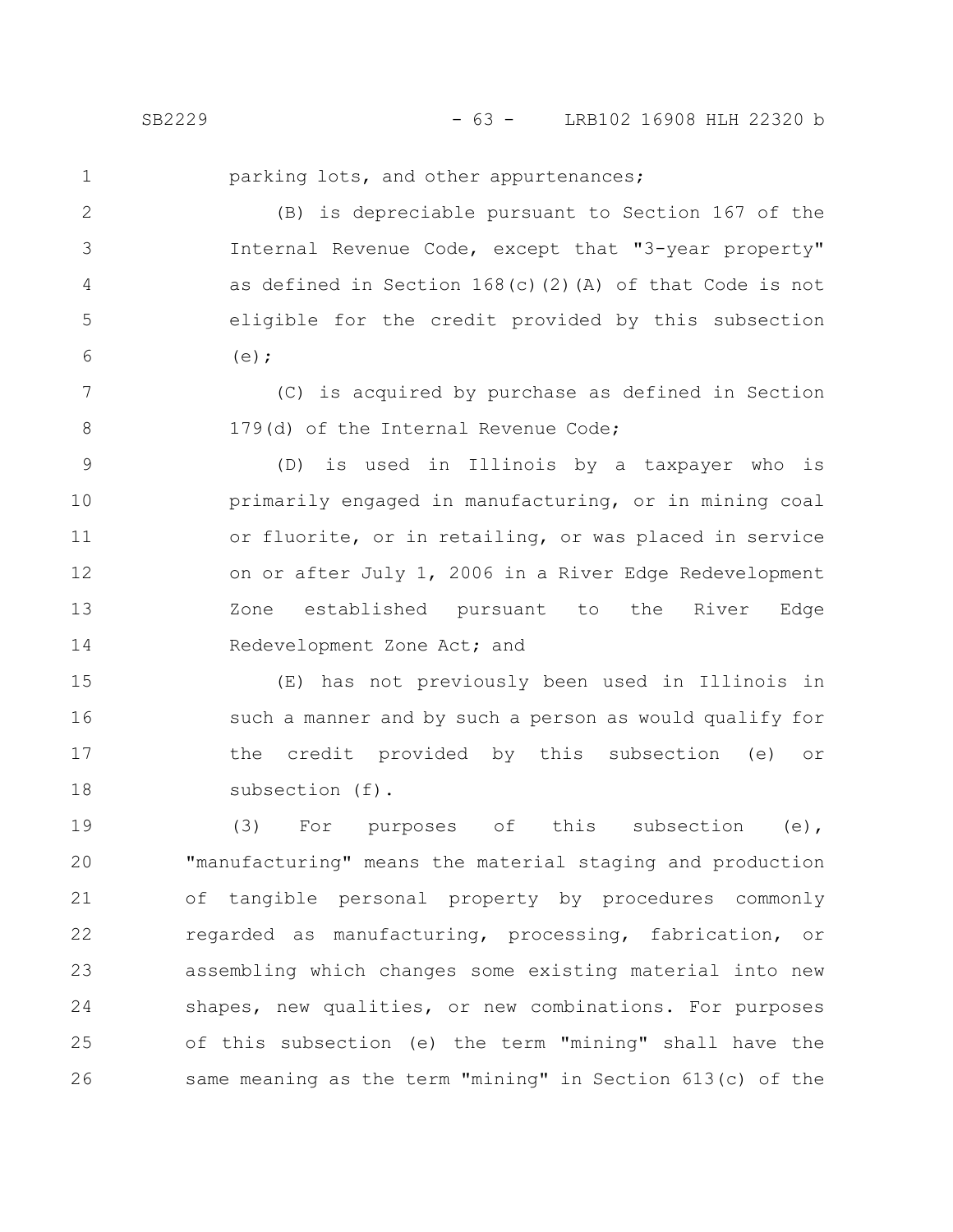Internal Revenue Code. For purposes of this subsection (e), the term "retailing" means the sale of tangible personal property for use or consumption and not for resale, or services rendered in conjunction with the sale of tangible personal property for use or consumption and not for resale. For purposes of this subsection (e), "tangible personal property" has the same meaning as when that term is used in the Retailers' Occupation Tax Act, and, for taxable years ending after December 31, 2008, does not include the generation, transmission, or distribution of electricity. 1 2 3 4 5 6 7 8 9 10 11

(4) The basis of qualified property shall be the basis used to compute the depreciation deduction for federal income tax purposes. 12 13 14

(5) If the basis of the property for federal income tax depreciation purposes is increased after it has been placed in service in Illinois by the taxpayer, the amount of such increase shall be deemed property placed in service on the date of such increase in basis. 15 16 17 18 19

(6) The term "placed in service" shall have the same meaning as under Section 46 of the Internal Revenue Code. 20 21

(7) If during any taxable year, any property ceases to be qualified property in the hands of the taxpayer within 48 months after being placed in service, or the situs of any qualified property is moved outside Illinois within 48 months after being placed in service, the Personal 22 23 24 25 26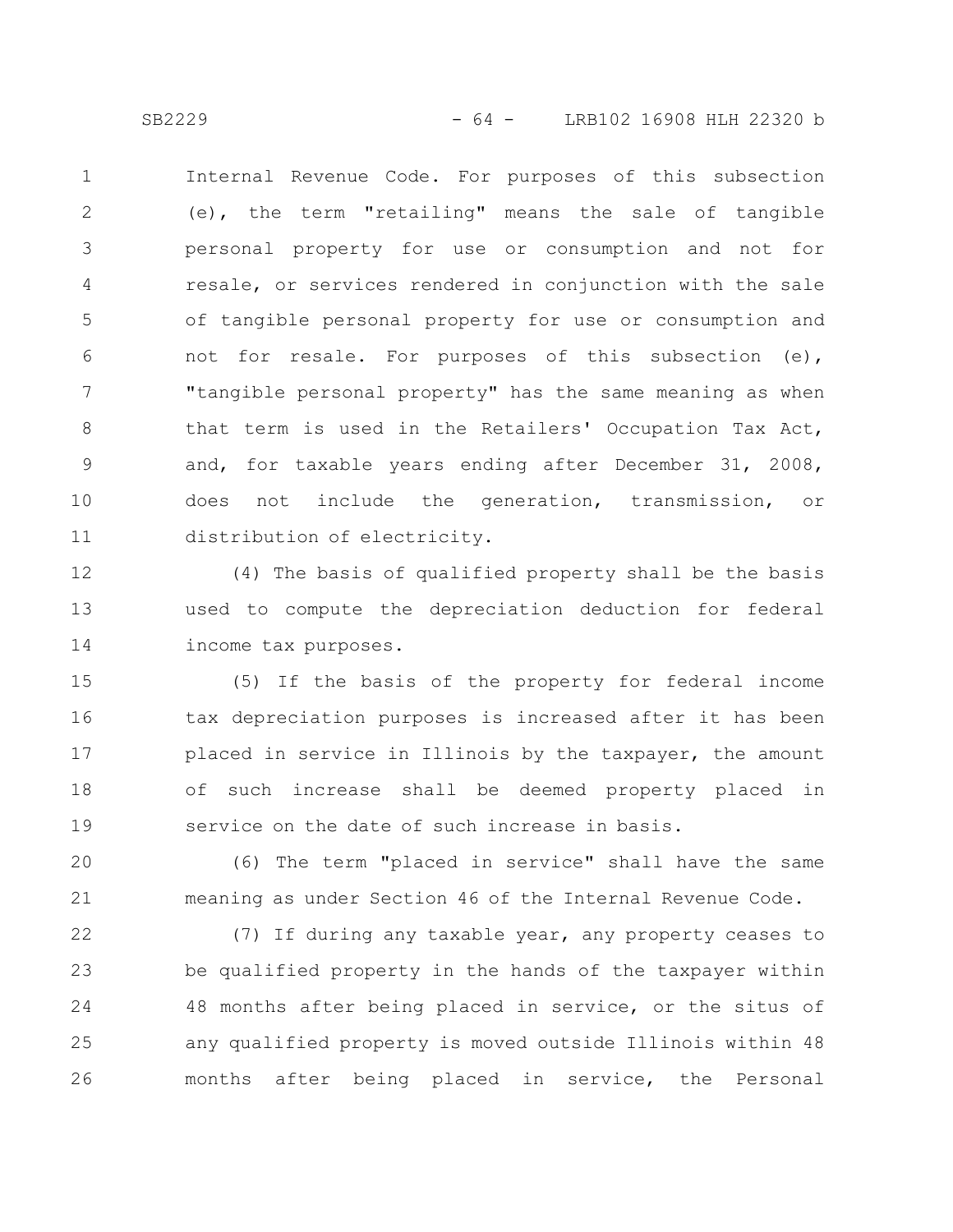Property Tax Replacement Income Tax for such taxable year shall be increased. Such increase shall be determined by (i) recomputing the investment credit which would have been allowed for the year in which credit for such property was originally allowed by eliminating such property from such computation and, (ii) subtracting such recomputed credit from the amount of credit previously allowed. For the purposes of this paragraph (7), a reduction of the basis of qualified property resulting from a redetermination of the purchase price shall be deemed a disposition of qualified property to the extent 1 2 3 4 5 6 7 8 9 10 11

of such reduction. 12

(8) Unless the investment credit is extended by law, the basis of qualified property shall not include costs incurred after December 31, 2018, except for costs incurred pursuant to a binding contract entered into on or before December 31, 2018. 13 14 15 16 17

(9) Each taxable year ending before December 31, 2000, a partnership may elect to pass through to its partners the credits to which the partnership is entitled under this subsection (e) for the taxable year. A partner may use the credit allocated to him or her under this paragraph only against the tax imposed in subsections (c) and (d) of this Section. If the partnership makes that election, those credits shall be allocated among the partners in the partnership in accordance with the rules 18 19 20 21 22 23 24 25 26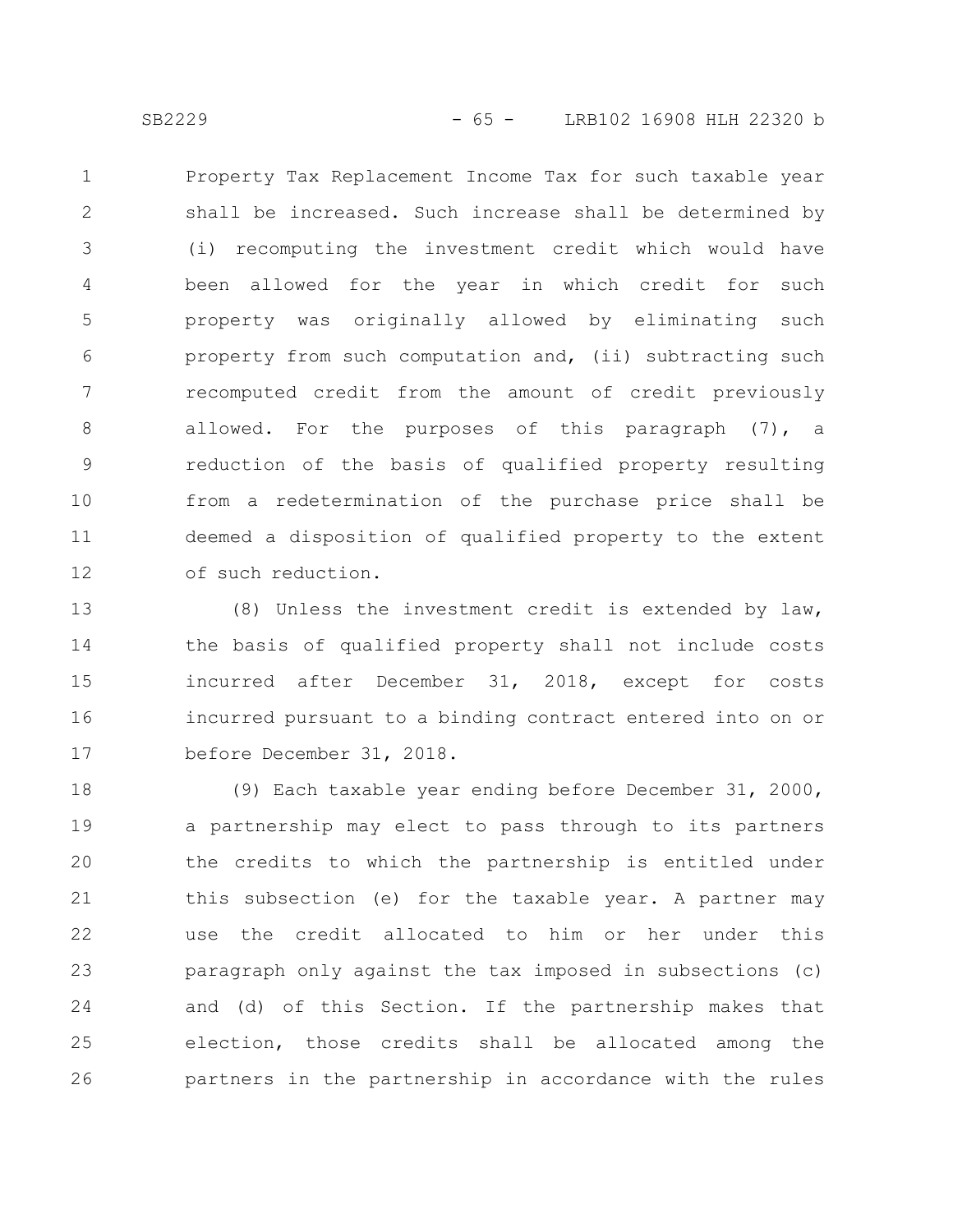set forth in Section 704(b) of the Internal Revenue Code, and the rules promulgated under that Section, and the allocated amount of the credits shall be allowed to the partners for that taxable year. The partnership shall make this election on its Personal Property Tax Replacement Income Tax return for that taxable year. The election to pass through the credits shall be irrevocable. 1 2 3 4 5 6 7

For taxable years ending on or after December 31, 2000, a partner that qualifies its partnership for a subtraction under subparagraph (I) of paragraph (2) of subsection (d) of Section 203 or a shareholder that qualifies a Subchapter S corporation for a subtraction under subparagraph (S) of paragraph (2) of subsection (b) of Section 203 shall be allowed a credit under this subsection (e) equal to its share of the credit earned under this subsection (e) during the taxable year by the partnership or Subchapter S corporation, determined in accordance with the determination of income and distributive share of income under Sections 702 and 704 and Subchapter S of the Internal Revenue Code. This paragraph is exempt from the provisions of Section 250. 8 9 10 11 12 13 14 15 16 17 18 19 20 21

(f) Investment credit; Enterprise Zone; River Edge Redevelopment Zone. 22 23

(1) A taxpayer shall be allowed a credit against the tax imposed by subsections (a) and (b) of this Section for investment in qualified property which is placed in 24 25 26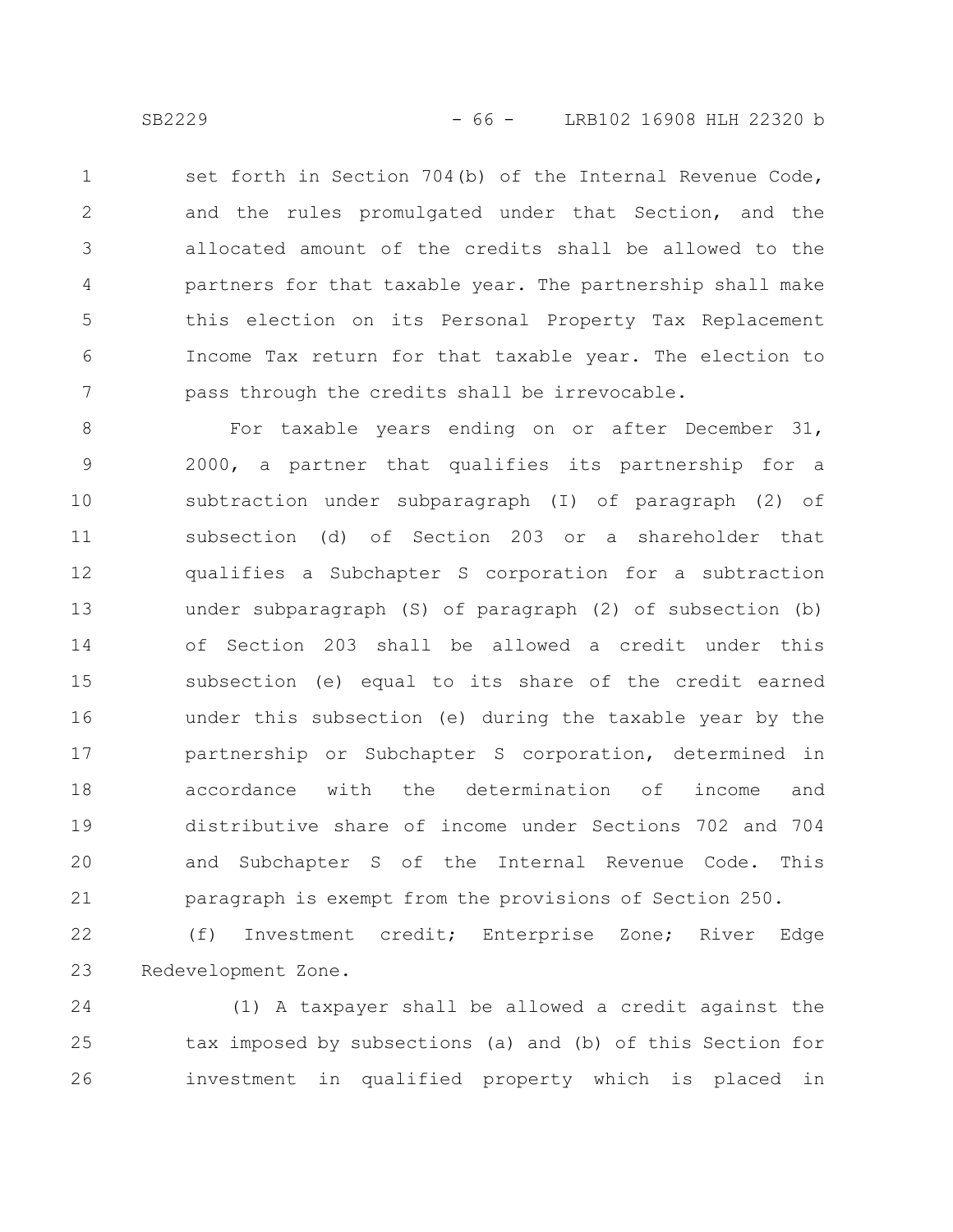service in an Enterprise Zone created pursuant to the Illinois Enterprise Zone Act or, for property placed in service on or after July 1, 2006, a River Edge Redevelopment Zone established pursuant to the River Edge Redevelopment Zone Act. For partners, shareholders of Subchapter S corporations, and owners of limited liability companies, if the liability company is treated as a partnership for purposes of federal and State income taxation, there shall be allowed a credit under this subsection (f) to be determined in accordance with the determination of income and distributive share of income under Sections 702 and 704 and Subchapter S of the Internal Revenue Code. The credit shall be .5% of the basis for such property. The credit shall be available only in the taxable year in which the property is placed in service in the Enterprise Zone or River Edge Redevelopment Zone and shall not be allowed to the extent that it would reduce a taxpayer's liability for the tax imposed by subsections (a) and (b) of this Section to below zero. For tax years ending on or after December 31, 1985, the credit shall be allowed for the tax year in which the property is placed in service, or, if the amount of the credit exceeds the tax liability for that year, whether it exceeds the original liability or the liability as later amended, such excess may be carried forward and applied to the tax liability of the 5 taxable years following the excess 1 2 3 4 5 6 7 8 9 10 11 12 13 14 15 16 17 18 19 20 21 22 23 24 25 26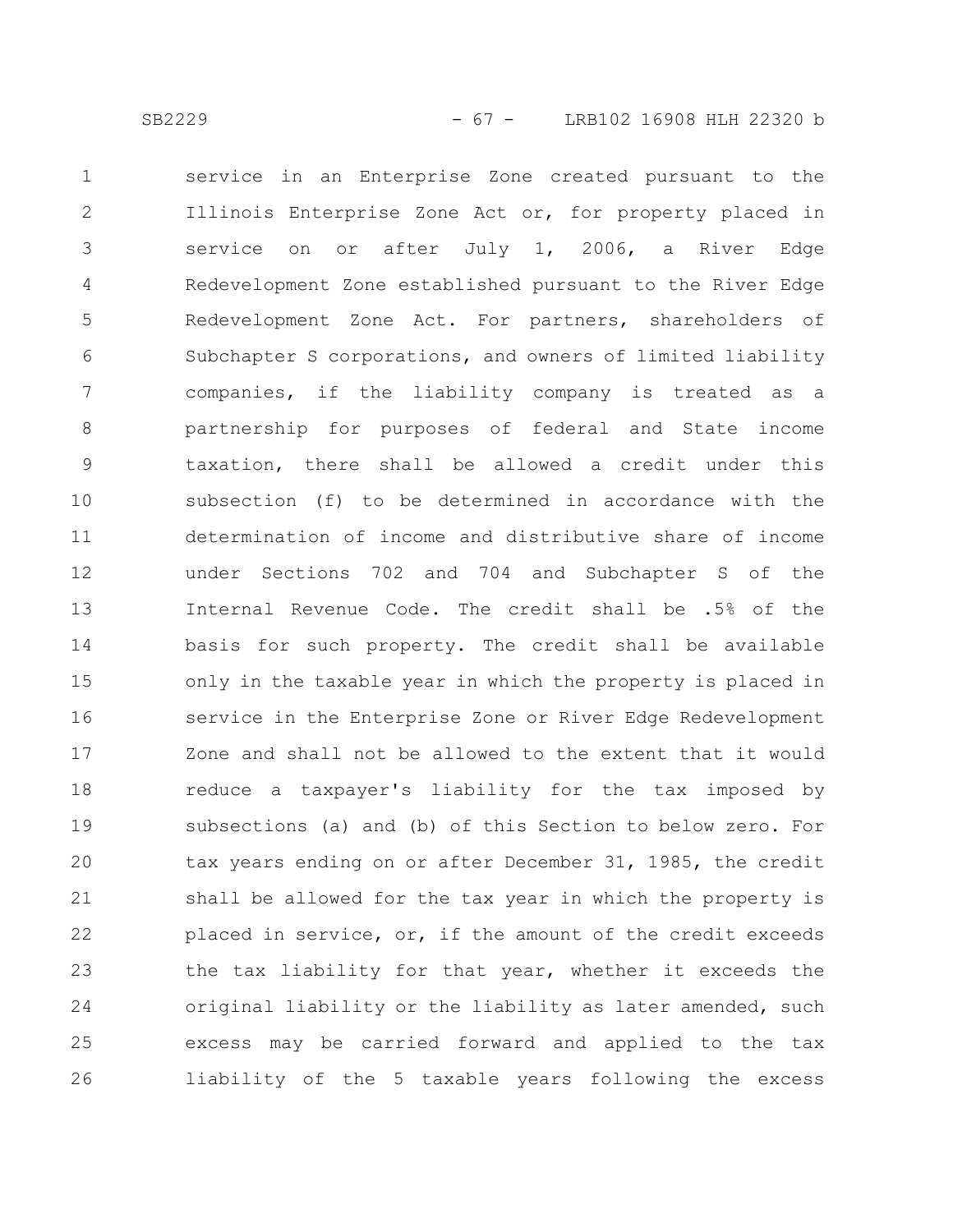credit year. The credit shall be applied to the earliest year for which there is a liability. If there is credit from more than one tax year that is available to offset a liability, the credit accruing first in time shall be applied first. 1 2 3 4 5

6

7

8

(2) The term qualified property means property which:

(A) is tangible, whether new or used, including buildings and structural components of buildings;

(B) is depreciable pursuant to Section 167 of the Internal Revenue Code, except that "3-year property" as defined in Section  $168(c)(2)(A)$  of that Code is not eligible for the credit provided by this subsection  $(f)$  ; 9 10 11 12 13

(C) is acquired by purchase as defined in Section 179(d) of the Internal Revenue Code; 14 15

(D) is used in the Enterprise Zone or River Edge Redevelopment Zone by the taxpayer; and 16 17

(E) has not been previously used in Illinois in such a manner and by such a person as would qualify for the credit provided by this subsection (f) or subsection (e). 18 19 20 21

(3) The basis of qualified property shall be the basis used to compute the depreciation deduction for federal income tax purposes. 22 23 24

(4) If the basis of the property for federal income tax depreciation purposes is increased after it has been 25 26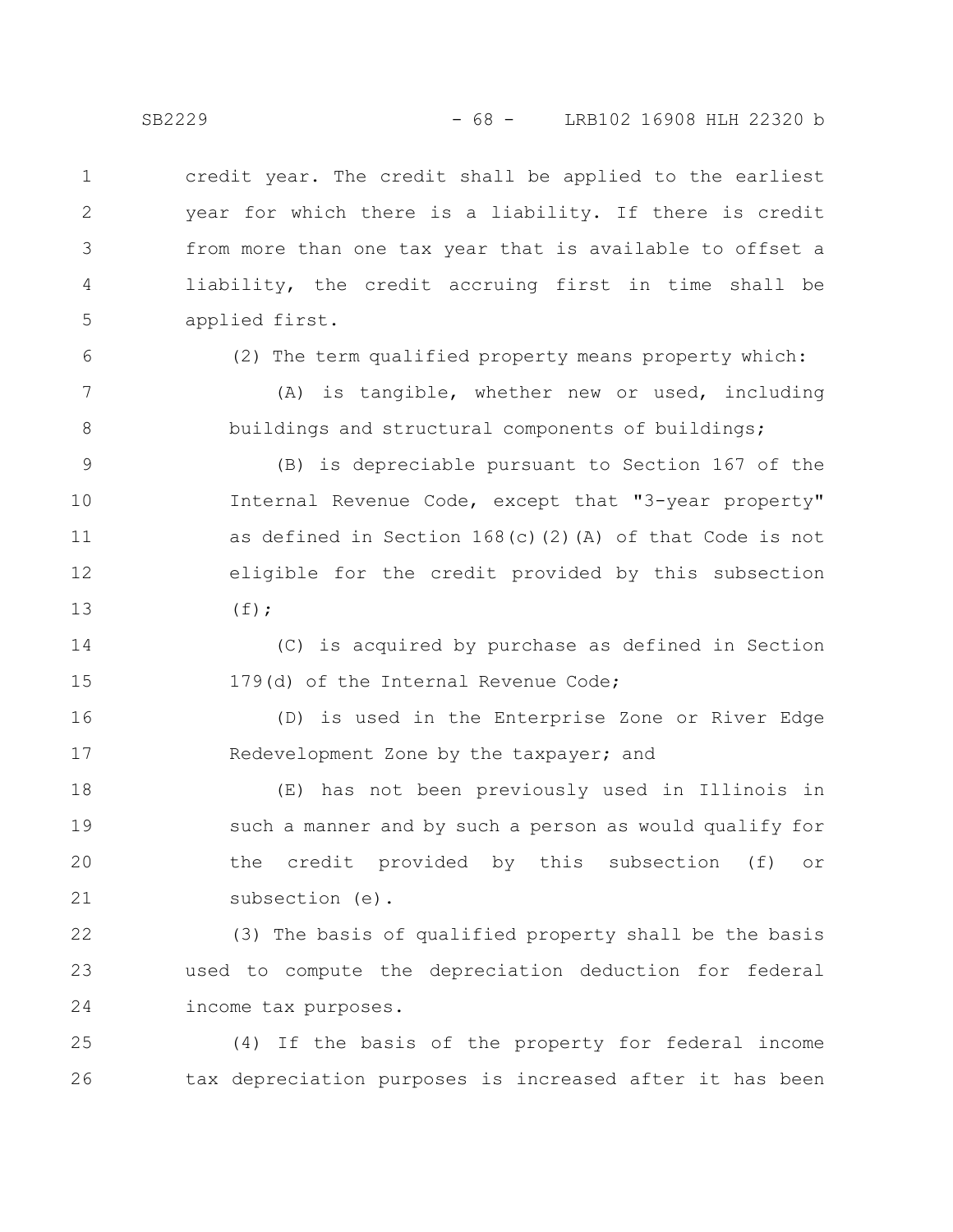placed in service in the Enterprise Zone or River Edge Redevelopment Zone by the taxpayer, the amount of such increase shall be deemed property placed in service on the date of such increase in basis. 1 2 3 4

5 6

(5) The term "placed in service" shall have the same meaning as under Section 46 of the Internal Revenue Code.

(6) If during any taxable year, any property ceases to be qualified property in the hands of the taxpayer within 48 months after being placed in service, or the situs of any qualified property is moved outside the Enterprise Zone or River Edge Redevelopment Zone within 48 months after being placed in service, the tax imposed under subsections (a) and (b) of this Section for such taxable year shall be increased. Such increase shall be determined by (i) recomputing the investment credit which would have been allowed for the year in which credit for such property was originally allowed by eliminating such property from such computation, and (ii) subtracting such recomputed credit from the amount of credit previously allowed. For the purposes of this paragraph (6), a reduction of the basis of qualified property resulting from a redetermination of the purchase price shall be deemed a disposition of qualified property to the extent of such reduction. 7 8 9 10 11 12 13 14 15 16 17 18 19 20 21 22 23 24

(7) There shall be allowed an additional credit equal to 0.5% of the basis of qualified property placed in 25 26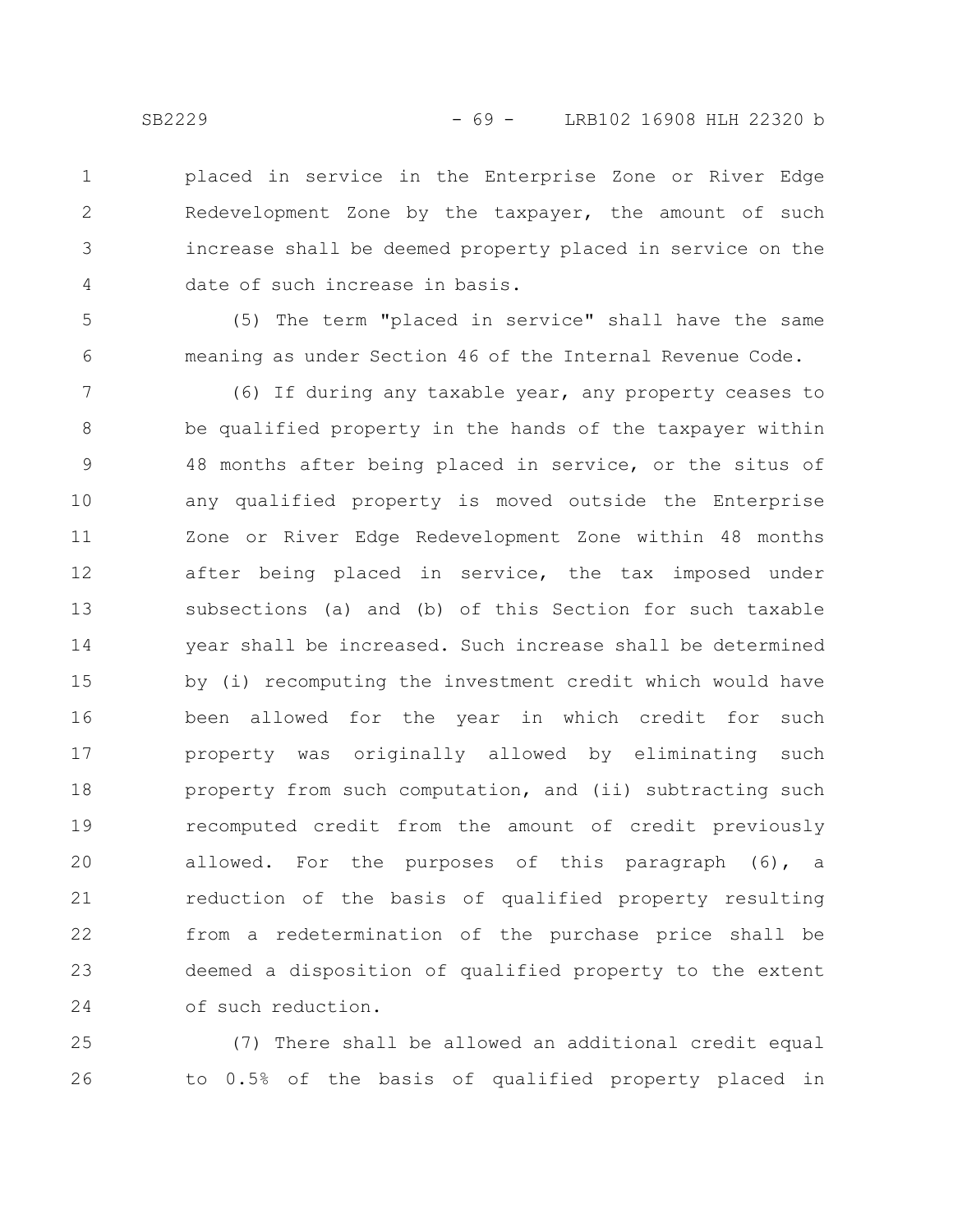service during the taxable year in a River Edge Redevelopment Zone, provided such property is placed in service on or after July 1, 2006, and the taxpayer's base employment within Illinois has increased by 1% or more over the preceding year as determined by the taxpayer's employment records filed with the Illinois Department of Employment Security. Taxpayers who are new to Illinois shall be deemed to have met the 1% growth in base employment for the first year in which they file employment records with the Illinois Department of Employment Security. If, in any year, the increase in base employment within Illinois over the preceding year is less than 1%, the additional credit shall be limited to that percentage times a fraction, the numerator of which is 0.5% and the denominator of which is 1%, but shall not exceed 0.5%. 1 2 3 4 5 6 7 8 9 10 11 12 13 14 15 16

(8) For taxable years beginning on or after January 1, 2021, there shall be allowed an Enterprise Zone construction jobs credit against the taxes imposed under subsections (a) and (b) of this Section as provided in Section 13 of the Illinois Enterprise Zone Act. 17 18 19 20 21

The credit or credits may not reduce the taxpayer's liability to less than zero. If the amount of the credit or credits exceeds the taxpayer's liability, the excess may be carried forward and applied against the taxpayer's liability in succeeding calendar years in the same manner 22 23 24 25 26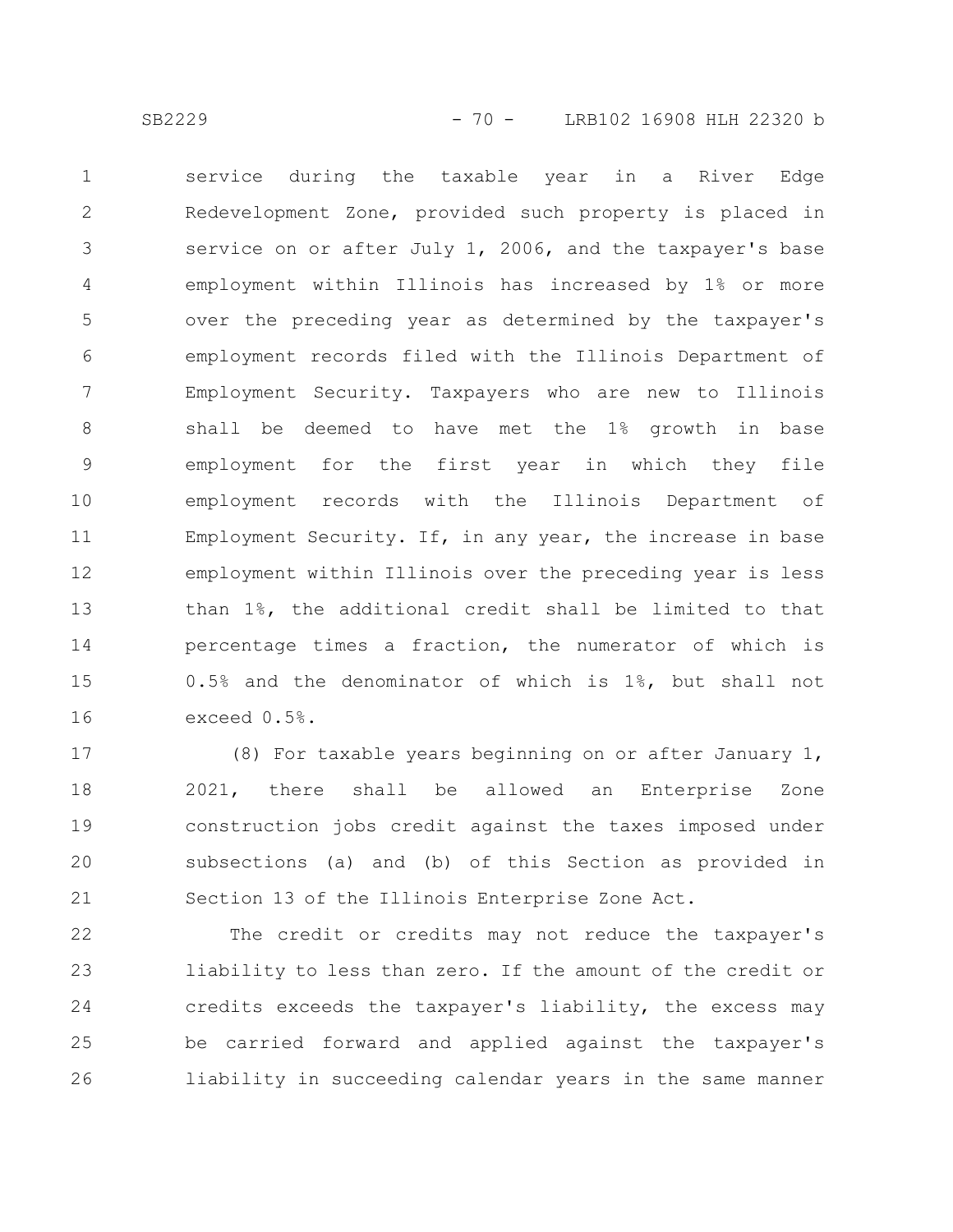provided under paragraph (4) of Section 211 of this Act. The credit or credits shall be applied to the earliest year for which there is a tax liability. If there are credits from more than one taxable year that are available to offset a liability, the earlier credit shall be applied first. 1 2 3 4 5 6

For partners, shareholders of Subchapter S corporations, and owners of limited liability companies, if the liability company is treated as a partnership for the purposes of federal and State income taxation, there shall be allowed a credit under this Section to be determined in accordance with the determination of income and distributive share of income under Sections 702 and 704 and Subchapter S of the Internal Revenue Code. 7 8 9 10 11 12 13 14

The total aggregate amount of credits awarded under the Blue Collar Jobs Act (Article 20 of Public Act 101-9 this amendatory Act of the 101st General Assembly) shall not exceed \$20,000,000 in any State fiscal year. 15 16 17 18

This paragraph (8) is exempt from the provisions of Section 250. 19 20

(g) (Blank). 21

22

(h) Investment credit; High Impact Business.

(1) Subject to subsections (b) and (b-5) of Section 5.5 of the Illinois Enterprise Zone Act, a taxpayer shall be allowed a credit against the tax imposed by subsections (a) and (b) of this Section for investment in qualified 23 24 25 26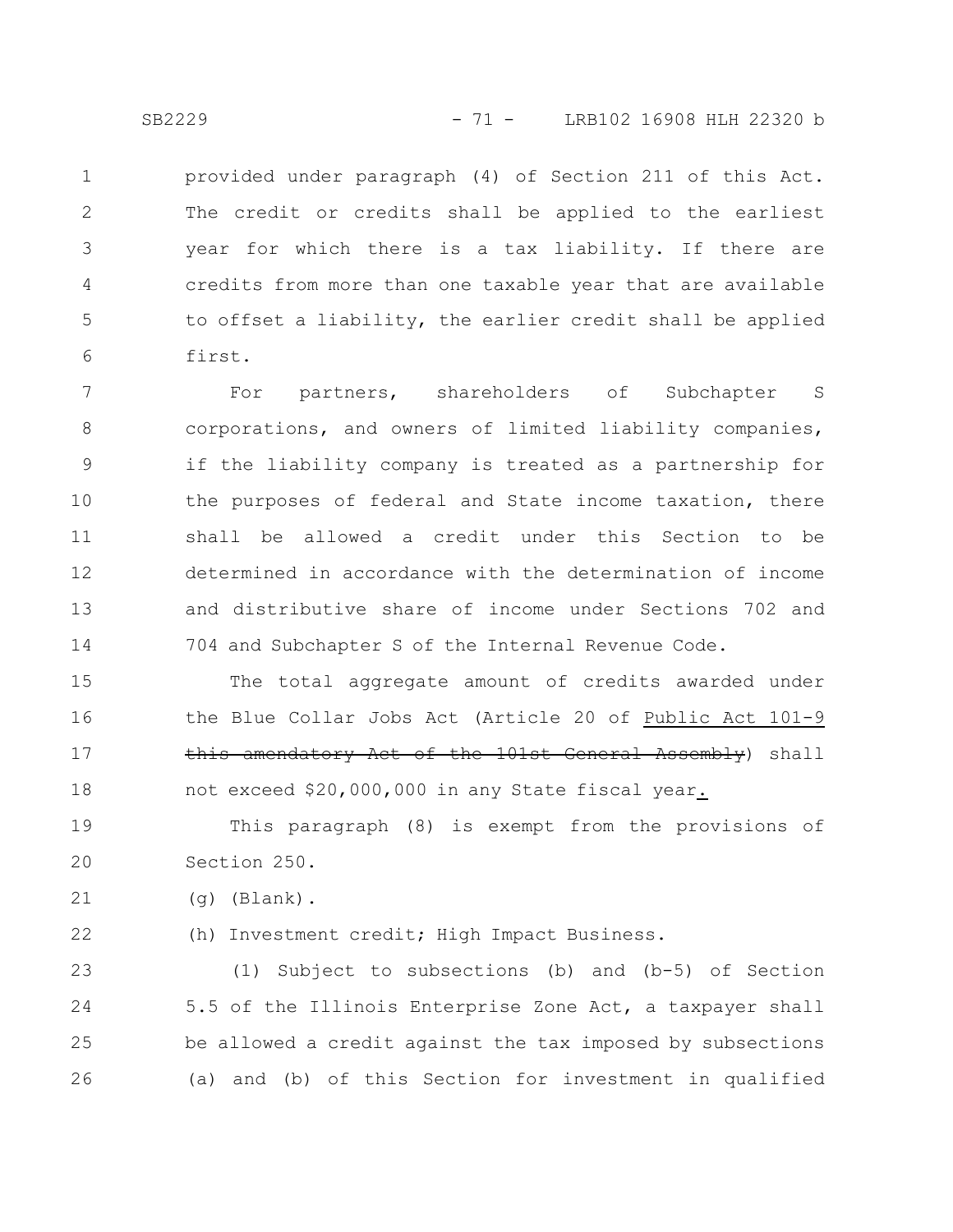property which is placed in service by a Department of Commerce and Economic Opportunity designated High Impact Business. The credit shall be .5% of the basis for such property. The credit shall not be available (i) until the minimum investments in qualified property set forth in subdivision (a)(3)(A) of Section 5.5 of the Illinois Enterprise Zone Act have been satisfied or (ii) until the time authorized in subsection (b-5) of the Illinois Enterprise Zone Act for entities designated as High Impact Businesses under subdivisions (a)(3)(B), (a)(3)(C), and (a)(3)(D) of Section 5.5 of the Illinois Enterprise Zone Act, and shall not be allowed to the extent that it would reduce a taxpayer's liability for the tax imposed by subsections (a) and (b) of this Section to below zero. The credit applicable to such investments shall be taken in the taxable year in which such investments have been completed. The credit for additional investments beyond the minimum investment by a designated high impact business authorized under subdivision (a)(3)(A) of Section 5.5 of the Illinois Enterprise Zone Act shall be available only in the taxable year in which the property is placed in service and shall not be allowed to the extent that it would reduce a taxpayer's liability for the tax imposed by subsections (a) and (b) of this Section to below zero. For tax years ending on or after December 31, 1987, the credit shall be allowed for the tax year in which the property is 1 2 3 4 5 6 7 8 9 10 11 12 13 14 15 16 17 18 19 20 21 22 23 24 25 26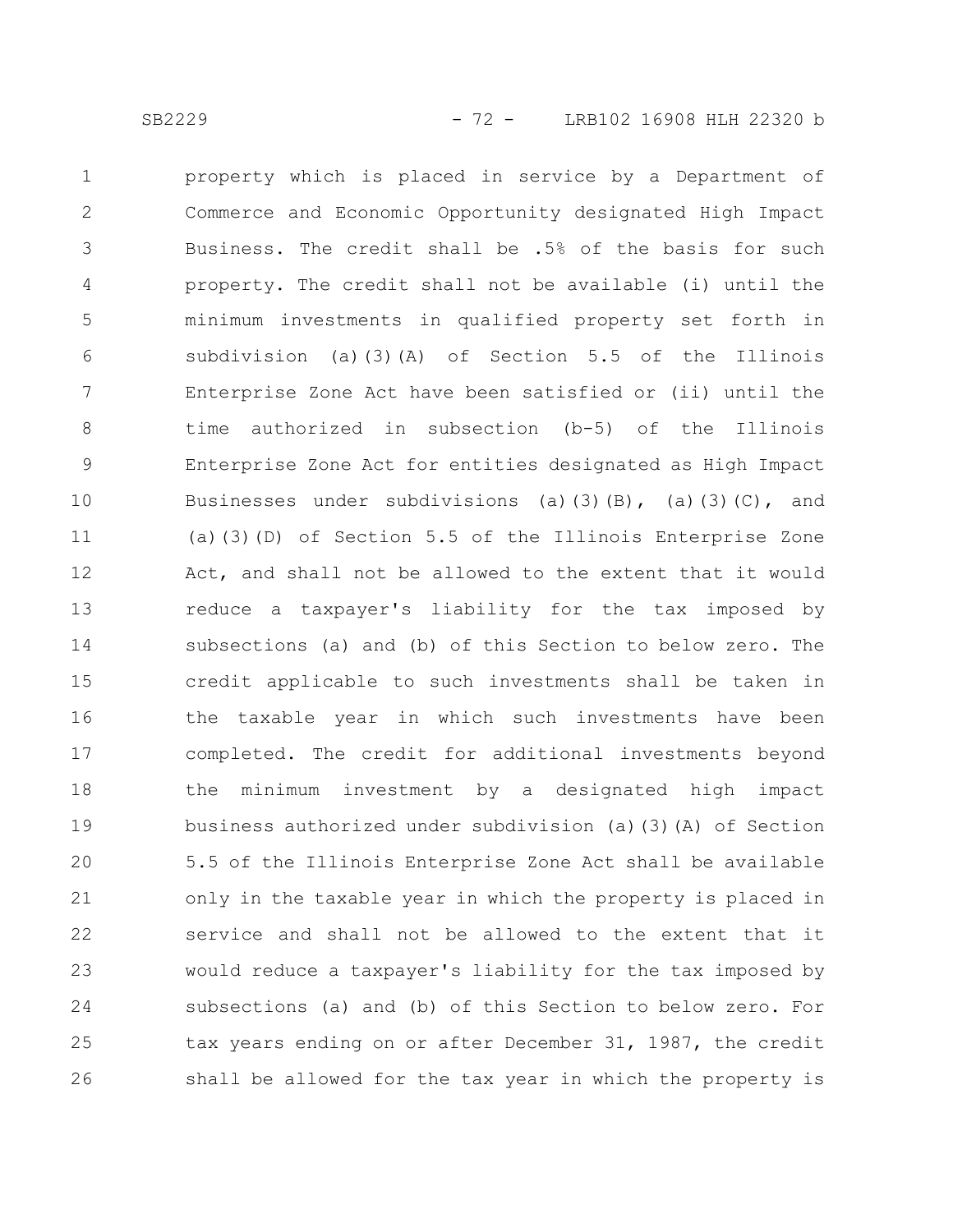placed in service, or, if the amount of the credit exceeds the tax liability for that year, whether it exceeds the original liability or the liability as later amended, such excess may be carried forward and applied to the tax liability of the 5 taxable years following the excess credit year. The credit shall be applied to the earliest year for which there is a liability. If there is credit from more than one tax year that is available to offset a liability, the credit accruing first in time shall be applied first. 1 2 3 4 5 6 7 8 9 10

Changes made in this subdivision (h)(1) by Public Act 88-670 restore changes made by Public Act 85-1182 and reflect existing law. 11 12 13

14

(2) The term qualified property means property which:

(A) is tangible, whether new or used, including buildings and structural components of buildings; 15 16

(B) is depreciable pursuant to Section 167 of the Internal Revenue Code, except that "3-year property" as defined in Section 168(c)(2)(A) of that Code is not eligible for the credit provided by this subsection  $(h);$ 17 18 19 20 21

(C) is acquired by purchase as defined in Section 179(d) of the Internal Revenue Code; and 22 23

(D) is not eligible for the Enterprise Zone Investment Credit provided by subsection (f) of this Section. 24 25 26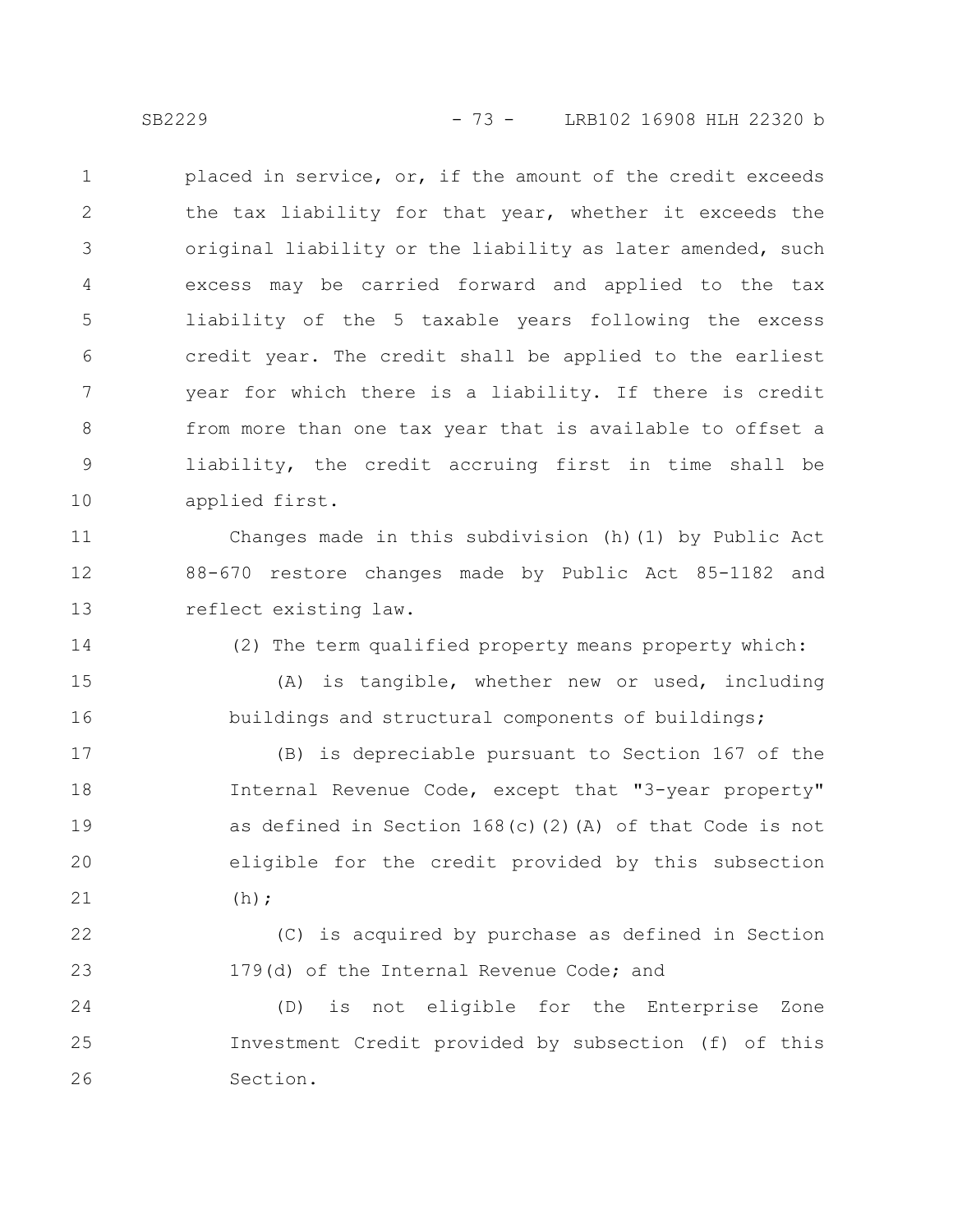(3) The basis of qualified property shall be the basis used to compute the depreciation deduction for federal income tax purposes. 1 2 3

(4) If the basis of the property for federal income tax depreciation purposes is increased after it has been placed in service in a federally designated Foreign Trade Zone or Sub-Zone located in Illinois by the taxpayer, the amount of such increase shall be deemed property placed in service on the date of such increase in basis. 4 5 6 7 8 9

(5) The term "placed in service" shall have the same meaning as under Section 46 of the Internal Revenue Code. 10 11

(6) If during any taxable year ending on or before December 31, 1996, any property ceases to be qualified property in the hands of the taxpayer within 48 months after being placed in service, or the situs of any qualified property is moved outside Illinois within 48 months after being placed in service, the tax imposed under subsections (a) and (b) of this Section for such taxable year shall be increased. Such increase shall be determined by (i) recomputing the investment credit which would have been allowed for the year in which credit for such property was originally allowed by eliminating such property from such computation, and (ii) subtracting such recomputed credit from the amount of credit previously allowed. For the purposes of this paragraph (6), a reduction of the basis of qualified property resulting 12 13 14 15 16 17 18 19 20 21 22 23 24 25 26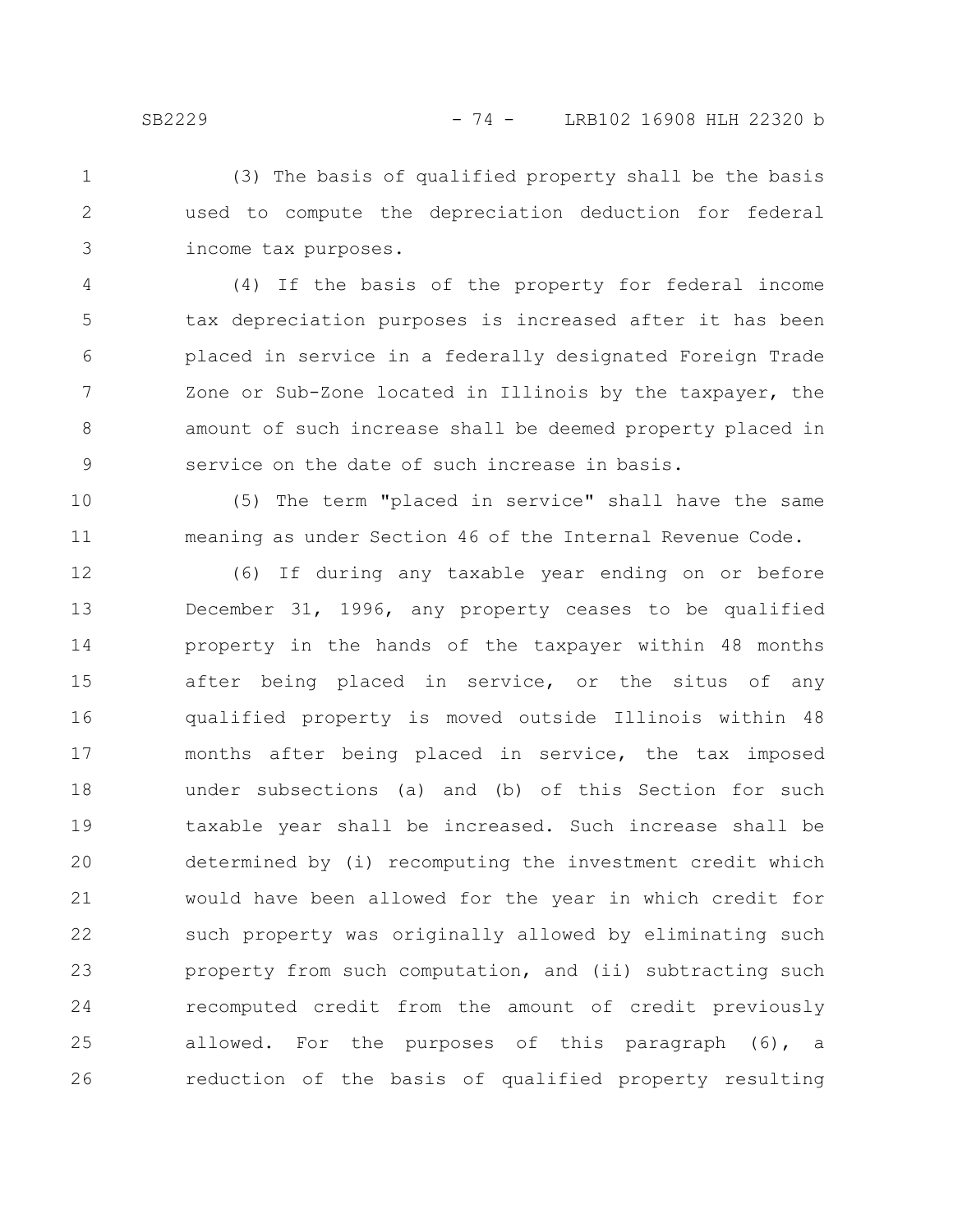from a redetermination of the purchase price shall be deemed a disposition of qualified property to the extent of such reduction. 1 2 3

(7) Beginning with tax years ending after December 31, 1996, if a taxpayer qualifies for the credit under this subsection (h) and thereby is granted a tax abatement and the taxpayer relocates its entire facility in violation of the explicit terms and length of the contract under Section 18-183 of the Property Tax Code, the tax imposed under subsections (a) and (b) of this Section shall be increased for the taxable year in which the taxpayer relocated its facility by an amount equal to the amount of credit received by the taxpayer under this subsection (h). 4 5 6 7 8 9 10 11 12 13

(h-5) High Impact Business construction constructions jobs credit. For taxable years beginning on or after January 1, 2021, there shall also be allowed a High Impact Business construction jobs credit against the tax imposed under subsections (a) and (b) of this Section as provided in subsections (i) and (j) of Section 5.5 of the Illinois Enterprise Zone Act. 14 15 16 17 18 19 20

The credit or credits may not reduce the taxpayer's liability to less than zero. If the amount of the credit or credits exceeds the taxpayer's liability, the excess may be carried forward and applied against the taxpayer's liability in succeeding calendar years in the manner provided under paragraph (4) of Section 211 of this Act. The credit or credits 21 22 23 24 25 26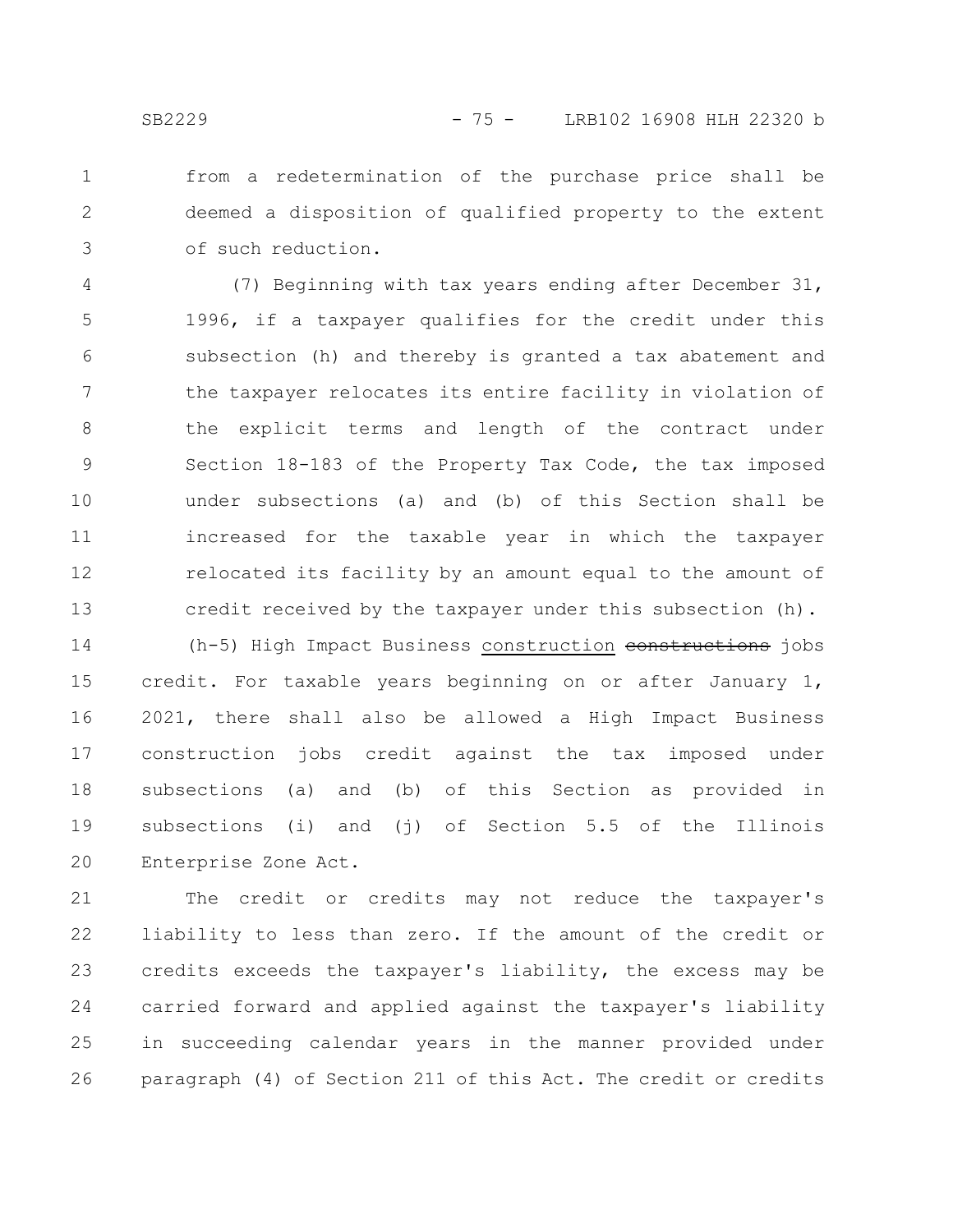shall be applied to the earliest year for which there is a tax liability. If there are credits from more than one taxable year that are available to offset a liability, the earlier credit shall be applied first. 1 2 3 4

For partners, shareholders of Subchapter S corporations, and owners of limited liability companies, if the liability company is treated as a partnership for the purposes of federal and State income taxation, there shall be allowed a credit under this Section to be determined in accordance with the determination of income and distributive share of income under Sections 702 and 704 and Subchapter S of the Internal Revenue Code. 5 6 7 8 9 10 11 12

The total aggregate amount of credits awarded under the Blue Collar Jobs Act (Article 20 of Public Act 101-9 this amendatory Act of the 101st General Assembly) shall not exceed \$20,000,000 in any State fiscal year. 13 14 15 16

This subsection (h-5) is exempt from the provisions of Section 250. 17 18

(i) Credit for Personal Property Tax Replacement Income Tax. For tax years ending prior to December 31, 2003, a credit shall be allowed against the tax imposed by subsections (a) and (b) of this Section for the tax imposed by subsections (c) and (d) of this Section. This credit shall be computed by multiplying the tax imposed by subsections (c) and (d) of this Section by a fraction, the numerator of which is base income allocable to Illinois and the denominator of which is Illinois 19 20 21 22 23 24 25 26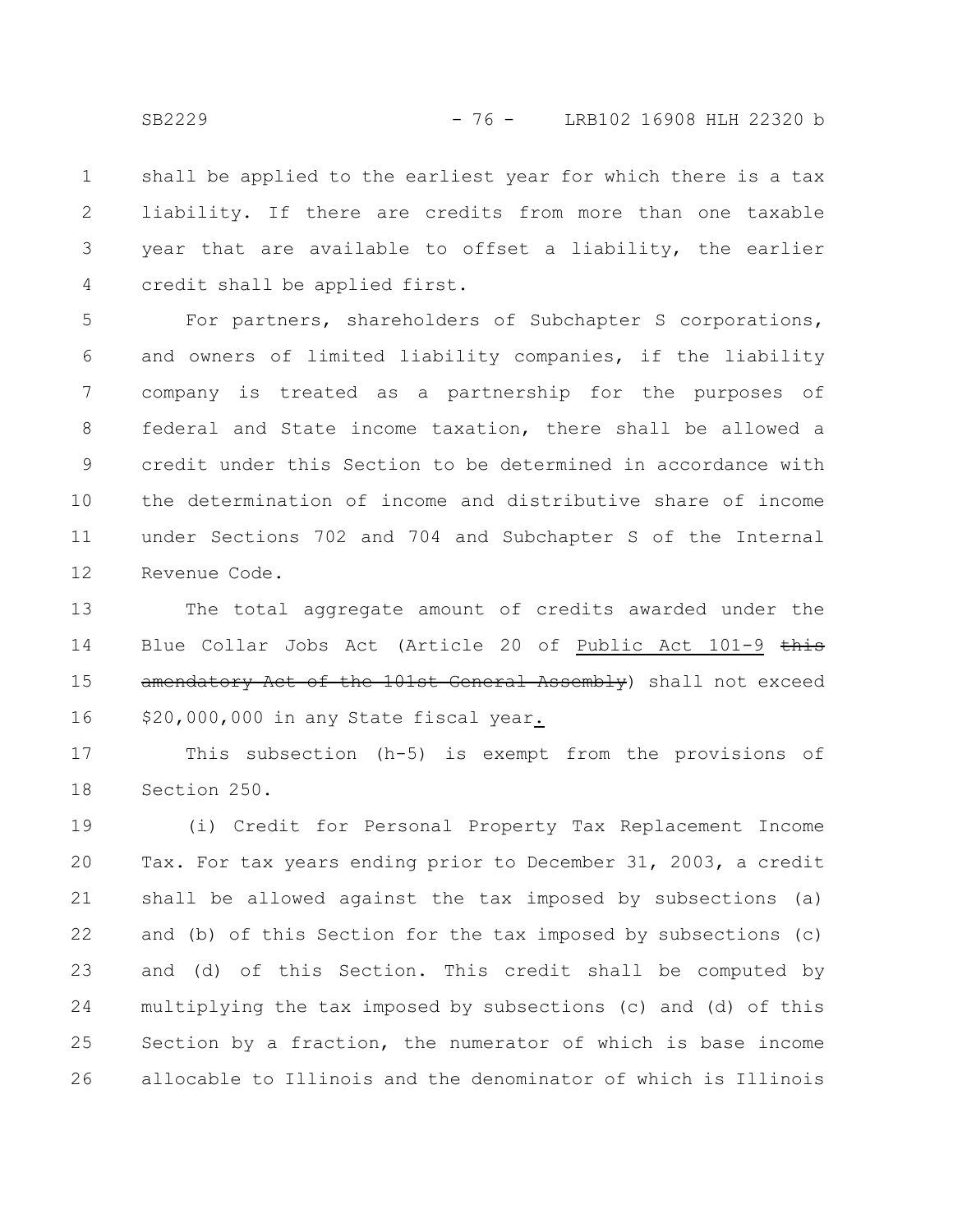1

2

base income, and further multiplying the product by the tax rate imposed by subsections (a) and (b) of this Section.

Any credit earned on or after December 31, 1986 under this subsection which is unused in the year the credit is computed because it exceeds the tax liability imposed by subsections (a) and (b) for that year (whether it exceeds the original liability or the liability as later amended) may be carried forward and applied to the tax liability imposed by subsections (a) and (b) of the 5 taxable years following the excess credit year, provided that no credit may be carried forward to any year ending on or after December 31, 2003. This credit shall be applied first to the earliest year for which there is a liability. If there is a credit under this subsection from more than one tax year that is available to offset a liability the earliest credit arising under this subsection shall be applied first. 3 4 5 6 7 8 9 10 11 12 13 14 15 16

If, during any taxable year ending on or after December 31, 1986, the tax imposed by subsections (c) and (d) of this Section for which a taxpayer has claimed a credit under this subsection (i) is reduced, the amount of credit for such tax shall also be reduced. Such reduction shall be determined by recomputing the credit to take into account the reduced tax imposed by subsections (c) and (d). If any portion of the reduced amount of credit has been carried to a different taxable year, an amended return shall be filed for such taxable year to reduce the amount of credit claimed. 17 18 19 20 21 22 23 24 25 26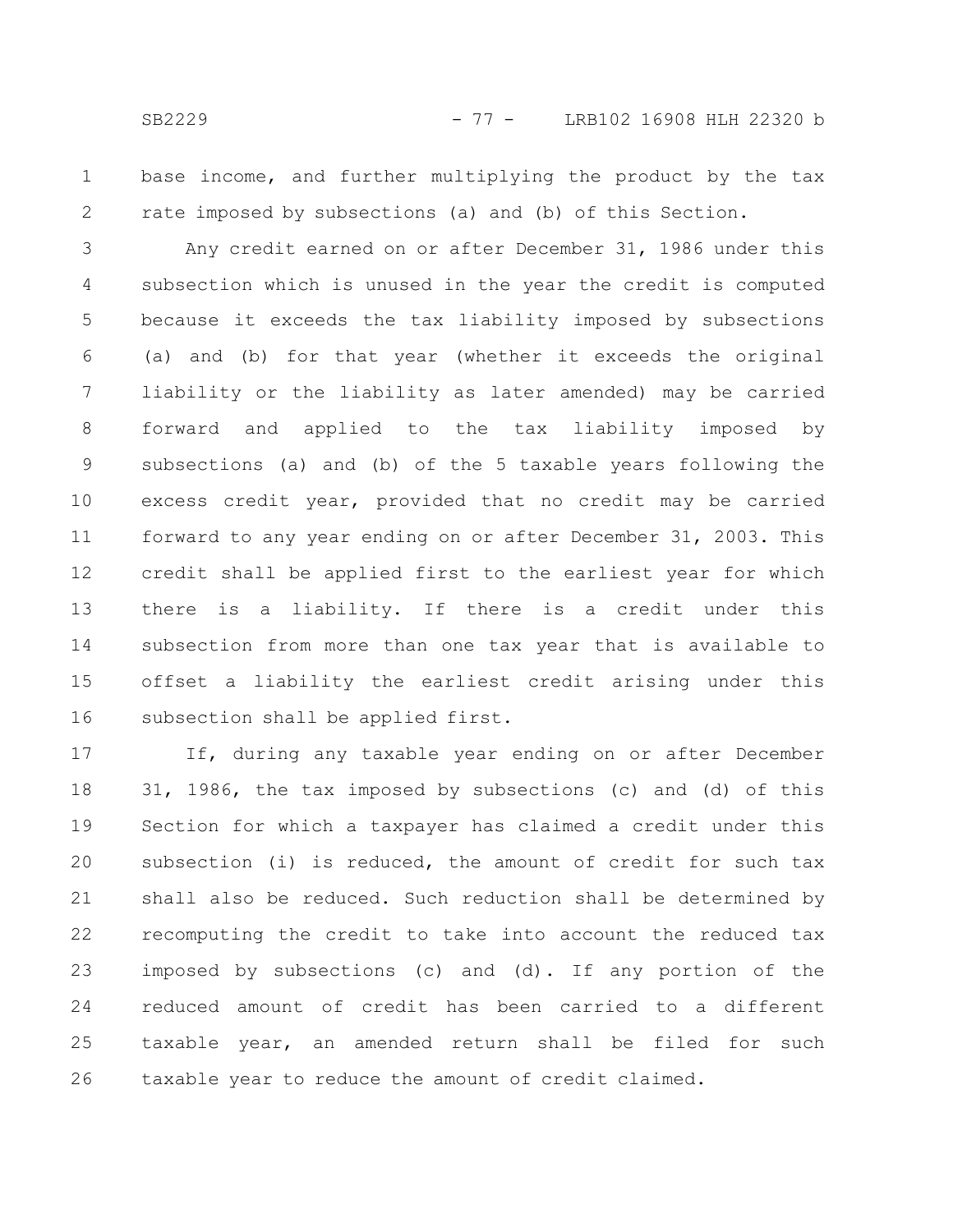(j) Training expense credit. Beginning with tax years ending on or after December 31, 1986 and prior to December 31, 2003, a taxpayer shall be allowed a credit against the tax imposed by subsections (a) and (b) under this Section for all amounts paid or accrued, on behalf of all persons employed by the taxpayer in Illinois or Illinois residents employed outside of Illinois by a taxpayer, for educational or vocational training in semi-technical or technical fields or semi-skilled or skilled fields, which were deducted from gross income in the computation of taxable income. The credit against the tax imposed by subsections (a) and (b) shall be 1.6% of such training expenses. For partners, shareholders of subchapter S corporations, and owners of limited liability companies, if the liability company is treated as a partnership for purposes of federal and State income taxation, there shall be allowed a credit under this subsection (j) to be determined in accordance with the determination of income and distributive share of income under Sections 702 and 704 and subchapter S of the Internal Revenue Code. 1 2 3 4 5 6 7 8 9 10 11 12 13 14 15 16 17 18 19

Any credit allowed under this subsection which is unused in the year the credit is earned may be carried forward to each of the 5 taxable years following the year for which the credit is first computed until it is used. This credit shall be applied first to the earliest year for which there is a liability. If there is a credit under this subsection from more than one tax year that is available to offset a liability, 20 21 22 23 24 25 26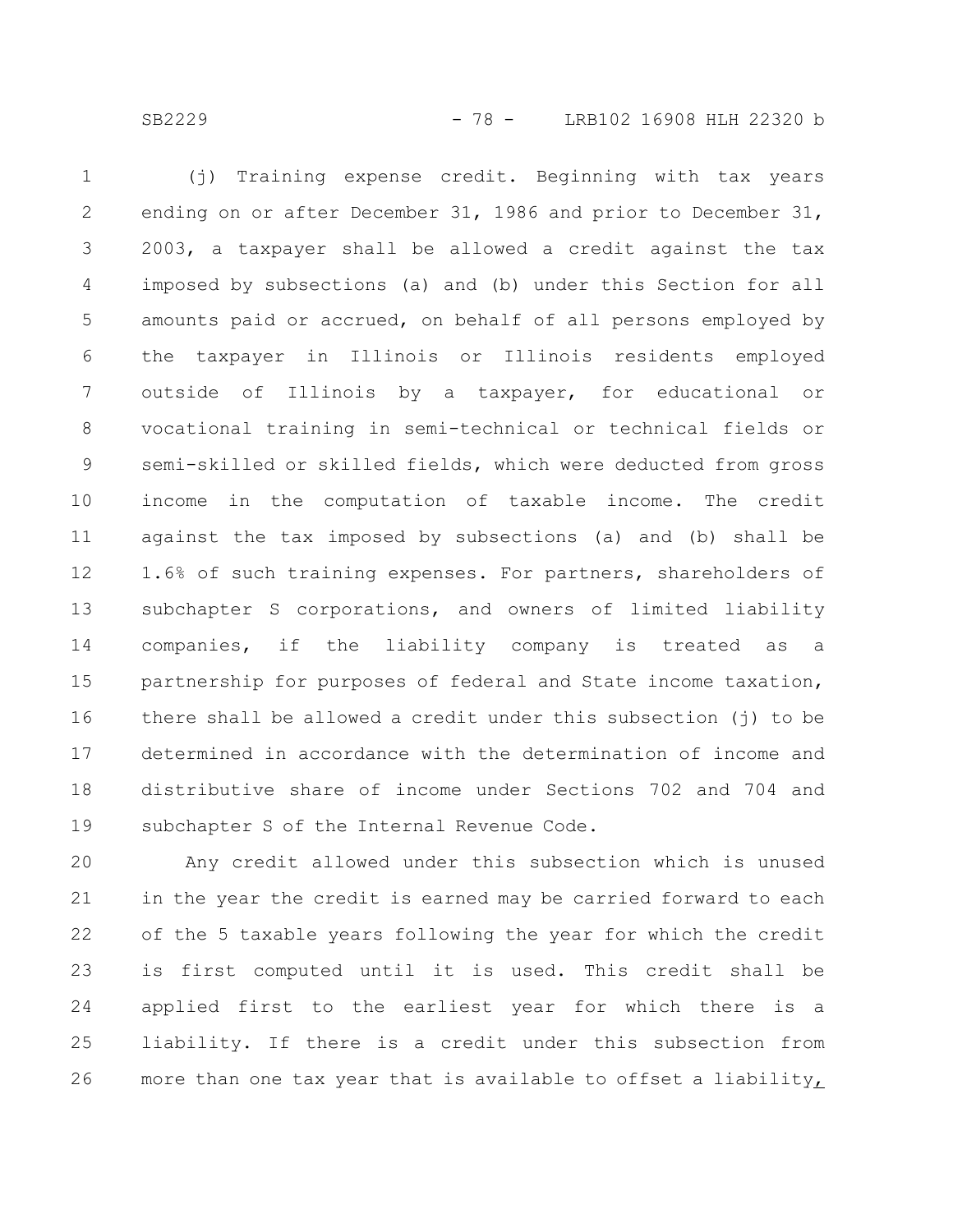the earliest credit arising under this subsection shall be applied first. No carryforward credit may be claimed in any tax year ending on or after December 31, 2003. 1 2 3

(k) Research and development credit. For tax years ending after July 1, 1990 and prior to December 31, 2003, and beginning again for tax years ending on or after December 31, 2004, and ending prior to January 1, 2027, a taxpayer shall be allowed a credit against the tax imposed by subsections (a) and (b) of this Section for increasing research activities in this State. The credit allowed against the tax imposed by subsections (a) and (b) shall be equal to 6 1/2% of the qualifying expenditures for increasing research activities in this State. For partners, shareholders of subchapter S corporations, and owners of limited liability companies, if the liability company is treated as a partnership for purposes of federal and State income taxation, there shall be allowed a credit under this subsection to be determined in accordance with the determination of income and distributive share of income under Sections 702 and 704 and subchapter S of the Internal Revenue Code. 4 5 6 7 8 9 10 11 12 13 14 15 16 17 18 19 20

For purposes of this subsection, "qualifying expenditures" means the qualifying expenditures as defined for the federal credit for increasing research activities which would be allowable under Section 41 of the Internal Revenue Code and which are conducted in this State, "qualifying expenditures for increasing research activities in this State" means the 21 22 23 24 25 26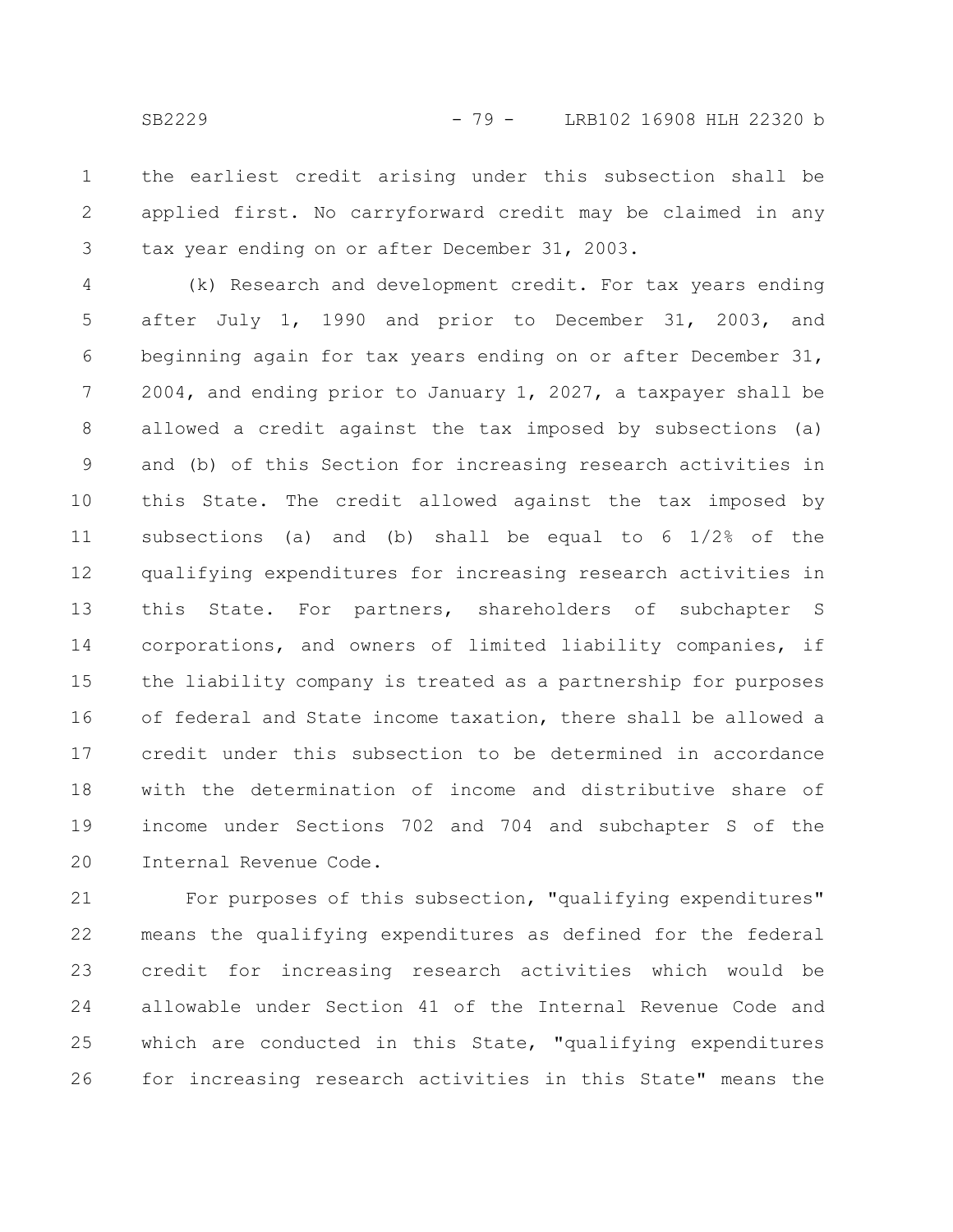excess of qualifying expenditures for the taxable year in which incurred over qualifying expenditures for the base period, "qualifying expenditures for the base period" means the average of the qualifying expenditures for each year in the base period, and "base period" means the 3 taxable years immediately preceding the taxable year for which the determination is being made. 1 2 3 4 5 6 7

Any credit in excess of the tax liability for the taxable year may be carried forward. A taxpayer may elect to have the unused credit shown on its final completed return carried over as a credit against the tax liability for the following 5 taxable years or until it has been fully used, whichever occurs first; provided that no credit earned in a tax year ending prior to December 31, 2003 may be carried forward to any year ending on or after December 31, 2003. 8 9 10 11 12 13 14 15

If an unused credit is carried forward to a given year from 2 or more earlier years, that credit arising in the earliest year will be applied first against the tax liability for the given year. If a tax liability for the given year still remains, the credit from the next earliest year will then be applied, and so on, until all credits have been used or no tax liability for the given year remains. Any remaining unused credit or credits then will be carried forward to the next following year in which a tax liability is incurred, except that no credit can be carried forward to a year which is more than 5 years after the year in which the expense for which the 16 17 18 19 20 21 22 23 24 25 26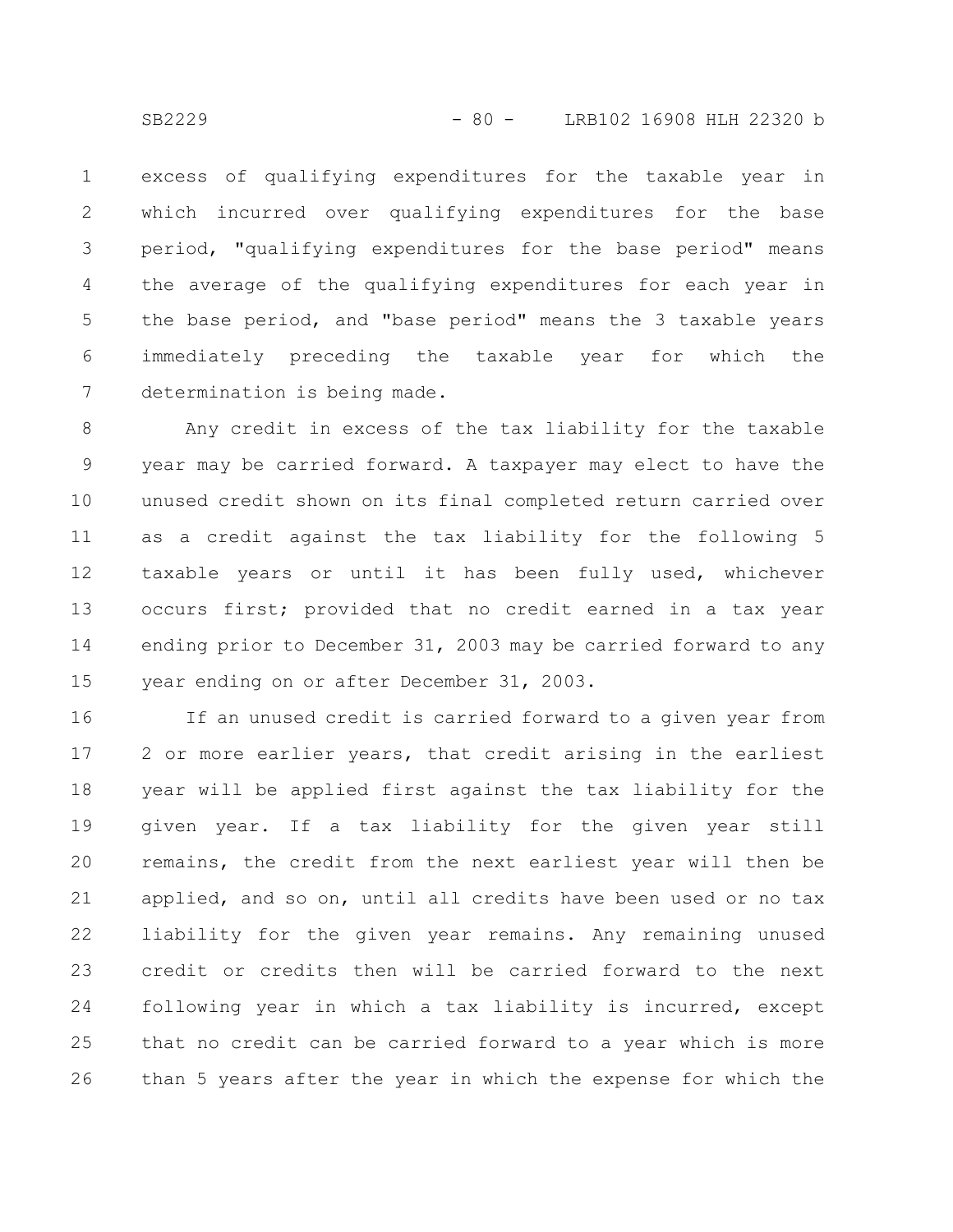credit is given was incurred.

No inference shall be drawn from Public Act 91-644 this amendatory Act of the 91st General Assembly in construing this Section for taxable years beginning before January 1, 1999. 2 3 4

It is the intent of the General Assembly that the research and development credit under this subsection (k) shall apply continuously for all tax years ending on or after December 31, 2004 and ending prior to January 1, 2027, including, but not limited to, the period beginning on January 1, 2016 and ending on July 6, 2017 (the effective date of Public Act 100-22) this amendatory Act of the 100th General Assembly. All actions taken in reliance on the continuation of the credit under this subsection (k) by any taxpayer are hereby validated. 5 6 7 8 9 10 11 12 13

14

(l) Environmental Remediation Tax Credit.

(i) For tax years ending after December 31, 1997 and on or before December 31, 2001, a taxpayer shall be allowed a credit against the tax imposed by subsections (a) and (b) of this Section for certain amounts paid for unreimbursed eligible remediation costs, as specified in this subsection. For purposes of this Section, "unreimbursed eligible remediation costs" means costs approved by the Illinois Environmental Protection Agency ("Agency") under Section 58.14 of the Environmental Protection Act that were paid in performing environmental remediation at a site for which a No Further Remediation Letter was issued by the Agency and recorded under Section 15 16 17 18 19 20 21 22 23 24 25 26

1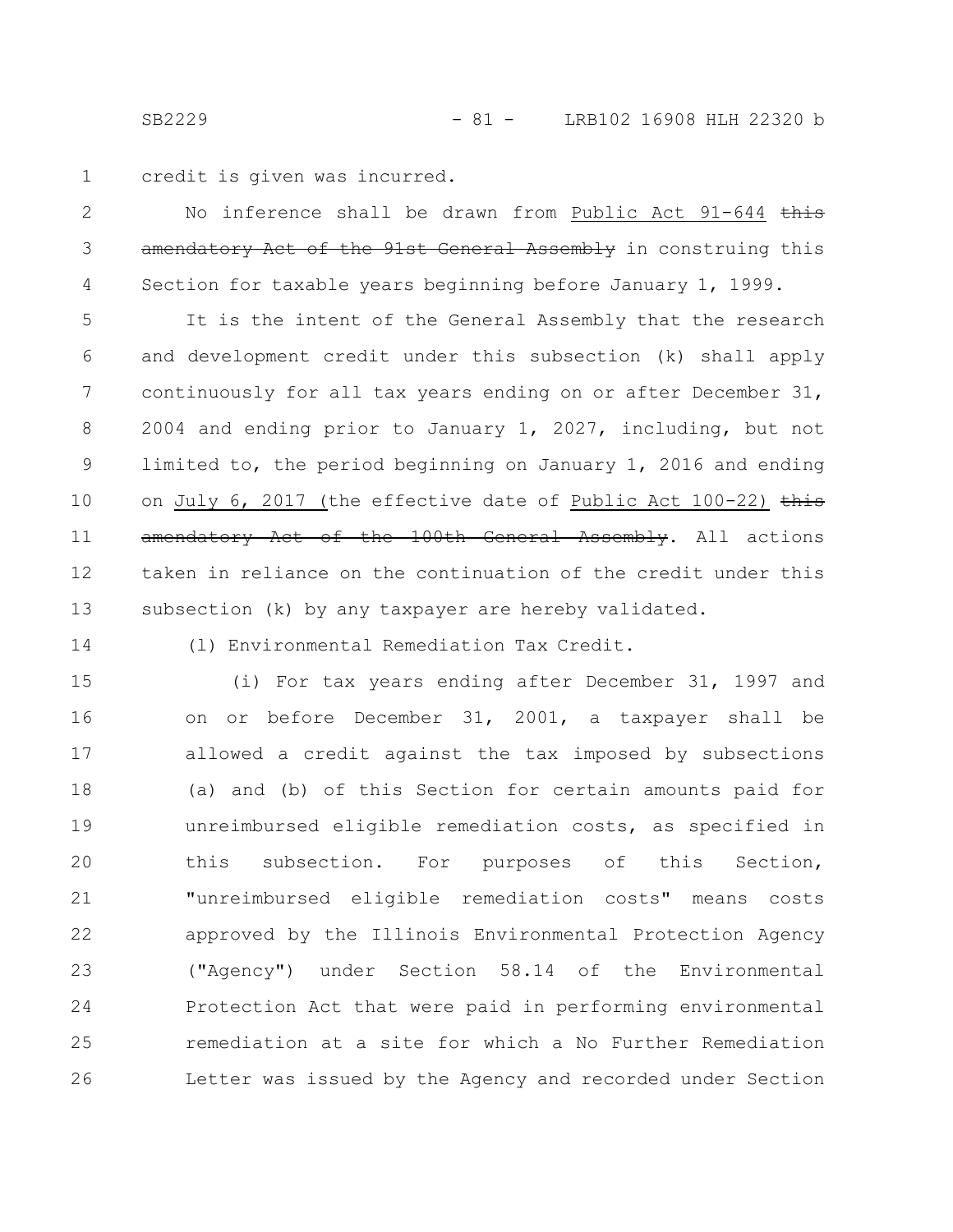58.10 of the Environmental Protection Act. The credit must be claimed for the taxable year in which Agency approval of the eligible remediation costs is granted. The credit is not available to any taxpayer if the taxpayer or any related party caused or contributed to, in any material respect, a release of regulated substances on, in, or under the site that was identified and addressed by the remedial action pursuant to the Site Remediation Program of the Environmental Protection Act. After the Pollution Control Board rules are adopted pursuant to the Illinois Administrative Procedure Act for the administration and enforcement of Section 58.9 of the Environmental Protection Act, determinations as to credit availability for purposes of this Section shall be made consistent with those rules. For purposes of this Section, "taxpayer" includes a person whose tax attributes the taxpayer has succeeded to under Section 381 of the Internal Revenue Code and "related party" includes the persons disallowed a deduction for losses by paragraphs  $(b)$ ,  $(c)$ , and  $(f)$  (1) of Section 267 of the Internal Revenue Code by virtue of being a related taxpayer, as well as any of its partners. The credit allowed against the tax imposed by subsections (a) and (b) shall be equal to 25% of the unreimbursed eligible remediation costs in excess of \$100,000 per site, except that the \$100,000 threshold shall not apply to any site contained in an enterprise zone as determined by the 1 2 3 4 5 6 7 8 9 10 11 12 13 14 15 16 17 18 19 20 21 22 23 24 25 26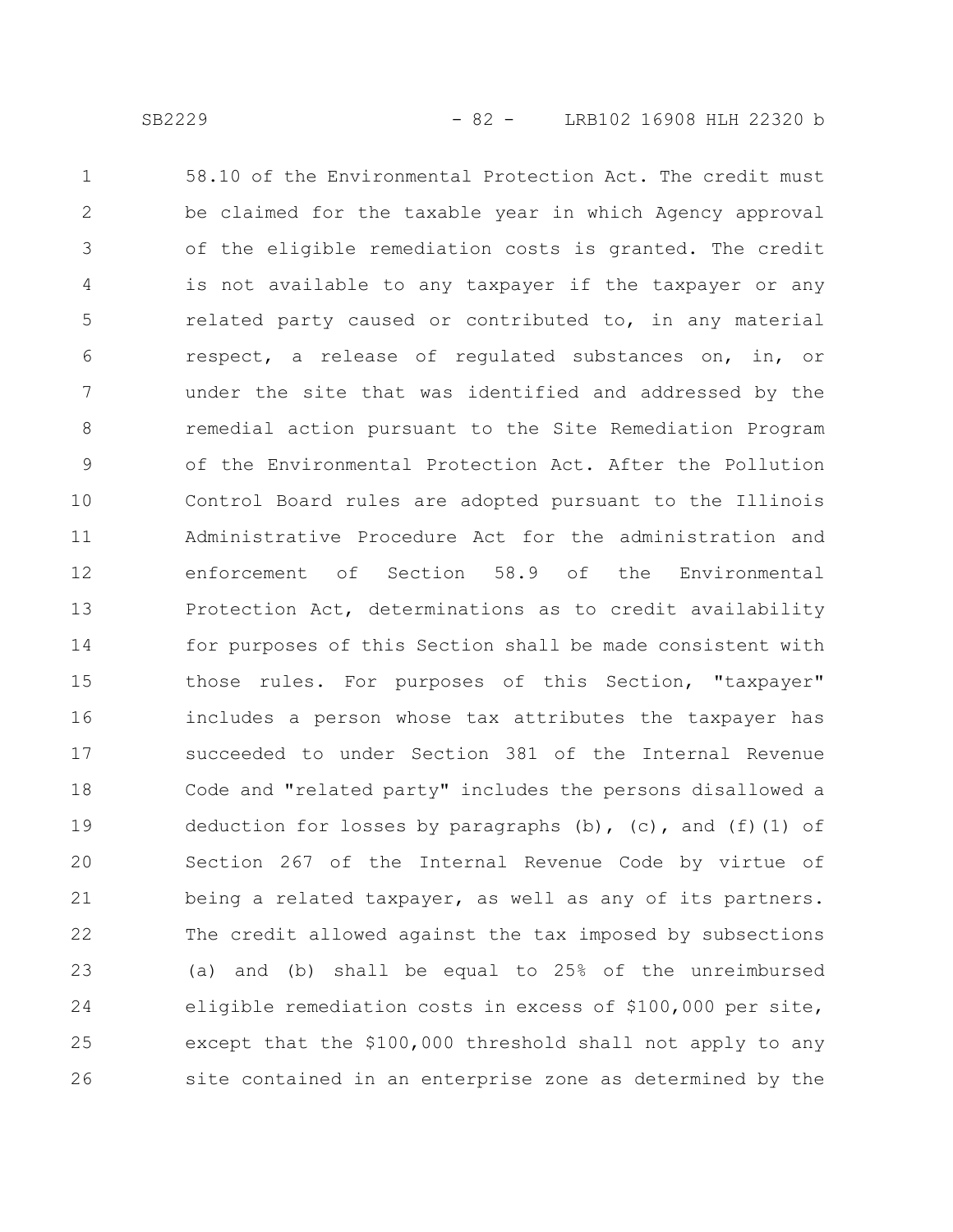Department of Commerce and Community Affairs (now Department of Commerce and Economic Opportunity). The total credit allowed shall not exceed \$40,000 per year with a maximum total of \$150,000 per site. For partners and shareholders of subchapter S corporations, there shall be allowed a credit under this subsection to be determined in accordance with the determination of income and distributive share of income under Sections 702 and 704 and subchapter S of the Internal Revenue Code. 1 2 3 4 5 6 7 8 9

(ii) A credit allowed under this subsection that is unused in the year the credit is earned may be carried forward to each of the 5 taxable years following the year for which the credit is first earned until it is used. The term "unused credit" does not include any amounts of unreimbursed eligible remediation costs in excess of the maximum credit per site authorized under paragraph (i). This credit shall be applied first to the earliest year for which there is a liability. If there is a credit under this subsection from more than one tax year that is available to offset a liability, the earliest credit arising under this subsection shall be applied first. A credit allowed under this subsection may be sold to a buyer as part of a sale of all or part of the remediation site for which the credit was granted. The purchaser of a remediation site and the tax credit shall succeed to the unused credit and remaining carry-forward period of the 10 11 12 13 14 15 16 17 18 19 20 21 22 23 24 25 26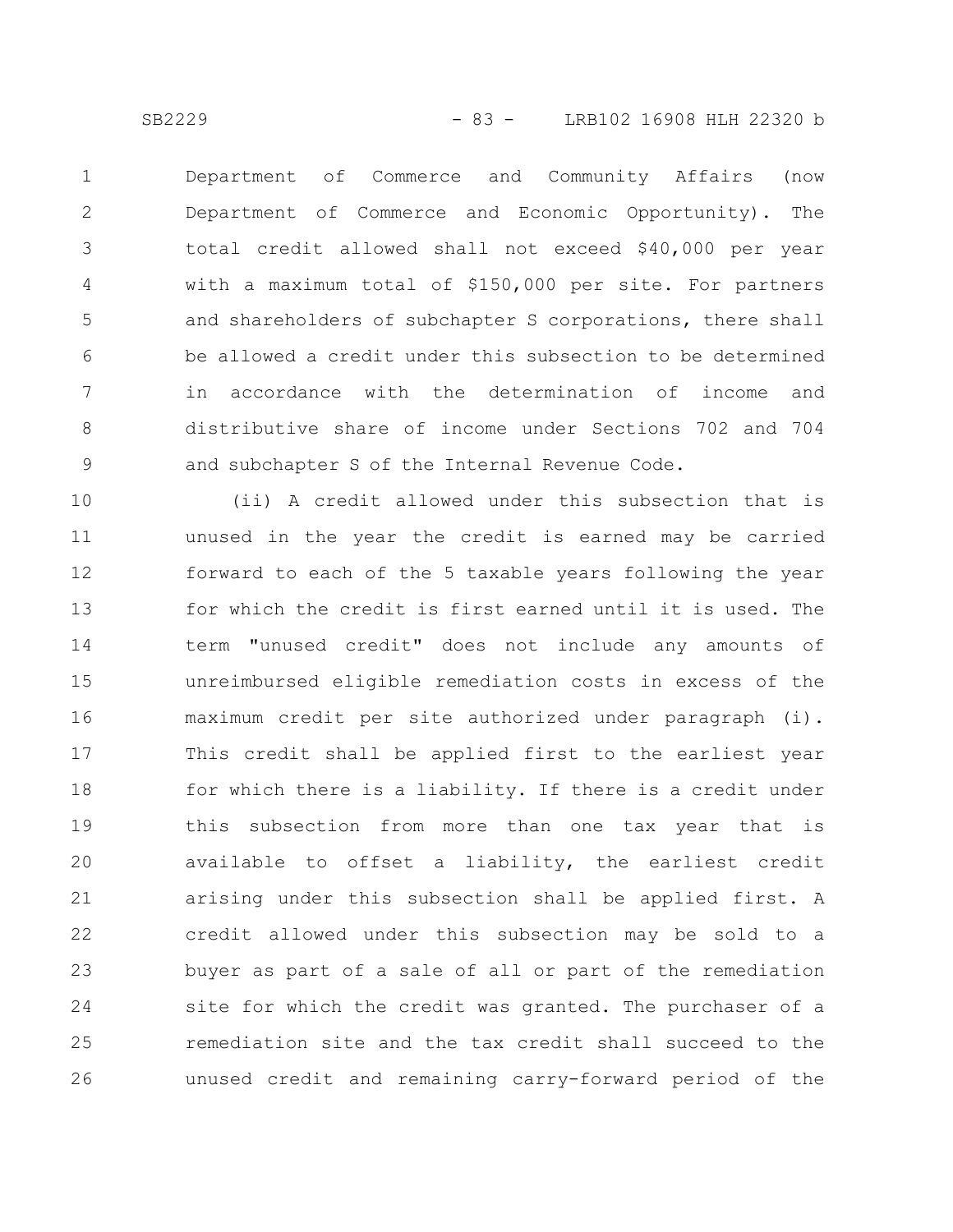seller. To perfect the transfer, the assignor shall record the transfer in the chain of title for the site and provide written notice to the Director of the Illinois Department of Revenue of the assignor's intent to sell the remediation site and the amount of the tax credit to be transferred as a portion of the sale. In no event may a credit be transferred to any taxpayer if the taxpayer or a related party would not be eligible under the provisions of subsection (i). 1 2 3 4 5 6 7 8 9

(iii) For purposes of this Section, the term "site" shall have the same meaning as under Section 58.2 of the Environmental Protection Act. 10 11 12

(m) Education expense credit. Beginning with tax years ending after December 31, 1999, a taxpayer who is the custodian of one or more qualifying pupils shall be allowed a credit against the tax imposed by subsections (a) and (b) of this Section for qualified education expenses incurred on behalf of the qualifying pupils. The credit shall be equal to 25% of qualified education expenses, but in no event may the total credit under this subsection claimed by a family that is the custodian of qualifying pupils exceed (i) \$500 for tax years ending prior to December 31, 2017, and (ii) \$750 for tax years ending on or after December 31, 2017. In no event shall a credit under this subsection reduce the taxpayer's liability under this Act to less than zero. Notwithstanding any other provision of law, for taxable years beginning on or after 13 14 15 16 17 18 19 20 21 22 23 24 25 26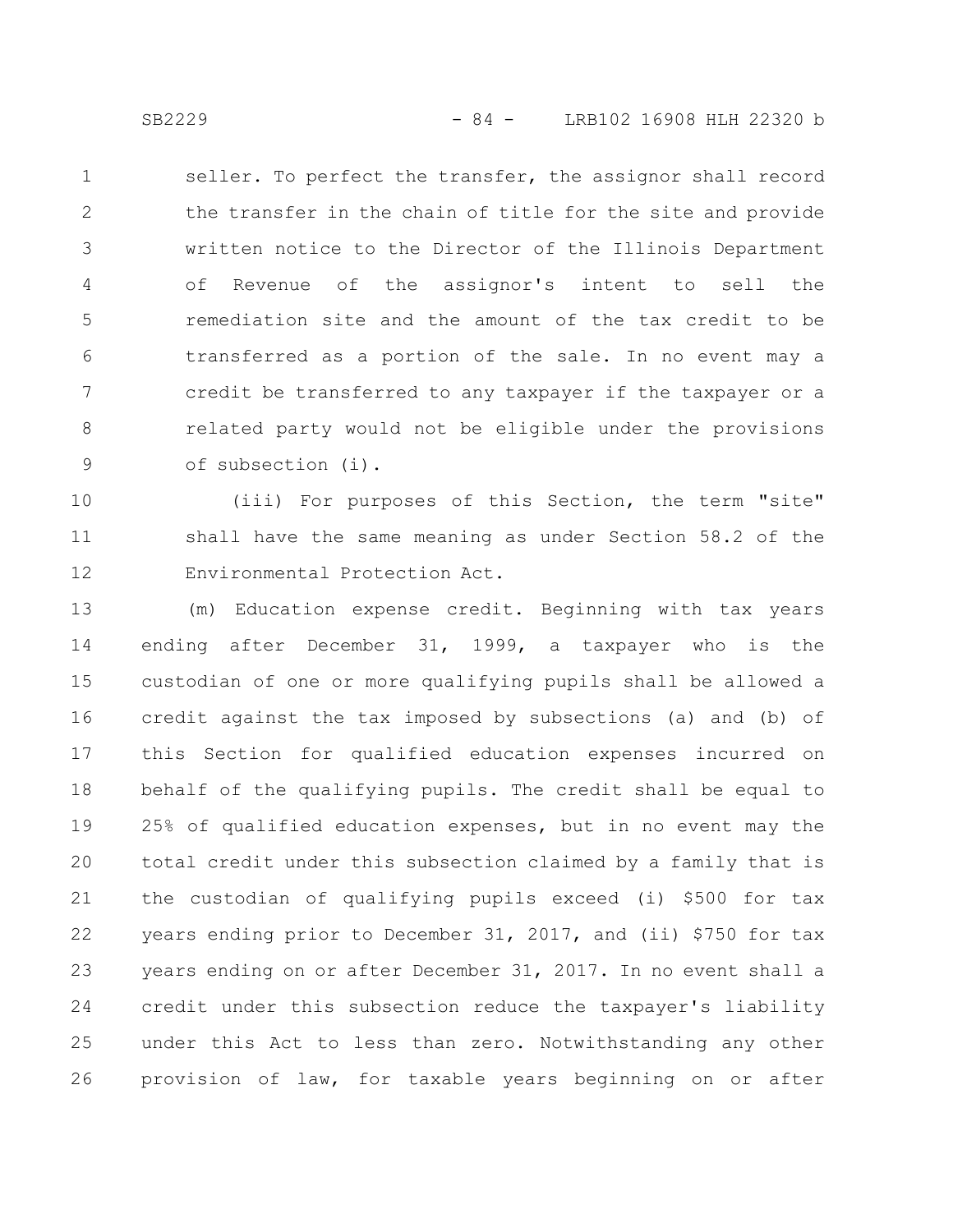January 1, 2017, no taxpayer may claim a credit under this subsection (m) if the taxpayer's adjusted gross income for the taxable year exceeds (i) \$500,000, in the case of spouses filing a joint federal tax return or (ii) \$250,000, in the case of all other taxpayers. This subsection is exempt from the provisions of Section 250 of this Act. 1 2 3 4 5 6

7

For purposes of this subsection:

"Qualifying pupils" means individuals who (i) are residents of the State of Illinois, (ii) are under the age of 21 at the close of the school year for which a credit is sought, and (iii) during the school year for which a credit is sought were full-time pupils enrolled in a kindergarten through twelfth grade education program at any school, as defined in this subsection. 8 9 10 11 12 13 14

"Qualified education expense" means the amount incurred on behalf of a qualifying pupil in excess of \$250 for tuition, book fees, and lab fees at the school in which the pupil is enrolled during the regular school year. 15 16 17 18

"School" means any public or nonpublic elementary or secondary school in Illinois that is in compliance with Title VI of the Civil Rights Act of 1964 and attendance at which satisfies the requirements of Section 26-1 of the School Code, except that nothing shall be construed to require a child to attend any particular public or nonpublic school to qualify for the credit under this Section. 19 20 21 22 23 24 25

"Custodian" means, with respect to qualifying pupils, an 26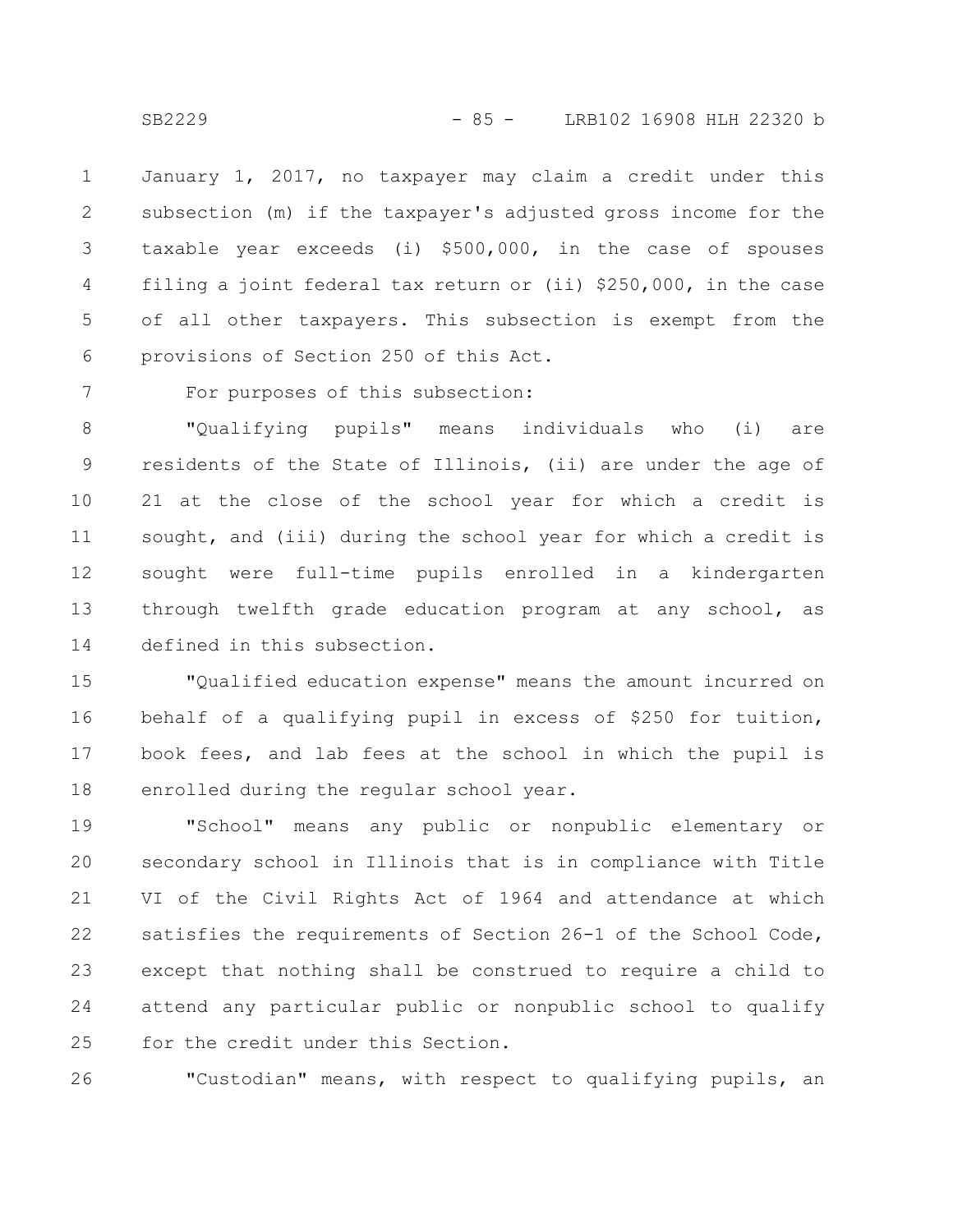Illinois resident who is a parent, the parents, a legal guardian, or the legal guardians of the qualifying pupils. 1 2

(n) River Edge Redevelopment Zone site remediation tax credit. 3 4

(i) For tax years ending on or after December 31, 2006, a taxpayer shall be allowed a credit against the tax imposed by subsections (a) and (b) of this Section for certain amounts paid for unreimbursed eligible remediation costs, as specified in this subsection. For purposes of this Section, "unreimbursed eligible remediation costs" means costs approved by the Illinois Environmental Protection Agency ("Agency") under Section 58.14a of the Environmental Protection Act that were paid in performing environmental remediation at a site within a River Edge Redevelopment Zone for which a No Further Remediation Letter was issued by the Agency and recorded under Section 58.10 of the Environmental Protection Act. The credit must be claimed for the taxable year in which Agency approval of the eligible remediation costs is granted. The credit is not available to any taxpayer if the taxpayer or any related party caused or contributed to, in any material respect, a release of regulated substances on, in, or under the site that was identified and addressed by the remedial action pursuant to the Site Remediation Program of the Environmental Protection Act. Determinations as to credit availability for purposes of this Section shall be 5 6 7 8 9 10 11 12 13 14 15 16 17 18 19 20 21 22 23 24 25 26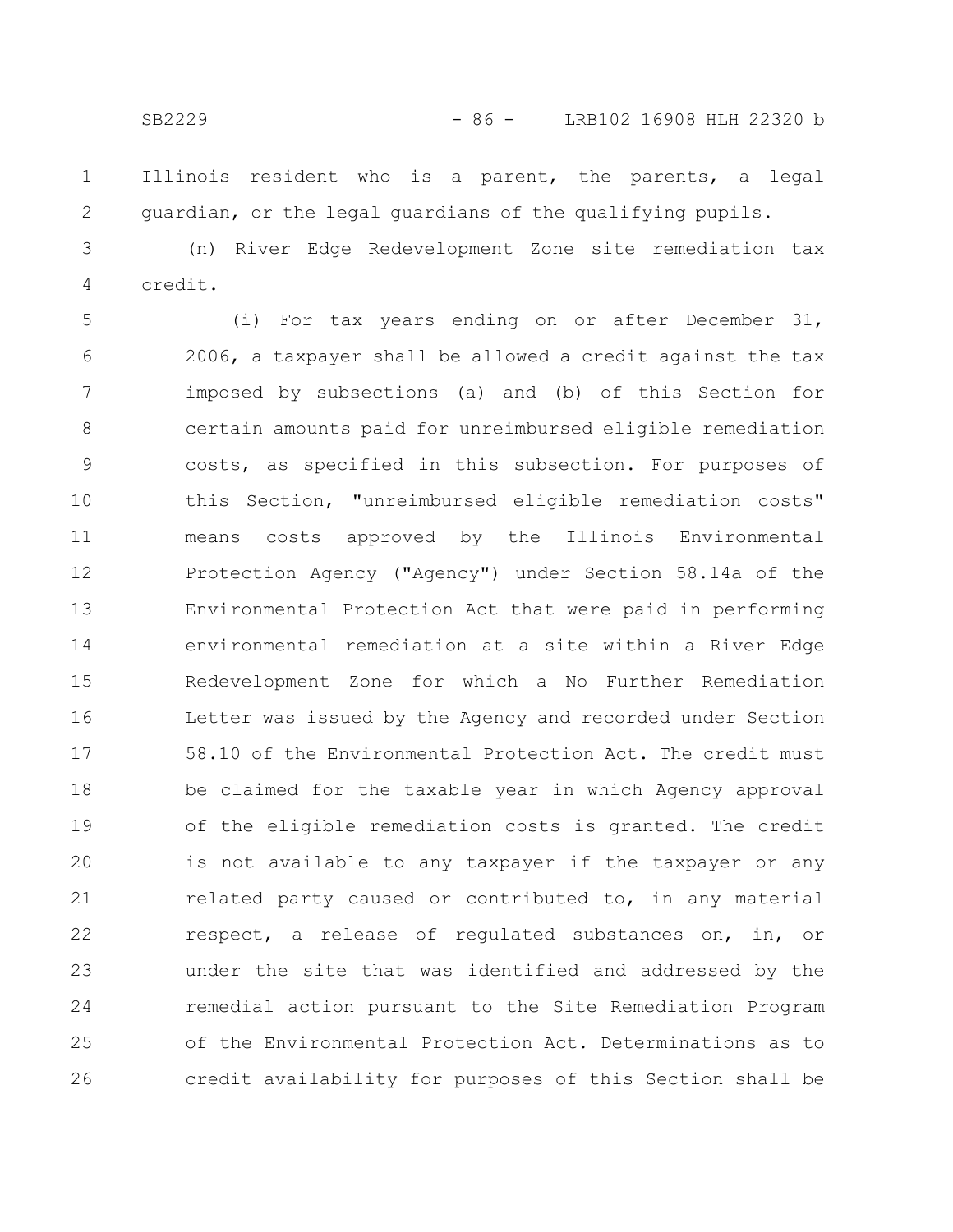made consistent with rules adopted by the Pollution Control Board pursuant to the Illinois Administrative Procedure Act for the administration and enforcement of Section 58.9 of the Environmental Protection Act. For purposes of this Section, "taxpayer" includes a person whose tax attributes the taxpayer has succeeded to under Section 381 of the Internal Revenue Code and "related party" includes the persons disallowed a deduction for losses by paragraphs  $(b)$ ,  $(c)$ , and  $(f)(1)$  of Section 267 of the Internal Revenue Code by virtue of being a related taxpayer, as well as any of its partners. The credit allowed against the tax imposed by subsections (a) and (b) shall be equal to 25% of the unreimbursed eligible remediation costs in excess of \$100,000 per site. 1 2 3 4 5 6 7 8 9 10 11 12 13 14

(ii) A credit allowed under this subsection that is unused in the year the credit is earned may be carried forward to each of the 5 taxable years following the year for which the credit is first earned until it is used. This credit shall be applied first to the earliest year for which there is a liability. If there is a credit under this subsection from more than one tax year that is available to offset a liability, the earliest credit arising under this subsection shall be applied first. A credit allowed under this subsection may be sold to a buyer as part of a sale of all or part of the remediation site for which the credit was granted. The purchaser of a remediation site 15 16 17 18 19 20 21 22 23 24 25 26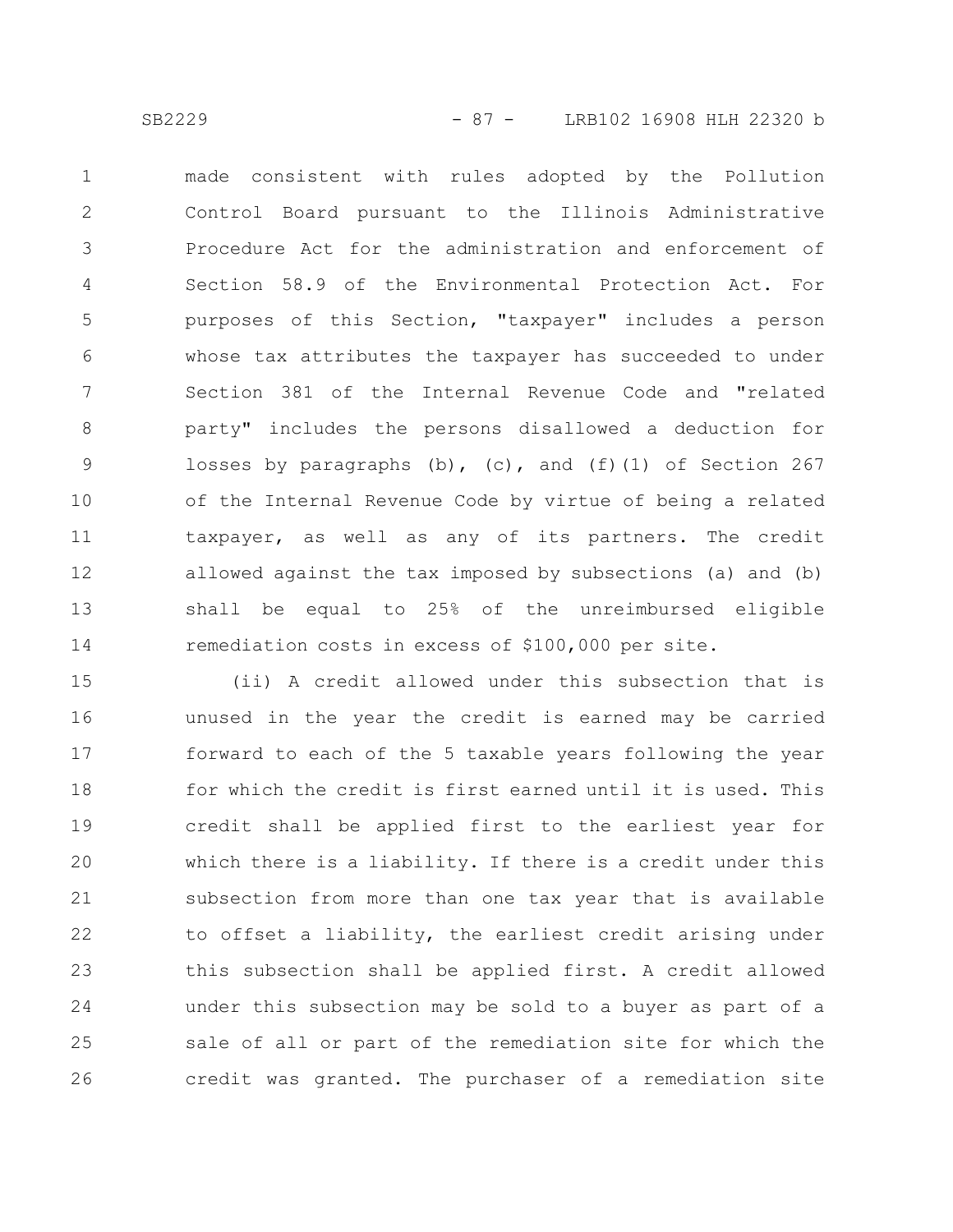and the tax credit shall succeed to the unused credit and remaining carry-forward period of the seller. To perfect the transfer, the assignor shall record the transfer in the chain of title for the site and provide written notice to the Director of the Illinois Department of Revenue of the assignor's intent to sell the remediation site and the amount of the tax credit to be transferred as a portion of the sale. In no event may a credit be transferred to any taxpayer if the taxpayer or a related party would not be eligible under the provisions of subsection (i). 1 2 3 4 5 6 7 8 9 10

(iii) For purposes of this Section, the term "site" shall have the same meaning as under Section 58.2 of the Environmental Protection Act. 11 12 13

(o) For each of taxable years during the Compassionate Use of Medical Cannabis Program, a surcharge is imposed on all taxpayers on income arising from the sale or exchange of capital assets, depreciable business property, real property used in the trade or business, and Section 197 intangibles of an organization registrant under the Compassionate Use of Medical Cannabis Program Act. The amount of the surcharge is equal to the amount of federal income tax liability for the taxable year attributable to those sales and exchanges. The surcharge imposed does not apply if: 14 15 16 17 18 19 20 21 22 23

(1) the medical cannabis cultivation center registration, medical cannabis dispensary registration, or the property of a registration is transferred as a result 24 25 26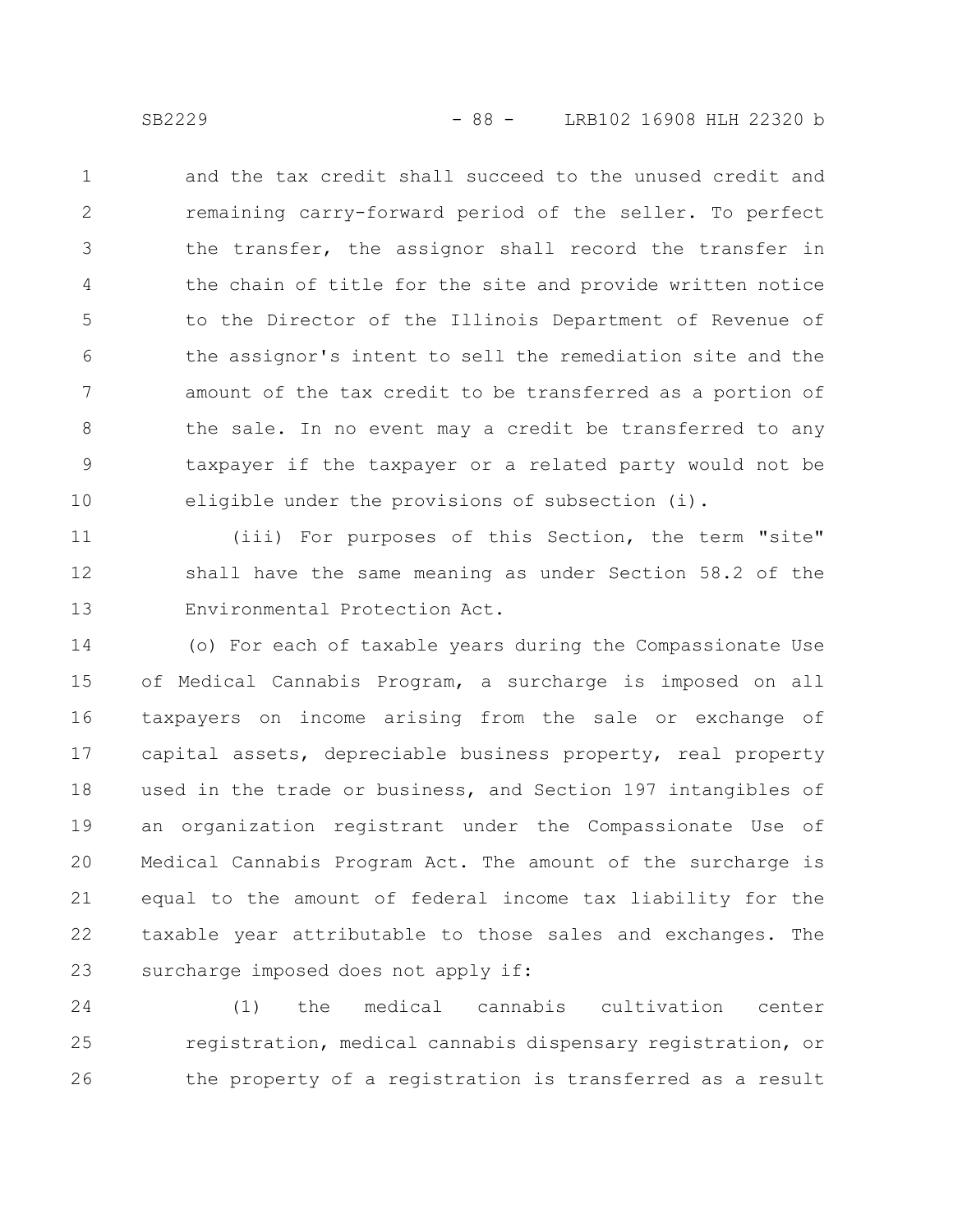1

2

3

4

5

of any of the following:

(A) bankruptcy, a receivership, or a debt adjustment initiated by or against the initial registration or the substantial owners of the initial registration;

(B) cancellation, revocation, or termination of any registration by the Illinois Department of Public Health; 6 7 8

(C) a determination by the Illinois Department of Public Health that transfer of the registration is in the best interests of Illinois qualifying patients as defined by the Compassionate Use of Medical Cannabis Program Act; 9 10 11 12 13

(D) the death of an owner of the equity interest in a registrant; 14 15

(E) the acquisition of a controlling interest in the stock or substantially all of the assets of a publicly traded company; 16 17 18

(F) a transfer by a parent company to a wholly owned subsidiary; or 19 20

(G) the transfer or sale to or by one person to another person where both persons were initial owners of the registration when the registration was issued; or 21 22 23 24

(2) the cannabis cultivation center registration, medical cannabis dispensary registration, or the 25 26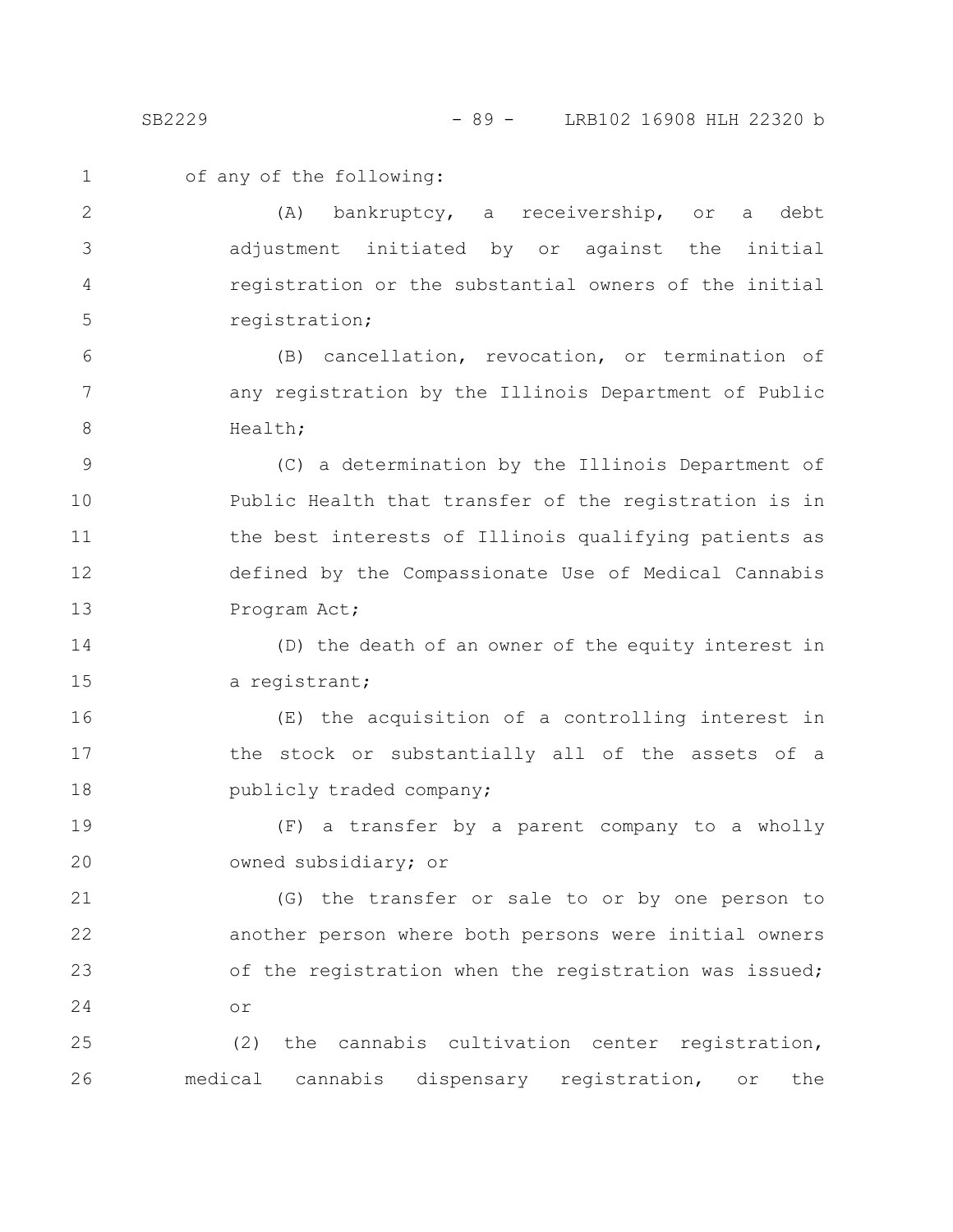controlling interest in a registrant's property is transferred in a transaction to lineal descendants in which no gain or loss is recognized or as a result of a transaction in accordance with Section 351 of the Internal Revenue Code in which no gain or loss is recognized. 1 2 3 4 5

(p) A taxpayer shall be allowed an annual credit against the tax imposed by subsections (a) and (b) of this Section of an amount equal to 15% of the cost of equipment and materials incorporated into or used in the business of providing broadband services in this State during that year. Such annual credits shall be allowed commencing with the taxable year in which such property is placed in service and continue for 9 consecutive years thereafter. The aggregate credit established by this subsection taken in any one tax year shall be limited to an amount not greater than 50% of the taxpayer's tax liability under subsections (a) and (b) of this Section; provided, however, that any tax credit claimed under this subsection but not used in any taxable year may be carried forward for 10 consecutive years from the close of the tax year in which the credits were earned. The maximum aggregate amount of credits that may be claimed under this subsection shall not exceed the original investment made by the taxpayer in the qualifying equipment. 6 7 8 9 10 11 12 13 14 15 16 17 18 19 20 21 22 23

For purposes this subsection: (i) "broadband service" means a service provided by wireline or wireless means capable of delivering high-speed internet access at speeds of at least 24 25 26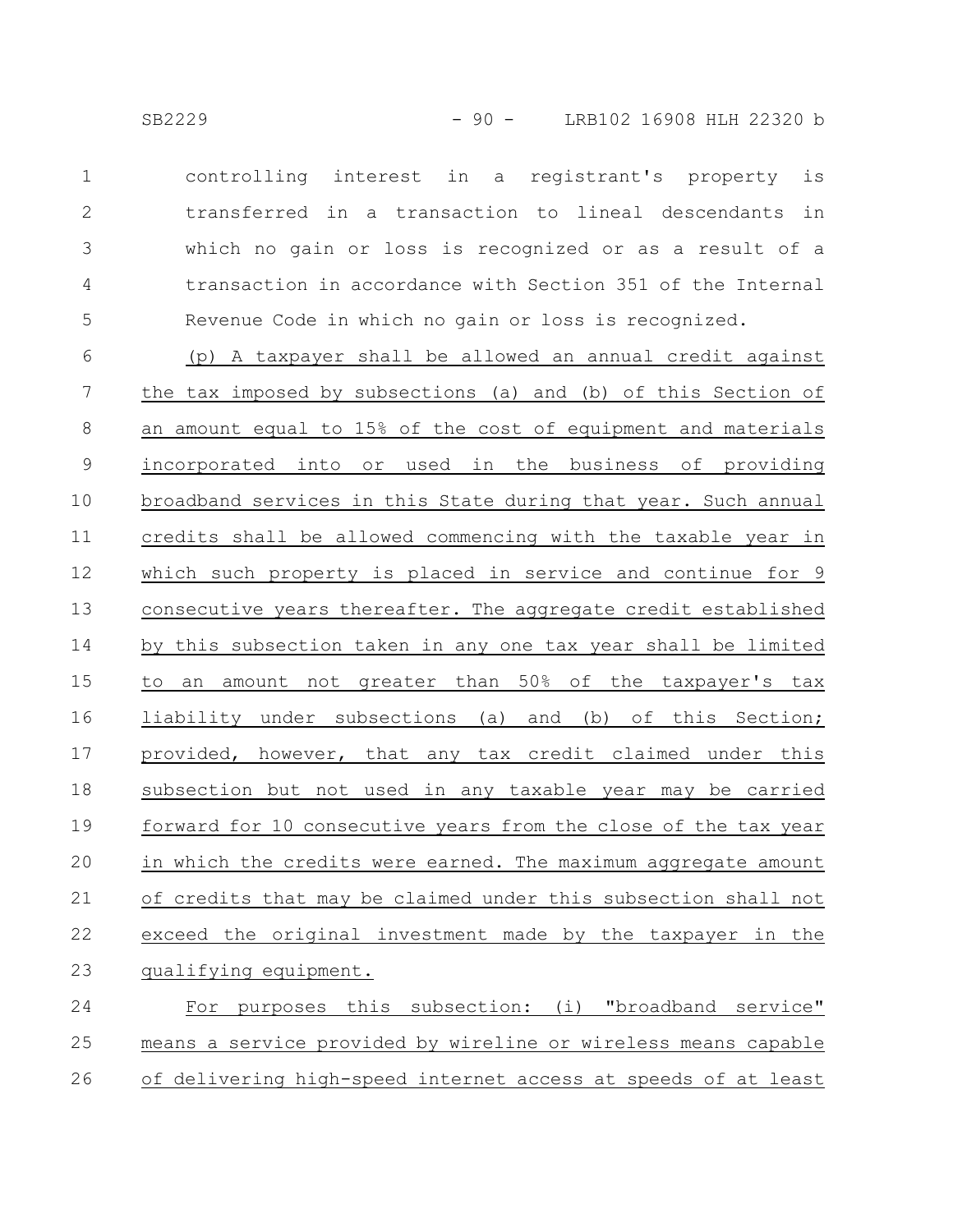| $\mathbf 1$     | 10 megabits per second of download speed and one megabit per   |
|-----------------|----------------------------------------------------------------|
| 2               | second of upload speed; and (ii) "equipment, and materials     |
| $\mathcal{S}$   | incorporated into or used in the business of providing         |
| $\overline{4}$  | broadband services", means all equipment and materials         |
| $\mathsf S$     | machinery, software, or other tangible personal property that  |
| $\sqrt{6}$      | is used in whole or in part in producing, broadcasting,        |
| $7\phantom{.0}$ | distributing, sending, receiving, storing, transmitting,       |
| 8               | retransmitting, amplifying, switching, or routing broadband    |
| $\mathsf 9$     | services, including the monitoring, testing, maintaining,      |
| 10              | enabling, or facilitating of such equipment, machinery,        |
| 11              | software, or other infrastructure. Such property includes, but |
| 12              | is not limited to, wires, cables including fiber optic cables, |
| 13              | antennas, poles, switches, routers, amplifiers, rectifiers,    |
| 14              | repeaters, receivers, multiplexers, duplexers, transmitters,   |
| 15              | power equipment, backup power equipment, diagnostic equipment, |
| 16              | storage devices, modems, and other general central office      |
| 17              | equipment, such as channel cards, frames, and cabinets.        |
| 18              | (Source: P.A. 100-22, eff. 7-6-17; 101-8, see Section 99 for   |
| 19              | effective date; 101-9, eff. 6-5-19; 101-31, eff. 6-28-19;      |
| 20              | 101-207, eff. 8-2-19; 101-363, eff. 8-9-19; revised 11-18-20.) |
|                 |                                                                |
| 21              | Section 10. The Use Tax Act is amended by changing             |
| 22              | Sections 2 and 3-5 as follows:                                 |
|                 |                                                                |

- (35 ILCS 105/2) (from Ch. 120, par. 439.2) 23
- Sec. 2. Definitions. 24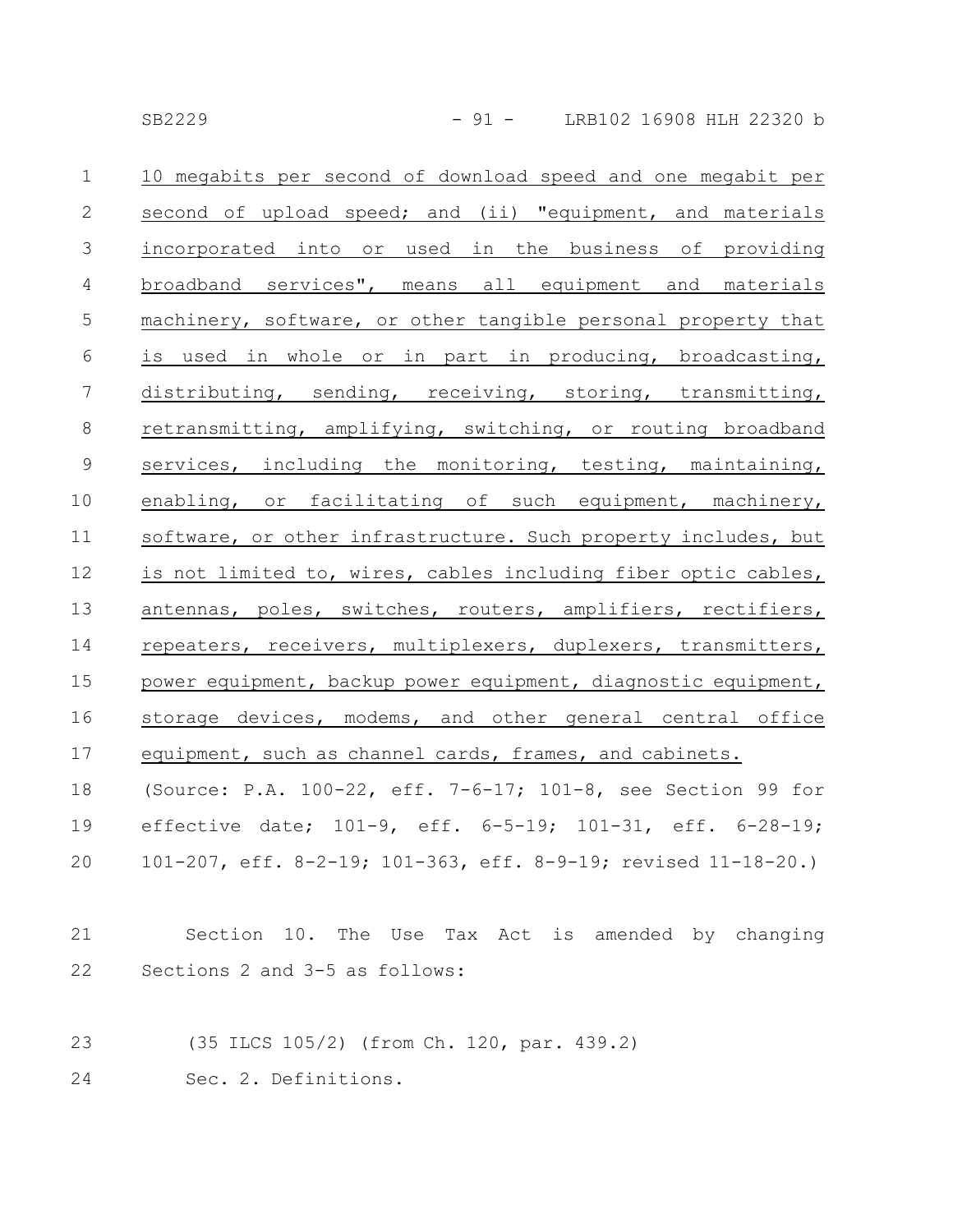"Broadband service" means a service provided by wireline or wireless means capable of delivering high-speed internet access at speeds of at least 10 megabits per second of download speed and one megabit per second of upload speed. 1 2 3 4

"Use" means the exercise by any person of any right or power over tangible personal property incident to the ownership of that property, except that it does not include the sale of such property in any form as tangible personal property in the regular course of business to the extent that such property is not first subjected to a use for which it was purchased, and does not include the use of such property by its owner for demonstration purposes: Provided that the property purchased is deemed to be purchased for the purpose of resale, despite first being used, to the extent to which it is resold as an ingredient of an intentionally produced product or by-product of manufacturing. "Use" does not mean the demonstration use or interim use of tangible personal property by a retailer before he sells that tangible personal property. For watercraft or aircraft, if the period of demonstration use or interim use by the retailer exceeds 18 months, the retailer shall pay on the retailers' original cost price the tax imposed by this Act, and no credit for that tax is permitted if the watercraft or aircraft is subsequently sold by the retailer. "Use" does not mean the physical incorporation of tangible personal property, to the extent not first subjected to a use for which it was purchased, as an ingredient or 5 6 7 8 9 10 11 12 13 14 15 16 17 18 19 20 21 22 23 24 25 26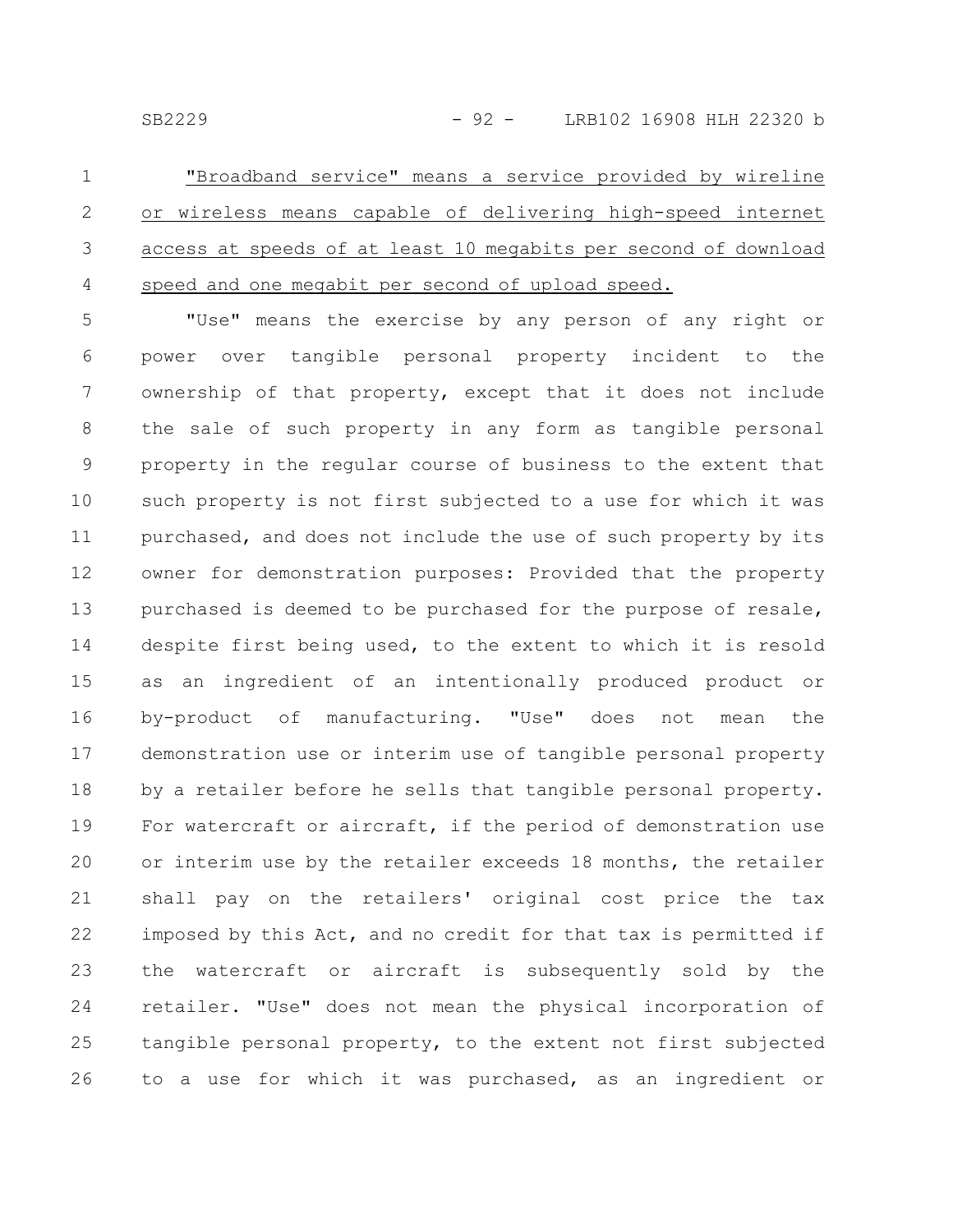constituent, into other tangible personal property (a) which is sold in the regular course of business or (b) which the person incorporating such ingredient or constituent therein has undertaken at the time of such purchase to cause to be transported in interstate commerce to destinations outside the State of Illinois: Provided that the property purchased is deemed to be purchased for the purpose of resale, despite first being used, to the extent to which it is resold as an ingredient of an intentionally produced product or by-product of manufacturing. 1 2 3 4 5 6 7 8 9 10

"Watercraft" means a Class 2, Class 3, or Class 4 watercraft as defined in Section 3-2 of the Boat Registration and Safety Act, a personal watercraft, or any boat equipped with an inboard motor. 11 12 13 14

"Purchase at retail" means the acquisition of the ownership of or title to tangible personal property through a sale at retail. 15 16 17

"Purchaser" means anyone who, through a sale at retail, acquires the ownership of tangible personal property for a valuable consideration. 18 19 20

"Sale at retail" means any transfer of the ownership of or title to tangible personal property to a purchaser, for the purpose of use, and not for the purpose of resale in any form as tangible personal property to the extent not first subjected to a use for which it was purchased, for a valuable consideration: Provided that the property purchased is deemed 21 22 23 24 25 26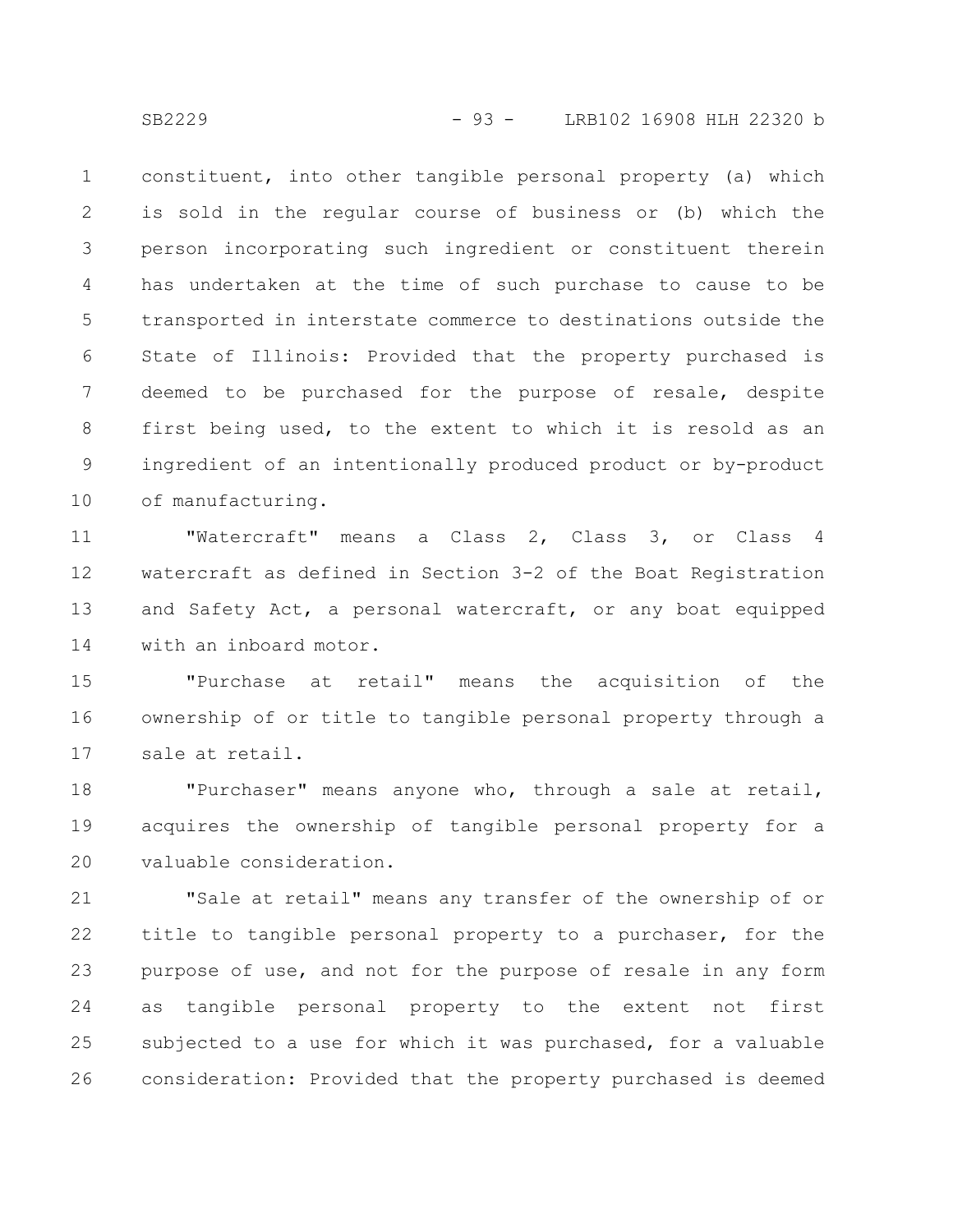to be purchased for the purpose of resale, despite first being used, to the extent to which it is resold as an ingredient of an intentionally produced product or by-product of manufacturing. For this purpose, slag produced as an incident to manufacturing pig iron or steel and sold is considered to be an intentionally produced by-product of manufacturing. "Sale at retail" includes any such transfer made for resale unless made in compliance with Section 2c of the Retailers' Occupation Tax Act, as incorporated by reference into Section 12 of this Act. Transactions whereby the possession of the property is transferred but the seller retains the title as security for payment of the selling price are sales. 1 2 3 4 5 6 7 8 9 10 11 12

"Sale at retail" shall also be construed to include any Illinois florist's sales transaction in which the purchase order is received in Illinois by a florist and the sale is for use or consumption, but the Illinois florist has a florist in another state deliver the property to the purchaser or the purchaser's donee in such other state. 13 14 15 16 17 18

Nonreusable tangible personal property that is used by persons engaged in the business of operating a restaurant, cafeteria, or drive-in is a sale for resale when it is transferred to customers in the ordinary course of business as part of the sale of food or beverages and is used to deliver, package, or consume food or beverages, regardless of where consumption of the food or beverages occurs. Examples of those items include, but are not limited to nonreusable, paper and 19 20 21 22 23 24 25 26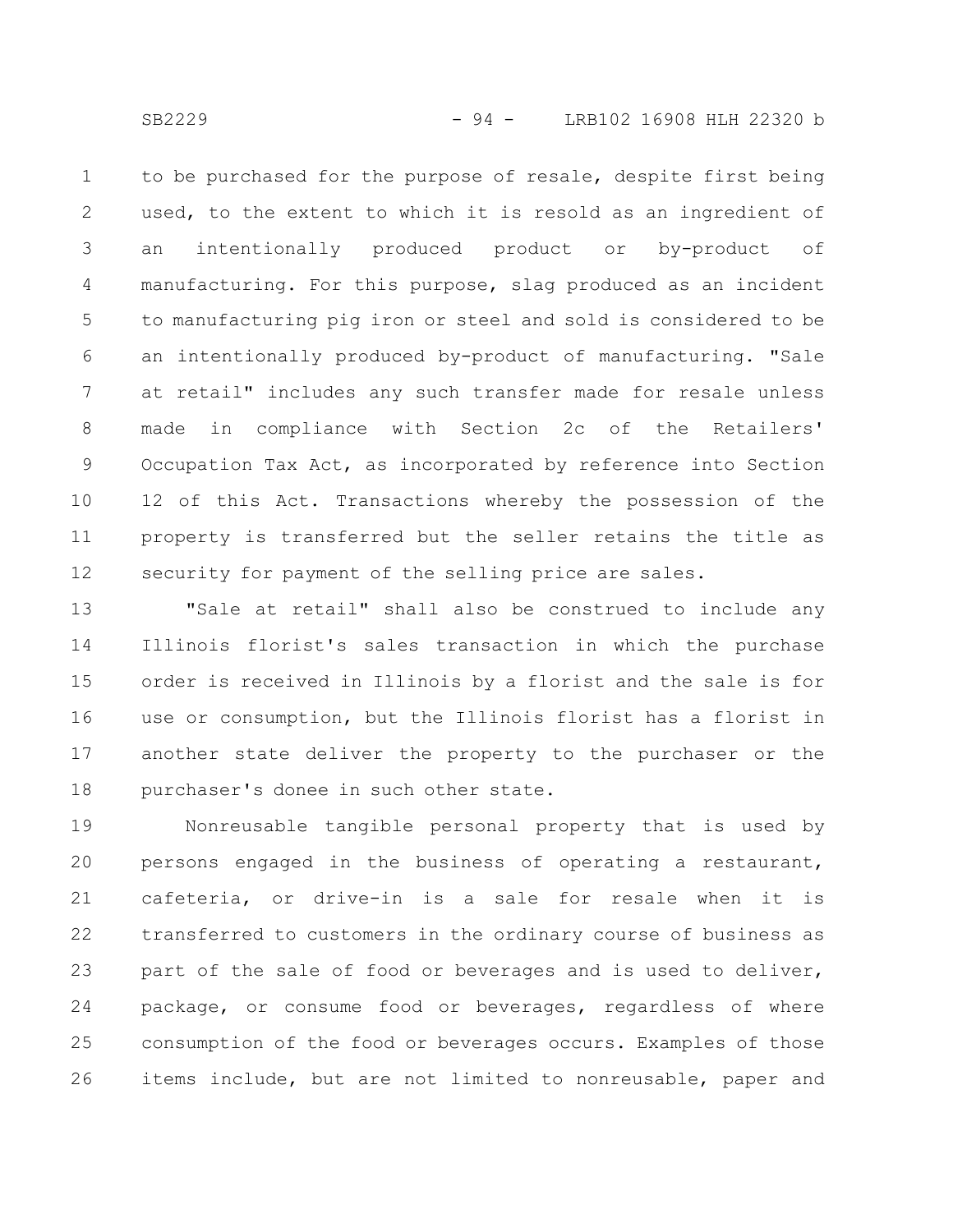plastic cups, plates, baskets, boxes, sleeves, buckets or other containers, utensils, straws, placemats, napkins, doggie bags, and wrapping or packaging materials that are transferred to customers as part of the sale of food or beverages in the ordinary course of business. 1 2 3 4 5

The purchase, employment and transfer of such tangible personal property as newsprint and ink for the primary purpose of conveying news (with or without other information) is not a purchase, use or sale of tangible personal property. 6 7 8 9

"Selling price" means the consideration for a sale valued in money whether received in money or otherwise, including cash, credits, property other than as hereinafter provided, and services, but, prior to January 1, 2020, not including the value of or credit given for traded-in tangible personal property where the item that is traded-in is of like kind and character as that which is being sold; beginning January 1, 2020, "selling price" includes the portion of the value of or credit given for traded-in motor vehicles of the First Division as defined in Section 1-146 of the Illinois Vehicle Code of like kind and character as that which is being sold that exceeds \$10,000. "Selling price" shall be determined without any deduction on account of the cost of the property sold, the cost of materials used, labor or service cost or any other expense whatsoever, but does not include interest or finance charges which appear as separate items on the bill of sale or sales contract nor charges that are added to prices by 10 11 12 13 14 15 16 17 18 19 20 21 22 23 24 25 26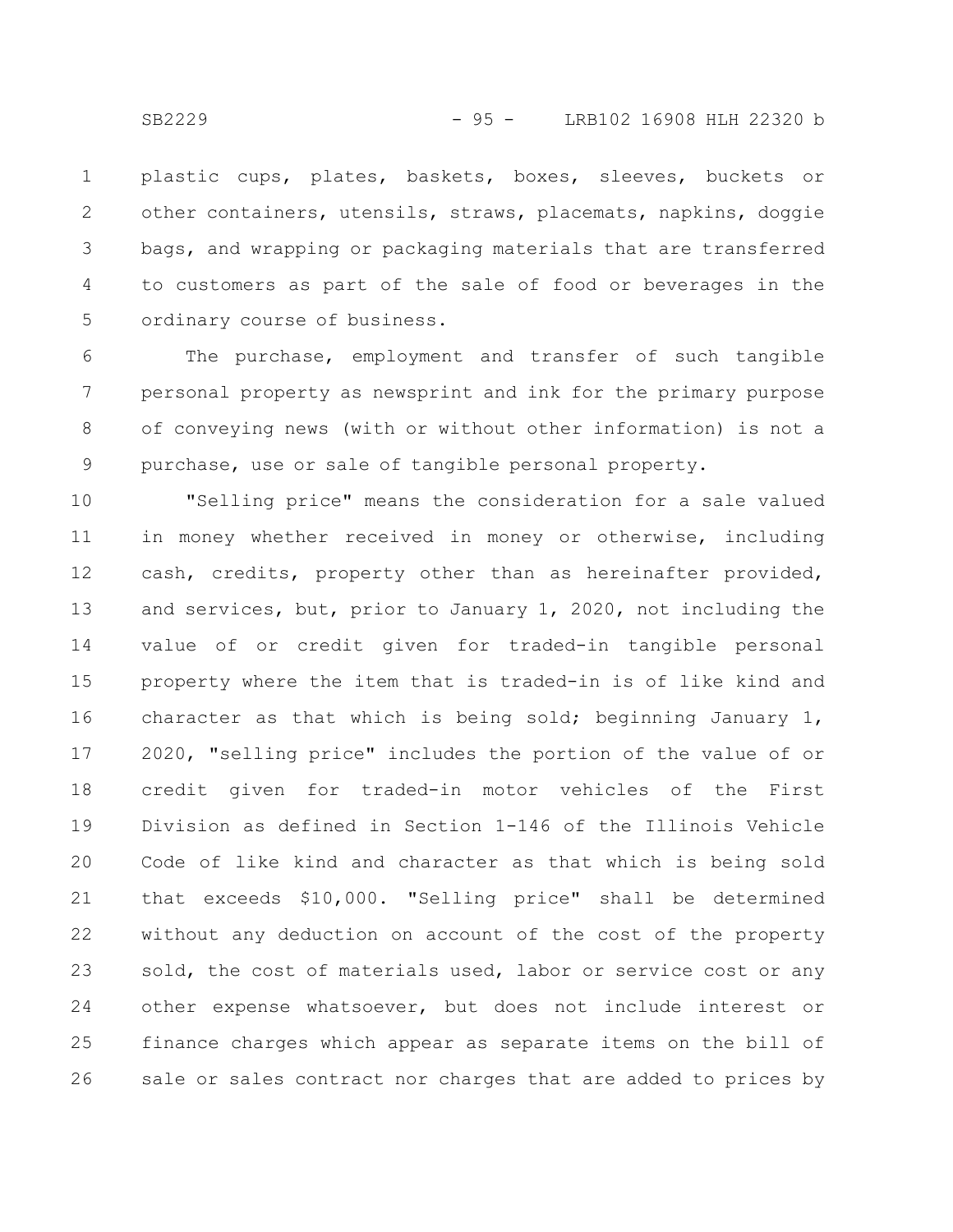sellers on account of the seller's tax liability under the Retailers' Occupation Tax Act, or on account of the seller's duty to collect, from the purchaser, the tax that is imposed by this Act, or, except as otherwise provided with respect to any cigarette tax imposed by a home rule unit, on account of the seller's tax liability under any local occupation tax administered by the Department, or, except as otherwise provided with respect to any cigarette tax imposed by a home rule unit on account of the seller's duty to collect, from the purchasers, the tax that is imposed under any local use tax administered by the Department. Effective December 1, 1985, "selling price" shall include charges that are added to prices by sellers on account of the seller's tax liability under the Cigarette Tax Act, on account of the seller's duty to collect, from the purchaser, the tax imposed under the Cigarette Use Tax Act, and on account of the seller's duty to collect, from the purchaser, any cigarette tax imposed by a home rule unit. 1 2 3 4 5 6 7 8 9 10 11 12 13 14 15 16 17

Notwithstanding any law to the contrary, for any motor vehicle, as defined in Section 1-146 of the Vehicle Code, that is sold on or after January 1, 2015 for the purpose of leasing the vehicle for a defined period that is longer than one year and (1) is a motor vehicle of the second division that: (A) is a self-contained motor vehicle designed or permanently converted to provide living quarters for recreational, camping, or travel use, with direct walk through access to the living quarters from the driver's seat; (B) is of the van 18 19 20 21 22 23 24 25 26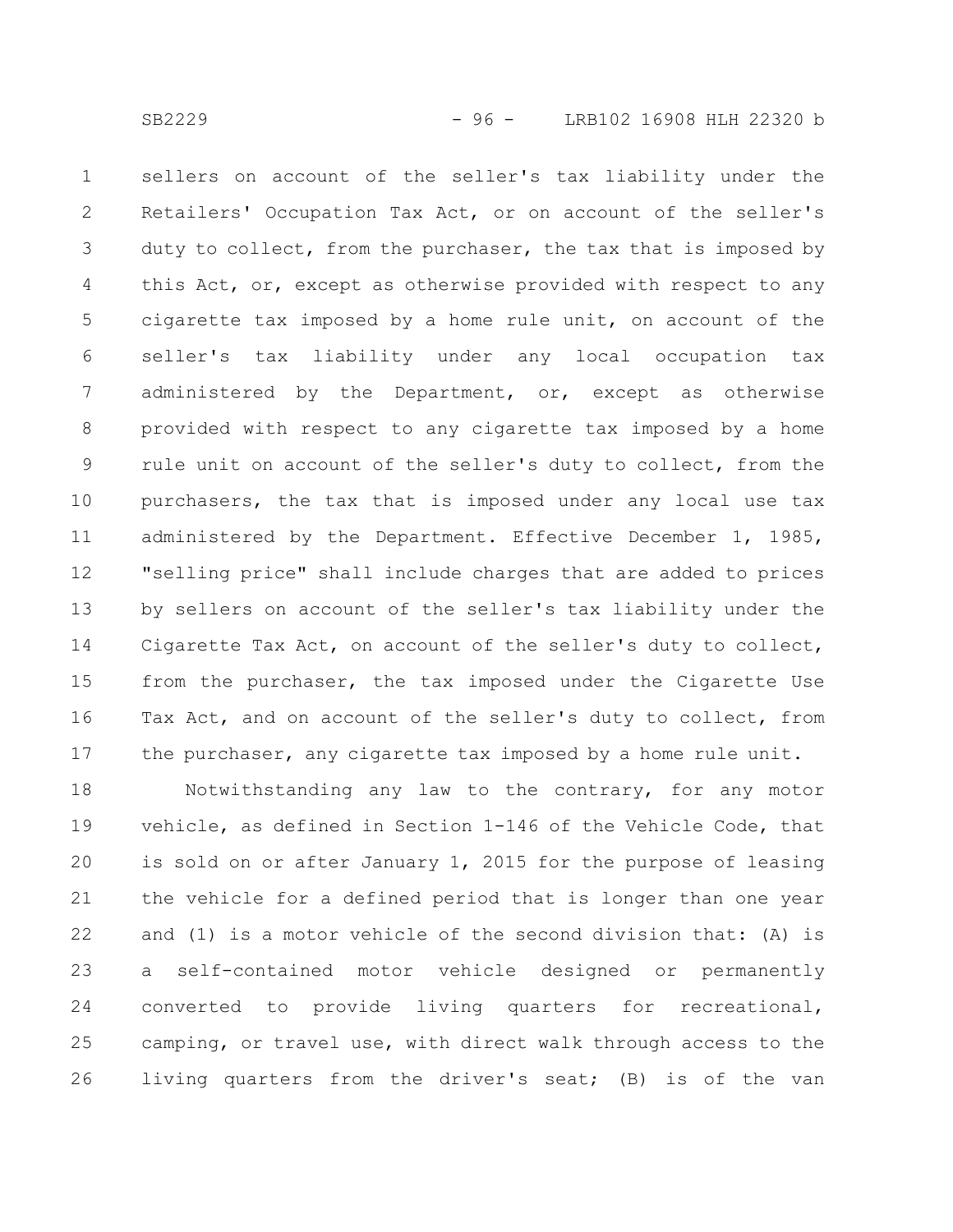configuration designed for the transportation of not less than 7 nor more than 16 passengers; or (C) has a gross vehicle weight rating of 8,000 pounds or less or (2) is a motor vehicle of the first division, "selling price" or "amount of sale" means the consideration received by the lessor pursuant to the lease contract, including amounts due at lease signing and all monthly or other regular payments charged over the term of the lease. Also included in the selling price is any amount received by the lessor from the lessee for the leased vehicle that is not calculated at the time the lease is executed, including, but not limited to, excess mileage charges and charges for excess wear and tear. For sales that occur in Illinois, with respect to any amount received by the lessor from the lessee for the leased vehicle that is not calculated at the time the lease is executed, the lessor who purchased the motor vehicle does not incur the tax imposed by the Use Tax Act on those amounts, and the retailer who makes the retail sale of the motor vehicle to the lessor is not required to collect the tax imposed by this Act or to pay the tax imposed by the Retailers' Occupation Tax Act on those amounts. However, the lessor who purchased the motor vehicle assumes the liability for reporting and paying the tax on those amounts directly to the Department in the same form (Illinois Retailers' Occupation Tax, and local retailers' occupation taxes, if applicable) in which the retailer would have reported and paid such tax if the retailer had accounted for the tax to the 1 2 3 4 5 6 7 8 9 10 11 12 13 14 15 16 17 18 19 20 21 22 23 24 25 26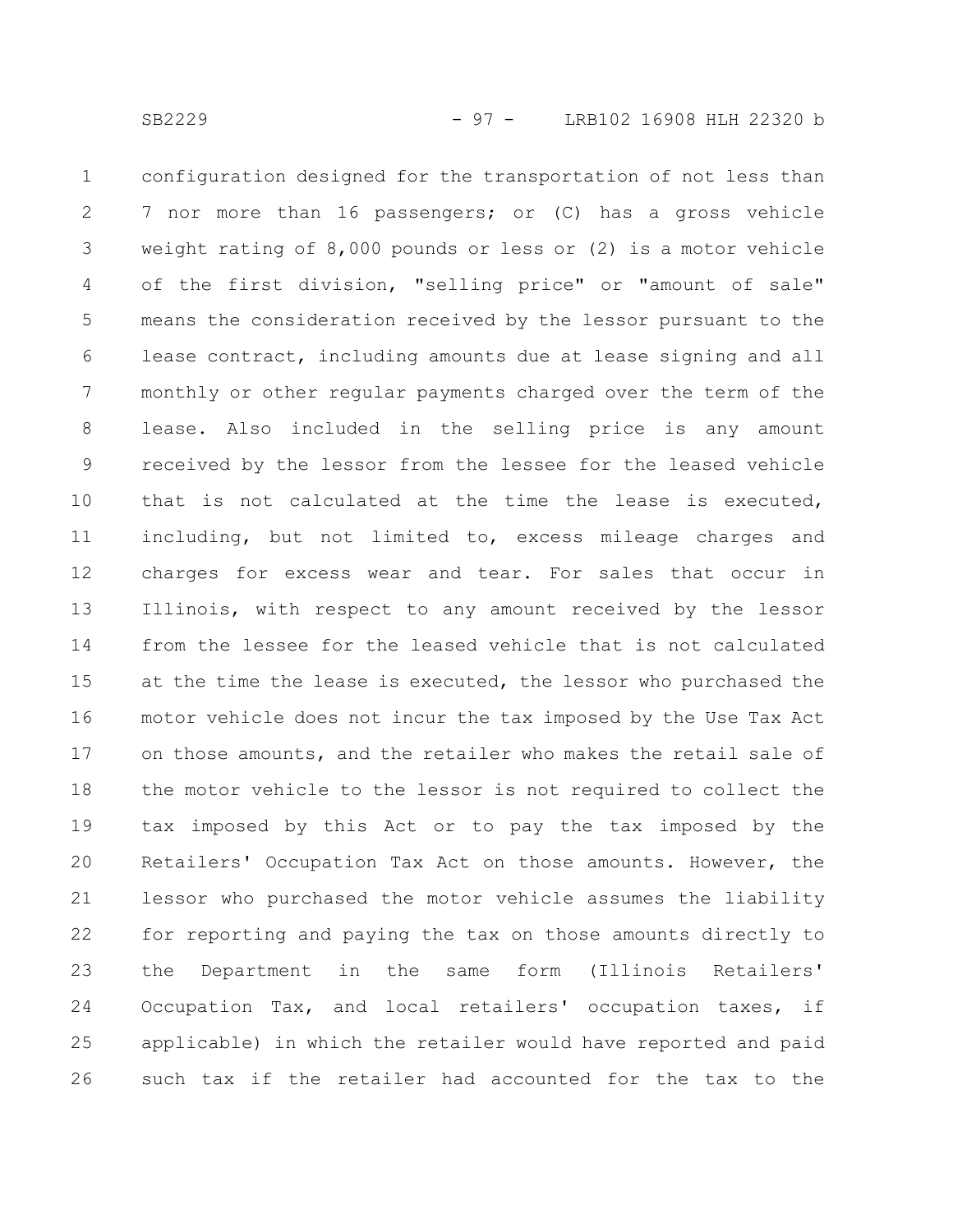Department. For amounts received by the lessor from the lessee that are not calculated at the time the lease is executed, the lessor must file the return and pay the tax to the Department by the due date otherwise required by this Act for returns other than transaction returns. If the retailer is entitled under this Act to a discount for collecting and remitting the tax imposed under this Act to the Department with respect to the sale of the motor vehicle to the lessor, then the right to the discount provided in this Act shall be transferred to the lessor with respect to the tax paid by the lessor for any amount received by the lessor from the lessee for the leased vehicle that is not calculated at the time the lease is executed; provided that the discount is only allowed if the return is timely filed and for amounts timely paid. The "selling price" of a motor vehicle that is sold on or after January 1, 2015 for the purpose of leasing for a defined period of longer than one year shall not be reduced by the value of or credit given for traded-in tangible personal property owned by the lessor, nor shall it be reduced by the value of or credit given for traded-in tangible personal property owned by the lessee, regardless of whether the trade-in value thereof is assigned by the lessee to the lessor. In the case of a motor vehicle that is sold for the purpose of leasing for a defined period of longer than one year, the sale occurs at the time of the delivery of the vehicle, regardless of the due date of any lease payments. A lessor who incurs a Retailers' Occupation 1 2 3 4 5 6 7 8 9 10 11 12 13 14 15 16 17 18 19 20 21 22 23 24 25 26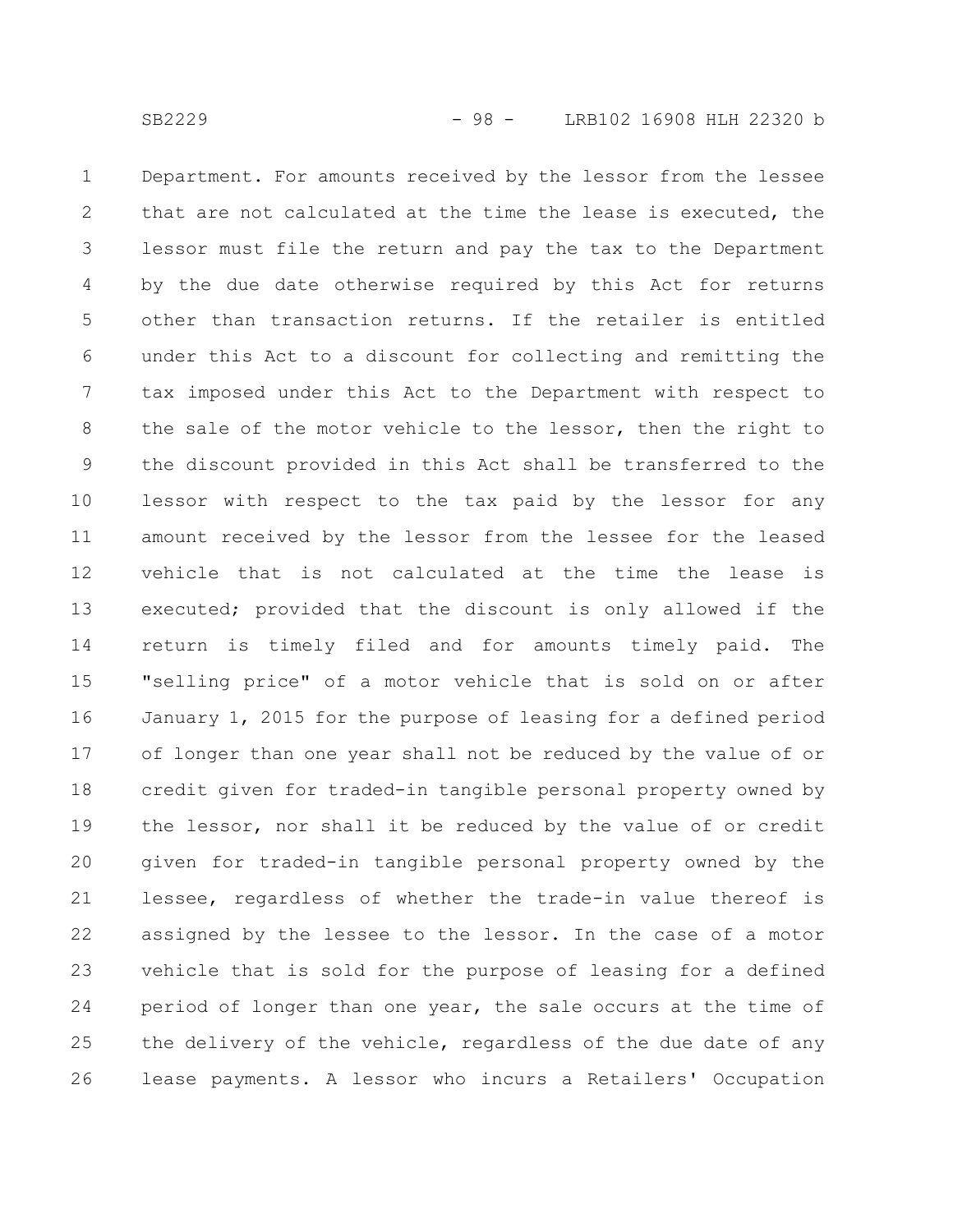Tax liability on the sale of a motor vehicle coming off lease may not take a credit against that liability for the Use Tax the lessor paid upon the purchase of the motor vehicle (or for any tax the lessor paid with respect to any amount received by the lessor from the lessee for the leased vehicle that was not calculated at the time the lease was executed) if the selling price of the motor vehicle at the time of purchase was calculated using the definition of "selling price" as defined in this paragraph. Notwithstanding any other provision of this Act to the contrary, lessors shall file all returns and make all payments required under this paragraph to the Department by electronic means in the manner and form as required by the Department. This paragraph does not apply to leases of motor vehicles for which, at the time the lease is entered into, the term of the lease is not a defined period, including leases with a defined initial period with the option to continue the lease on a month-to-month or other basis beyond the initial defined period. 1 2 3 4 5 6 7 8 9 10 11 12 13 14 15 16 17 18

The phrase "like kind and character" shall be liberally construed (including but not limited to any form of motor vehicle for any form of motor vehicle, or any kind of farm or agricultural implement for any other kind of farm or agricultural implement), while not including a kind of item which, if sold at retail by that retailer, would be exempt from retailers' occupation tax and use tax as an isolated or occasional sale. 19 20 21 22 23 24 25 26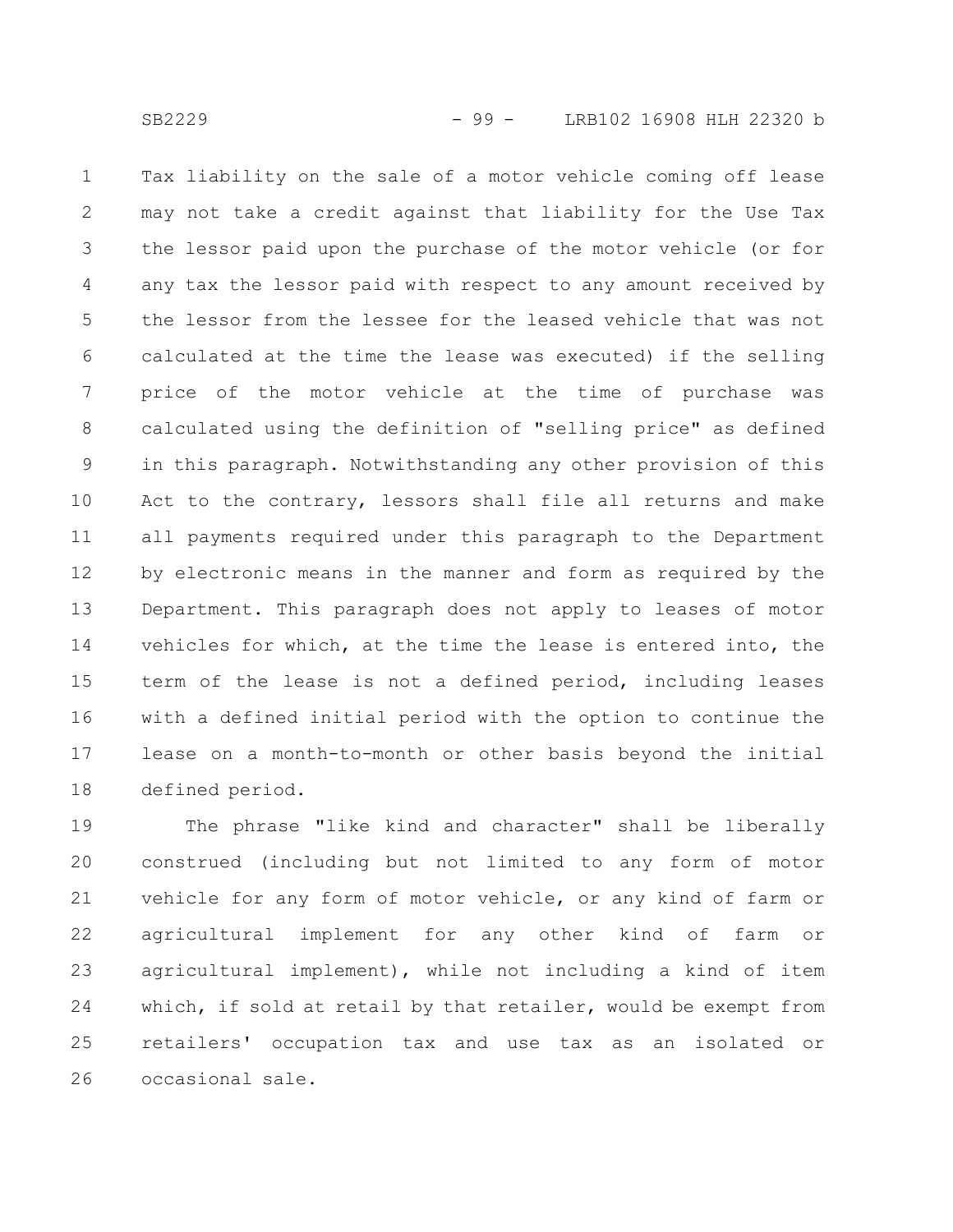1

"Department" means the Department of Revenue.

"Person" means any natural individual, firm, partnership, association, joint stock company, joint adventure, public or private corporation, limited liability company, or a receiver, executor, trustee, guardian or other representative appointed by order of any court. 2 3 4 5 6

"Retailer" means and includes every person engaged in the business of making sales at retail as defined in this Section. 7 8

A person who holds himself or herself out as being engaged (or who habitually engages) in selling tangible personal property at retail is a retailer hereunder with respect to such sales (and not primarily in a service occupation) notwithstanding the fact that such person designs and produces such tangible personal property on special order for the purchaser and in such a way as to render the property of value only to such purchaser, if such tangible personal property so produced on special order serves substantially the same function as stock or standard items of tangible personal property that are sold at retail. 9 10 11 12 13 14 15 16 17 18 19

A person whose activities are organized and conducted primarily as a not-for-profit service enterprise, and who engages in selling tangible personal property at retail (whether to the public or merely to members and their guests) is a retailer with respect to such transactions, excepting only a person organized and operated exclusively for charitable, religious or educational purposes either (1), to 20 21 22 23 24 25 26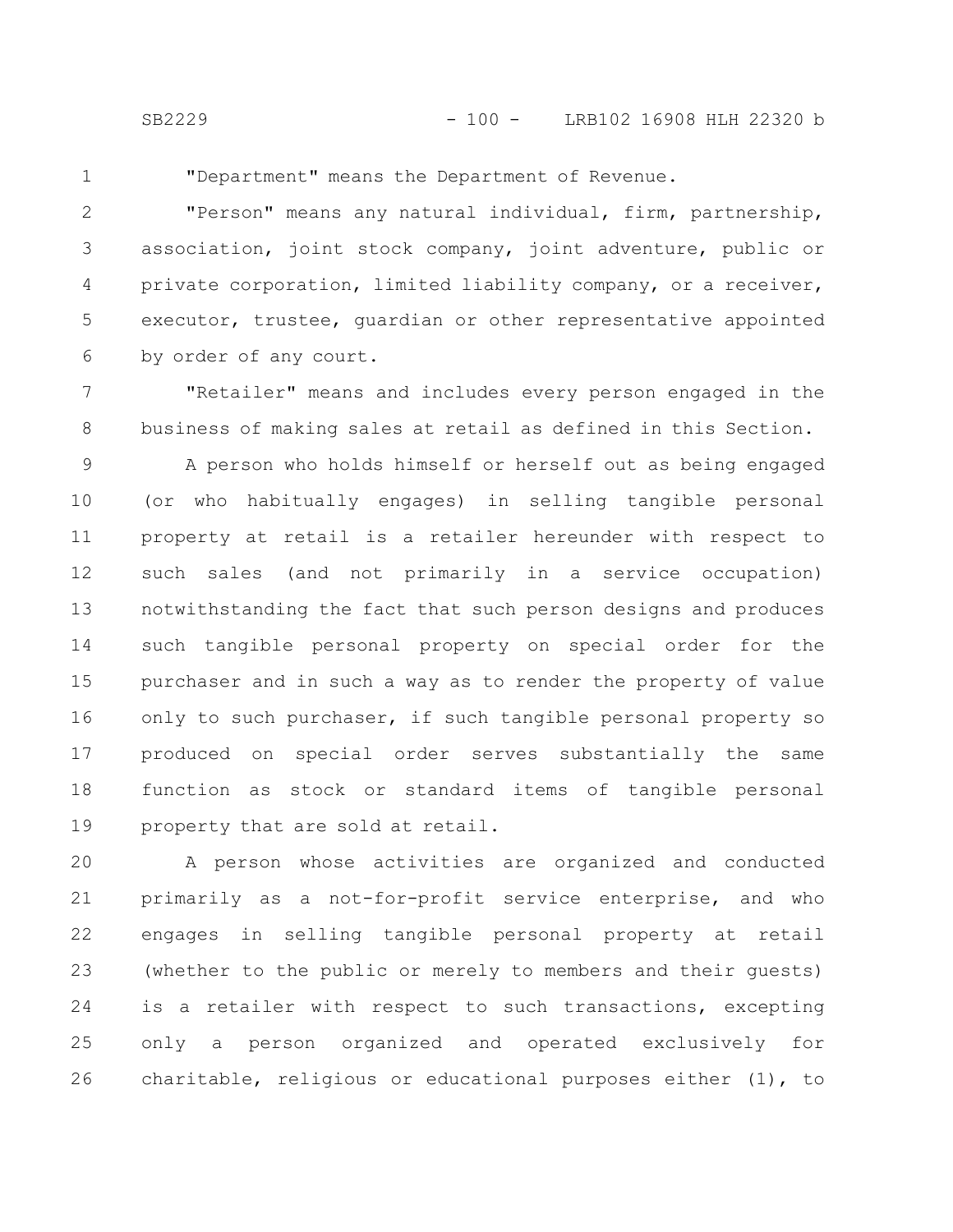the extent of sales by such person to its members, students, patients or inmates of tangible personal property to be used primarily for the purposes of such person, or (2), to the extent of sales by such person of tangible personal property which is not sold or offered for sale by persons organized for profit. The selling of school books and school supplies by schools at retail to students is not "primarily for the purposes of" the school which does such selling. This paragraph does not apply to nor subject to taxation occasional dinners, social or similar activities of a person organized and operated exclusively for charitable, religious or educational purposes, whether or not such activities are open to the public. 1 2 3 4 5 6 7 8 9 10 11 12 13

A person who is the recipient of a grant or contract under Title VII of the Older Americans Act of 1965 (P.L. 92-258) and serves meals to participants in the federal Nutrition Program for the Elderly in return for contributions established in amount by the individual participant pursuant to a schedule of suggested fees as provided for in the federal Act is not a retailer under this Act with respect to such transactions. 14 15 16 17 18 19 20

Persons who engage in the business of transferring tangible personal property upon the redemption of trading stamps are retailers hereunder when engaged in such business. 21 22 23

The isolated or occasional sale of tangible personal property at retail by a person who does not hold himself out as being engaged (or who does not habitually engage) in selling 24 25 26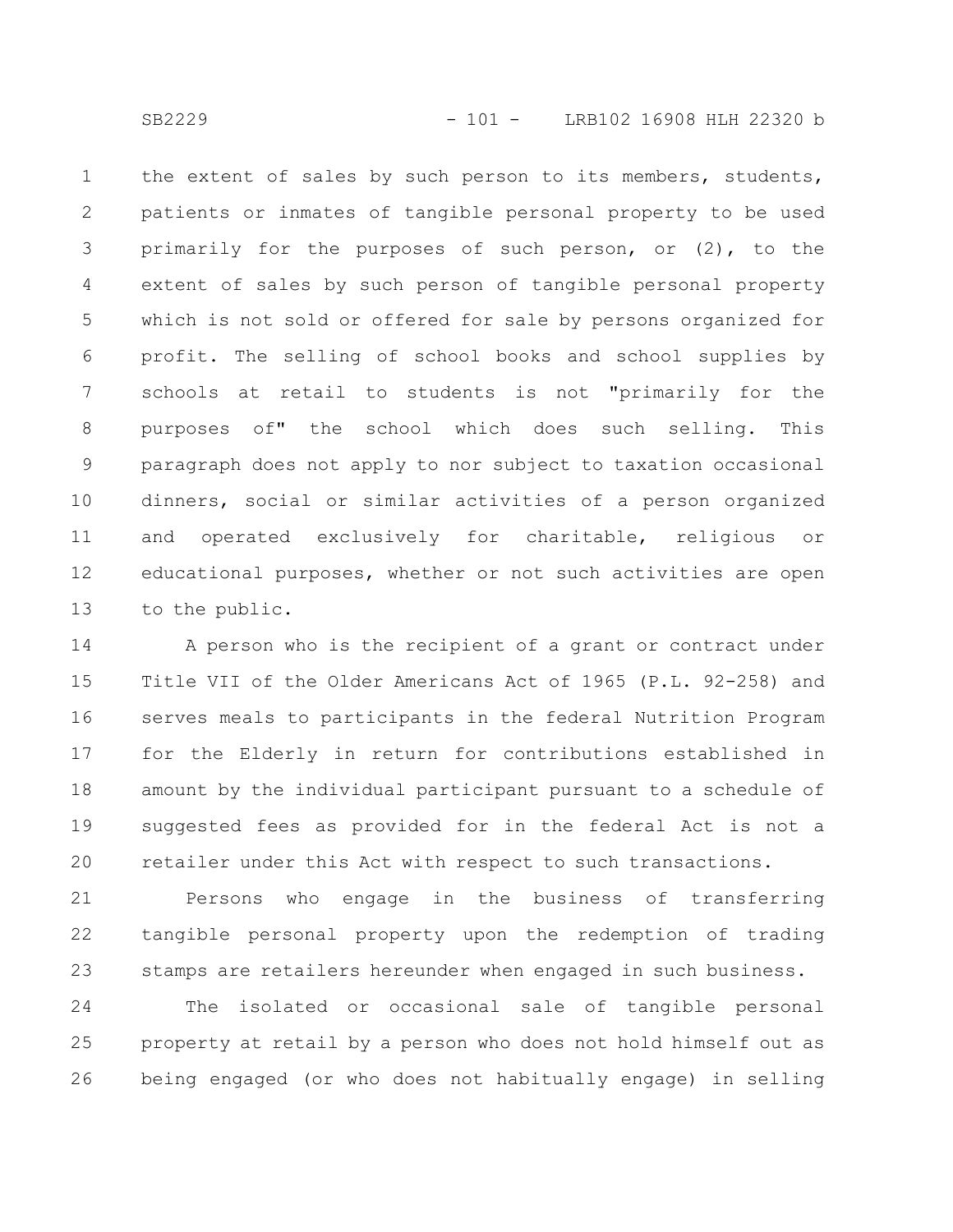such tangible personal property at retail or a sale through a bulk vending machine does not make such person a retailer hereunder. However, any person who is engaged in a business which is not subject to the tax imposed by the Retailers' Occupation Tax Act because of involving the sale of or a contract to sell real estate or a construction contract to improve real estate, but who, in the course of conducting such business, transfers tangible personal property to users or consumers in the finished form in which it was purchased, and which does not become real estate, under any provision of a construction contract or real estate sale or real estate sales agreement entered into with some other person arising out of or because of such nontaxable business, is a retailer to the extent of the value of the tangible personal property so transferred. If, in such transaction, a separate charge is made for the tangible personal property so transferred, the value of such property, for the purposes of this Act, is the amount so separately charged, but not less than the cost of such property to the transferor; if no separate charge is made, the value of such property, for the purposes of this Act, is the cost to the transferor of such tangible personal property. 1 2 3 4 5 6 7 8 9 10 11 12 13 14 15 16 17 18 19 20 21 22

"Retailer maintaining a place of business in this State", or any like term, means and includes any of the following retailers: 23 24 25

26

(1) A retailer having or maintaining within this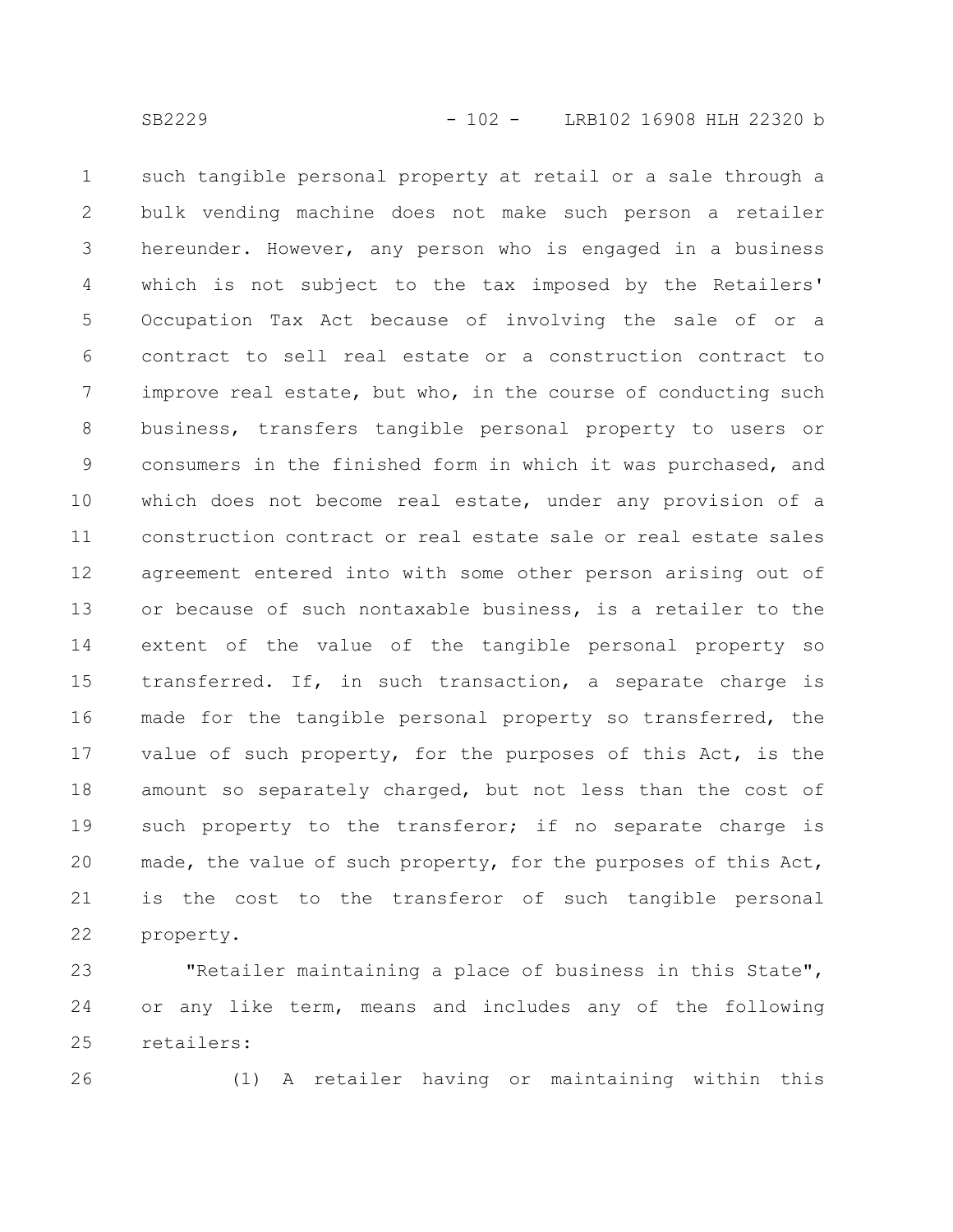State, directly or by a subsidiary, an office, distribution house, sales house, warehouse or other place of business, or any agent or other representative operating within this State under the authority of the retailer or its subsidiary, irrespective of whether such place of business or agent or other representative is located here permanently or temporarily, or whether such retailer or subsidiary is licensed to do business in this State. However, the ownership of property that is located at the premises of a printer with which the retailer has contracted for printing and that consists of the final printed product, property that becomes a part of the final printed product, or copy from which the printed product is produced shall not result in the retailer being deemed to have or maintain an office, distribution house, sales house, warehouse, or other place of business within this State. 1 2 3 4 5 6 7 8 9 10 11 12 13 14 15 16 17

(1.1) A retailer having a contract with a person located in this State under which the person, for a commission or other consideration based upon the sale of tangible personal property by the retailer, directly or indirectly refers potential customers to the retailer by providing to the potential customers a promotional code or other mechanism that allows the retailer to track purchases referred by such persons. Examples of mechanisms that allow the retailer to track purchases referred by 18 19 20 21 22 23 24 25 26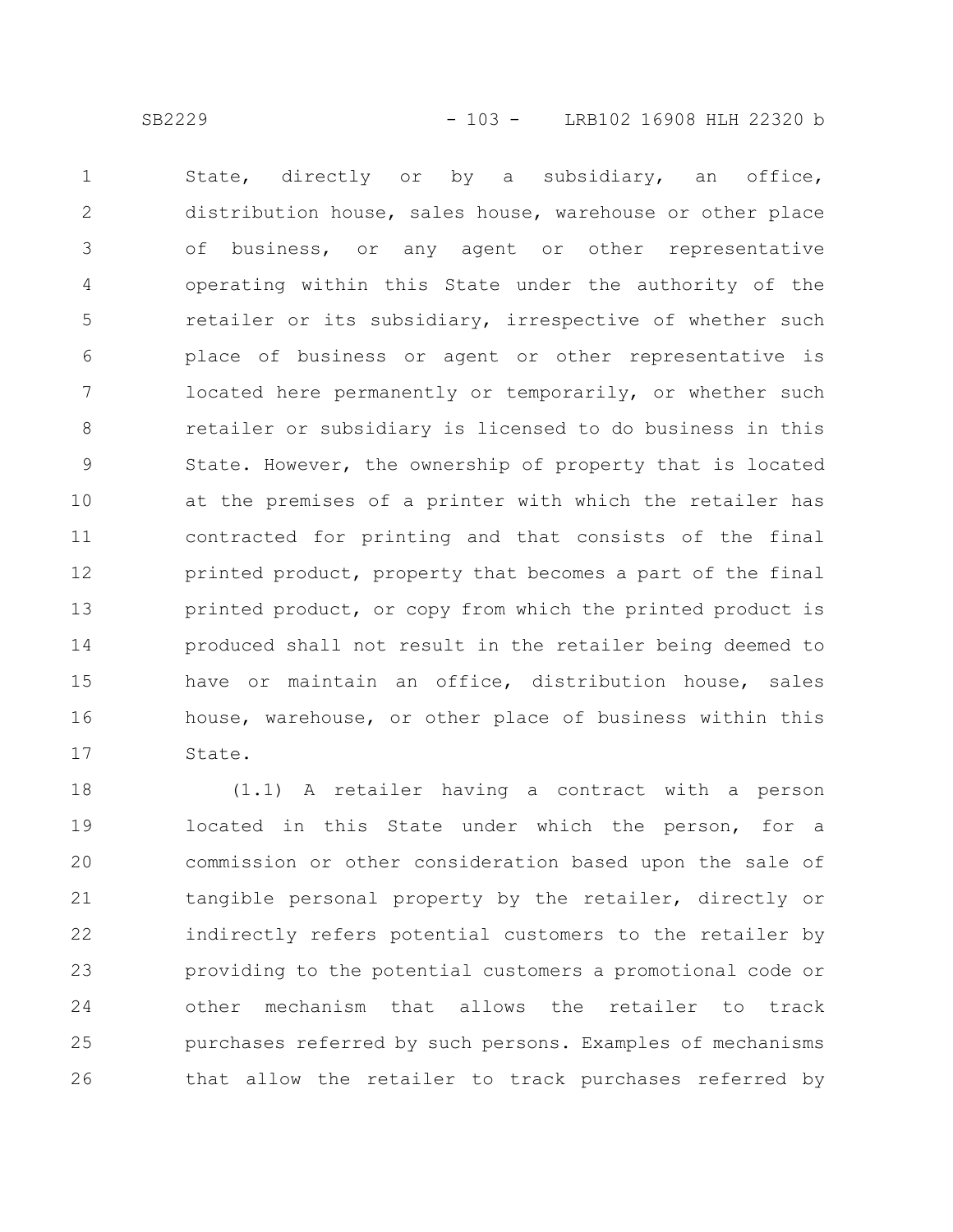such persons include but are not limited to the use of a link on the person's Internet website, promotional codes distributed through the person's hand-delivered or mailed material, and promotional codes distributed by the person through radio or other broadcast media. The provisions of this paragraph (1.1) shall apply only if the cumulative gross receipts from sales of tangible personal property by the retailer to customers who are referred to the retailer by all persons in this State under such contracts exceed \$10,000 during the preceding 4 quarterly periods ending on the last day of March, June, September, and December. A retailer meeting the requirements of this paragraph (1.1) shall be presumed to be maintaining a place of business in this State but may rebut this presumption by submitting proof that the referrals or other activities pursued within this State by such persons were not sufficient to meet the nexus standards of the United States Constitution during the preceding 4 quarterly periods. 1 2 3 4 5 6 7 8 9 10 11 12 13 14 15 16 17 18

(1.2) Beginning July 1, 2011, a retailer having a contract with a person located in this State under which: 19 20

(A) the retailer sells the same or substantially similar line of products as the person located in this State and does so using an identical or substantially similar name, trade name, or trademark as the person located in this State; and 21 22 23 24 25

26

(B) the retailer provides a commission or other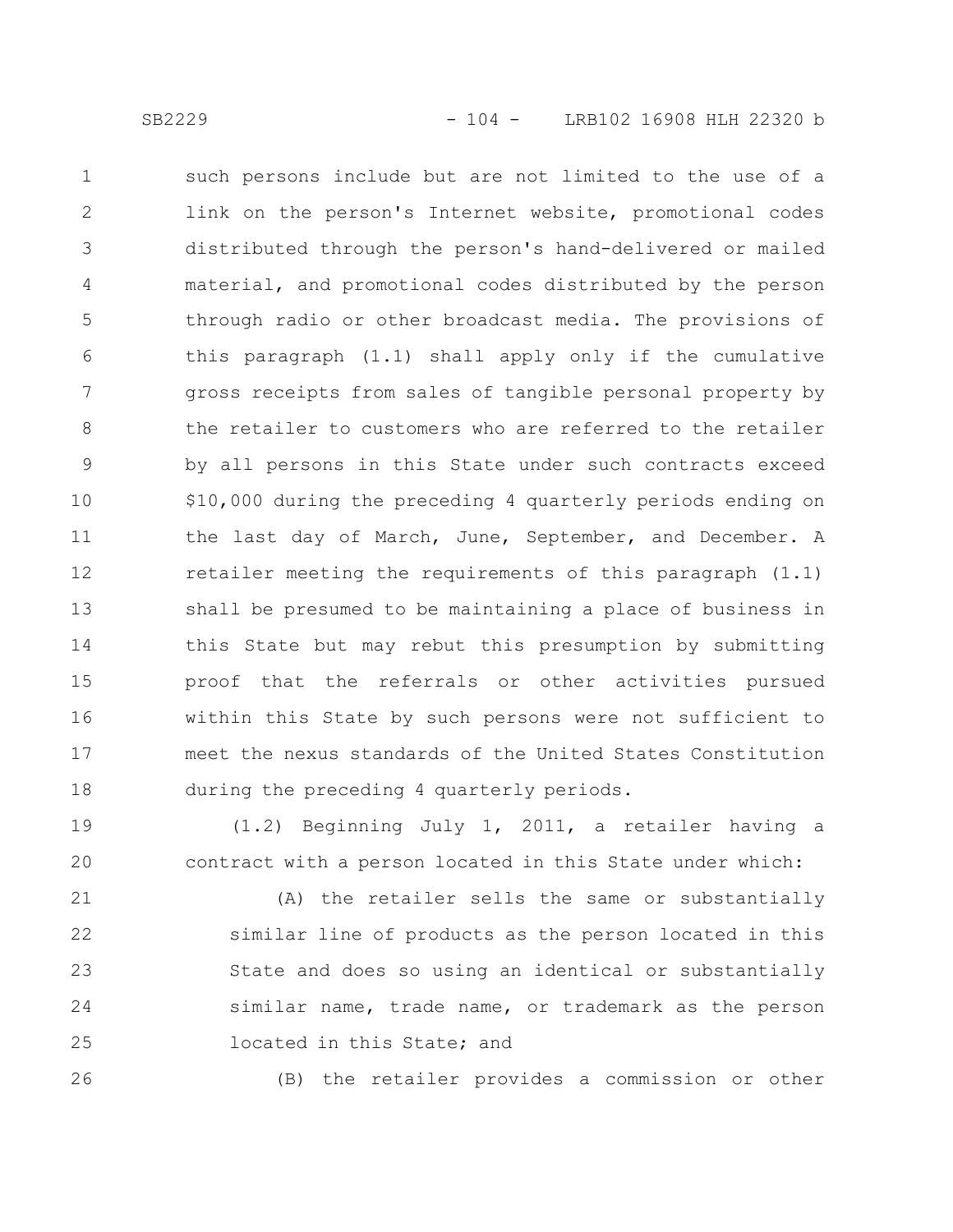consideration to the person located in this State based upon the sale of tangible personal property by the retailer. 1 2 3

The provisions of this paragraph (1.2) shall apply only if the cumulative gross receipts from sales of tangible personal property by the retailer to customers in this State under all such contracts exceed \$10,000 during the preceding 4 quarterly periods ending on the last day of March, June, September, and December. 4 5 6 7 8 9

(2) (Blank).

10

- (3) (Blank). 11
- (4) (Blank). 12
- (5) (Blank). 13
- (6) (Blank). 14
- (7) (Blank). 15
- (8) (Blank). 16

(9) Beginning October 1, 2018, a retailer making sales of tangible personal property to purchasers in Illinois from outside of Illinois if: 17 18 19

(A) the cumulative gross receipts from sales of tangible personal property to purchasers in Illinois are \$100,000 or more; or 20 21 22

(B) the retailer enters into 200 or more separate transactions for the sale of tangible personal property to purchasers in Illinois. 23 24 25

The retailer shall determine on a quarterly basis, 26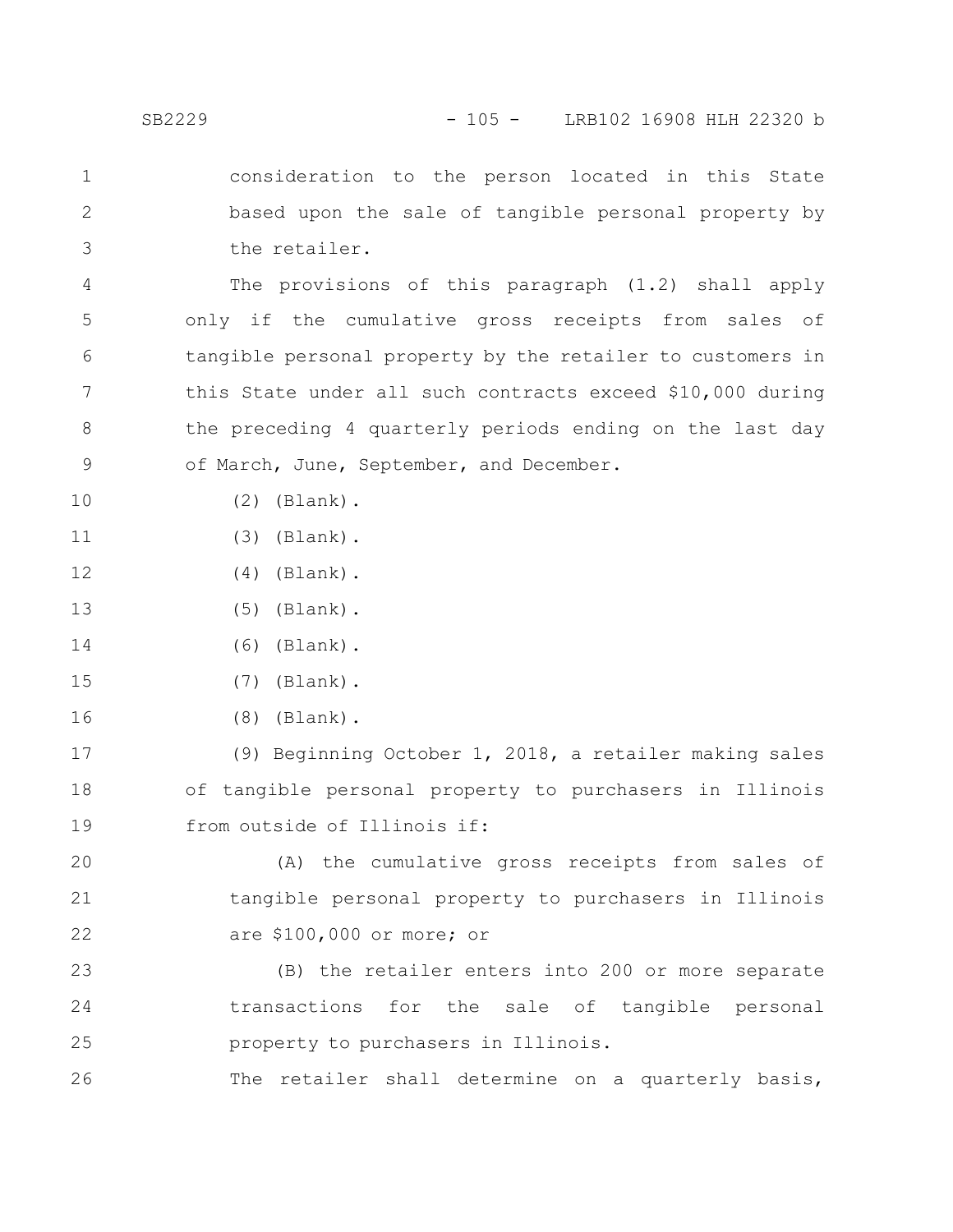ending on the last day of March, June, September, and December, whether he or she meets the criteria of either subparagraph (A) or (B) of this paragraph (9) for the preceding 12-month period. If the retailer meets the threshold of either subparagraph (A) or (B) for a 12-month period, he or she is considered a retailer maintaining a place of business in this State and is required to collect and remit the tax imposed under this Act and file returns for one year. At the end of that one-year period, the retailer shall determine whether he or she met the threshold of either subparagraph (A) or (B) during the preceding 12-month period. If the retailer met the criteria in either subparagraph (A) or (B) for the preceding 12-month period, he or she is considered a retailer maintaining a place of business in this State and is required to collect and remit the tax imposed under this Act and file returns for the subsequent year. If at the end of a one-year period a retailer that was required to collect and remit the tax imposed under this Act determines that he or she did not meet the threshold in either subparagraph (A) or (B) during the preceding 12-month period, the retailer shall subsequently determine on a quarterly basis, ending on the last day of March, June, September, and December, whether he or she meets the threshold of either subparagraph (A) or (B) for the preceding 12-month period. 1 2 3 4 5 6 7 8 9 10 11 12 13 14 15 16 17 18 19 20 21 22 23 24 25 26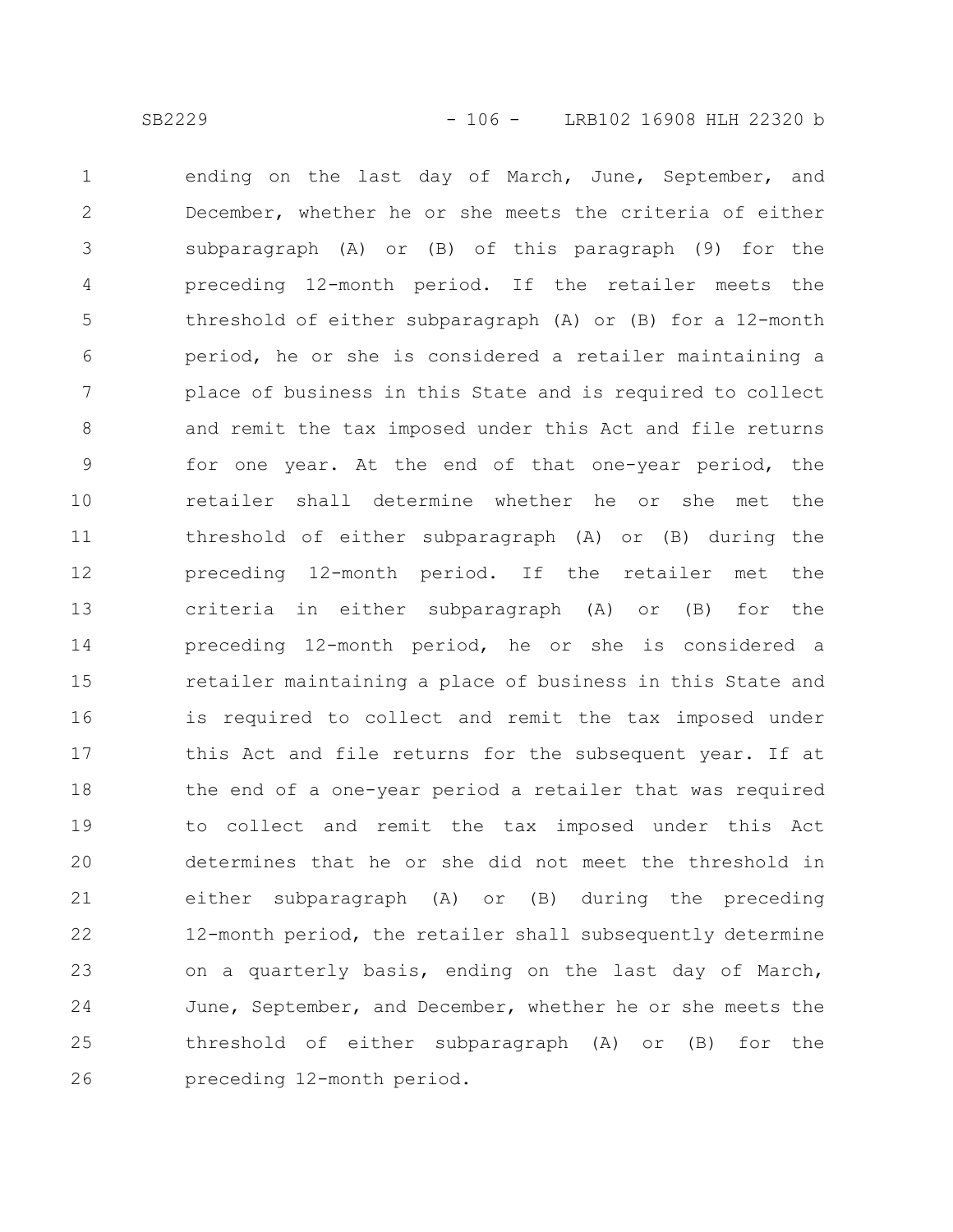Beginning January 1, 2020, neither the gross receipts from nor the number of separate transactions for sales of tangible personal property to purchasers in Illinois that a retailer makes through a marketplace facilitator and for which the retailer has received a certification from the marketplace facilitator pursuant to Section 2d of this Act shall be included for purposes of determining whether he or she has met the thresholds of this paragraph (9). 1 2 3 4 5 6 7 8

(10) Beginning January 1, 2020, a marketplace facilitator that meets a threshold set forth in subsection (b) of Section 2d of this Act. 9 10 11

"Bulk vending machine" means a vending machine, containing unsorted confections, nuts, toys, or other items designed primarily to be used or played with by children which, when a coin or coins of a denomination not larger than \$0.50 are inserted, are dispensed in equal portions, at random and without selection by the customer. 12 13 14 15 16 17

(Source: P.A. 100-587, eff. 6-4-18; 101-9, eff. 6-5-19; 101-31, eff. 1-1-20; 101-604, eff. 1-1-20.) 18 19

(35 ILCS 105/3-5) 20

Sec. 3-5. Exemptions. Use of the following tangible personal property is exempt from the tax imposed by this Act: 21 22

(1) Personal property purchased from a corporation, society, association, foundation, institution, or organization, other than a limited liability company, that is 23 24 25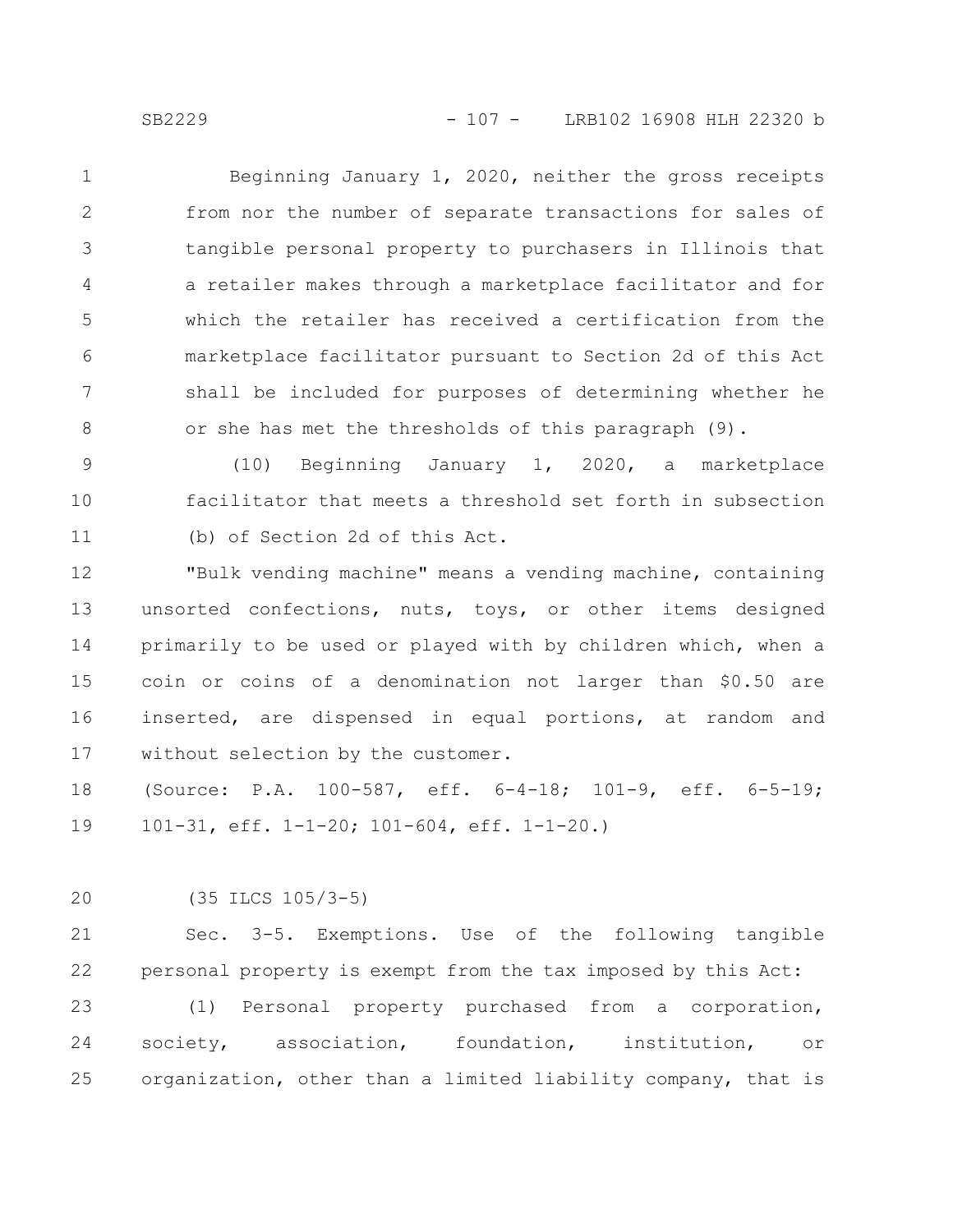organized and operated as a not-for-profit service enterprise for the benefit of persons 65 years of age or older if the personal property was not purchased by the enterprise for the purpose of resale by the enterprise. 1 2 3 4

(2) Personal property purchased by a not-for-profit Illinois county fair association for use in conducting, operating, or promoting the county fair. 5 6 7

(3) Personal property purchased by a not-for-profit arts or cultural organization that establishes, by proof required by the Department by rule, that it has received an exemption under Section 501(c)(3) of the Internal Revenue Code and that is organized and operated primarily for the presentation or support of arts or cultural programming, activities, or services. These organizations include, but are not limited to, music and dramatic arts organizations such as symphony orchestras and theatrical groups, arts and cultural service organizations, local arts councils, visual arts organizations, and media arts organizations. On and after July 1, 2001 (the effective date of Public Act 92-35), however, an entity otherwise eligible for this exemption shall not make tax-free purchases unless it has an active identification number issued by the Department. 8 9 10 11 12 13 14 15 16 17 18 19 20 21 22

(4) Personal property purchased by a governmental body, by a corporation, society, association, foundation, or institution organized and operated exclusively for charitable, religious, or educational purposes, or by a not-for-profit 23 24 25 26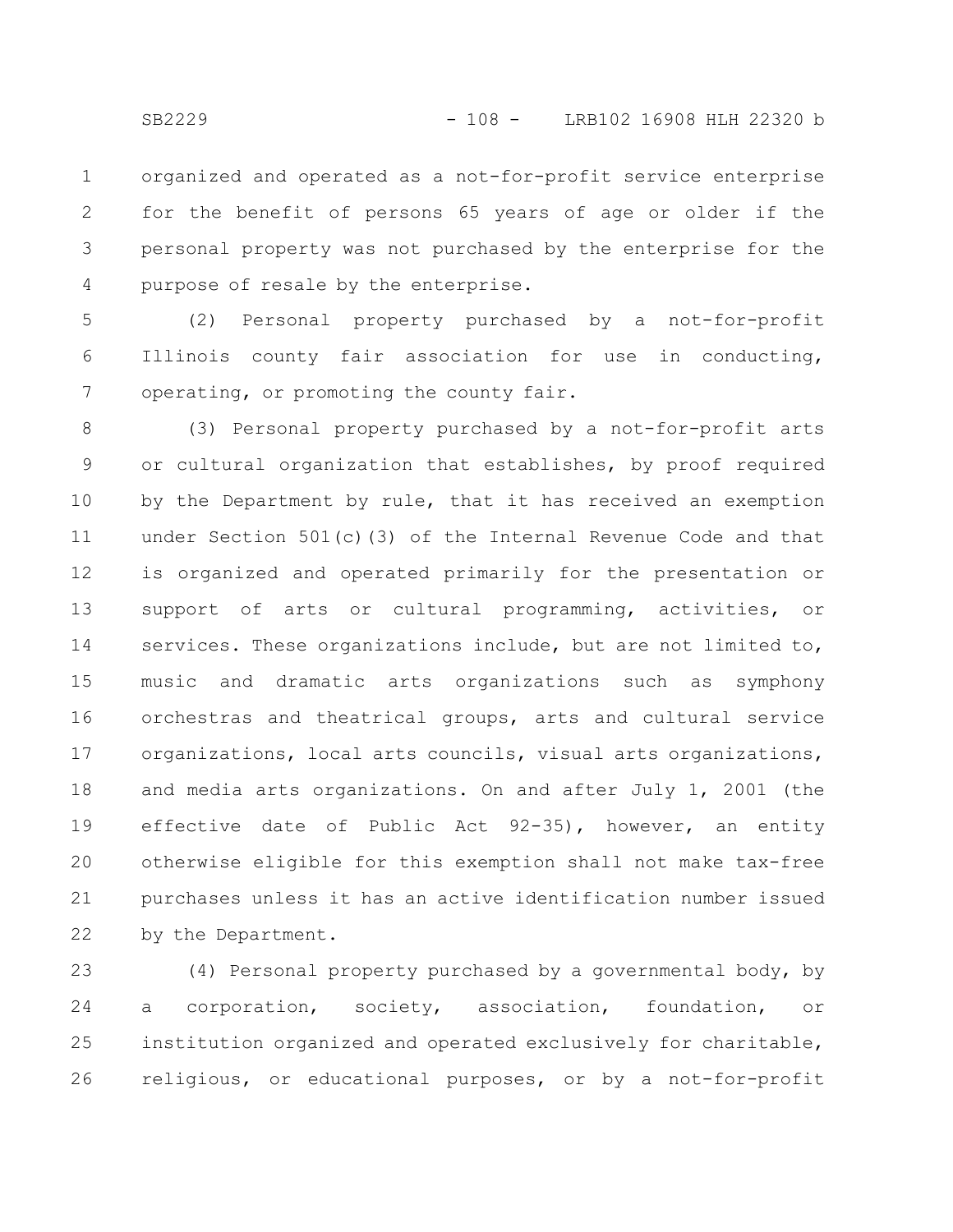corporation, society, association, foundation, institution, or organization that has no compensated officers or employees and that is organized and operated primarily for the recreation of persons 55 years of age or older. A limited liability company may qualify for the exemption under this paragraph only if the limited liability company is organized and operated exclusively for educational purposes. On and after July 1, 1987, however, no entity otherwise eligible for this exemption shall make tax-free purchases unless it has an active exemption identification number issued by the Department. 1 2 3 4 5 6 7 8 9 10

(5) Until July 1, 2003, a passenger car that is a replacement vehicle to the extent that the purchase price of the car is subject to the Replacement Vehicle Tax. 11 12 13

(6) Until July 1, 2003 and beginning again on September 1, 2004 through August 30, 2014, graphic arts machinery and equipment, including repair and replacement parts, both new and used, and including that manufactured on special order, certified by the purchaser to be used primarily for graphic arts production, and including machinery and equipment purchased for lease. Equipment includes chemicals or chemicals acting as catalysts but only if the chemicals or chemicals acting as catalysts effect a direct and immediate change upon a graphic arts product. Beginning on July 1, 2017, graphic arts machinery and equipment is included in the manufacturing and assembling machinery and equipment exemption under paragraph (18). 14 15 16 17 18 19 20 21 22 23 24 25 26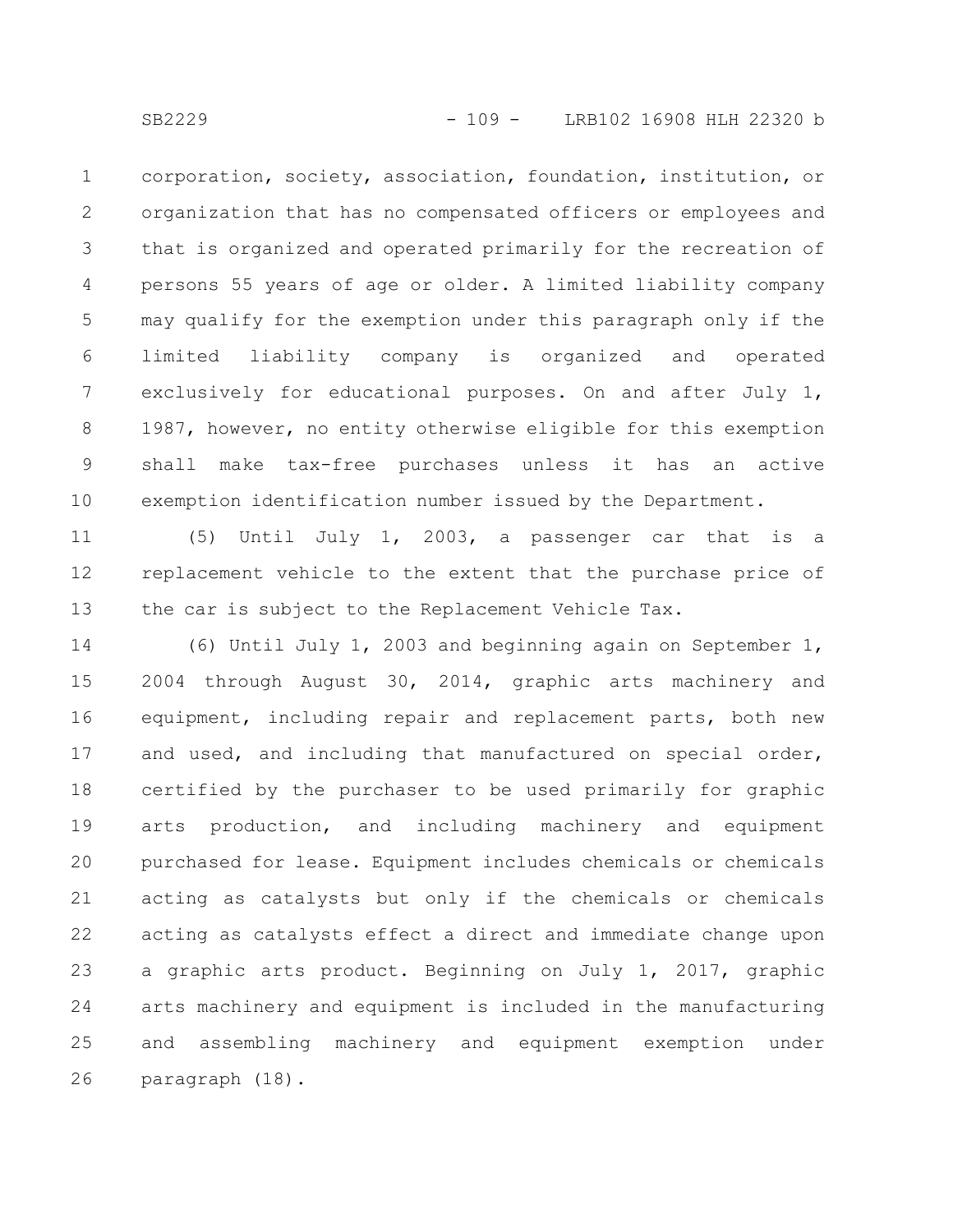(7) Farm chemicals. 1

(8) Legal tender, currency, medallions, or gold or silver coinage issued by the State of Illinois, the government of the United States of America, or the government of any foreign country, and bullion. 2 3 4 5

(9) Personal property purchased from a teacher-sponsored student organization affiliated with an elementary or secondary school located in Illinois. 6 7 8

(10) A motor vehicle that is used for automobile renting, as defined in the Automobile Renting Occupation and Use Tax Act. 9 10 11

(11) Farm machinery and equipment, both new and used, including that manufactured on special order, certified by the purchaser to be used primarily for production agriculture or State or federal agricultural programs, including individual replacement parts for the machinery and equipment, including machinery and equipment purchased for lease, and including implements of husbandry defined in Section 1-130 of the Illinois Vehicle Code, farm machinery and agricultural chemical and fertilizer spreaders, and nurse wagons required to be registered under Section 3-809 of the Illinois Vehicle Code, but excluding other motor vehicles required to be registered under the Illinois Vehicle Code. Horticultural polyhouses or hoop houses used for propagating, growing, or overwintering plants shall be considered farm machinery and equipment under this item (11). Agricultural chemical tender 12 13 14 15 16 17 18 19 20 21 22 23 24 25 26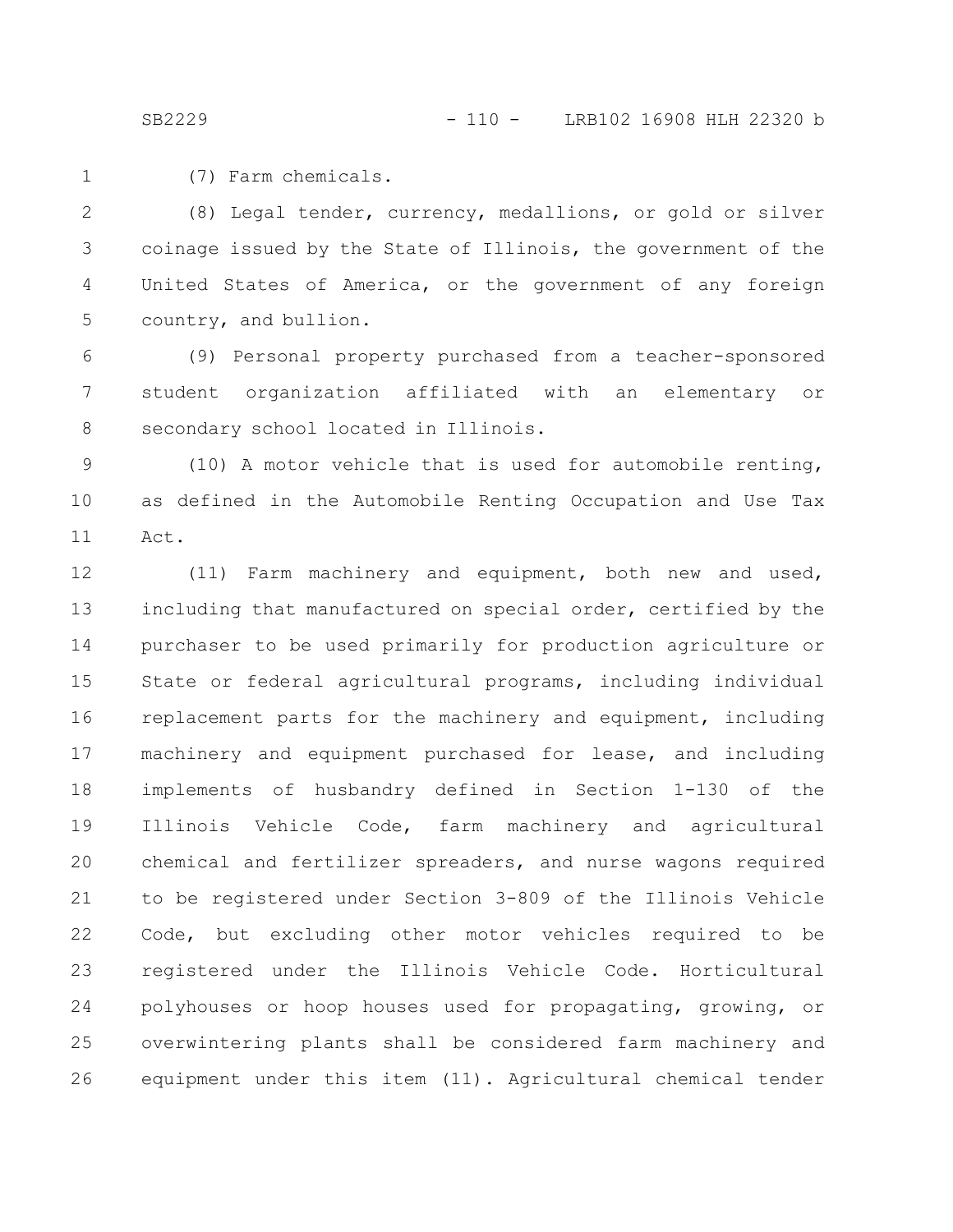tanks and dry boxes shall include units sold separately from a motor vehicle required to be licensed and units sold mounted on a motor vehicle required to be licensed if the selling price of the tender is separately stated. 1 2 3 4

Farm machinery and equipment shall include precision farming equipment that is installed or purchased to be installed on farm machinery and equipment including, but not limited to, tractors, harvesters, sprayers, planters, seeders, or spreaders. Precision farming equipment includes, but is not limited to, soil testing sensors, computers, monitors, software, global positioning and mapping systems, and other such equipment. 5 6 7 8 9 10 11 12

Farm machinery and equipment also includes computers, sensors, software, and related equipment used primarily in the computer-assisted operation of production agriculture facilities, equipment, and activities such as, but not limited to, the collection, monitoring, and correlation of animal and crop data for the purpose of formulating animal diets and agricultural chemicals. This item (11) is exempt from the provisions of Section 3-90. 13 14 15 16 17 18 19 20

(12) Until June 30, 2013, fuel and petroleum products sold to or used by an air common carrier, certified by the carrier to be used for consumption, shipment, or storage in the conduct of its business as an air common carrier, for a flight destined for or returning from a location or locations outside the United States without regard to previous or subsequent 21 22 23 24 25 26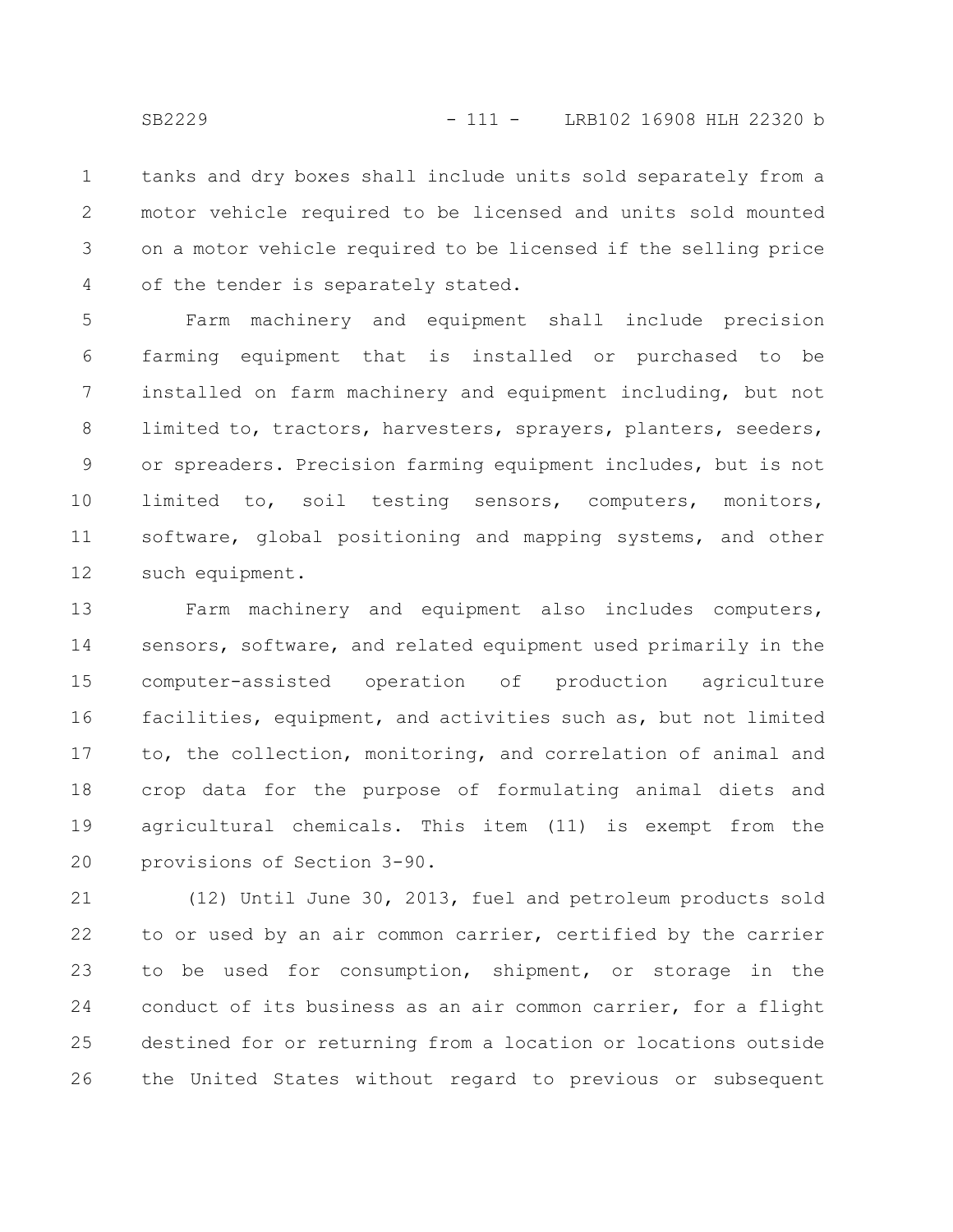domestic stopovers. 1

Beginning July 1, 2013, fuel and petroleum products sold to or used by an air carrier, certified by the carrier to be used for consumption, shipment, or storage in the conduct of its business as an air common carrier, for a flight that (i) is engaged in foreign trade or is engaged in trade between the United States and any of its possessions and (ii) transports at least one individual or package for hire from the city of origination to the city of final destination on the same aircraft, without regard to a change in the flight number of that aircraft. 2 3 4 5 6 7 8 9 10 11

(13) Proceeds of mandatory service charges separately stated on customers' bills for the purchase and consumption of food and beverages purchased at retail from a retailer, to the extent that the proceeds of the service charge are in fact turned over as tips or as a substitute for tips to the employees who participate directly in preparing, serving, hosting or cleaning up the food or beverage function with respect to which the service charge is imposed. 12 13 14 15 16 17 18 19

(14) Until July 1, 2003, oil field exploration, drilling, and production equipment, including (i) rigs and parts of rigs, rotary rigs, cable tool rigs, and workover rigs, (ii) pipe and tubular goods, including casing and drill strings, (iii) pumps and pump-jack units, (iv) storage tanks and flow lines, (v) any individual replacement part for oil field exploration, drilling, and production equipment, and (vi) 20 21 22 23 24 25 26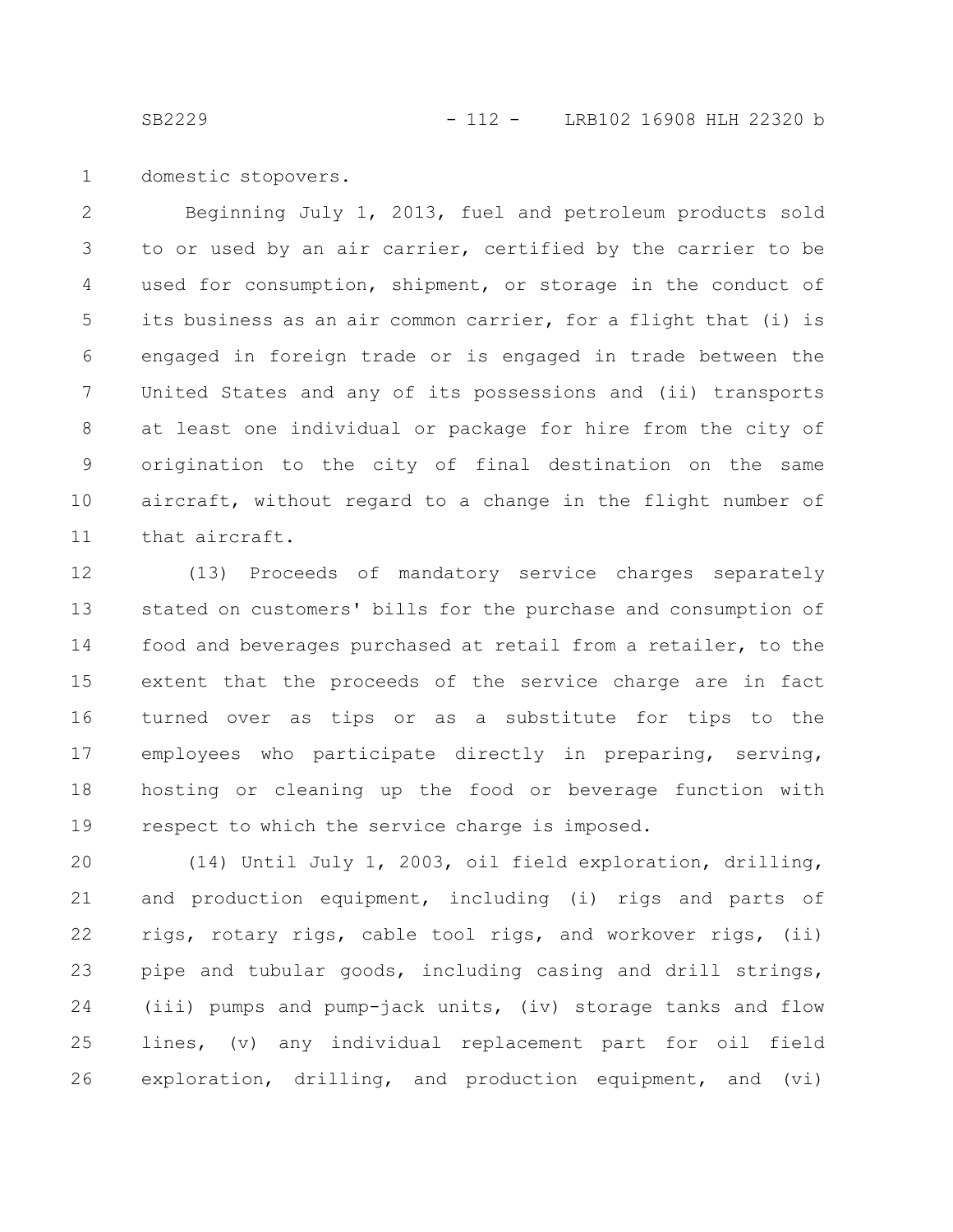machinery and equipment purchased for lease; but excluding motor vehicles required to be registered under the Illinois Vehicle Code. 1 2 3

(15) Photoprocessing machinery and equipment, including repair and replacement parts, both new and used, including that manufactured on special order, certified by the purchaser to be used primarily for photoprocessing, and including photoprocessing machinery and equipment purchased for lease. 4 5 6 7 8

(16) Until July 1, 2023, coal and aggregate exploration, mining, off-highway hauling, processing, maintenance, and reclamation equipment, including replacement parts and equipment, and including equipment purchased for lease, but excluding motor vehicles required to be registered under the Illinois Vehicle Code. The changes made to this Section by Public Act 97-767 apply on and after July 1, 2003, but no claim for credit or refund is allowed on or after August 16, 2013 (the effective date of Public Act 98-456) for such taxes paid during the period beginning July 1, 2003 and ending on August 16, 2013 (the effective date of Public Act 98-456). 9 10 11 12 13 14 15 16 17 18 19

(17) Until July 1, 2003, distillation machinery and equipment, sold as a unit or kit, assembled or installed by the retailer, certified by the user to be used only for the production of ethyl alcohol that will be used for consumption as motor fuel or as a component of motor fuel for the personal use of the user, and not subject to sale or resale. 20 21 22 23 24 25

(18) Manufacturing and assembling machinery and equipment 26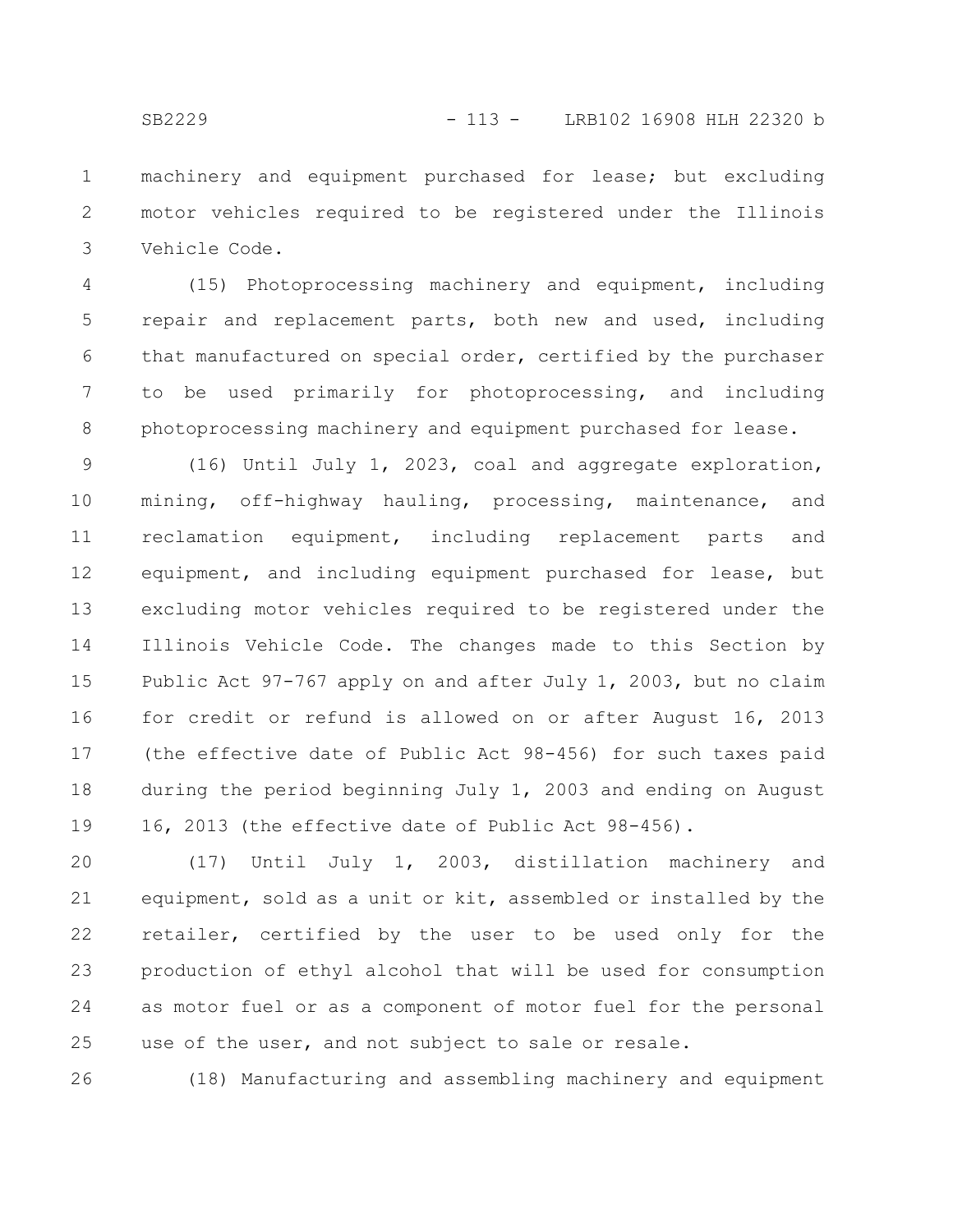used primarily in the process of manufacturing or assembling tangible personal property for wholesale or retail sale or lease, whether that sale or lease is made directly by the manufacturer or by some other person, whether the materials used in the process are owned by the manufacturer or some other person, or whether that sale or lease is made apart from or as an incident to the seller's engaging in the service occupation of producing machines, tools, dies, jigs, patterns, gauges, or other similar items of no commercial value on special order for a particular purchaser. The exemption provided by this paragraph (18) includes production related tangible personal property, as defined in Section 3-50, purchased on or after July 1, 2019. The exemption provided by this paragraph (18) does not include machinery and equipment used in (i) the generation of electricity for wholesale or retail sale; (ii) the generation or treatment of natural or artificial gas for wholesale or retail sale that is delivered to customers through pipes, pipelines, or mains; or (iii) the treatment of water for wholesale or retail sale that is delivered to customers through pipes, pipelines, or mains. The provisions of Public Act 98-583 are declaratory of existing law as to the meaning and scope of this exemption. Beginning on July 1, 2017, the exemption provided by this paragraph (18) includes, but is not limited to, graphic arts machinery and equipment, as defined in paragraph (6) of this Section. 1 2 3 4 5 6 7 8 9 10 11 12 13 14 15 16 17 18 19 20 21 22 23 24 25

(19) Personal property delivered to a purchaser or 26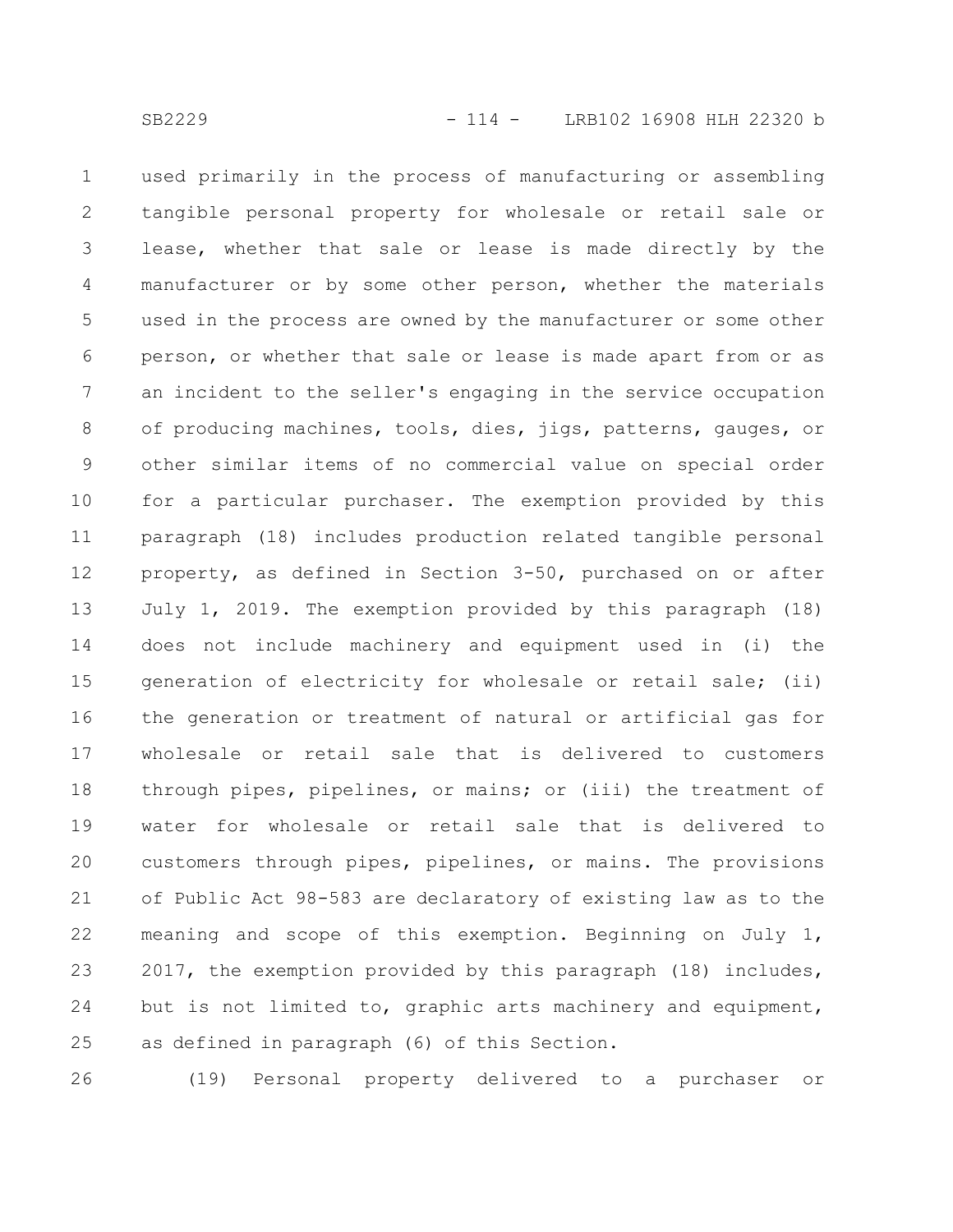purchaser's donee inside Illinois when the purchase order for that personal property was received by a florist located outside Illinois who has a florist located inside Illinois deliver the personal property. 1 2 3 4

(20) Semen used for artificial insemination of livestock for direct agricultural production. 5 6

(21) Horses, or interests in horses, registered with and meeting the requirements of any of the Arabian Horse Club Registry of America, Appaloosa Horse Club, American Quarter Horse Association, United States Trotting Association, or Jockey Club, as appropriate, used for purposes of breeding or racing for prizes. This item (21) is exempt from the provisions of Section 3-90, and the exemption provided for under this item (21) applies for all periods beginning May 30, 1995, but no claim for credit or refund is allowed on or after January 1, 2008 for such taxes paid during the period beginning May 30, 2000 and ending on January 1, 2008. 7 8 9 10 11 12 13 14 15 16 17

(22) Computers and communications equipment utilized for any hospital purpose and equipment used in the diagnosis, analysis, or treatment of hospital patients purchased by a lessor who leases the equipment, under a lease of one year or longer executed or in effect at the time the lessor would otherwise be subject to the tax imposed by this Act, to a hospital that has been issued an active tax exemption identification number by the Department under Section 1g of the Retailers' Occupation Tax Act. If the equipment is leased 18 19 20 21 22 23 24 25 26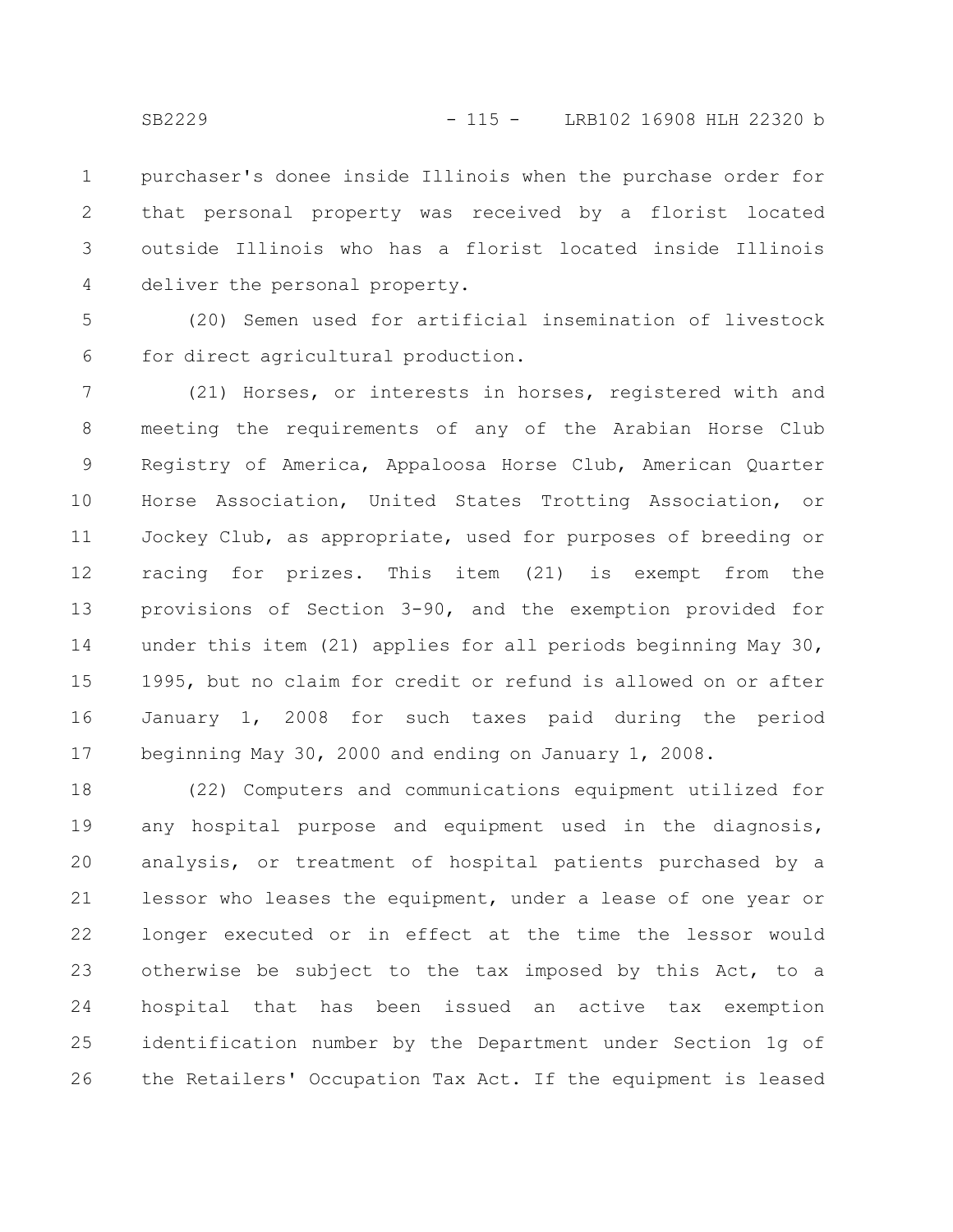in a manner that does not qualify for this exemption or is used in any other non-exempt manner, the lessor shall be liable for the tax imposed under this Act or the Service Use Tax Act, as the case may be, based on the fair market value of the property at the time the non-qualifying use occurs. No lessor shall collect or attempt to collect an amount (however designated) that purports to reimburse that lessor for the tax imposed by this Act or the Service Use Tax Act, as the case may be, if the tax has not been paid by the lessor. If a lessor improperly collects any such amount from the lessee, the lessee shall have a legal right to claim a refund of that amount from the lessor. If, however, that amount is not refunded to the lessee for any reason, the lessor is liable to pay that amount to the Department. 1 2 3 4 5 6 7 8 9 10 11 12 13 14

(23) Personal property purchased by a lessor who leases the property, under a lease of one year or longer executed or in effect at the time the lessor would otherwise be subject to the tax imposed by this Act, to a governmental body that has been issued an active sales tax exemption identification number by the Department under Section 1g of the Retailers' Occupation Tax Act. If the property is leased in a manner that does not qualify for this exemption or used in any other non-exempt manner, the lessor shall be liable for the tax imposed under this Act or the Service Use Tax Act, as the case may be, based on the fair market value of the property at the time the non-qualifying use occurs. No lessor shall collect or 15 16 17 18 19 20 21 22 23 24 25 26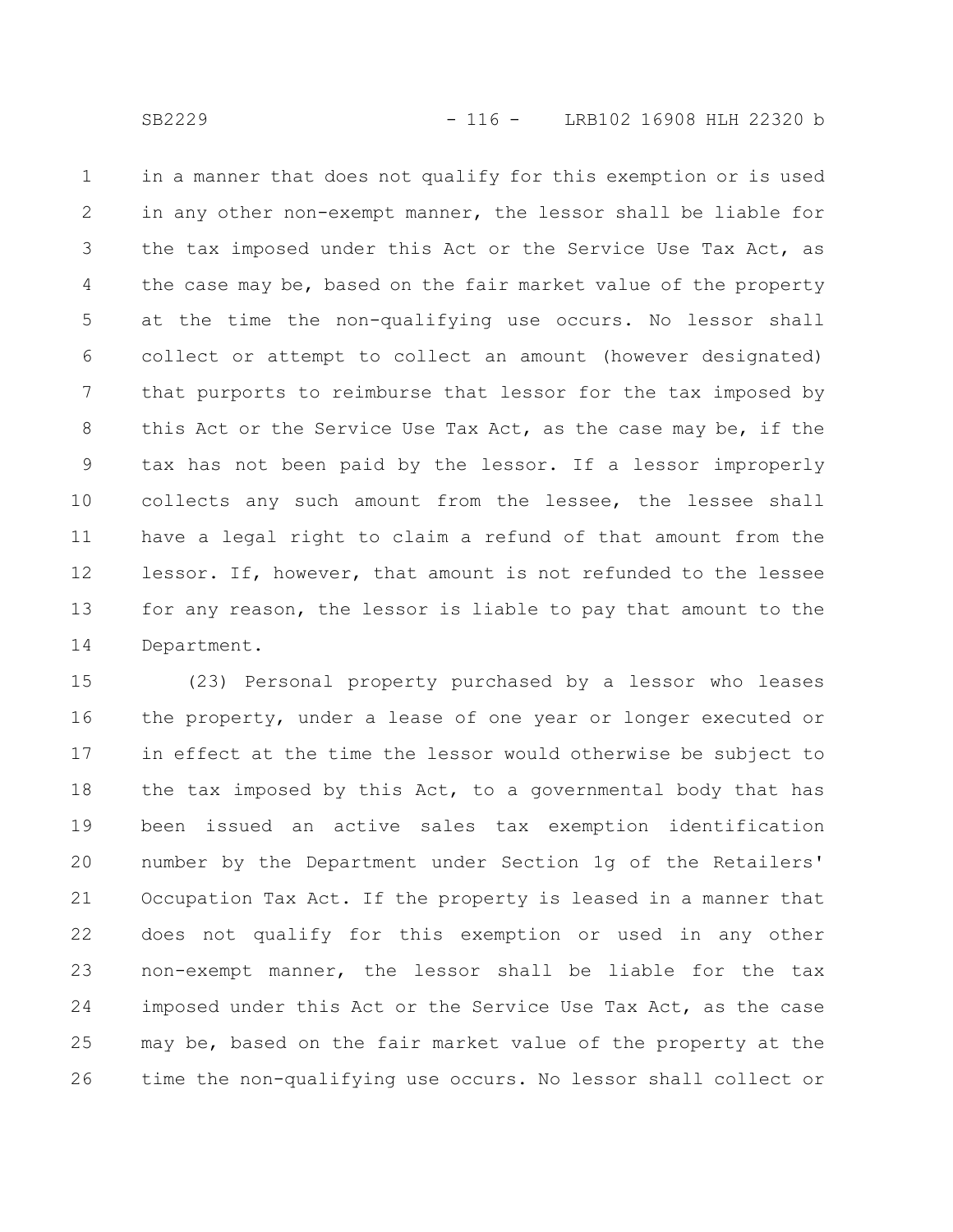attempt to collect an amount (however designated) that purports to reimburse that lessor for the tax imposed by this Act or the Service Use Tax Act, as the case may be, if the tax has not been paid by the lessor. If a lessor improperly collects any such amount from the lessee, the lessee shall have a legal right to claim a refund of that amount from the lessor. If, however, that amount is not refunded to the lessee for any reason, the lessor is liable to pay that amount to the Department. 1 2 3 4 5 6 7 8 9

(24) Beginning with taxable years ending on or after December 31, 1995 and ending with taxable years ending on or before December 31, 2004, personal property that is donated for disaster relief to be used in a State or federally declared disaster area in Illinois or bordering Illinois by a manufacturer or retailer that is registered in this State to a corporation, society, association, foundation, or institution that has been issued a sales tax exemption identification number by the Department that assists victims of the disaster who reside within the declared disaster area. 10 11 12 13 14 15 16 17 18 19

(25) Beginning with taxable years ending on or after December 31, 1995 and ending with taxable years ending on or before December 31, 2004, personal property that is used in the performance of infrastructure repairs in this State, including but not limited to municipal roads and streets, access roads, bridges, sidewalks, waste disposal systems, water and sewer line extensions, water distribution and 20 21 22 23 24 25 26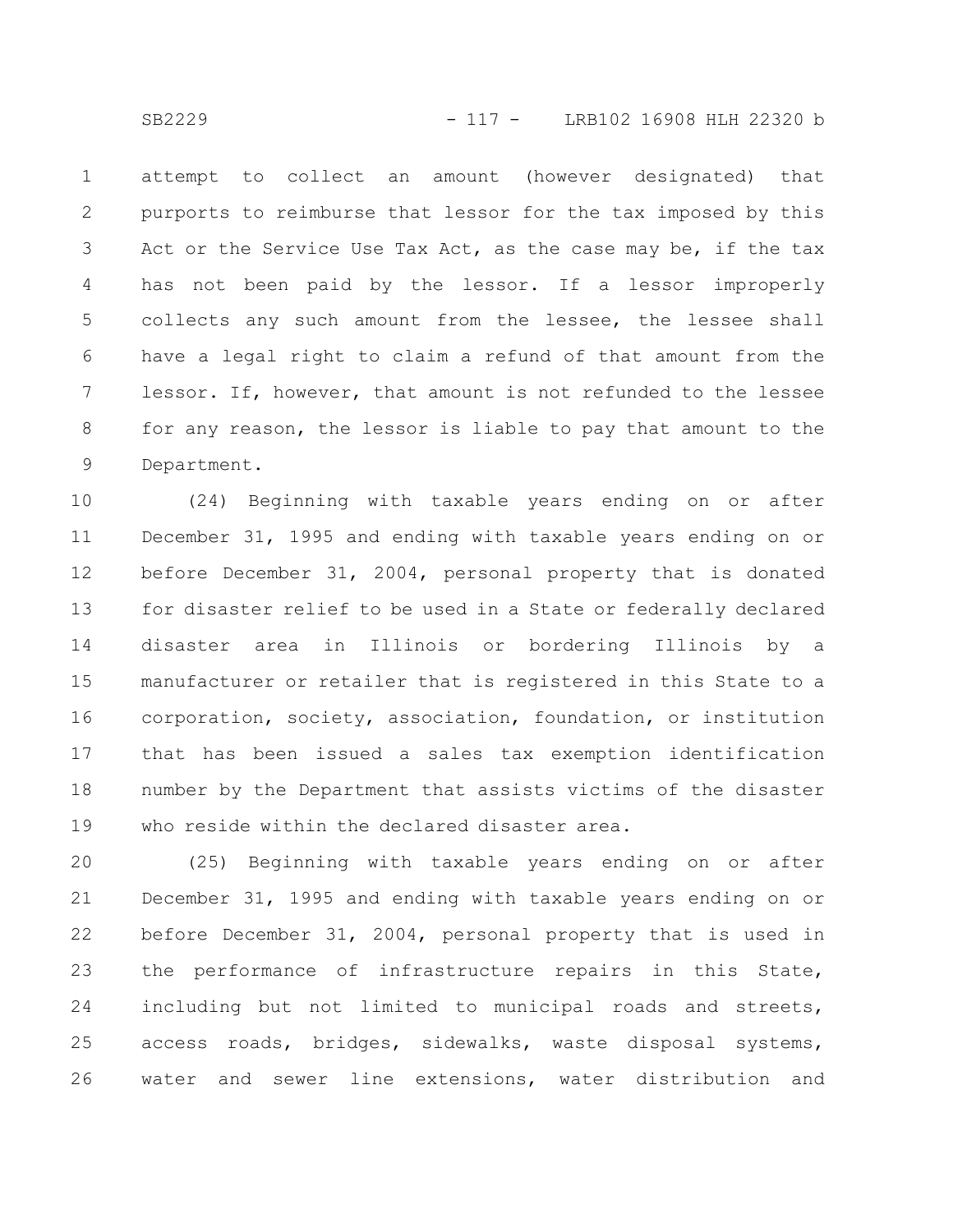purification facilities, storm water drainage and retention facilities, and sewage treatment facilities, resulting from a State or federally declared disaster in Illinois or bordering Illinois when such repairs are initiated on facilities located in the declared disaster area within 6 months after the disaster. 1 2 3 4 5 6

(26) Beginning July 1, 1999, game or game birds purchased at a "game breeding and hunting preserve area" as that term is used in the Wildlife Code. This paragraph is exempt from the provisions of Section 3-90. 7 8 9 10

(27) A motor vehicle, as that term is defined in Section 1-146 of the Illinois Vehicle Code, that is donated to a corporation, limited liability company, society, association, foundation, or institution that is determined by the Department to be organized and operated exclusively for educational purposes. For purposes of this exemption, "a corporation, limited liability company, society, association, foundation, or institution organized and operated exclusively for educational purposes" means all tax-supported public schools, private schools that offer systematic instruction in useful branches of learning by methods common to public schools and that compare favorably in their scope and intensity with the course of study presented in tax-supported schools, and vocational or technical schools or institutes organized and operated exclusively to provide a course of study of not less than 6 weeks duration and designed to prepare 11 12 13 14 15 16 17 18 19 20 21 22 23 24 25 26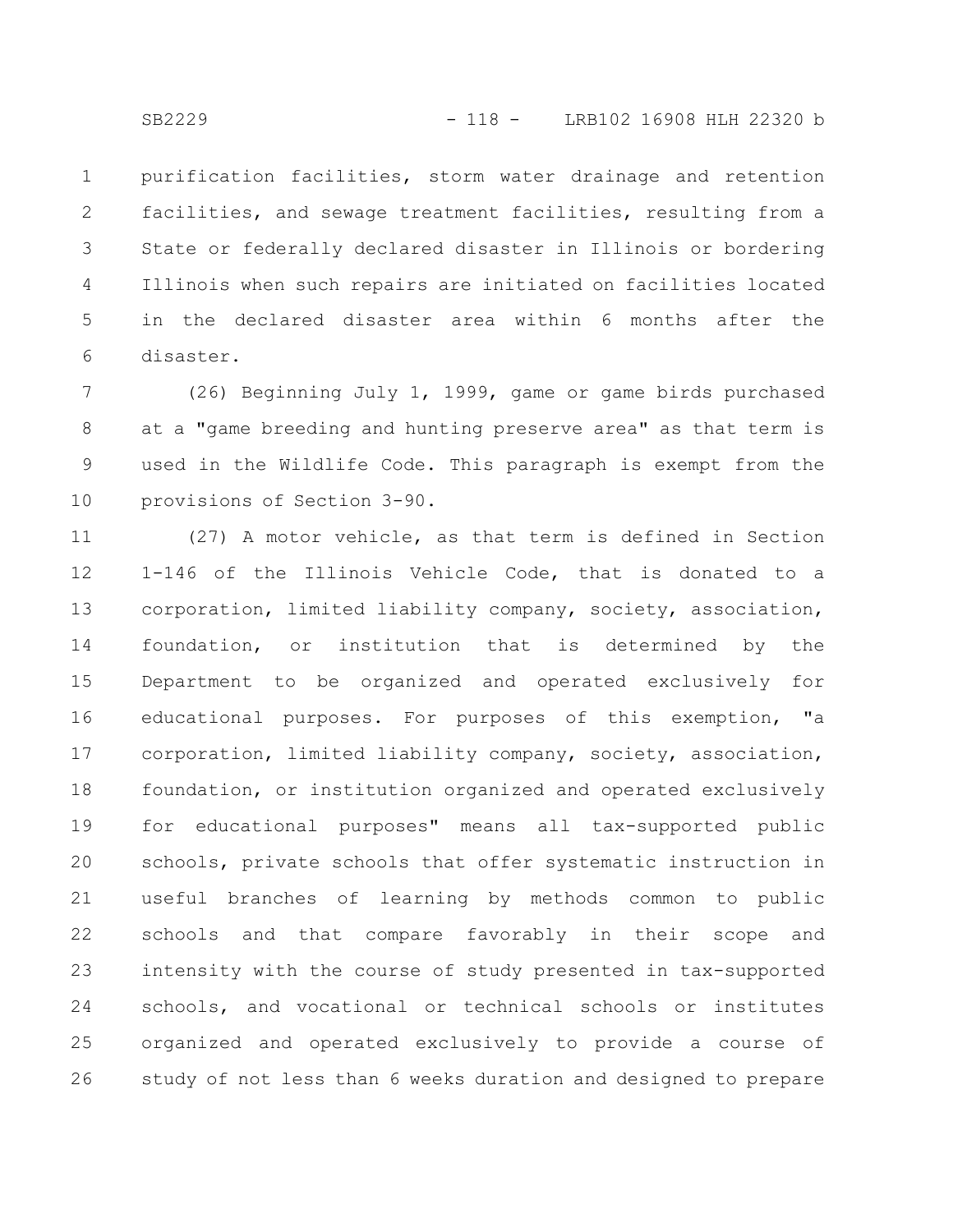individuals to follow a trade or to pursue a manual, technical, mechanical, industrial, business, or commercial occupation. 1 2 3

(28) Beginning January 1, 2000, personal property, including food, purchased through fundraising events for the benefit of a public or private elementary or secondary school, a group of those schools, or one or more school districts if the events are sponsored by an entity recognized by the school district that consists primarily of volunteers and includes parents and teachers of the school children. This paragraph does not apply to fundraising events (i) for the benefit of private home instruction or (ii) for which the fundraising entity purchases the personal property sold at the events from another individual or entity that sold the property for the purpose of resale by the fundraising entity and that profits from the sale to the fundraising entity. This paragraph is exempt from the provisions of Section 3-90. 4 5 6 7 8 9 10 11 12 13 14 15 16 17

(29) Beginning January 1, 2000 and through December 31, 2001, new or used automatic vending machines that prepare and serve hot food and beverages, including coffee, soup, and other items, and replacement parts for these machines. Beginning January 1, 2002 and through June 30, 2003, machines and parts for machines used in commercial, coin-operated amusement and vending business if a use or occupation tax is paid on the gross receipts derived from the use of the commercial, coin-operated amusement and vending machines. This 18 19 20 21 22 23 24 25 26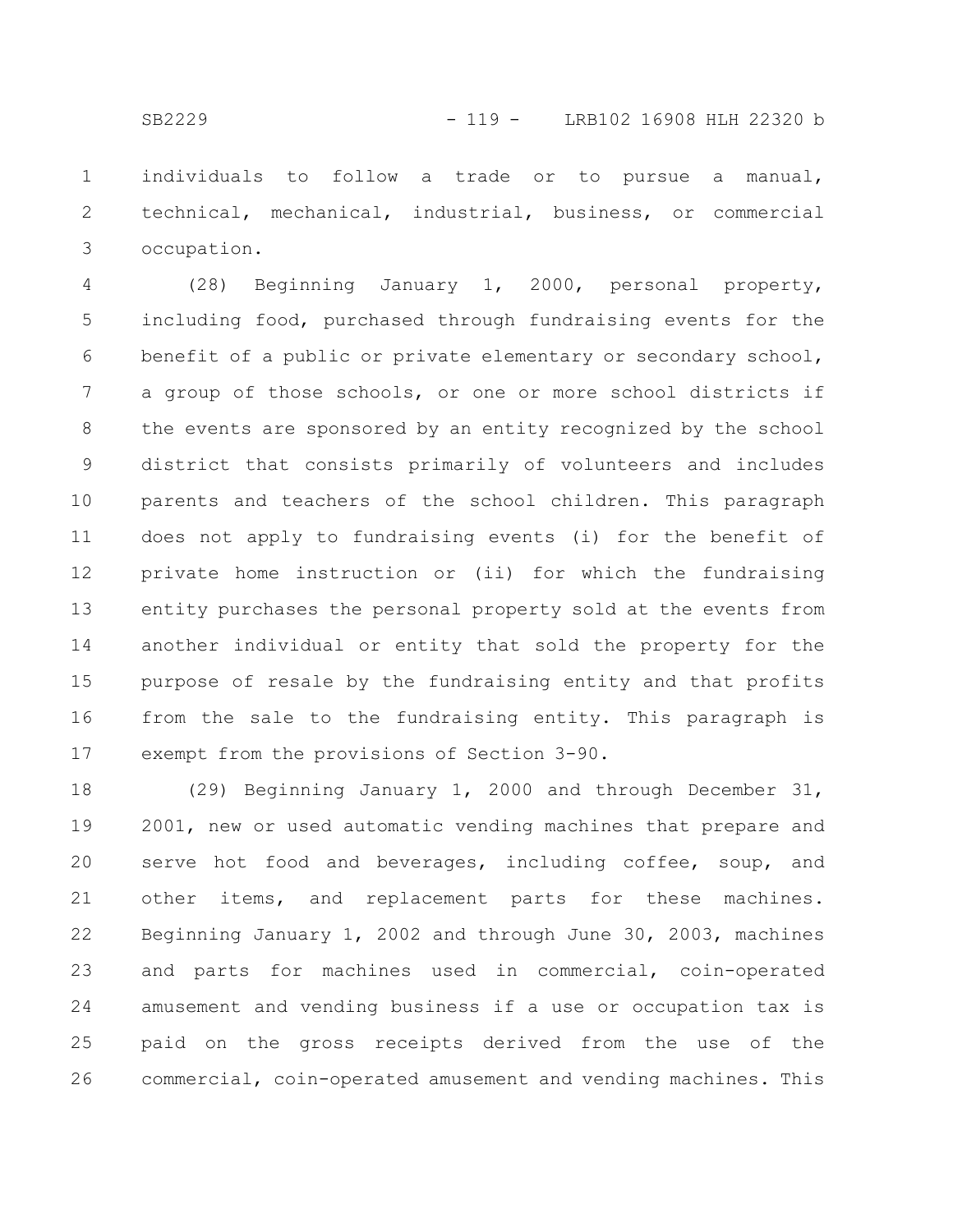1

paragraph is exempt from the provisions of Section 3-90.

(30) Beginning January 1, 2001 and through June 30, 2016, food for human consumption that is to be consumed off the premises where it is sold (other than alcoholic beverages, soft drinks, and food that has been prepared for immediate consumption) and prescription and nonprescription medicines, drugs, medical appliances, and insulin, urine testing materials, syringes, and needles used by diabetics, for human use, when purchased for use by a person receiving medical assistance under Article V of the Illinois Public Aid Code who resides in a licensed long-term care facility, as defined in the Nursing Home Care Act, or in a licensed facility as defined in the ID/DD Community Care Act, the MC/DD Act, or the Specialized Mental Health Rehabilitation Act of 2013. 2 3 4 5 6 7 8 9 10 11 12 13 14

(31) Beginning on August 2, 2001 (the effective date of Public Act 92-227), computers and communications equipment utilized for any hospital purpose and equipment used in the diagnosis, analysis, or treatment of hospital patients purchased by a lessor who leases the equipment, under a lease of one year or longer executed or in effect at the time the lessor would otherwise be subject to the tax imposed by this Act, to a hospital that has been issued an active tax exemption identification number by the Department under Section 1g of the Retailers' Occupation Tax Act. If the equipment is leased in a manner that does not qualify for this exemption or is used in any other nonexempt manner, the lessor shall be liable for 15 16 17 18 19 20 21 22 23 24 25 26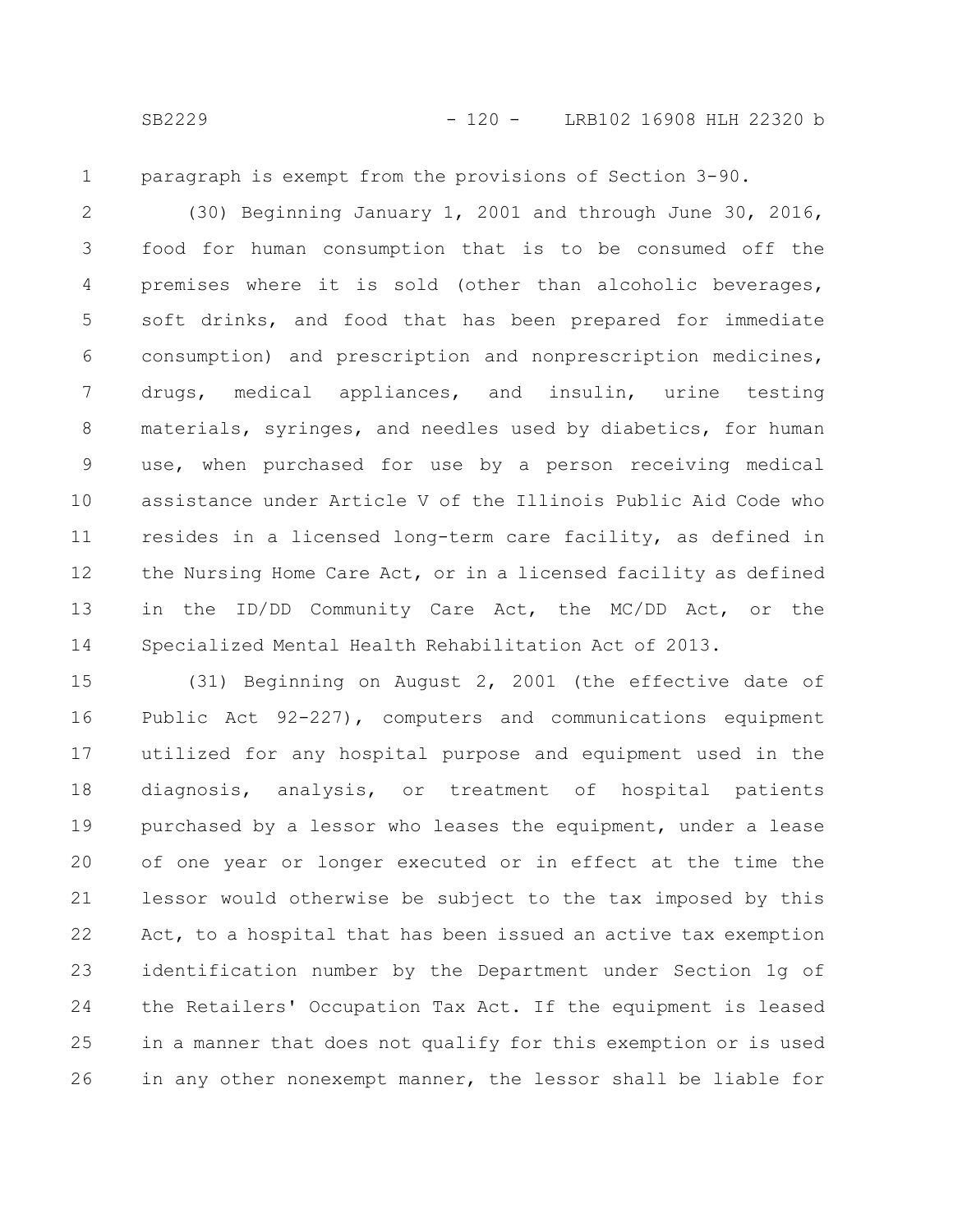the tax imposed under this Act or the Service Use Tax Act, as the case may be, based on the fair market value of the property at the time the nonqualifying use occurs. No lessor shall collect or attempt to collect an amount (however designated) that purports to reimburse that lessor for the tax imposed by this Act or the Service Use Tax Act, as the case may be, if the tax has not been paid by the lessor. If a lessor improperly collects any such amount from the lessee, the lessee shall have a legal right to claim a refund of that amount from the lessor. If, however, that amount is not refunded to the lessee for any reason, the lessor is liable to pay that amount to the Department. This paragraph is exempt from the provisions of Section 3-90. 1 2 3 4 5 6 7 8 9 10 11 12 13

(32) Beginning on August 2, 2001 (the effective date of Public Act 92-227), personal property purchased by a lessor who leases the property, under a lease of one year or longer executed or in effect at the time the lessor would otherwise be subject to the tax imposed by this Act, to a governmental body that has been issued an active sales tax exemption identification number by the Department under Section 1g of the Retailers' Occupation Tax Act. If the property is leased in a manner that does not qualify for this exemption or used in any other nonexempt manner, the lessor shall be liable for the tax imposed under this Act or the Service Use Tax Act, as the case may be, based on the fair market value of the property at the time the nonqualifying use occurs. No lessor shall collect 14 15 16 17 18 19 20 21 22 23 24 25 26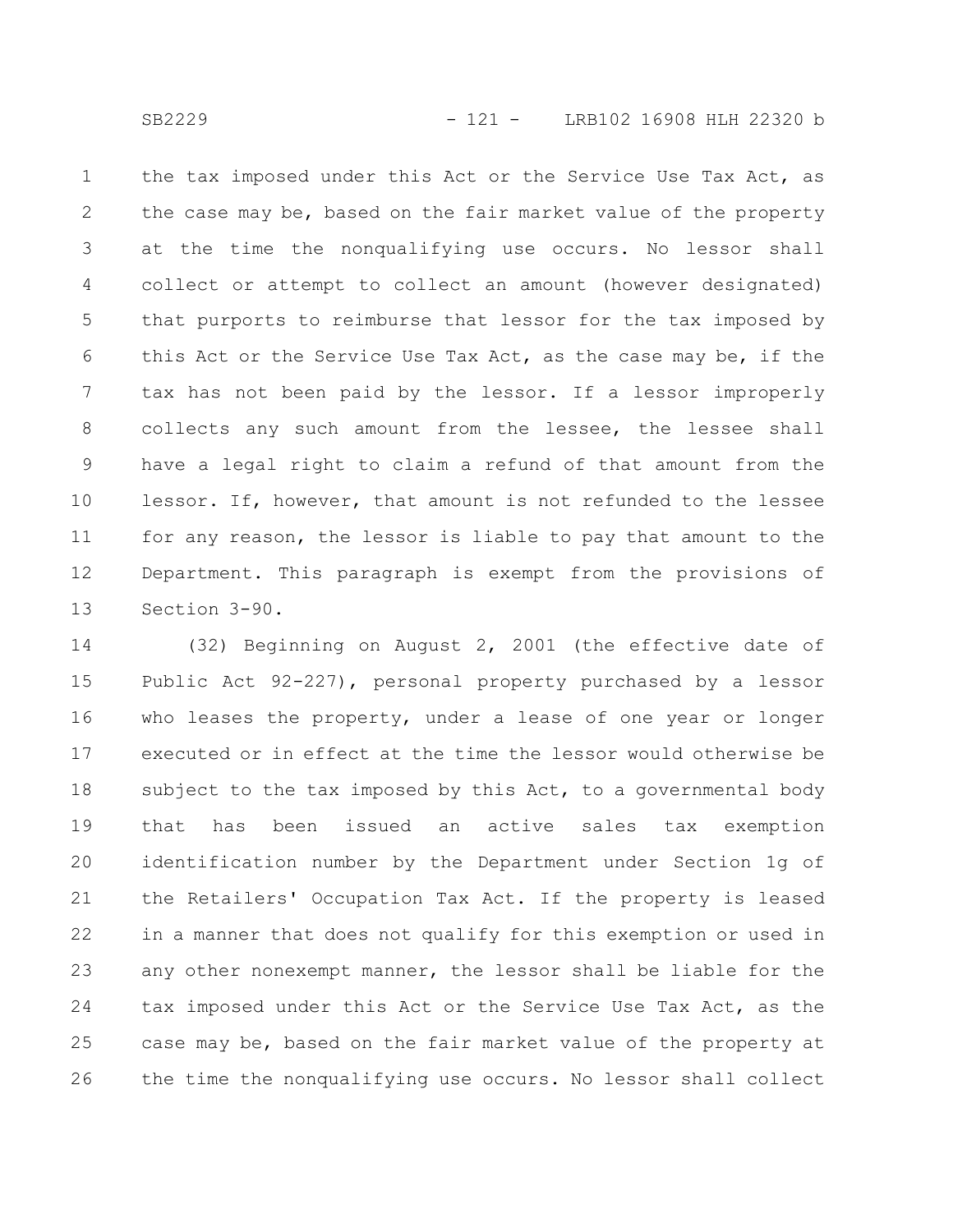or attempt to collect an amount (however designated) that purports to reimburse that lessor for the tax imposed by this Act or the Service Use Tax Act, as the case may be, if the tax has not been paid by the lessor. If a lessor improperly collects any such amount from the lessee, the lessee shall have a legal right to claim a refund of that amount from the lessor. If, however, that amount is not refunded to the lessee for any reason, the lessor is liable to pay that amount to the Department. This paragraph is exempt from the provisions of Section 3-90. 1 2 3 4 5 6 7 8 9 10

(33) On and after July 1, 2003 and through June 30, 2004, the use in this State of motor vehicles of the second division with a gross vehicle weight in excess of 8,000 pounds and that are subject to the commercial distribution fee imposed under Section 3-815.1 of the Illinois Vehicle Code. Beginning on July 1, 2004 and through June 30, 2005, the use in this State of motor vehicles of the second division: (i) with a gross vehicle weight rating in excess of 8,000 pounds; (ii) that are subject to the commercial distribution fee imposed under Section 3-815.1 of the Illinois Vehicle Code; and (iii) that are primarily used for commercial purposes. Through June 30, 2005, this exemption applies to repair and replacement parts added after the initial purchase of such a motor vehicle if that motor vehicle is used in a manner that would qualify for the rolling stock exemption otherwise provided for in this Act. For purposes of this paragraph, the term "used for 11 12 13 14 15 16 17 18 19 20 21 22 23 24 25 26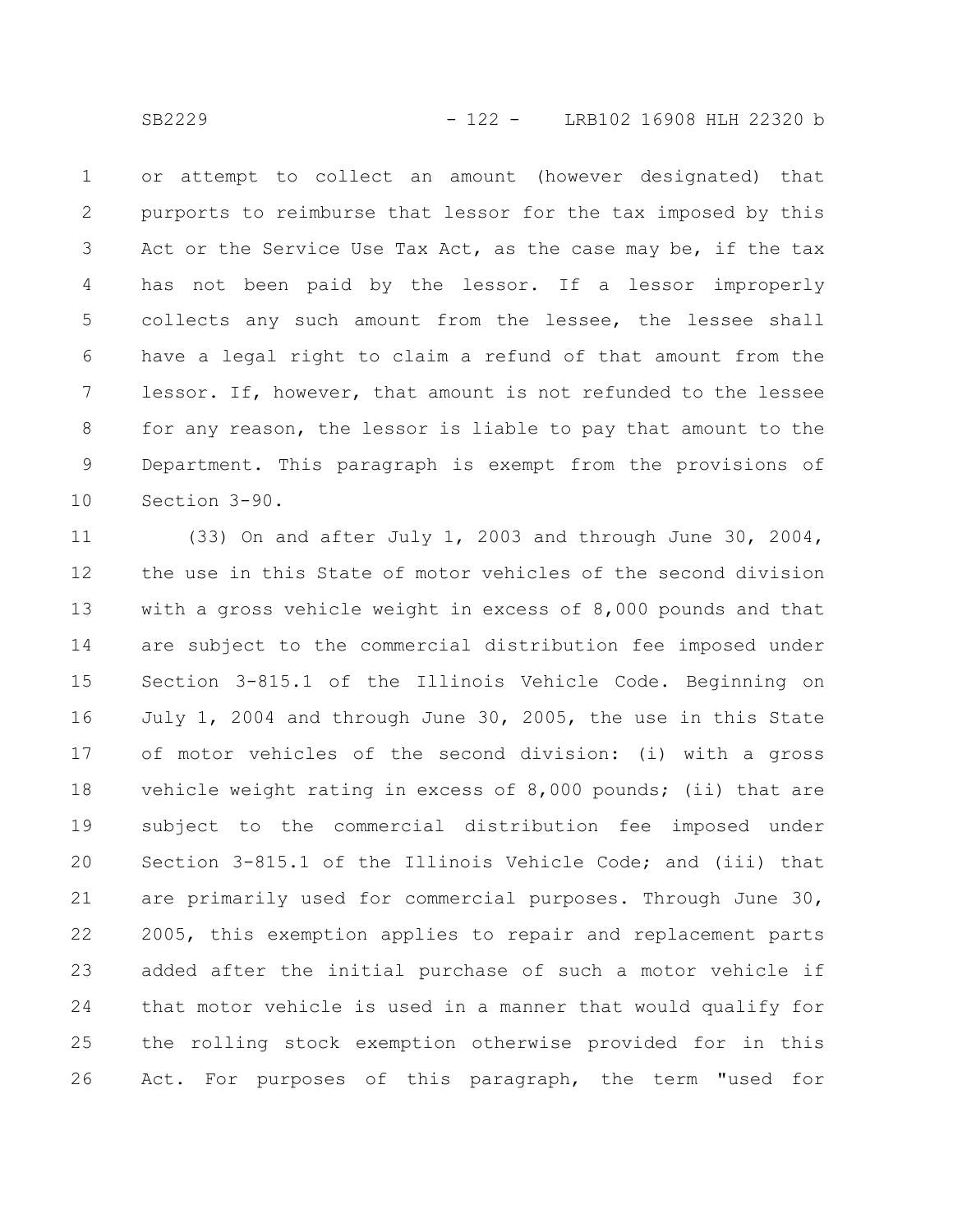commercial purposes" means the transportation of persons or property in furtherance of any commercial or industrial enterprise, whether for-hire or not. 1 2 3

(34) Beginning January 1, 2008, tangible personal property used in the construction or maintenance of a community water supply, as defined under Section 3.145 of the Environmental Protection Act, that is operated by a not-for-profit corporation that holds a valid water supply permit issued under Title IV of the Environmental Protection Act. This paragraph is exempt from the provisions of Section 3-90. 4 5 6 7 8 9 10

(35) Beginning January 1, 2010 and continuing through December 31, 2024, materials, parts, equipment, components, and furnishings incorporated into or upon an aircraft as part of the modification, refurbishment, completion, replacement, repair, or maintenance of the aircraft. This exemption includes consumable supplies used in the modification, refurbishment, completion, replacement, repair, and maintenance of aircraft, but excludes any materials, parts, equipment, components, and consumable supplies used in the modification, replacement, repair, and maintenance of aircraft engines or power plants, whether such engines or power plants are installed or uninstalled upon any such aircraft. "Consumable supplies" include, but are not limited to, adhesive, tape, sandpaper, general purpose lubricants, cleaning solution, latex gloves, and protective films. This exemption applies only to the use of qualifying tangible 11 12 13 14 15 16 17 18 19 20 21 22 23 24 25 26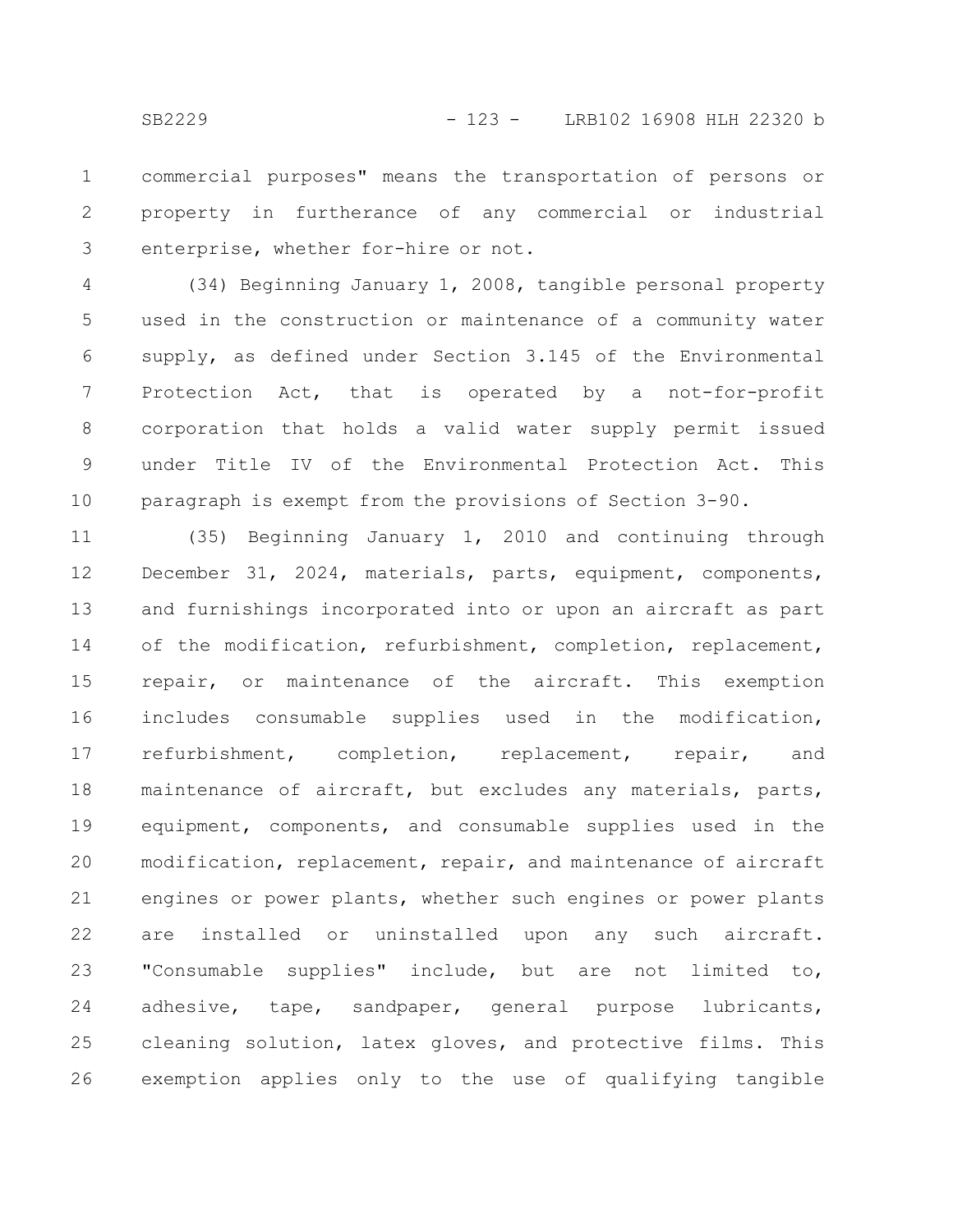personal property by persons who modify, refurbish, complete, repair, replace, or maintain aircraft and who (i) hold an Air Agency Certificate and are empowered to operate an approved repair station by the Federal Aviation Administration, (ii) have a Class IV Rating, and (iii) conduct operations in accordance with Part 145 of the Federal Aviation Regulations. The exemption does not include aircraft operated by a commercial air carrier providing scheduled passenger air service pursuant to authority issued under Part 121 or Part 129 of the Federal Aviation Regulations. The changes made to this paragraph (35) by Public Act 98-534 are declarative of existing law. It is the intent of the General Assembly that the exemption under this paragraph (35) applies continuously from January 1, 2010 through December 31, 2024; however, no claim for credit or refund is allowed for taxes paid as a result of the disallowance of this exemption on or after January 1, 2015 and prior to the effective date of this amendatory Act of the 101st General Assembly. 1 2 3 4 5 6 7 8 9 10 11 12 13 14 15 16 17 18

(36) Tangible personal property purchased by a public-facilities corporation, as described in Section 11-65-10 of the Illinois Municipal Code, for purposes of constructing or furnishing a municipal convention hall, but only if the legal title to the municipal convention hall is transferred to the municipality without any further consideration by or on behalf of the municipality at the time of the completion of the municipal convention hall or upon the 19 20 21 22 23 24 25 26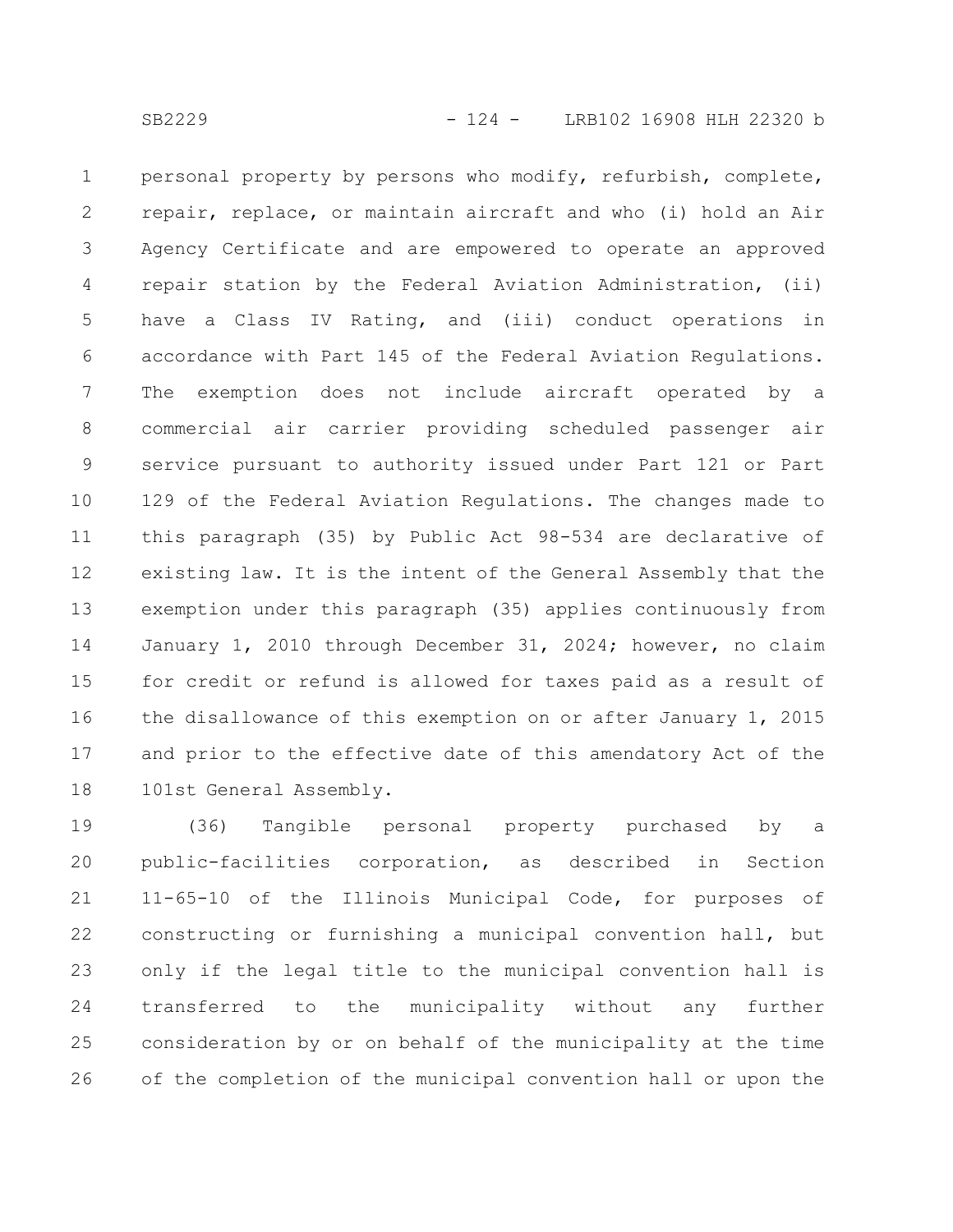retirement or redemption of any bonds or other debt instruments issued by the public-facilities corporation in connection with the development of the municipal convention hall. This exemption includes existing public-facilities corporations as provided in Section 11-65-25 of the Illinois Municipal Code. This paragraph is exempt from the provisions of Section 3-90. 1 2 3 4 5 6 7

(37) Beginning January 1, 2017, menstrual pads, tampons, and menstrual cups. 8 9

(38) Merchandise that is subject to the Rental Purchase Agreement Occupation and Use Tax. The purchaser must certify that the item is purchased to be rented subject to a rental purchase agreement, as defined in the Rental Purchase Agreement Act, and provide proof of registration under the Rental Purchase Agreement Occupation and Use Tax Act. This paragraph is exempt from the provisions of Section 3-90. 10 11 12 13 14 15 16

(39) Tangible personal property purchased by a purchaser who is exempt from the tax imposed by this Act by operation of federal law. This paragraph is exempt from the provisions of Section 3-90. 17 18 19 20

(40) Qualified tangible personal property used in the construction or operation of a data center that has been granted a certificate of exemption by the Department of Commerce and Economic Opportunity, whether that tangible personal property is purchased by the owner, operator, or tenant of the data center or by a contractor or subcontractor 21 22 23 24 25 26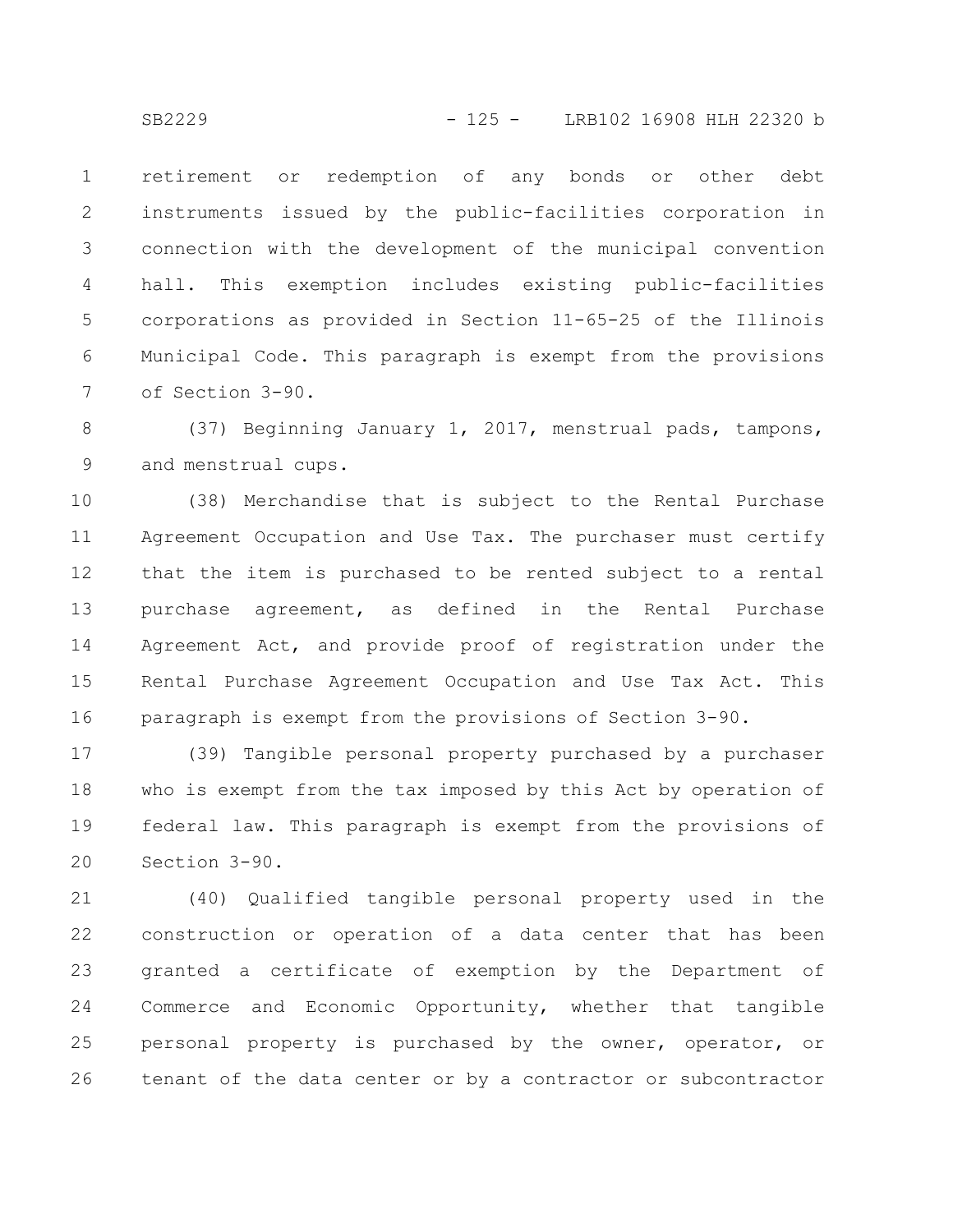of the owner, operator, or tenant. Data centers that would have qualified for a certificate of exemption prior to January 1, 2020 had Public Act 101-31 been in effect may apply for and obtain an exemption for subsequent purchases of computer equipment or enabling software purchased or leased to upgrade, supplement, or replace computer equipment or enabling software purchased or leased in the original investment that would have qualified. 1 2 3 4 5 6 7 8

The Department of Commerce and Economic Opportunity shall grant a certificate of exemption under this item (40) to qualified data centers as defined by Section 605-1025 of the Department of Commerce and Economic Opportunity Law of the Civil Administrative Code of Illinois. 9 10 11 12 13

For the purposes of this item (40): 14

"Data center" means a building or a series of buildings rehabilitated or constructed to house working servers in one physical location or multiple sites within the State of Illinois. 15 16 17 18

"Qualified tangible personal property" means: electrical systems and equipment; climate control and chilling equipment and systems; mechanical systems and equipment; monitoring and secure systems; emergency generators; hardware; computers; servers; data storage devices; network connectivity equipment; racks; cabinets; telecommunications cabling infrastructure; raised floor systems; peripheral components or systems; software; 19 20 21 22 23 24 25 26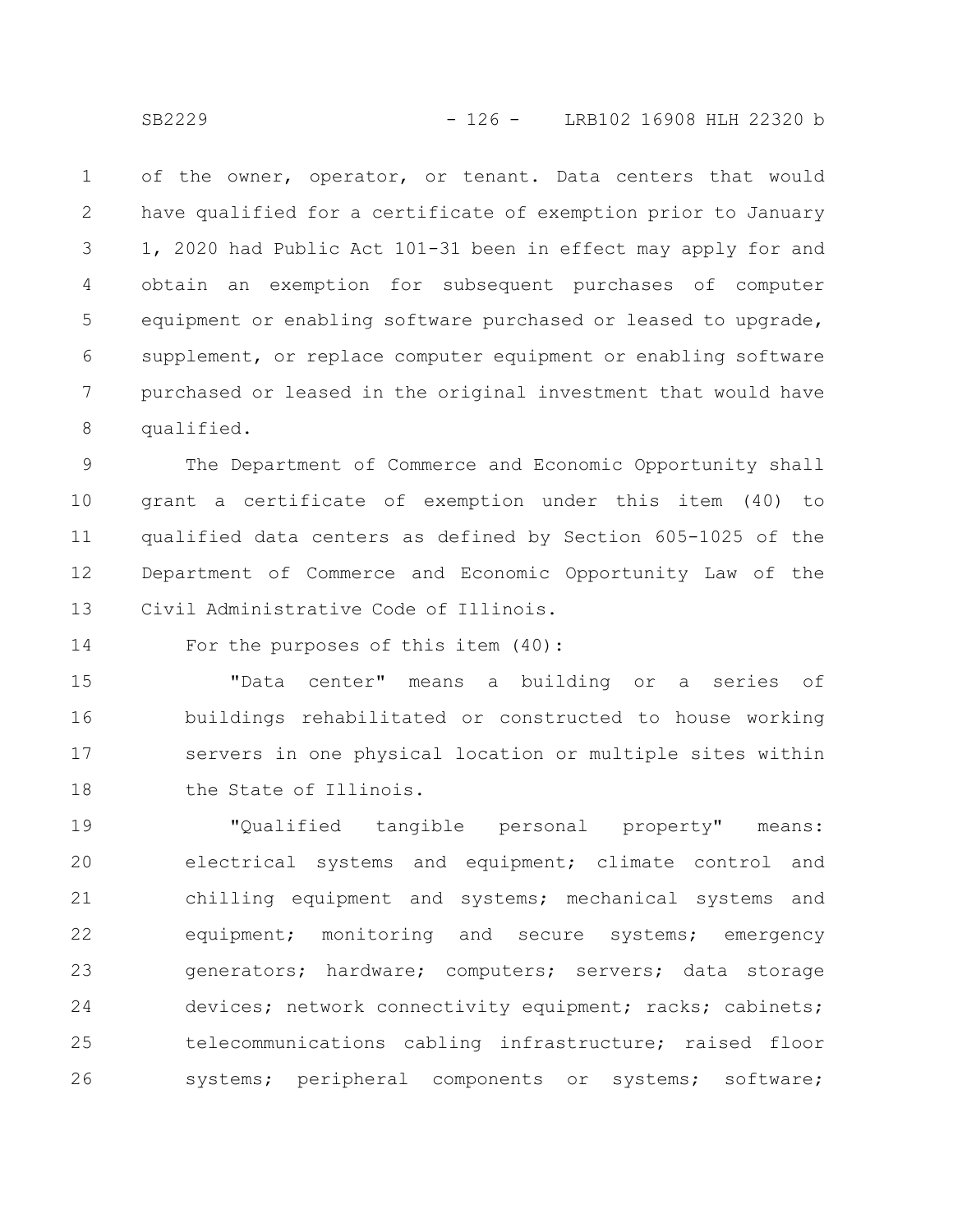mechanical, electrical, or plumbing systems; battery systems; cooling systems and towers; temperature control systems; other cabling; and other data center infrastructure equipment and systems necessary to operate qualified tangible personal property, including fixtures; and component parts of any of the foregoing, including installation, maintenance, repair, refurbishment, and replacement of qualified tangible personal property to generate, transform, transmit, distribute, or manage electricity necessary to operate qualified tangible personal property; and all other tangible personal property that is essential to the operations of a computer data center. The term "qualified tangible personal property" also includes building materials physically incorporated in to the qualifying data center. To document the exemption allowed under this Section, the retailer must obtain from the purchaser a copy of the certificate of eligibility issued by the Department of Commerce and Economic Opportunity. 1 2 3 4 5 6 7 8 9 10 11 12 13 14 15 16 17 18 19

This item (40) is exempt from the provisions of Section  $3 - 90.$ 20 21

(41) Until December 31, 2024, equipment and materials incorporated into or used in the business of providing broadband services, including all equipment and materials, machinery, software, or other tangible personal property that is used in whole or in part in producing, broadcasting, 22 23 24 25 26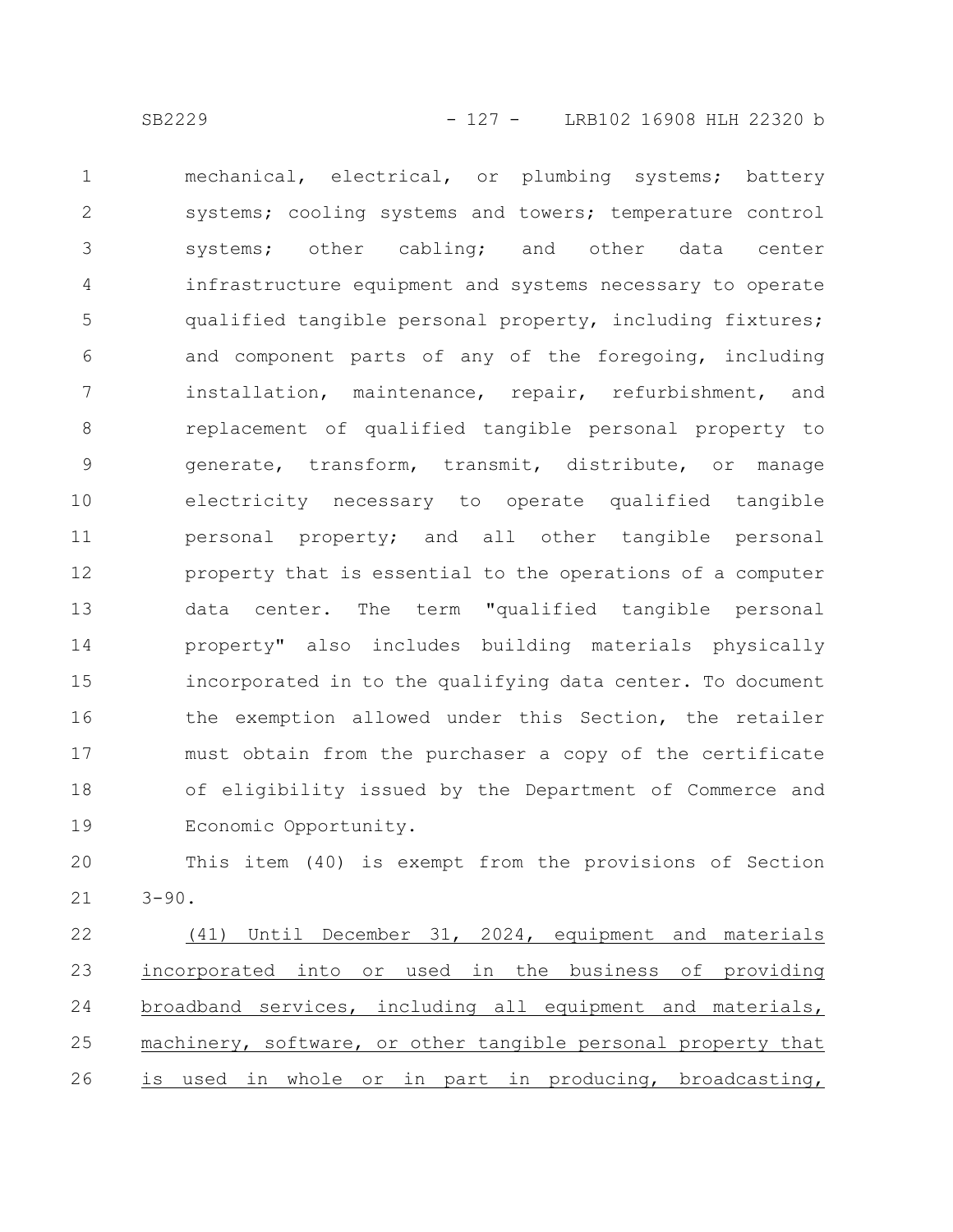SB2229 - 128 - LRB102 16908 HLH 22320 b

| $\mathbf 1$     | distributing, sending, receiving, storing, transmitting,       |
|-----------------|----------------------------------------------------------------|
| $\mathbf{2}$    | retransmitting, amplifying, switching, or routing broadband    |
| $\mathfrak{Z}$  | services, including the monitoring, testing, maintaining,      |
| $\overline{4}$  | enabling, or facilitating of such equipment, machinery,        |
| 5               | software, or other infrastructure. Such property includes, but |
| $6\,$           | is not limited to, wires, cables including fiber optic cables, |
| $7\phantom{.0}$ | antennas, poles, switches, routers, amplifiers, rectifiers,    |
| $\,8\,$         | repeaters, receivers, multiplexers, duplexers, transmitters,   |
| $\mathcal{G}$   | power equipment, backup power equipment, diagnostic equipment, |
| 10              | storage devices, modems, and other general central office      |
| 11              | equipment, such as channel cards, frames, and cabinets.        |
| 12              | (Source: P.A. 100-22, eff. 7-6-17; 100-437, eff. 1-1-18;       |
| 13              | 100-594, eff. 6-29-18; 100-863, eff. 8-14-18; 100-1171, eff.   |
| 14              | 1-4-19; 101-9, eff. 6-5-19; 101-31, eff. 6-28-19; 101-81, eff. |
| 15              | $7-12-19$ ; $101-629$ , eff. $2-5-20$ .)                       |
|                 |                                                                |
| 16              | Section 15. The Service Use Tax Act is amended by changing     |
| 17              | Sections 2 and 3-5 as follows:                                 |

(35 ILCS 110/2) (from Ch. 120, par. 439.32) 18

Sec. 2. Definitions. In this Act: 19

"Broadband service" means a service provided by wireline or wireless means capable of delivering high-speed internet access at speeds of at least 10 megabits per second of download speed and one megabit per second of upload speed. 20 21 22 23

"Use" means the exercise by any person of any right or 24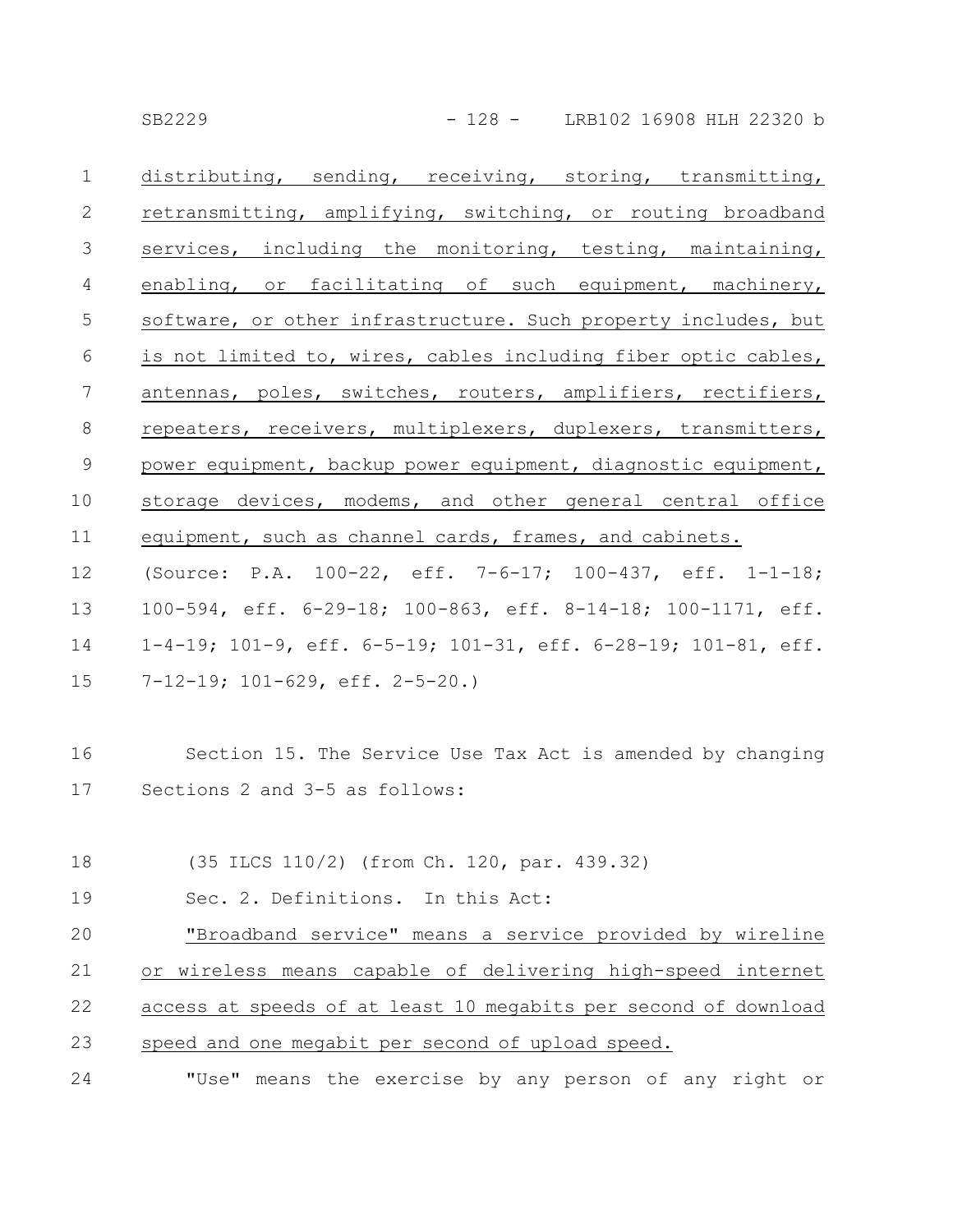power over tangible personal property incident to the ownership of that property, but does not include the sale or use for demonstration by him of that property in any form as tangible personal property in the regular course of business. "Use" does not mean the interim use of tangible personal property nor the physical incorporation of tangible personal property, as an ingredient or constituent, into other tangible personal property, (a) which is sold in the regular course of business or (b) which the person incorporating such ingredient or constituent therein has undertaken at the time of such purchase to cause to be transported in interstate commerce to destinations outside the State of Illinois. 1 2 3 4 5 6 7 8 9 10 11 12

"Purchased from a serviceman" means the acquisition of the ownership of, or title to, tangible personal property through a sale of service. 13 14 15

"Purchaser" means any person who, through a sale of service, acquires the ownership of, or title to, any tangible personal property. 16 17 18

"Cost price" means the consideration paid by the serviceman for a purchase valued in money, whether paid in money or otherwise, including cash, credits and services, and shall be determined without any deduction on account of the supplier's cost of the property sold or on account of any other expense incurred by the supplier. When a serviceman contracts out part or all of the services required in his sale of service, it shall be presumed that the cost price to the 19 20 21 22 23 24 25 26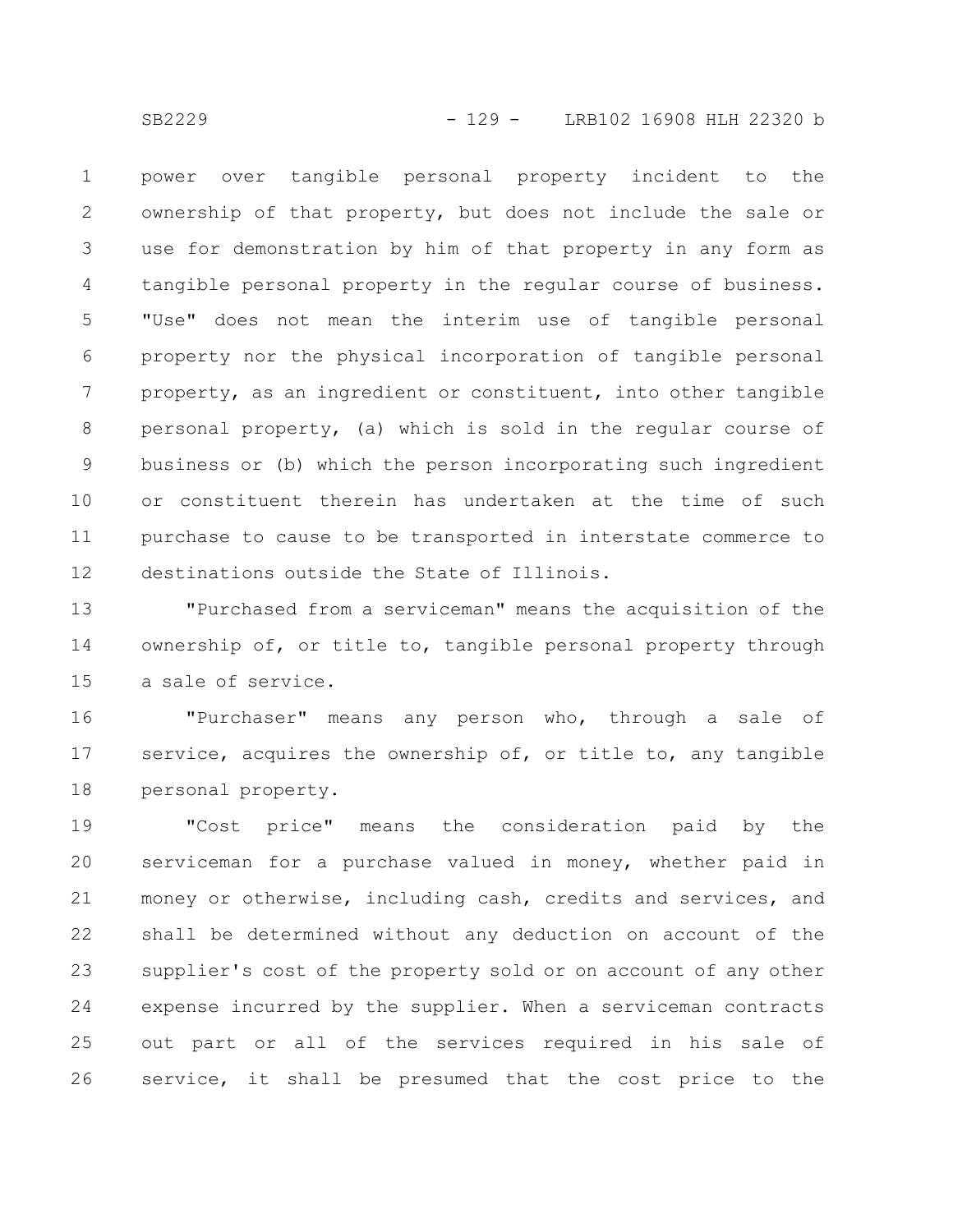serviceman of the property transferred to him or her by his or her subcontractor is equal to 50% of the subcontractor's charges to the serviceman in the absence of proof of the consideration paid by the subcontractor for the purchase of such property. 1 2 3 4 5

"Selling price" means the consideration for a sale valued in money whether received in money or otherwise, including cash, credits and service, and shall be determined without any deduction on account of the serviceman's cost of the property sold, the cost of materials used, labor or service cost or any other expense whatsoever, but does not include interest or finance charges which appear as separate items on the bill of sale or sales contract nor charges that are added to prices by sellers on account of the seller's duty to collect, from the purchaser, the tax that is imposed by this Act. 6 7 8 9 10 11 12 13 14 15

16

"Department" means the Department of Revenue.

"Person" means any natural individual, firm, partnership, association, joint stock company, joint venture, public or private corporation, limited liability company, and any receiver, executor, trustee, guardian or other representative appointed by order of any court. 17 18 19 20 21

22

"Sale of service" means any transaction except:

(1) a retail sale of tangible personal property taxable under the Retailers' Occupation Tax Act or under the Use Tax Act. 23 24 25

26

(2) a sale of tangible personal property for the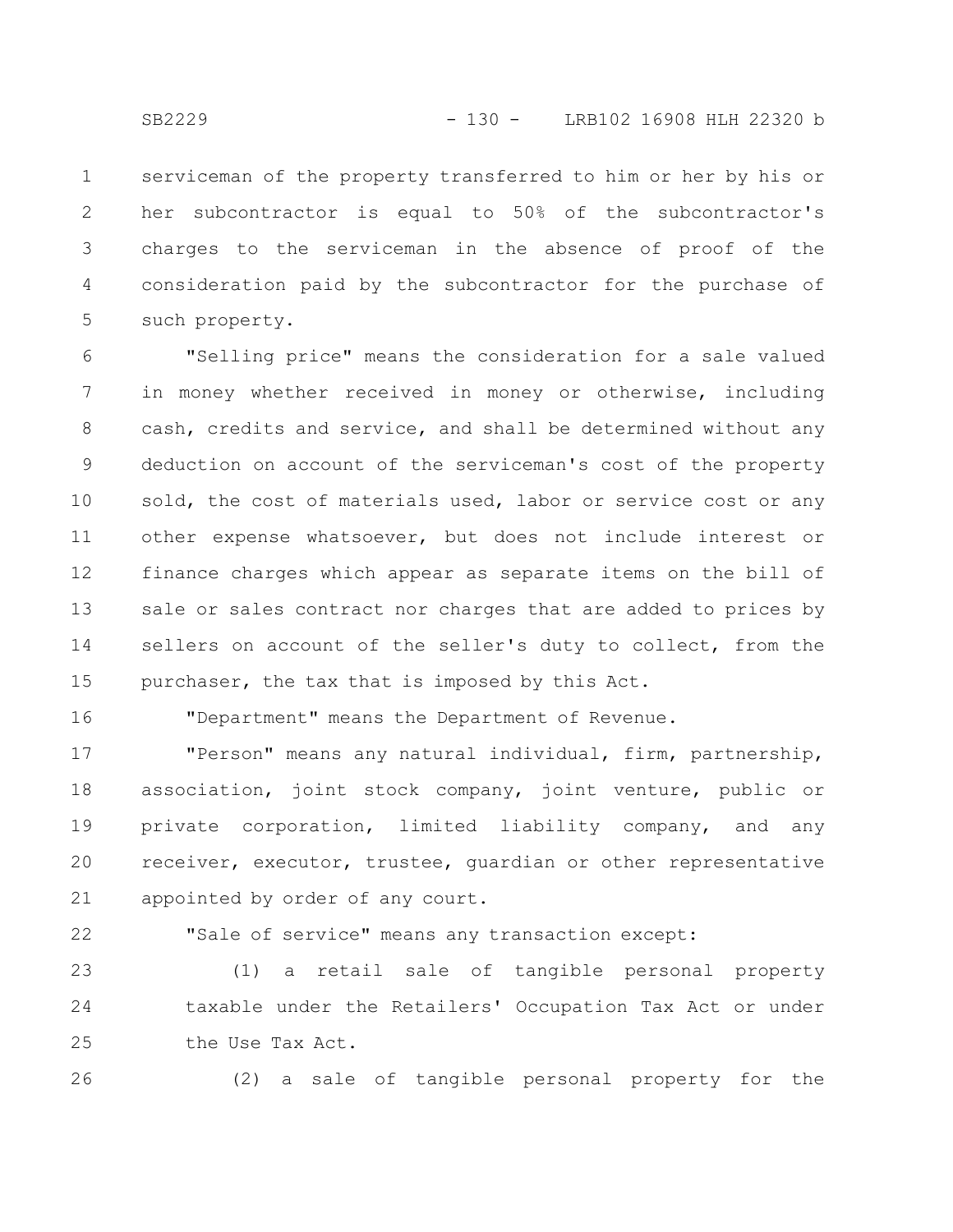- 
- 1

2

purpose of resale made in compliance with Section 2c of the Retailers' Occupation Tax Act.

(3) except as hereinafter provided, a sale or transfer of tangible personal property as an incident to the rendering of service for or by any governmental body, or for or by any corporation, society, association, foundation or institution organized and operated exclusively for charitable, religious or educational purposes or any not-for-profit corporation, society, association, foundation, institution or organization which has no compensated officers or employees and which is organized and operated primarily for the recreation of persons 55 years of age or older. A limited liability company may qualify for the exemption under this paragraph only if the limited liability company is organized and operated exclusively for educational purposes. 3 4 5 6 7 8 9 10 11 12 13 14 15 16

17

(4) (blank).

(4a) a sale or transfer of tangible personal property as an incident to the rendering of service for owners, lessors, or shippers of tangible personal property which is utilized by interstate carriers for hire for use as rolling stock moving in interstate commerce so long as so used by interstate carriers for hire, and equipment operated by a telecommunications provider, licensed as a common carrier by the Federal Communications Commission, which is permanently installed in or affixed to aircraft 18 19 20 21 22 23 24 25 26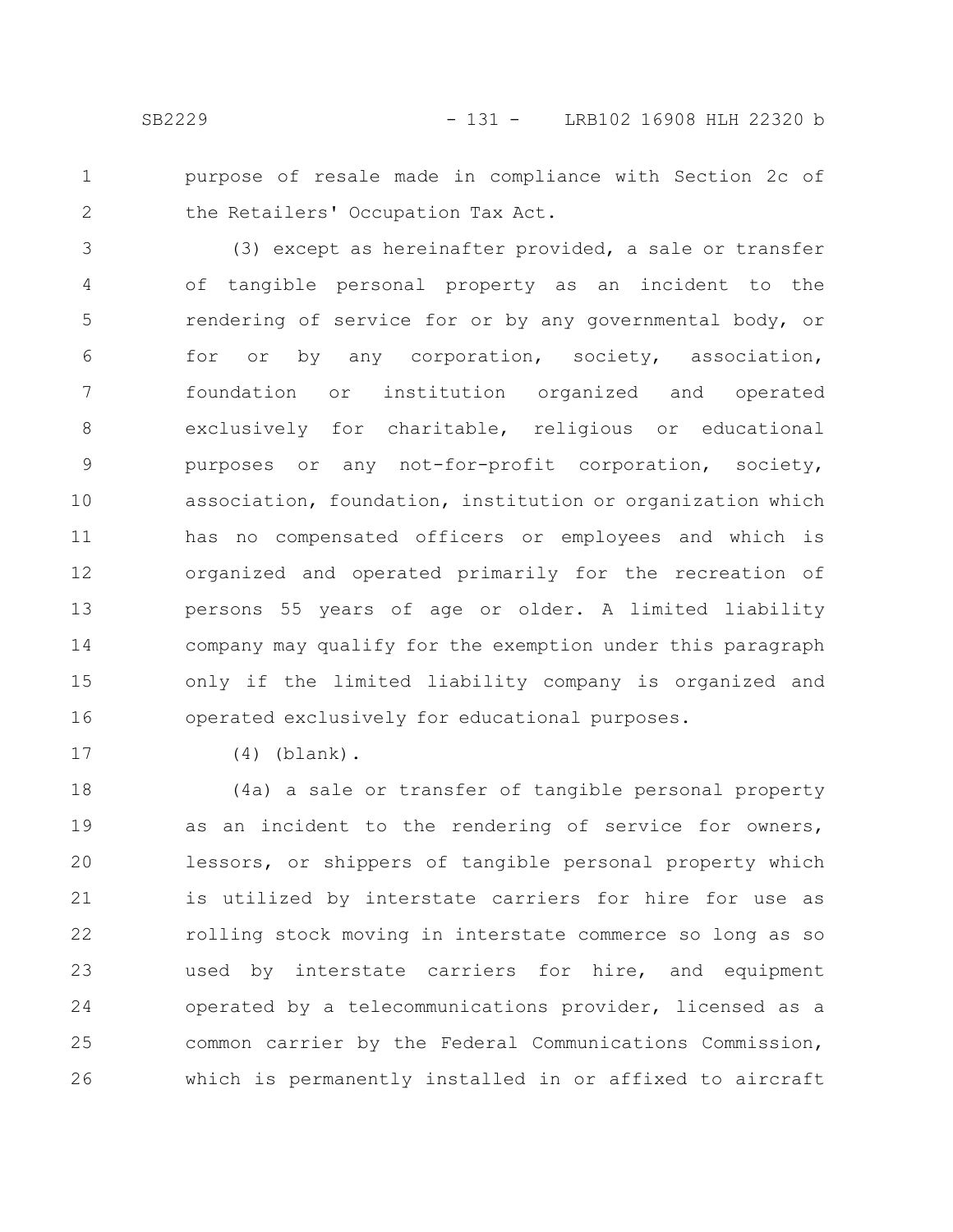1

moving in interstate commerce.

(4a-5) on and after July 1, 2003 and through June 30, 2004, a sale or transfer of a motor vehicle of the second division with a gross vehicle weight in excess of 8,000 pounds as an incident to the rendering of service if that motor vehicle is subject to the commercial distribution fee imposed under Section 3-815.1 of the Illinois Vehicle Code. Beginning on July 1, 2004 and through June 30, 2005, the use in this State of motor vehicles of the second division: (i) with a gross vehicle weight rating in excess of 8,000 pounds; (ii) that are subject to the commercial distribution fee imposed under Section 3-815.1 of the Illinois Vehicle Code; and (iii) that are primarily used for commercial purposes. Through June 30, 2005, this exemption applies to repair and replacement parts added after the initial purchase of such a motor vehicle if that motor vehicle is used in a manner that would qualify for the rolling stock exemption otherwise provided for in this Act. For purposes of this paragraph, "used for commercial purposes" means the transportation of persons or property in furtherance of any commercial or industrial enterprise whether for-hire or not. 2 3 4 5 6 7 8 9 10 11 12 13 14 15 16 17 18 19 20 21 22

(5) a sale or transfer of machinery and equipment used primarily in the process of the manufacturing or assembling, either in an existing, an expanded or a new manufacturing facility, of tangible personal property for 23 24 25 26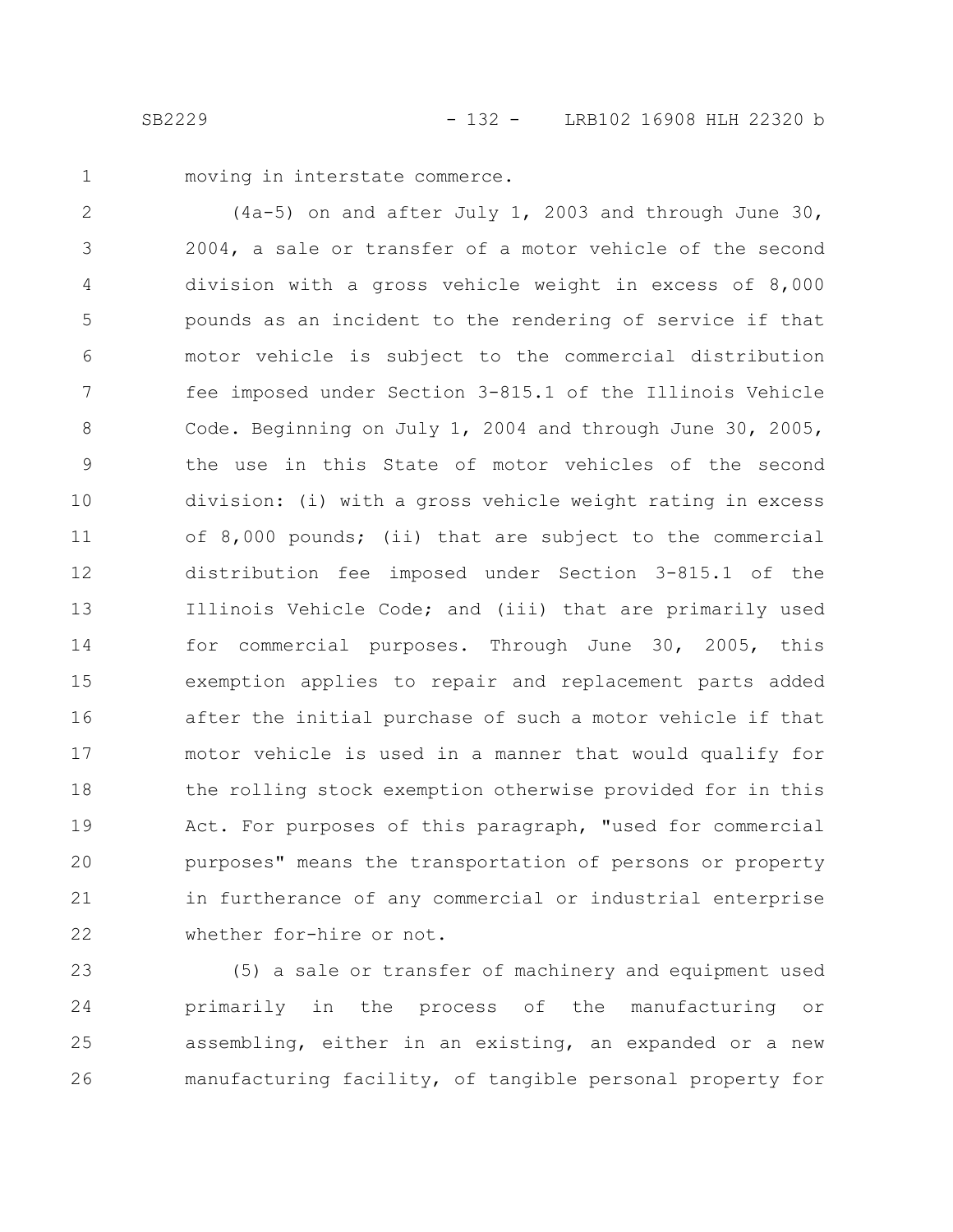wholesale or retail sale or lease, whether such sale or lease is made directly by the manufacturer or by some other person, whether the materials used in the process are owned by the manufacturer or some other person, or whether such sale or lease is made apart from or as an incident to the seller's engaging in a service occupation and the applicable tax is a Service Use Tax or Service Occupation Tax, rather than Use Tax or Retailers' Occupation Tax. The exemption provided by this paragraph (5) includes production related tangible personal property, as defined in Section 3-50 of the Use Tax Act, purchased on or after July 1, 2019. The exemption provided by this paragraph (5) does not include machinery and equipment used in (i) the generation of electricity for wholesale or retail sale; (ii) the generation or treatment of natural or artificial gas for wholesale or retail sale that is delivered to customers through pipes, pipelines, or mains; or (iii) the treatment of water for wholesale or retail sale that is delivered to customers through pipes, pipelines, or mains. The provisions of Public Act 98-583 are declaratory of existing law as to the meaning and scope of this exemption. The exemption under this paragraph (5) is exempt from the provisions of Section  $3 - 75$ . 1 2 3 4 5 6 7 8 9 10 11 12 13 14 15 16 17 18 19 20 21 22 23 24

(5a) the repairing, reconditioning or remodeling, for a common carrier by rail, of tangible personal property 25 26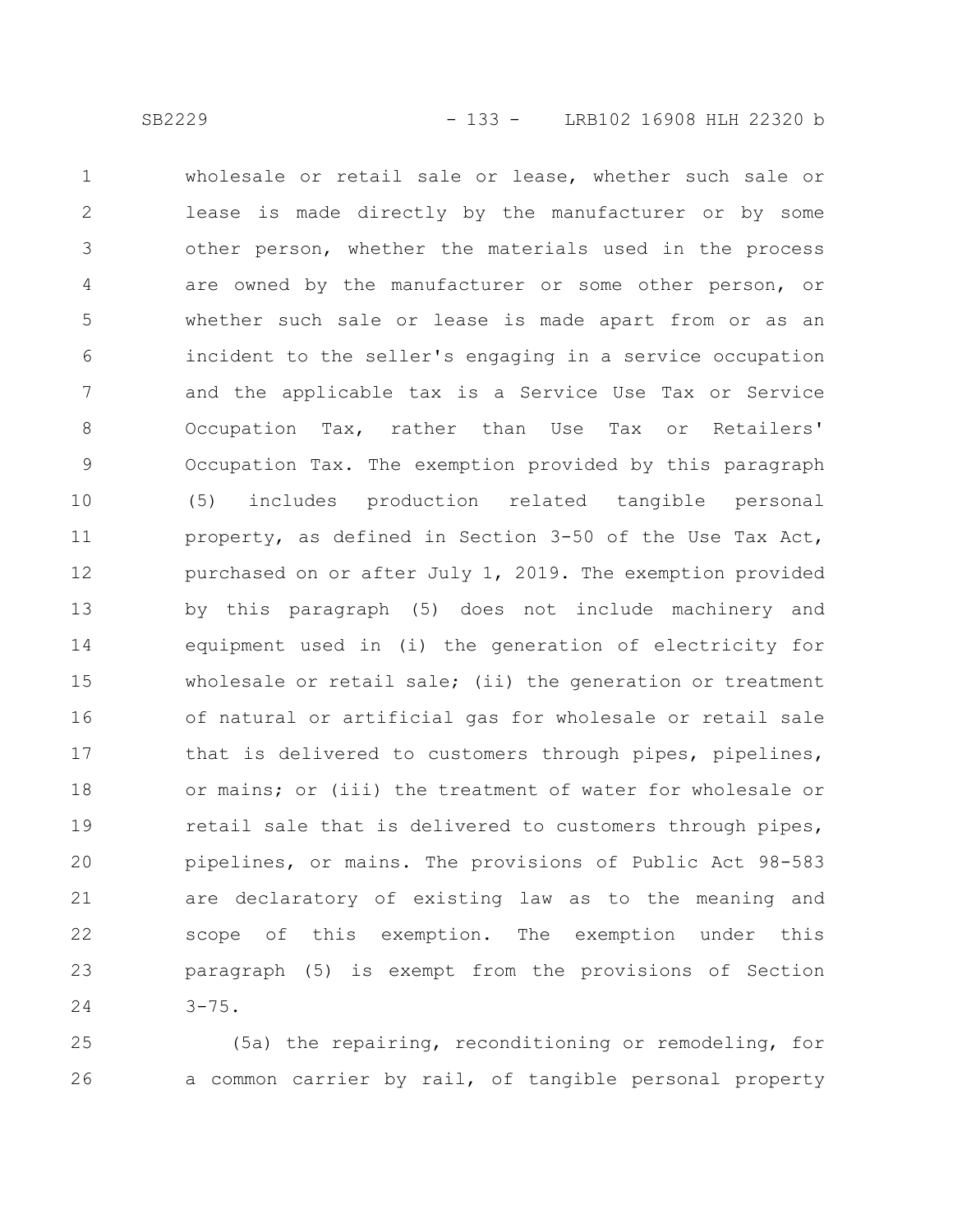which belongs to such carrier for hire, and as to which such carrier receives the physical possession of the repaired, reconditioned or remodeled item of tangible personal property in Illinois, and which such carrier transports, or shares with another common carrier in the transportation of such property, out of Illinois on a standard uniform bill of lading showing the person who repaired, reconditioned or remodeled the property to a destination outside Illinois, for use outside Illinois. 1 2 3 4 5 6 7 8 9

(5b) a sale or transfer of tangible personal property which is produced by the seller thereof on special order in such a way as to have made the applicable tax the Service Occupation Tax or the Service Use Tax, rather than the Retailers' Occupation Tax or the Use Tax, for an interstate carrier by rail which receives the physical possession of such property in Illinois, and which transports such property, or shares with another common carrier in the transportation of such property, out of Illinois on a standard uniform bill of lading showing the seller of the property as the shipper or consignor of such property to a destination outside Illinois, for use outside Illinois. 10 11 12 13 14 15 16 17 18 19 20 21 22

(6) until July 1, 2003, a sale or transfer of distillation machinery and equipment, sold as a unit or kit and assembled or installed by the retailer, which machinery and equipment is certified by the user to be 23 24 25 26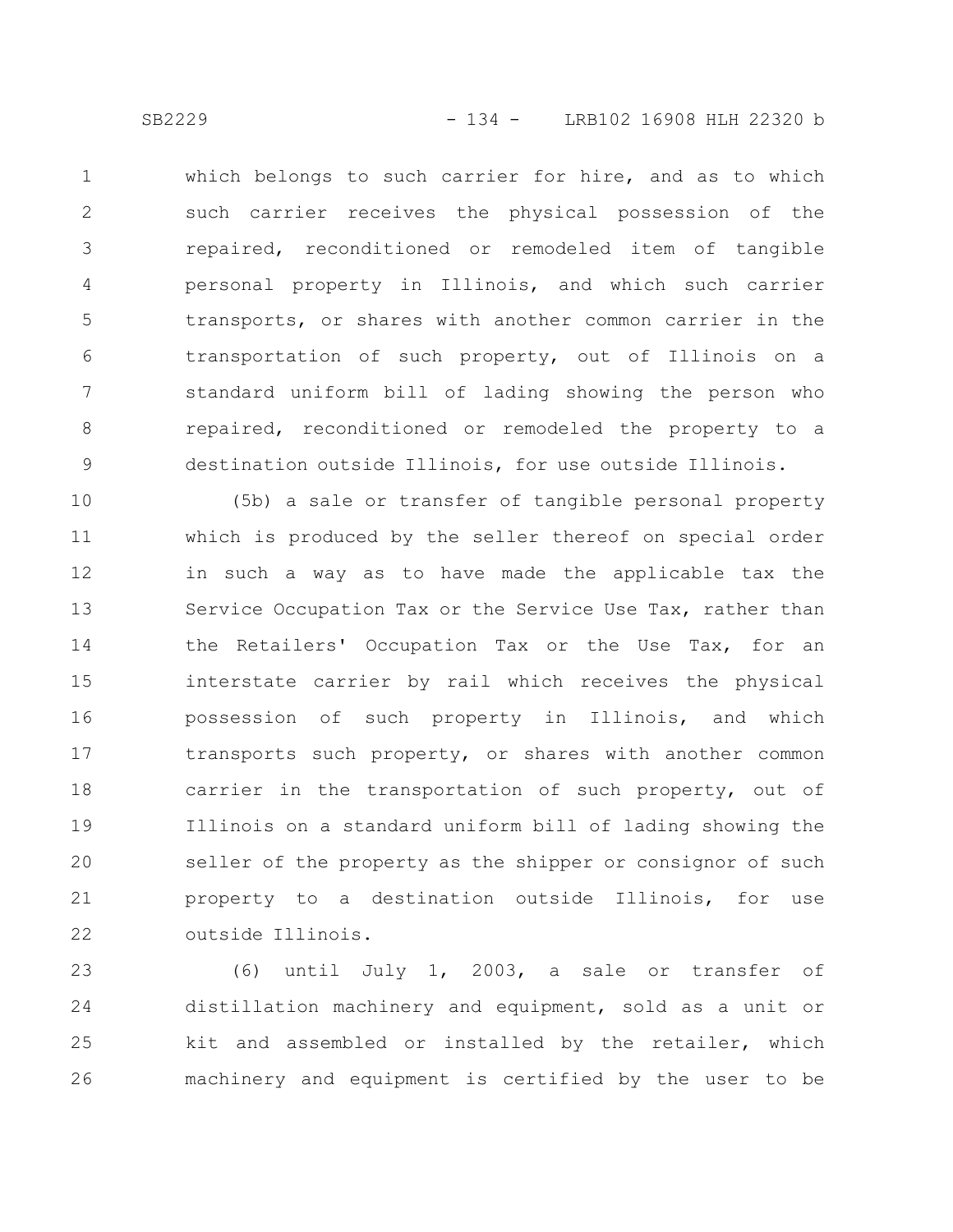used only for the production of ethyl alcohol that will be used for consumption as motor fuel or as a component of motor fuel for the personal use of such user and not subject to sale or resale. 1 2 3 4

(7) at the election of any serviceman not required to be otherwise registered as a retailer under Section 2a of the Retailers' Occupation Tax Act, made for each fiscal year sales of service in which the aggregate annual cost price of tangible personal property transferred as an incident to the sales of service is less than 35%, or 75% in the case of servicemen transferring prescription drugs or servicemen engaged in graphic arts production, of the aggregate annual total gross receipts from all sales of service. The purchase of such tangible personal property by the serviceman shall be subject to tax under the Retailers' Occupation Tax Act and the Use Tax Act. However, if a primary serviceman who has made the election described in this paragraph subcontracts service work to a secondary serviceman who has also made the election described in this paragraph, the primary serviceman does not incur a Use Tax liability if the secondary serviceman (i) has paid or will pay Use Tax on his or her cost price of any tangible personal property transferred to the primary serviceman and (ii) certifies that fact in writing to the primary serviceman. 5 6 7 8 9 10 11 12 13 14 15 16 17 18 19 20 21 22 23 24 25

Tangible personal property transferred incident to the 26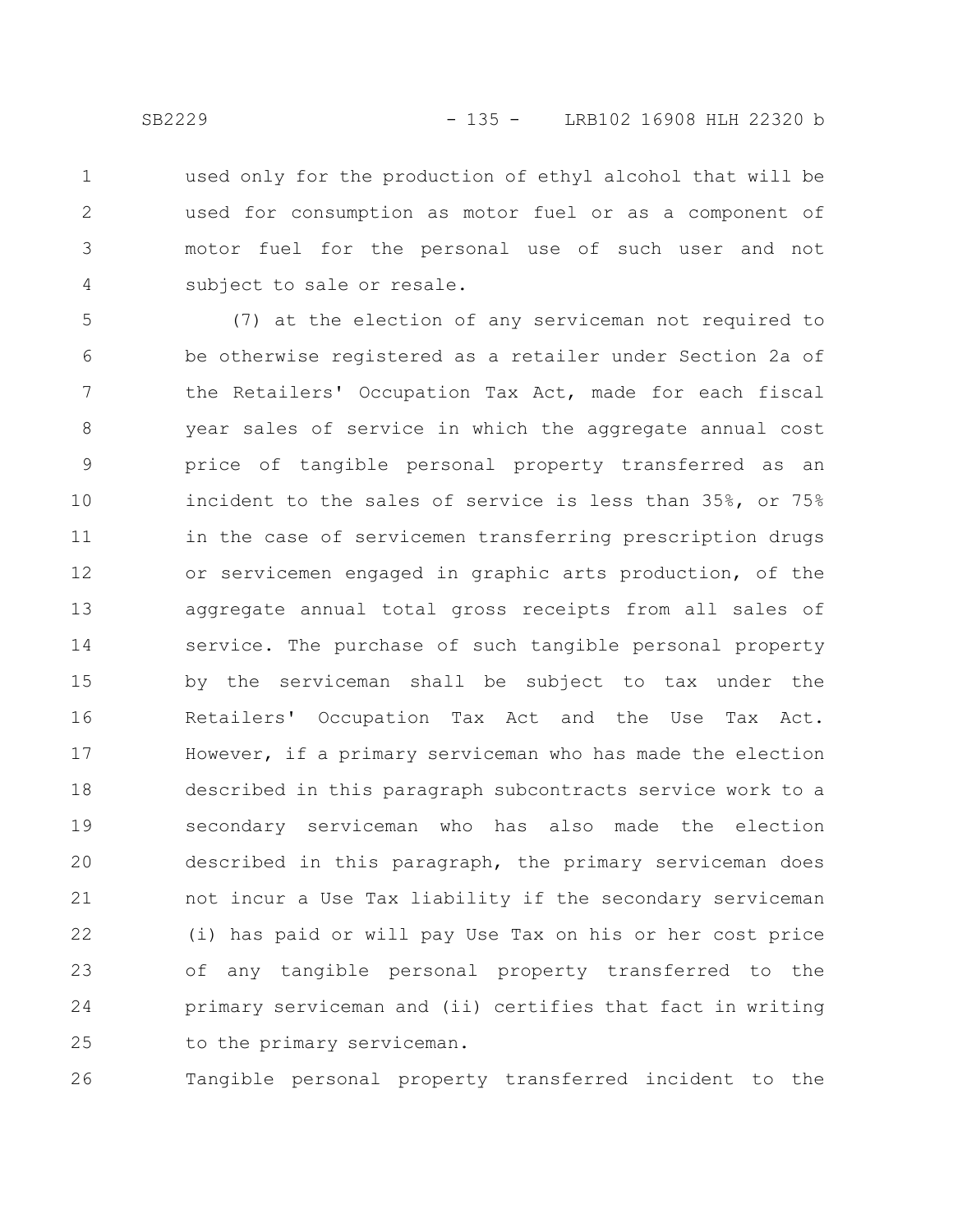completion of a maintenance agreement is exempt from the tax imposed pursuant to this Act. 1 2

Exemption (5) also includes machinery and equipment used in the general maintenance or repair of such exempt machinery and equipment or for in-house manufacture of exempt machinery and equipment. On and after July 1, 2017, exemption (5) also includes graphic arts machinery and equipment, as defined in paragraph (5) of Section 3-5. The machinery and equipment exemption does not include machinery and equipment used in (i) the generation of electricity for wholesale or retail sale; (ii) the generation or treatment of natural or artificial gas for wholesale or retail sale that is delivered to customers through pipes, pipelines, or mains; or (iii) the treatment of water for wholesale or retail sale that is delivered to customers through pipes, pipelines, or mains. The provisions of Public Act 98-583 are declaratory of existing law as to the meaning and scope of this exemption. For the purposes of exemption (5), each of these terms shall have the following meanings: (1) "manufacturing process" shall mean the production of any article of tangible personal property, whether such article is a finished product or an article for use in the process of manufacturing or assembling a different article of tangible personal property, by procedures commonly regarded as manufacturing, processing, fabricating, or refining which changes some existing material or materials into a material with a different form, use or name. In relation 3 4 5 6 7 8 9 10 11 12 13 14 15 16 17 18 19 20 21 22 23 24 25 26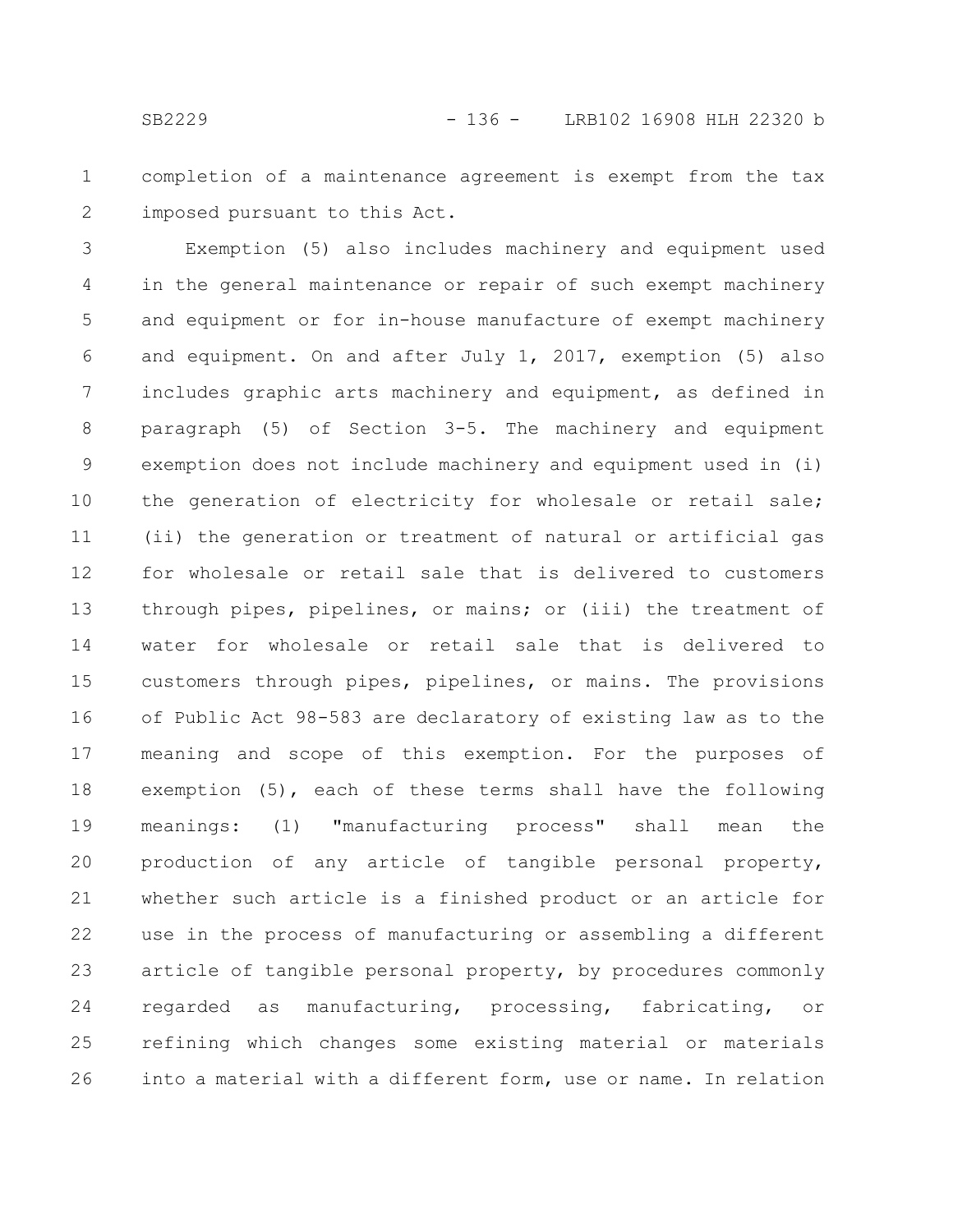to a recognized integrated business composed of a series of operations which collectively constitute manufacturing, or individually constitute manufacturing operations, the manufacturing process shall be deemed to commence with the first operation or stage of production in the series, and shall not be deemed to end until the completion of the final product in the last operation or stage of production in the series; and further, for purposes of exemption (5), photoprocessing is deemed to be a manufacturing process of tangible personal property for wholesale or retail sale; (2) "assembling process" shall mean the production of any article of tangible personal property, whether such article is a finished product or an article for use in the process of manufacturing or assembling a different article of tangible personal property, by the combination of existing materials in a manner commonly regarded as assembling which results in a material of a different form, use or name; (3) "machinery" shall mean major mechanical machines or major components of such machines contributing to a manufacturing or assembling process; and (4) "equipment" shall include any independent device or tool separate from any machinery but essential to an integrated manufacturing or assembly process; including computers used primarily in a manufacturer's computer assisted design, computer assisted manufacturing (CAD/CAM) system; or any subunit or assembly comprising a component of any machinery or auxiliary, adjunct or attachment parts of 1 2 3 4 5 6 7 8 9 10 11 12 13 14 15 16 17 18 19 20 21 22 23 24 25 26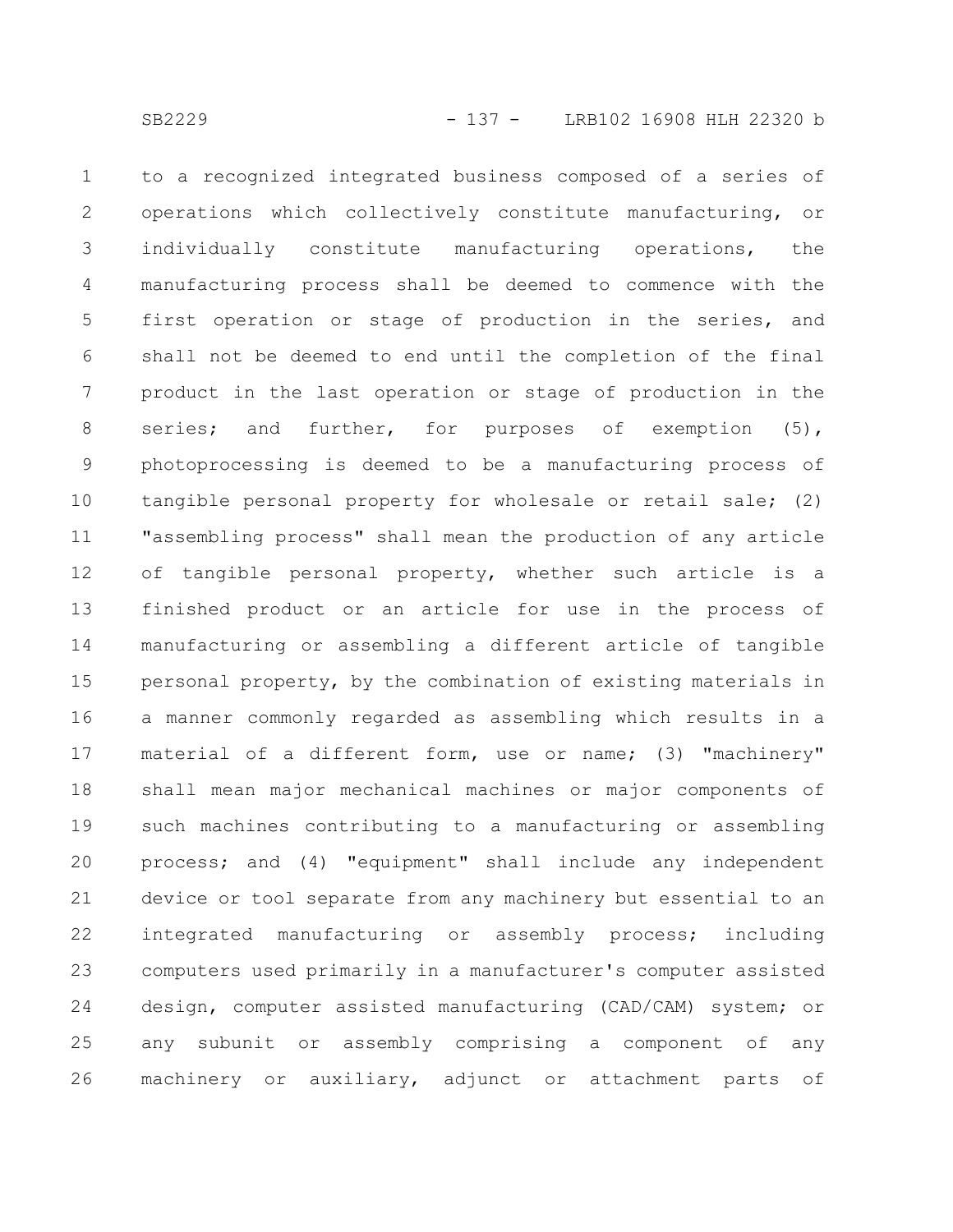machinery, such as tools, dies, jigs, fixtures, patterns and molds; or any parts which require periodic replacement in the course of normal operation; but shall not include hand tools. Equipment includes chemicals or chemicals acting as catalysts but only if the chemicals or chemicals acting as catalysts effect a direct and immediate change upon a product being manufactured or assembled for wholesale or retail sale or lease. The purchaser of such machinery and equipment who has an active resale registration number shall furnish such number to the seller at the time of purchase. The purchaser of such machinery and equipment and tools without an active resale registration number shall prepare a certificate of exemption stating facts establishing the exemption, which certificate shall be available to the Department for inspection or audit. The Department shall prescribe the form of the certificate. 1 2 3 4 5 6 7 8 9 10 11 12 13 14 15

Any informal rulings, opinions or letters issued by the Department in response to an inquiry or request for any opinion from any person regarding the coverage and applicability of exemption (5) to specific devices shall be published, maintained as a public record, and made available for public inspection and copying. If the informal ruling, opinion or letter contains trade secrets or other confidential information, where possible the Department shall delete such information prior to publication. Whenever such informal rulings, opinions, or letters contain any policy of general applicability, the Department shall formulate and adopt such 16 17 18 19 20 21 22 23 24 25 26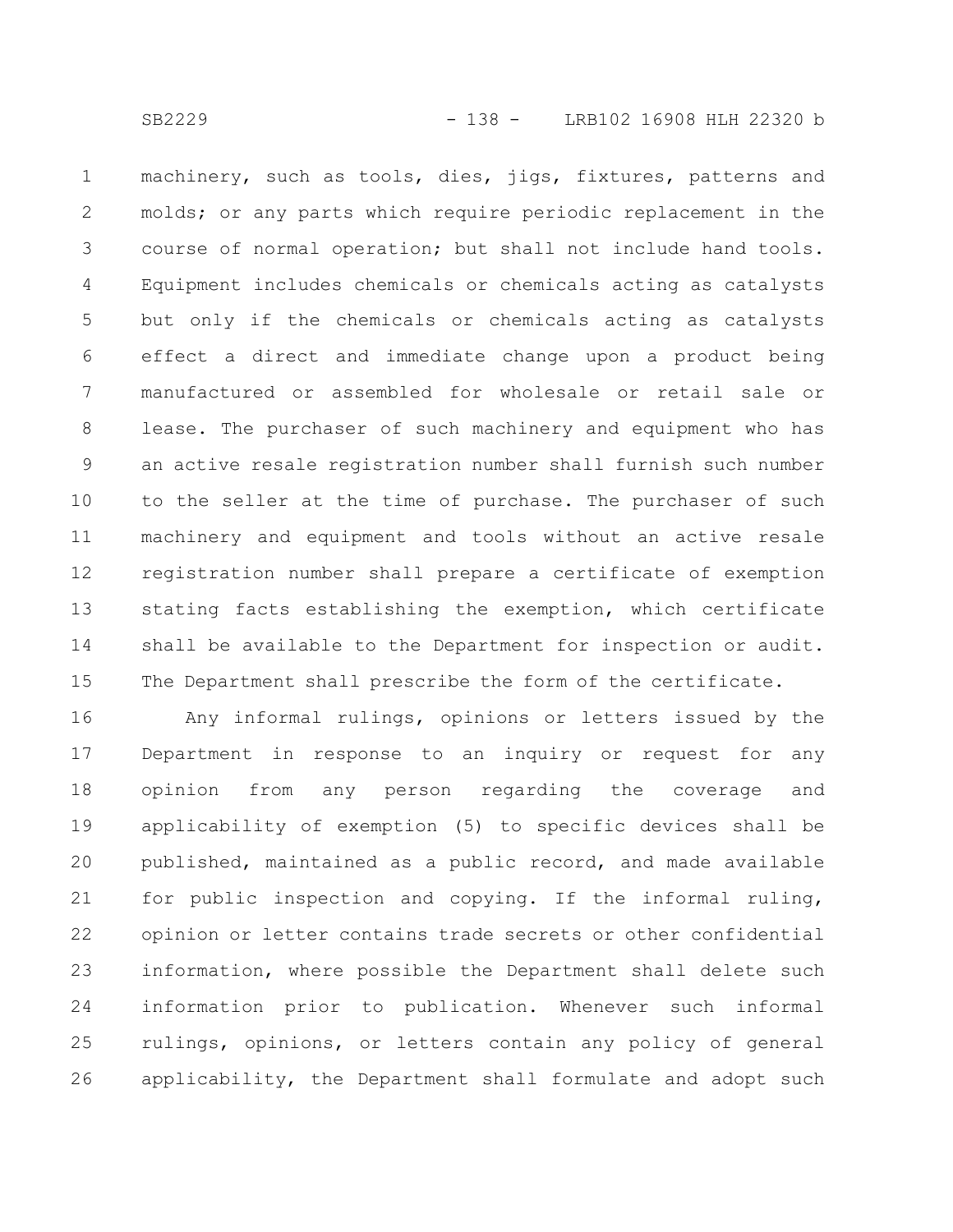policy as a rule in accordance with the provisions of the Illinois Administrative Procedure Act. 1 2

On and after July 1, 1987, no entity otherwise eligible under exemption (3) of this Section shall make tax-free purchases unless it has an active exemption identification number issued by the Department. 3 4 5 6

The purchase, employment and transfer of such tangible personal property as newsprint and ink for the primary purpose of conveying news (with or without other information) is not a purchase, use or sale of service or of tangible personal property within the meaning of this Act. 7 8 9 10 11

"Serviceman" means any person who is engaged in the occupation of making sales of service. 12 13

"Sale at retail" means "sale at retail" as defined in the Retailers' Occupation Tax Act. 14 15

"Supplier" means any person who makes sales of tangible personal property to servicemen for the purpose of resale as an incident to a sale of service. 16 17 18

"Serviceman maintaining a place of business in this State", or any like term, means and includes any serviceman: 19 20

(1) having or maintaining within this State, directly or by a subsidiary, an office, distribution house, sales house, warehouse or other place of business, or any agent or other representative operating within this State under the authority of the serviceman or its subsidiary, irrespective of whether such place of business or agent or 21 22 23 24 25 26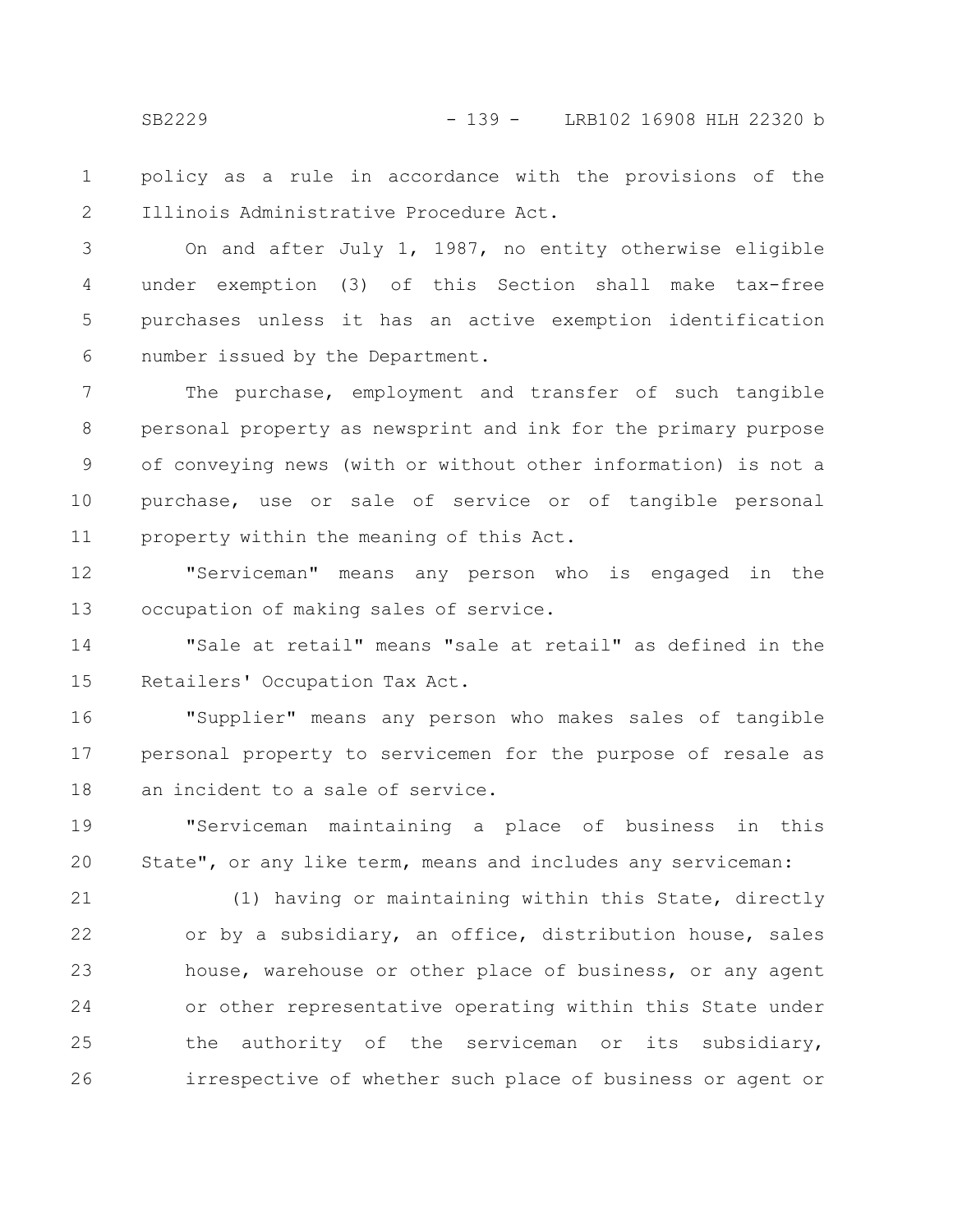1

2

3

other representative is located here permanently or temporarily, or whether such serviceman or subsidiary is licensed to do business in this State;

(1.1) having a contract with a person located in this State under which the person, for a commission or other consideration based on the sale of service by the serviceman, directly or indirectly refers potential customers to the serviceman by providing to the potential customers a promotional code or other mechanism that allows the serviceman to track purchases referred by such persons. Examples of mechanisms that allow the serviceman to track purchases referred by such persons include but are not limited to the use of a link on the person's Internet website, promotional codes distributed through the person's hand-delivered or mailed material, and promotional codes distributed by the person through radio or other broadcast media. The provisions of this paragraph (1.1) shall apply only if the cumulative gross receipts from sales of service by the serviceman to customers who are referred to the serviceman by all persons in this State under such contracts exceed \$10,000 during the preceding 4 quarterly periods ending on the last day of March, June, September, and December; a serviceman meeting the requirements of this paragraph (1.1) shall be presumed to be maintaining a place of business in this State but may rebut this presumption by submitting proof that the 4 5 6 7 8 9 10 11 12 13 14 15 16 17 18 19 20 21 22 23 24 25 26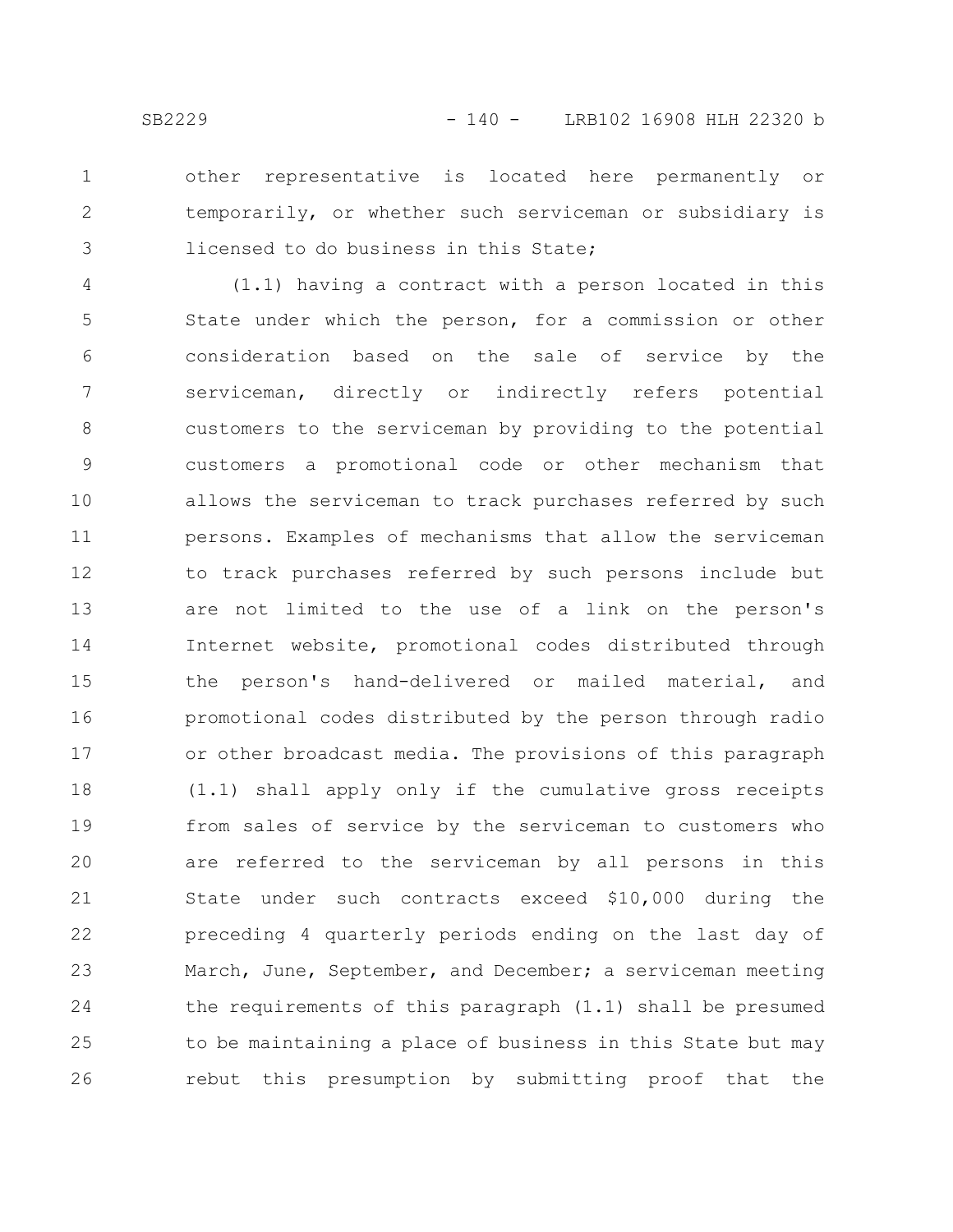referrals or other activities pursued within this State by such persons were not sufficient to meet the nexus standards of the United States Constitution during the preceding 4 quarterly periods; 1 2 3 4

(1.2) beginning July 1, 2011, having a contract with a person located in this State under which:

(A) the serviceman sells the same or substantially similar line of services as the person located in this State and does so using an identical or substantially similar name, trade name, or trademark as the person located in this State; and 7 8 9 10 11

(B) the serviceman provides a commission or other consideration to the person located in this State based upon the sale of services by the serviceman. 12 13 14

The provisions of this paragraph (1.2) shall apply only if the cumulative gross receipts from sales of service by the serviceman to customers in this State under all such contracts exceed \$10,000 during the preceding 4 quarterly periods ending on the last day of March, June, September, and December; 15 16 17 18 19 20

(2) soliciting orders for tangible personal property by means of a telecommunication or television shopping system (which utilizes toll free numbers) which is intended by the retailer to be broadcast by cable television or other means of broadcasting, to consumers located in this State; 21 22 23 24 25 26

5

6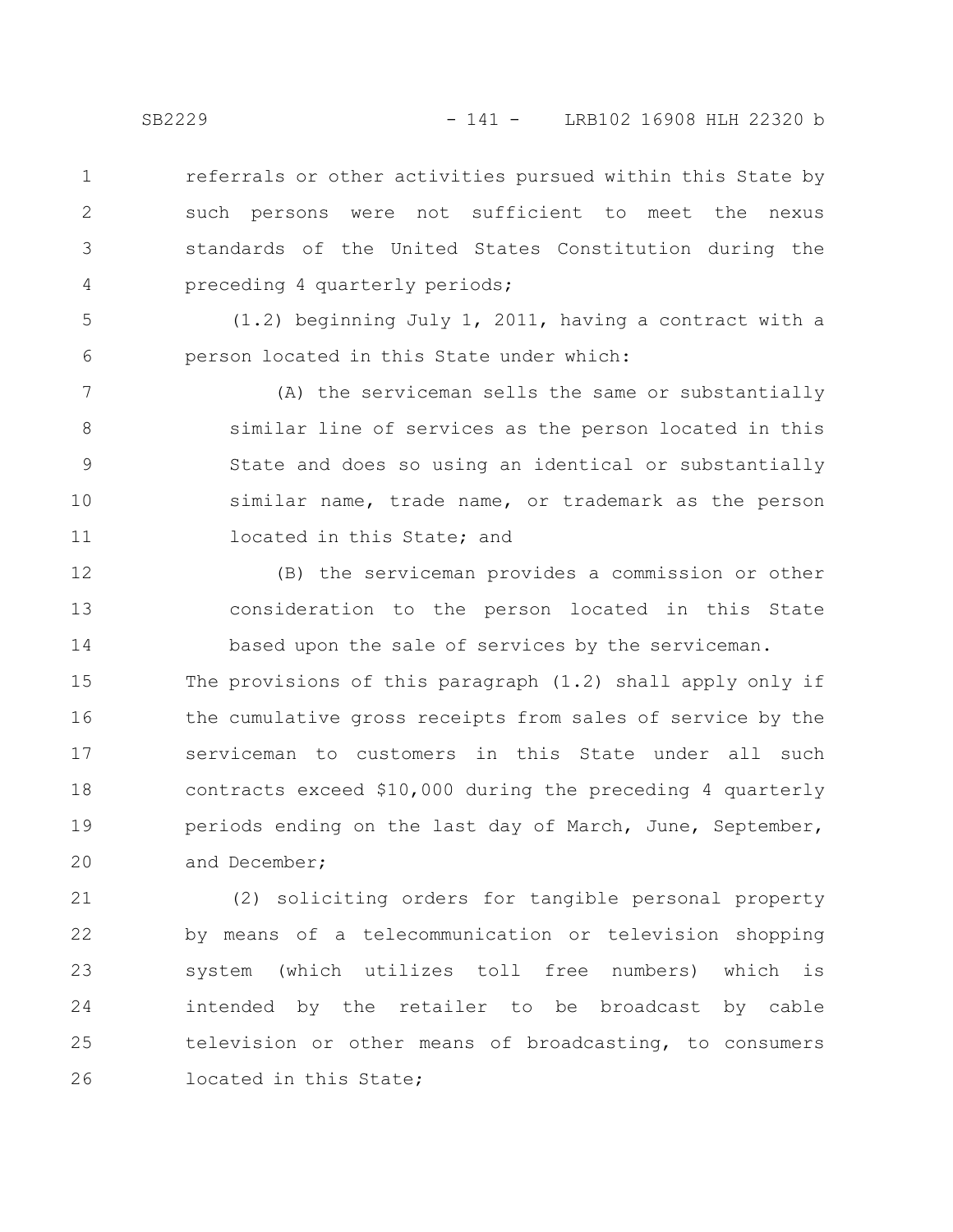(3) pursuant to a contract with a broadcaster or publisher located in this State, soliciting orders for tangible personal property by means of advertising which is disseminated primarily to consumers located in this State and only secondarily to bordering jurisdictions; 1 2 3 4 5

(4) soliciting orders for tangible personal property by mail if the solicitations are substantial and recurring and if the retailer benefits from any banking, financing, debt collection, telecommunication, or marketing activities occurring in this State or benefits from the location in this State of authorized installation, servicing, or repair facilities; 6 7 8 9 10 11 12

(5) being owned or controlled by the same interests which own or control any retailer engaging in business in the same or similar line of business in this State; 13 14 15

(6) having a franchisee or licensee operating under its trade name if the franchisee or licensee is required to collect the tax under this Section; 16 17 18

(7) pursuant to a contract with a cable television operator located in this State, soliciting orders for tangible personal property by means of advertising which is transmitted or distributed over a cable television system in this State; 19 20 21 22 23

(8) engaging in activities in Illinois, which activities in the state in which the supply business engaging in such activities is located would constitute 24 25 26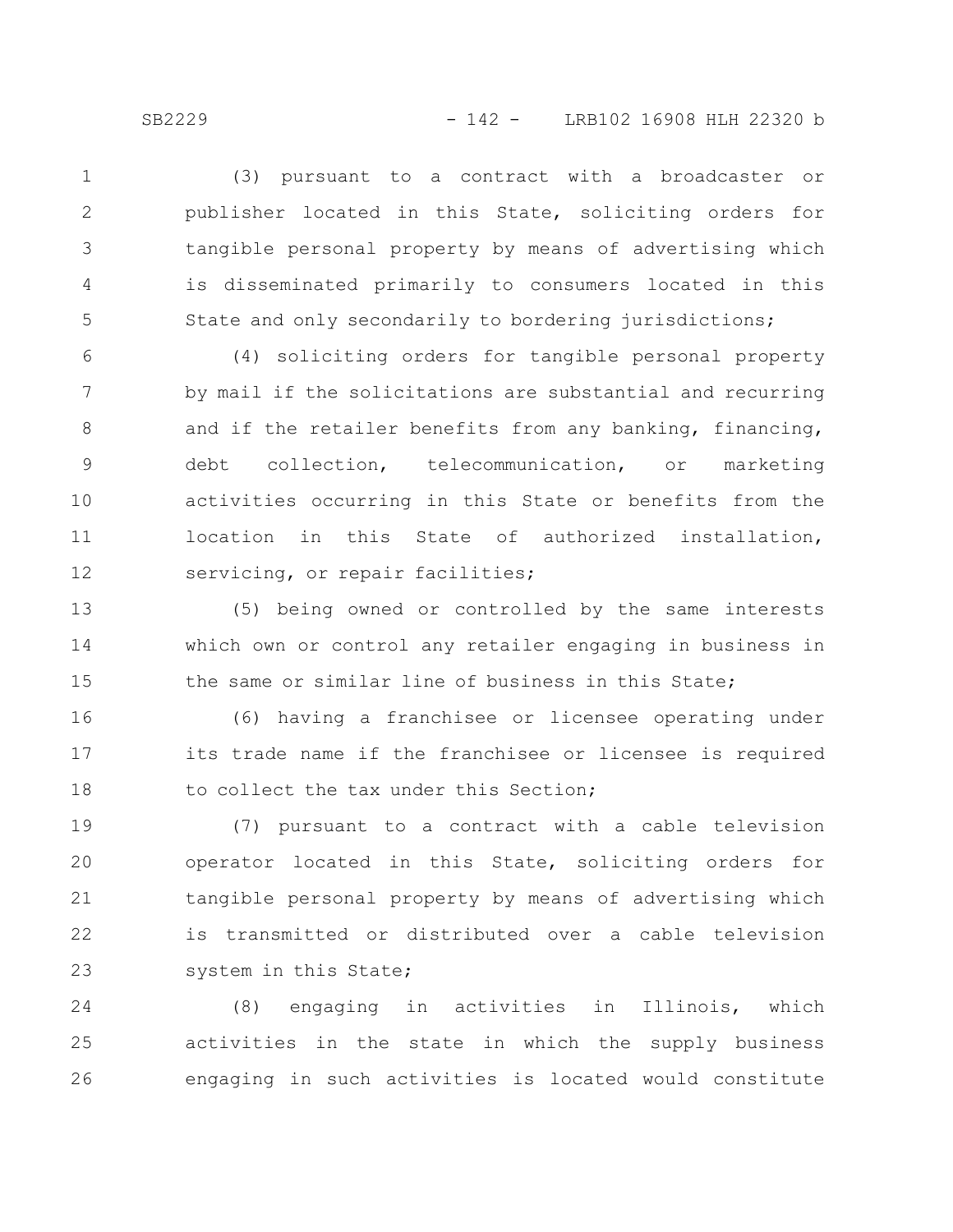1

maintaining a place of business in that state; or

2

3

(9) beginning October 1, 2018, making sales of service to purchasers in Illinois from outside of Illinois if:

(A) the cumulative gross receipts from sales of service to purchasers in Illinois are \$100,000 or more; or 4 5 6

(B) the serviceman enters into 200 or more separate transactions for sales of service to purchasers in Illinois. 7 8 9

The serviceman shall determine on a quarterly basis, ending on the last day of March, June, September, and December, whether he or she meets the criteria of either subparagraph (A) or (B) of this paragraph (9) for the preceding 12-month period. If the serviceman meets the criteria of either subparagraph (A) or (B) for a 12-month period, he or she is considered a serviceman maintaining a place of business in this State and is required to collect and remit the tax imposed under this Act and file returns for one year. At the end of that one-year period, the serviceman shall determine whether the serviceman met the criteria of either subparagraph (A) or (B) during the preceding 12-month period. If the serviceman met the criteria in either subparagraph (A) or (B) for the preceding 12-month period, he or she is considered a serviceman maintaining a place of business in this State and is required to collect and remit the tax imposed under 10 11 12 13 14 15 16 17 18 19 20 21 22 23 24 25 26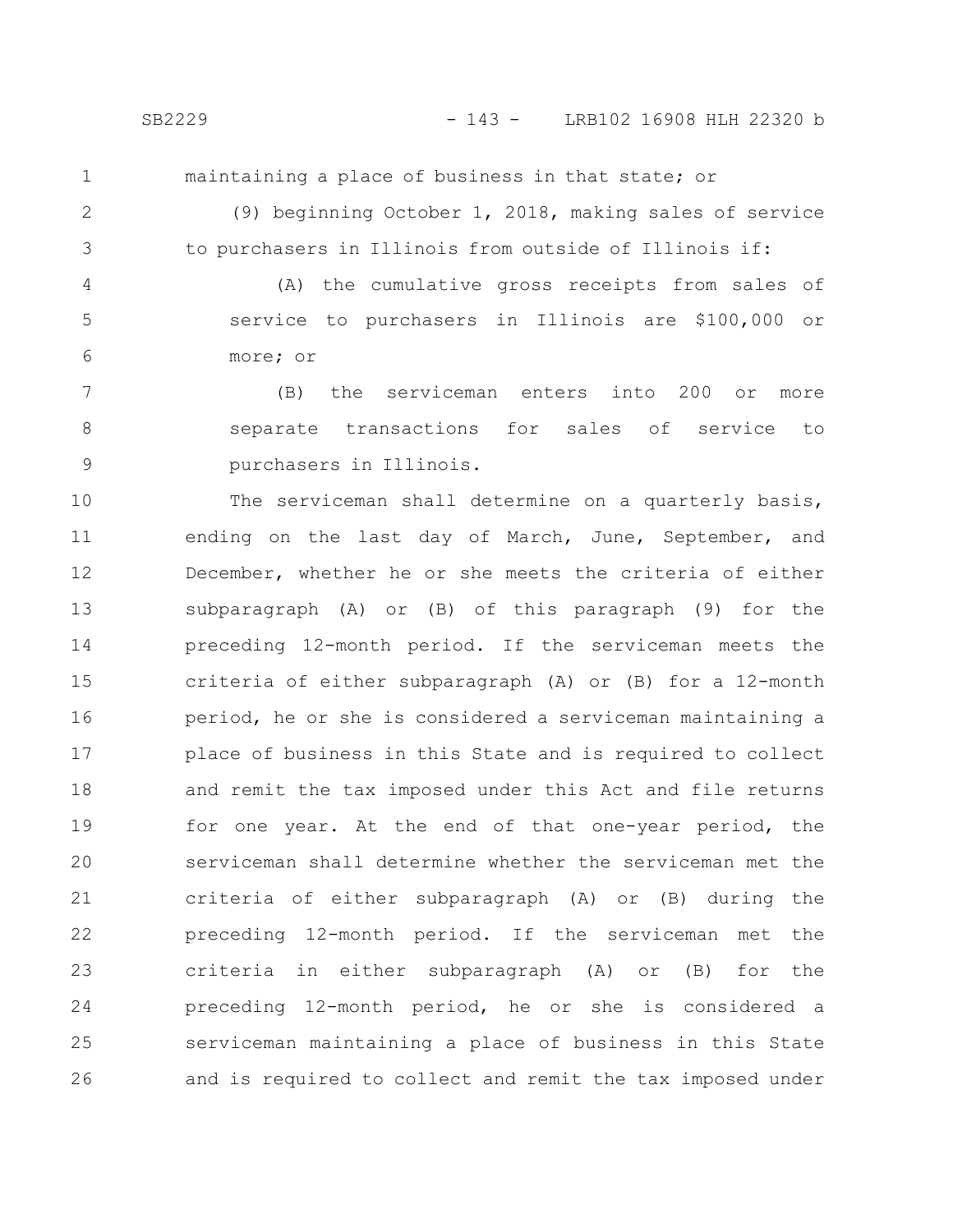this Act and file returns for the subsequent year. If at the end of a one-year period a serviceman that was required to collect and remit the tax imposed under this Act determines that he or she did not meet the criteria in either subparagraph (A) or (B) during the preceding 12-month period, the serviceman subsequently shall determine on a quarterly basis, ending on the last day of March, June, September, and December, whether he or she meets the criteria of either subparagraph (A) or (B) for the preceding 12-month period. 1 2 3 4 5 6 7 8 9 10

Beginning January 1, 2020, neither the gross receipts from nor the number of separate transactions for sales of service to purchasers in Illinois that a serviceman makes through a marketplace facilitator and for which the serviceman has received a certification from the marketplace facilitator pursuant to Section 2d of this Act shall be included for purposes of determining whether he or she has met the thresholds of this paragraph (9). 11 12 13 14 15 16 17 18

(10) Beginning January 1, 2020, a marketplace facilitator, as defined in Section 2d of this Act. 19 20

(Source: P.A. 100-22, eff. 7-6-17; 100-321, eff. 8-24-17; 100-587, eff. 6-4-18; 100-863, eff. 8-14-18; 101-9, Article 10, Section 10-15, eff. 6-5-19; 101-9, Article 25, Section 25-10, eff. 6-5-19; 101-604, eff. 12-13-19.) 21 22 23 24

(35 ILCS 110/3-5) 25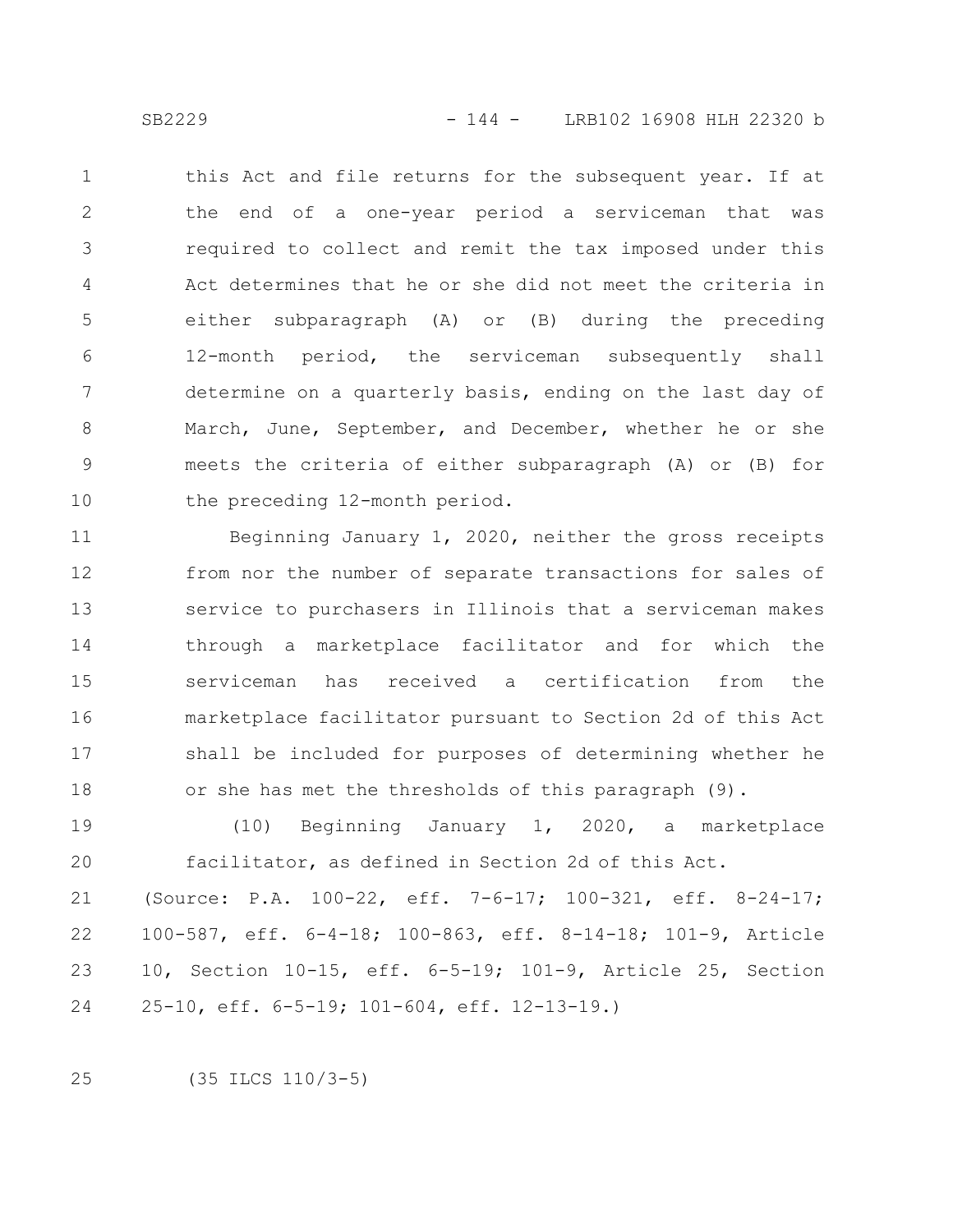Sec. 3-5. Exemptions. Use of the following tangible personal property is exempt from the tax imposed by this Act: 1 2

(1) Personal property purchased from a corporation, society, association, foundation, institution, or organization, other than a limited liability company, that is organized and operated as a not-for-profit service enterprise for the benefit of persons 65 years of age or older if the personal property was not purchased by the enterprise for the purpose of resale by the enterprise. 3 4 5 6 7 8 9

(2) Personal property purchased by a non-profit Illinois county fair association for use in conducting, operating, or promoting the county fair. 10 11 12

(3) Personal property purchased by a not-for-profit arts or cultural organization that establishes, by proof required by the Department by rule, that it has received an exemption under Section 501(c)(3) of the Internal Revenue Code and that is organized and operated primarily for the presentation or support of arts or cultural programming, activities, or services. These organizations include, but are not limited to, music and dramatic arts organizations such as symphony orchestras and theatrical groups, arts and cultural service organizations, local arts councils, visual arts organizations, and media arts organizations. On and after July 1, 2001 (the effective date of Public Act 92-35), however, an entity otherwise eligible for this exemption shall not make tax-free purchases unless it has an active identification number issued 13 14 15 16 17 18 19 20 21 22 23 24 25 26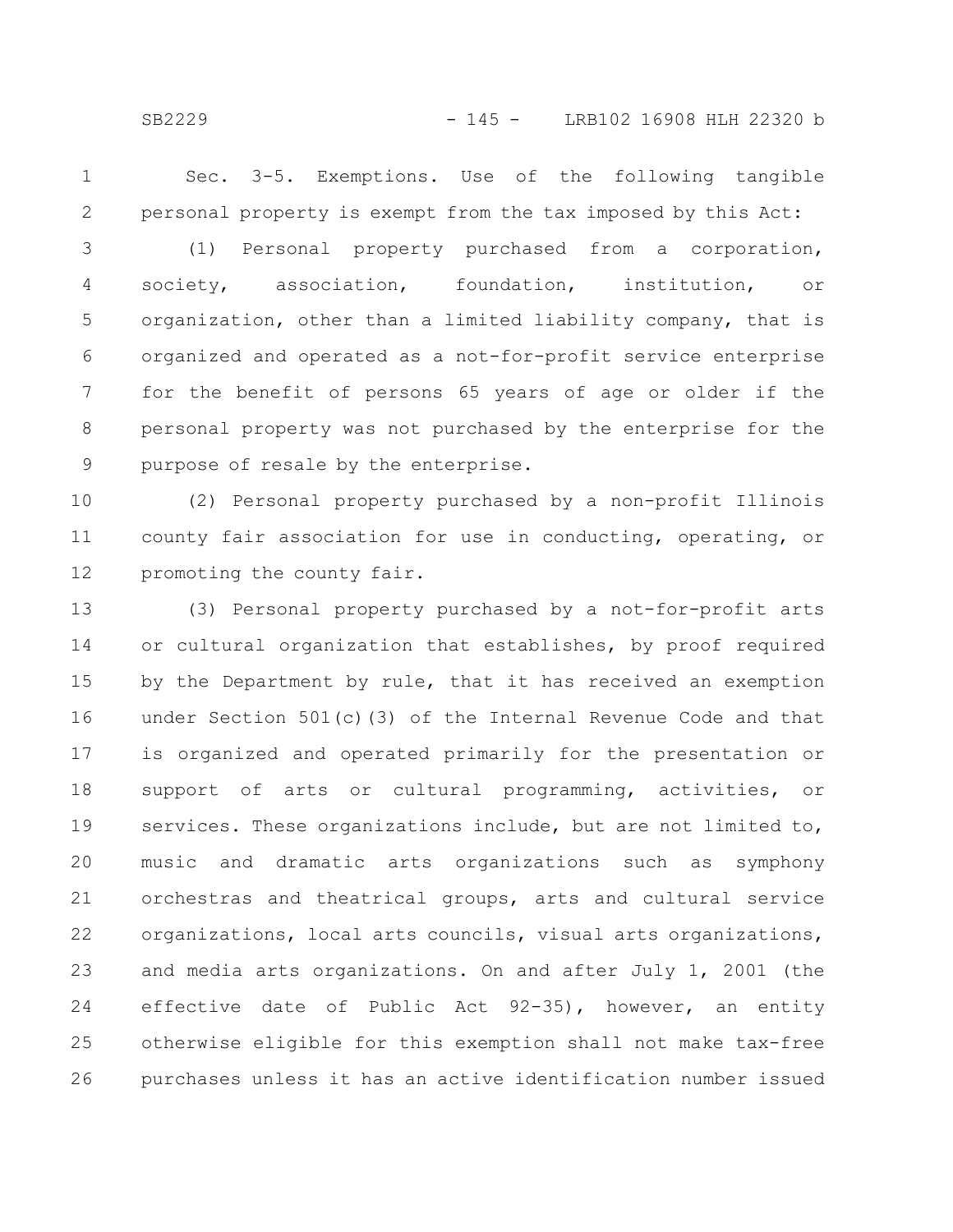by the Department.

(4) Legal tender, currency, medallions, or gold or silver coinage issued by the State of Illinois, the government of the United States of America, or the government of any foreign country, and bullion. 2 3 4 5

(5) Until July 1, 2003 and beginning again on September 1, 2004 through August 30, 2014, graphic arts machinery and equipment, including repair and replacement parts, both new and used, and including that manufactured on special order or purchased for lease, certified by the purchaser to be used primarily for graphic arts production. Equipment includes chemicals or chemicals acting as catalysts but only if the chemicals or chemicals acting as catalysts effect a direct and immediate change upon a graphic arts product. Beginning on July 1, 2017, graphic arts machinery and equipment is included in the manufacturing and assembling machinery and equipment exemption under Section 2 of this Act. 6 7 8 9 10 11 12 13 14 15 16 17

(6) Personal property purchased from a teacher-sponsored student organization affiliated with an elementary or secondary school located in Illinois. 18 19 20

(7) Farm machinery and equipment, both new and used, including that manufactured on special order, certified by the purchaser to be used primarily for production agriculture or State or federal agricultural programs, including individual replacement parts for the machinery and equipment, including machinery and equipment purchased for lease, and including 21 22 23 24 25 26

1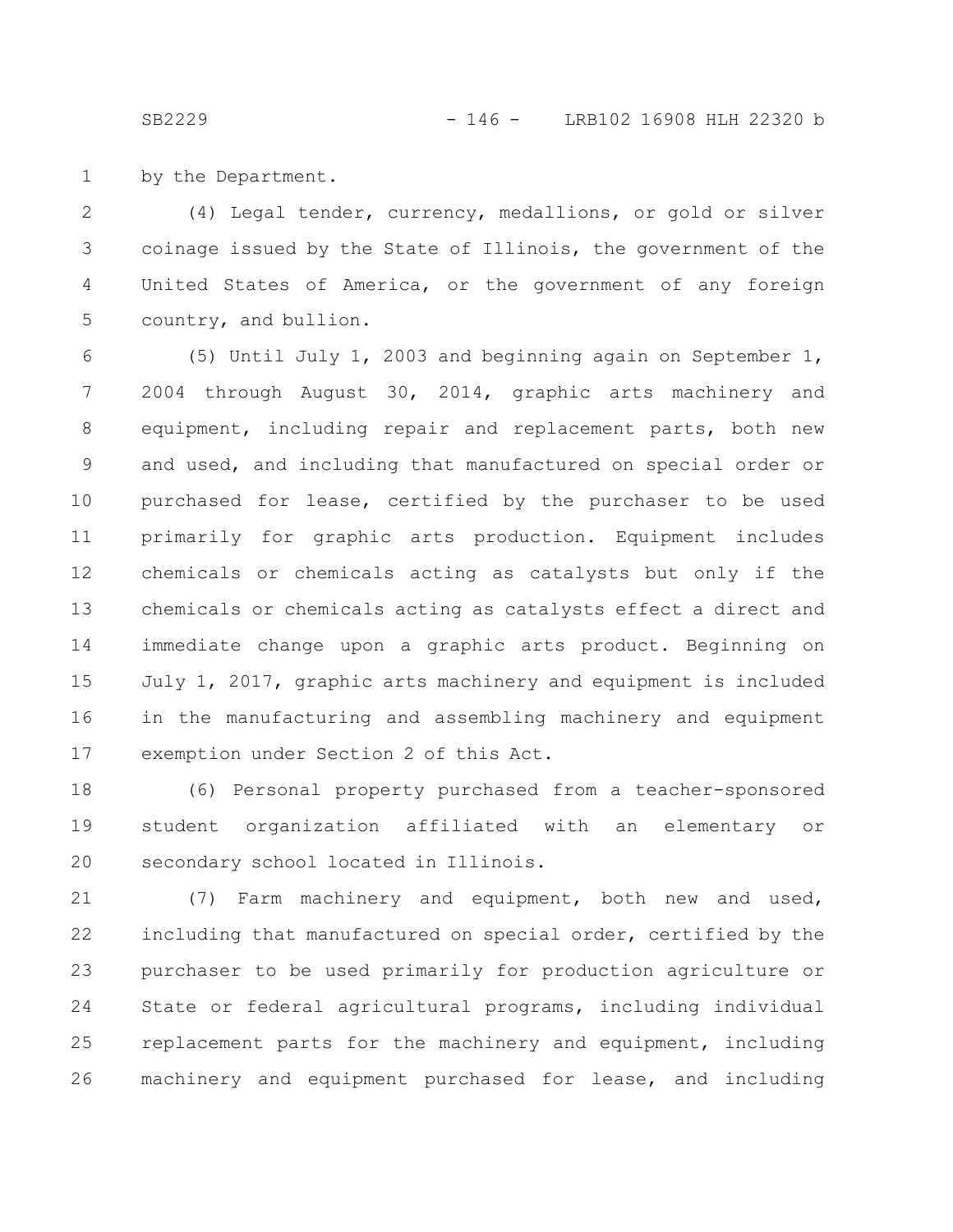implements of husbandry defined in Section 1-130 of the Illinois Vehicle Code, farm machinery and agricultural chemical and fertilizer spreaders, and nurse wagons required to be registered under Section 3-809 of the Illinois Vehicle Code, but excluding other motor vehicles required to be registered under the Illinois Vehicle Code. Horticultural polyhouses or hoop houses used for propagating, growing, or overwintering plants shall be considered farm machinery and equipment under this item (7). Agricultural chemical tender tanks and dry boxes shall include units sold separately from a motor vehicle required to be licensed and units sold mounted on a motor vehicle required to be licensed if the selling price of the tender is separately stated. 1 2 3 4 5 6 7 8 9 10 11 12 13

Farm machinery and equipment shall include precision farming equipment that is installed or purchased to be installed on farm machinery and equipment including, but not limited to, tractors, harvesters, sprayers, planters, seeders, or spreaders. Precision farming equipment includes, but is not limited to, soil testing sensors, computers, monitors, software, global positioning and mapping systems, and other such equipment. 14 15 16 17 18 19 20 21

Farm machinery and equipment also includes computers, sensors, software, and related equipment used primarily in the computer-assisted operation of production agriculture facilities, equipment, and activities such as, but not limited to, the collection, monitoring, and correlation of animal and 22 23 24 25 26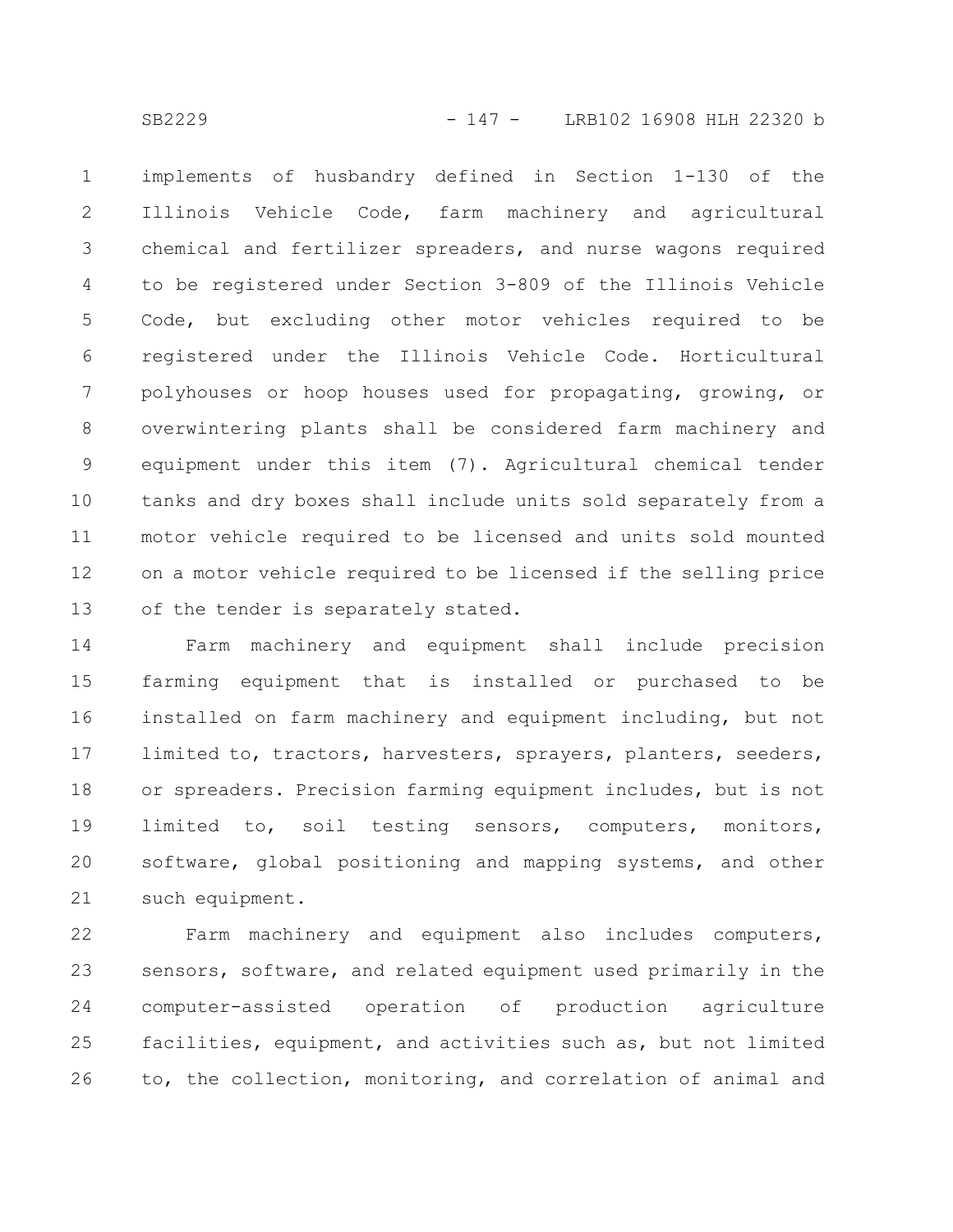crop data for the purpose of formulating animal diets and agricultural chemicals. This item (7) is exempt from the provisions of Section 3-75. 1 2 3

(8) Until June 30, 2013, fuel and petroleum products sold to or used by an air common carrier, certified by the carrier to be used for consumption, shipment, or storage in the conduct of its business as an air common carrier, for a flight destined for or returning from a location or locations outside the United States without regard to previous or subsequent domestic stopovers. 4 5 6 7 8 9 10

Beginning July 1, 2013, fuel and petroleum products sold to or used by an air carrier, certified by the carrier to be used for consumption, shipment, or storage in the conduct of its business as an air common carrier, for a flight that (i) is engaged in foreign trade or is engaged in trade between the United States and any of its possessions and (ii) transports at least one individual or package for hire from the city of origination to the city of final destination on the same aircraft, without regard to a change in the flight number of that aircraft. 11 12 13 14 15 16 17 18 19 20

(9) Proceeds of mandatory service charges separately stated on customers' bills for the purchase and consumption of food and beverages acquired as an incident to the purchase of a service from a serviceman, to the extent that the proceeds of the service charge are in fact turned over as tips or as a substitute for tips to the employees who participate directly 21 22 23 24 25 26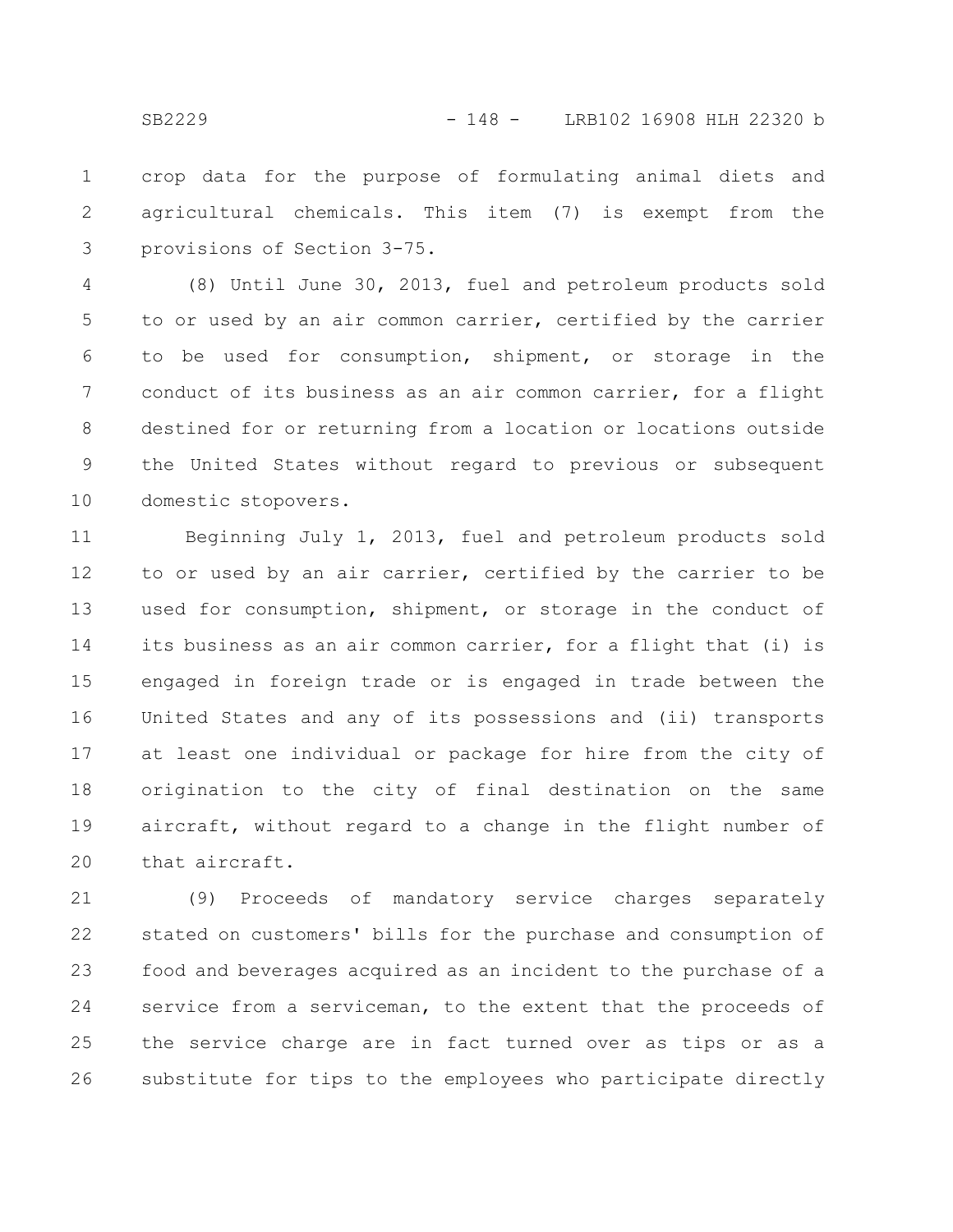in preparing, serving, hosting or cleaning up the food or beverage function with respect to which the service charge is imposed. 1 2 3

(10) Until July 1, 2003, oil field exploration, drilling, and production equipment, including (i) rigs and parts of rigs, rotary rigs, cable tool rigs, and workover rigs, (ii) pipe and tubular goods, including casing and drill strings, (iii) pumps and pump-jack units, (iv) storage tanks and flow lines, (v) any individual replacement part for oil field exploration, drilling, and production equipment, and (vi) machinery and equipment purchased for lease; but excluding motor vehicles required to be registered under the Illinois Vehicle Code. 4 5 6 7 8 9 10 11 12 13

(11) Proceeds from the sale of photoprocessing machinery and equipment, including repair and replacement parts, both new and used, including that manufactured on special order, certified by the purchaser to be used primarily for photoprocessing, and including photoprocessing machinery and equipment purchased for lease. 14 15 16 17 18 19

(12) Until July 1, 2023, coal and aggregate exploration, mining, off-highway hauling, processing, maintenance, and reclamation equipment, including replacement parts and equipment, and including equipment purchased for lease, but excluding motor vehicles required to be registered under the Illinois Vehicle Code. The changes made to this Section by Public Act 97-767 apply on and after July 1, 2003, but no claim 20 21 22 23 24 25 26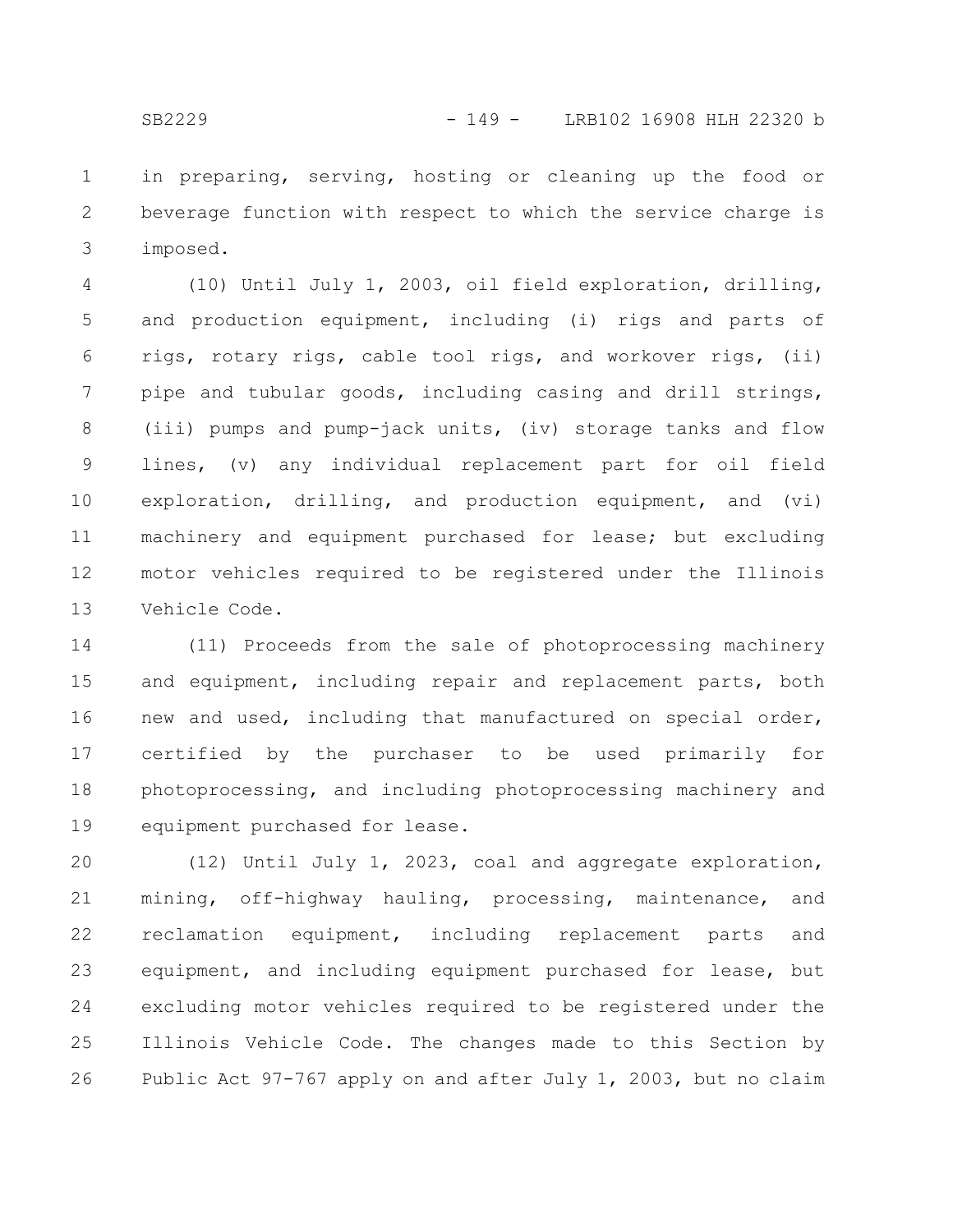for credit or refund is allowed on or after August 16, 2013 (the effective date of Public Act 98-456) for such taxes paid during the period beginning July 1, 2003 and ending on August 16, 2013 (the effective date of Public Act 98-456). 1 2 3 4

(13) Semen used for artificial insemination of livestock for direct agricultural production. 5 6

(14) Horses, or interests in horses, registered with and meeting the requirements of any of the Arabian Horse Club Registry of America, Appaloosa Horse Club, American Quarter Horse Association, United States Trotting Association, or Jockey Club, as appropriate, used for purposes of breeding or racing for prizes. This item (14) is exempt from the provisions of Section 3-75, and the exemption provided for under this item (14) applies for all periods beginning May 30, 1995, but no claim for credit or refund is allowed on or after January 1, 2008 (the effective date of Public Act 95-88) for such taxes paid during the period beginning May 30, 2000 and ending on January 1, 2008 (the effective date of Public Act 95-88). 7 8 9 10 11 12 13 14 15 16 17 18 19

(15) Computers and communications equipment utilized for any hospital purpose and equipment used in the diagnosis, analysis, or treatment of hospital patients purchased by a lessor who leases the equipment, under a lease of one year or longer executed or in effect at the time the lessor would otherwise be subject to the tax imposed by this Act, to a hospital that has been issued an active tax exemption 20 21 22 23 24 25 26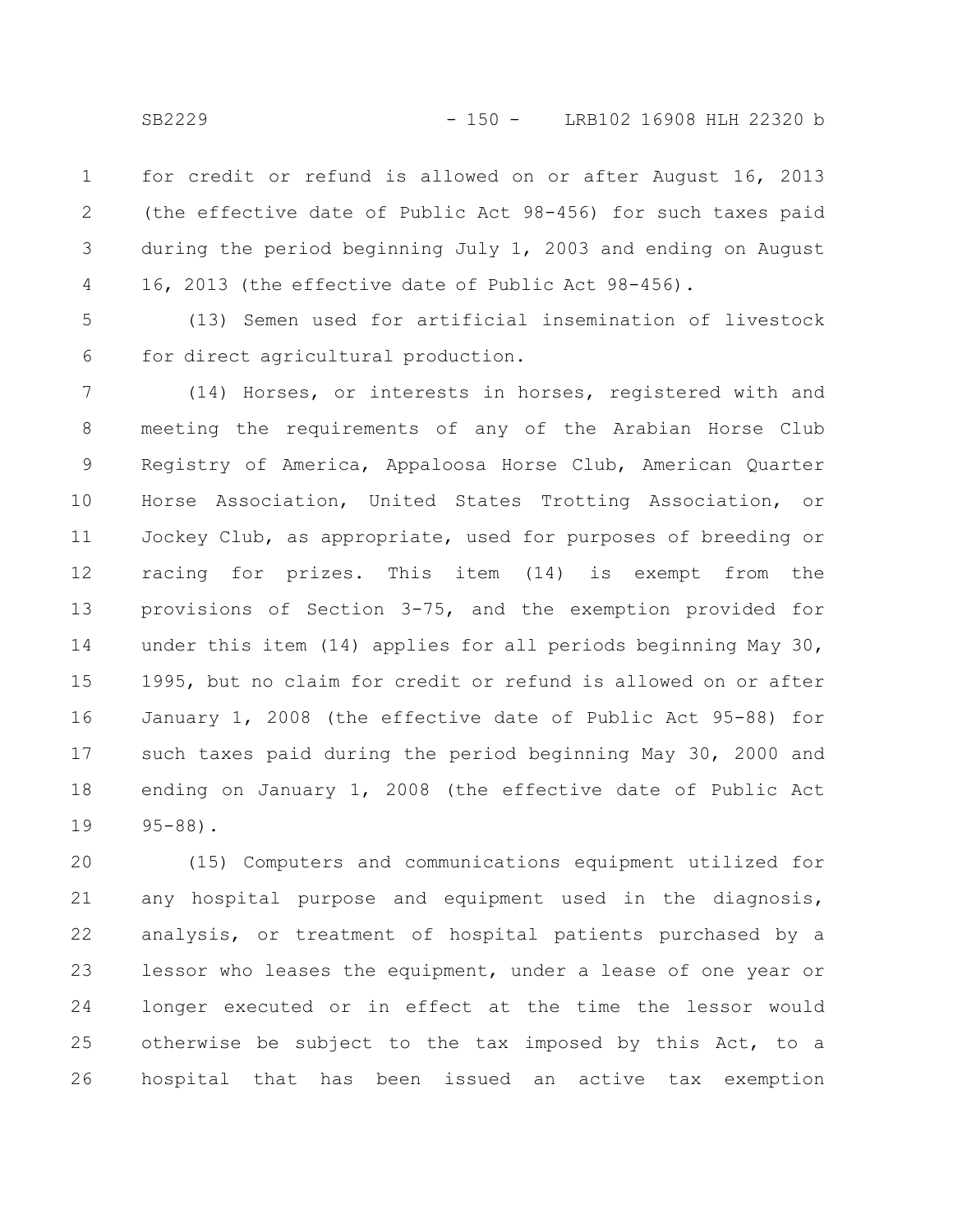identification number by the Department under Section 1g of the Retailers' Occupation Tax Act. If the equipment is leased in a manner that does not qualify for this exemption or is used in any other non-exempt manner, the lessor shall be liable for the tax imposed under this Act or the Use Tax Act, as the case may be, based on the fair market value of the property at the time the non-qualifying use occurs. No lessor shall collect or attempt to collect an amount (however designated) that purports to reimburse that lessor for the tax imposed by this Act or the Use Tax Act, as the case may be, if the tax has not been paid by the lessor. If a lessor improperly collects any such amount from the lessee, the lessee shall have a legal right to claim a refund of that amount from the lessor. If, however, that amount is not refunded to the lessee for any reason, the lessor is liable to pay that amount to the Department. 1 2 3 4 5 6 7 8 9 10 11 12 13 14 15 16

(16) Personal property purchased by a lessor who leases the property, under a lease of one year or longer executed or in effect at the time the lessor would otherwise be subject to the tax imposed by this Act, to a governmental body that has been issued an active tax exemption identification number by the Department under Section 1g of the Retailers' Occupation Tax Act. If the property is leased in a manner that does not qualify for this exemption or is used in any other non-exempt manner, the lessor shall be liable for the tax imposed under this Act or the Use Tax Act, as the case may be, based on the 17 18 19 20 21 22 23 24 25 26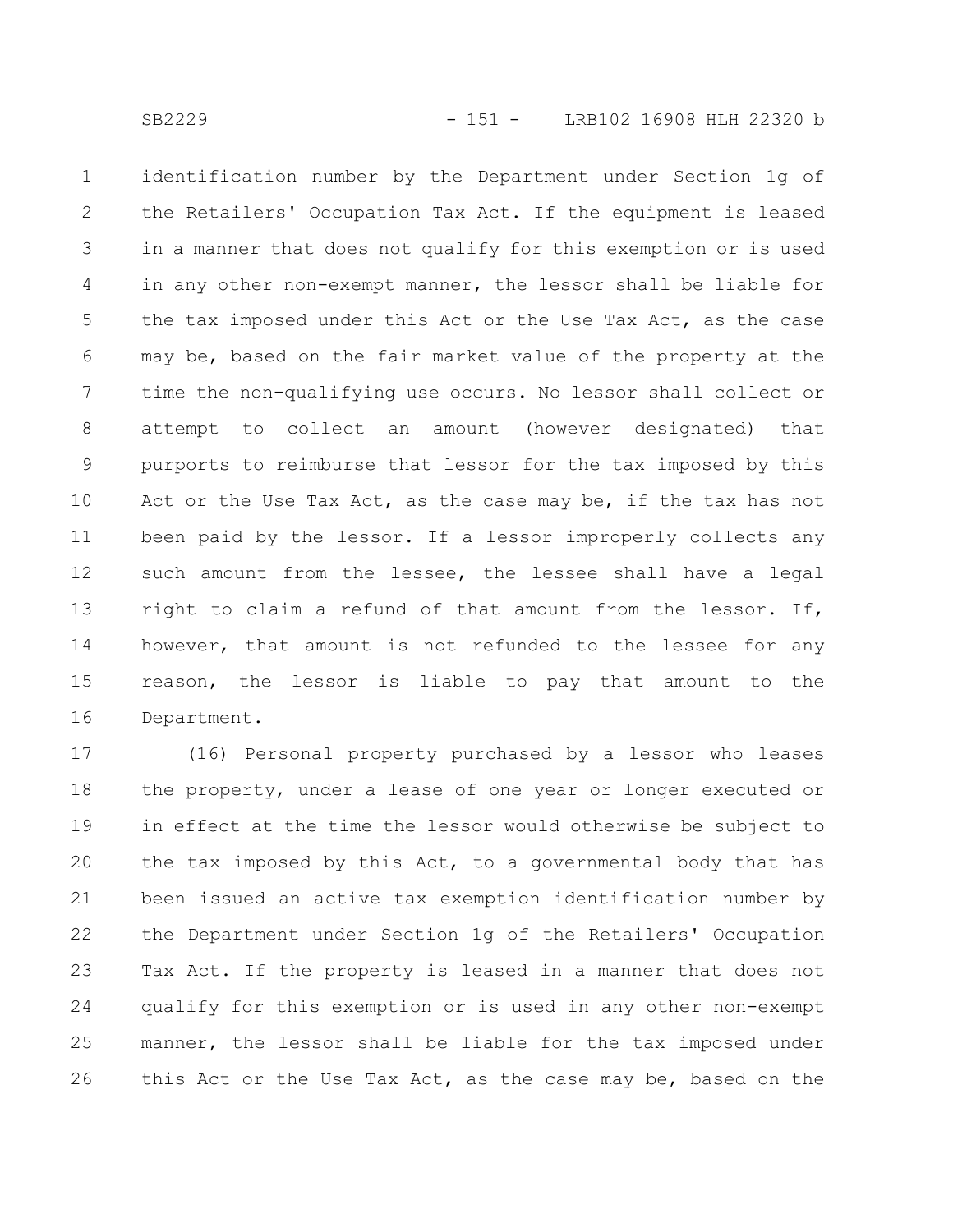fair market value of the property at the time the non-qualifying use occurs. No lessor shall collect or attempt to collect an amount (however designated) that purports to reimburse that lessor for the tax imposed by this Act or the Use Tax Act, as the case may be, if the tax has not been paid by the lessor. If a lessor improperly collects any such amount from the lessee, the lessee shall have a legal right to claim a refund of that amount from the lessor. If, however, that amount is not refunded to the lessee for any reason, the lessor is liable to pay that amount to the Department. 1 2 3 4 5 6 7 8 9 10

(17) Beginning with taxable years ending on or after December 31, 1995 and ending with taxable years ending on or before December 31, 2004, personal property that is donated for disaster relief to be used in a State or federally declared disaster area in Illinois or bordering Illinois by a manufacturer or retailer that is registered in this State to a corporation, society, association, foundation, or institution that has been issued a sales tax exemption identification number by the Department that assists victims of the disaster who reside within the declared disaster area. 11 12 13 14 15 16 17 18 19 20

(18) Beginning with taxable years ending on or after December 31, 1995 and ending with taxable years ending on or before December 31, 2004, personal property that is used in the performance of infrastructure repairs in this State, including but not limited to municipal roads and streets, access roads, bridges, sidewalks, waste disposal systems, 21 22 23 24 25 26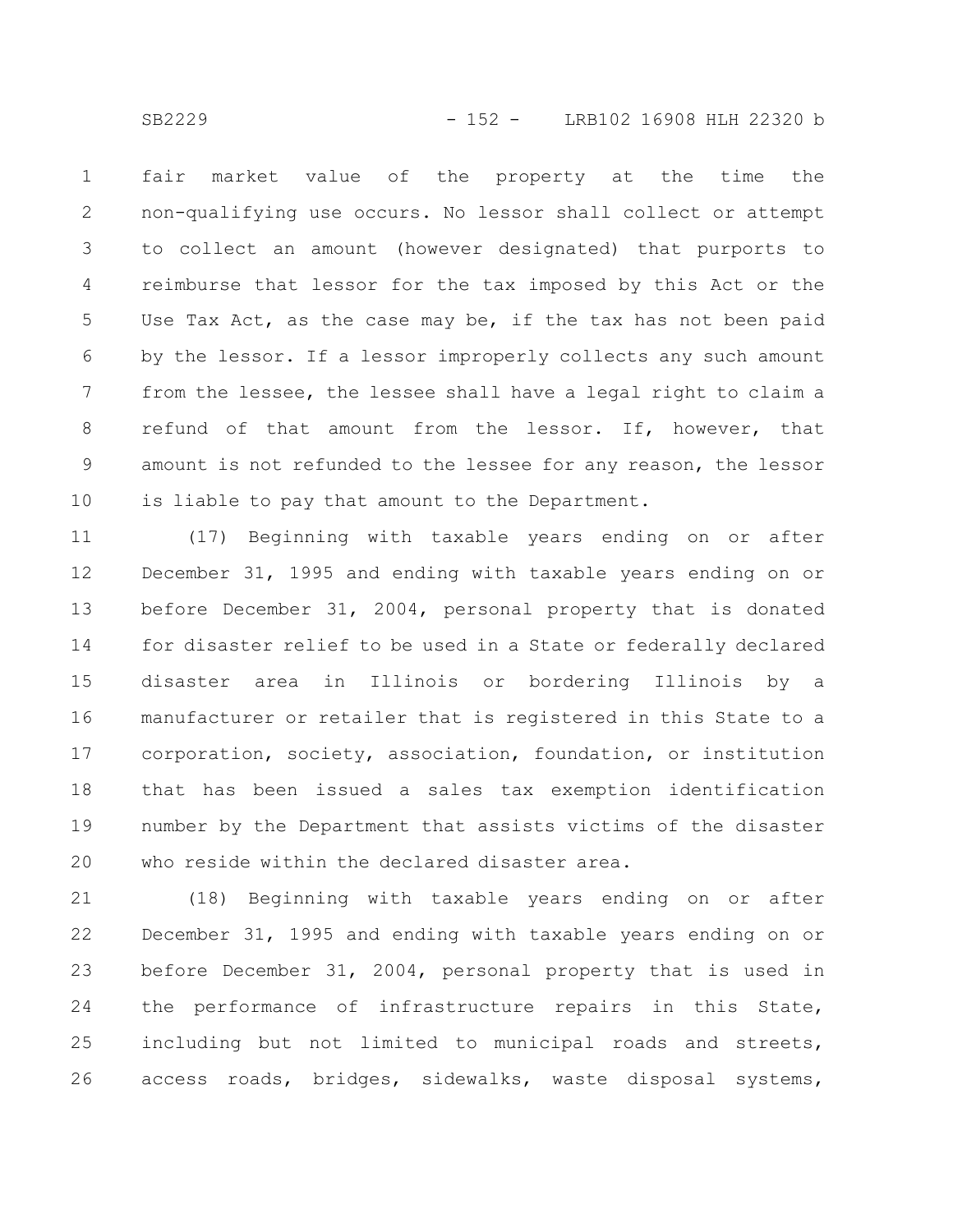water and sewer line extensions, water distribution and purification facilities, storm water drainage and retention facilities, and sewage treatment facilities, resulting from a State or federally declared disaster in Illinois or bordering Illinois when such repairs are initiated on facilities located in the declared disaster area within 6 months after the disaster. 1 2 3 4 5 6 7

(19) Beginning July 1, 1999, game or game birds purchased at a "game breeding and hunting preserve area" as that term is used in the Wildlife Code. This paragraph is exempt from the provisions of Section 3-75. 8 9 10 11

(20) A motor vehicle, as that term is defined in Section 1-146 of the Illinois Vehicle Code, that is donated to a corporation, limited liability company, society, association, foundation, or institution that is determined by the Department to be organized and operated exclusively for educational purposes. For purposes of this exemption, "a corporation, limited liability company, society, association, foundation, or institution organized and operated exclusively for educational purposes" means all tax-supported public schools, private schools that offer systematic instruction in useful branches of learning by methods common to public schools and that compare favorably in their scope and intensity with the course of study presented in tax-supported schools, and vocational or technical schools or institutes organized and operated exclusively to provide a course of 12 13 14 15 16 17 18 19 20 21 22 23 24 25 26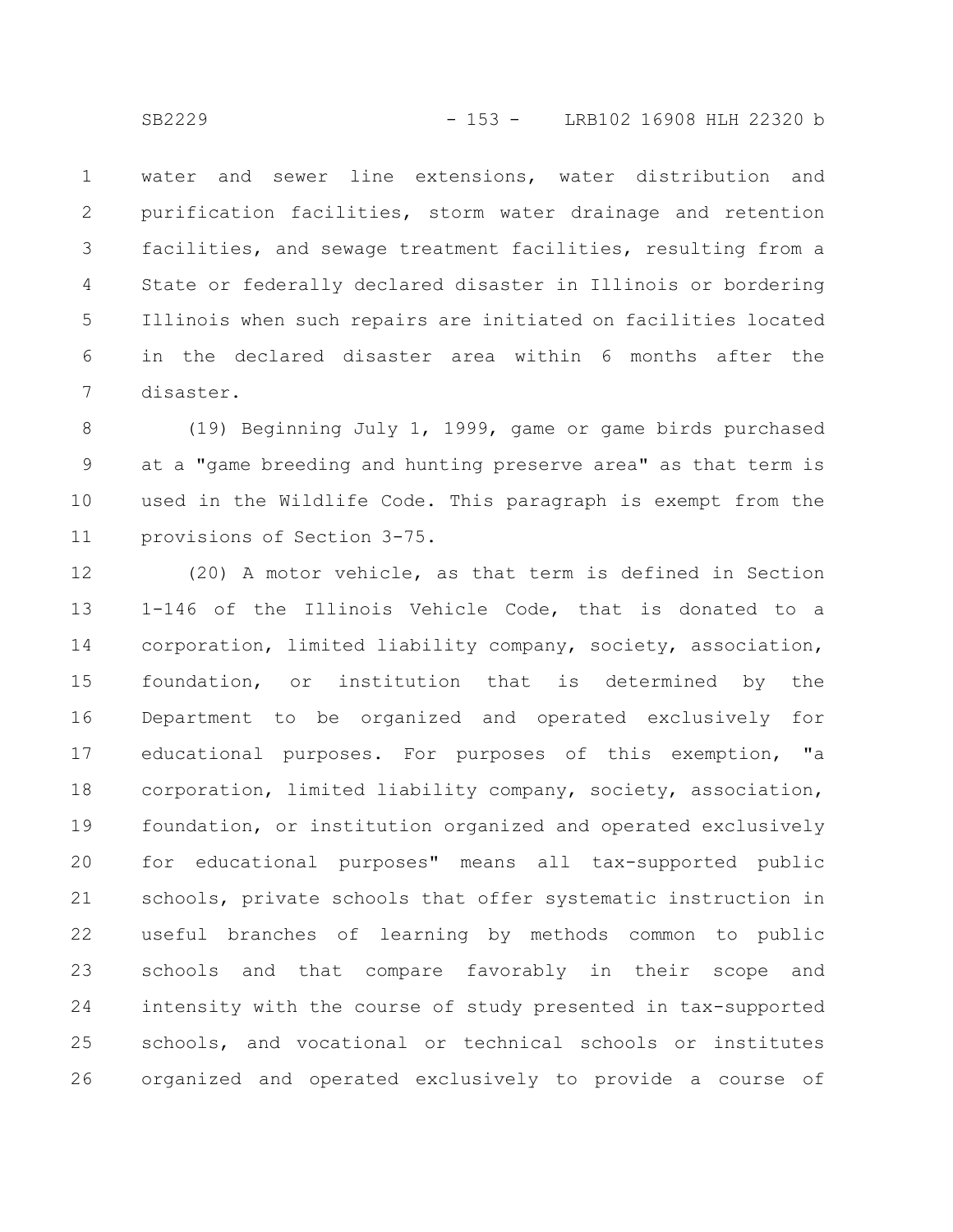study of not less than 6 weeks duration and designed to prepare individuals to follow a trade or to pursue a manual, technical, mechanical, industrial, business, or commercial occupation. 1 2 3 4

(21) Beginning January 1, 2000, personal property, including food, purchased through fundraising events for the benefit of a public or private elementary or secondary school, a group of those schools, or one or more school districts if the events are sponsored by an entity recognized by the school district that consists primarily of volunteers and includes parents and teachers of the school children. This paragraph does not apply to fundraising events (i) for the benefit of private home instruction or (ii) for which the fundraising entity purchases the personal property sold at the events from another individual or entity that sold the property for the purpose of resale by the fundraising entity and that profits from the sale to the fundraising entity. This paragraph is exempt from the provisions of Section 3-75. 5 6 7 8 9 10 11 12 13 14 15 16 17 18

(22) Beginning January 1, 2000 and through December 31, 2001, new or used automatic vending machines that prepare and serve hot food and beverages, including coffee, soup, and other items, and replacement parts for these machines. Beginning January 1, 2002 and through June 30, 2003, machines and parts for machines used in commercial, coin-operated amusement and vending business if a use or occupation tax is paid on the gross receipts derived from the use of the 19 20 21 22 23 24 25 26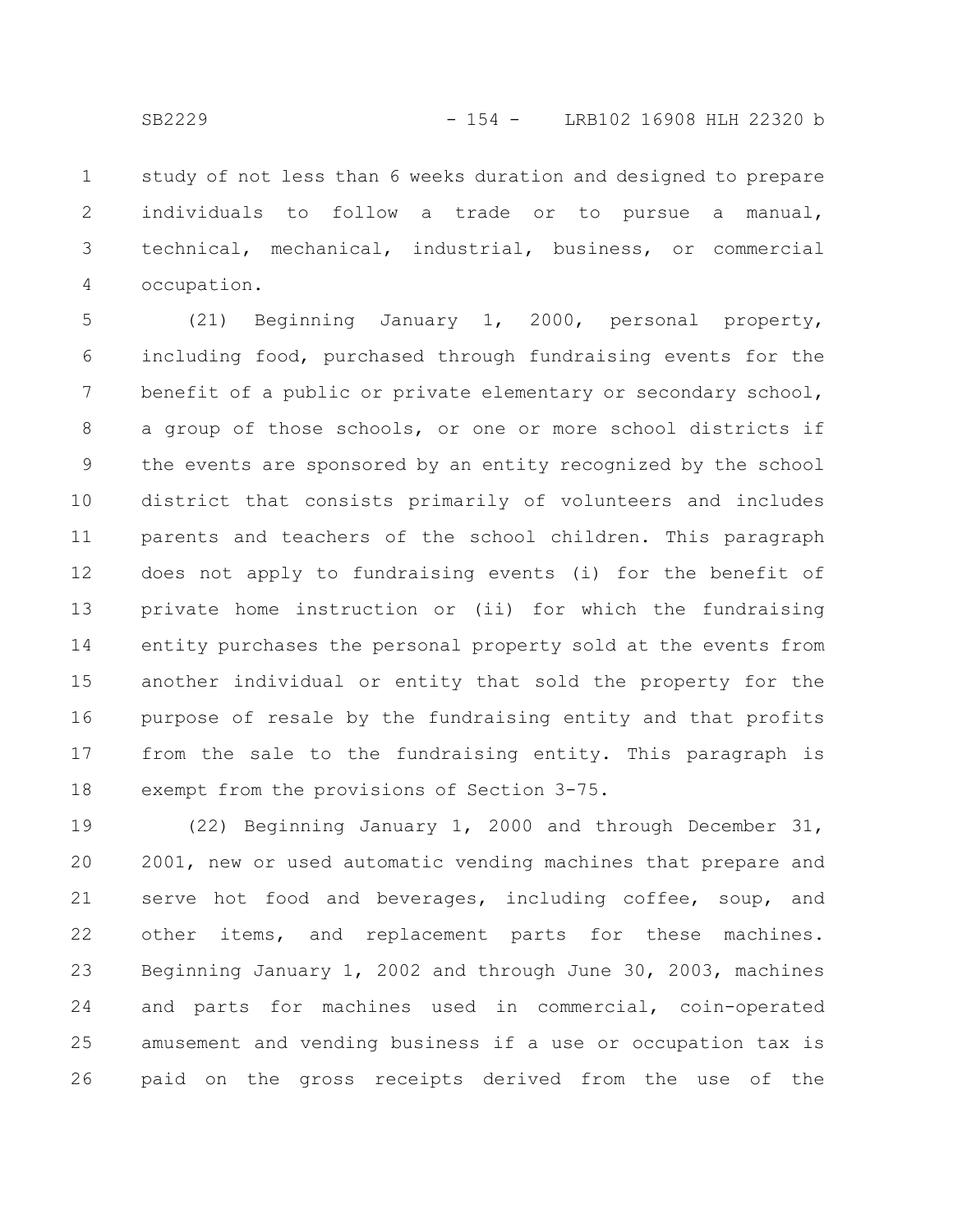1 2 commercial, coin-operated amusement and vending machines. This paragraph is exempt from the provisions of Section 3-75.

(23) Beginning August 23, 2001 and through June 30, 2016, food for human consumption that is to be consumed off the premises where it is sold (other than alcoholic beverages, soft drinks, and food that has been prepared for immediate consumption) and prescription and nonprescription medicines, drugs, medical appliances, and insulin, urine testing materials, syringes, and needles used by diabetics, for human use, when purchased for use by a person receiving medical assistance under Article V of the Illinois Public Aid Code who resides in a licensed long-term care facility, as defined in the Nursing Home Care Act, or in a licensed facility as defined in the ID/DD Community Care Act, the MC/DD Act, or the Specialized Mental Health Rehabilitation Act of 2013. 3 4 5 6 7 8 9 10 11 12 13 14 15

(24) Beginning on August 2, 2001 (the effective date of Public Act 92-227), computers and communications equipment utilized for any hospital purpose and equipment used in the diagnosis, analysis, or treatment of hospital patients purchased by a lessor who leases the equipment, under a lease of one year or longer executed or in effect at the time the lessor would otherwise be subject to the tax imposed by this Act, to a hospital that has been issued an active tax exemption identification number by the Department under Section 1g of the Retailers' Occupation Tax Act. If the equipment is leased in a manner that does not qualify for this exemption or is used 16 17 18 19 20 21 22 23 24 25 26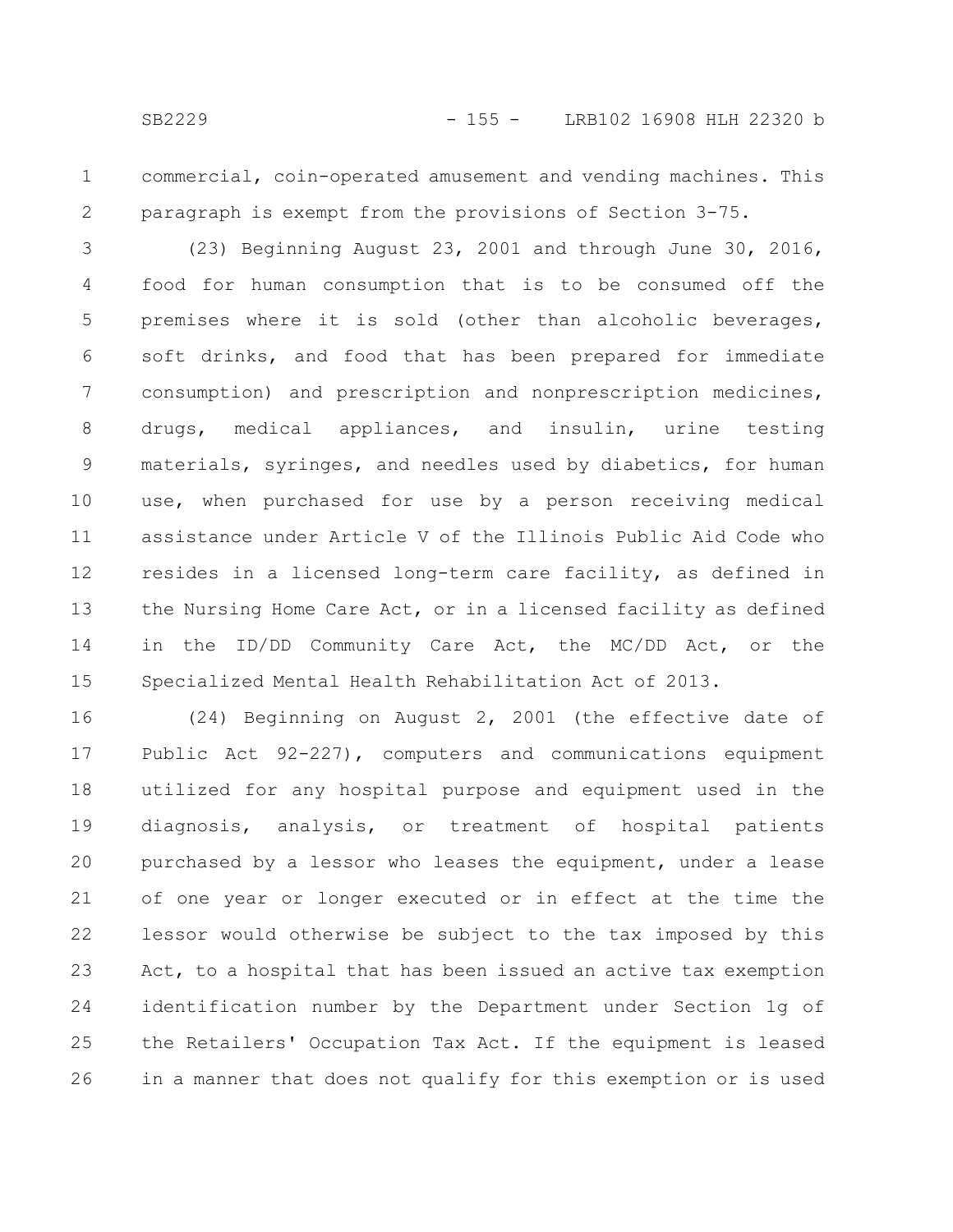in any other nonexempt manner, the lessor shall be liable for the tax imposed under this Act or the Use Tax Act, as the case may be, based on the fair market value of the property at the time the nonqualifying use occurs. No lessor shall collect or attempt to collect an amount (however designated) that purports to reimburse that lessor for the tax imposed by this Act or the Use Tax Act, as the case may be, if the tax has not been paid by the lessor. If a lessor improperly collects any such amount from the lessee, the lessee shall have a legal right to claim a refund of that amount from the lessor. If, however, that amount is not refunded to the lessee for any reason, the lessor is liable to pay that amount to the Department. This paragraph is exempt from the provisions of Section 3-75. 1 2 3 4 5 6 7 8 9 10 11 12 13 14

(25) Beginning on August 2, 2001 (the effective date of Public Act 92-227), personal property purchased by a lessor who leases the property, under a lease of one year or longer executed or in effect at the time the lessor would otherwise be subject to the tax imposed by this Act, to a governmental body that has been issued an active tax exemption identification number by the Department under Section 1g of the Retailers' Occupation Tax Act. If the property is leased in a manner that does not qualify for this exemption or is used in any other nonexempt manner, the lessor shall be liable for the tax imposed under this Act or the Use Tax Act, as the case may be, based on the fair market value of the property at the time the 15 16 17 18 19 20 21 22 23 24 25 26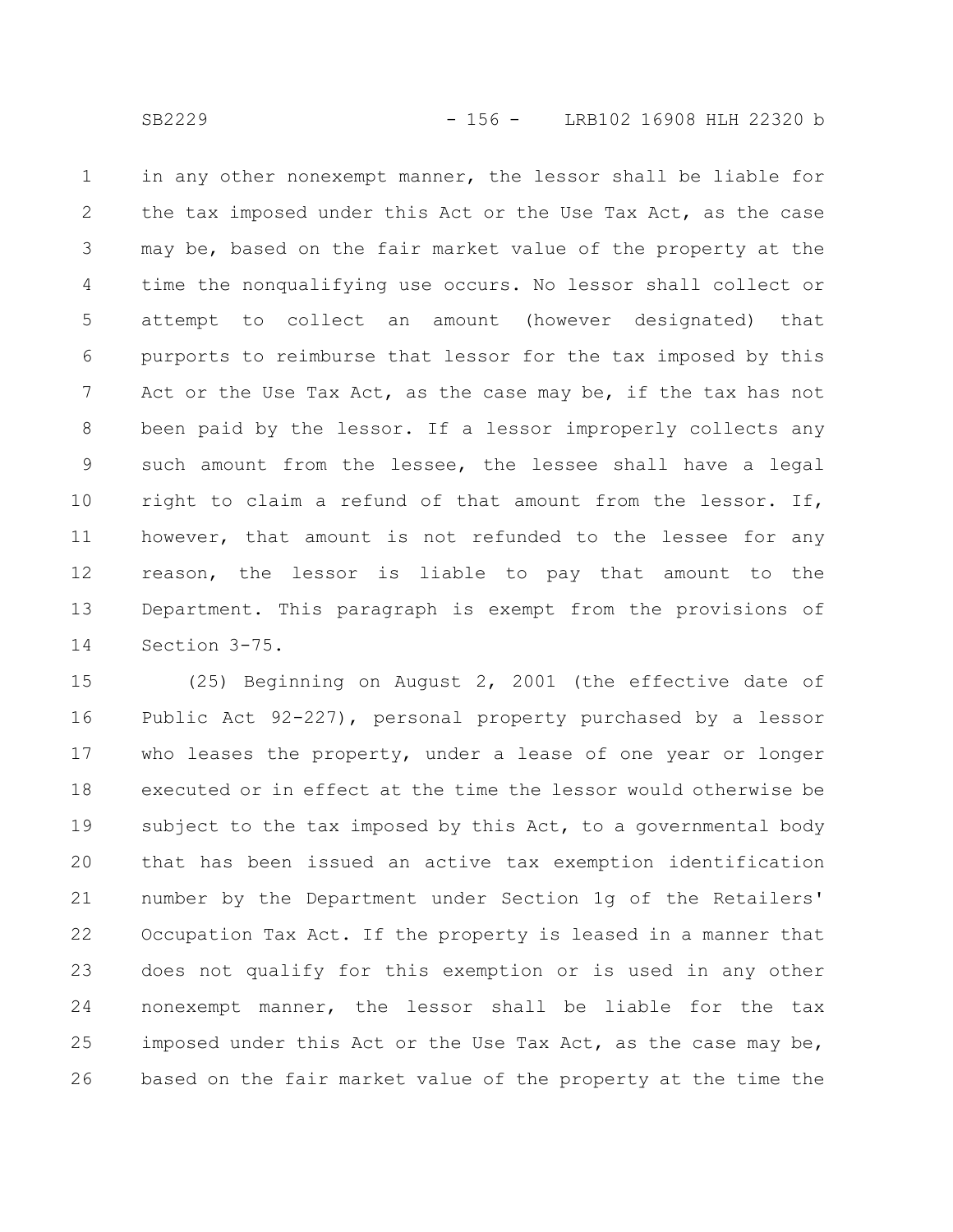nonqualifying use occurs. No lessor shall collect or attempt to collect an amount (however designated) that purports to reimburse that lessor for the tax imposed by this Act or the Use Tax Act, as the case may be, if the tax has not been paid by the lessor. If a lessor improperly collects any such amount from the lessee, the lessee shall have a legal right to claim a refund of that amount from the lessor. If, however, that amount is not refunded to the lessee for any reason, the lessor is liable to pay that amount to the Department. This paragraph is exempt from the provisions of Section 3-75. 1 2 3 4 5 6 7 8 9 10

(26) Beginning January 1, 2008, tangible personal property used in the construction or maintenance of a community water supply, as defined under Section 3.145 of the Environmental Protection Act, that is operated by a not-for-profit corporation that holds a valid water supply permit issued under Title IV of the Environmental Protection Act. This paragraph is exempt from the provisions of Section 3-75. 11 12 13 14 15 16 17

(27) Beginning January 1, 2010 and continuing through December 31, 2024, materials, parts, equipment, components, and furnishings incorporated into or upon an aircraft as part of the modification, refurbishment, completion, replacement, repair, or maintenance of the aircraft. This exemption includes consumable supplies used in the modification, refurbishment, completion, replacement, repair, and maintenance of aircraft, but excludes any materials, parts, equipment, components, and consumable supplies used in the 18 19 20 21 22 23 24 25 26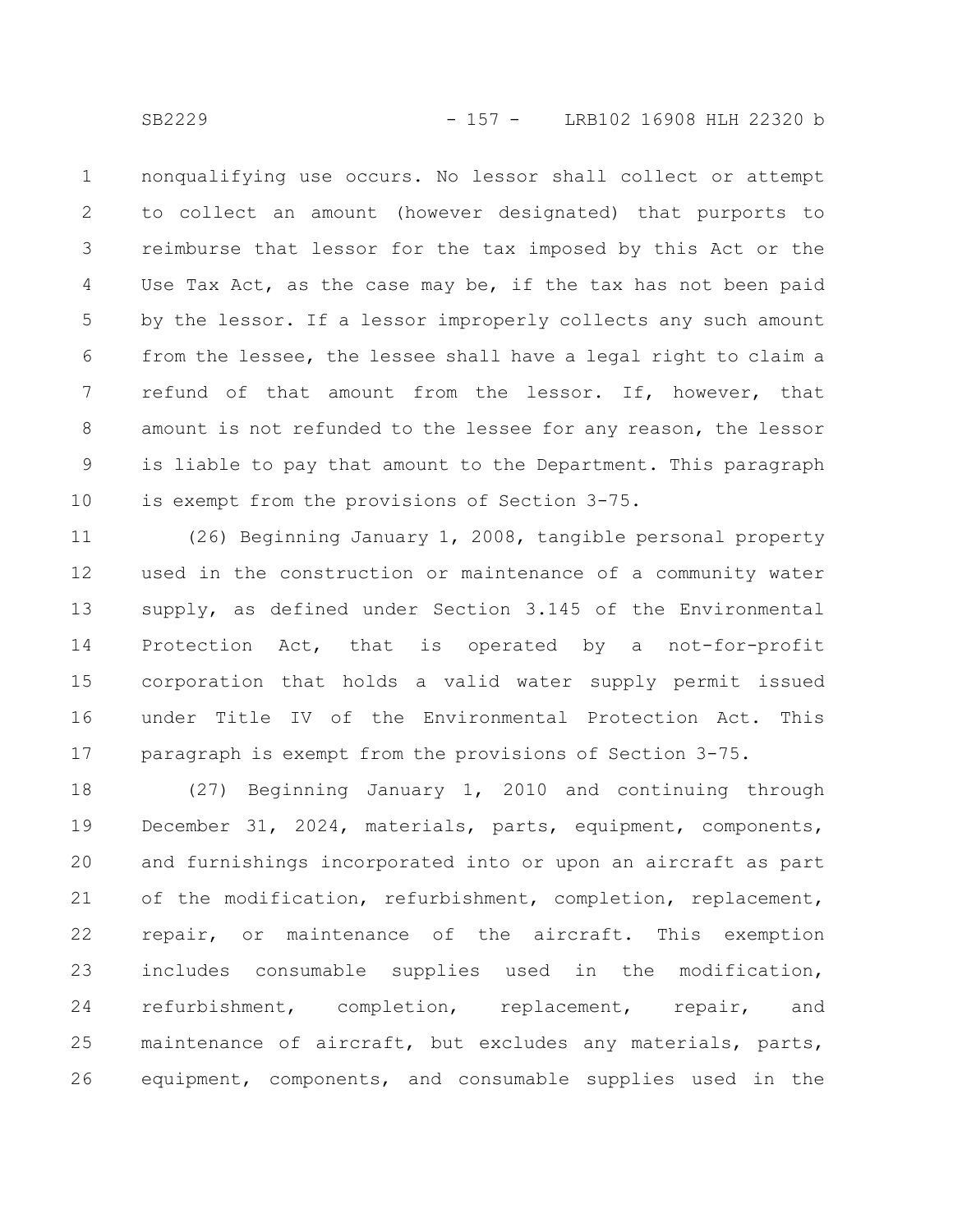modification, replacement, repair, and maintenance of aircraft engines or power plants, whether such engines or power plants are installed or uninstalled upon any such aircraft. "Consumable supplies" include, but are not limited to, adhesive, tape, sandpaper, general purpose lubricants, cleaning solution, latex gloves, and protective films. This exemption applies only to the use of qualifying tangible personal property transferred incident to the modification, refurbishment, completion, replacement, repair, or maintenance of aircraft by persons who (i) hold an Air Agency Certificate and are empowered to operate an approved repair station by the Federal Aviation Administration, (ii) have a Class IV Rating, and (iii) conduct operations in accordance with Part 145 of the Federal Aviation Regulations. The exemption does not include aircraft operated by a commercial air carrier providing scheduled passenger air service pursuant to authority issued under Part 121 or Part 129 of the Federal Aviation Regulations. The changes made to this paragraph (27) by Public Act 98-534 are declarative of existing law. It is the intent of the General Assembly that the exemption under this paragraph (27) applies continuously from January 1, 2010 through December 31, 2024; however, no claim for credit or refund is allowed for taxes paid as a result of the disallowance of this exemption on or after January 1, 2015 and prior to the effective date of this amendatory Act of the 101st General Assembly. 1 2 3 4 5 6 7 8 9 10 11 12 13 14 15 16 17 18 19 20 21 22 23 24 25 26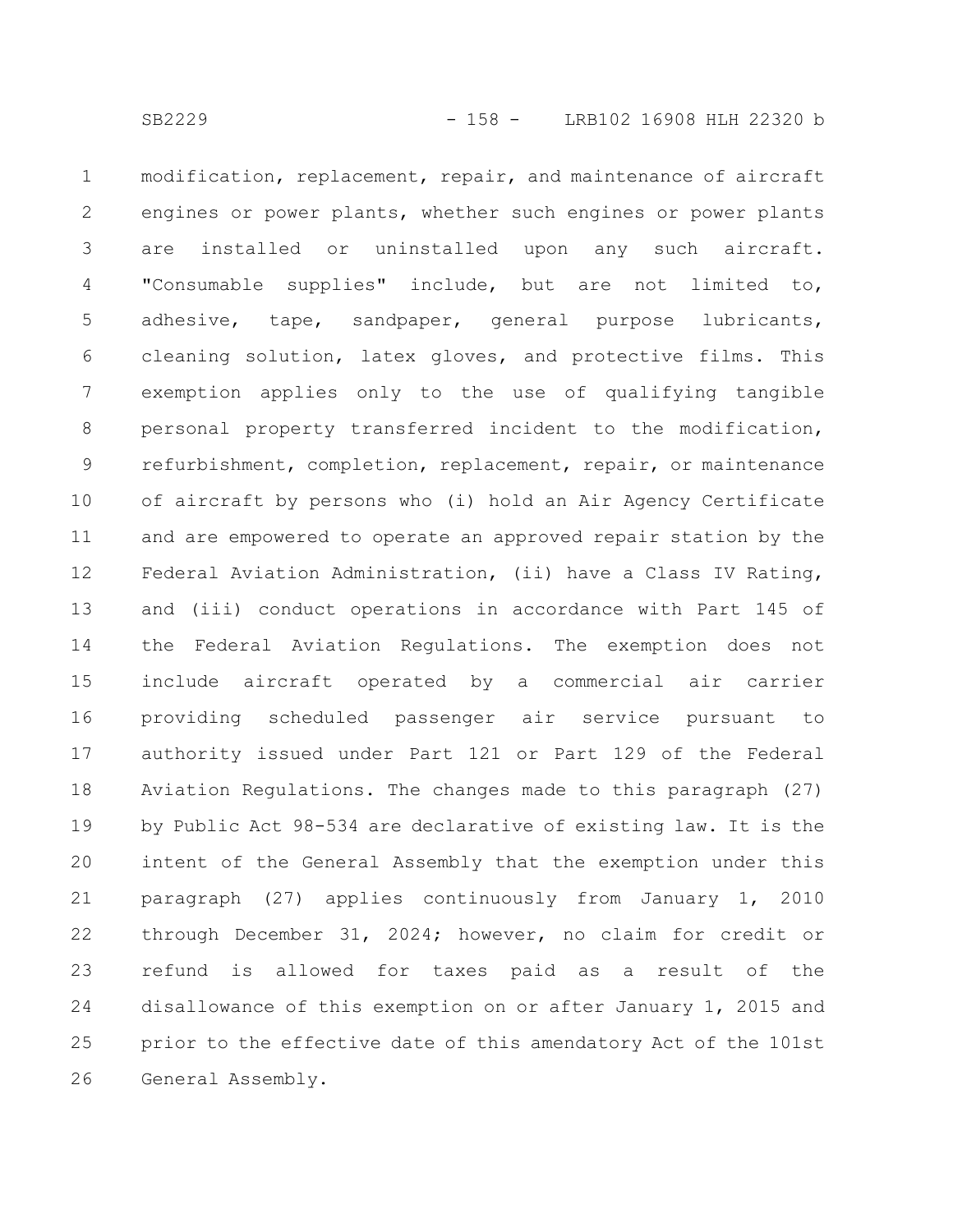SB2229 - 159 - LRB102 16908 HLH 22320 b

(28) Tangible personal property purchased by a public-facilities corporation, as described in Section 11-65-10 of the Illinois Municipal Code, for purposes of constructing or furnishing a municipal convention hall, but only if the legal title to the municipal convention hall is transferred to the municipality without any further consideration by or on behalf of the municipality at the time of the completion of the municipal convention hall or upon the retirement or redemption of any bonds or other debt instruments issued by the public-facilities corporation in connection with the development of the municipal convention hall. This exemption includes existing public-facilities corporations as provided in Section 11-65-25 of the Illinois Municipal Code. This paragraph is exempt from the provisions of Section 3-75. 1 2 3 4 5 6 7 8 9 10 11 12 13 14 15

(29) Beginning January 1, 2017, menstrual pads, tampons, and menstrual cups. 16 17

(30) Tangible personal property transferred to a purchaser who is exempt from the tax imposed by this Act by operation of federal law. This paragraph is exempt from the provisions of Section 3-75. 18 19 20 21

(31) Qualified tangible personal property used in the construction or operation of a data center that has been granted a certificate of exemption by the Department of Commerce and Economic Opportunity, whether that tangible personal property is purchased by the owner, operator, or 22 23 24 25 26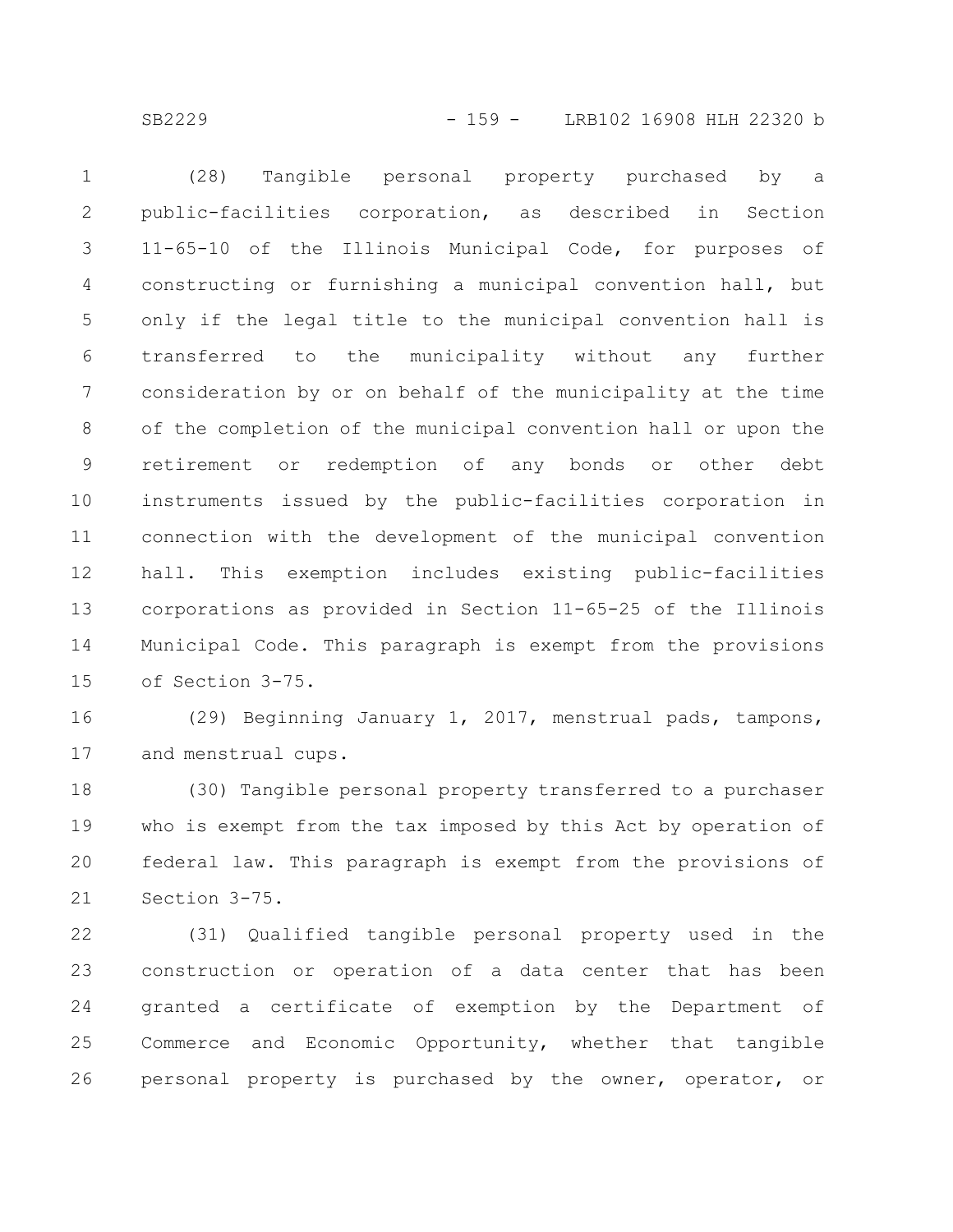tenant of the data center or by a contractor or subcontractor of the owner, operator, or tenant. Data centers that would have qualified for a certificate of exemption prior to January 1, 2020 had this amendatory Act of the 101st General Assembly been in effect, may apply for and obtain an exemption for subsequent purchases of computer equipment or enabling software purchased or leased to upgrade, supplement, or replace computer equipment or enabling software purchased or leased in the original investment that would have qualified. 1 2 3 4 5 6 7 8 9

The Department of Commerce and Economic Opportunity shall grant a certificate of exemption under this item (31) to qualified data centers as defined by Section 605-1025 of the Department of Commerce and Economic Opportunity Law of the Civil Administrative Code of Illinois. 10 11 12 13 14

15

For the purposes of this item (31):

"Data center" means a building or a series of buildings rehabilitated or constructed to house working servers in one physical location or multiple sites within the State of Illinois. 16 17 18 19

"Qualified tangible personal property" means: electrical systems and equipment; climate control and chilling equipment and systems; mechanical systems and equipment; monitoring and secure systems; emergency generators; hardware; computers; servers; data storage devices; network connectivity equipment; racks; cabinets; telecommunications cabling infrastructure; raised floor 20 21 22 23 24 25 26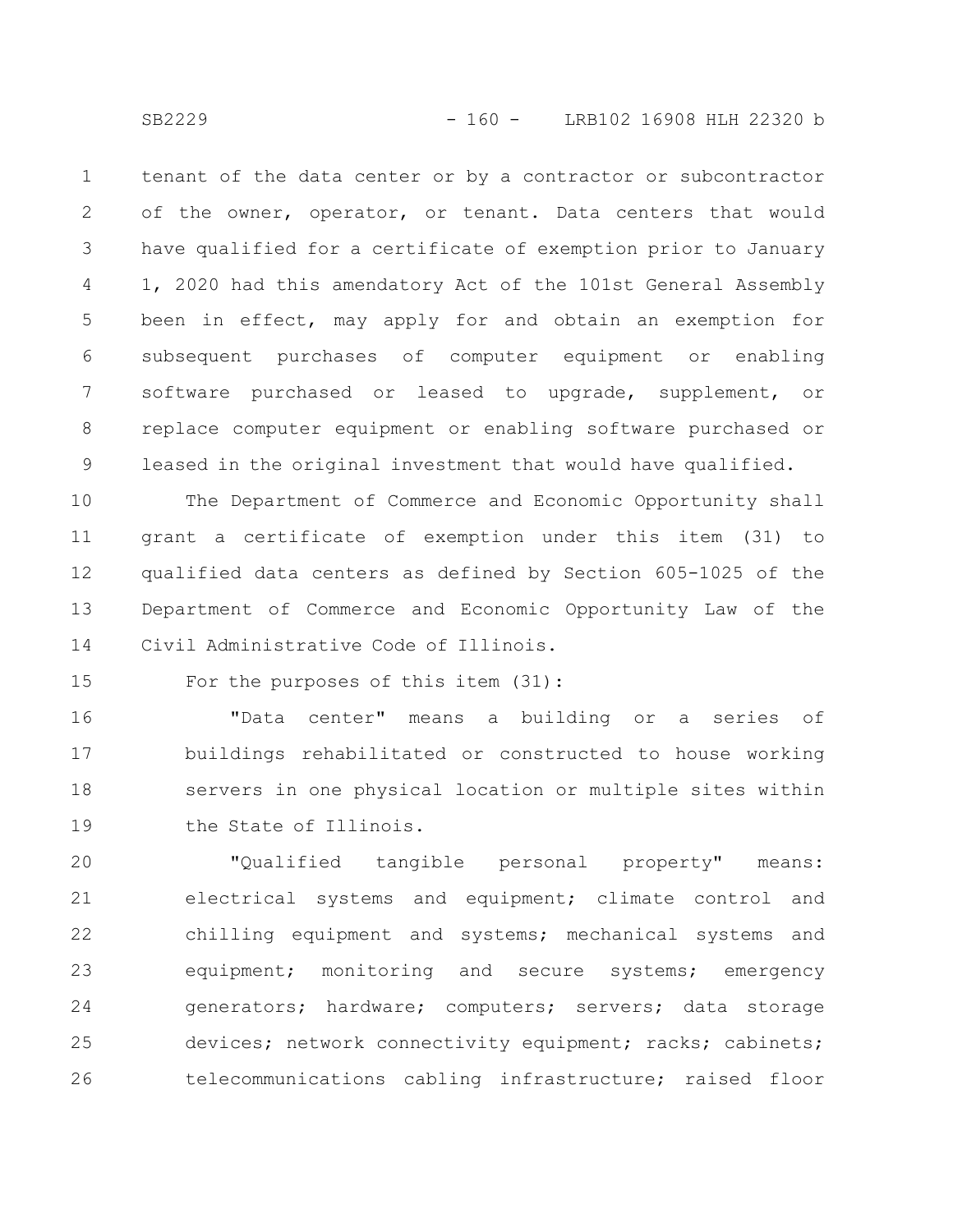systems; peripheral components or systems; software; mechanical, electrical, or plumbing systems; battery systems; cooling systems and towers; temperature control systems; other cabling; and other data center infrastructure equipment and systems necessary to operate qualified tangible personal property, including fixtures; and component parts of any of the foregoing, including installation, maintenance, repair, refurbishment, and replacement of qualified tangible personal property to generate, transform, transmit, distribute, or manage electricity necessary to operate qualified tangible personal property; and all other tangible personal property that is essential to the operations of a computer data center. The term "qualified tangible personal property" also includes building materials physically incorporated in to the qualifying data center. To document the exemption allowed under this Section, the retailer must obtain from the purchaser a copy of the certificate 1 2 3 4 5 6 7 8 9 10 11 12 13 14 15 16 17 18

of eligibility issued by the Department of Commerce and Economic Opportunity. 19 20

This item (31) is exempt from the provisions of Section  $3 - 75.$ 21 22

(32) Until December 31, 2024, equipment and materials incorporated into or used in the business of providing broadband services, including all equipment and materials, machinery, software, or other tangible personal property that 23 24 25 26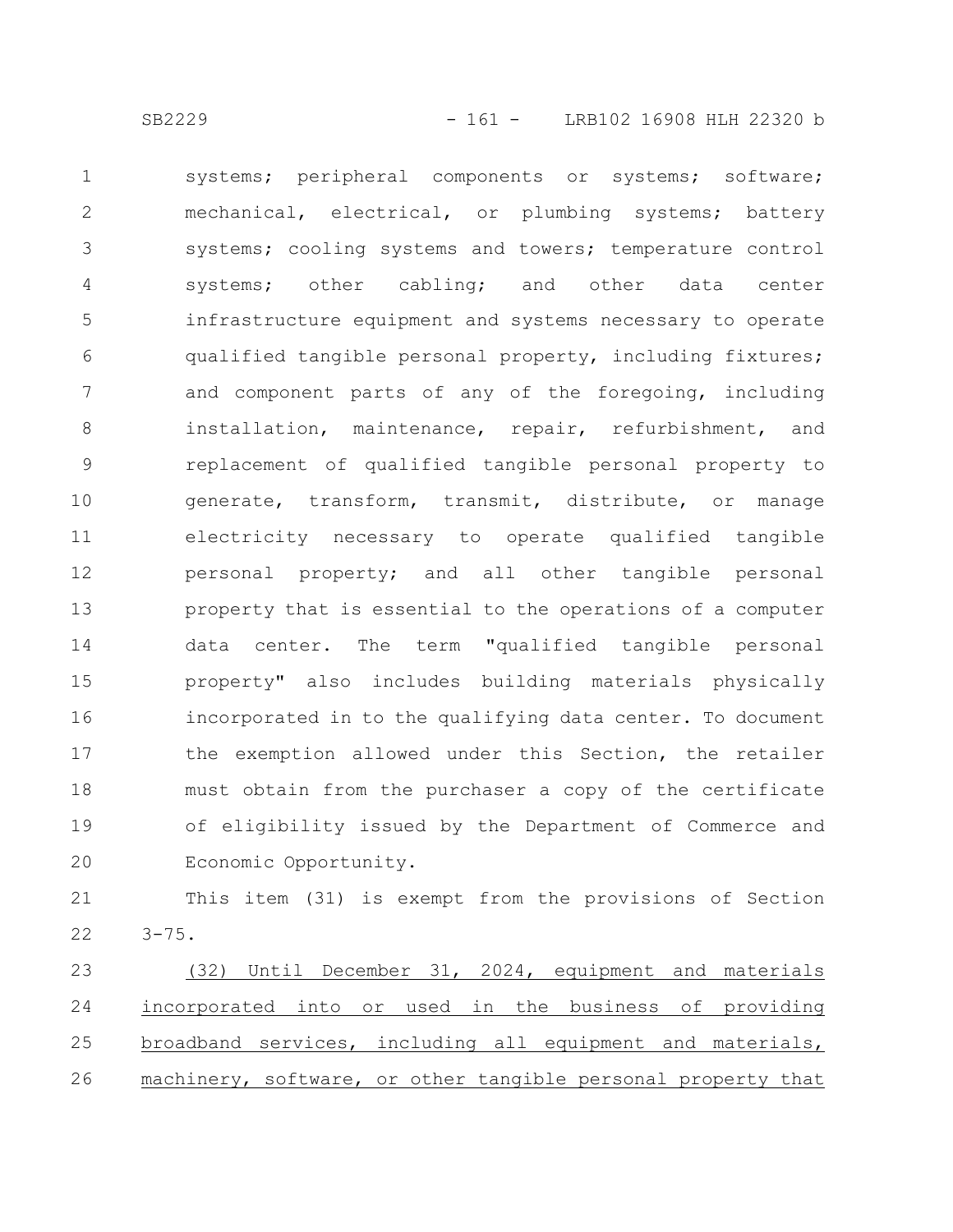| SB2229 |  |  |
|--------|--|--|
|        |  |  |

| $\mathbf{1}$    | is used in whole or in part in producing, broadcasting,        |
|-----------------|----------------------------------------------------------------|
| $\mathbf{2}$    | distributing, sending, receiving, storing, transmitting,       |
| 3               | retransmitting, amplifying, switching, or routing broadband    |
| $\overline{4}$  | services, including the monitoring, testing, maintaining,      |
| 5               | enabling, or facilitating of such equipment, machinery,        |
| 6               | software, or other infrastructure. Such property includes, but |
| $7\phantom{.0}$ | is not limited to, wires, cables including fiber optic cables, |
| $\,8\,$         | antennas, poles, switches, routers, amplifiers, rectifiers,    |
| $\mathsf 9$     | repeaters, receivers, multiplexers, duplexers, transmitters,   |
| 10              | power equipment, backup power equipment, diagnostic equipment, |
| 11              | storage devices, modems, and other general central office      |
| 12              | equipment, such as channel cards, frames, and cabinets.        |
| 13              | (Source: P.A. 100-22, eff. 7-6-17; 100-594, eff. 6-29-18;      |
| 14              | 100-1171, eff. 1-4-19; 101-31, eff. 6-28-19; 101-81, eff.      |
| 15              | $7-12-19$ ; $101-629$ , eff. $2-5-20$ .)                       |
|                 |                                                                |
| 16              | Section 20. The Service Occupation Tax Act is amended by       |
| 17              | changing Sections 2 and 3-5 as follows:                        |
|                 |                                                                |
| 18              | (35 ILCS 115/2) (from Ch. 120, par. 439.102)                   |
| 19              | Sec. 2. In this Act:                                           |
| 20              | "Broadband service" means a service provided by wireline       |
| 21              | wireless means capable of delivering high-speed internet<br>or |

- access at speeds of at least 10 megabits per second of download 22
- speed and one megabit per second of upload speed. 23
- "Transfer" means any transfer of the title to property or 24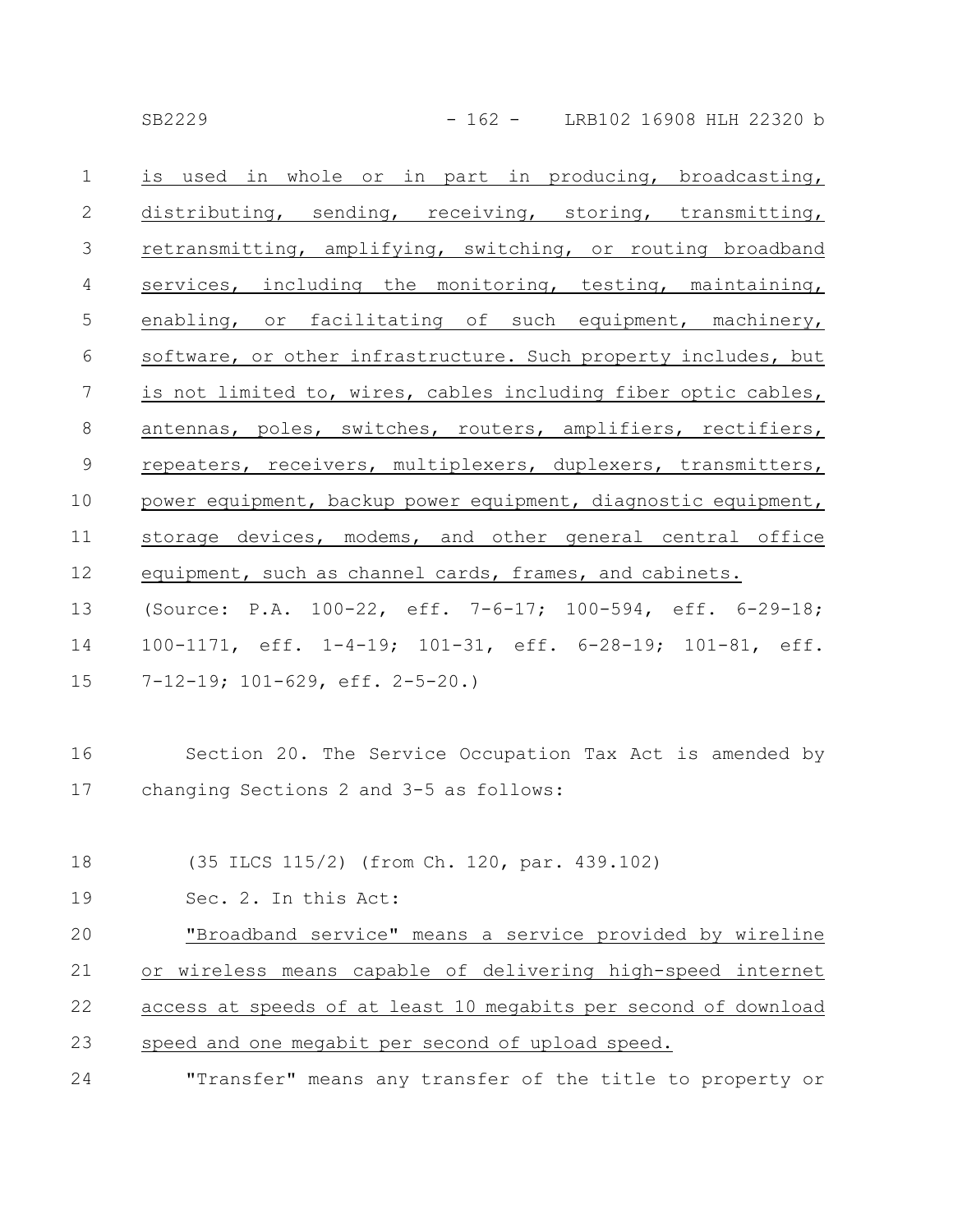of the ownership of property whether or not the transferor retains title as security for the payment of amounts due him from the transferee. 1 2 3

"Cost Price" means the consideration paid by the serviceman for a purchase valued in money, whether paid in money or otherwise, including cash, credits and services, and shall be determined without any deduction on account of the supplier's cost of the property sold or on account of any other expense incurred by the supplier. When a serviceman contracts out part or all of the services required in his sale of service, it shall be presumed that the cost price to the serviceman of the property transferred to him by his or her subcontractor is equal to 50% of the subcontractor's charges to the serviceman in the absence of proof of the consideration paid by the subcontractor for the purchase of such property. 4 5 6 7 8 9 10 11 12 13 14 15

16

"Department" means the Department of Revenue.

"Person" means any natural individual, firm, partnership, association, joint stock company, joint venture, public or private corporation, limited liability company, and any receiver, executor, trustee, guardian or other representative appointed by order of any court. 17 18 19 20 21

22

"Sale of Service" means any transaction except:

(a) A retail sale of tangible personal property taxable under the Retailers' Occupation Tax Act or under the Use Tax Act. 23 24 25

26

(b) A sale of tangible personal property for the purpose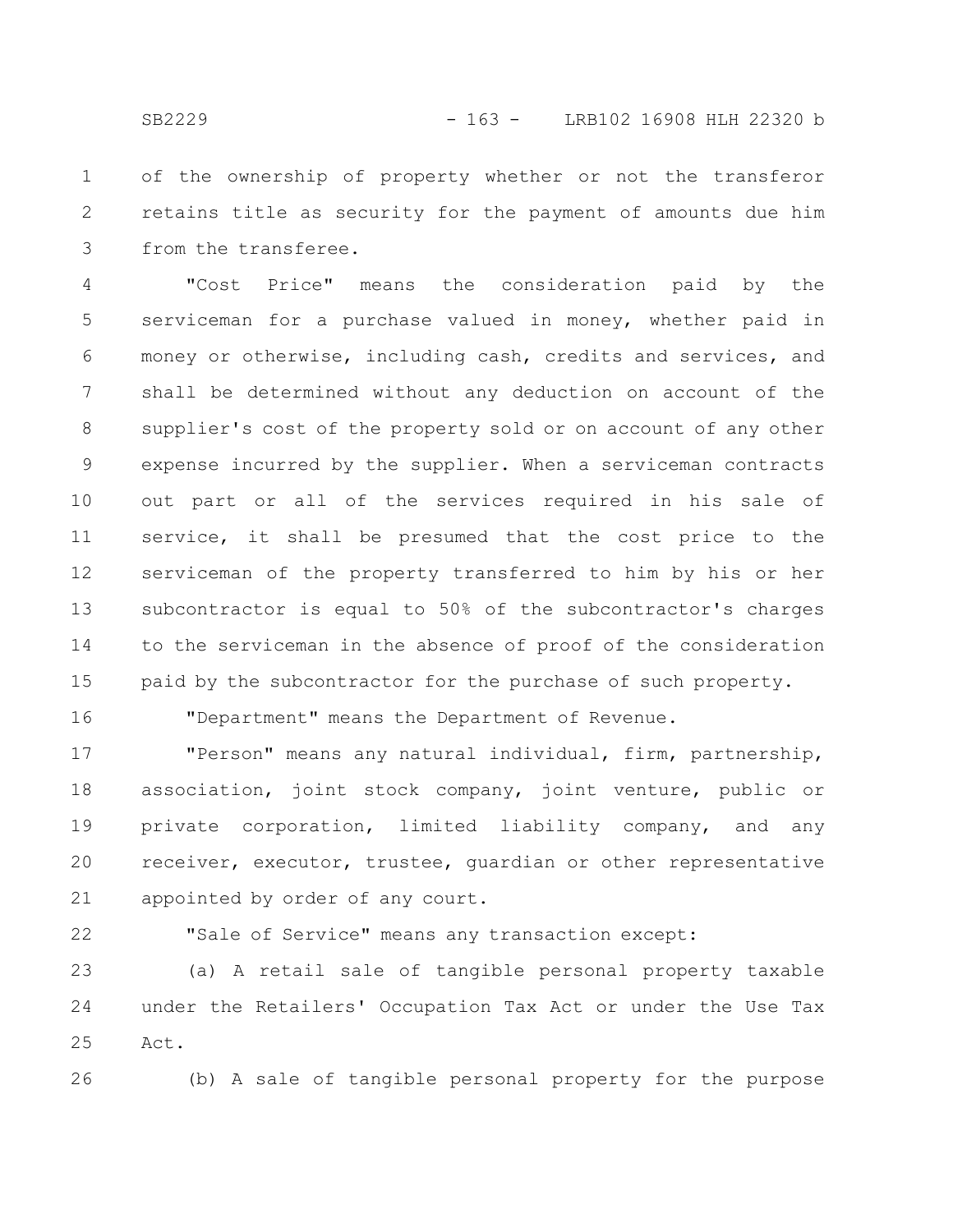of resale made in compliance with Section 2c of the Retailers' Occupation Tax Act. 1 2

(c) Except as hereinafter provided, a sale or transfer of tangible personal property as an incident to the rendering of service for or by any governmental body or for or by any corporation, society, association, foundation or institution organized and operated exclusively for charitable, religious or educational purposes or any not-for-profit corporation, society, association, foundation, institution or organization which has no compensated officers or employees and which is organized and operated primarily for the recreation of persons 55 years of age or older. A limited liability company may qualify for the exemption under this paragraph only if the limited liability company is organized and operated exclusively for educational purposes. 3 4 5 6 7 8 9 10 11 12 13 14 15

(d) (Blank). 16

(d-1) A sale or transfer of tangible personal property as an incident to the rendering of service for owners, lessors or shippers of tangible personal property which is utilized by interstate carriers for hire for use as rolling stock moving in interstate commerce, and equipment operated by a telecommunications provider, licensed as a common carrier by the Federal Communications Commission, which is permanently installed in or affixed to aircraft moving in interstate commerce. 17 18 19 20 21 22 23 24 25

26

(d-1.1) On and after July 1, 2003 and through June 30,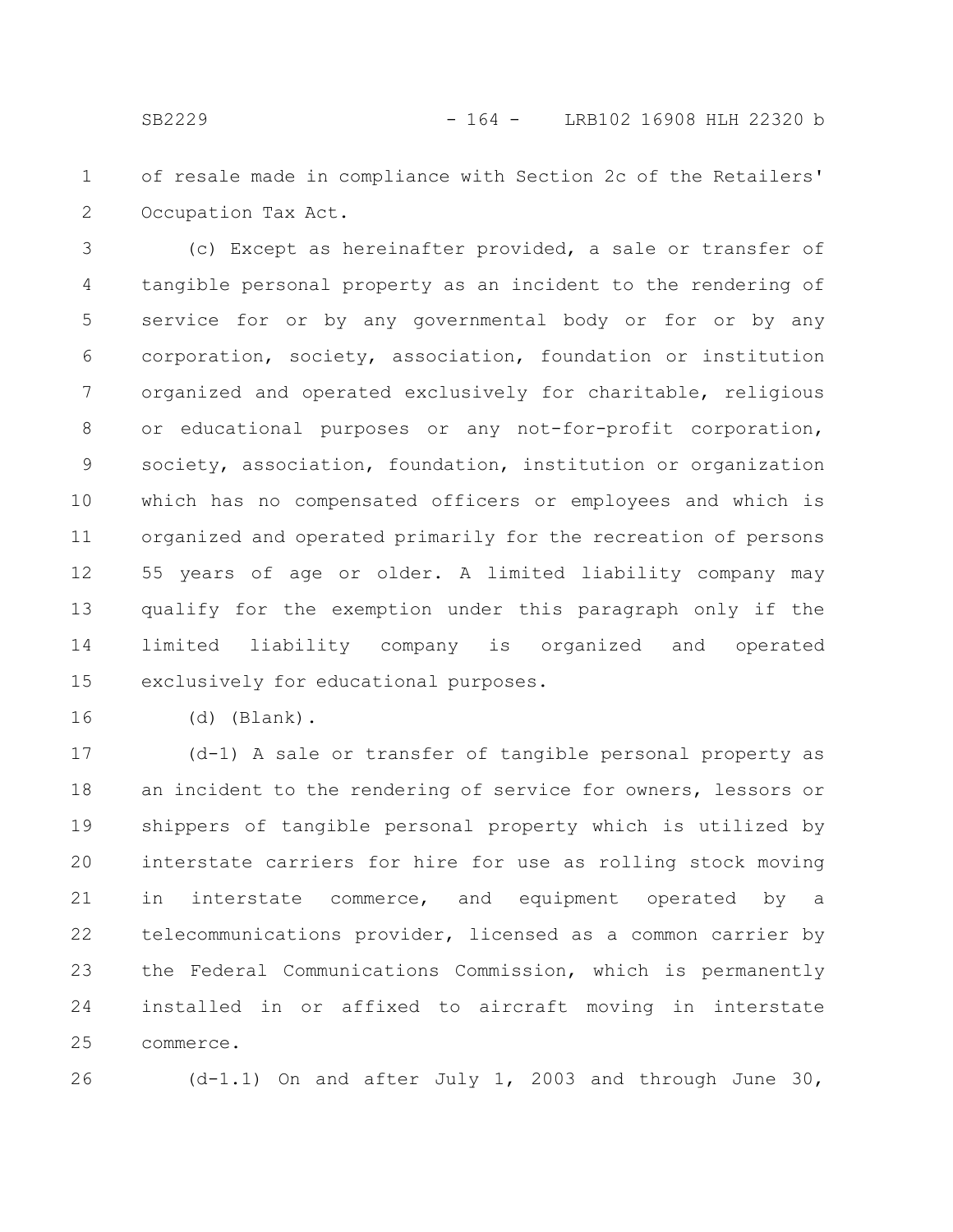2004, a sale or transfer of a motor vehicle of the second division with a gross vehicle weight in excess of 8,000 pounds as an incident to the rendering of service if that motor vehicle is subject to the commercial distribution fee imposed under Section 3-815.1 of the Illinois Vehicle Code. Beginning on July 1, 2004 and through June 30, 2005, the use in this State of motor vehicles of the second division: (i) with a gross vehicle weight rating in excess of 8,000 pounds; (ii) that are subject to the commercial distribution fee imposed under Section 3-815.1 of the Illinois Vehicle Code; and (iii) that are primarily used for commercial purposes. Through June 30, 2005, this exemption applies to repair and replacement parts added after the initial purchase of such a motor vehicle if that motor vehicle is used in a manner that would qualify for the rolling stock exemption otherwise provided for in this Act. For purposes of this paragraph, "used for commercial purposes" means the transportation of persons or property in furtherance of any commercial or industrial enterprise whether for-hire or not. 1 2 3 4 5 6 7 8 9 10 11 12 13 14 15 16 17 18 19

(d-2) The repairing, reconditioning or remodeling, for a common carrier by rail, of tangible personal property which belongs to such carrier for hire, and as to which such carrier receives the physical possession of the repaired, reconditioned or remodeled item of tangible personal property in Illinois, and which such carrier transports, or shares with another common carrier in the transportation of such property, 20 21 22 23 24 25 26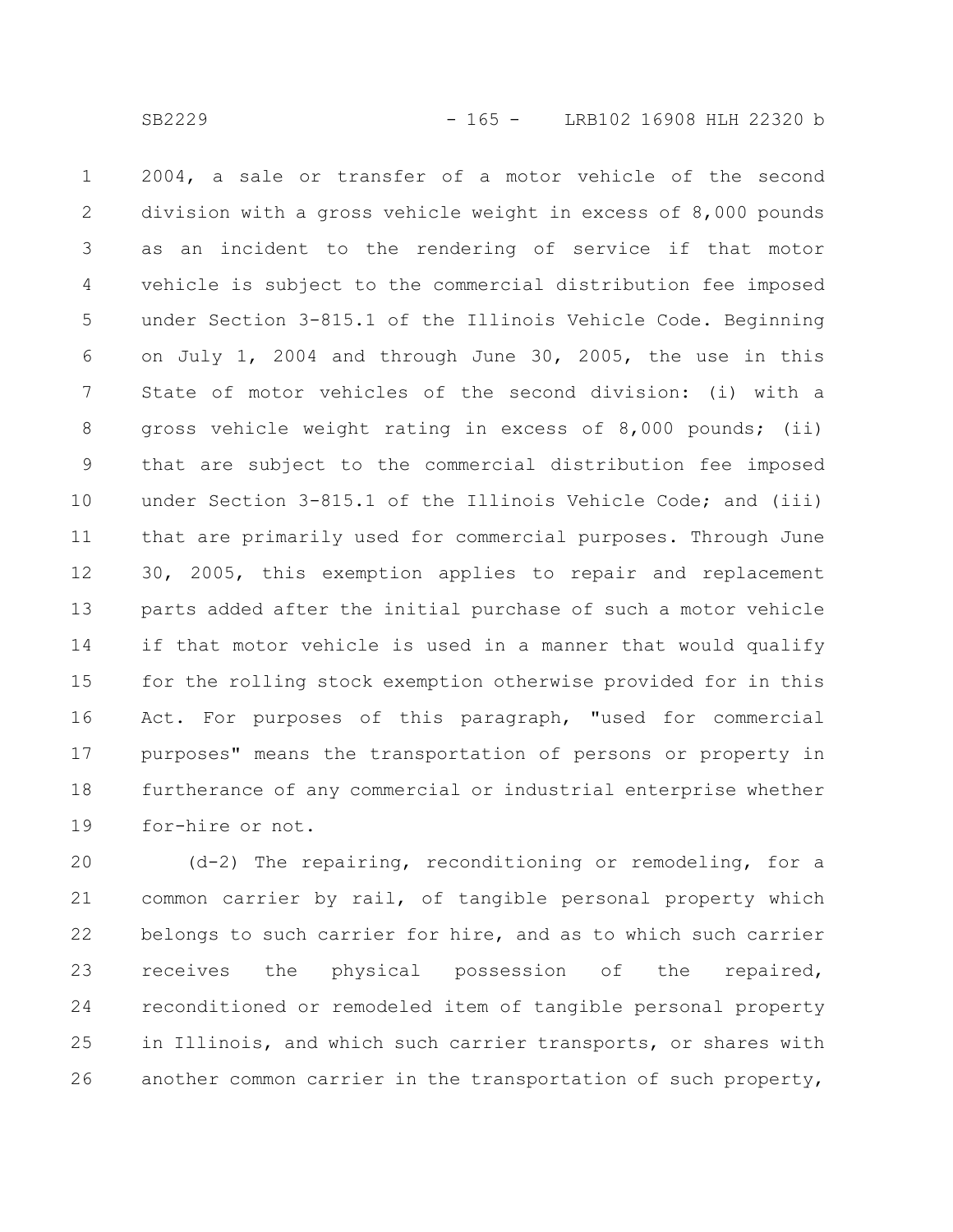out of Illinois on a standard uniform bill of lading showing the person who repaired, reconditioned or remodeled the property as the shipper or consignor of such property to a destination outside Illinois, for use outside Illinois. 1 2 3 4

(d-3) A sale or transfer of tangible personal property which is produced by the seller thereof on special order in such a way as to have made the applicable tax the Service Occupation Tax or the Service Use Tax, rather than the Retailers' Occupation Tax or the Use Tax, for an interstate carrier by rail which receives the physical possession of such property in Illinois, and which transports such property, or shares with another common carrier in the transportation of such property, out of Illinois on a standard uniform bill of lading showing the seller of the property as the shipper or consignor of such property to a destination outside Illinois, for use outside Illinois. 5 6 7 8 9 10 11 12 13 14 15 16

(d-4) Until January 1, 1997, a sale, by a registered serviceman paying tax under this Act to the Department, of special order printed materials delivered outside Illinois and which are not returned to this State, if delivery is made by the seller or agent of the seller, including an agent who causes the product to be delivered outside Illinois by a common carrier or the U.S. postal service. 17 18 19 20 21 22 23

(e) A sale or transfer of machinery and equipment used primarily in the process of the manufacturing or assembling, either in an existing, an expanded or a new manufacturing 24 25 26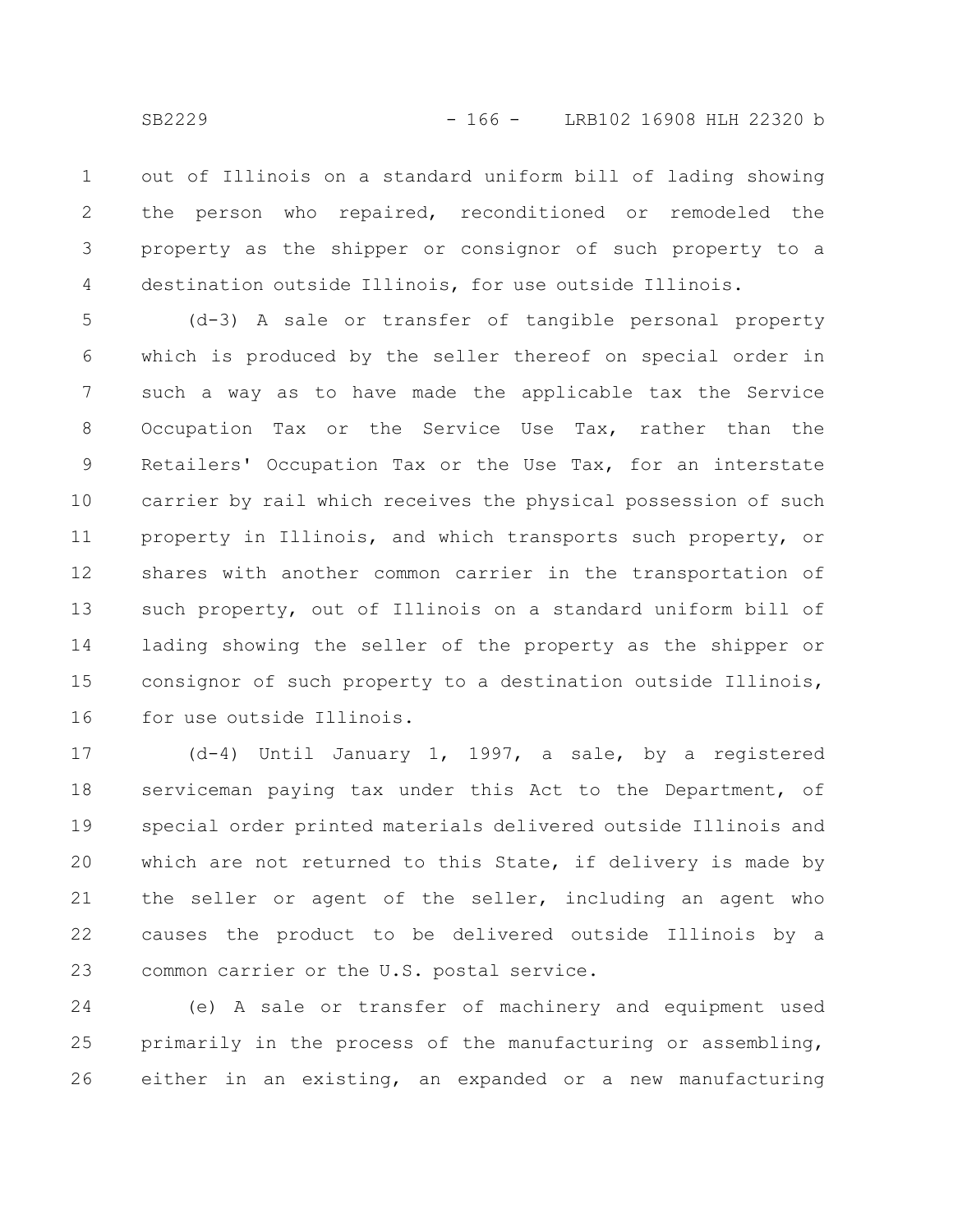facility, of tangible personal property for wholesale or retail sale or lease, whether such sale or lease is made directly by the manufacturer or by some other person, whether the materials used in the process are owned by the manufacturer or some other person, or whether such sale or lease is made apart from or as an incident to the seller's engaging in a service occupation and the applicable tax is a Service Occupation Tax or Service Use Tax, rather than Retailers' Occupation Tax or Use Tax. The exemption provided by this paragraph (e) includes production related tangible personal property, as defined in Section 3-50 of the Use Tax Act, purchased on or after July 1, 2019. The exemption provided by this paragraph (e) does not include machinery and equipment used in (i) the generation of electricity for wholesale or retail sale; (ii) the generation or treatment of natural or artificial gas for wholesale or retail sale that is delivered to customers through pipes, pipelines, or mains; or (iii) the treatment of water for wholesale or retail sale that is delivered to customers through pipes, pipelines, or mains. The provisions of Public Act 98-583 are declaratory of existing law as to the meaning and scope of this exemption. The exemption under this subsection (e) is exempt from the provisions of Section 3-75. 1 2 3 4 5 6 7 8 9 10 11 12 13 14 15 16 17 18 19 20 21 22 23

(f) Until July 1, 2003, the sale or transfer of distillation machinery and equipment, sold as a unit or kit and assembled or installed by the retailer, which machinery 24 25 26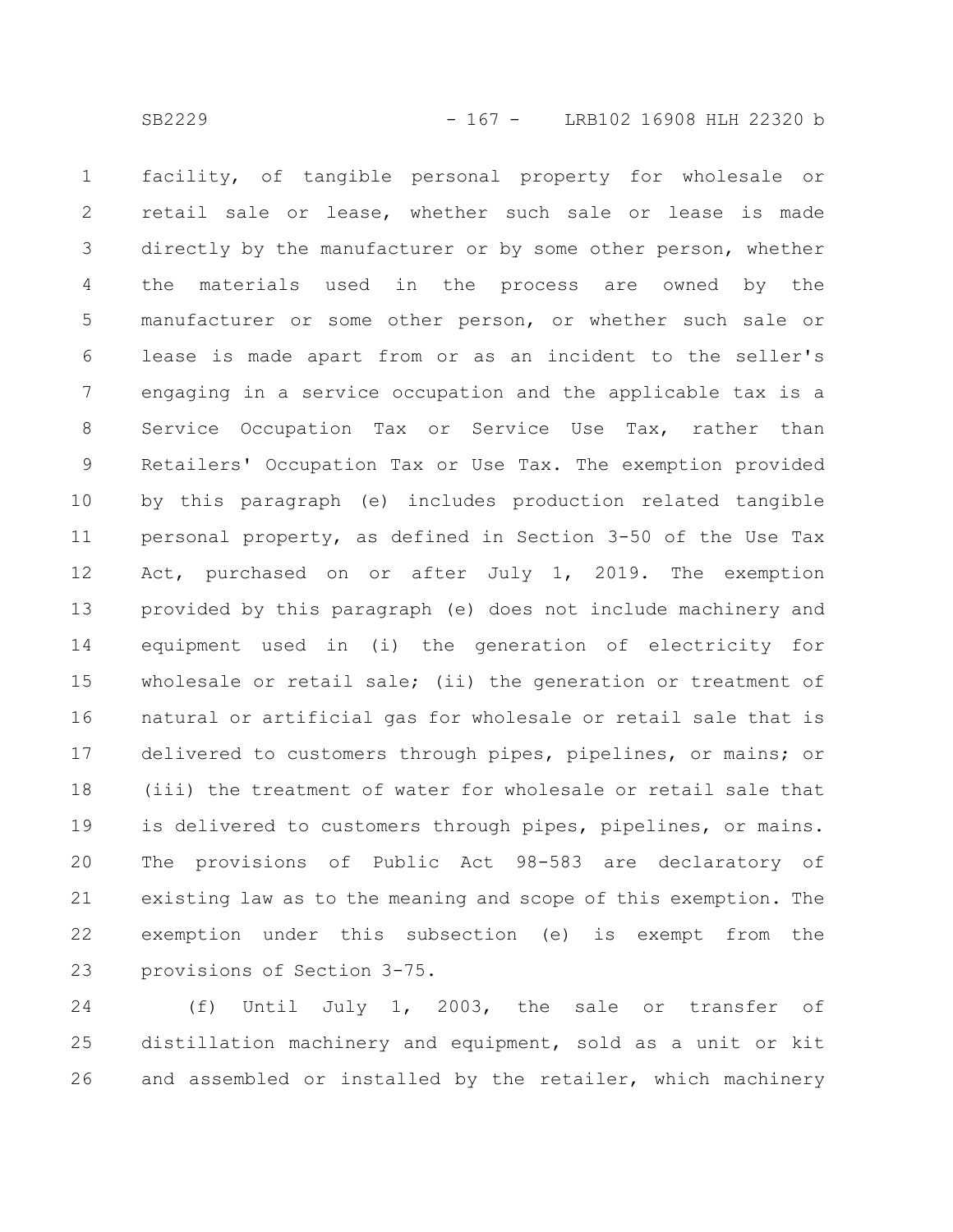and equipment is certified by the user to be used only for the production of ethyl alcohol that will be used for consumption as motor fuel or as a component of motor fuel for the personal use of such user and not subject to sale or resale. 1 2 3 4

(g) At the election of any serviceman not required to be otherwise registered as a retailer under Section 2a of the Retailers' Occupation Tax Act, made for each fiscal year sales of service in which the aggregate annual cost price of tangible personal property transferred as an incident to the sales of service is less than 35% (75% in the case of servicemen transferring prescription drugs or servicemen engaged in graphic arts production) of the aggregate annual total gross receipts from all sales of service. The purchase of such tangible personal property by the serviceman shall be subject to tax under the Retailers' Occupation Tax Act and the Use Tax Act. However, if a primary serviceman who has made the election described in this paragraph subcontracts service work to a secondary serviceman who has also made the election described in this paragraph, the primary serviceman does not incur a Use Tax liability if the secondary serviceman (i) has paid or will pay Use Tax on his or her cost price of any tangible personal property transferred to the primary serviceman and (ii) certifies that fact in writing to the primary serviceman. 5 6 7 8 9 10 11 12 13 14 15 16 17 18 19 20 21 22 23 24

Tangible personal property transferred incident to the completion of a maintenance agreement is exempt from the tax 25 26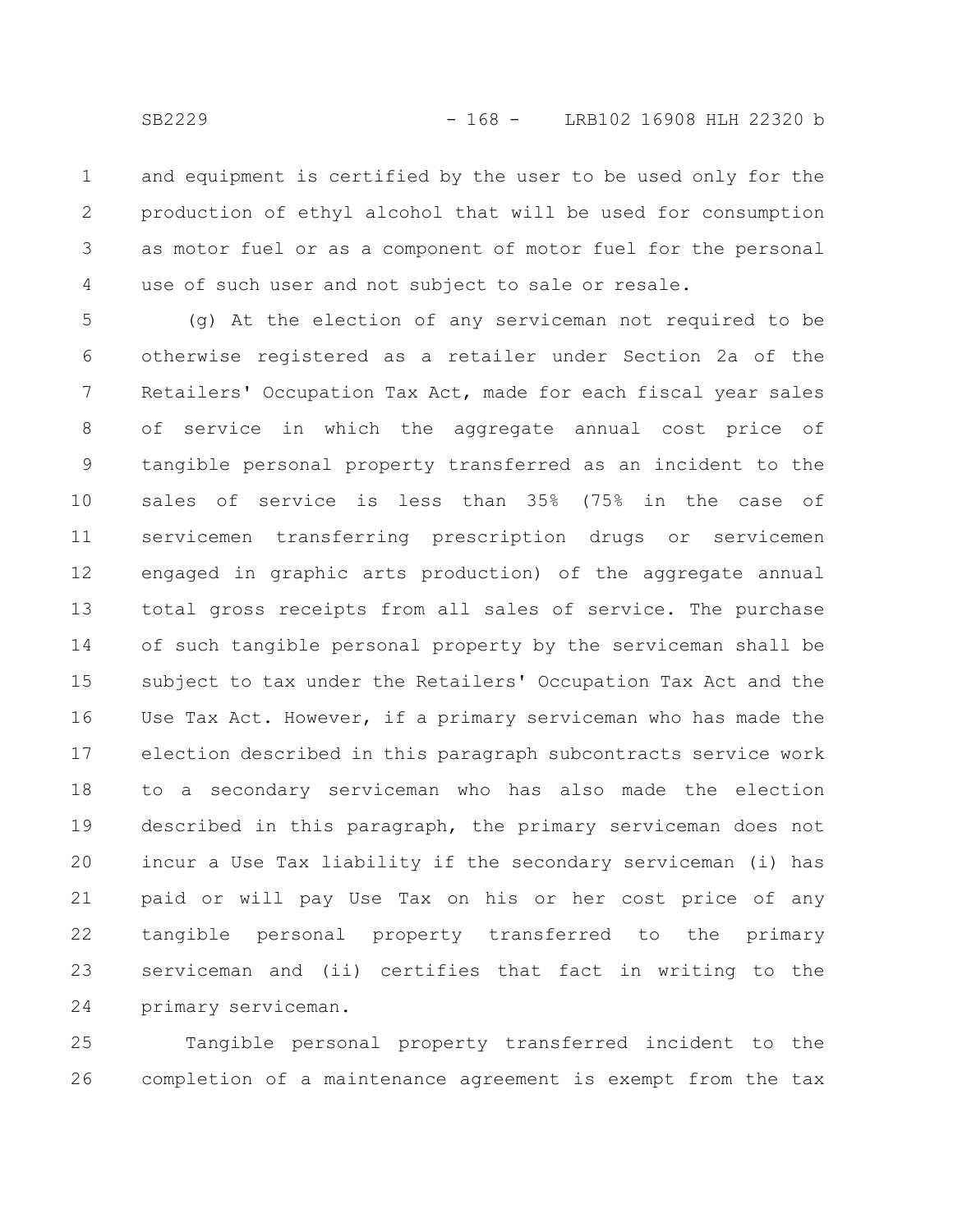imposed pursuant to this Act. 1

Exemption (e) also includes machinery and equipment used in the general maintenance or repair of such exempt machinery and equipment or for in-house manufacture of exempt machinery and equipment. On and after July 1, 2017, exemption (e) also includes graphic arts machinery and equipment, as defined in paragraph (5) of Section 3-5. The machinery and equipment exemption does not include machinery and equipment used in (i) the generation of electricity for wholesale or retail sale; (ii) the generation or treatment of natural or artificial gas for wholesale or retail sale that is delivered to customers through pipes, pipelines, or mains; or (iii) the treatment of water for wholesale or retail sale that is delivered to customers through pipes, pipelines, or mains. The provisions of Public Act 98-583 are declaratory of existing law as to the meaning and scope of this exemption. For the purposes of exemption (e), each of these terms shall have the following meanings: (1) "manufacturing process" shall mean the production of any article of tangible personal property, whether such article is a finished product or an article for use in the process of manufacturing or assembling a different article of tangible personal property, by procedures commonly regarded as manufacturing, processing, fabricating, or refining which changes some existing material or materials into a material with a different form, use or name. In relation to a recognized integrated business composed of a series of 2 3 4 5 6 7 8 9 10 11 12 13 14 15 16 17 18 19 20 21 22 23 24 25 26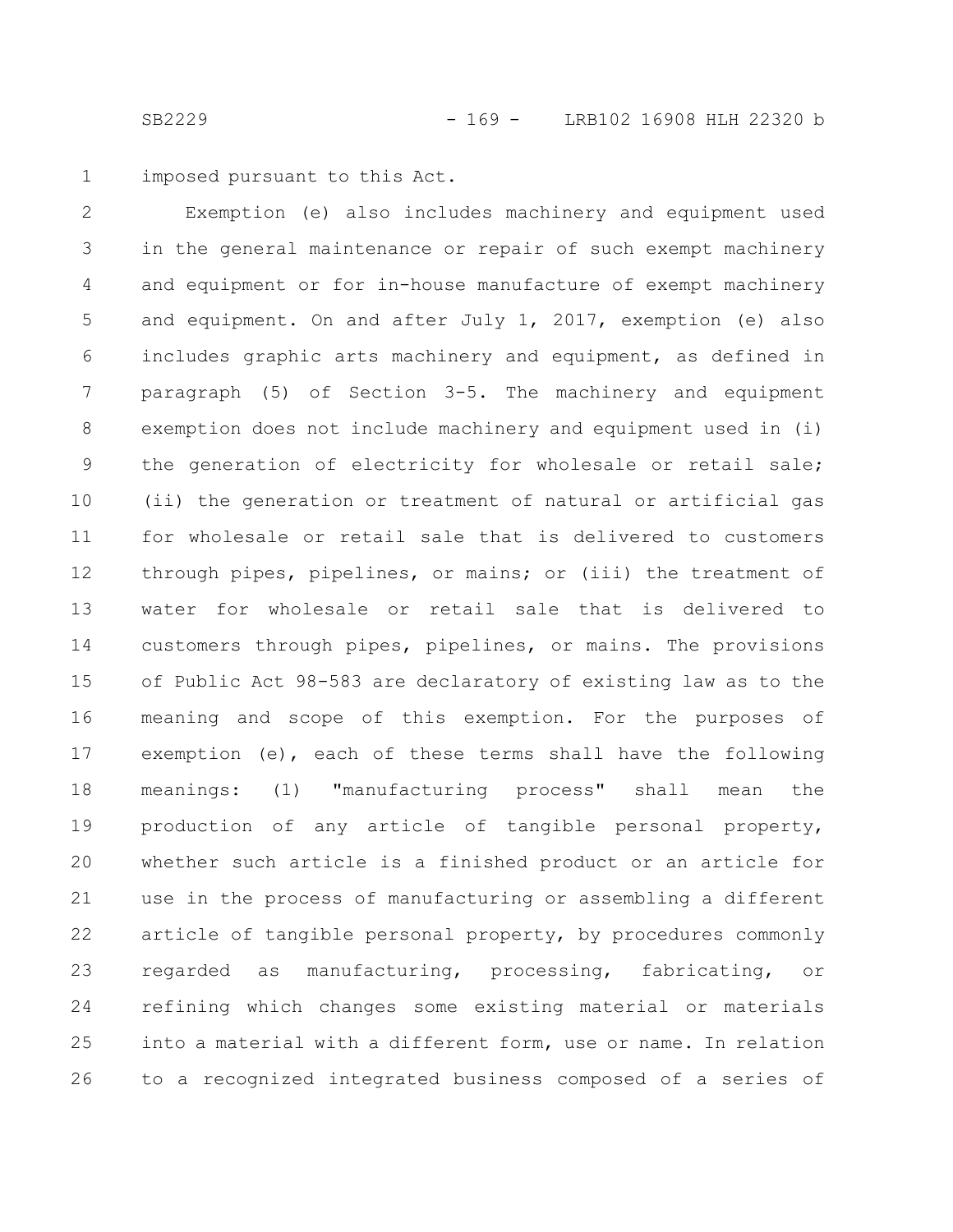operations which collectively constitute manufacturing, or individually constitute manufacturing operations, the manufacturing process shall be deemed to commence with the first operation or stage of production in the series, and shall not be deemed to end until the completion of the final product in the last operation or stage of production in the series; and further for purposes of exemption (e), photoprocessing is deemed to be a manufacturing process of tangible personal property for wholesale or retail sale; (2) "assembling process" shall mean the production of any article of tangible personal property, whether such article is a finished product or an article for use in the process of manufacturing or assembling a different article of tangible personal property, by the combination of existing materials in a manner commonly regarded as assembling which results in a material of a different form, use or name; (3) "machinery" shall mean major mechanical machines or major components of such machines contributing to a manufacturing or assembling process; and (4) "equipment" shall include any independent device or tool separate from any machinery but essential to an integrated manufacturing or assembly process; including computers used primarily in a manufacturer's computer assisted design, computer assisted manufacturing (CAD/CAM) system; or any subunit or assembly comprising a component of any machinery or auxiliary, adjunct or attachment parts of machinery, such as tools, dies, jigs, fixtures, patterns and 1 2 3 4 5 6 7 8 9 10 11 12 13 14 15 16 17 18 19 20 21 22 23 24 25 26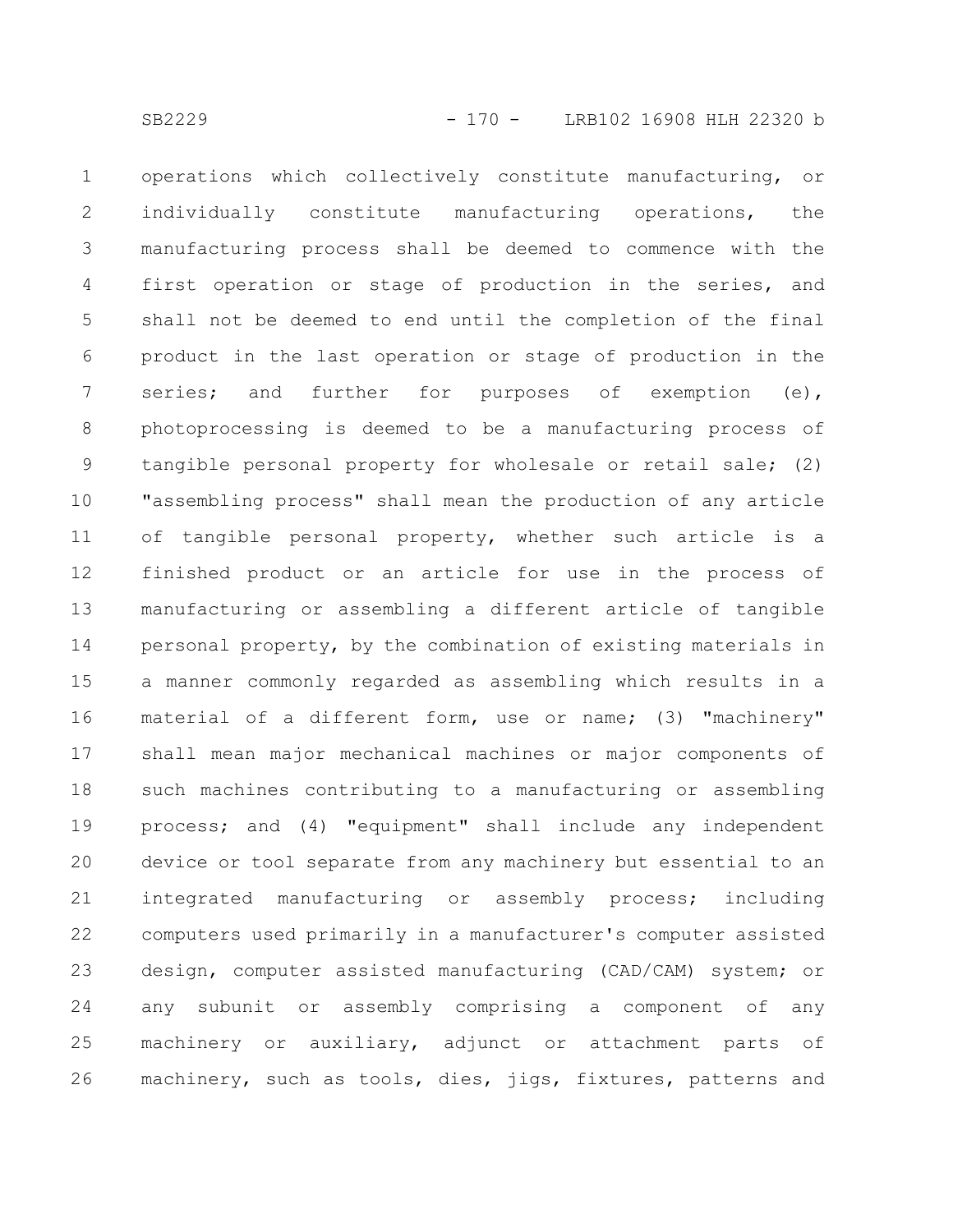molds; or any parts which require periodic replacement in the course of normal operation; but shall not include hand tools. Equipment includes chemicals or chemicals acting as catalysts but only if the chemicals or chemicals acting as catalysts effect a direct and immediate change upon a product being manufactured or assembled for wholesale or retail sale or lease. The purchaser of such machinery and equipment who has an active resale registration number shall furnish such number to the seller at the time of purchase. The purchaser of such machinery and equipment and tools without an active resale registration number shall furnish to the seller a certificate of exemption stating facts establishing the exemption, which certificate shall be available to the Department for inspection or audit. 1 2 3 4 5 6 7 8 9 10 11 12 13 14

Except as provided in Section 2d of this Act, the rolling stock exemption applies to rolling stock used by an interstate carrier for hire, even just between points in Illinois, if such rolling stock transports, for hire, persons whose journeys or property whose shipments originate or terminate outside Illinois. 15 16 17 18 19 20

Any informal rulings, opinions or letters issued by the Department in response to an inquiry or request for any opinion from any person regarding the coverage and applicability of exemption (e) to specific devices shall be published, maintained as a public record, and made available for public inspection and copying. If the informal ruling, 21 22 23 24 25 26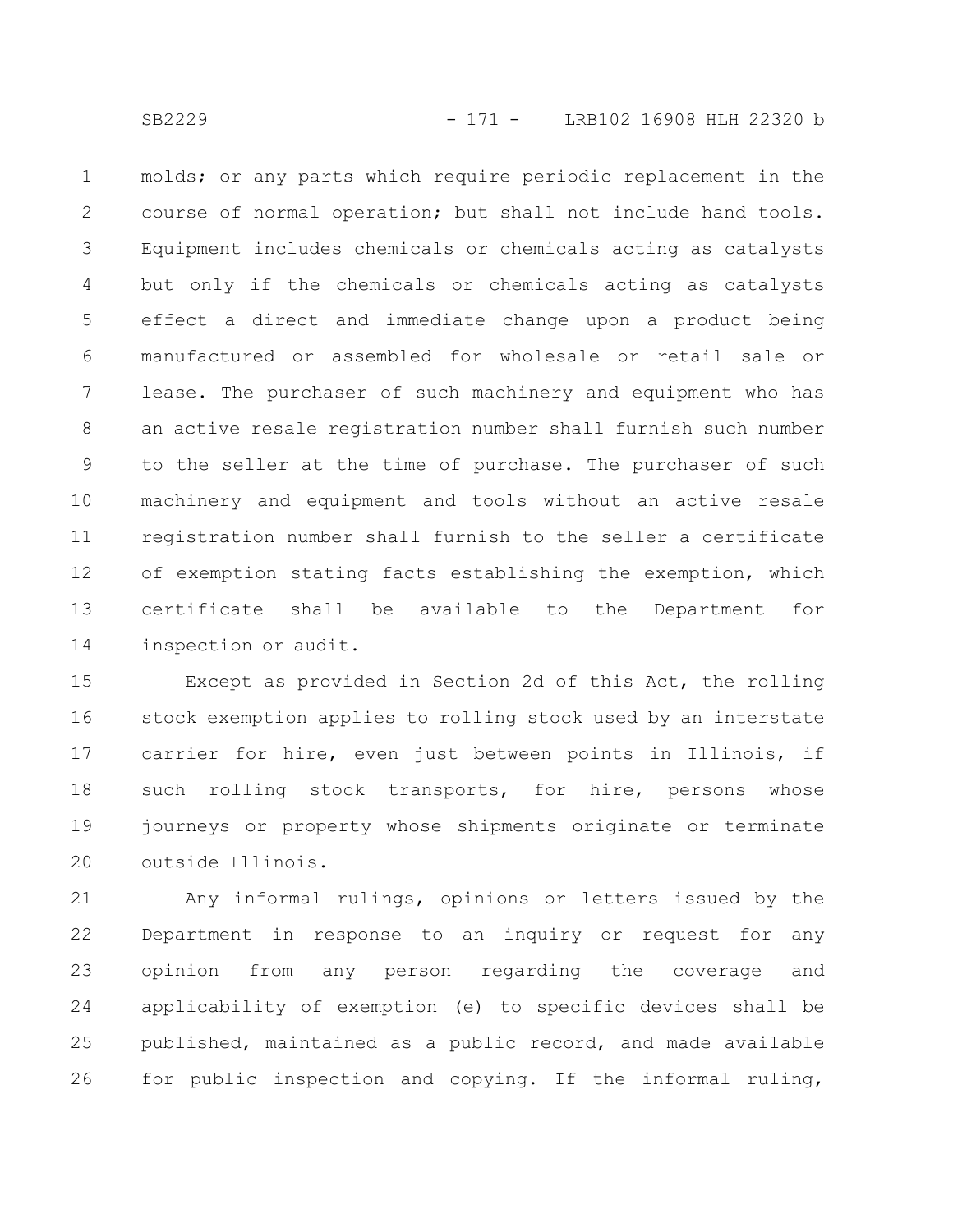opinion or letter contains trade secrets or other confidential information, where possible the Department shall delete such information prior to publication. Whenever such informal rulings, opinions, or letters contain any policy of general applicability, the Department shall formulate and adopt such policy as a rule in accordance with the provisions of the Illinois Administrative Procedure Act. 1 2 3 4 5 6 7

On and after July 1, 1987, no entity otherwise eligible under exemption (c) of this Section shall make tax-free purchases unless it has an active exemption identification number issued by the Department. 8 9 10 11

"Serviceman" means any person who is engaged in the occupation of making sales of service. 12 13

"Sale at Retail" means "sale at retail" as defined in the Retailers' Occupation Tax Act. 14 15

"Supplier" means any person who makes sales of tangible personal property to servicemen for the purpose of resale as an incident to a sale of service. 16 17 18

(Source: P.A. 100-22, eff. 7-6-17; 100-321, eff. 8-24-17; 100-863, eff. 8-14-18; 101-9, eff. 6-5-19; 101-604, eff.  $12 - 13 - 19.$ 19 20 21

(35 ILCS 115/3-5) 22

Sec. 3-5. Exemptions. The following tangible personal property is exempt from the tax imposed by this Act: 23 24

(1) Personal property sold by a corporation, society, 25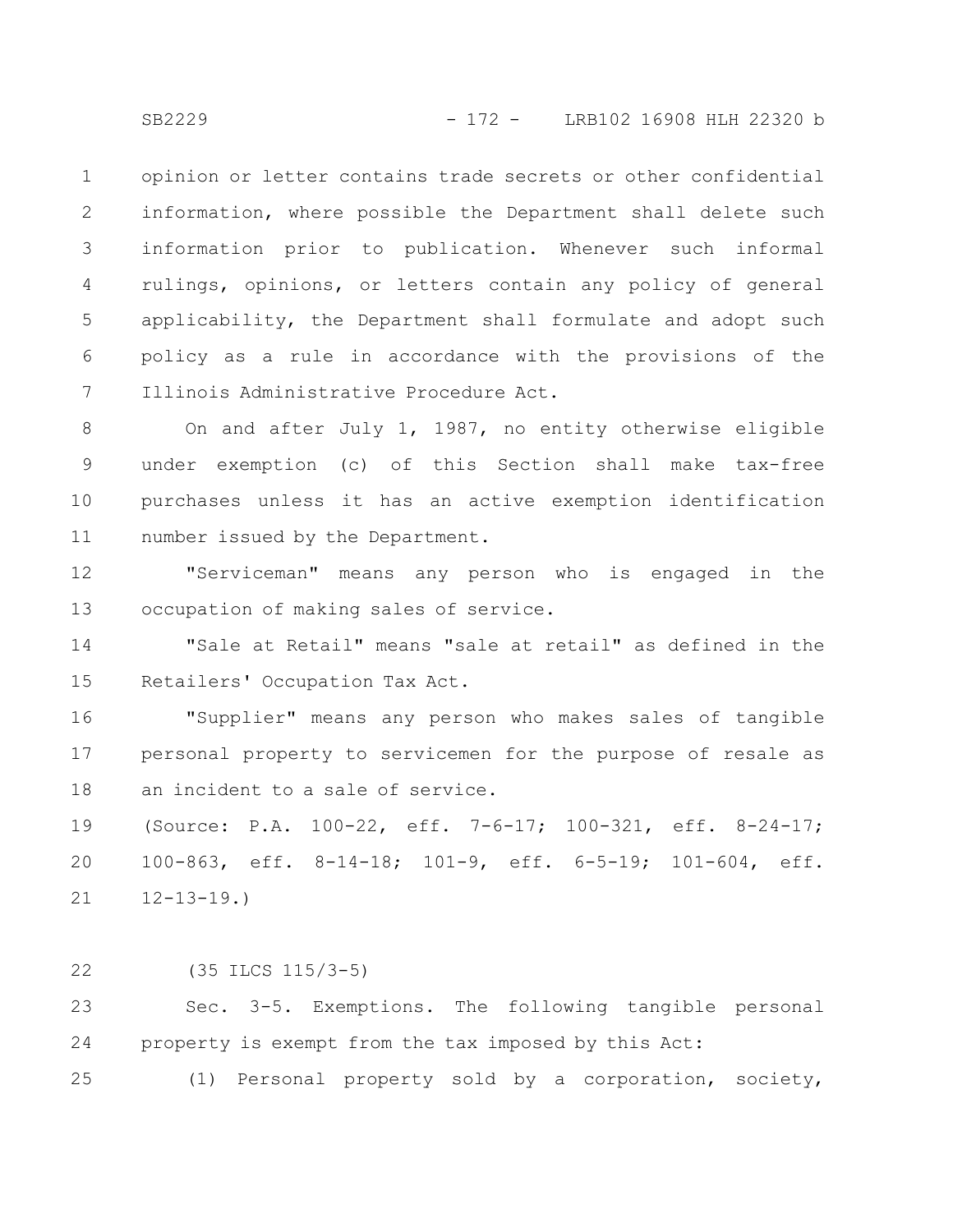association, foundation, institution, or organization, other than a limited liability company, that is organized and operated as a not-for-profit service enterprise for the benefit of persons 65 years of age or older if the personal property was not purchased by the enterprise for the purpose of resale by the enterprise. 1 2 3 4 5 6

(2) Personal property purchased by a not-for-profit Illinois county fair association for use in conducting, operating, or promoting the county fair. 7 8 9

(3) Personal property purchased by any not-for-profit arts or cultural organization that establishes, by proof required by the Department by rule, that it has received an exemption under Section 501(c)(3) of the Internal Revenue Code and that is organized and operated primarily for the presentation or support of arts or cultural programming, activities, or services. These organizations include, but are not limited to, music and dramatic arts organizations such as symphony orchestras and theatrical groups, arts and cultural service organizations, local arts councils, visual arts organizations, and media arts organizations. On and after July 1, 2001 (the effective date of Public Act 92-35), however, an entity otherwise eligible for this exemption shall not make tax-free purchases unless it has an active identification number issued by the Department. 10 11 12 13 14 15 16 17 18 19 20 21 22 23 24

(4) Legal tender, currency, medallions, or gold or silver coinage issued by the State of Illinois, the government of the 25 26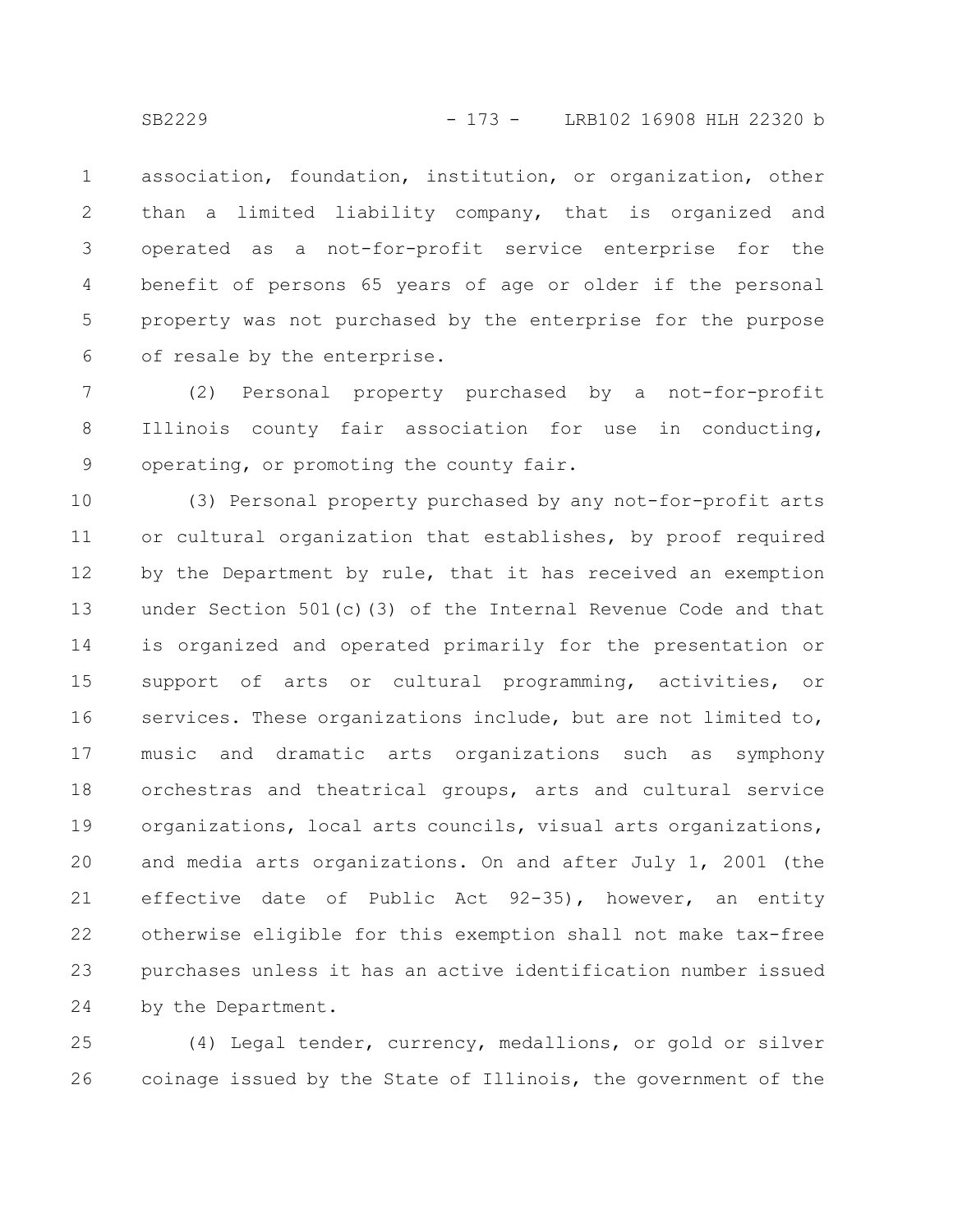United States of America, or the government of any foreign country, and bullion. 1 2

(5) Until July 1, 2003 and beginning again on September 1, 2004 through August 30, 2014, graphic arts machinery and equipment, including repair and replacement parts, both new and used, and including that manufactured on special order or purchased for lease, certified by the purchaser to be used primarily for graphic arts production. Equipment includes chemicals or chemicals acting as catalysts but only if the chemicals or chemicals acting as catalysts effect a direct and immediate change upon a graphic arts product. Beginning on July 1, 2017, graphic arts machinery and equipment is included in the manufacturing and assembling machinery and equipment exemption under Section 2 of this Act. 3 4 5 6 7 8 9 10 11 12 13 14

(6) Personal property sold by a teacher-sponsored student organization affiliated with an elementary or secondary school located in Illinois. 15 16 17

(7) Farm machinery and equipment, both new and used, including that manufactured on special order, certified by the purchaser to be used primarily for production agriculture or State or federal agricultural programs, including individual replacement parts for the machinery and equipment, including machinery and equipment purchased for lease, and including implements of husbandry defined in Section 1-130 of the Illinois Vehicle Code, farm machinery and agricultural chemical and fertilizer spreaders, and nurse wagons required 18 19 20 21 22 23 24 25 26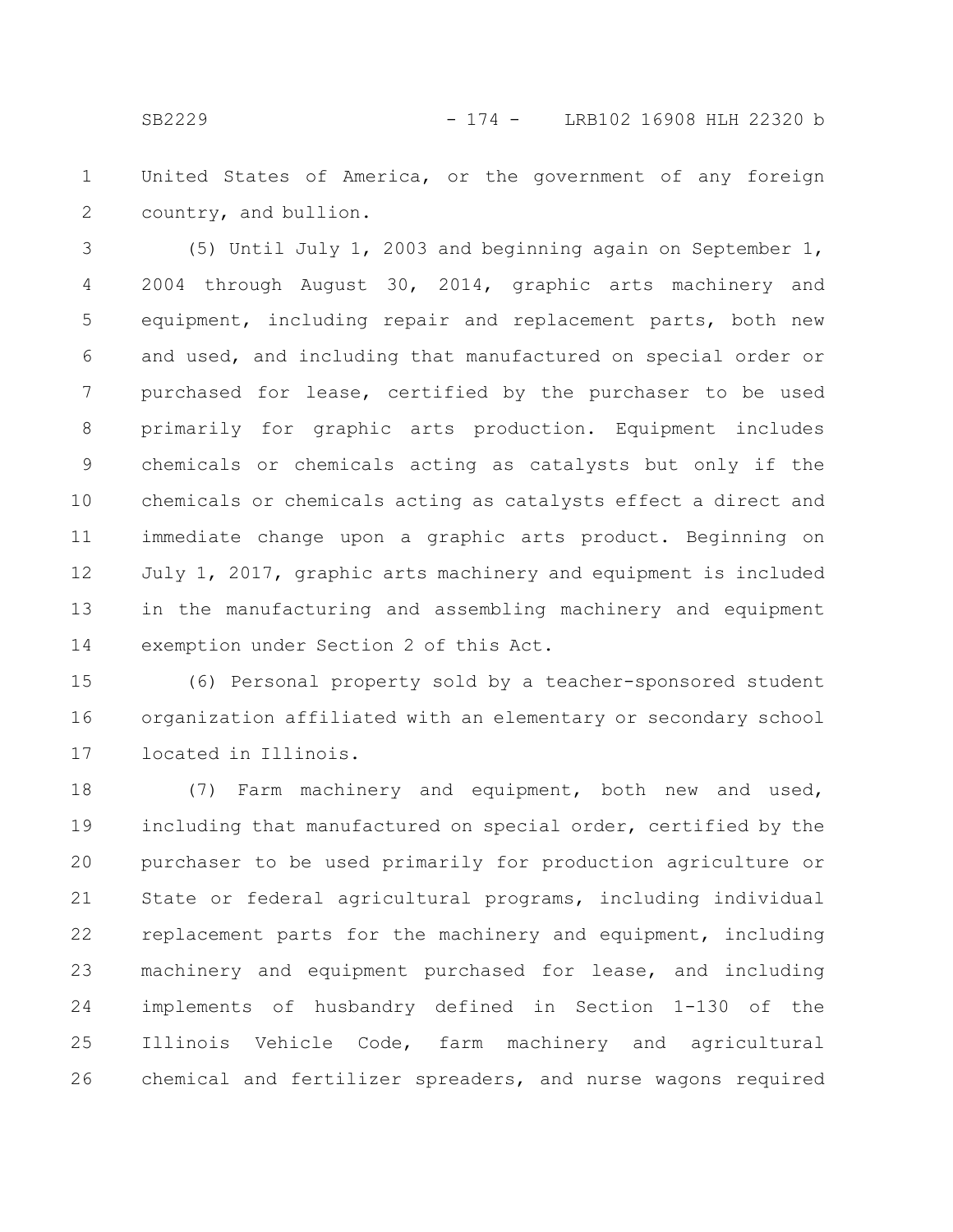to be registered under Section 3-809 of the Illinois Vehicle Code, but excluding other motor vehicles required to be registered under the Illinois Vehicle Code. Horticultural polyhouses or hoop houses used for propagating, growing, or overwintering plants shall be considered farm machinery and equipment under this item (7). Agricultural chemical tender tanks and dry boxes shall include units sold separately from a motor vehicle required to be licensed and units sold mounted on a motor vehicle required to be licensed if the selling price of the tender is separately stated. 1 2 3 4 5 6 7 8 9 10

Farm machinery and equipment shall include precision farming equipment that is installed or purchased to be installed on farm machinery and equipment including, but not limited to, tractors, harvesters, sprayers, planters, seeders, or spreaders. Precision farming equipment includes, but is not limited to, soil testing sensors, computers, monitors, software, global positioning and mapping systems, and other such equipment. 11 12 13 14 15 16 17 18

Farm machinery and equipment also includes computers, sensors, software, and related equipment used primarily in the computer-assisted operation of production agriculture facilities, equipment, and activities such as, but not limited to, the collection, monitoring, and correlation of animal and crop data for the purpose of formulating animal diets and agricultural chemicals. This item (7) is exempt from the provisions of Section 3-55. 19 20 21 22 23 24 25 26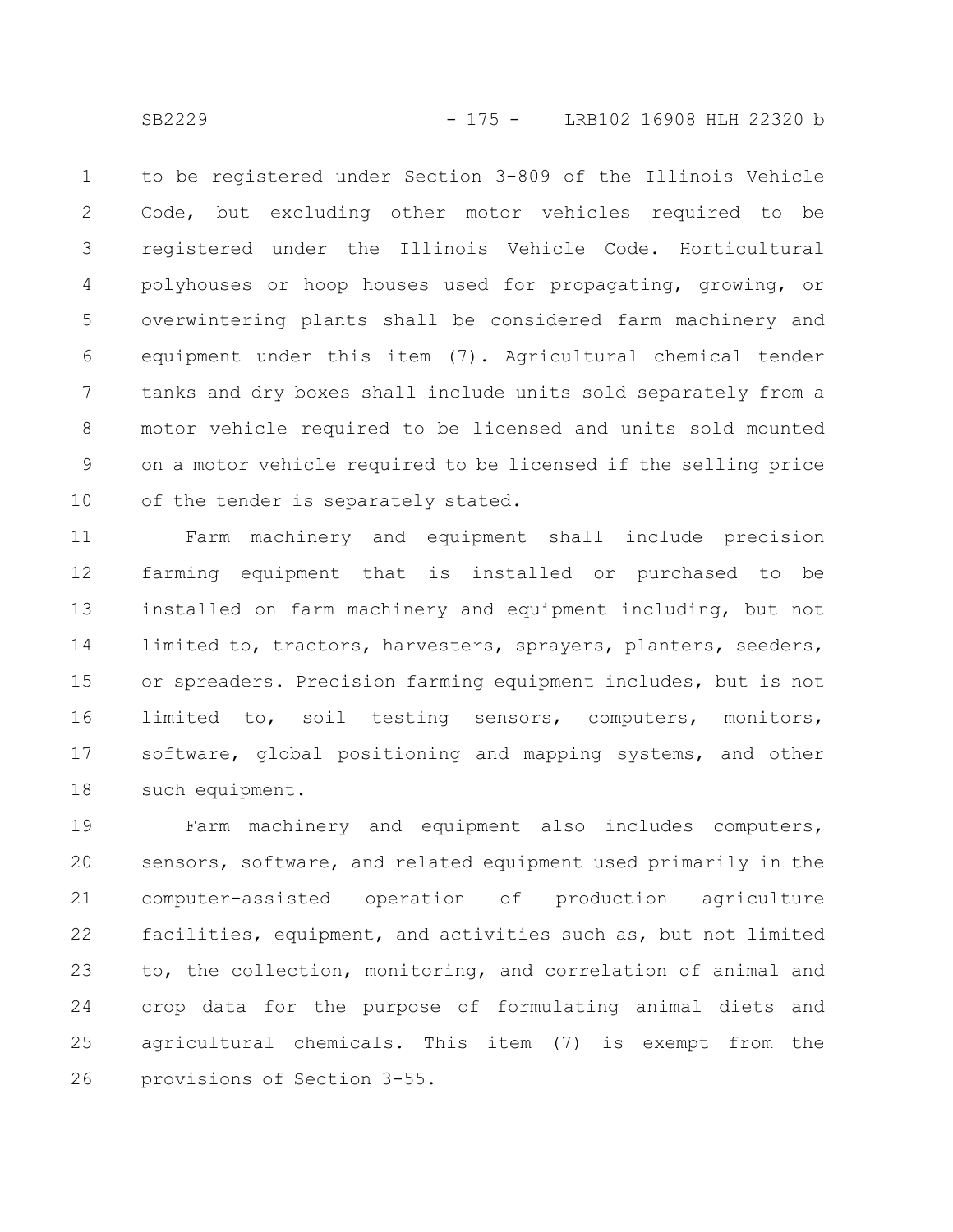SB2229 - 176 - LRB102 16908 HLH 22320 b

(8) Until June 30, 2013, fuel and petroleum products sold to or used by an air common carrier, certified by the carrier to be used for consumption, shipment, or storage in the conduct of its business as an air common carrier, for a flight destined for or returning from a location or locations outside the United States without regard to previous or subsequent domestic stopovers. 1 2 3 4 5 6 7

Beginning July 1, 2013, fuel and petroleum products sold to or used by an air carrier, certified by the carrier to be used for consumption, shipment, or storage in the conduct of its business as an air common carrier, for a flight that (i) is engaged in foreign trade or is engaged in trade between the United States and any of its possessions and (ii) transports at least one individual or package for hire from the city of origination to the city of final destination on the same aircraft, without regard to a change in the flight number of that aircraft. 8 9 10 11 12 13 14 15 16 17

(9) Proceeds of mandatory service charges separately stated on customers' bills for the purchase and consumption of food and beverages, to the extent that the proceeds of the service charge are in fact turned over as tips or as a substitute for tips to the employees who participate directly in preparing, serving, hosting or cleaning up the food or beverage function with respect to which the service charge is imposed. 18 19 20 21 22 23 24 25

26

(10) Until July 1, 2003, oil field exploration, drilling,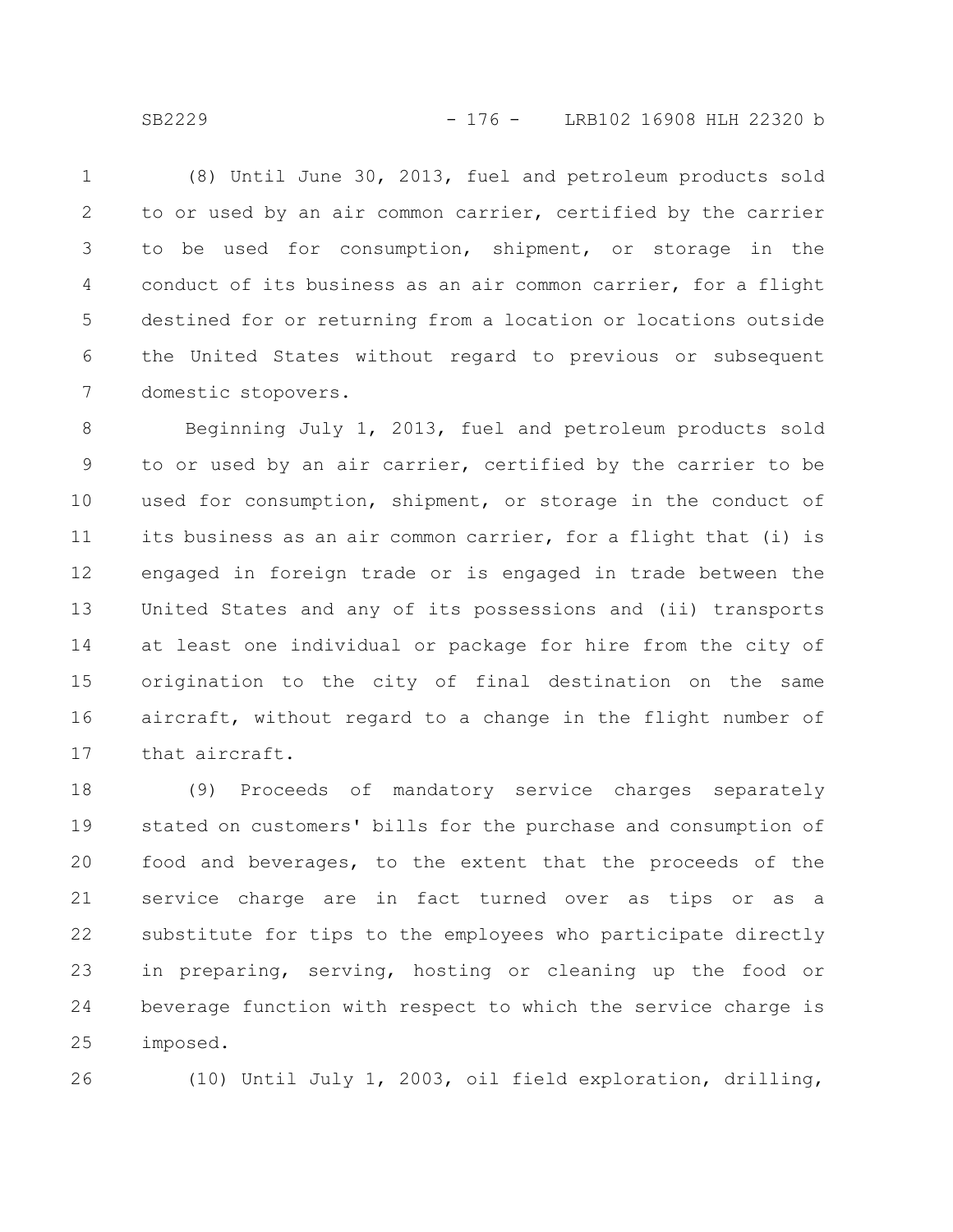and production equipment, including (i) rigs and parts of rigs, rotary rigs, cable tool rigs, and workover rigs, (ii) pipe and tubular goods, including casing and drill strings, (iii) pumps and pump-jack units, (iv) storage tanks and flow lines, (v) any individual replacement part for oil field exploration, drilling, and production equipment, and (vi) machinery and equipment purchased for lease; but excluding motor vehicles required to be registered under the Illinois Vehicle Code. 1 2 3 4 5 6 7 8 9

(11) Photoprocessing machinery and equipment, including repair and replacement parts, both new and used, including that manufactured on special order, certified by the purchaser to be used primarily for photoprocessing, and including photoprocessing machinery and equipment purchased for lease. 10 11 12 13 14

(12) Until July 1, 2023, coal and aggregate exploration, mining, off-highway hauling, processing, maintenance, and reclamation equipment, including replacement parts and equipment, and including equipment purchased for lease, but excluding motor vehicles required to be registered under the Illinois Vehicle Code. The changes made to this Section by Public Act 97-767 apply on and after July 1, 2003, but no claim for credit or refund is allowed on or after August 16, 2013 (the effective date of Public Act 98-456) for such taxes paid during the period beginning July 1, 2003 and ending on August 16, 2013 (the effective date of Public Act 98-456). 15 16 17 18 19 20 21 22 23 24 25

(13) Beginning January 1, 1992 and through June 30, 2016, 26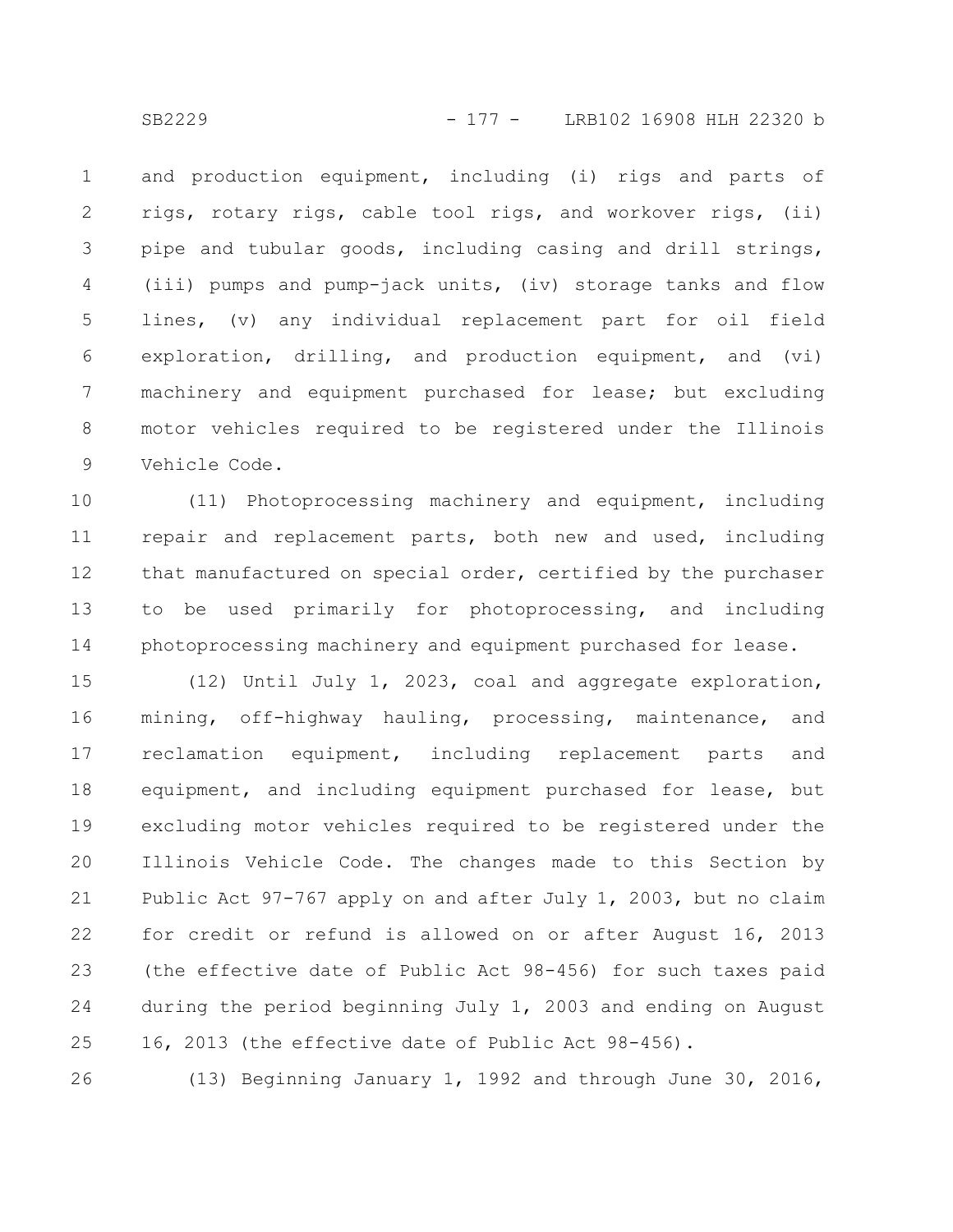food for human consumption that is to be consumed off the premises where it is sold (other than alcoholic beverages, soft drinks and food that has been prepared for immediate consumption) and prescription and non-prescription medicines, drugs, medical appliances, and insulin, urine testing materials, syringes, and needles used by diabetics, for human use, when purchased for use by a person receiving medical assistance under Article V of the Illinois Public Aid Code who resides in a licensed long-term care facility, as defined in the Nursing Home Care Act, or in a licensed facility as defined in the ID/DD Community Care Act, the MC/DD Act, or the Specialized Mental Health Rehabilitation Act of 2013. 1 2 3 4 5 6 7 8 9 10 11 12

(14) Semen used for artificial insemination of livestock for direct agricultural production. 13 14

(15) Horses, or interests in horses, registered with and meeting the requirements of any of the Arabian Horse Club Registry of America, Appaloosa Horse Club, American Quarter Horse Association, United States Trotting Association, or Jockey Club, as appropriate, used for purposes of breeding or racing for prizes. This item (15) is exempt from the provisions of Section 3-55, and the exemption provided for under this item (15) applies for all periods beginning May 30, 1995, but no claim for credit or refund is allowed on or after January 1, 2008 (the effective date of Public Act 95-88) for such taxes paid during the period beginning May 30, 2000 and ending on January 1, 2008 (the effective date of Public Act 15 16 17 18 19 20 21 22 23 24 25 26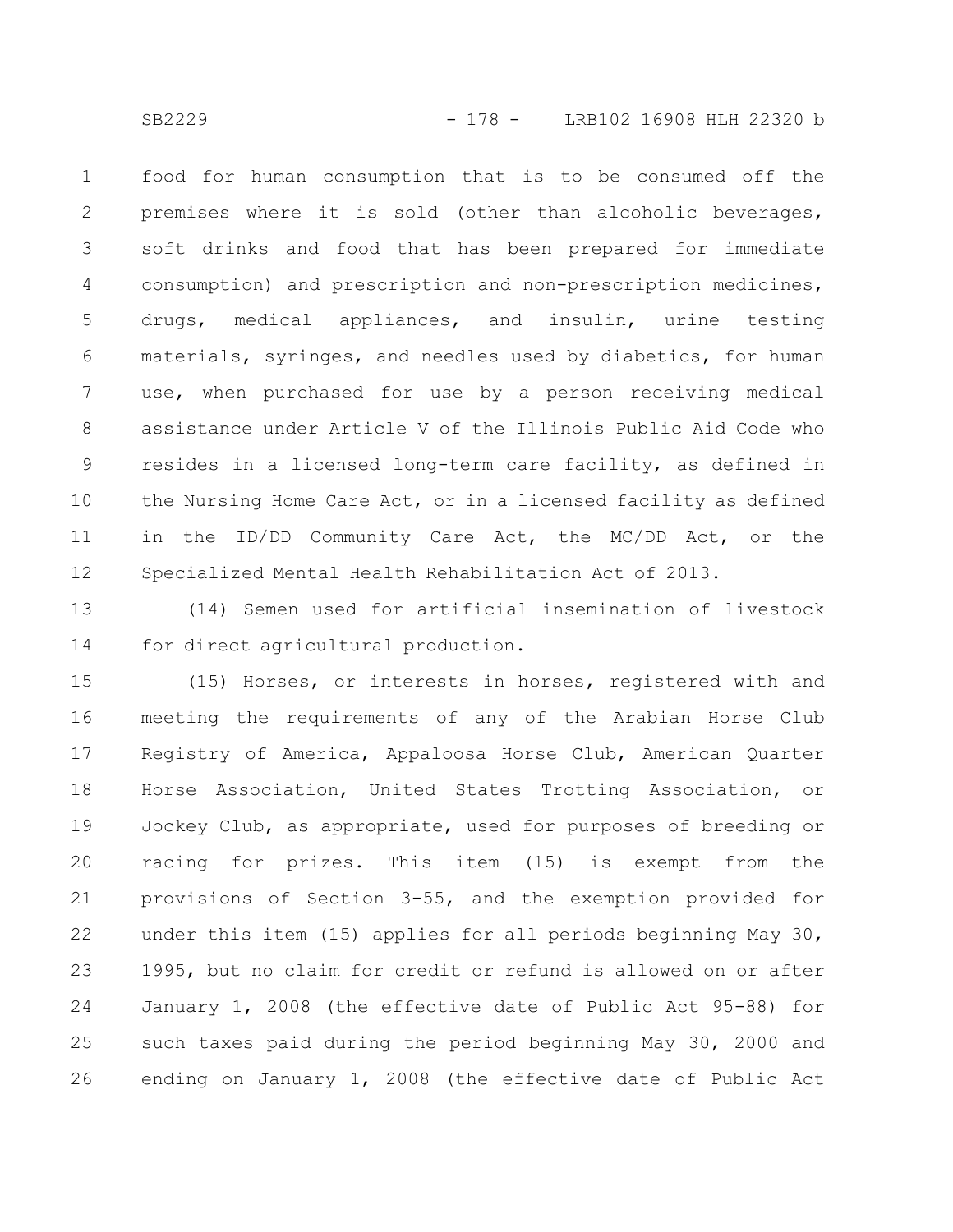95-88). 1

(16) Computers and communications equipment utilized for any hospital purpose and equipment used in the diagnosis, analysis, or treatment of hospital patients sold to a lessor who leases the equipment, under a lease of one year or longer executed or in effect at the time of the purchase, to a hospital that has been issued an active tax exemption identification number by the Department under Section 1g of the Retailers' Occupation Tax Act. 2 3 4 5 6 7 8 9

(17) Personal property sold to a lessor who leases the property, under a lease of one year or longer executed or in effect at the time of the purchase, to a governmental body that has been issued an active tax exemption identification number by the Department under Section 1g of the Retailers' Occupation Tax Act. 10 11 12 13 14 15

(18) Beginning with taxable years ending on or after December 31, 1995 and ending with taxable years ending on or before December 31, 2004, personal property that is donated for disaster relief to be used in a State or federally declared disaster area in Illinois or bordering Illinois by a manufacturer or retailer that is registered in this State to a corporation, society, association, foundation, or institution that has been issued a sales tax exemption identification number by the Department that assists victims of the disaster who reside within the declared disaster area. 16 17 18 19 20 21 22 23 24 25

(19) Beginning with taxable years ending on or after 26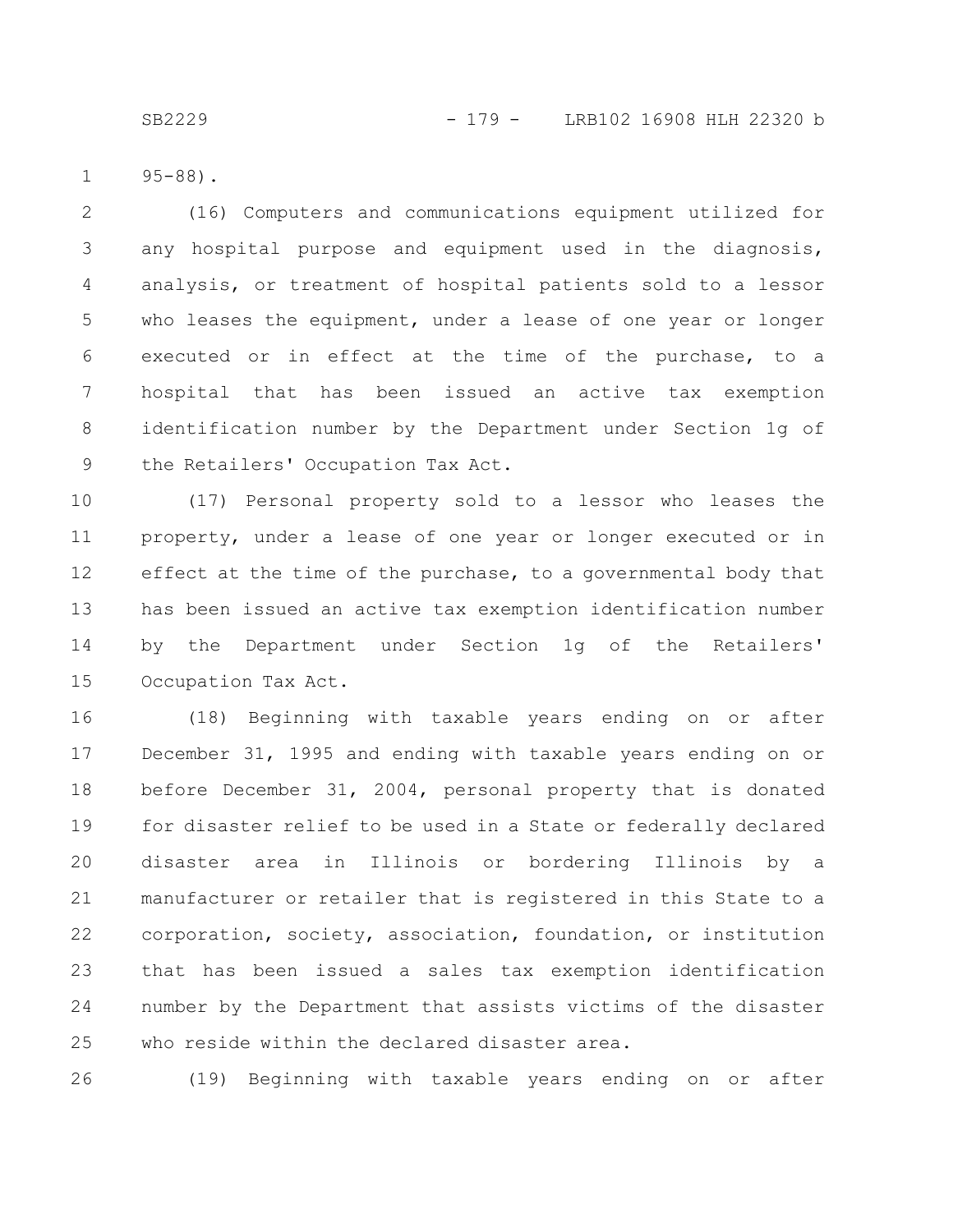December 31, 1995 and ending with taxable years ending on or before December 31, 2004, personal property that is used in the performance of infrastructure repairs in this State, including but not limited to municipal roads and streets, access roads, bridges, sidewalks, waste disposal systems, water and sewer line extensions, water distribution and purification facilities, storm water drainage and retention facilities, and sewage treatment facilities, resulting from a State or federally declared disaster in Illinois or bordering Illinois when such repairs are initiated on facilities located in the declared disaster area within 6 months after the disaster. 1 2 3 4 5 6 7 8 9 10 11 12

(20) Beginning July 1, 1999, game or game birds sold at a "game breeding and hunting preserve area" as that term is used in the Wildlife Code. This paragraph is exempt from the provisions of Section 3-55. 13 14 15 16

(21) A motor vehicle, as that term is defined in Section 1-146 of the Illinois Vehicle Code, that is donated to a corporation, limited liability company, society, association, foundation, or institution that is determined by the Department to be organized and operated exclusively for educational purposes. For purposes of this exemption, "a corporation, limited liability company, society, association, foundation, or institution organized and operated exclusively for educational purposes" means all tax-supported public schools, private schools that offer systematic instruction in 17 18 19 20 21 22 23 24 25 26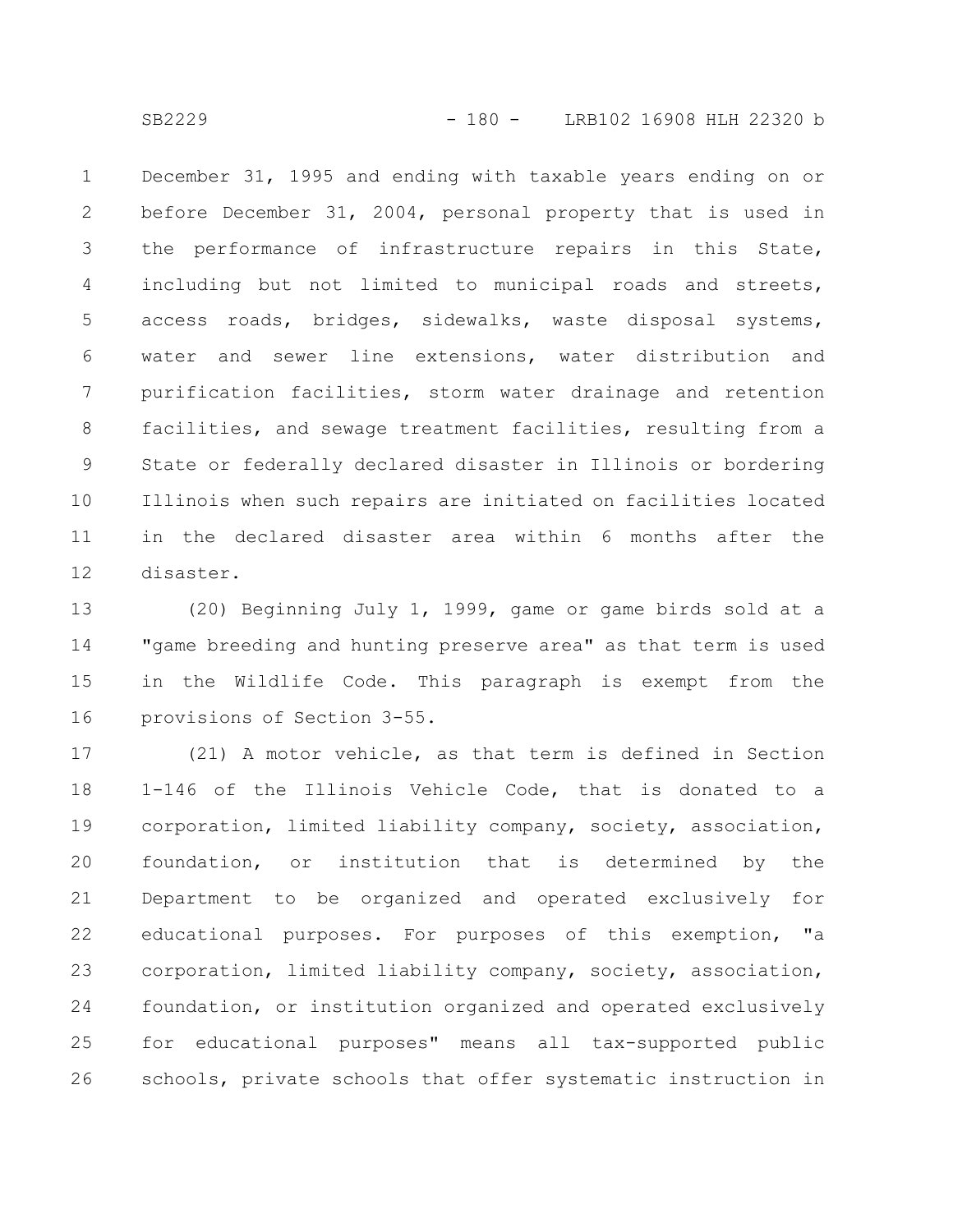useful branches of learning by methods common to public schools and that compare favorably in their scope and intensity with the course of study presented in tax-supported schools, and vocational or technical schools or institutes organized and operated exclusively to provide a course of study of not less than 6 weeks duration and designed to prepare individuals to follow a trade or to pursue a manual, technical, mechanical, industrial, business, or commercial occupation. 1 2 3 4 5 6 7 8 9

(22) Beginning January 1, 2000, personal property, including food, purchased through fundraising events for the benefit of a public or private elementary or secondary school, a group of those schools, or one or more school districts if the events are sponsored by an entity recognized by the school district that consists primarily of volunteers and includes parents and teachers of the school children. This paragraph does not apply to fundraising events (i) for the benefit of private home instruction or (ii) for which the fundraising entity purchases the personal property sold at the events from another individual or entity that sold the property for the purpose of resale by the fundraising entity and that profits from the sale to the fundraising entity. This paragraph is exempt from the provisions of Section 3-55. 10 11 12 13 14 15 16 17 18 19 20 21 22 23

(23) Beginning January 1, 2000 and through December 31, 2001, new or used automatic vending machines that prepare and serve hot food and beverages, including coffee, soup, and 24 25 26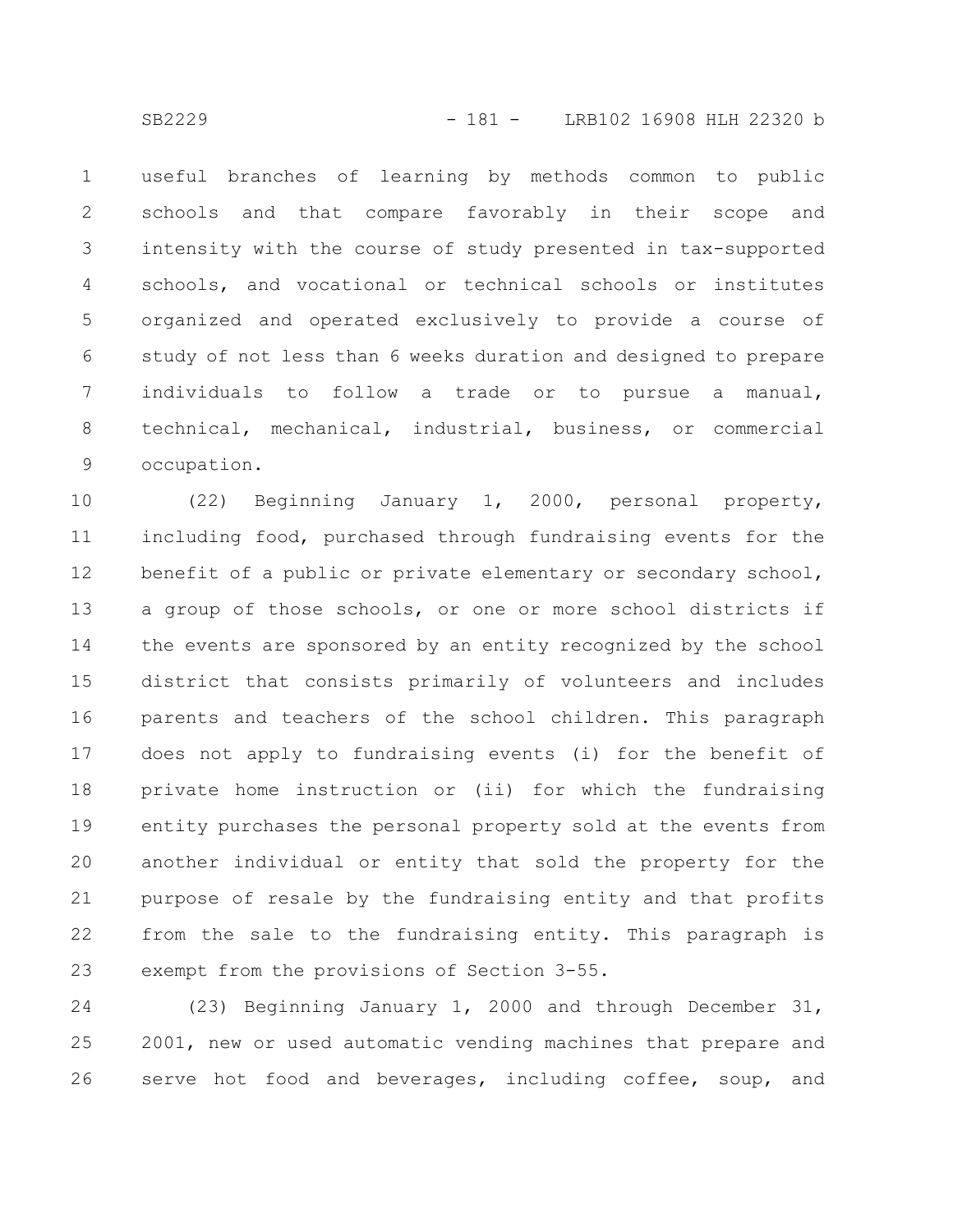other items, and replacement parts for these machines. Beginning January 1, 2002 and through June 30, 2003, machines and parts for machines used in commercial, coin-operated amusement and vending business if a use or occupation tax is paid on the gross receipts derived from the use of the commercial, coin-operated amusement and vending machines. This paragraph is exempt from the provisions of Section 3-55. 1 2 3 4 5 6 7

(24) Beginning on August 2, 2001 (the effective date of Public Act 92-227), computers and communications equipment utilized for any hospital purpose and equipment used in the diagnosis, analysis, or treatment of hospital patients sold to a lessor who leases the equipment, under a lease of one year or longer executed or in effect at the time of the purchase, to a hospital that has been issued an active tax exemption identification number by the Department under Section 1g of the Retailers' Occupation Tax Act. This paragraph is exempt from the provisions of Section 3-55. 8 9 10 11 12 13 14 15 16 17

(25) Beginning on August 2, 2001 (the effective date of Public Act 92-227), personal property sold to a lessor who leases the property, under a lease of one year or longer executed or in effect at the time of the purchase, to a governmental body that has been issued an active tax exemption identification number by the Department under Section 1g of the Retailers' Occupation Tax Act. This paragraph is exempt from the provisions of Section 3-55. 18 19 20 21 22 23 24 25

(26) Beginning on January 1, 2002 and through June 30, 26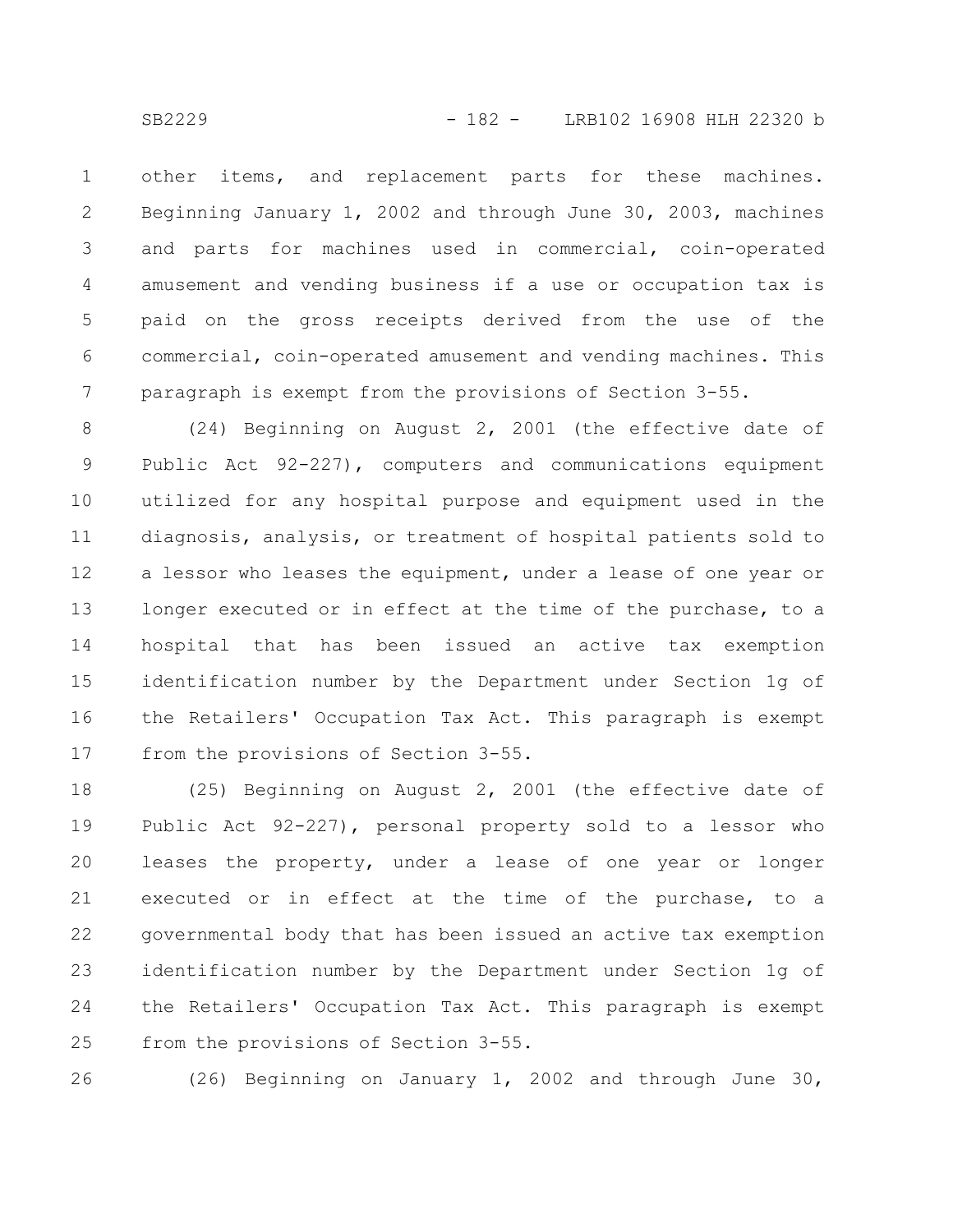2016, tangible personal property purchased from an Illinois retailer by a taxpayer engaged in centralized purchasing activities in Illinois who will, upon receipt of the property in Illinois, temporarily store the property in Illinois (i) for the purpose of subsequently transporting it outside this State for use or consumption thereafter solely outside this State or (ii) for the purpose of being processed, fabricated, or manufactured into, attached to, or incorporated into other tangible personal property to be transported outside this State and thereafter used or consumed solely outside this State. The Director of Revenue shall, pursuant to rules adopted in accordance with the Illinois Administrative Procedure Act, issue a permit to any taxpayer in good standing with the Department who is eligible for the exemption under this paragraph (26). The permit issued under this paragraph (26) shall authorize the holder, to the extent and in the manner specified in the rules adopted under this Act, to purchase tangible personal property from a retailer exempt from the taxes imposed by this Act. Taxpayers shall maintain all necessary books and records to substantiate the use and consumption of all such tangible personal property outside of the State of Illinois. 1 2 3 4 5 6 7 8 9 10 11 12 13 14 15 16 17 18 19 20 21 22

(27) Beginning January 1, 2008, tangible personal property used in the construction or maintenance of a community water supply, as defined under Section 3.145 of the Environmental Protection Act, that is operated by a not-for-profit 23 24 25 26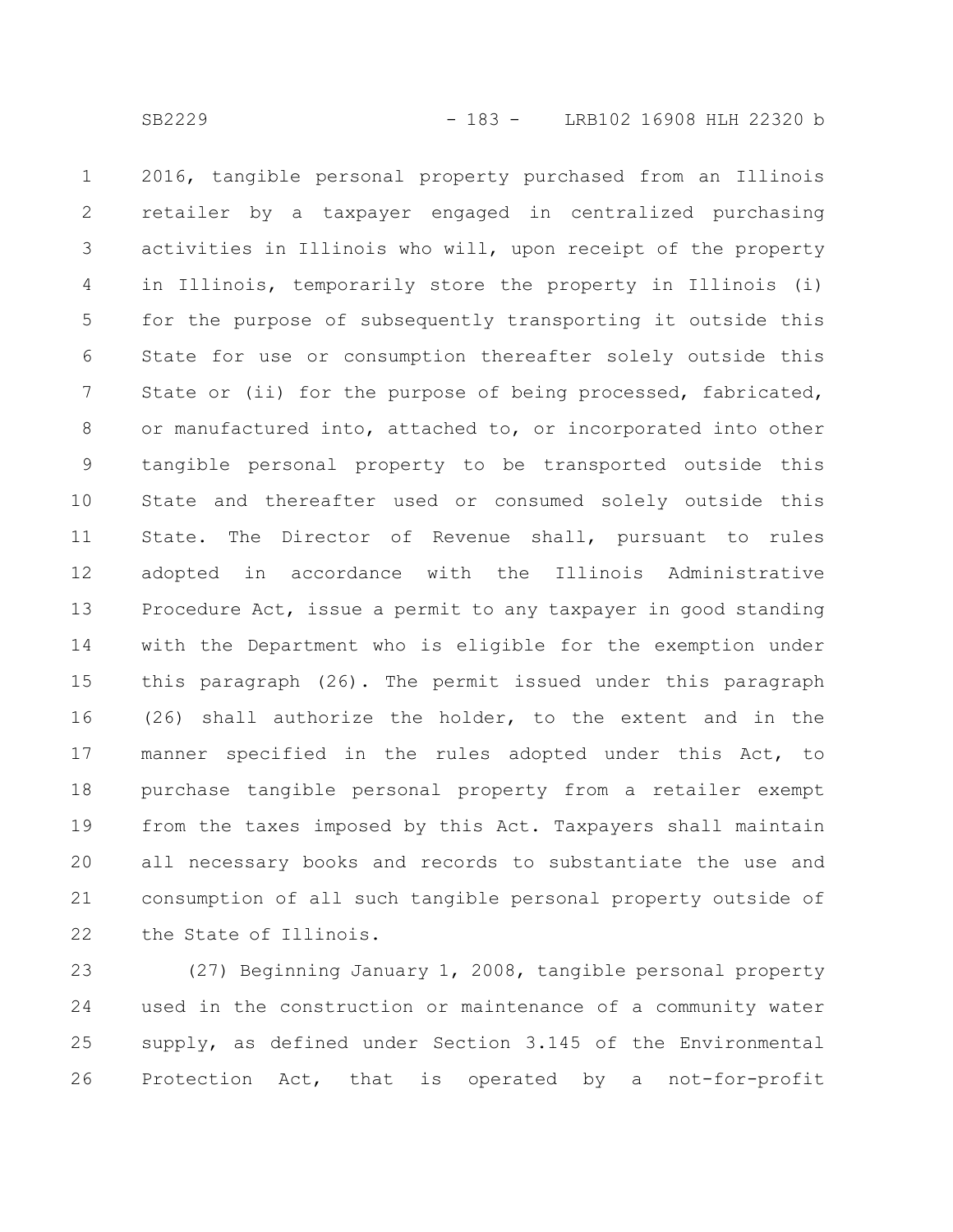corporation that holds a valid water supply permit issued under Title IV of the Environmental Protection Act. This paragraph is exempt from the provisions of Section 3-55. 1 2 3

(28) Tangible personal property sold to a public-facilities corporation, as described in Section 11-65-10 of the Illinois Municipal Code, for purposes of constructing or furnishing a municipal convention hall, but only if the legal title to the municipal convention hall is transferred to the municipality without any further consideration by or on behalf of the municipality at the time of the completion of the municipal convention hall or upon the retirement or redemption of any bonds or other debt instruments issued by the public-facilities corporation in connection with the development of the municipal convention hall. This exemption includes existing public-facilities corporations as provided in Section 11-65-25 of the Illinois Municipal Code. This paragraph is exempt from the provisions of Section 3-55. 4 5 6 7 8 9 10 11 12 13 14 15 16 17 18

(29) Beginning January 1, 2010 and continuing through December 31, 2024, materials, parts, equipment, components, and furnishings incorporated into or upon an aircraft as part of the modification, refurbishment, completion, replacement, repair, or maintenance of the aircraft. This exemption includes consumable supplies used in the modification, refurbishment, completion, replacement, repair, and maintenance of aircraft, but excludes any materials, parts, 19 20 21 22 23 24 25 26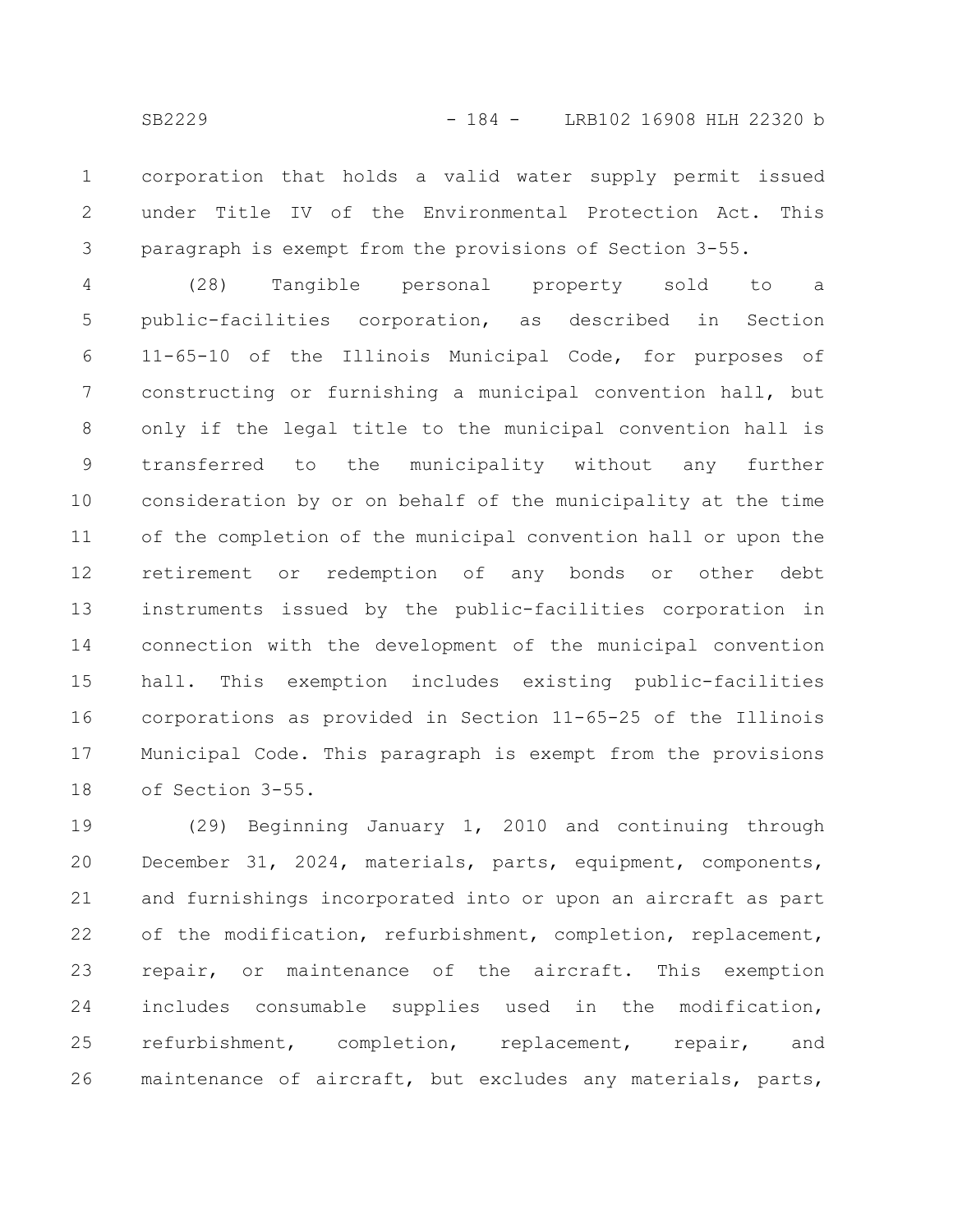equipment, components, and consumable supplies used in the modification, replacement, repair, and maintenance of aircraft engines or power plants, whether such engines or power plants are installed or uninstalled upon any such aircraft. "Consumable supplies" include, but are not limited to, adhesive, tape, sandpaper, general purpose lubricants, cleaning solution, latex gloves, and protective films. This exemption applies only to the transfer of qualifying tangible personal property incident to the modification, refurbishment, completion, replacement, repair, or maintenance of an aircraft by persons who (i) hold an Air Agency Certificate and are empowered to operate an approved repair station by the Federal Aviation Administration, (ii) have a Class IV Rating, and (iii) conduct operations in accordance with Part 145 of the Federal Aviation Regulations. The exemption does not include aircraft operated by a commercial air carrier providing scheduled passenger air service pursuant to authority issued under Part 121 or Part 129 of the Federal Aviation Regulations. The changes made to this paragraph (29) by Public Act 98-534 are declarative of existing law. It is the intent of the General Assembly that the exemption under this paragraph (29) applies continuously from January 1, 2010 through December 31, 2024; however, no claim for credit or refund is allowed for taxes paid as a result of the disallowance of this exemption on or after January 1, 2015 and prior to the effective date of this amendatory Act of the 101st General 1 2 3 4 5 6 7 8 9 10 11 12 13 14 15 16 17 18 19 20 21 22 23 24 25 26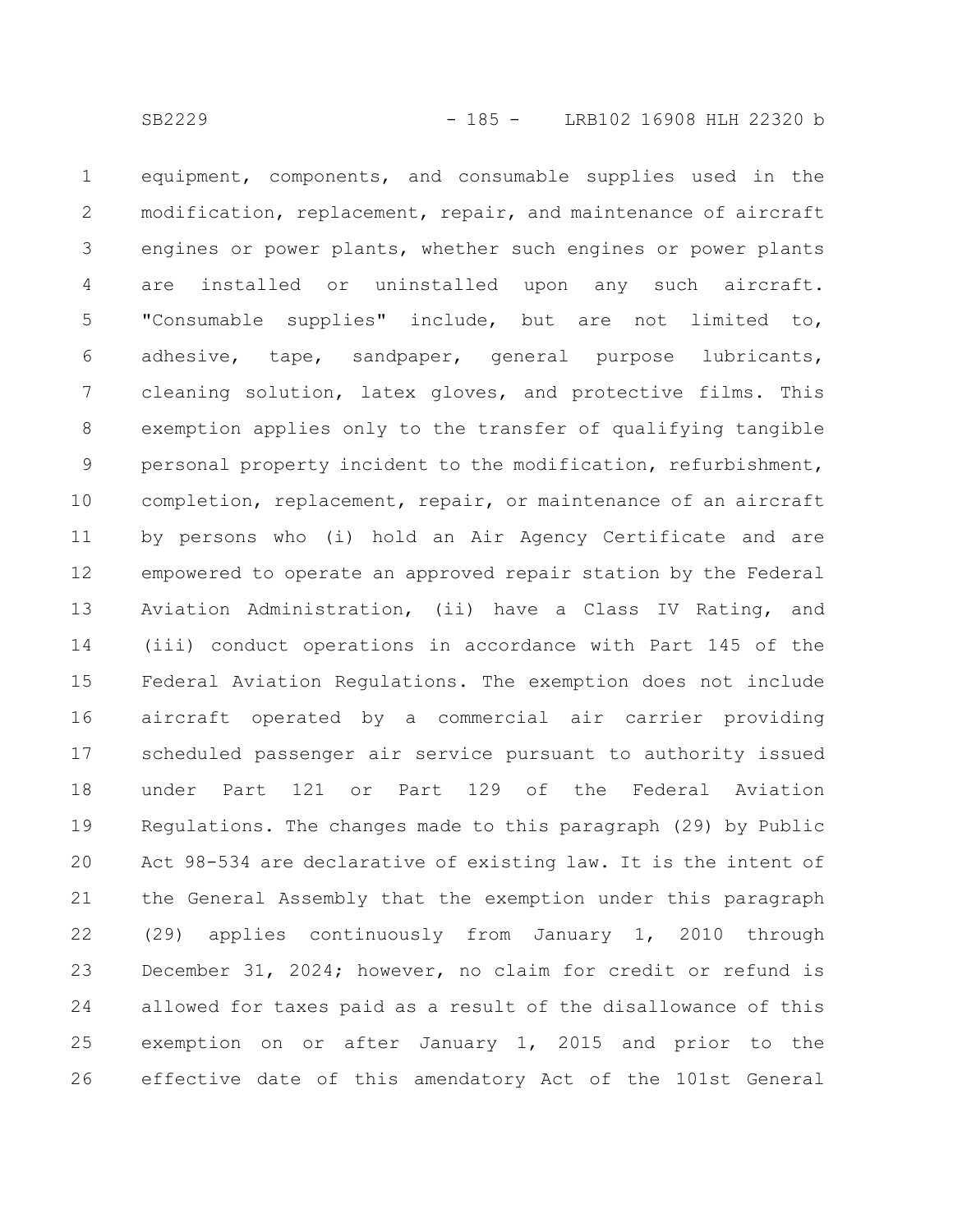Assembly. 1

(30) Beginning January 1, 2017, menstrual pads, tampons, and menstrual cups. 2 3

(31) Tangible personal property transferred to a purchaser who is exempt from tax by operation of federal law. This paragraph is exempt from the provisions of Section 3-55. 4 5 6

(32) Qualified tangible personal property used in the construction or operation of a data center that has been granted a certificate of exemption by the Department of Commerce and Economic Opportunity, whether that tangible personal property is purchased by the owner, operator, or tenant of the data center or by a contractor or subcontractor of the owner, operator, or tenant. Data centers that would have qualified for a certificate of exemption prior to January 1, 2020 had this amendatory Act of the 101st General Assembly been in effect, may apply for and obtain an exemption for subsequent purchases of computer equipment or enabling software purchased or leased to upgrade, supplement, or replace computer equipment or enabling software purchased or leased in the original investment that would have qualified. 7 8 9 10 11 12 13 14 15 16 17 18 19 20

The Department of Commerce and Economic Opportunity shall grant a certificate of exemption under this item (32) to qualified data centers as defined by Section 605-1025 of the Department of Commerce and Economic Opportunity Law of the Civil Administrative Code of Illinois. 21 22 23 24 25

26

For the purposes of this item (32):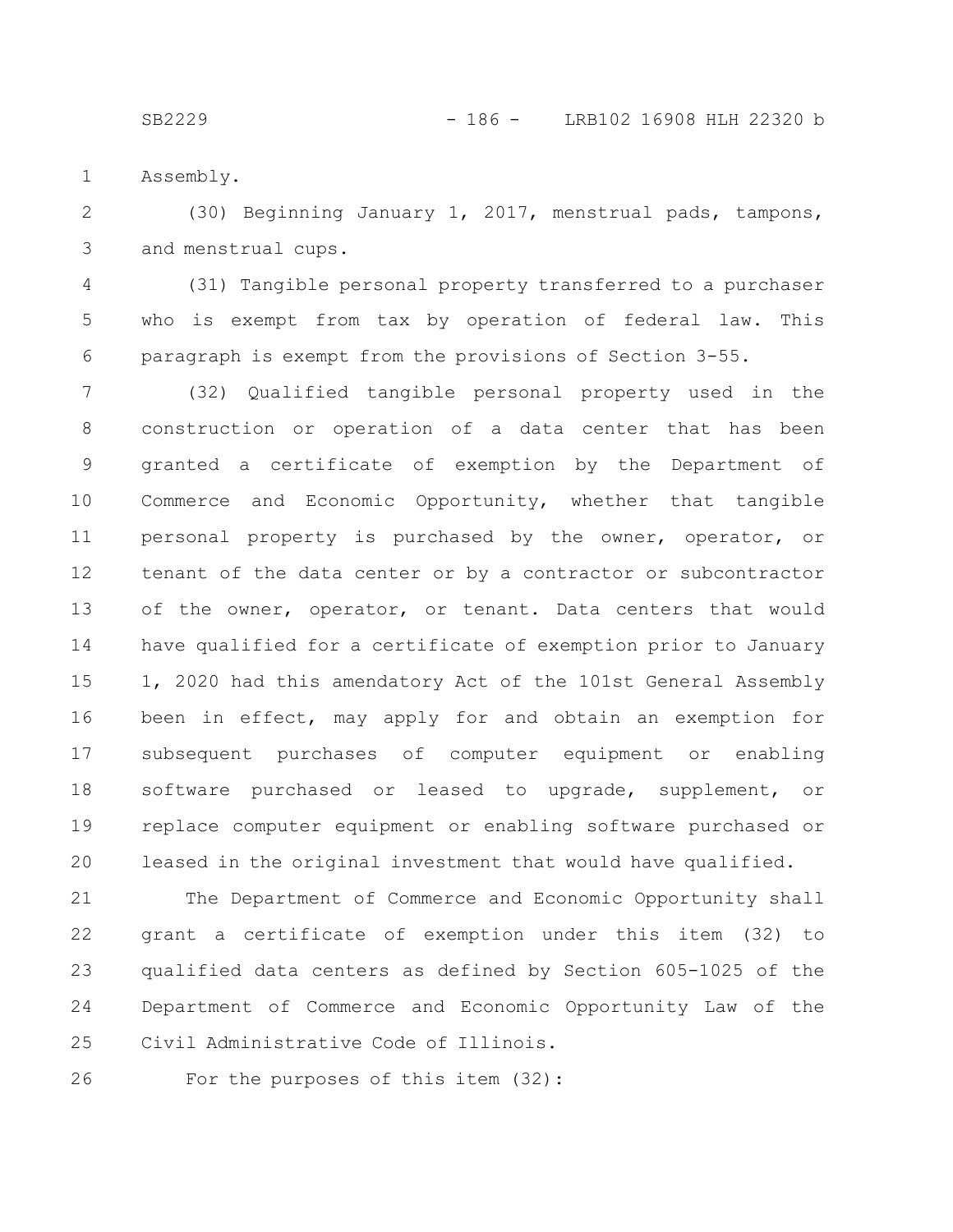"Data center" means a building or a series of buildings rehabilitated or constructed to house working servers in one physical location or multiple sites within the State of Illinois. 1 2 3 4

"Qualified tangible personal property" means: electrical systems and equipment; climate control and chilling equipment and systems; mechanical systems and equipment; monitoring and secure systems; emergency generators; hardware; computers; servers; data storage devices; network connectivity equipment; racks; cabinets; telecommunications cabling infrastructure; raised floor systems; peripheral components or systems; software; mechanical, electrical, or plumbing systems; battery systems; cooling systems and towers; temperature control systems; other cabling; and other data center infrastructure equipment and systems necessary to operate qualified tangible personal property, including fixtures; and component parts of any of the foregoing, including installation, maintenance, repair, refurbishment, and replacement of qualified tangible personal property to generate, transform, transmit, distribute, or manage electricity necessary to operate qualified tangible personal property; and all other tangible personal property that is essential to the operations of a computer data center. The term "qualified tangible personal property" also includes building materials physically 5 6 7 8 9 10 11 12 13 14 15 16 17 18 19 20 21 22 23 24 25 26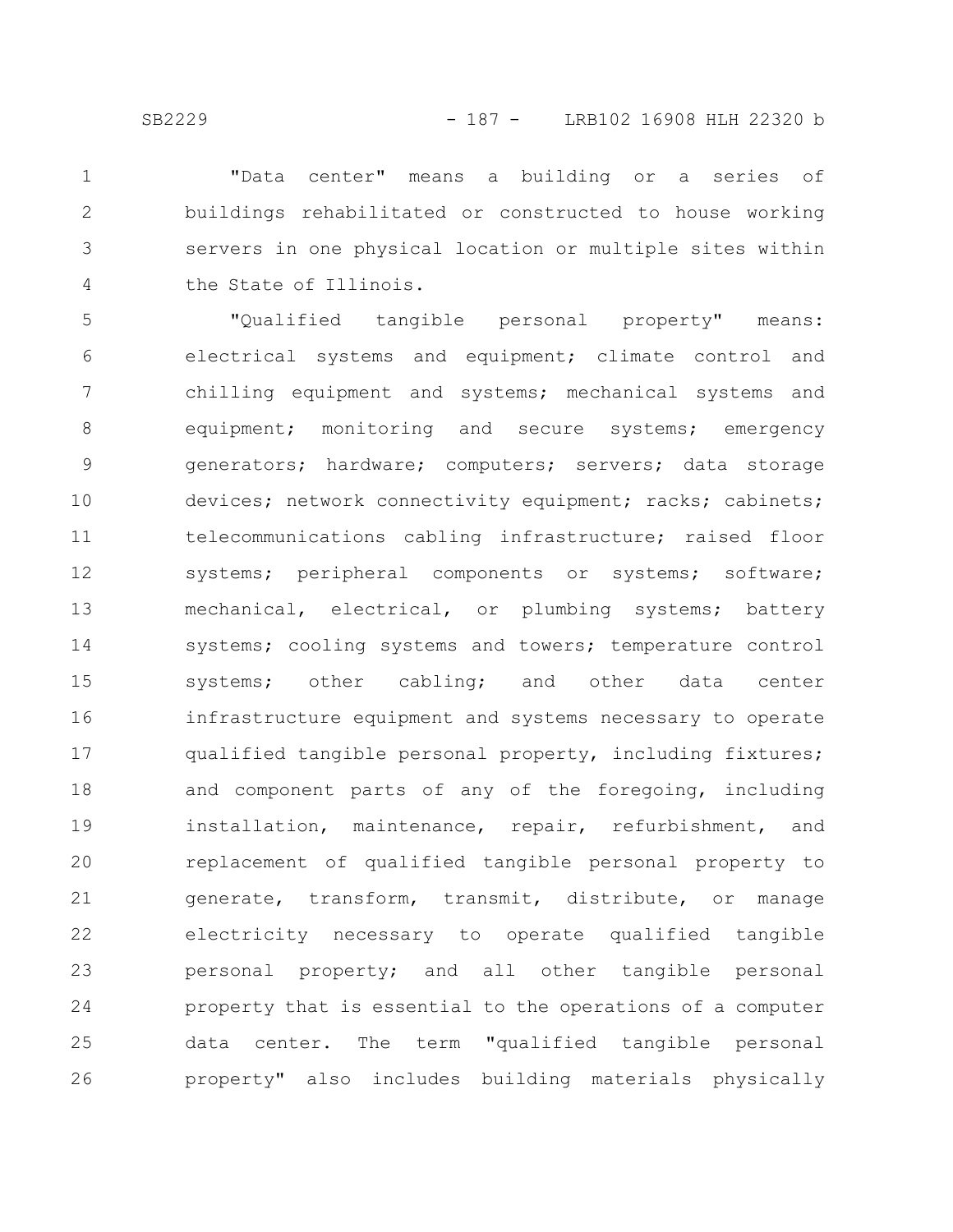incorporated in to the qualifying data center. To document the exemption allowed under this Section, the retailer must obtain from the purchaser a copy of the certificate of eligibility issued by the Department of Commerce and Economic Opportunity. 1 2 3 4 5

This item (32) is exempt from the provisions of Section  $3 - 55$ . 6 7

(33) Until December 31, 2024, equipment and materials incorporated into or used in the business of providing broadband services, including all equipment and materials, machinery, software, or other tangible personal property that is used in whole or in part in producing, broadcasting, distributing, sending, receiving, storing, transmitting, retransmitting, amplifying, switching, or routing broadband services, including the monitoring, testing, maintaining, enabling, or facilitating of such equipment, machinery, software, or other infrastructure. Such property includes, but is not limited to, wires, cables including fiber optic cables, antennas, poles, switches, routers, amplifiers, rectifiers, repeaters, receivers, multiplexers, duplexers, transmitters, power equipment, backup power equipment, diagnostic equipment, storage devices, modems, and other general central office equipment, such as channel cards, frames, and cabinets. (Source: P.A. 100-22, eff. 7-6-17; 100-594, eff. 6-29-18; 100-1171, eff. 1-4-19; 101-31, eff. 6-28-19; 101-81, eff. 8 9 10 11 12 13 14 15 16 17 18 19 20 21 22 23 24 25

7-12-19; 101-629, eff. 2-5-20.) 26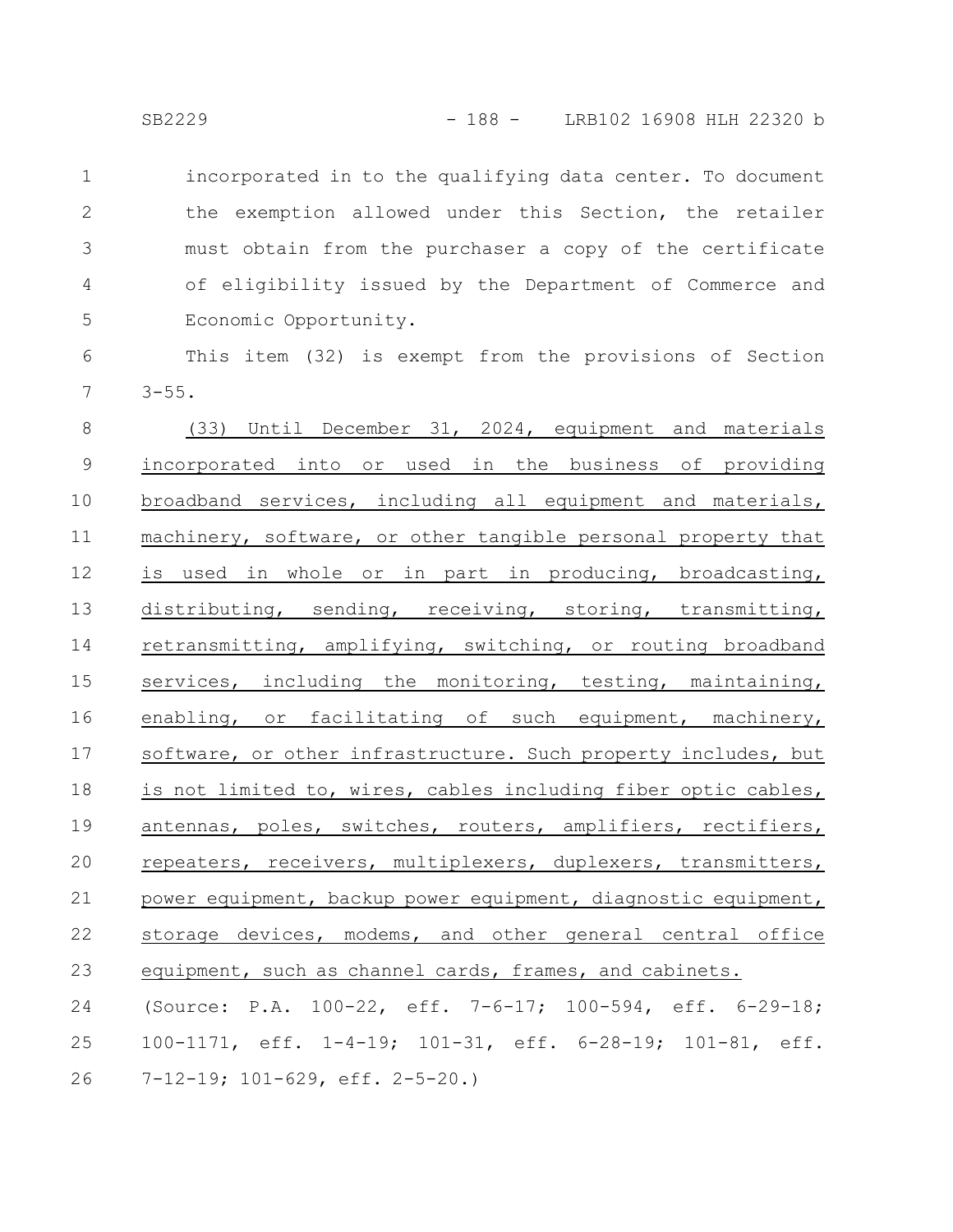Section 25. The Retailers' Occupation Tax Act is amended by changing Sections 1 and 2-5 as follows: (35 ILCS 120/1) (from Ch. 120, par. 440) Sec. 1. Definitions. As used in this Act: "Broadband service" means a service provided by wireline or wireless means capable of delivering high-speed internet access at speeds of at least 10 megabits per second of download speed and one megabit per second of upload speed. "Sale at retail" means any transfer of the ownership of or title to tangible personal property to a purchaser, for the purpose of use or consumption, and not for the purpose of resale in any form as tangible personal property to the extent not first subjected to a use for which it was purchased, for a valuable consideration: Provided that the property purchased is deemed to be purchased for the purpose of resale, despite first being used, to the extent to which it is resold as an ingredient of an intentionally produced product or byproduct of manufacturing. For this purpose, slag produced as an incident to manufacturing pig iron or steel and sold is considered to be an intentionally produced byproduct of manufacturing. Transactions whereby the possession of the property is transferred but the seller retains the title as security for payment of the selling price shall be deemed to be sales. 1 2 3 4 5 6 7 8 9 10 11 12 13 14 15 16 17 18 19 20 21 22 23 24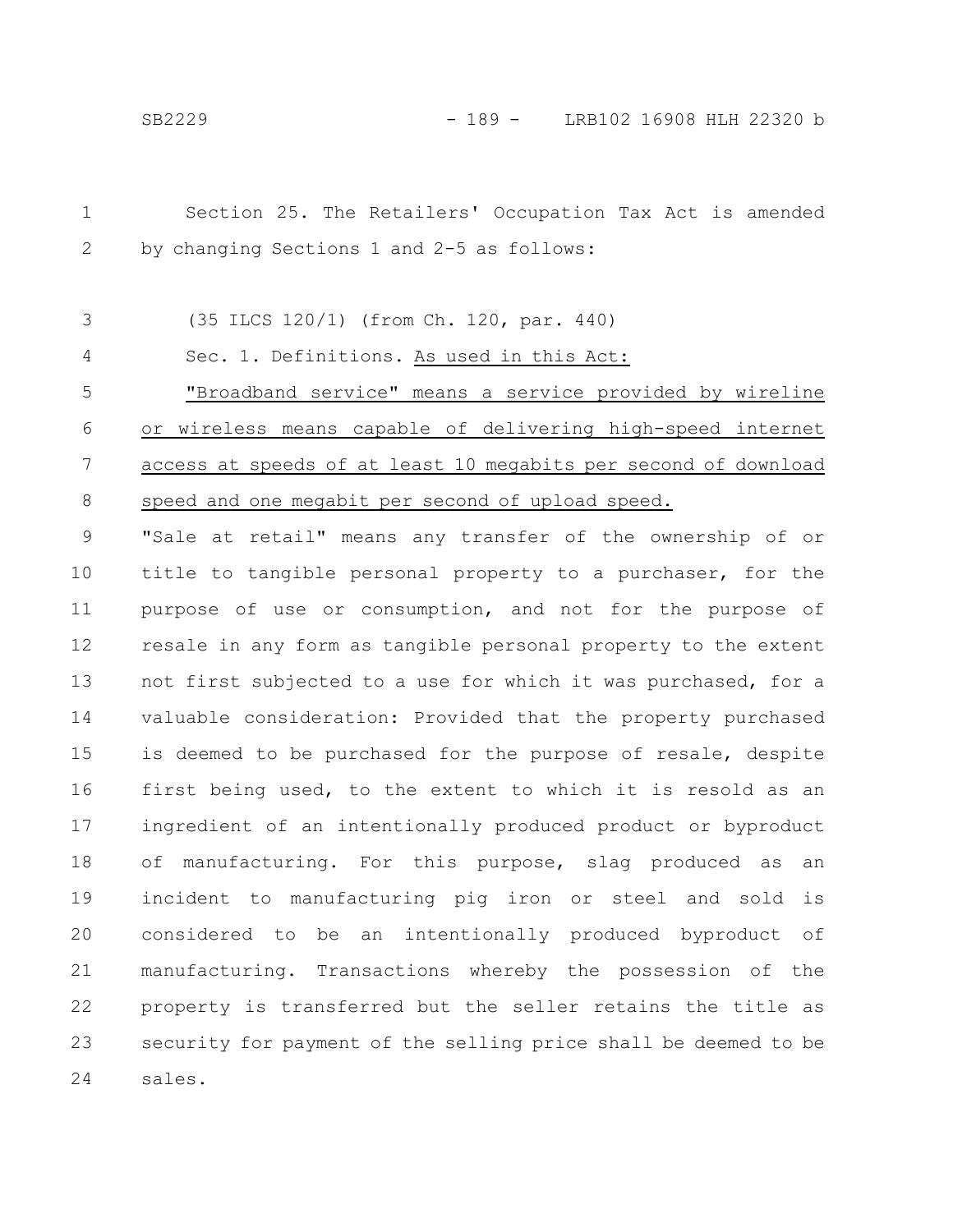"Sale at retail" shall be construed to include any transfer of the ownership of or title to tangible personal property to a purchaser, for use or consumption by any other person to whom such purchaser may transfer the tangible personal property without a valuable consideration, and to include any transfer, whether made for or without a valuable consideration, for resale in any form as tangible personal property unless made in compliance with Section 2c of this Act. 1 2 3 4 5 6 7 8 9

Sales of tangible personal property, which property, to the extent not first subjected to a use for which it was purchased, as an ingredient or constituent, goes into and forms a part of tangible personal property subsequently the subject of a "Sale at retail", are not sales at retail as defined in this Act: Provided that the property purchased is deemed to be purchased for the purpose of resale, despite first being used, to the extent to which it is resold as an ingredient of an intentionally produced product or byproduct of manufacturing. 10 11 12 13 14 15 16 17 18 19

"Sale at retail" shall be construed to include any Illinois florist's sales transaction in which the purchase order is received in Illinois by a florist and the sale is for use or consumption, but the Illinois florist has a florist in another state deliver the property to the purchaser or the purchaser's donee in such other state. 20 21 22 23 24 25

Nonreusable tangible personal property that is used by 26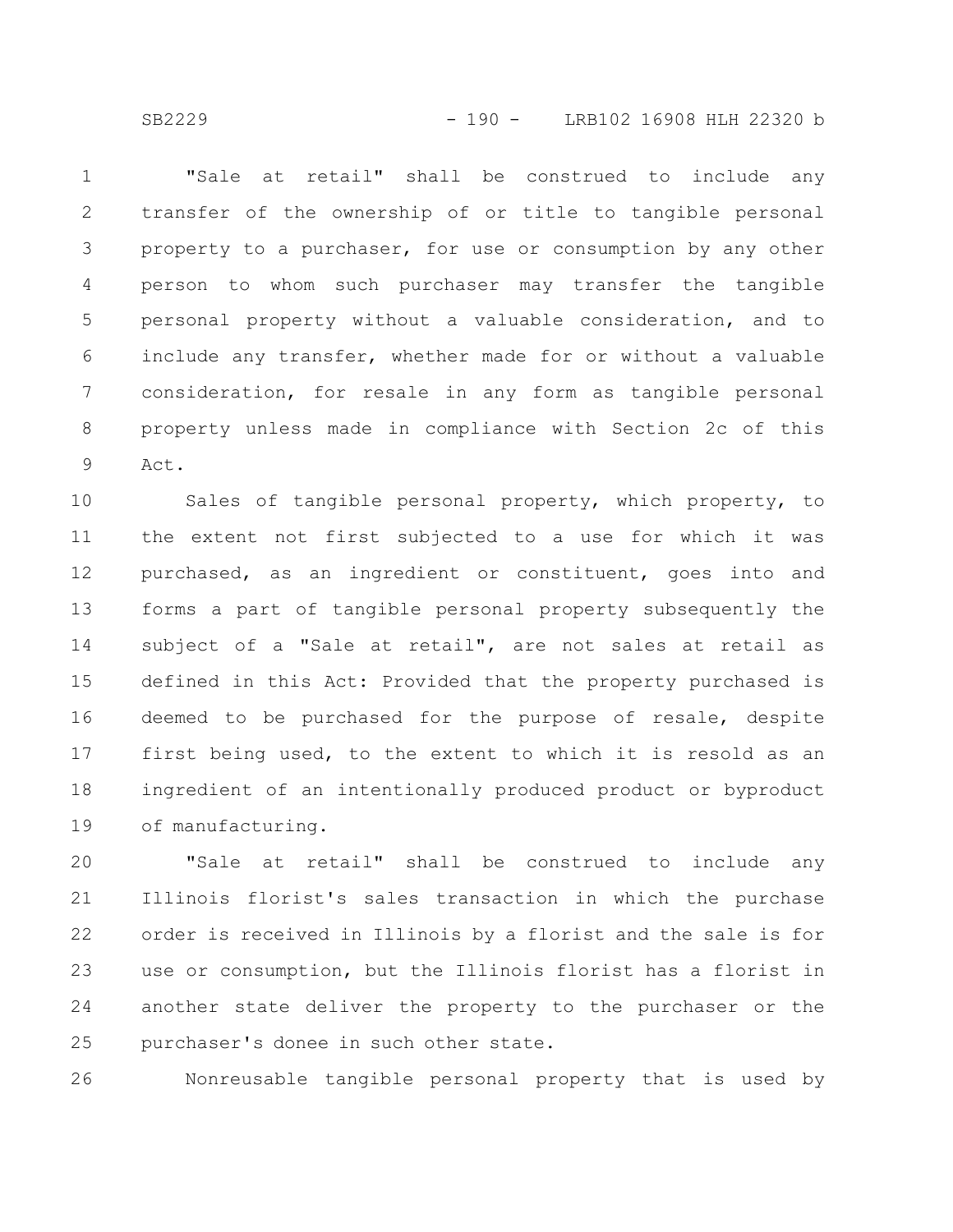persons engaged in the business of operating a restaurant, cafeteria, or drive-in is a sale for resale when it is transferred to customers in the ordinary course of business as part of the sale of food or beverages and is used to deliver, package, or consume food or beverages, regardless of where consumption of the food or beverages occurs. Examples of those items include, but are not limited to nonreusable, paper and plastic cups, plates, baskets, boxes, sleeves, buckets or other containers, utensils, straws, placemats, napkins, doggie bags, and wrapping or packaging materials that are transferred to customers as part of the sale of food or beverages in the ordinary course of business. 1 2 3 4 5 6 7 8 9 10 11 12

The purchase, employment and transfer of such tangible personal property as newsprint and ink for the primary purpose of conveying news (with or without other information) is not a purchase, use or sale of tangible personal property. 13 14 15 16

A person whose activities are organized and conducted primarily as a not-for-profit service enterprise, and who engages in selling tangible personal property at retail (whether to the public or merely to members and their guests) is engaged in the business of selling tangible personal property at retail with respect to such transactions, excepting only a person organized and operated exclusively for charitable, religious or educational purposes either (1), to the extent of sales by such person to its members, students, patients or inmates of tangible personal property to be used 17 18 19 20 21 22 23 24 25 26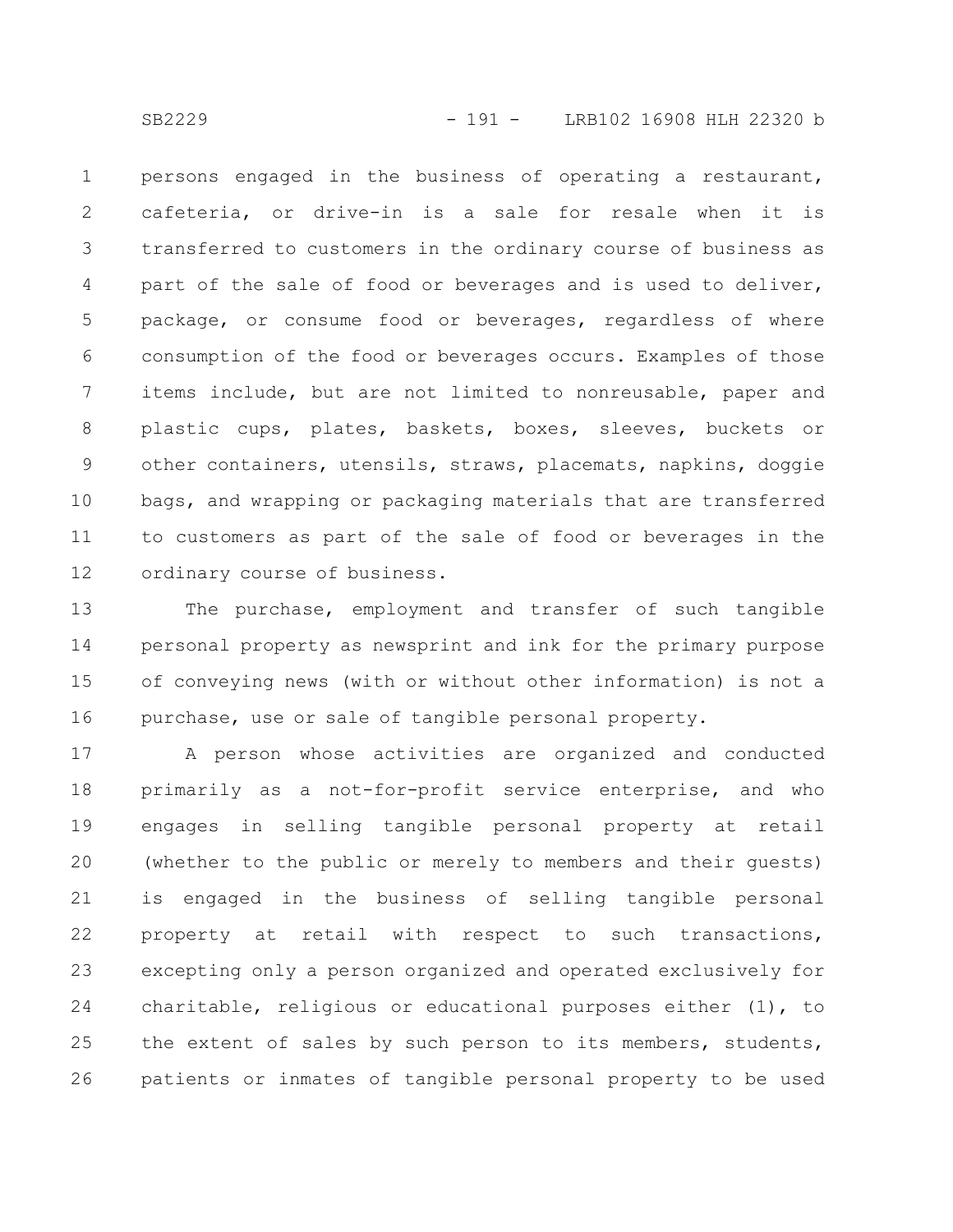primarily for the purposes of such person, or (2), to the extent of sales by such person of tangible personal property which is not sold or offered for sale by persons organized for profit. The selling of school books and school supplies by schools at retail to students is not "primarily for the purposes of" the school which does such selling. The provisions of this paragraph shall not apply to nor subject to taxation occasional dinners, socials or similar activities of a person organized and operated exclusively for charitable, religious or educational purposes, whether or not such activities are open to the public. 1 2 3 4 5 6 7 8 9 10 11

A person who is the recipient of a grant or contract under Title VII of the Older Americans Act of 1965 (P.L. 92-258) and serves meals to participants in the federal Nutrition Program for the Elderly in return for contributions established in amount by the individual participant pursuant to a schedule of suggested fees as provided for in the federal Act is not engaged in the business of selling tangible personal property at retail with respect to such transactions. 12 13 14 15 16 17 18 19

"Purchaser" means anyone who, through a sale at retail, acquires the ownership of or title to tangible personal property for a valuable consideration. 20 21 22

"Reseller of motor fuel" means any person engaged in the business of selling or delivering or transferring title of motor fuel to another person other than for use or consumption. No person shall act as a reseller of motor fuel 23 24 25 26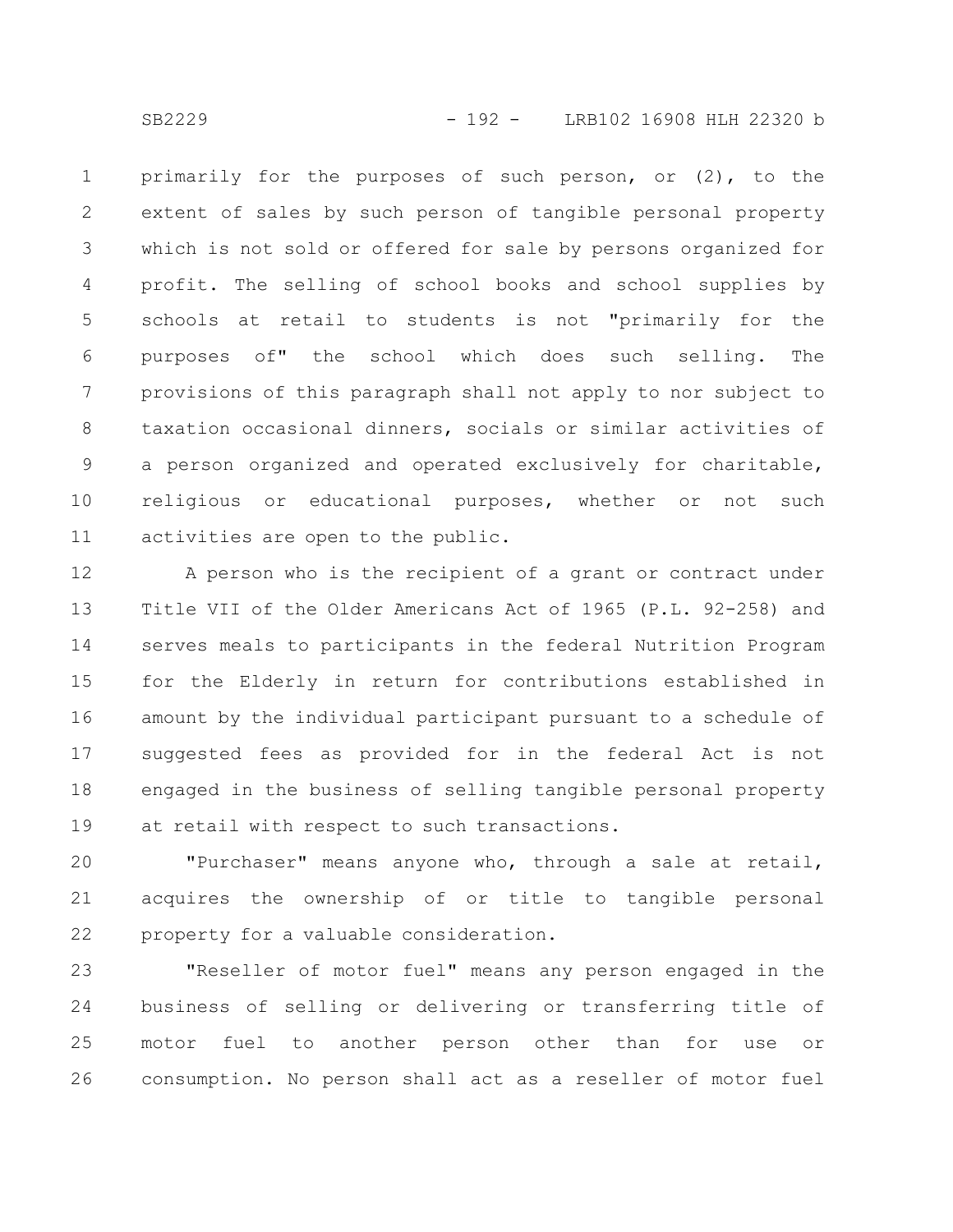1

2

within this State without first being registered as a reseller pursuant to Section 2c or a retailer pursuant to Section 2a.

"Selling price" or the "amount of sale" means the consideration for a sale valued in money whether received in money or otherwise, including cash, credits, property, other than as hereinafter provided, and services, but, prior to January 1, 2020, not including the value of or credit given for traded-in tangible personal property where the item that is traded-in is of like kind and character as that which is being sold; beginning January 1, 2020, "selling price" includes the portion of the value of or credit given for traded-in motor vehicles of the First Division as defined in Section 1-146 of the Illinois Vehicle Code of like kind and character as that which is being sold that exceeds \$10,000. "Selling price" shall be determined without any deduction on account of the cost of the property sold, the cost of materials used, labor or service cost or any other expense whatsoever, but does not include charges that are added to prices by sellers on account of the seller's tax liability under this Act, or on account of the seller's duty to collect, from the purchaser, the tax that is imposed by the Use Tax Act, or, except as otherwise provided with respect to any cigarette tax imposed by a home rule unit, on account of the seller's tax liability under any local occupation tax administered by the Department, or, except as otherwise provided with respect to any cigarette tax imposed by a home rule unit on account of the seller's duty to collect, 3 4 5 6 7 8 9 10 11 12 13 14 15 16 17 18 19 20 21 22 23 24 25 26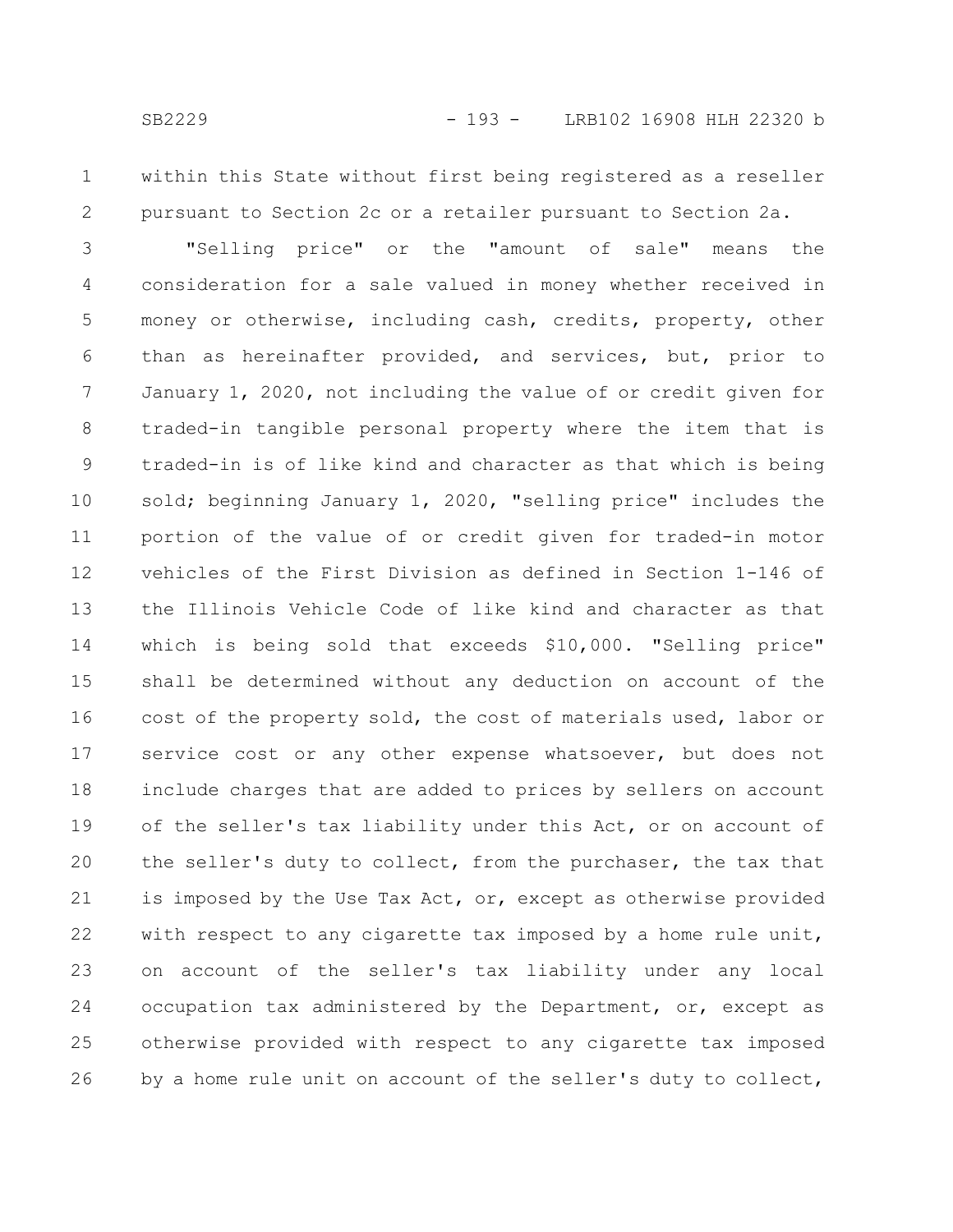from the purchasers, the tax that is imposed under any local use tax administered by the Department. Effective December 1, 1985, "selling price" shall include charges that are added to prices by sellers on account of the seller's tax liability under the Cigarette Tax Act, on account of the sellers' duty to collect, from the purchaser, the tax imposed under the Cigarette Use Tax Act, and on account of the seller's duty to collect, from the purchaser, any cigarette tax imposed by a home rule unit. 1 2 3 4 5 6 7 8 9

Notwithstanding any law to the contrary, for any motor vehicle, as defined in Section 1-146 of the Vehicle Code, that is sold on or after January 1, 2015 for the purpose of leasing the vehicle for a defined period that is longer than one year and (1) is a motor vehicle of the second division that: (A) is a self-contained motor vehicle designed or permanently converted to provide living quarters for recreational, camping, or travel use, with direct walk through access to the living quarters from the driver's seat; (B) is of the van configuration designed for the transportation of not less than 7 nor more than 16 passengers; or (C) has a gross vehicle weight rating of 8,000 pounds or less or (2) is a motor vehicle of the first division, "selling price" or "amount of sale" means the consideration received by the lessor pursuant to the lease contract, including amounts due at lease signing and all monthly or other regular payments charged over the term of the lease. Also included in the selling price is any amount 10 11 12 13 14 15 16 17 18 19 20 21 22 23 24 25 26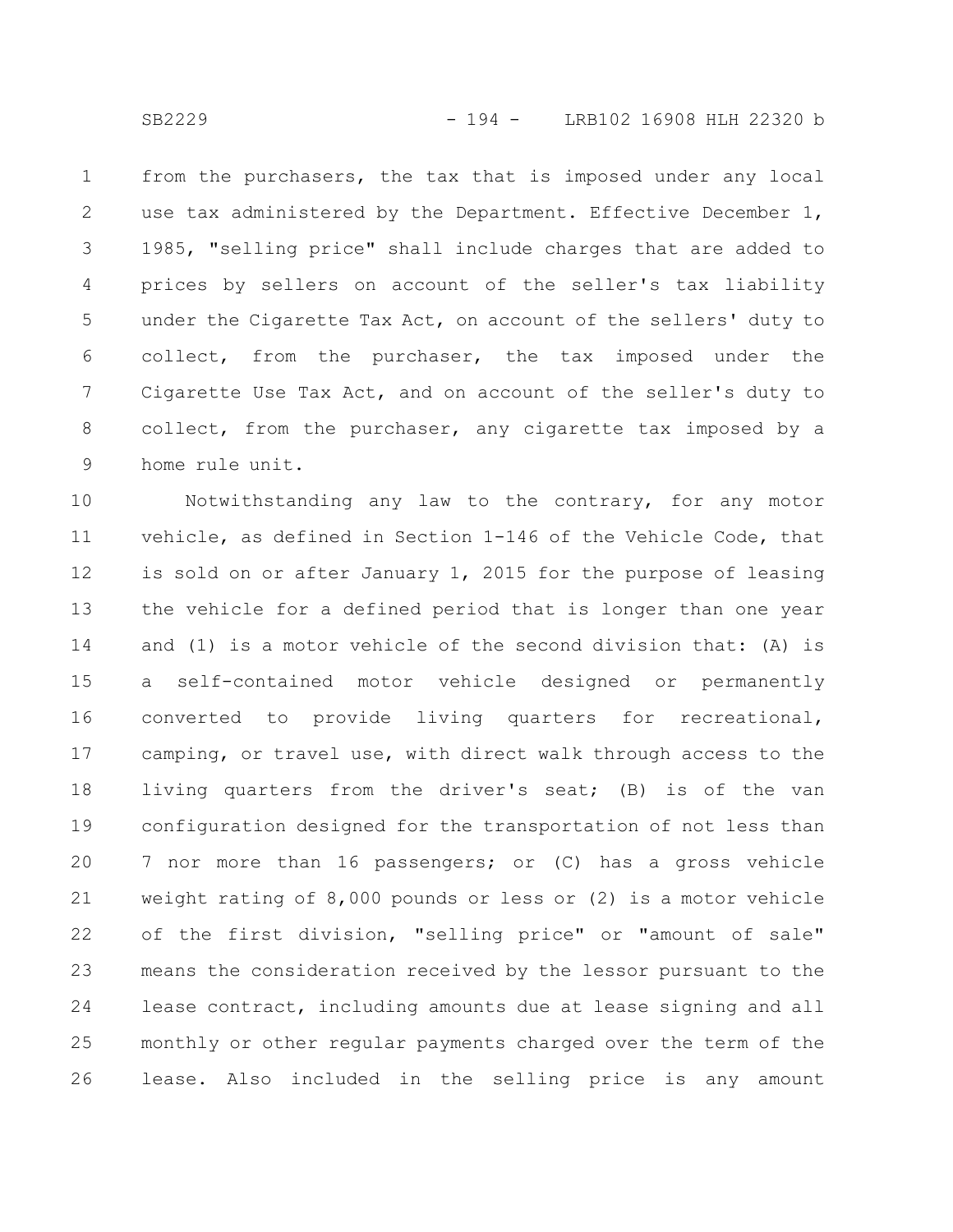received by the lessor from the lessee for the leased vehicle that is not calculated at the time the lease is executed, including, but not limited to, excess mileage charges and charges for excess wear and tear. For sales that occur in Illinois, with respect to any amount received by the lessor from the lessee for the leased vehicle that is not calculated at the time the lease is executed, the lessor who purchased the motor vehicle does not incur the tax imposed by the Use Tax Act on those amounts, and the retailer who makes the retail sale of the motor vehicle to the lessor is not required to collect the tax imposed by the Use Tax Act or to pay the tax imposed by this Act on those amounts. However, the lessor who purchased the motor vehicle assumes the liability for reporting and paying the tax on those amounts directly to the Department in the same form (Illinois Retailers' Occupation Tax, and local retailers' occupation taxes, if applicable) in which the retailer would have reported and paid such tax if the retailer had accounted for the tax to the Department. For amounts received by the lessor from the lessee that are not calculated at the time the lease is executed, the lessor must file the return and pay the tax to the Department by the due date otherwise required by this Act for returns other than transaction returns. If the retailer is entitled under this Act to a discount for collecting and remitting the tax imposed under this Act to the Department with respect to the sale of the motor vehicle to the lessor, then the right to the discount 1 2 3 4 5 6 7 8 9 10 11 12 13 14 15 16 17 18 19 20 21 22 23 24 25 26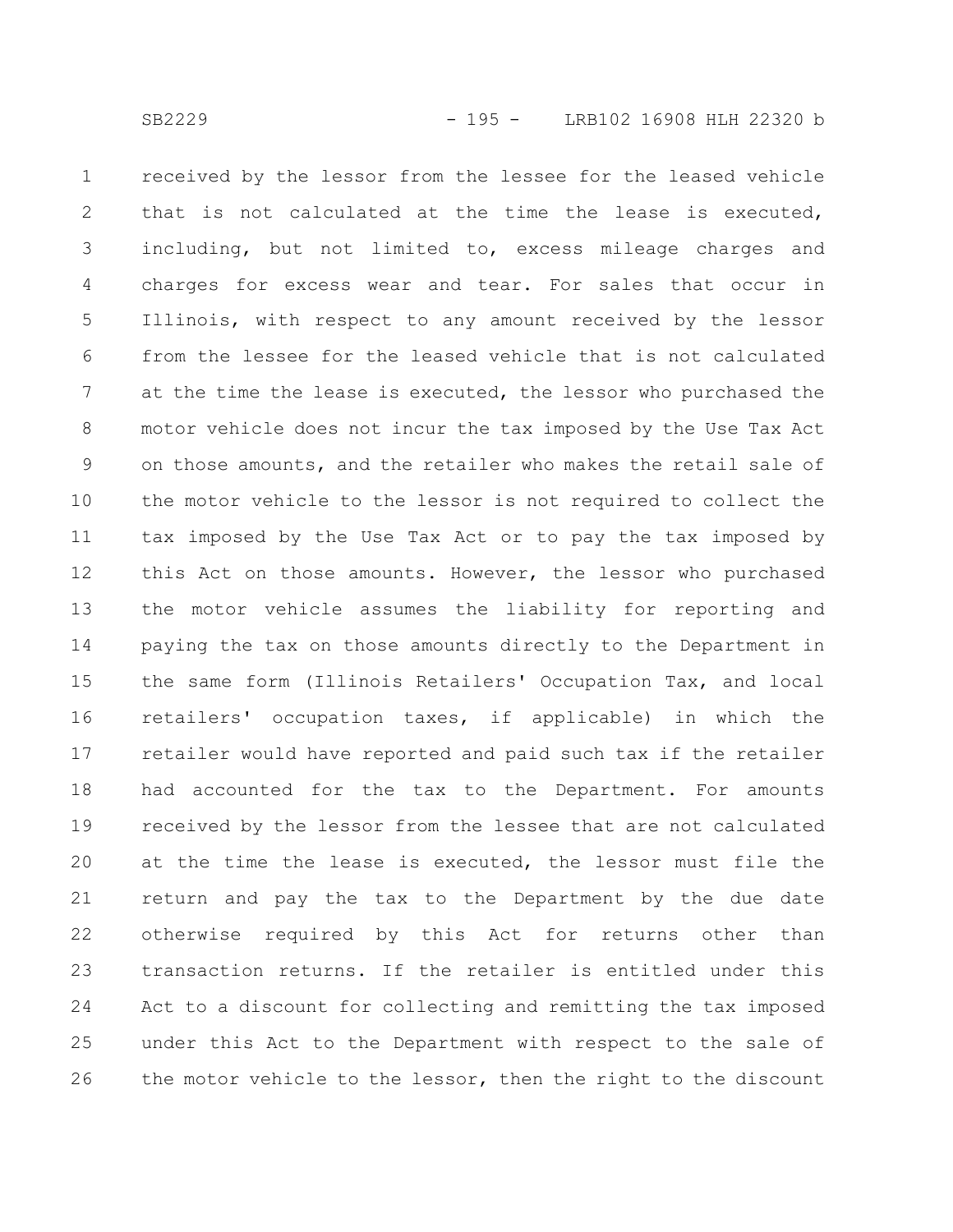provided in this Act shall be transferred to the lessor with respect to the tax paid by the lessor for any amount received by the lessor from the lessee for the leased vehicle that is not calculated at the time the lease is executed; provided that the discount is only allowed if the return is timely filed and for amounts timely paid. The "selling price" of a motor vehicle that is sold on or after January 1, 2015 for the purpose of leasing for a defined period of longer than one year shall not be reduced by the value of or credit given for traded-in tangible personal property owned by the lessor, nor shall it be reduced by the value of or credit given for traded-in tangible personal property owned by the lessee, regardless of whether the trade-in value thereof is assigned by the lessee to the lessor. In the case of a motor vehicle that is sold for the purpose of leasing for a defined period of longer than one year, the sale occurs at the time of the delivery of the vehicle, regardless of the due date of any lease payments. A lessor who incurs a Retailers' Occupation Tax liability on the sale of a motor vehicle coming off lease may not take a credit against that liability for the Use Tax the lessor paid upon the purchase of the motor vehicle (or for any tax the lessor paid with respect to any amount received by the lessor from the lessee for the leased vehicle that was not calculated at the time the lease was executed) if the selling price of the motor vehicle at the time of purchase was calculated using the definition of "selling price" as defined 1 2 3 4 5 6 7 8 9 10 11 12 13 14 15 16 17 18 19 20 21 22 23 24 25 26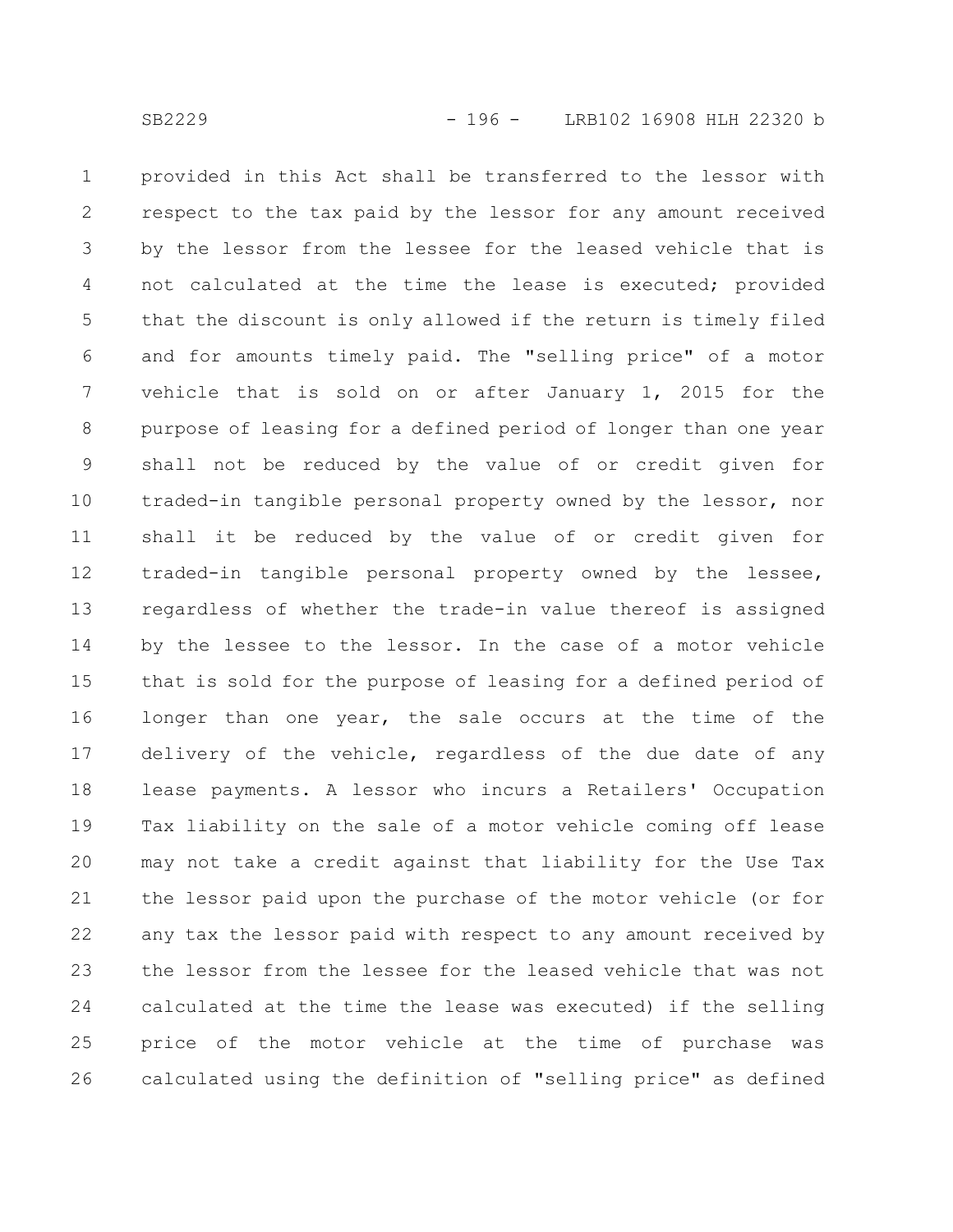in this paragraph. Notwithstanding any other provision of this Act to the contrary, lessors shall file all returns and make all payments required under this paragraph to the Department by electronic means in the manner and form as required by the Department. This paragraph does not apply to leases of motor vehicles for which, at the time the lease is entered into, the term of the lease is not a defined period, including leases with a defined initial period with the option to continue the lease on a month-to-month or other basis beyond the initial defined period. 1 2 3 4 5 6 7 8 9 10

The phrase "like kind and character" shall be liberally construed (including but not limited to any form of motor vehicle for any form of motor vehicle, or any kind of farm or agricultural implement for any other kind of farm or agricultural implement), while not including a kind of item which, if sold at retail by that retailer, would be exempt from retailers' occupation tax and use tax as an isolated or occasional sale. 11 12 13 14 15 16 17 18

"Gross receipts" from the sales of tangible personal property at retail means the total selling price or the amount of such sales, as hereinbefore defined. In the case of charge and time sales, the amount thereof shall be included only as and when payments are received by the seller. Receipts or other consideration derived by a seller from the sale, transfer or assignment of accounts receivable to a wholly owned subsidiary will not be deemed payments prior to the time 19 20 21 22 23 24 25 26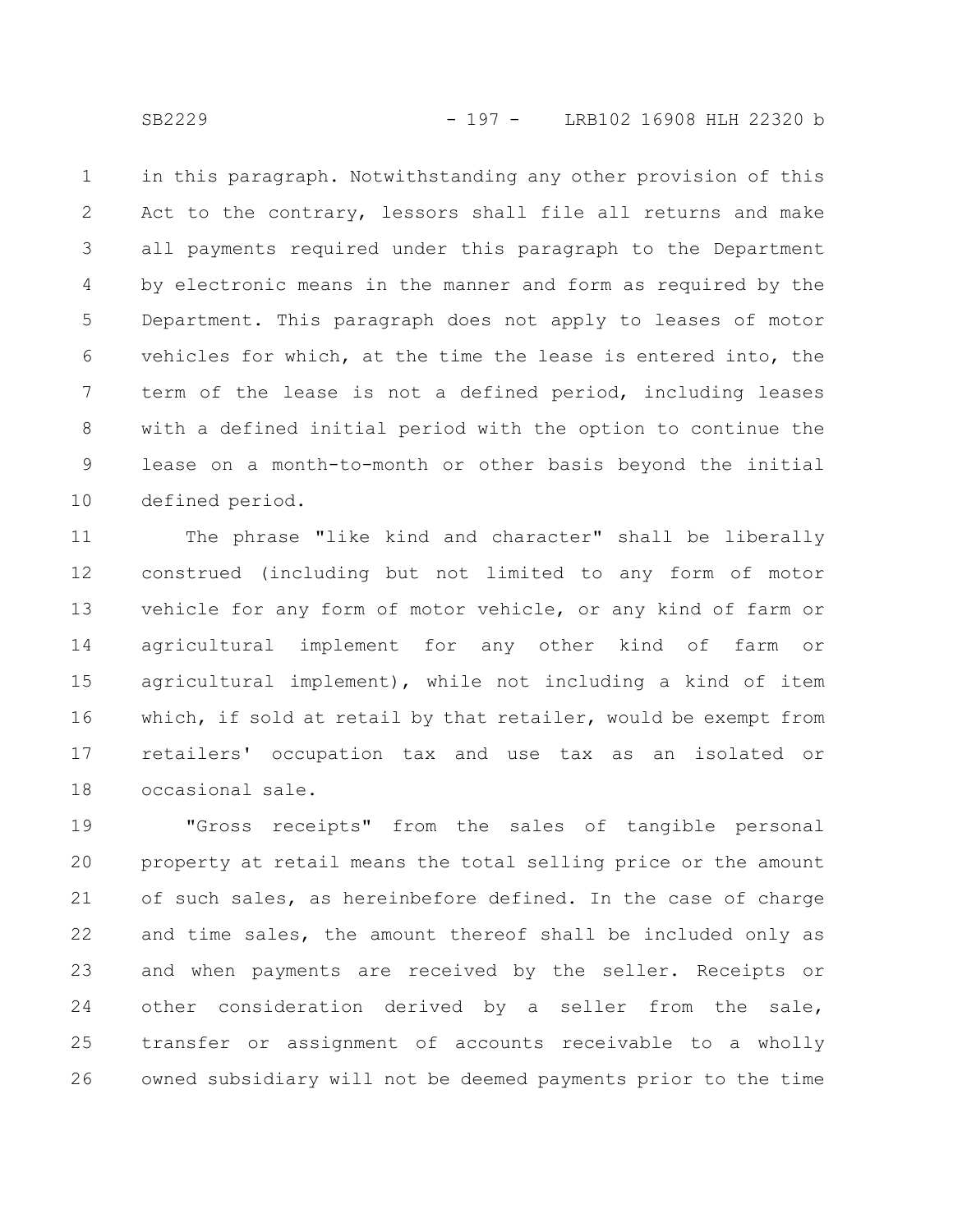the purchaser makes payment on such accounts. 1

2

"Department" means the Department of Revenue.

"Person" means any natural individual, firm, partnership, association, joint stock company, joint adventure, public or private corporation, limited liability company, or a receiver, executor, trustee, guardian or other representative appointed by order of any court. 3 4 5 6 7

The isolated or occasional sale of tangible personal property at retail by a person who does not hold himself out as being engaged (or who does not habitually engage) in selling such tangible personal property at retail, or a sale through a bulk vending machine, does not constitute engaging in a business of selling such tangible personal property at retail within the meaning of this Act; provided that any person who is engaged in a business which is not subject to the tax imposed by this Act because of involving the sale of or a contract to sell real estate or a construction contract to improve real estate or a construction contract to engineer, install, and maintain an integrated system of products, but who, in the course of conducting such business, transfers tangible personal property to users or consumers in the finished form in which it was purchased, and which does not become real estate or was not engineered and installed, under any provision of a construction contract or real estate sale or real estate sales agreement entered into with some other person arising out of or because of such nontaxable business, 8 9 10 11 12 13 14 15 16 17 18 19 20 21 22 23 24 25 26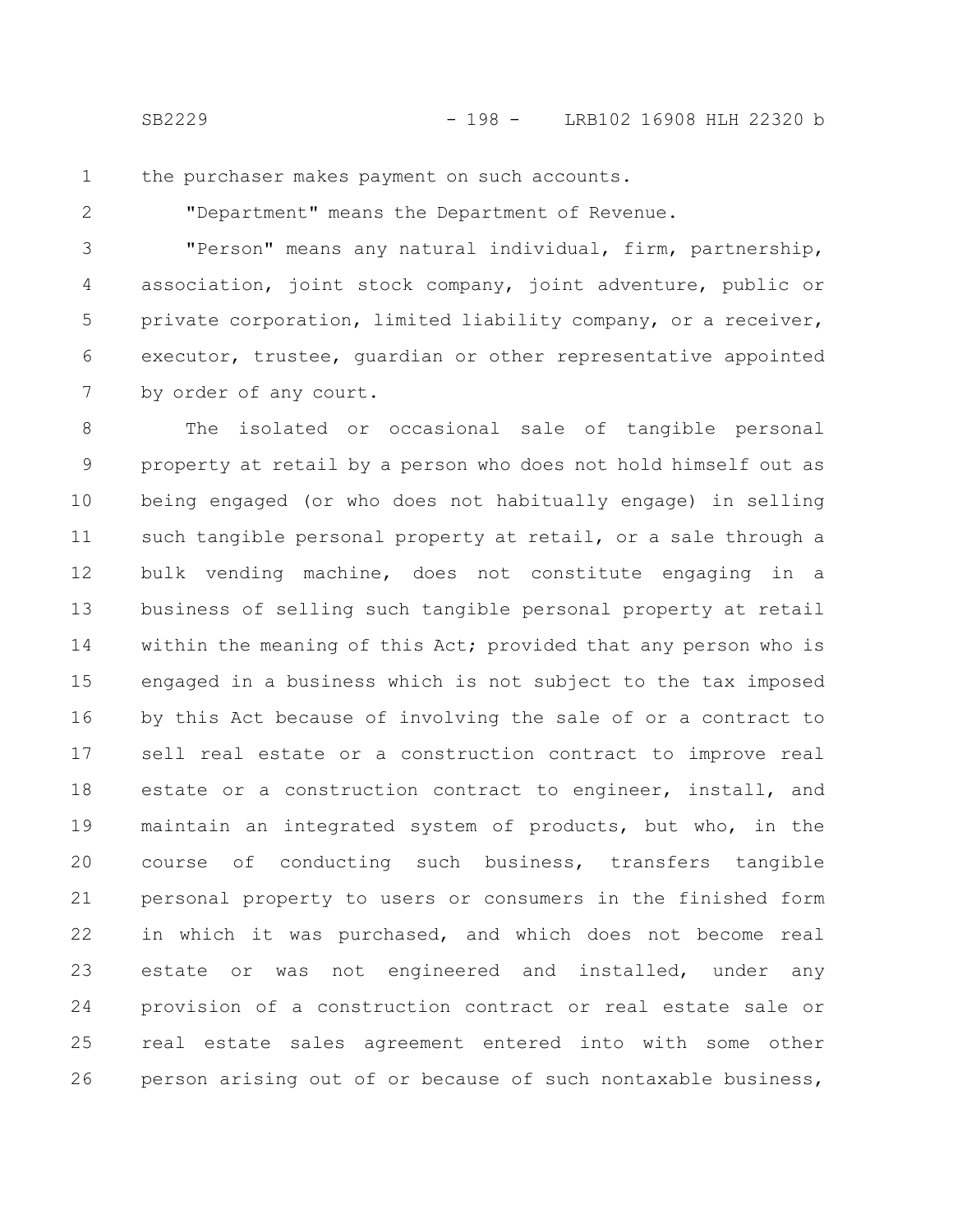is engaged in the business of selling tangible personal property at retail to the extent of the value of the tangible personal property so transferred. If, in such a transaction, a separate charge is made for the tangible personal property so transferred, the value of such property, for the purpose of this Act, shall be the amount so separately charged, but not less than the cost of such property to the transferor; if no separate charge is made, the value of such property, for the purposes of this Act, is the cost to the transferor of such tangible personal property. Construction contracts for the improvement of real estate consisting of engineering, installation, and maintenance of voice, data, video, security, and all telecommunication systems do not constitute engaging in a business of selling tangible personal property at retail within the meaning of this Act if they are sold at one specified contract price. 1 2 3 4 5 6 7 8 9 10 11 12 13 14 15 16

A person who holds himself or herself out as being engaged (or who habitually engages) in selling tangible personal property at retail is a person engaged in the business of selling tangible personal property at retail hereunder with respect to such sales (and not primarily in a service occupation) notwithstanding the fact that such person designs and produces such tangible personal property on special order for the purchaser and in such a way as to render the property of value only to such purchaser, if such tangible personal property so produced on special order serves substantially the 17 18 19 20 21 22 23 24 25 26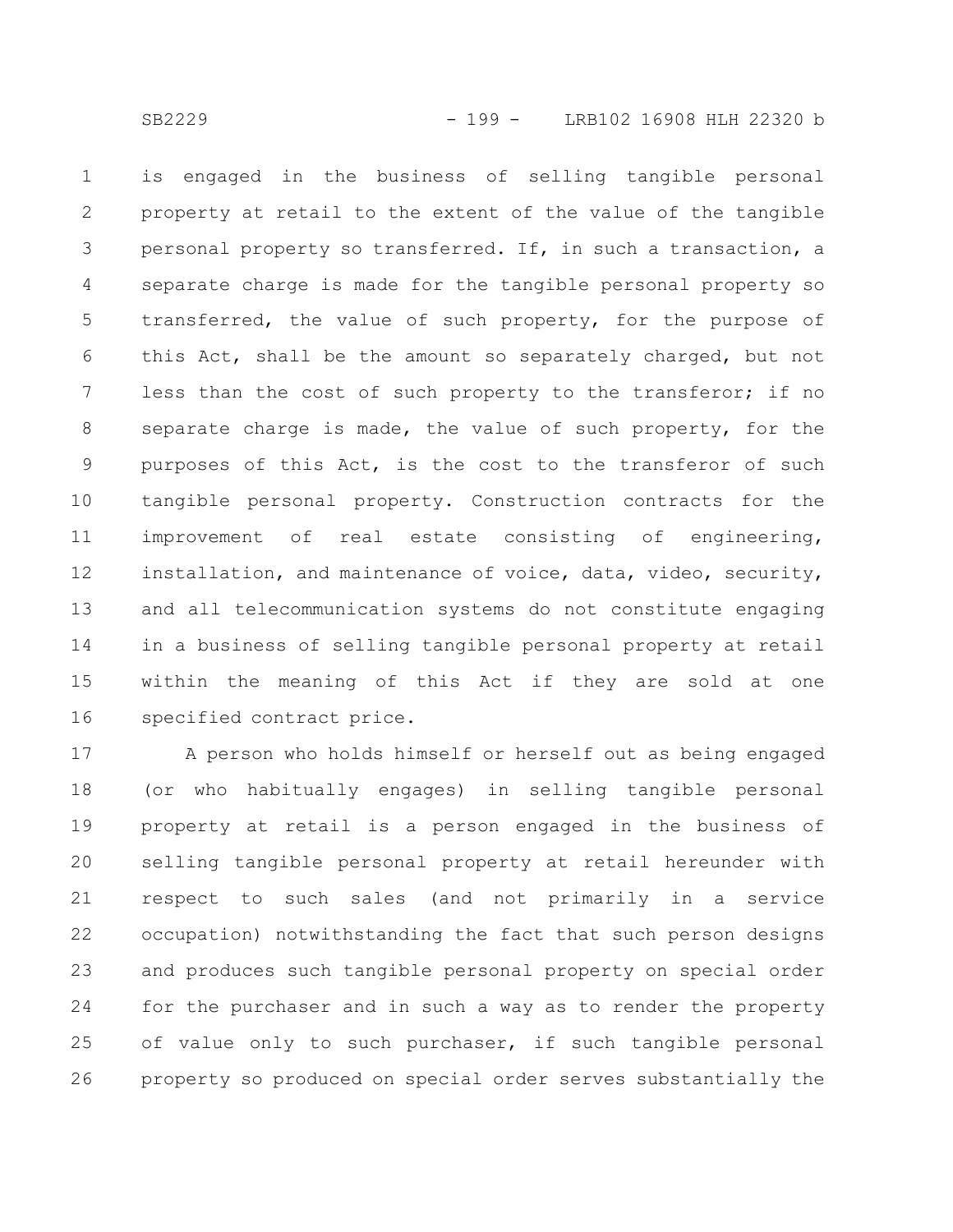same function as stock or standard items of tangible personal property that are sold at retail. 1 2

Persons who engage in the business of transferring tangible personal property upon the redemption of trading stamps are engaged in the business of selling such property at retail and shall be liable for and shall pay the tax imposed by this Act on the basis of the retail value of the property transferred upon redemption of such stamps. 3 4 5 6 7 8

"Bulk vending machine" means a vending machine, containing unsorted confections, nuts, toys, or other items designed primarily to be used or played with by children which, when a coin or coins of a denomination not larger than \$0.50 are inserted, are dispensed in equal portions, at random and without selection by the customer. 9 10 11 12 13 14

"Remote retailer" means a retailer that does not maintain within this State, directly or by a subsidiary, an office, distribution house, sales house, warehouse or other place of business, or any agent or other representative operating within this State under the authority of the retailer or its subsidiary, irrespective of whether such place of business or agent is located here permanently or temporarily or whether such retailer or subsidiary is licensed to do business in this State. 15 16 17 18 19 20 21 22 23

"Marketplace" means a physical or electronic place, forum, platform, application, or other method by which a marketplace seller sells or offers to sell items. 24 25 26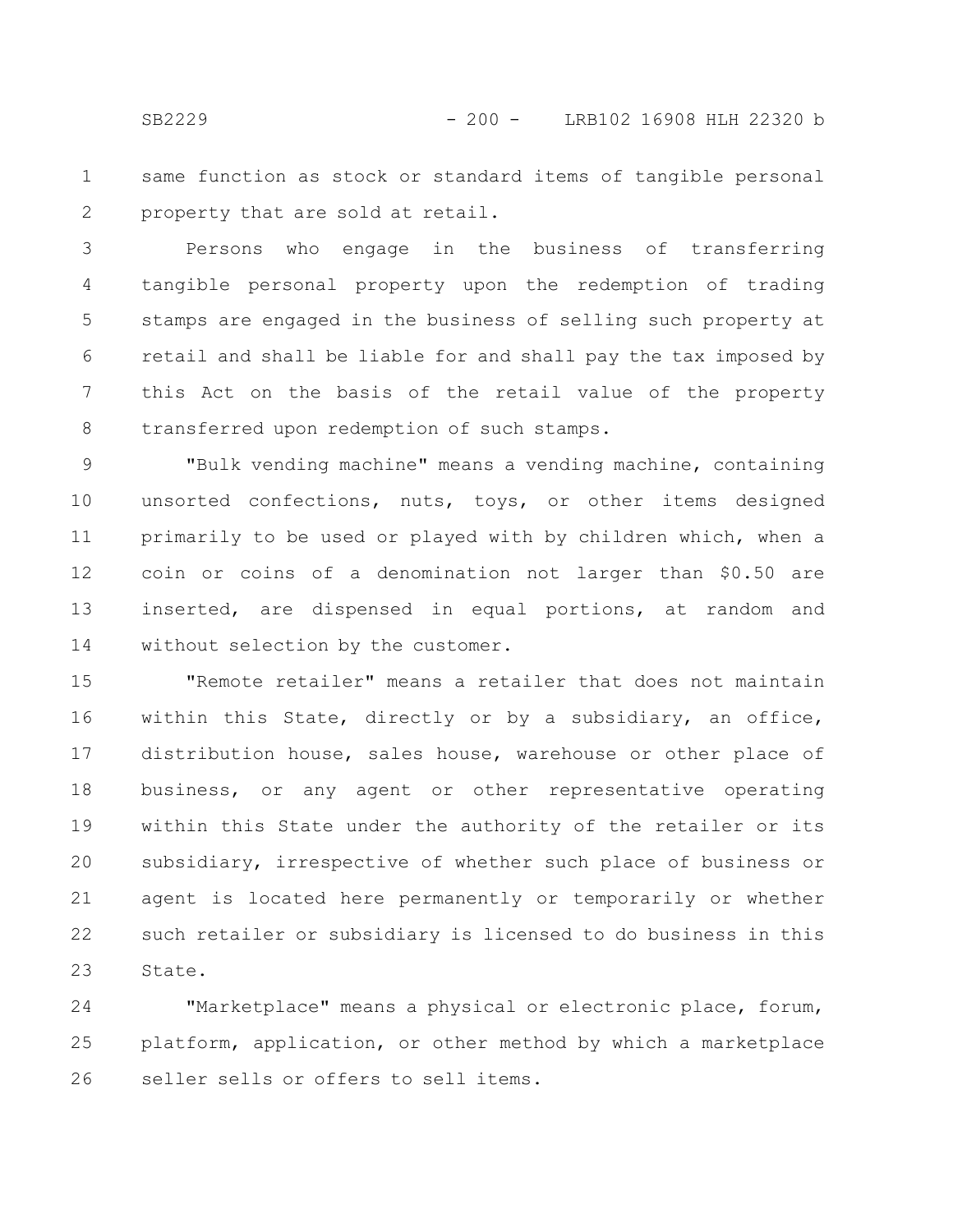"Marketplace facilitator" means a person who, pursuant to an agreement with an unrelated third-party marketplace seller, directly or indirectly through one or more affiliates facilitates a retail sale by an unrelated third party marketplace seller by: 1 2 3 4 5

(1) listing or advertising for sale by the marketplace seller in a marketplace, tangible personal property that is subject to tax under this Act; and 6 7 8

(2) either directly or indirectly, through agreements or arrangements with third parties, collecting payment from the customer and transmitting that payment to the marketplace seller regardless of whether the marketplace facilitator receives compensation or other consideration in exchange for its services. 9 10 11 12 13 14

A person who provides advertising services, including listing products for sale, is not considered a marketplace facilitator, so long as the advertising service platform or forum does not engage, directly or indirectly through one or more affiliated persons, in the activities described in paragraph (2) of this definition of "marketplace facilitator". 15 16 17 18 19 20

"Marketplace seller" means a person that makes sales through a marketplace operated by an unrelated third party marketplace facilitator. 21 22 23

(Source: P.A. 101-31, eff. 6-28-19; 101-604, eff. 1-1-20.) 24

(35 ILCS 120/2-5) 25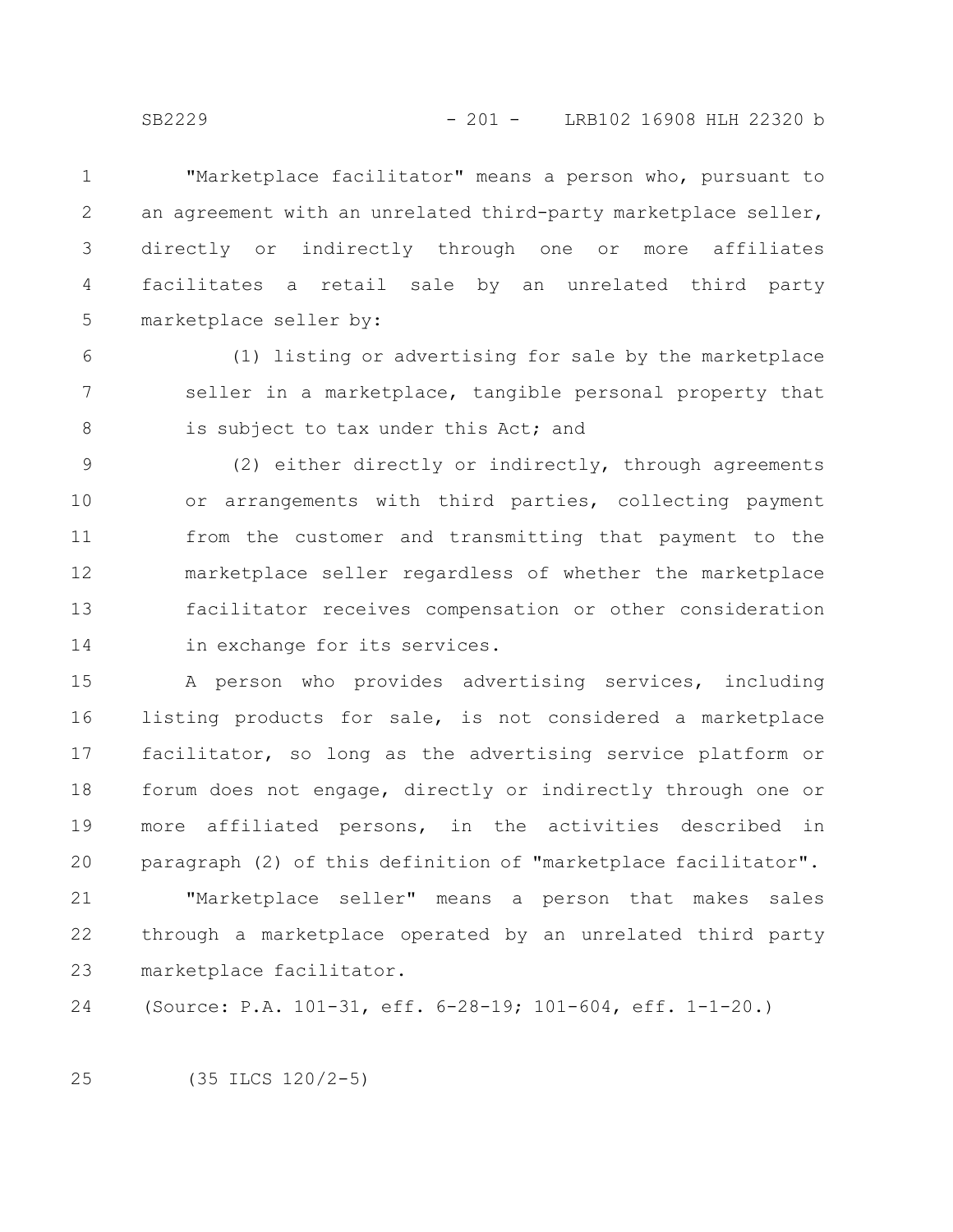- Sec. 2-5. Exemptions. Gross receipts from proceeds from the sale of the following tangible personal property are exempt from the tax imposed by this Act: 1 2 3
- 4

(1) Farm chemicals.

(2) Farm machinery and equipment, both new and used, including that manufactured on special order, certified by the purchaser to be used primarily for production agriculture or State or federal agricultural programs, including individual replacement parts for the machinery and equipment, including machinery and equipment purchased for lease, and including implements of husbandry defined in Section 1-130 of the Illinois Vehicle Code, farm machinery and agricultural chemical and fertilizer spreaders, and nurse wagons required to be registered under Section 3-809 of the Illinois Vehicle Code, but excluding other motor vehicles required to be registered under the Illinois Vehicle Code. Horticultural polyhouses or hoop houses used for propagating, growing, or overwintering plants shall be considered farm machinery and equipment under this item (2). Agricultural chemical tender tanks and dry boxes shall include units sold separately from a motor vehicle required to be licensed and units sold mounted on a motor vehicle required to be licensed, if the selling price of the tender is separately stated. 5 6 7 8 9 10 11 12 13 14 15 16 17 18 19 20 21 22 23 24 25

26

Farm machinery and equipment shall include precision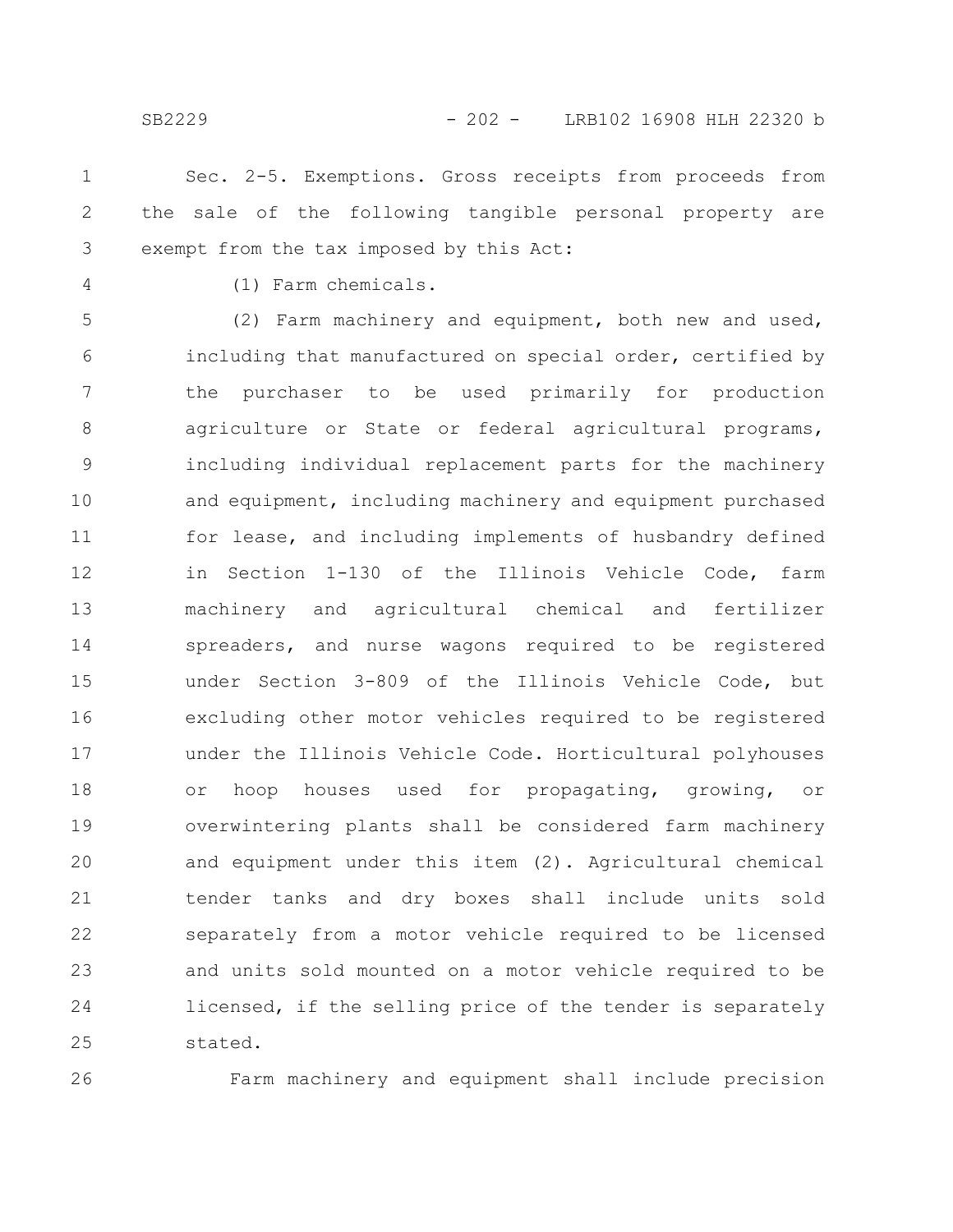farming equipment that is installed or purchased to be installed on farm machinery and equipment including, but not limited to, tractors, harvesters, sprayers, planters, seeders, or spreaders. Precision farming equipment includes, but is not limited to, soil testing sensors, computers, monitors, software, global positioning and mapping systems, and other such equipment. 1 2 3 4 5 6 7

Farm machinery and equipment also includes computers, sensors, software, and related equipment used primarily in the computer-assisted operation of production agriculture facilities, equipment, and activities such as, but not limited to, the collection, monitoring, and correlation of animal and crop data for the purpose of formulating animal diets and agricultural chemicals. This item (2) is exempt from the provisions of Section 2-70. 8 9 10 11 12 13 14 15

(3) Until July 1, 2003, distillation machinery and equipment, sold as a unit or kit, assembled or installed by the retailer, certified by the user to be used only for the production of ethyl alcohol that will be used for consumption as motor fuel or as a component of motor fuel for the personal use of the user, and not subject to sale or resale. 16 17 18 19 20 21 22

(4) Until July 1, 2003 and beginning again September 1, 2004 through August 30, 2014, graphic arts machinery and equipment, including repair and replacement parts, both new and used, and including that manufactured on 23 24 25 26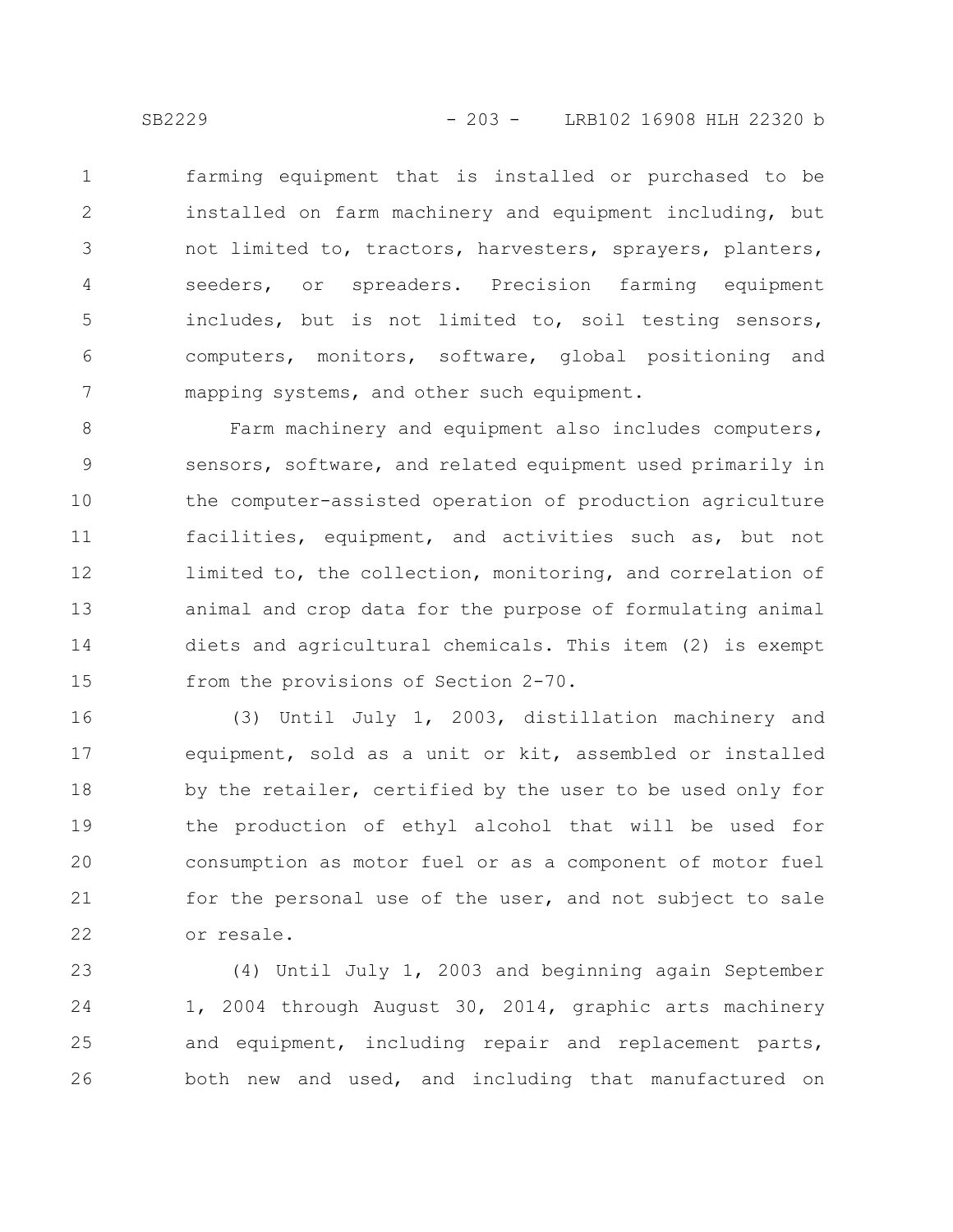special order or purchased for lease, certified by the purchaser to be used primarily for graphic arts production. Equipment includes chemicals or chemicals acting as catalysts but only if the chemicals or chemicals acting as catalysts effect a direct and immediate change upon a graphic arts product. Beginning on July 1, 2017, graphic arts machinery and equipment is included in the manufacturing and assembling machinery and equipment exemption under paragraph (14). 1 2 3 4 5 6 7 8 9

(5) A motor vehicle that is used for automobile renting, as defined in the Automobile Renting Occupation and Use Tax Act. This paragraph is exempt from the provisions of Section 2-70. 10 11 12 13

(6) Personal property sold by a teacher-sponsored student organization affiliated with an elementary or secondary school located in Illinois. 14 15 16

(7) Until July 1, 2003, proceeds of that portion of the selling price of a passenger car the sale of which is subject to the Replacement Vehicle Tax. 17 18 19

(8) Personal property sold to an Illinois county fair association for use in conducting, operating, or promoting the county fair. 20 21 22

(9) Personal property sold to a not-for-profit arts or cultural organization that establishes, by proof required by the Department by rule, that it has received an exemption under Section 501(c)(3) of the Internal Revenue 23 24 25 26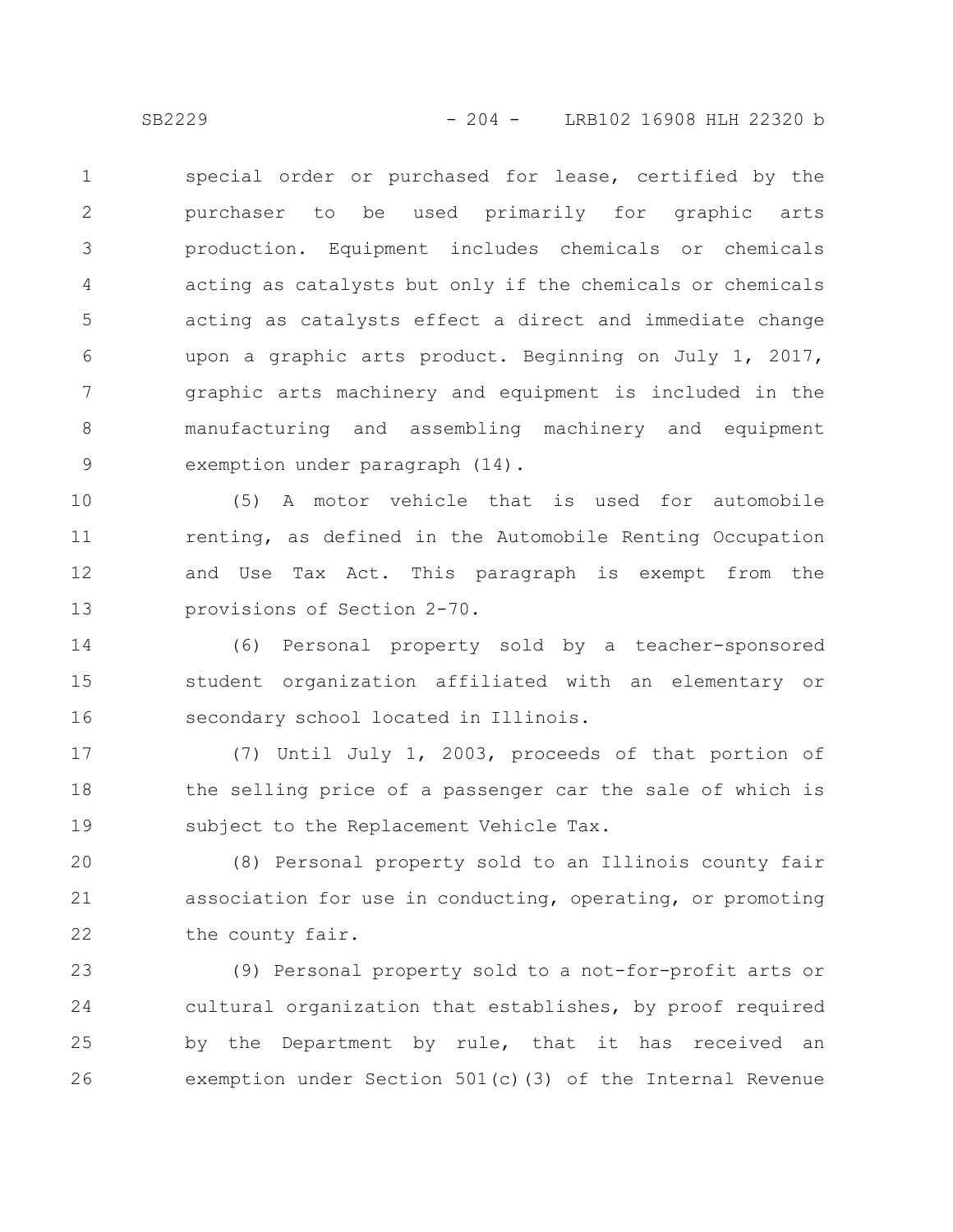Code and that is organized and operated primarily for the presentation or support of arts or cultural programming, activities, or services. These organizations include, but are not limited to, music and dramatic arts organizations such as symphony orchestras and theatrical groups, arts and cultural service organizations, local arts councils, visual arts organizations, and media arts organizations. On and after July 1, 2001 (the effective date of Public Act 92-35), however, an entity otherwise eligible for this exemption shall not make tax-free purchases unless it has an active identification number issued by the Department. 1 2 3 4 5 6 7 8 9 10 11

(10) Personal property sold by a corporation, society, association, foundation, institution, or organization, other than a limited liability company, that is organized and operated as a not-for-profit service enterprise for the benefit of persons 65 years of age or older if the personal property was not purchased by the enterprise for the purpose of resale by the enterprise. 12 13 14 15 16 17 18

(11) Personal property sold to a governmental body, to a corporation, society, association, foundation, or institution organized and operated exclusively for charitable, religious, or educational purposes, or to a not-for-profit corporation, society, association, foundation, institution, or organization that has no compensated officers or employees and that is organized and operated primarily for the recreation of persons 55 19 20 21 22 23 24 25 26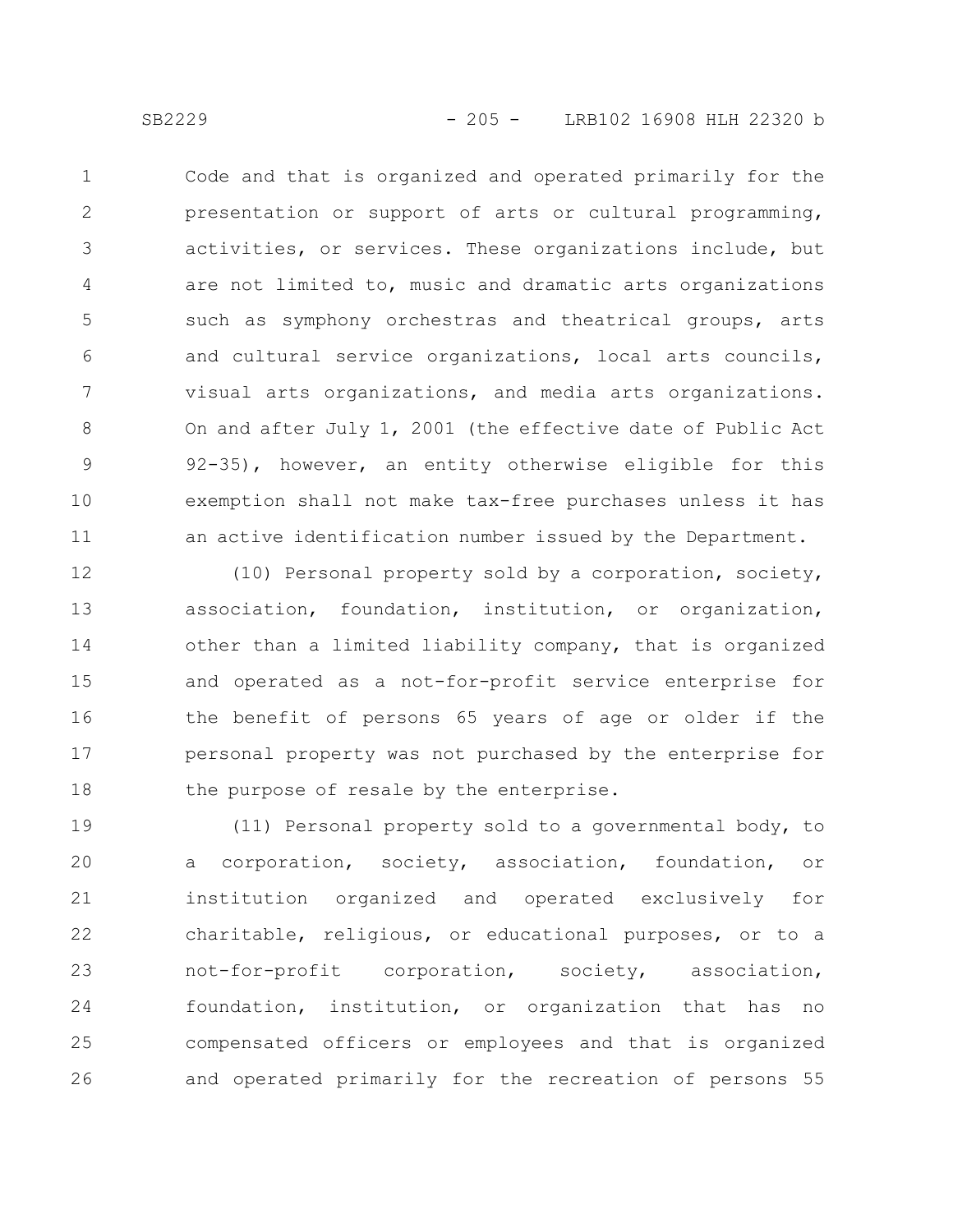years of age or older. A limited liability company may qualify for the exemption under this paragraph only if the limited liability company is organized and operated exclusively for educational purposes. On and after July 1, 1987, however, no entity otherwise eligible for this exemption shall make tax-free purchases unless it has an active identification number issued by the Department. 1 2 3 4 5 6 7

8

(12) (Blank).

(12-5) On and after July 1, 2003 and through June 30, 2004, motor vehicles of the second division with a gross vehicle weight in excess of 8,000 pounds that are subject to the commercial distribution fee imposed under Section 3-815.1 of the Illinois Vehicle Code. Beginning on July 1, 2004 and through June 30, 2005, the use in this State of motor vehicles of the second division: (i) with a gross vehicle weight rating in excess of 8,000 pounds; (ii) that are subject to the commercial distribution fee imposed under Section 3-815.1 of the Illinois Vehicle Code; and (iii) that are primarily used for commercial purposes. Through June 30, 2005, this exemption applies to repair and replacement parts added after the initial purchase of such a motor vehicle if that motor vehicle is used in a manner that would qualify for the rolling stock exemption otherwise provided for in this Act. For purposes of this paragraph, "used for commercial purposes" means the transportation of persons or property in furtherance of 9 10 11 12 13 14 15 16 17 18 19 20 21 22 23 24 25 26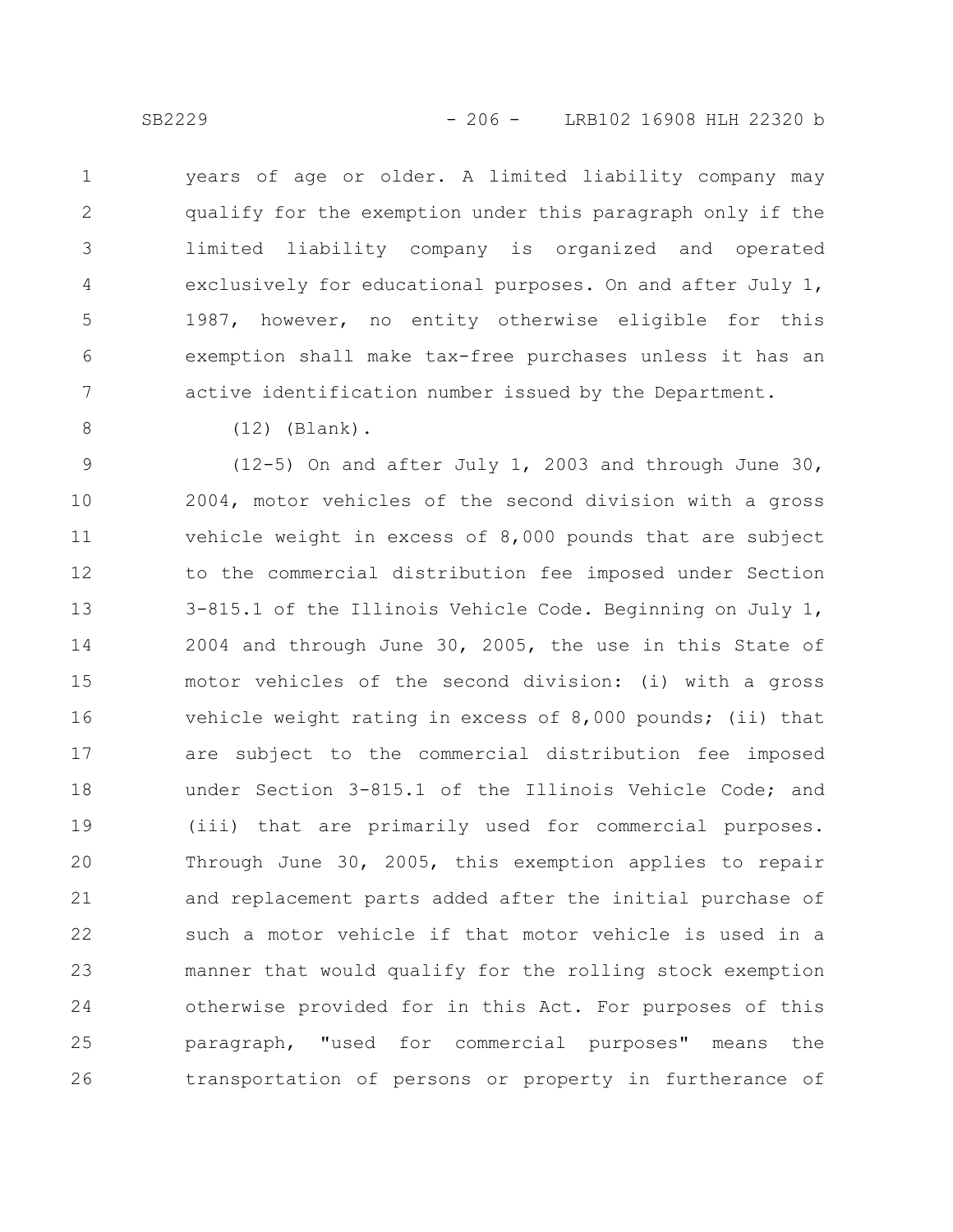any commercial or industrial enterprise whether for-hire or not. 1 2

(13) Proceeds from sales to owners, lessors, or shippers of tangible personal property that is utilized by interstate carriers for hire for use as rolling stock moving in interstate commerce and equipment operated by a telecommunications provider, licensed as a common carrier by the Federal Communications Commission, which is permanently installed in or affixed to aircraft moving in interstate commerce. 3 4 5 6 7 8 9 10

(14) Machinery and equipment that will be used by the purchaser, or a lessee of the purchaser, primarily in the process of manufacturing or assembling tangible personal property for wholesale or retail sale or lease, whether the sale or lease is made directly by the manufacturer or by some other person, whether the materials used in the process are owned by the manufacturer or some other person, or whether the sale or lease is made apart from or as an incident to the seller's engaging in the service occupation of producing machines, tools, dies, jigs, patterns, gauges, or other similar items of no commercial value on special order for a particular purchaser. The exemption provided by this paragraph (14) does not include machinery and equipment used in (i) the generation of electricity for wholesale or retail sale; (ii) the generation or treatment of natural or artificial gas for 11 12 13 14 15 16 17 18 19 20 21 22 23 24 25 26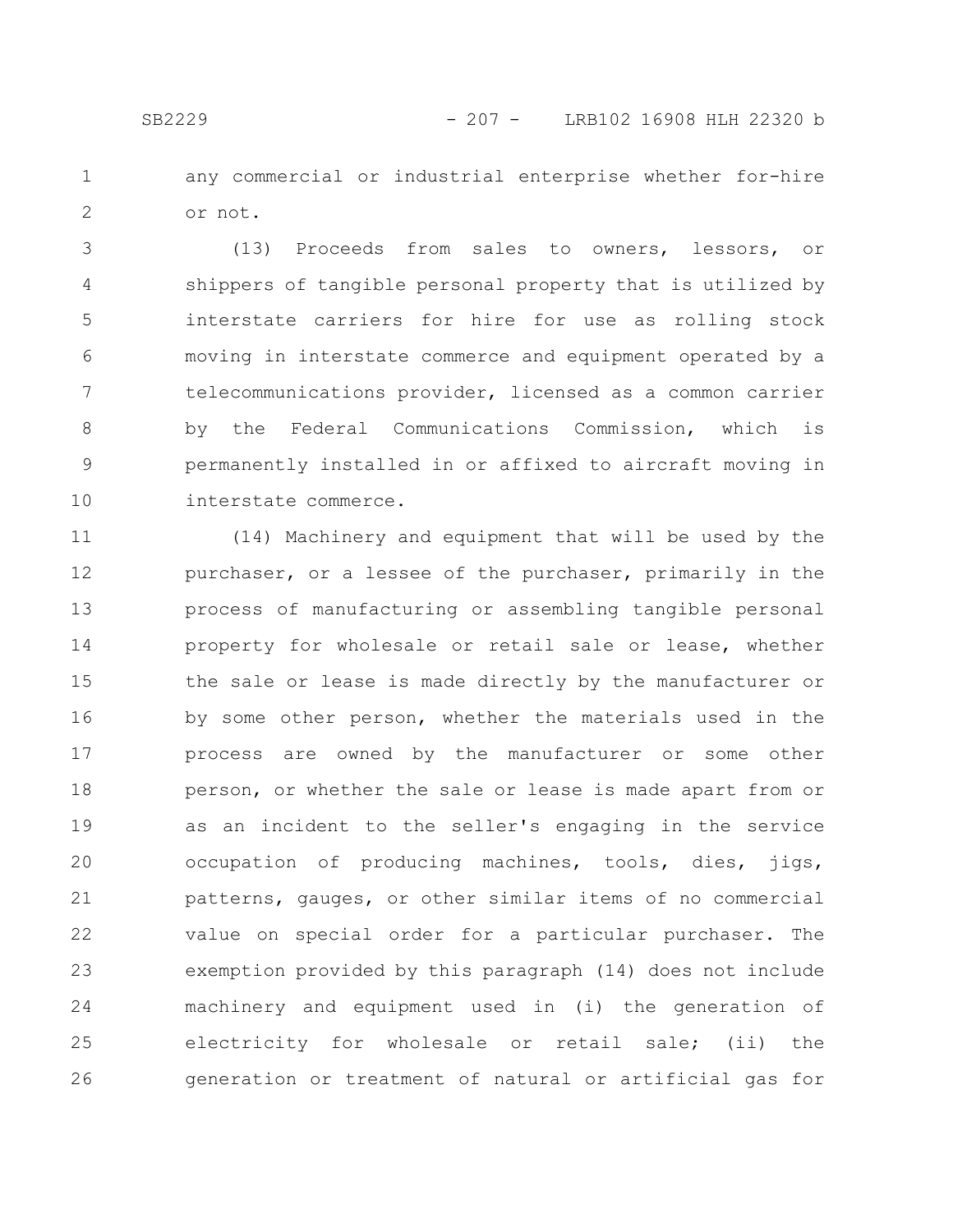wholesale or retail sale that is delivered to customers through pipes, pipelines, or mains; or (iii) the treatment of water for wholesale or retail sale that is delivered to customers through pipes, pipelines, or mains. The provisions of Public Act 98-583 are declaratory of existing law as to the meaning and scope of this exemption. Beginning on July 1, 2017, the exemption provided by this paragraph (14) includes, but is not limited to, graphic arts machinery and equipment, as defined in paragraph (4) of this Section. 1 2 3 4 5 6 7 8 9 10

(15) Proceeds of mandatory service charges separately stated on customers' bills for purchase and consumption of food and beverages, to the extent that the proceeds of the service charge are in fact turned over as tips or as a substitute for tips to the employees who participate directly in preparing, serving, hosting or cleaning up the food or beverage function with respect to which the service charge is imposed. 11 12 13 14 15 16 17 18

(16) Tangible personal property sold to a purchaser if the purchaser is exempt from use tax by operation of federal law. This paragraph is exempt from the provisions of Section 2-70. 19 20 21 22

(17) Tangible personal property sold to a common carrier by rail or motor that receives the physical possession of the property in Illinois and that transports the property, or shares with another common carrier in the 23 24 25 26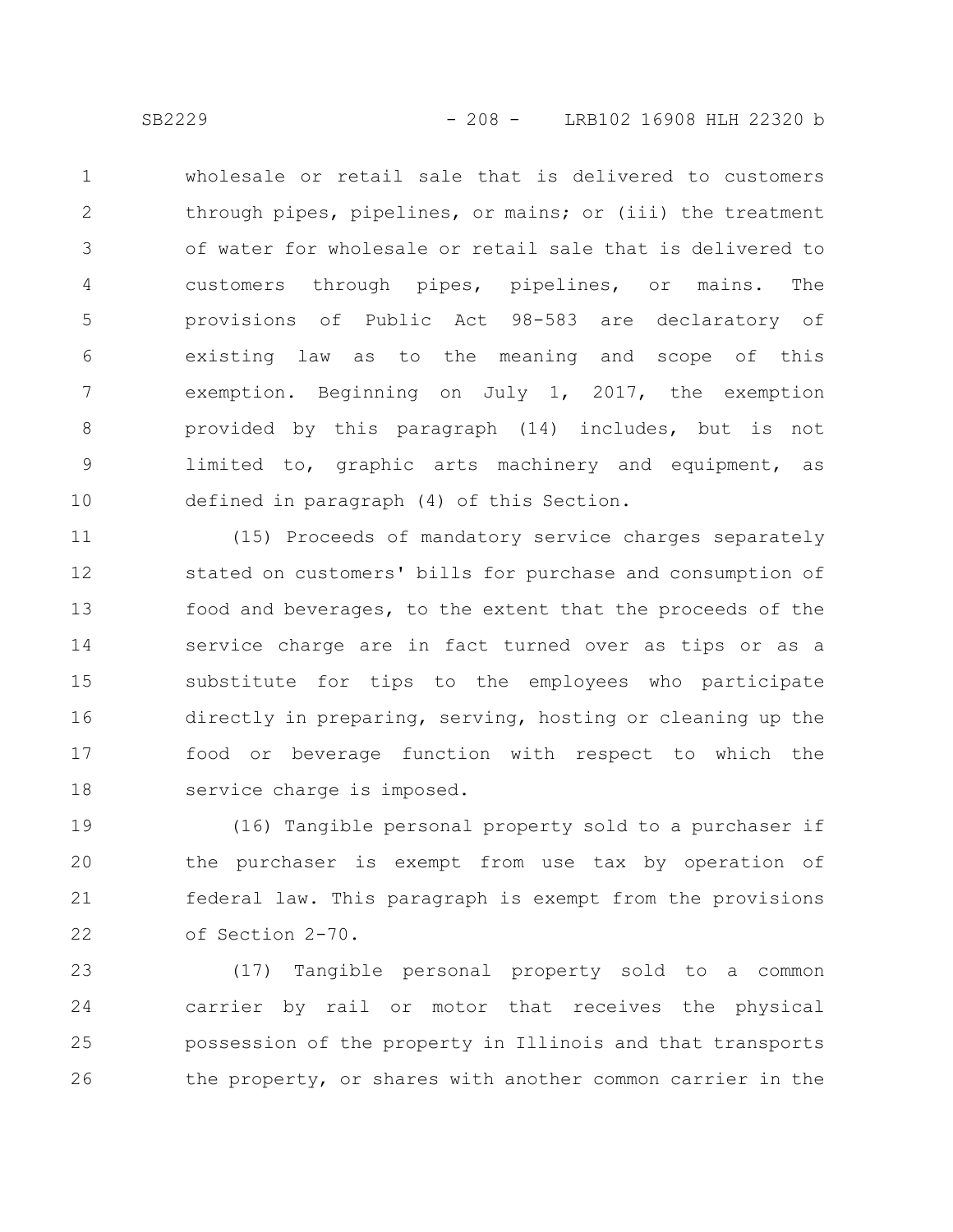transportation of the property, out of Illinois on a standard uniform bill of lading showing the seller of the property as the shipper or consignor of the property to a destination outside Illinois, for use outside Illinois. 1 2 3 4

(18) Legal tender, currency, medallions, or gold or silver coinage issued by the State of Illinois, the government of the United States of America, or the government of any foreign country, and bullion. 5 6 7 8

(19) Until July 1, 2003, oil field exploration, drilling, and production equipment, including (i) rigs and parts of rigs, rotary rigs, cable tool rigs, and workover rigs, (ii) pipe and tubular goods, including casing and drill strings, (iii) pumps and pump-jack units, (iv) storage tanks and flow lines, (v) any individual replacement part for oil field exploration, drilling, and production equipment, and (vi) machinery and equipment purchased for lease; but excluding motor vehicles required to be registered under the Illinois Vehicle Code. 9 10 11 12 13 14 15 16 17 18

(20) Photoprocessing machinery and equipment, including repair and replacement parts, both new and used, including that manufactured on special order, certified by the purchaser to be used primarily for photoprocessing, and including photoprocessing machinery and equipment purchased for lease. 19 20 21 22 23 24

(21) Until July 1, 2023, coal and aggregate exploration, mining, off-highway hauling, processing, 25 26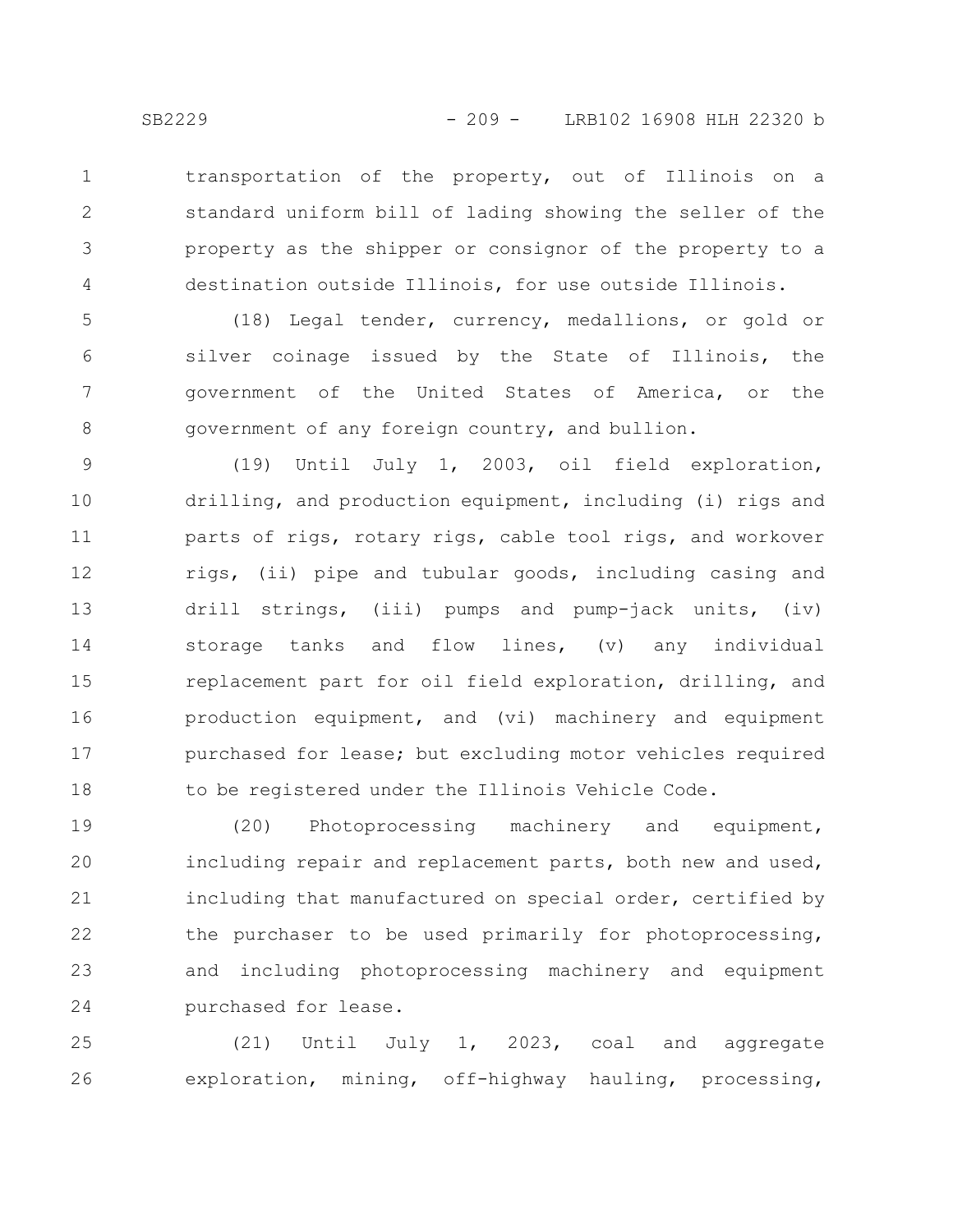maintenance, and reclamation equipment, including replacement parts and equipment, and including equipment purchased for lease, but excluding motor vehicles required to be registered under the Illinois Vehicle Code. The changes made to this Section by Public Act 97-767 apply on and after July 1, 2003, but no claim for credit or refund is allowed on or after August 16, 2013 (the effective date of Public Act 98-456) for such taxes paid during the period beginning July 1, 2003 and ending on August 16, 2013 (the effective date of Public Act 98-456). 1 2 3 4 5 6 7 8 9 10

(22) Until June 30, 2013, fuel and petroleum products sold to or used by an air carrier, certified by the carrier to be used for consumption, shipment, or storage in the conduct of its business as an air common carrier, for a flight destined for or returning from a location or locations outside the United States without regard to previous or subsequent domestic stopovers. 11 12 13 14 15 16 17

Beginning July 1, 2013, fuel and petroleum products sold to or used by an air carrier, certified by the carrier to be used for consumption, shipment, or storage in the conduct of its business as an air common carrier, for a flight that (i) is engaged in foreign trade or is engaged in trade between the United States and any of its possessions and (ii) transports at least one individual or package for hire from the city of origination to the city of final destination on the same aircraft, without regard 18 19 20 21 22 23 24 25 26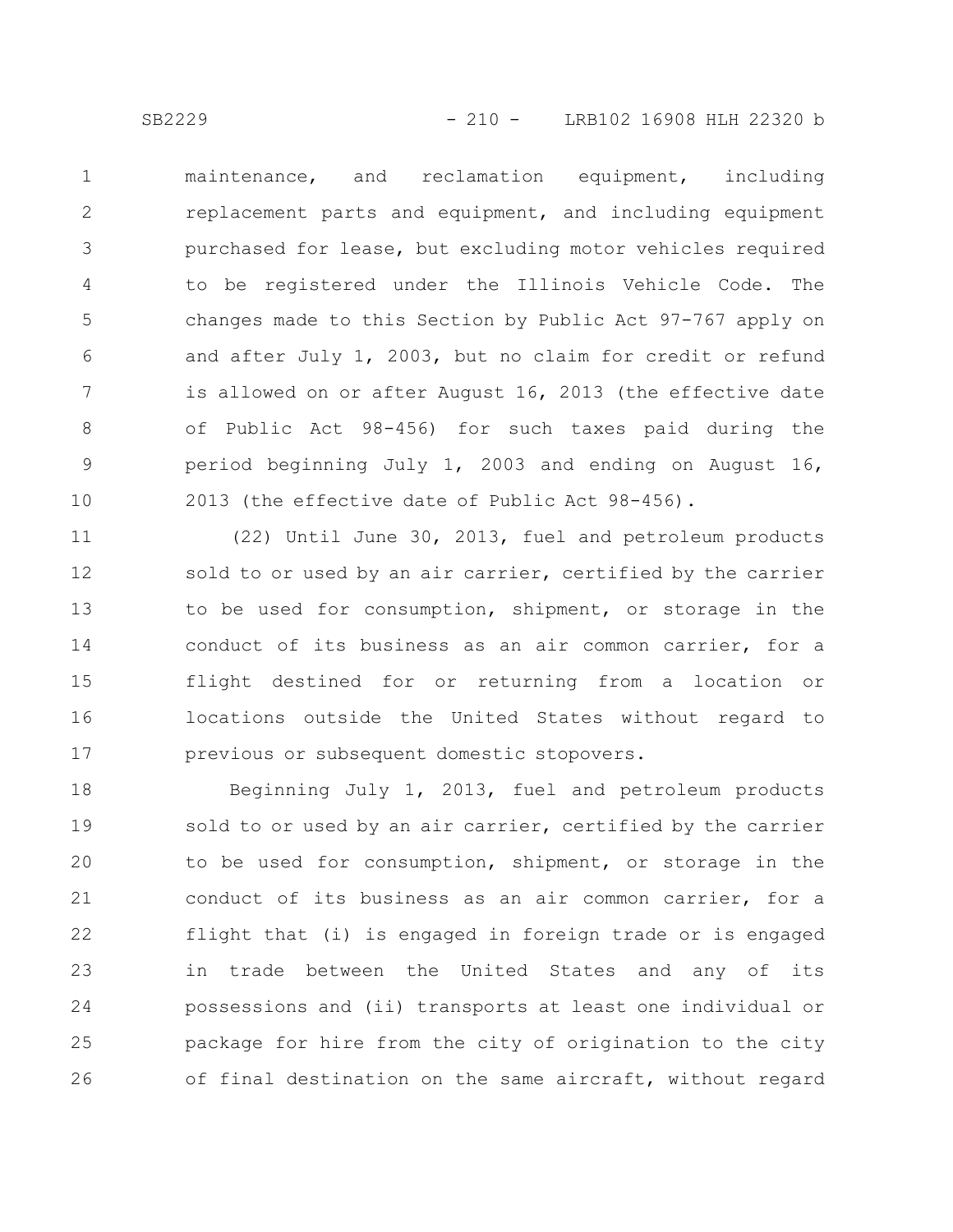1

to a change in the flight number of that aircraft.

(23) A transaction in which the purchase order is received by a florist who is located outside Illinois, but who has a florist located in Illinois deliver the property to the purchaser or the purchaser's donee in Illinois. 2 3 4 5

(24) Fuel consumed or used in the operation of ships, barges, or vessels that are used primarily in or for the transportation of property or the conveyance of persons for hire on rivers bordering on this State if the fuel is delivered by the seller to the purchaser's barge, ship, or vessel while it is afloat upon that bordering river. 6 7 8 9 10 11

(25) Except as provided in item (25-5) of this Section, a motor vehicle sold in this State to a nonresident even though the motor vehicle is delivered to the nonresident in this State, if the motor vehicle is not to be titled in this State, and if a drive-away permit is issued to the motor vehicle as provided in Section 3-603 of the Illinois Vehicle Code or if the nonresident purchaser has vehicle registration plates to transfer to the motor vehicle upon returning to his or her home state. The issuance of the drive-away permit or having the out-of-state registration plates to be transferred is prima facie evidence that the motor vehicle will not be titled in this State. 12 13 14 15 16 17 18 19 20 21 22 23 24

(25-5) The exemption under item (25) does not apply if the state in which the motor vehicle will be titled does 25 26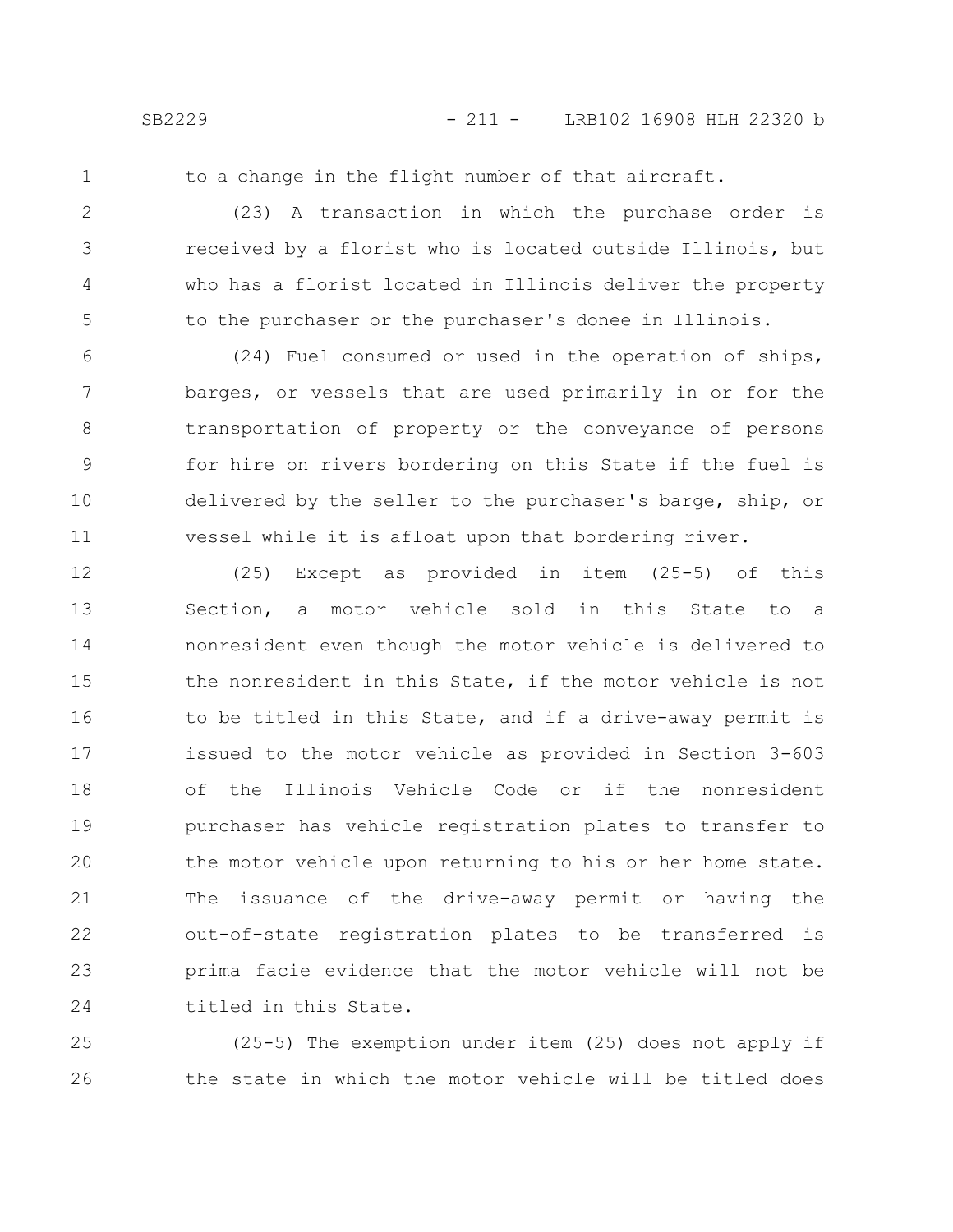not allow a reciprocal exemption for a motor vehicle sold and delivered in that state to an Illinois resident but titled in Illinois. The tax collected under this Act on the sale of a motor vehicle in this State to a resident of another state that does not allow a reciprocal exemption shall be imposed at a rate equal to the state's rate of tax on taxable property in the state in which the purchaser is a resident, except that the tax shall not exceed the tax that would otherwise be imposed under this Act. At the time of the sale, the purchaser shall execute a statement, signed under penalty of perjury, of his or her intent to title the vehicle in the state in which the purchaser is a resident within 30 days after the sale and of the fact of the payment to the State of Illinois of tax in an amount equivalent to the state's rate of tax on taxable property in his or her state of residence and shall submit the statement to the appropriate tax collection agency in his or her state of residence. In addition, the retailer must retain a signed copy of the statement in his or her records. Nothing in this item shall be construed to require the removal of the vehicle from this state following the filing of an intent to title the vehicle in the purchaser's state of residence if the purchaser titles the vehicle in his or her state of residence within 30 days after the date of sale. The tax collected under this Act in accordance with this item (25-5) shall be proportionately 1 2 3 4 5 6 7 8 9 10 11 12 13 14 15 16 17 18 19 20 21 22 23 24 25 26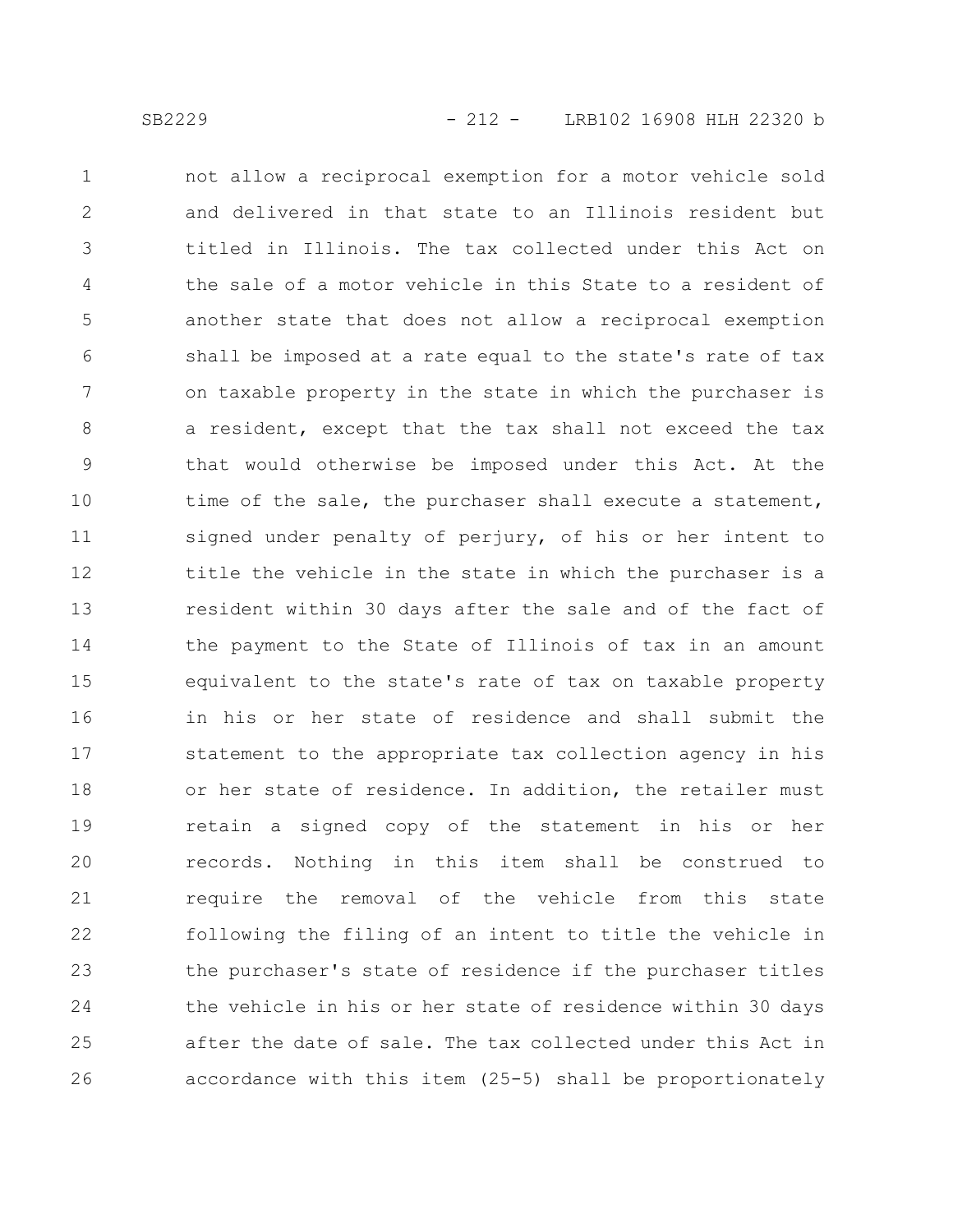distributed as if the tax were collected at the 6.25% general rate imposed under this Act. 1 2

(25-7) Beginning on July 1, 2007, no tax is imposed under this Act on the sale of an aircraft, as defined in Section 3 of the Illinois Aeronautics Act, if all of the following conditions are met: 3 4 5 6

(1) the aircraft leaves this State within 15 days after the later of either the issuance of the final billing for the sale of the aircraft, or the authorized approval for return to service, completion of the maintenance record entry, and completion of the test flight and ground test for inspection, as required by 14 C.F.R. 91.407; 7 8 9 10 11 12 13

(2) the aircraft is not based or registered in this State after the sale of the aircraft; and 14 15

(3) the seller retains in his or her books and records and provides to the Department a signed and dated certification from the purchaser, on a form prescribed by the Department, certifying that the requirements of this item (25-7) are met. The certificate must also include the name and address of the purchaser, the address of the location where the aircraft is to be titled or registered, the address of the primary physical location of the aircraft, and other information that the Department may reasonably require. 16 17 18 19 20 21 22 23 24 25 26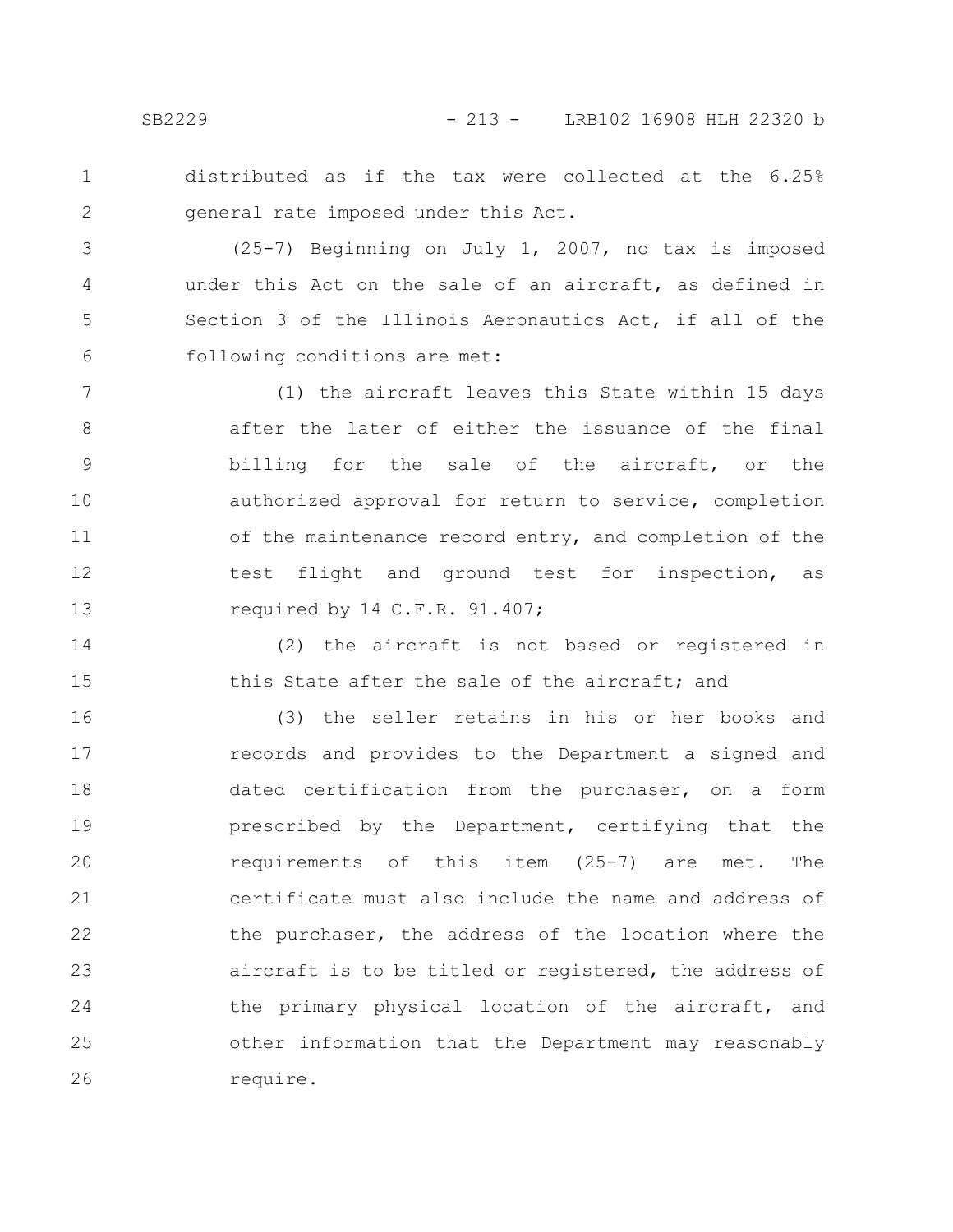1

For purposes of this item (25-7):

"Based in this State" means hangared, stored, or otherwise used, excluding post-sale customizations as defined in this Section, for 10 or more days in each 12-month period immediately following the date of the sale of the aircraft. 2 3 4 5 6

"Registered in this State" means an aircraft registered with the Department of Transportation, Aeronautics Division, or titled or registered with the Federal Aviation Administration to an address located in this State. 7 8 9 10 11

This paragraph (25-7) is exempt from the provisions of Section 2-70. 12 13

(26) Semen used for artificial insemination of livestock for direct agricultural production. 14 15

(27) Horses, or interests in horses, registered with and meeting the requirements of any of the Arabian Horse Club Registry of America, Appaloosa Horse Club, American Quarter Horse Association, United States Trotting Association, or Jockey Club, as appropriate, used for purposes of breeding or racing for prizes. This item (27) is exempt from the provisions of Section 2-70, and the exemption provided for under this item (27) applies for all periods beginning May 30, 1995, but no claim for credit or refund is allowed on or after January 1, 2008 (the effective date of Public Act 95-88) for such taxes 16 17 18 19 20 21 22 23 24 25 26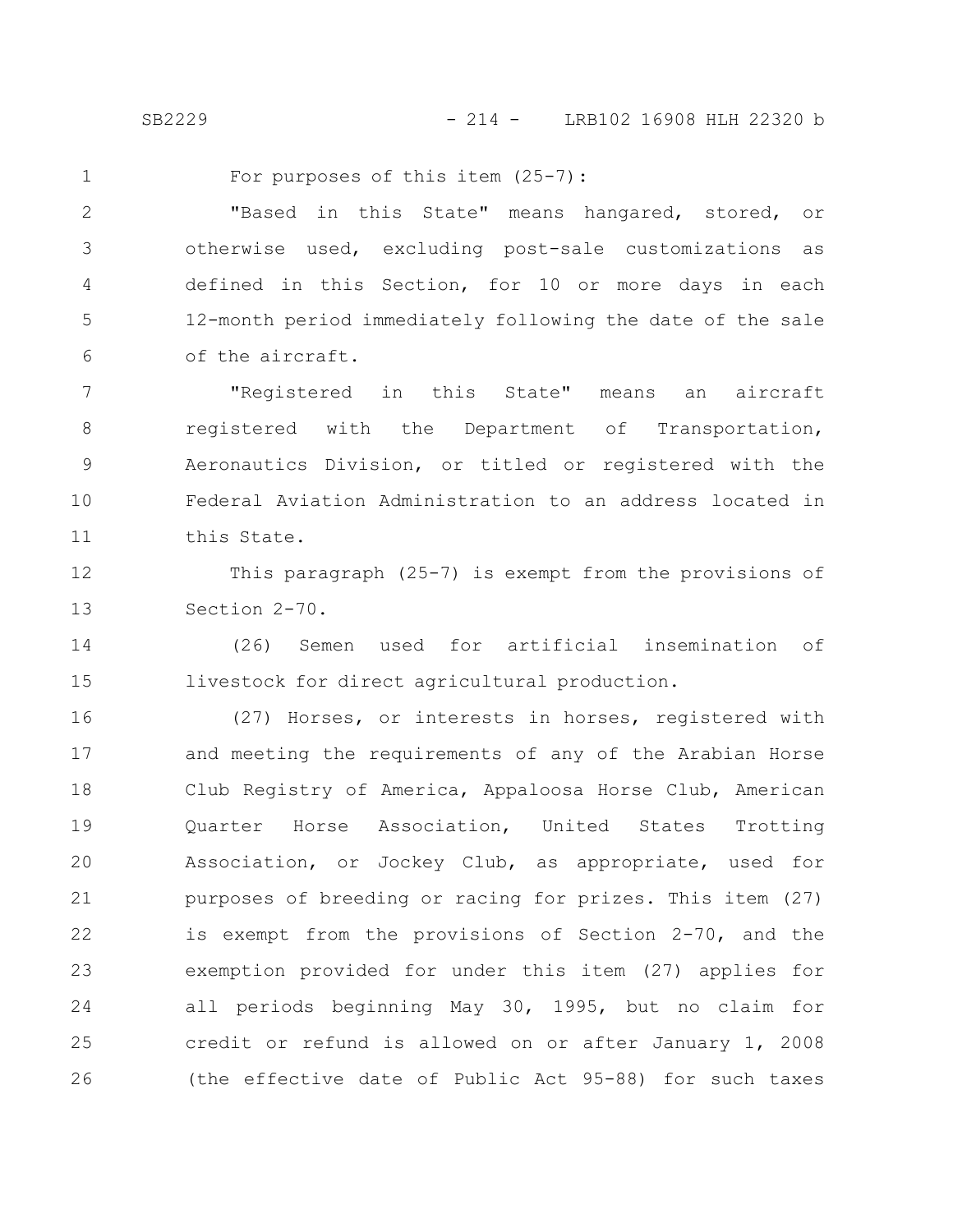paid during the period beginning May 30, 2000 and ending on January 1, 2008 (the effective date of Public Act 95-88). 1 2 3

(28) Computers and communications equipment utilized for any hospital purpose and equipment used in the diagnosis, analysis, or treatment of hospital patients sold to a lessor who leases the equipment, under a lease of one year or longer executed or in effect at the time of the purchase, to a hospital that has been issued an active tax exemption identification number by the Department under Section 1g of this Act. 4 5 6 7 8 9 10 11

(29) Personal property sold to a lessor who leases the property, under a lease of one year or longer executed or in effect at the time of the purchase, to a governmental body that has been issued an active tax exemption identification number by the Department under Section 1g of this Act. 12 13 14 15 16 17

(30) Beginning with taxable years ending on or after December 31, 1995 and ending with taxable years ending on or before December 31, 2004, personal property that is donated for disaster relief to be used in a State or federally declared disaster area in Illinois or bordering Illinois by a manufacturer or retailer that is registered in this State to a corporation, society, association, foundation, or institution that has been issued a sales tax exemption identification number by the Department that 18 19 20 21 22 23 24 25 26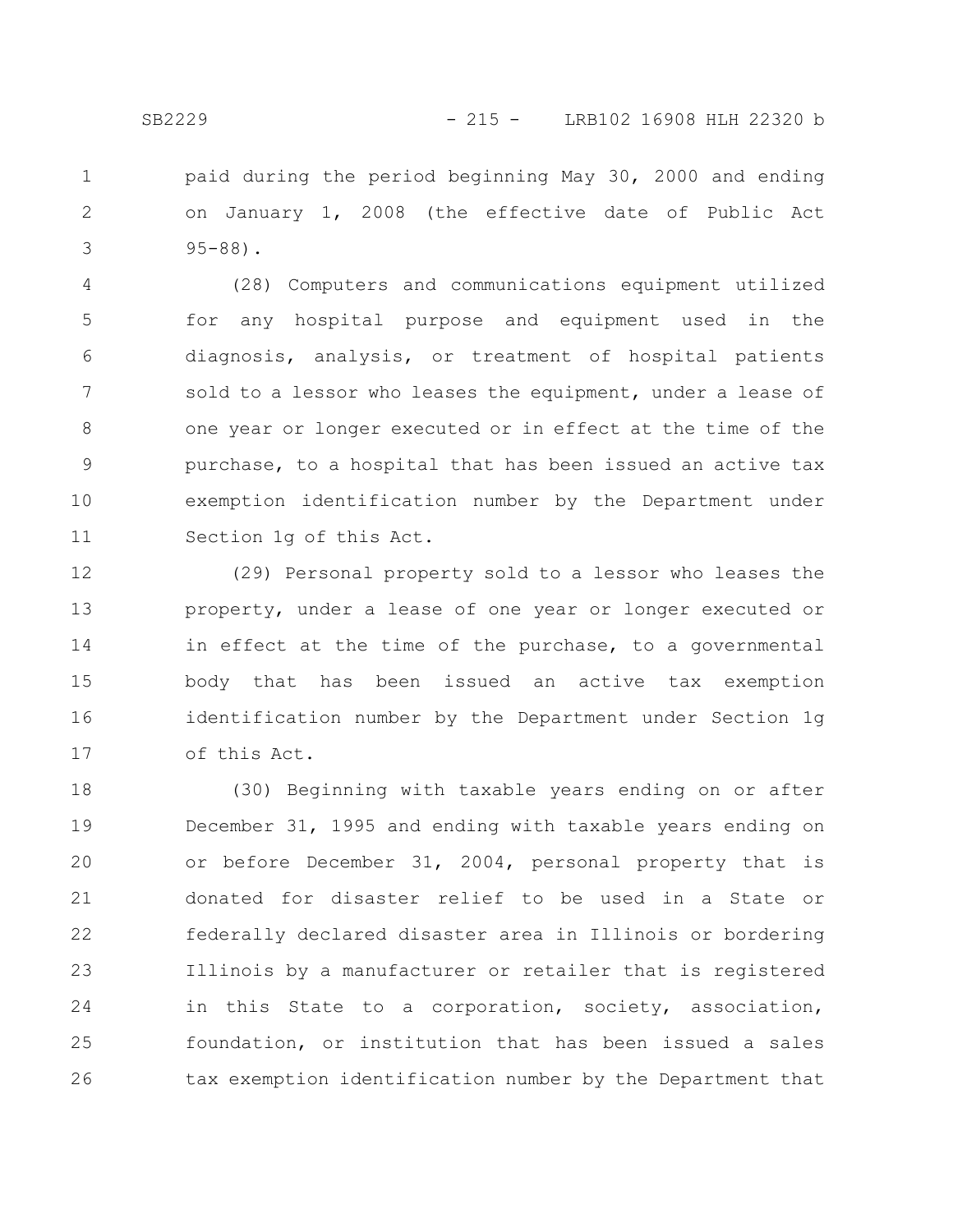assists victims of the disaster who reside within the declared disaster area. 1 2

(31) Beginning with taxable years ending on or after December 31, 1995 and ending with taxable years ending on or before December 31, 2004, personal property that is used in the performance of infrastructure repairs in this State, including but not limited to municipal roads and streets, access roads, bridges, sidewalks, waste disposal systems, water and sewer line extensions, water distribution and purification facilities, storm water drainage and retention facilities, and sewage treatment facilities, resulting from a State or federally declared disaster in Illinois or bordering Illinois when such repairs are initiated on facilities located in the declared disaster area within 6 months after the disaster. 3 4 5 6 7 8 9 10 11 12 13 14 15

(32) Beginning July 1, 1999, game or game birds sold at a "game breeding and hunting preserve area" as that term is used in the Wildlife Code. This paragraph is exempt from the provisions of Section 2-70. 16 17 18 19

(33) A motor vehicle, as that term is defined in Section 1-146 of the Illinois Vehicle Code, that is donated to a corporation, limited liability company, society, association, foundation, or institution that is determined by the Department to be organized and operated exclusively for educational purposes. For purposes of this exemption, "a corporation, limited liability company, 20 21 22 23 24 25 26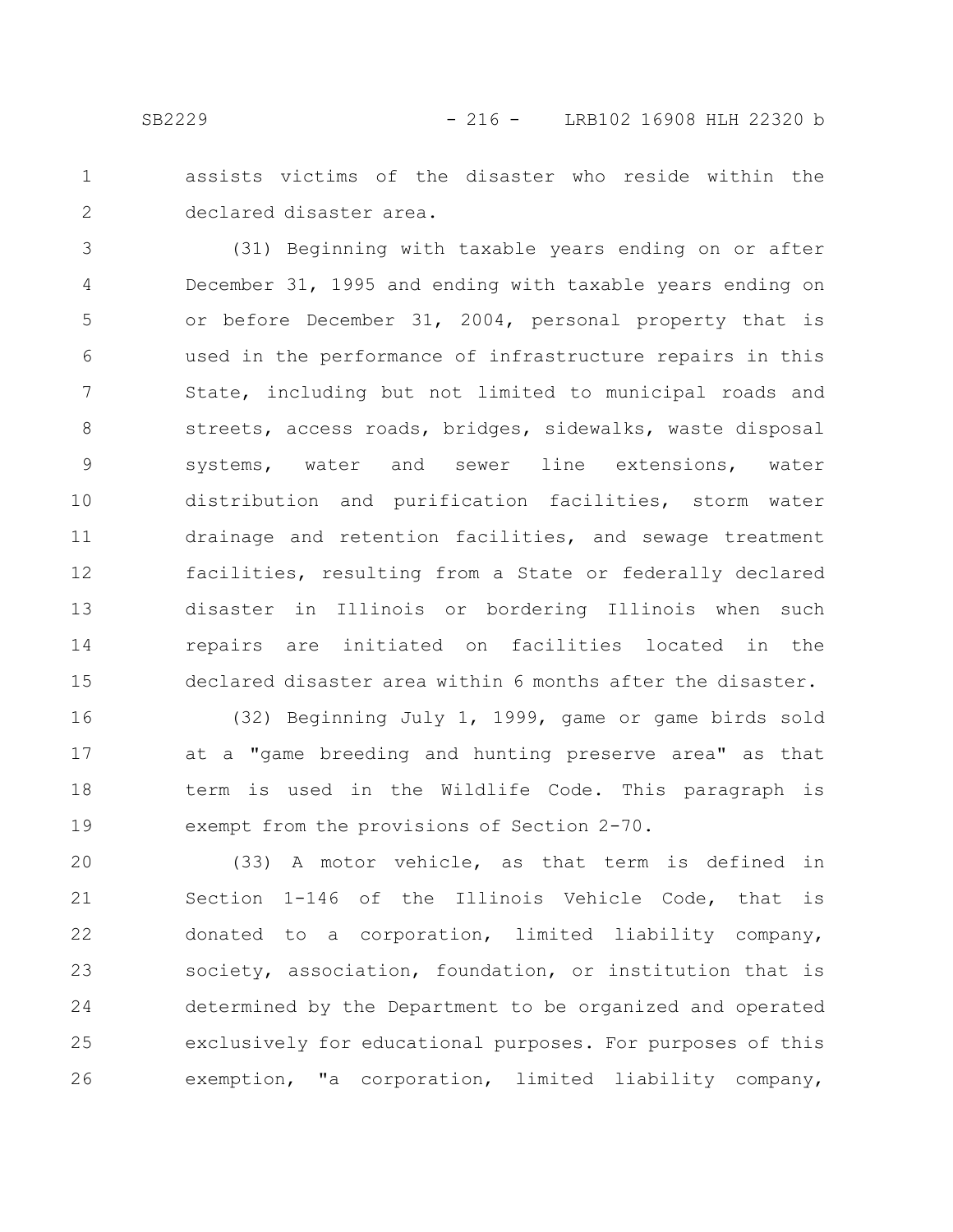society, association, foundation, or institution organized and operated exclusively for educational purposes" means all tax-supported public schools, private schools that offer systematic instruction in useful branches of learning by methods common to public schools and that compare favorably in their scope and intensity with the course of study presented in tax-supported schools, and vocational or technical schools or institutes organized and operated exclusively to provide a course of study of not less than 6 weeks duration and designed to prepare individuals to follow a trade or to pursue a manual, technical, mechanical, industrial, business, or commercial occupation. 1 2 3 4 5 6 7 8 9 10 11 12 13

(34) Beginning January 1, 2000, personal property, including food, purchased through fundraising events for the benefit of a public or private elementary or secondary school, a group of those schools, or one or more school districts if the events are sponsored by an entity recognized by the school district that consists primarily of volunteers and includes parents and teachers of the school children. This paragraph does not apply to fundraising events (i) for the benefit of private home instruction or (ii) for which the fundraising entity purchases the personal property sold at the events from another individual or entity that sold the property for the purpose of resale by the fundraising entity and that 14 15 16 17 18 19 20 21 22 23 24 25 26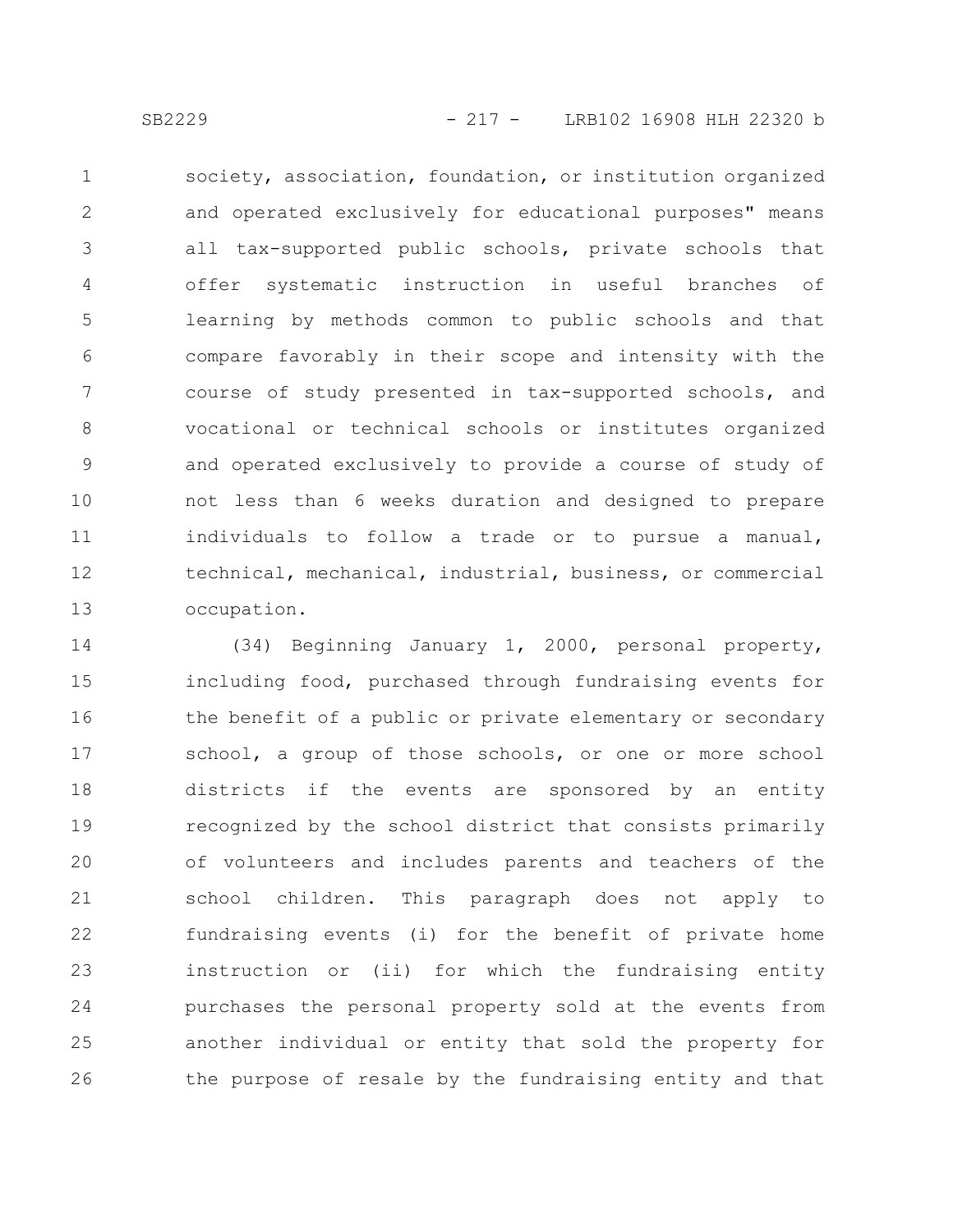- 
- 1 2

profits from the sale to the fundraising entity. This paragraph is exempt from the provisions of Section 2-70.

(35) Beginning January 1, 2000 and through December 31, 2001, new or used automatic vending machines that prepare and serve hot food and beverages, including coffee, soup, and other items, and replacement parts for these machines. Beginning January 1, 2002 and through June 30, 2003, machines and parts for machines used in commercial, coin-operated amusement and vending business if a use or occupation tax is paid on the gross receipts derived from the use of the commercial, coin-operated amusement and vending machines. This paragraph is exempt from the provisions of Section 2-70. 3 4 5 6 7 8 9 10 11 12 13

(35-5) Beginning August 23, 2001 and through June 30, 2016, food for human consumption that is to be consumed off the premises where it is sold (other than alcoholic beverages, soft drinks, and food that has been prepared for immediate consumption) and prescription and nonprescription medicines, drugs, medical appliances, and insulin, urine testing materials, syringes, and needles used by diabetics, for human use, when purchased for use by a person receiving medical assistance under Article V of the Illinois Public Aid Code who resides in a licensed long-term care facility, as defined in the Nursing Home Care Act, or a licensed facility as defined in the ID/DD Community Care Act, the MC/DD Act, or the Specialized 14 15 16 17 18 19 20 21 22 23 24 25 26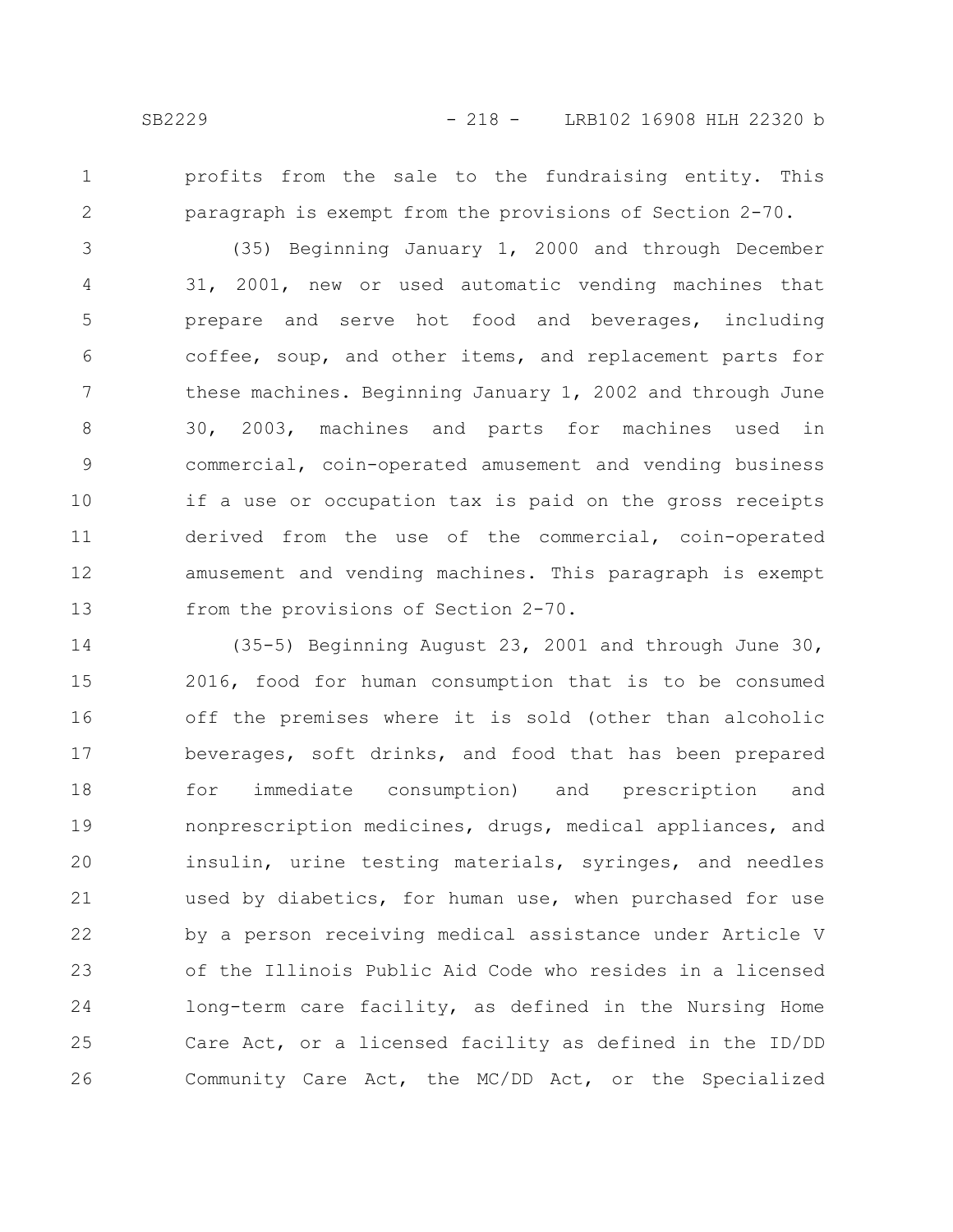1

Mental Health Rehabilitation Act of 2013.

(36) Beginning August 2, 2001, computers and communications equipment utilized for any hospital purpose and equipment used in the diagnosis, analysis, or treatment of hospital patients sold to a lessor who leases the equipment, under a lease of one year or longer executed or in effect at the time of the purchase, to a hospital that has been issued an active tax exemption identification number by the Department under Section 1g of this Act. This paragraph is exempt from the provisions of Section 2-70. 2 3 4 5 6 7 8 9 10 11

(37) Beginning August 2, 2001, personal property sold to a lessor who leases the property, under a lease of one year or longer executed or in effect at the time of the purchase, to a governmental body that has been issued an active tax exemption identification number by the Department under Section 1g of this Act. This paragraph is exempt from the provisions of Section 2-70. 12 13 14 15 16 17 18

(38) Beginning on January 1, 2002 and through June 30, 2016, tangible personal property purchased from an Illinois retailer by a taxpayer engaged in centralized purchasing activities in Illinois who will, upon receipt of the property in Illinois, temporarily store the property in Illinois (i) for the purpose of subsequently transporting it outside this State for use or consumption thereafter solely outside this State or (ii) for the 19 20 21 22 23 24 25 26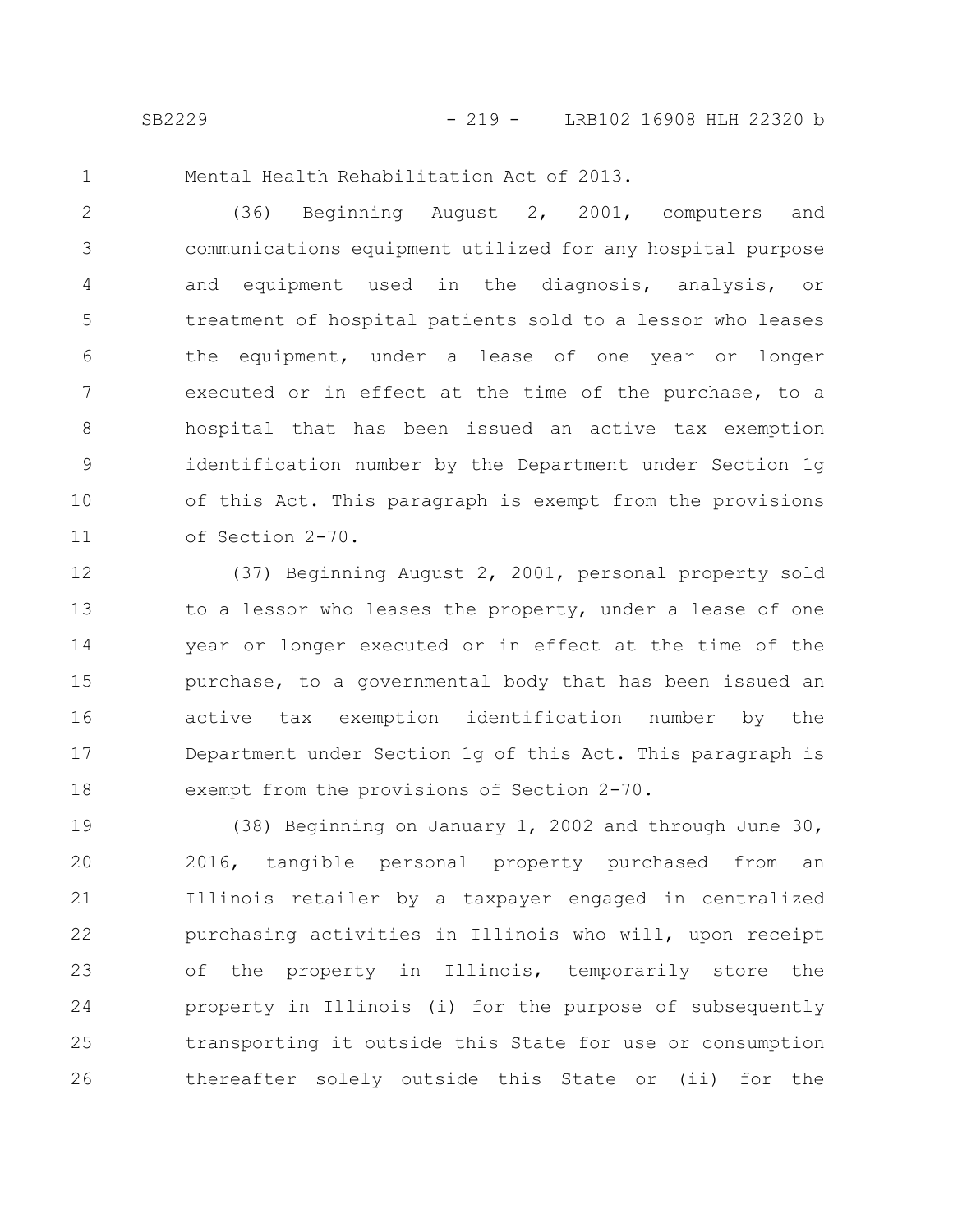purpose of being processed, fabricated, or manufactured into, attached to, or incorporated into other tangible personal property to be transported outside this State and thereafter used or consumed solely outside this State. The Director of Revenue shall, pursuant to rules adopted in accordance with the Illinois Administrative Procedure Act, issue a permit to any taxpayer in good standing with the Department who is eligible for the exemption under this paragraph (38). The permit issued under this paragraph (38) shall authorize the holder, to the extent and in the manner specified in the rules adopted under this Act, to purchase tangible personal property from a retailer exempt from the taxes imposed by this Act. Taxpayers shall maintain all necessary books and records to substantiate the use and consumption of all such tangible personal property outside of the State of Illinois. 1 2 3 4 5 6 7 8 9 10 11 12 13 14 15 16

(39) Beginning January 1, 2008, tangible personal property used in the construction or maintenance of a community water supply, as defined under Section 3.145 of the Environmental Protection Act, that is operated by a not-for-profit corporation that holds a valid water supply permit issued under Title IV of the Environmental Protection Act. This paragraph is exempt from the provisions of Section 2-70. 17 18 19 20 21 22 23 24

(40) Beginning January 1, 2010 and continuing through December 31, 2024, materials, parts, equipment, 25 26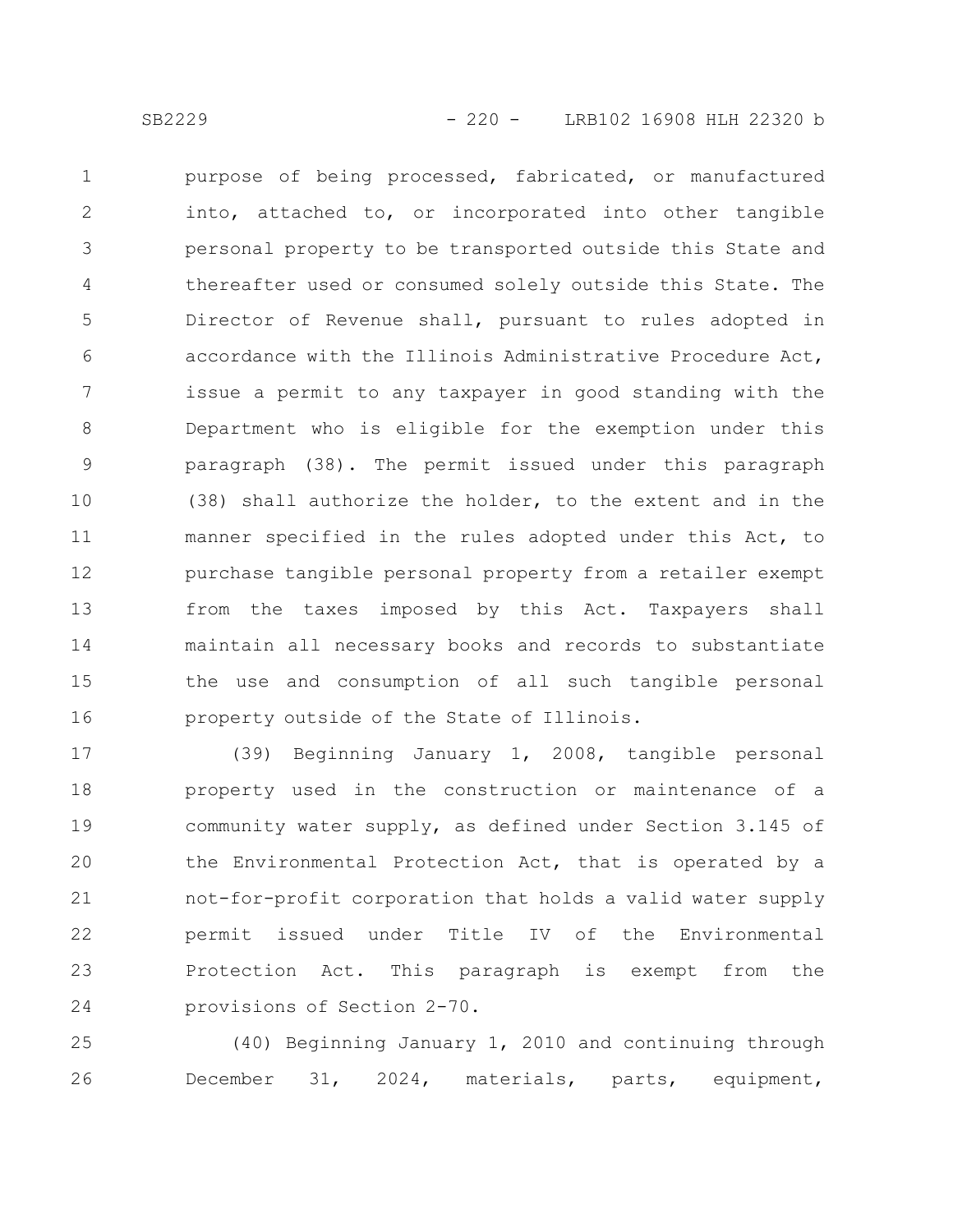components, and furnishings incorporated into or upon an aircraft as part of the modification, refurbishment, completion, replacement, repair, or maintenance of the aircraft. This exemption includes consumable supplies used in the modification, refurbishment, completion, replacement, repair, and maintenance of aircraft, but excludes any materials, parts, equipment, components, and consumable supplies used in the modification, replacement, repair, and maintenance of aircraft engines or power plants, whether such engines or power plants are installed or uninstalled upon any such aircraft. "Consumable supplies" include, but are not limited to, adhesive, tape, sandpaper, general purpose lubricants, cleaning solution, latex gloves, and protective films. This exemption applies only to the sale of qualifying tangible personal property to persons who modify, refurbish, complete, replace, or maintain an aircraft and who (i) hold an Air Agency Certificate and are empowered to operate an approved repair station by the Federal Aviation Administration, (ii) have a Class IV Rating, and (iii) conduct operations in accordance with Part 145 of the Federal Aviation Regulations. The exemption does not include aircraft operated by a commercial air carrier providing scheduled passenger air service pursuant to authority issued under Part 121 or Part 129 of the Federal Aviation Regulations. The changes made to this paragraph (40) by Public Act 1 2 3 4 5 6 7 8 9 10 11 12 13 14 15 16 17 18 19 20 21 22 23 24 25 26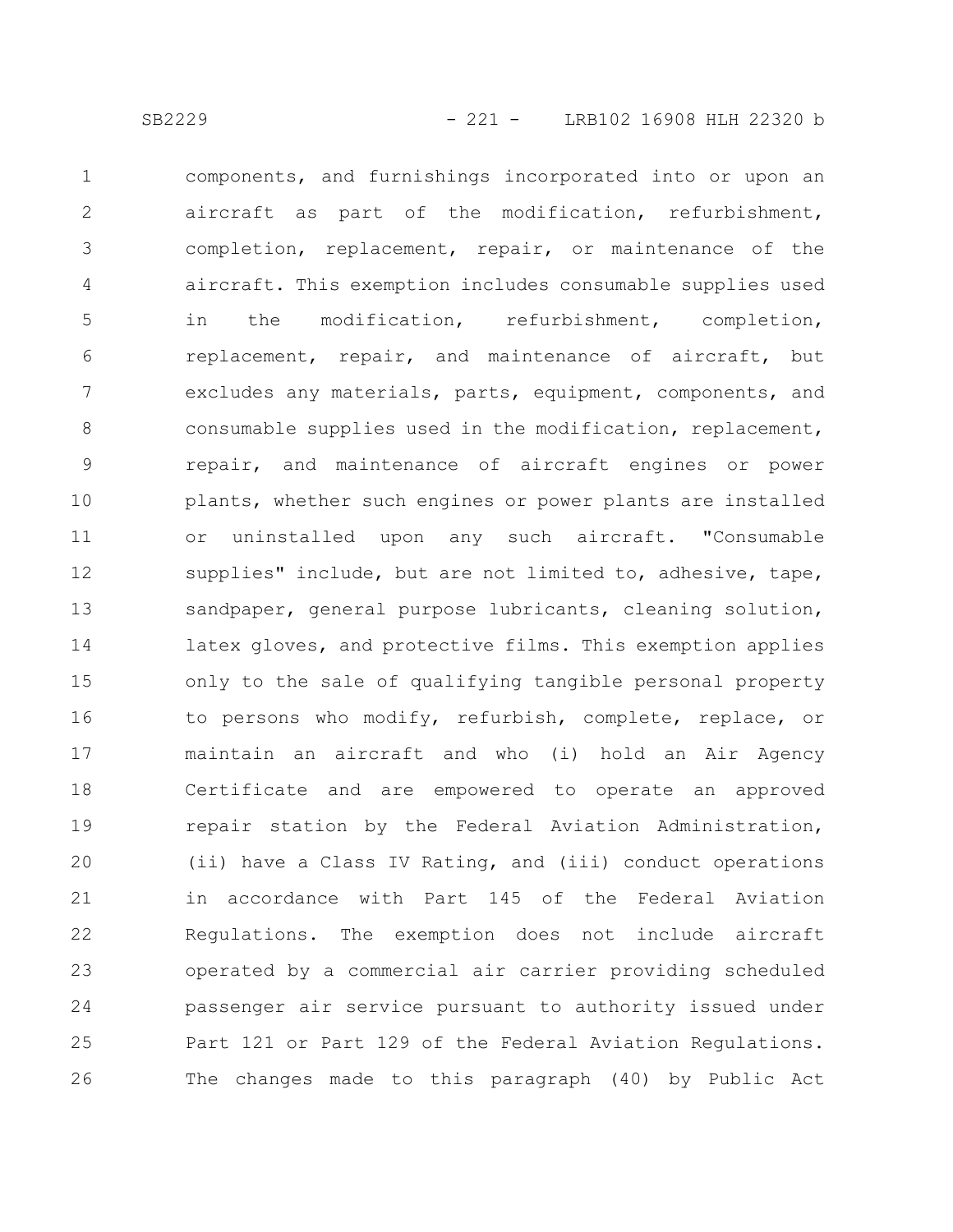98-534 are declarative of existing law. It is the intent of the General Assembly that the exemption under this

paragraph (40) applies continuously from January 1, 2010 through December 31, 2024; however, no claim for credit or refund is allowed for taxes paid as a result of the disallowance of this exemption on or after January 1, 2015 and prior to the effective date of this amendatory Act of the 101st General Assembly. 3 4 5 6 7 8

(41) Tangible personal property sold to a public-facilities corporation, as described in Section 11-65-10 of the Illinois Municipal Code, for purposes of constructing or furnishing a municipal convention hall, but only if the legal title to the municipal convention hall is transferred to the municipality without any further consideration by or on behalf of the municipality at the time of the completion of the municipal convention hall or upon the retirement or redemption of any bonds or other debt instruments issued by the public-facilities corporation in connection with the development of the municipal convention hall. This exemption includes existing public-facilities corporations as provided in Section 11-65-25 of the Illinois Municipal Code. This paragraph is exempt from the provisions of Section 2-70. 9 10 11 12 13 14 15 16 17 18 19 20 21 22 23

(42) Beginning January 1, 2017, menstrual pads, tampons, and menstrual cups. 24 25

26

(43) Merchandise that is subject to the Rental

1

2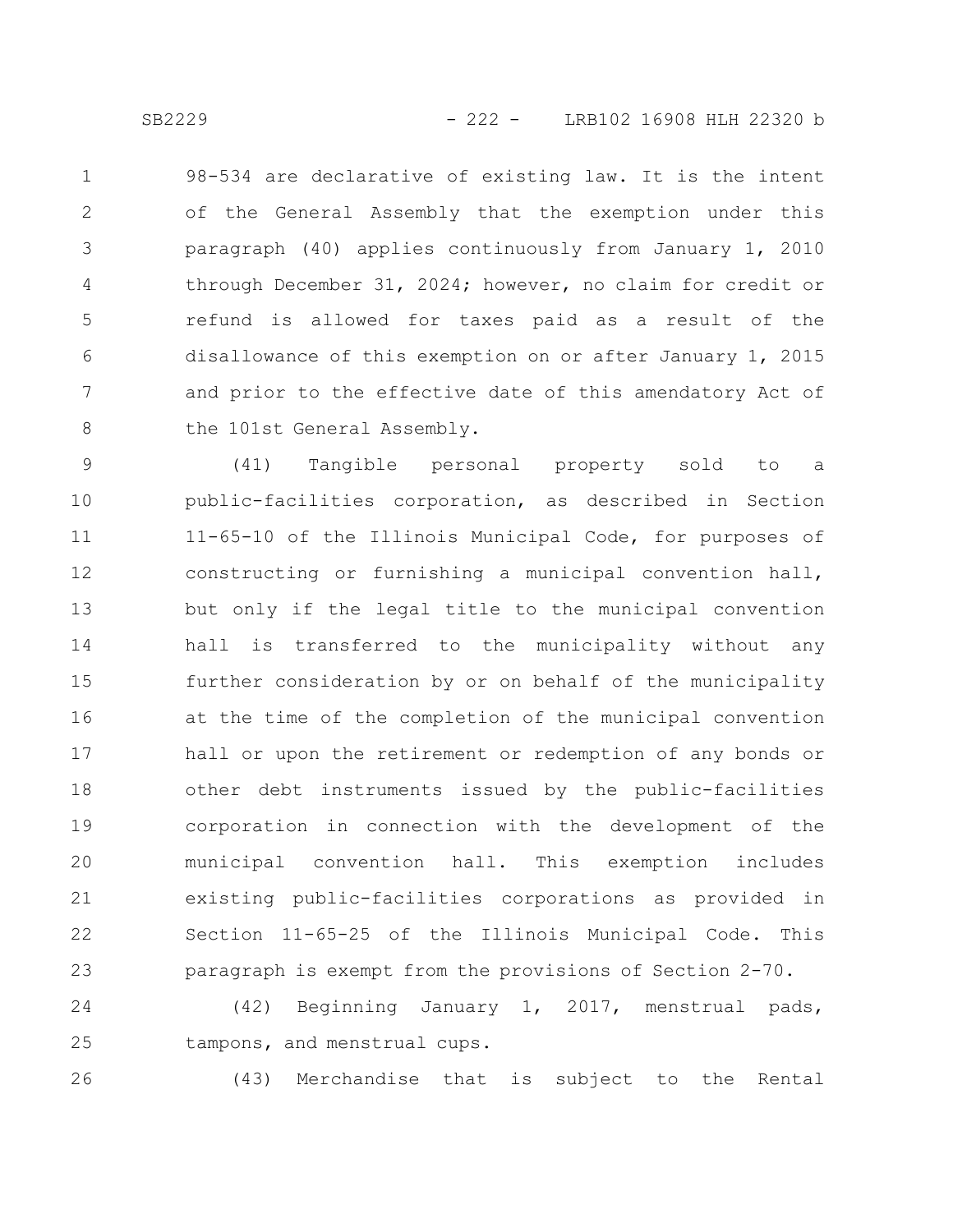Purchase Agreement Occupation and Use Tax. The purchaser must certify that the item is purchased to be rented subject to a rental purchase agreement, as defined in the Rental Purchase Agreement Act, and provide proof of registration under the Rental Purchase Agreement Occupation and Use Tax Act. This paragraph is exempt from the provisions of Section 2-70. 1 2 3 4 5 6 7

(44) Qualified tangible personal property used in the construction or operation of a data center that has been granted a certificate of exemption by the Department of Commerce and Economic Opportunity, whether that tangible personal property is purchased by the owner, operator, or tenant of the data center or by a contractor or subcontractor of the owner, operator, or tenant. Data centers that would have qualified for a certificate of exemption prior to January 1, 2020 had this amendatory Act of the 101st General Assembly been in effect, may apply for and obtain an exemption for subsequent purchases of computer equipment or enabling software purchased or leased to upgrade, supplement, or replace computer equipment or enabling software purchased or leased in the original investment that would have qualified. 8 9 10 11 12 13 14 15 16 17 18 19 20 21 22

The Department of Commerce and Economic Opportunity shall grant a certificate of exemption under this item (44) to qualified data centers as defined by Section 605-1025 of the Department of Commerce and Economic 23 24 25 26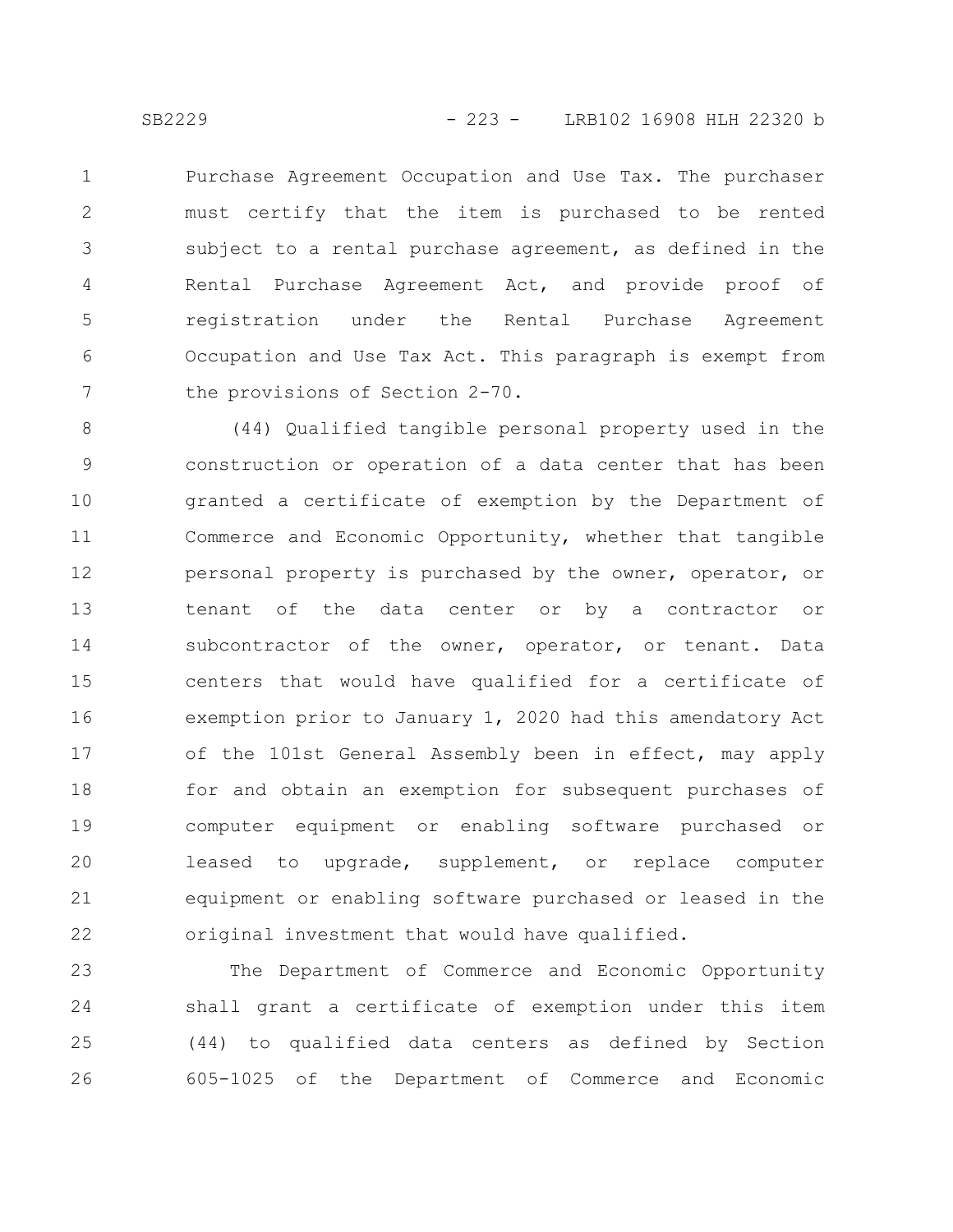Opportunity Law of the Civil Administrative Code of Illinois. 1 2

3

For the purposes of this item (44):

"Data center" means a building or a series of buildings rehabilitated or constructed to house working servers in one physical location or multiple sites within the State of Illinois. 4 5 6 7

"Qualified tangible personal property" means: electrical systems and equipment; climate control and chilling equipment and systems; mechanical systems and equipment; monitoring and secure systems; emergency generators; hardware; computers; servers; data storage devices; network connectivity equipment; racks; cabinets; telecommunications cabling infrastructure; raised floor systems; peripheral components or systems; software; mechanical, electrical, or plumbing systems; battery systems; cooling systems and towers; temperature control systems; other cabling; and other data center infrastructure equipment and systems necessary to operate qualified tangible personal property, including fixtures; and component parts of any of the foregoing, including installation, maintenance, repair, refurbishment, and replacement of qualified tangible personal property to generate, transform, transmit, distribute, or manage electricity necessary to operate qualified tangible personal 8 9 10 11 12 13 14 15 16 17 18 19 20 21 22 23 24 25 26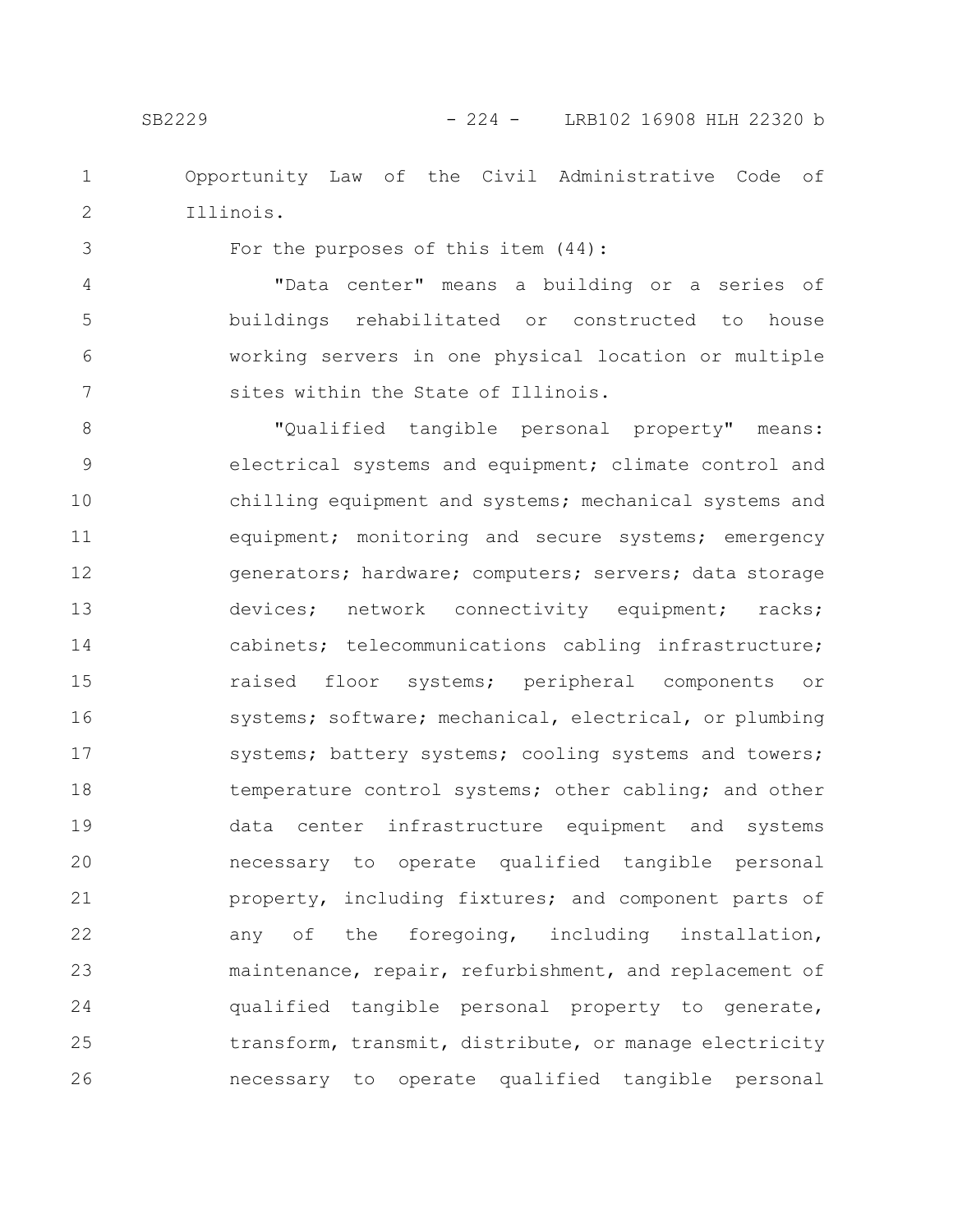property; and all other tangible personal property that is essential to the operations of a computer data center. The term "qualified tangible personal property" also includes building materials physically incorporated in to the qualifying data center. To document the exemption allowed under this Section, the retailer must obtain from the purchaser a copy of the certificate of eligibility issued by the Department of Commerce and Economic Opportunity. 1 2 3 4 5 6 7 8 9

This item (44) is exempt from the provisions of Section 2-70. 10 11

(45) Until December 31, 2024, equipment and materials incorporated into or used in the business of providing broadband services, including all equipment and materials, machinery, software, or other tangible personal property that is used in whole or in part in producing, broadcasting, distributing, sending, receiving, storing, transmitting, retransmitting, amplifying, switching, or routing broadband services, including the monitoring, testing, maintaining, enabling, or facilitating of such equipment, machinery, software, or other infrastructure. Such property includes, but is not limited to, wires, cables including fiber optic cables, antennas, poles, switches, routers, amplifiers, rectifiers, repeaters, receivers, multiplexers, duplexers, transmitters, power equipment, backup power equipment, diagnostic equipment, storage devices, modems, and other general central office 12 13 14 15 16 17 18 19 20 21 22 23 24 25 26